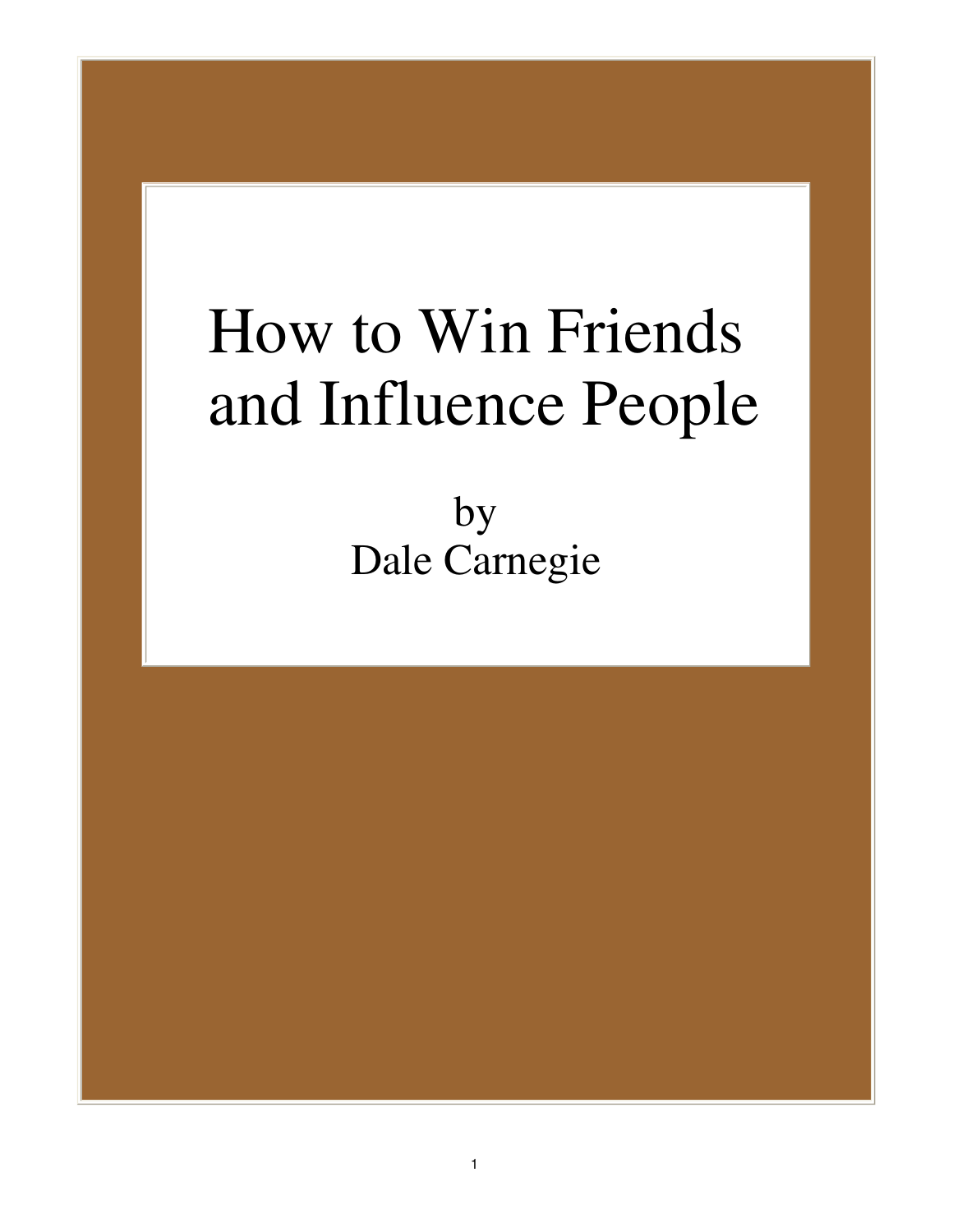## First Published in 1937.

## This updated ebook version Copyright ©2005 Cornerstone Publishing

### Self-Improvement-eBooks.com

# All Rights Reserved

This grandfather of all people-skills books was first published in 1937. It was an overnight hit, eventually selling 15 million copies. How to Win Friends and Influence People is just as useful today as it was when it was first published, because Dale Carnegie had an understanding of human nature that will never be outdated. Financial success, Carnegie believed, is due 15 percent to professional knowledge and 85 percent to "the ability to express ideas, to assume leadership, and to arouse enthusiasm among people."

Carnegie says you can make someone want to do what you want them to by seeing the situation from the other person's point of view and "arousing in the other person an eager want." You learn how to make people like you, win people over to your way of thinking, and change people without causing offense or arousing resentment. For instance, "let the other person feel that the idea is his or hers," and "talk about your own mistakes before criticizing the other person." Carnegie illustrates his points with anecdotes of historical figures, leaders of the business world, and everyday folks.

This book is all about building relationships. With good relationships; personal and business success are easy.

## EIGHT THINGS THIS BOOK WILL HELP YOU ACHIEVE

- 1. Get out of a mental rut, think new thoughts, acquire new visions, discover new ambitions.
- 2. Make friends quickly and easily.
- 3. Increase your popularity.
- 4. Win people to your way of thinking.
- 5. Increase your influence, your prestige, your ability to get things done.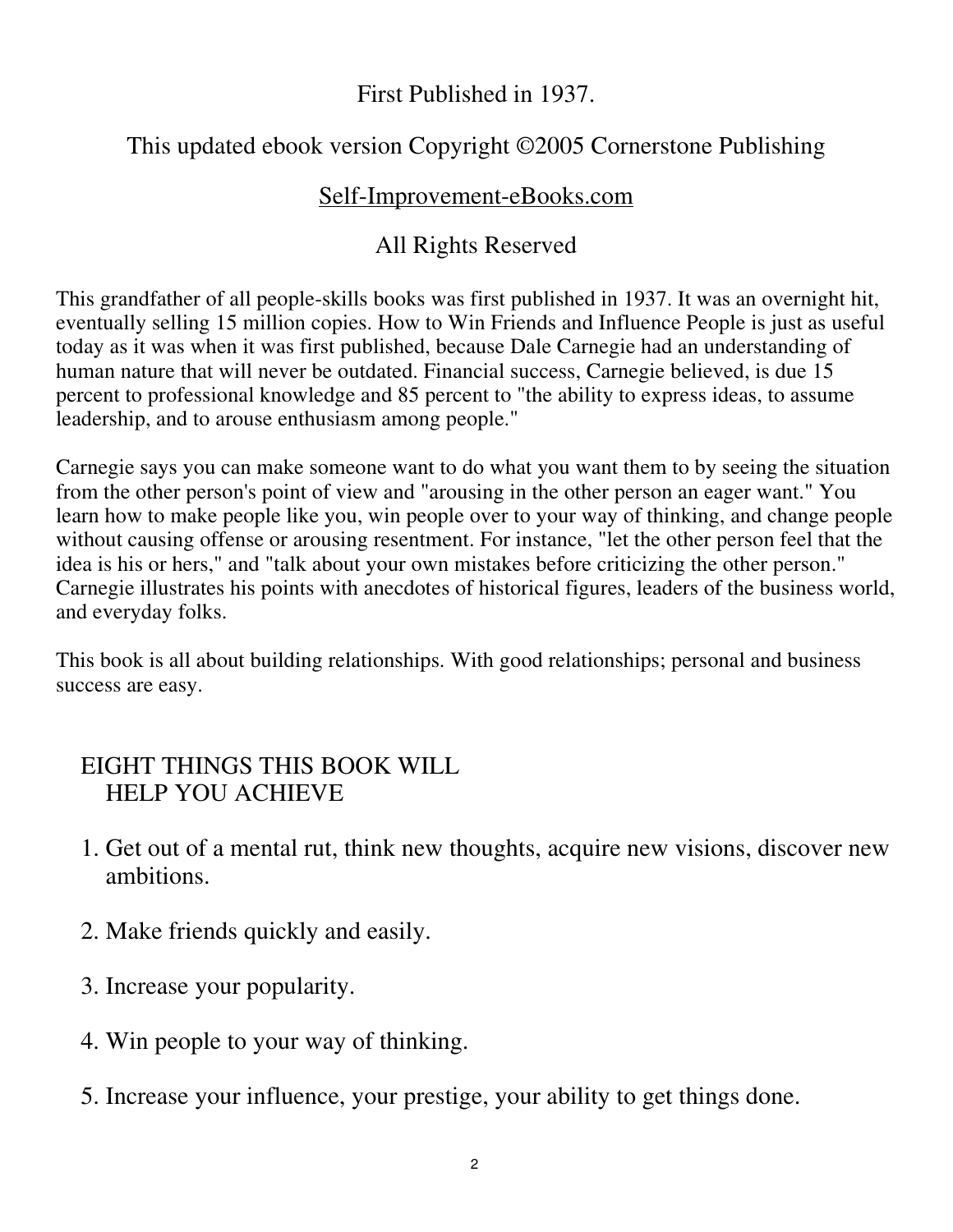- 6. Handle complaints, avoid arguments, keep your human contacts smooth and pleasant.
- 7. Become a better speaker, a more entertaining conversationalist.
- 8. Arouse enthusiasm among your associates.

This book has done all these things for more than fifteen million readers in thirtysix languages.

#### **TABLE OF CONTENTS**

| 1 - IF YOU WANT TO GATHER HONEY, DON'T KICK OVER THE BEEHIVE 25 |     |
|-----------------------------------------------------------------|-----|
|                                                                 | 37  |
| 3 - HE WHO CAN DO THIS HAS THE WHOLE WORLD WITH HIM             | 48  |
|                                                                 | 65  |
|                                                                 | 65  |
| 2 - A SIMPLE WAY TO MAKE A GOOD FIRST IMPRESSION                | 75  |
| 3 - IF YOU DON'T DO THIS, YOU ARE HEADED FOR TROUBLE            | 82  |
| 4 - AN EASY WAY TO BECOME A GOOD CONVERSATIONALIST              | 89  |
|                                                                 | 97  |
|                                                                 | 101 |
|                                                                 |     |
|                                                                 | 112 |
| 2 - A SURE WAY OF MAKING ENEMIES—AND HOW TO AVOID IT            | 118 |
|                                                                 | 127 |
|                                                                 | 134 |
|                                                                 | 141 |
|                                                                 | 146 |
|                                                                 | 150 |
|                                                                 | 155 |
|                                                                 | 159 |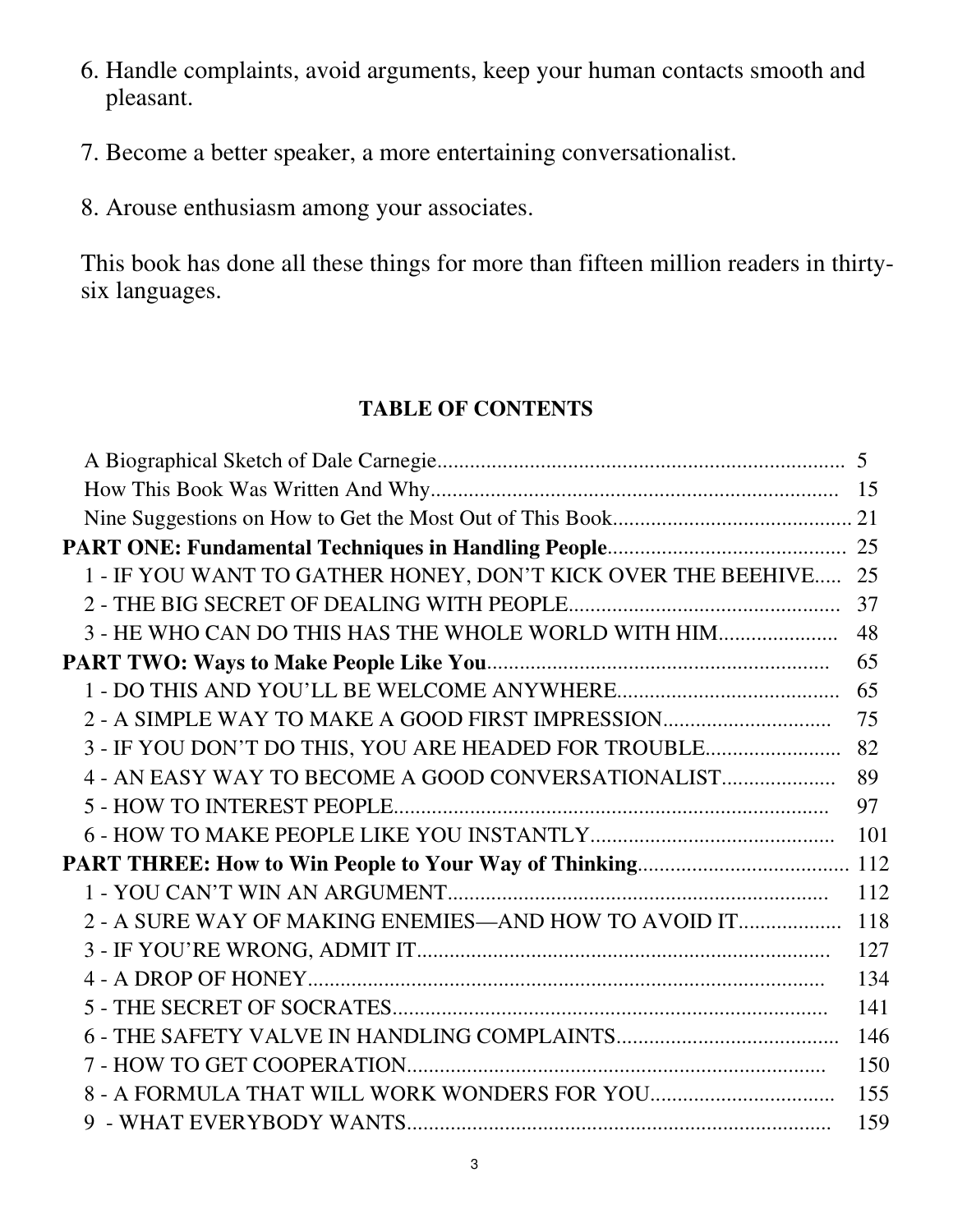|                                                               | 166 |
|---------------------------------------------------------------|-----|
| 11 - THE MOVIES DO IT. TV DOES ITWHY DON'T YOU DO IT?         | 171 |
|                                                               | 175 |
| <b>PART FOUR: How to Change People Without Giving Offense</b> | 179 |
| 1 - IF YOU MUST FIND FAULT, THIS IS THE WAY TO BEGIN          | 179 |
|                                                               | 184 |
|                                                               | 187 |
|                                                               | 191 |
|                                                               | 193 |
|                                                               | 196 |
|                                                               | 200 |
|                                                               | 204 |
|                                                               | 208 |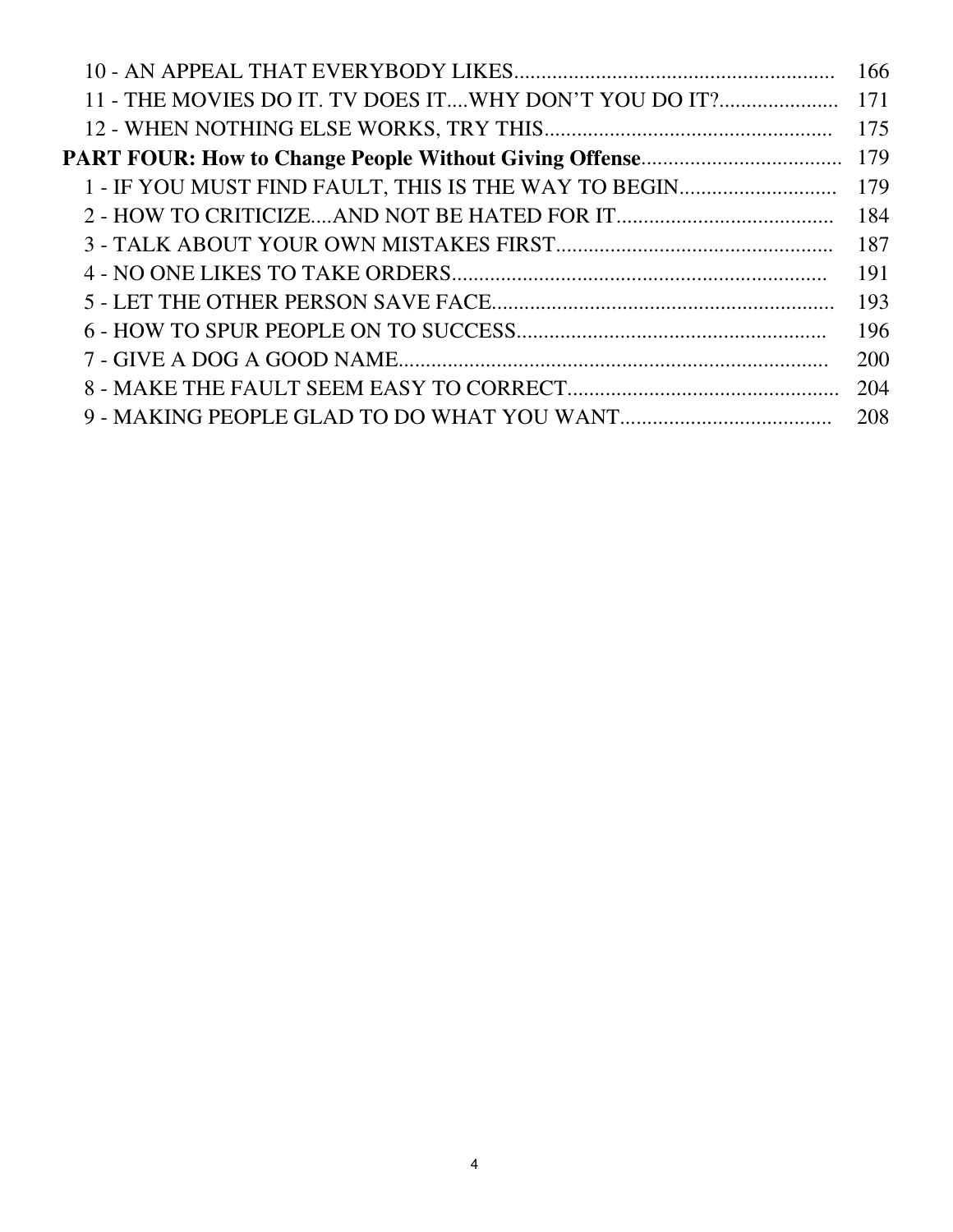#### **A Shortcut to Distinction - A Biographical Sketch of Dale Carnegie** by Lowell Thomas

It was a cold January night in 1935, but the weather couldn't keep them away. Two thousand five hundred men and women thronged into the grand ballroom of the Hotel Pennsylvania in New York. Every available seat was filled by half-past seven. At eight o'clock, the eager crowd was still pouring in. The spacious balcony was soon jammed. Presently even standing space was at a premium, and hundreds of people, tired after navigating a day in business, stood up for an hour and a half that night to witness - what?

A fashion show?

A six-day bicycle race or a personal appearance by Clark Gable?

No. These people had been lured there by a newspaper ad. Two evenings previously, they had seen this full-page announcement in the New York Sun staring them in the face:

Learn to Speak Effectively

Prepare for Leadership

Old stuff? Yes, but believe it or not, in the most sophisticated town on earth, during a depression with 20 percent of the population on relief, twenty-five hundred people had left their homes and hustled to the hotel in response to that ad.

The people who responded were of the upper economic strata - executives, employers and professionals.

These men and women had come to hear the opening gun of an ultramodern, ultrapractical course in "Effective Speaking and Influencing Men in Business"- a course given by the Dale Carnegie Institute of Effective Speaking and Human Relations.

Why were they there, these twenty-five hundred business men and women?

Because of a sudden hunger for more education because of the depression?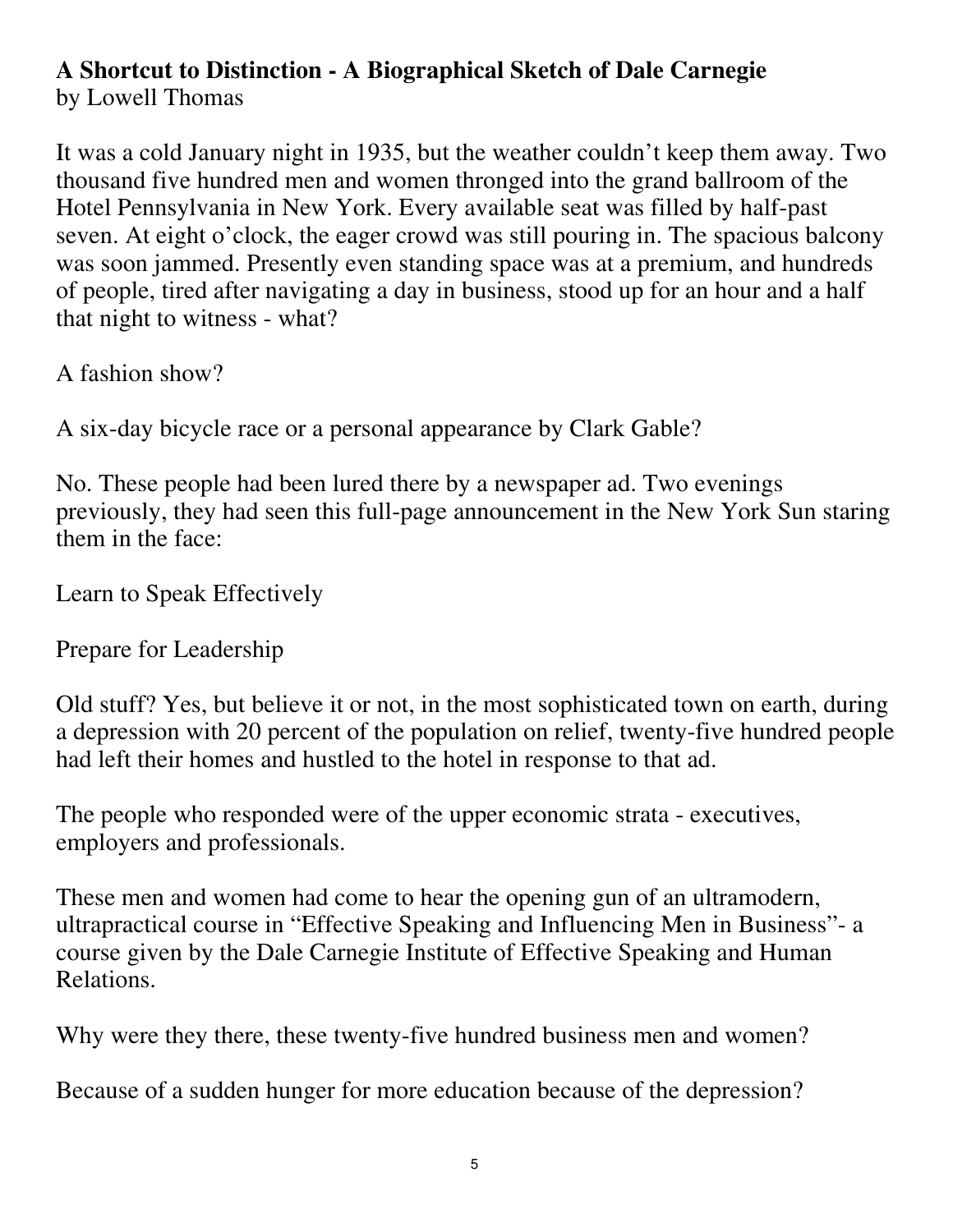Apparently not, for this same course had been playing to packed houses in New York City every season for the preceding twenty-four years. During that time, more than fifteen thousand business and professional people had been trained by Dale Carnegie. Even large, skeptical, conservative organizations such as the Westinghouse Electric Company, the McGraw-Hill Publishing Company, the Brooklyn Union Gas Company, the Brooklyn Chamber of Commerce, the American Institute of Electrical Engineers and the New York Telephone Company have had this training conducted in their own offices for the benefit of their members and executives.

The fact that these people, ten or twenty years after leaving grade school, high school or college, come and take this training is a glaring commentary on the shocking deficiencies of our educational system.

What do adults really want to study? That is an important question; and in order to answer it, the University of Chicago, the American Association for Adult Education, and the United Y.M.C.A. Schools made a survey over a two-year period.

That survey revealed that the prime interest of adults is health. It also revealed that their second interest is in developing skill in human relationships - they want to learn the technique of getting along with and influencing other people. They don't want to become public speakers, and they don't want to listen to a lot of high sounding talk about psychology; they want suggestions they can use immediately in business, in social contacts and in the home.

So that was what adults wanted to study, was it?

"All right," said the people making the survey. "Fine. If that is what they want, we'll give it to them."

Looking around for a textbook, they discovered that no working manual had ever been written to help people solve their daily problems in human relationships.

Here was a fine kettle of fish! For hundreds of years, learned volumes had been written on Greek and Latin and higher mathematics - topics about which the average adult doesn't give two hoots. But on the one subject on which he has a thirst for knowledge, a veritable passion for guidance and help - nothing!

This explained the presence of twenty-five hundred eager adults crowding into the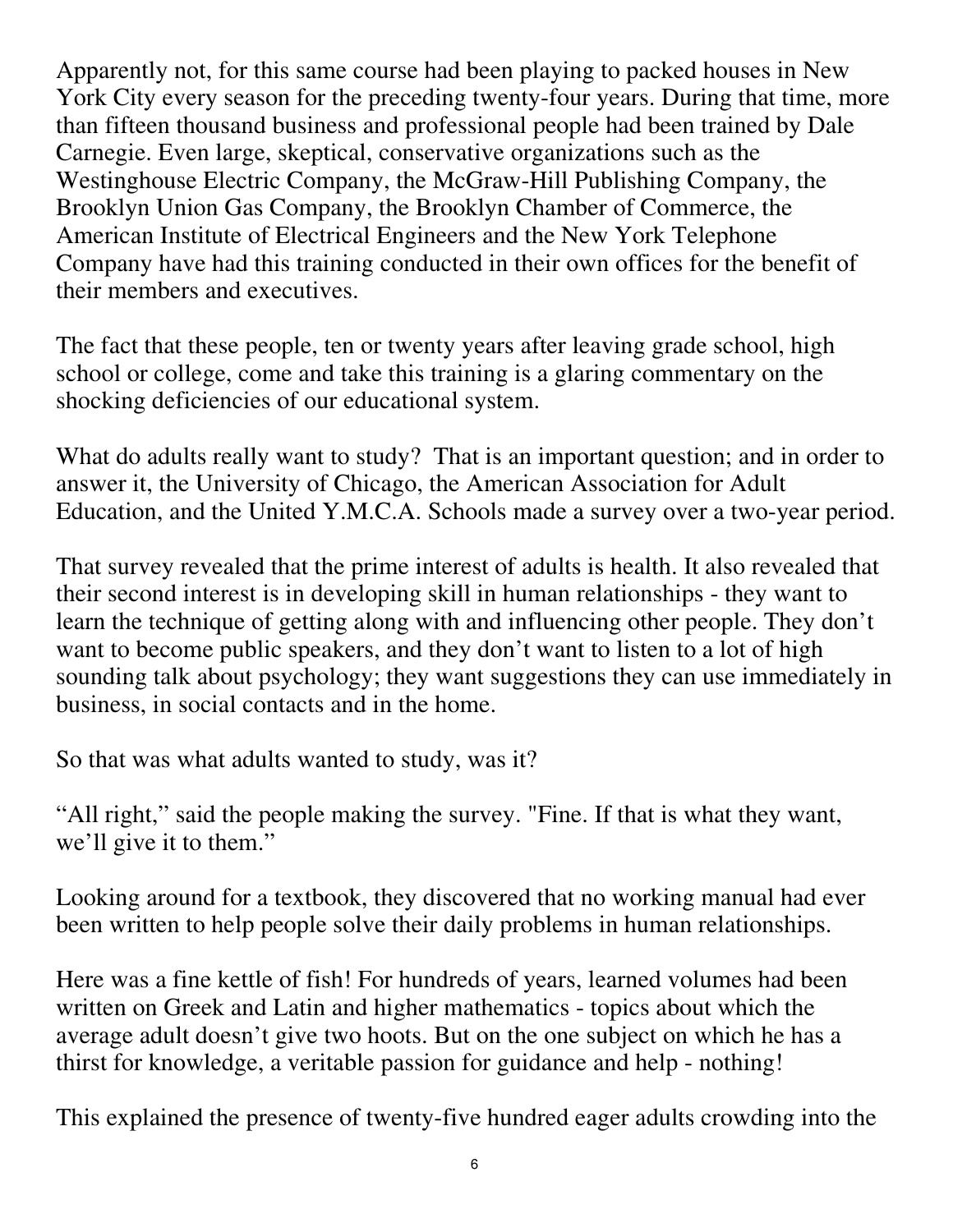grand ballroom of the Hotel Pennsylvania in response to a newspaper advertisement. Here, apparently, at last was the thing for which they had long been seeking.

Back in high school and college, they had pored over books, believing that knowledge alone was the open sesame to financial - and professional rewards.

But a few years in the rough-and-tumble of business and professional life had brought sharp disillusionment. They had seen some of the most important business successes won by men who possessed, in addition to their knowledge, the ability to talk well, to win people to their way of thinking, and to "sell" themselves and their ideas.

They soon discovered that if one aspired to wear the captain's cap and navigate the ship of business, personality and the ability to talk are more important than a knowledge of Latin verbs or a sheepskin from Harvard.

The advertisement in the New York Sun promised that the meeting would be highly entertaining. It was. Eighteen people who had taken the course were marshaled in front of the loudspeaker - and fifteen of them were given precisely seventy-five seconds each to tell his or her story. Only seventy-five seconds of talk, then "bang" went the gavel, and the chairman shouted, "Time! Next speaker!"

The affair moved with the speed of a herd of buffalo thundering across the plains. Spectators stood for an hour and a half to watch the performance.

The speakers were a cross section of life: several sales representatives, a chain store executive, a baker, the president of a trade association, two bankers, an insurance agent, an accountant, a dentist, an architect, a druggist who had come from Indianapolis to New York to take the course, a lawyer who had come from Havana in order to prepare himself to give one important three-minute speech.

The first speaker bore the Gaelic name Patrick J. O'Haire. Born in Ireland, he attended school for only four years, drifted to America, worked as a mechanic, then as a chauffeur.

Now, however, he was forty, he had a growing family and needed more money, so he tried selling trucks. Suffering from an inferiority complex that, as he put it, was eating his heart out, he had to walk up and down in front of an office half a dozen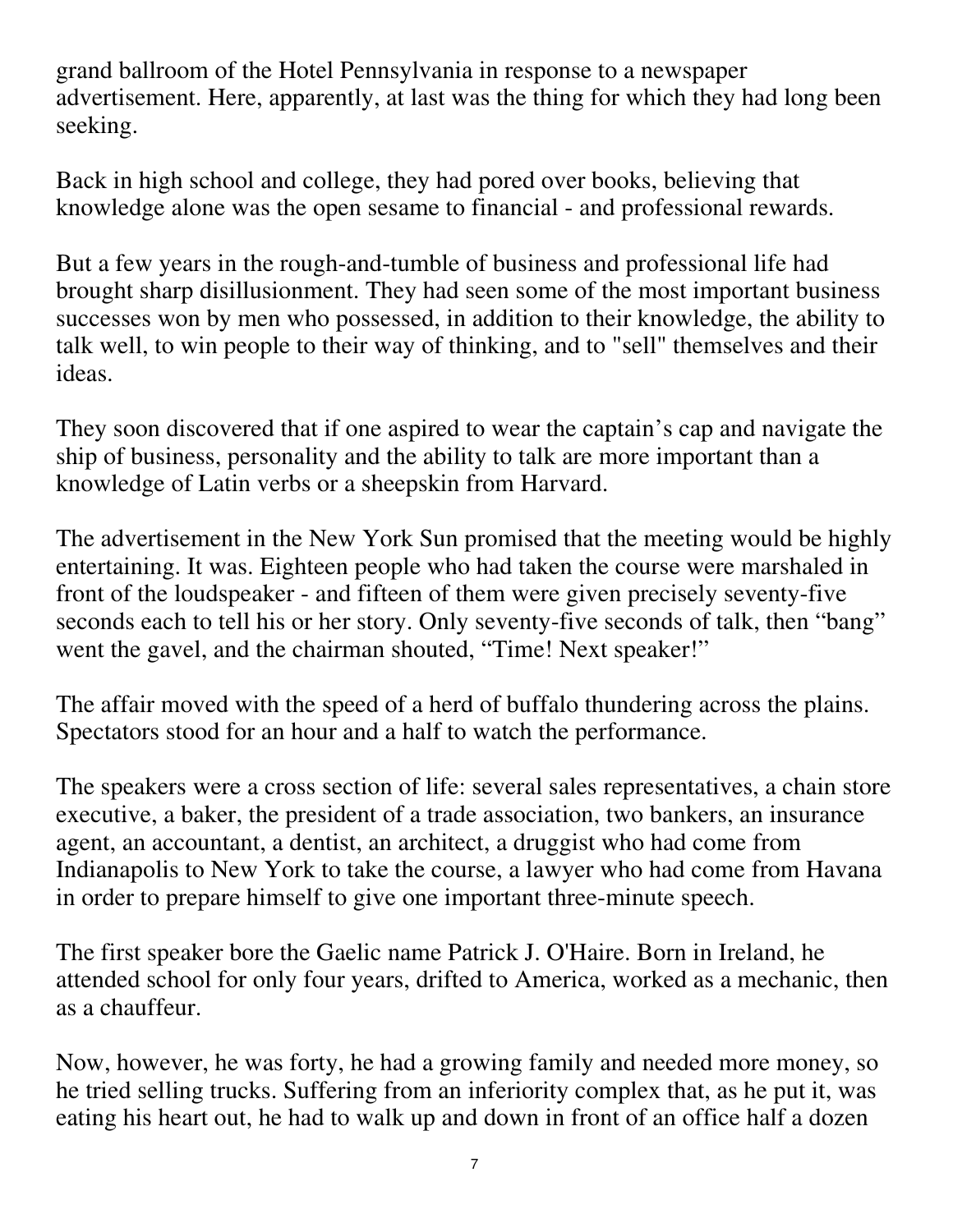times before he could summon up enough courage to open the door. He was so discouraged as a salesman that he was thinking of going back to working with his hands in a machine shop, when one day he received a letter inviting him to an organization meeting of the Dale Carnegie Course in Effective Speaking.

He didn't want to attend. He feared he would have to associate with a lot of college graduates, that he would be out of place.

His despairing wife insisted that he go, saying, "It may do you some good, Pat. God knows you need it." He went down to the place where the meeting was to be held and stood on the sidewalk for five minutes before he could generate enough selfconfidence to enter the room.

The first few times he tried to speak in front of the others, he was dizzy with fear. But as the weeks drifted by, he lost all fear of audiences and soon found that he loved to talk - the bigger the crowd, the better. And he also lost his fear of individuals and of his superiors. He presented his ideas to them, and soon he had been advanced into the sales department. He had become a valued and much liked member of his company. This night, in the Hotel Pennsylvania, Patrick O'Haire stood in front of twenty-five hundred people and told a gay, rollicking story of his achievements. Wave after wave of laughter swept over the audience. Few professional speakers could have equaled his performance.

The next speaker, Godfrey Meyer, was a gray-headed banker, the father of eleven children. The first time he had attempted to speak in class, he was literally struck dumb. His mind refused to function. His story is a vivid illustration of how leadership gravitates to the person who can talk.

He worked on Wall Street, and for twenty-five years he had been living in Clifton, New Jersey. During that time, he had taken no active part in community affairs and knew perhaps five hundred people.

Shortly after he had enrolled in the Carnegie course, he received his tax bill and was infuriated by what he considered unjust charges. Ordinarily, he would have sat at home and fumed, or he would have taken it out in grousing to his neighbors. But instead, he put on his hat that night, walked into the town meeting, and blew off steam in public.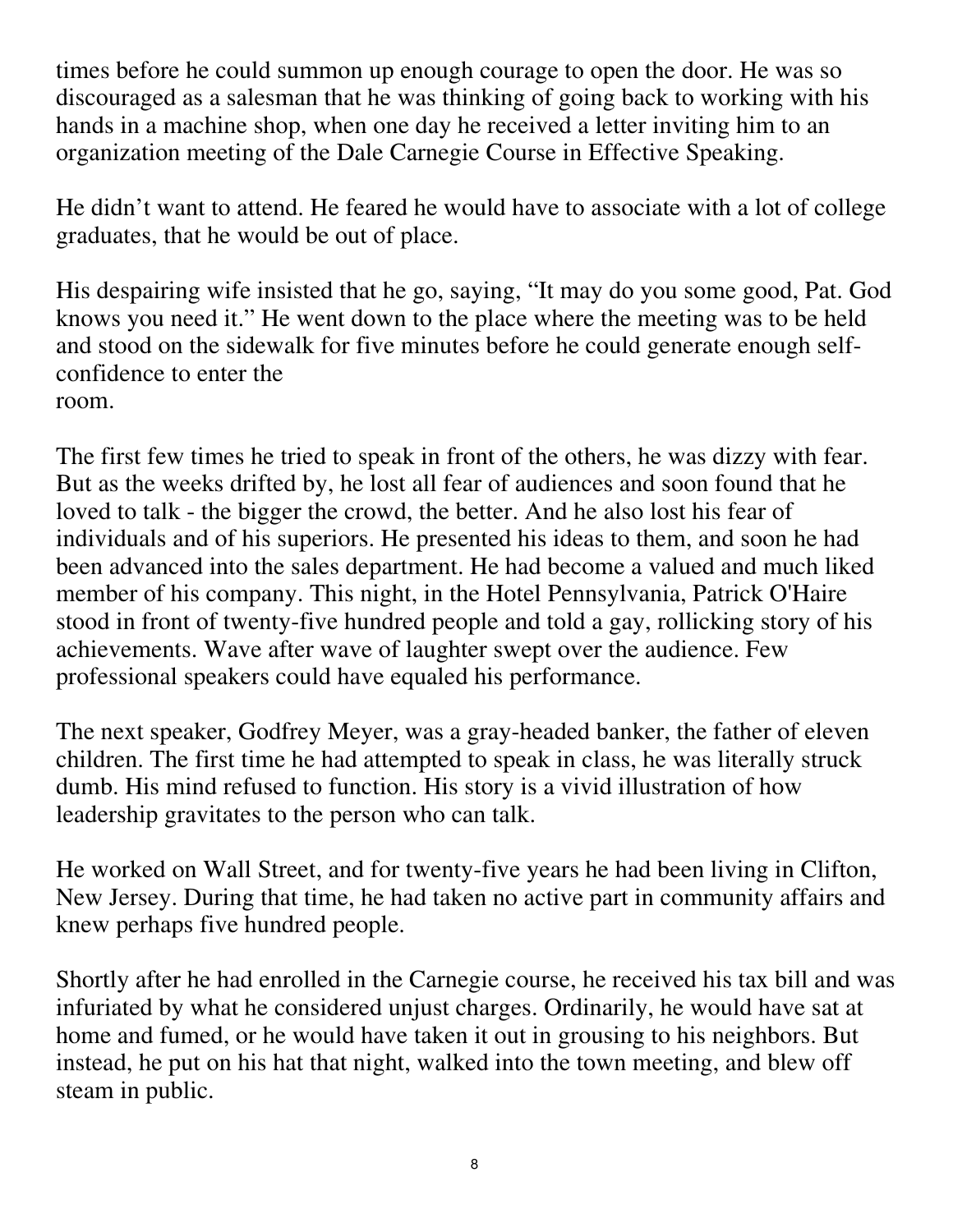As a result of that talk of indignation, the citizens of Clifton, New Jersey, urged him to run for the town council. So for weeks he went from one meeting to another, denouncing waste and municipal extravagance.

There were ninety-six candidates in the field. When the ballots were counted, lo, Godfrey Meyer's name led all the rest. Almost overnight, he had become a public figure among the forty thousand people in his community. As a result of his talks, he made eighty times more friends in six weeks than he had been able to previously in twenty-five years.

And his salary as councilman meant that he got a return of 1,000 percent a year on his investment in the Carnegie course.

The third speaker, the head of a large national association of food manufacturers, told how he had been unable to stand up and express his ideas at meetings of a board of directors.

As a result of learning to think on his feet, two astonishing things happened. He was soon made president of his association, and in that capacity, he was obliged to address meetings all over the United States. Excerpts from his talks were put on the Associated Press wires and printed in newspapers and trade magazines throughout the country.

In two years, after learning to speak more effectively, he received more free publicity for his company and its products than he had been able to get previously with a quarter of a million dollars spent in direct advertising. This speaker admitted that he had formerly hesitated to telephone some of the more important business executives in Manhattan and invite them to lunch with him. But as a result of the prestige he had acquired by his talks, these same people telephoned him and invited him to lunch and apologized to him for encroaching on his time.

The ability to speak is a shortcut to distinction. It puts a person in the limelight, raises one head and shoulders above the crowd. And the person who can speak acceptably is usually given credit for an ability out of all proportion to what he or she really possesses.

A movement for adult education has been sweeping over the nation; and the most spectacular force in that movement was Dale Carnegie, a man who listened to and critiqued more talks by adults than has any other man in captivity. According to a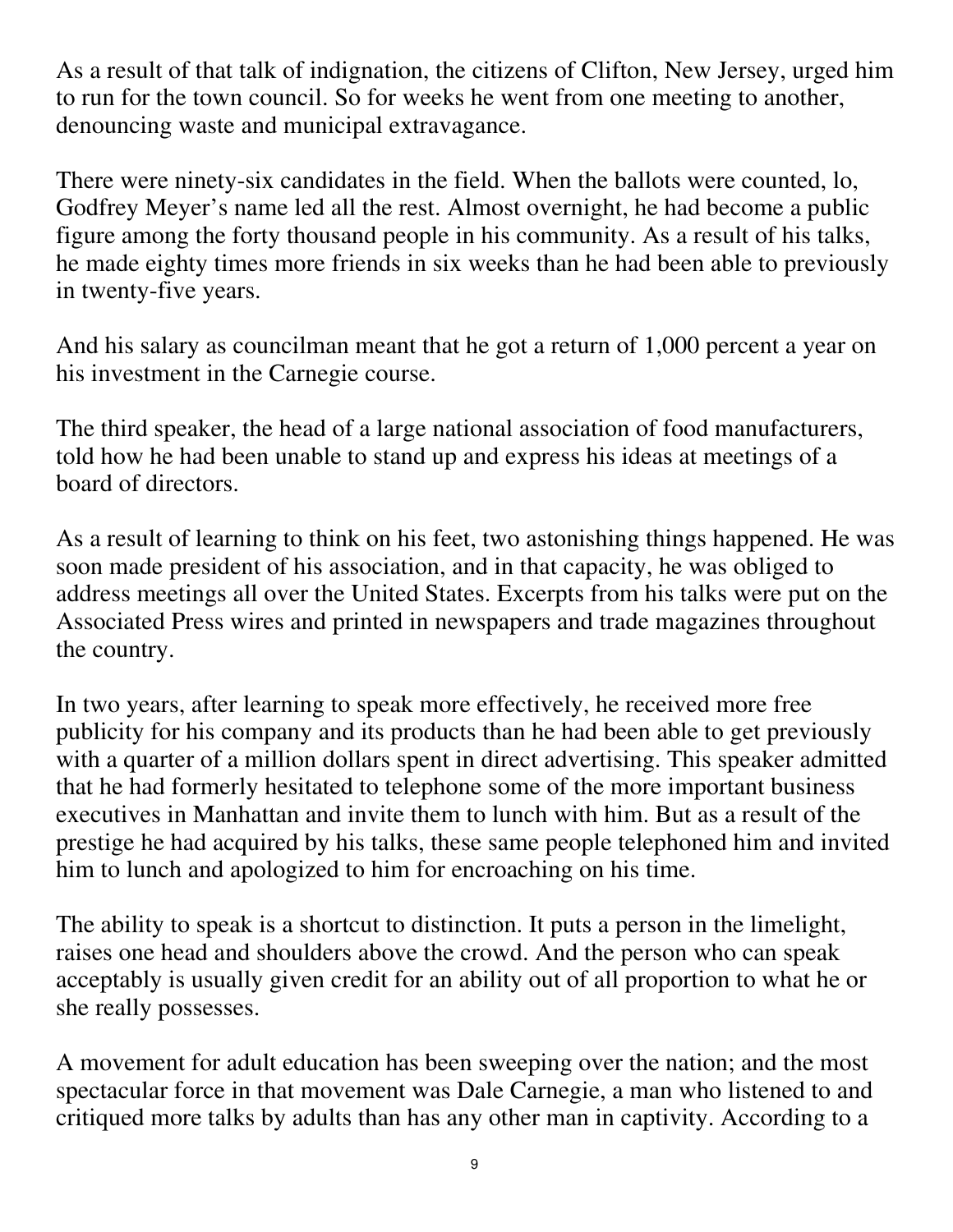cartoon by "Believe-It-or- Not" Ripley, he had criticized 150,000 speeches. If that grand total doesn't impress you, remember that it meant one talk for almost every day that has passed since Columbus discovered America. Or, to put it in other words, if all the people who had spoken before him had used only three minutes and had appeared before him in succession, it would have taken ten months, listening day and night, to hear them all.

Dale Carnegie's own career, filled with sharp contrasts, was a striking example of what a person can accomplish when obsessed with an original idea and afire with enthusiasm.

Born on a Missouri farm ten miles from a railway, he never saw a streetcar until he was twelve years old; yet by the time he was forty-six, he was familiar with the farflung corners of the earth, everywhere from Hong Kong to Hammerfest; and, at one time, he approached closer to the North Pole than Admiral Byrd's headquarters at Little America was to the South Pole.

This Missouri lad who had once picked strawberries and cut cockleburs for five cents an hour became the highly paid trainer of the executives of large corporations in the art of self-expression.

This erstwhile cowboy who had once punched cattle and branded calves and ridden fences out in western South Dakota later went to London to put on shows under the patronage of the royal family.

This chap who was a total failure the first half-dozen times he tried to speak in public later became my personal manager. Much of my success has been due to training under Dale Carnegie.

Young Carnegie had to struggle for an education, for hard luck was always battering away at the old farm in northwest Missouri with a flying tackle and a body slam. Year after year, the "102" River rose and drowned the corn and swept away the hay. Season after season, the fat hogs sickened and died from cholera, the bottom fell out of the market for cattle and mules, and the bank threatened to foreclose the mortgage.

Sick with discouragement, the family sold out and bought another farm near the State Teachers' College at Warrensburg, Missouri. Board and room could be had in town for a dollar a day, but young Carnegie couldn't afford it. So he stayed on the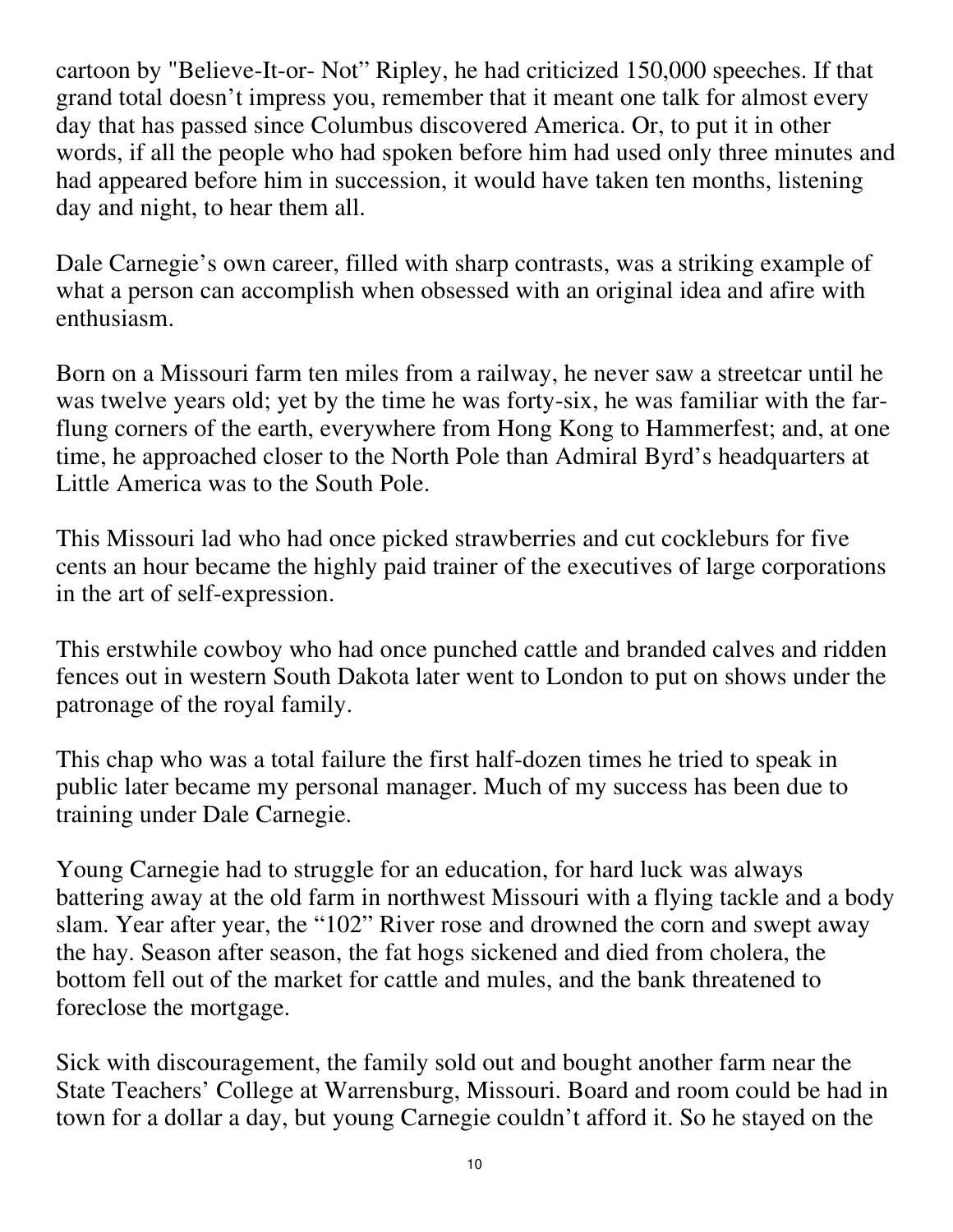farm and commuted on horseback three miles to college each day. At home, he milked the cows, cut the wood, fed the hogs, and studied his Latin verbs by the light of a coal-oil lamp until his eyes blurred and he began to nod.

Even when he got to bed at midnight, he set the alarm for three o'clock. His father bred pedigreed Duroc-Jersey hogs - and there was danger, during the bitter cold nights, that the young pigs would freeze to death; so they were put in a basket, covered with a gunny sack, and set behind the kitchen stove. True to their nature, the pigs demanded a hot meal at 3 A.M. So when the alarm went off, Dale Carnegie crawled out of the blankets, took the basket of pigs out to their mother, waited for them to nurse, and then brought them back to the warmth of the kitchen stove.

There were six hundred students in State Teachers' College, and Dale Carnegie was one of the isolated half-dozen who couldn't afford to board in town. He was ashamed of the poverty that made it necessary for him to ride back to the farm and milk the cows every night. He was ashamed of his coat, which was too tight, and his trousers, which were too short. Rapidly developing an inferiority complex, he looked about for some shortcut to distinction. He soon saw that there were certain groups in college that enjoyed influence and prestige - the football and baseball players and the chaps who won the debating and public-speaking contests.

Realizing that he had no flair for athletics, he decided to win one of the speaking contests. He spent months preparing his talks. He practiced as he sat in the saddle galloping to college and back; he practiced his speeches as he milked the cows; and then he mounted a bale of hay in the barn and with great gusto and gestures harangued the frightened pigeons about the issues of the day.

But in spite of all his earnestness and preparation, he met with defeat after defeat. He was eighteen at the time - sensitive and proud. He became so discouraged, so depressed, that he even thought of suicide. And then suddenly he began to win, not one contest, but every speaking contest in college.

Other students pleaded with him to train them; and they won also.

After graduating from college, he started selling correspondence courses to the ranchers among the sand hills of western Nebraska and eastern Wyoming. In spite of all his boundless energy and enthusiasm, he couldn't make the grade. He became so discouraged that he went to his hotel room in Alliance, Nebraska, in the middle of the day, threw himself across the bed, and wept in despair. He longed to go back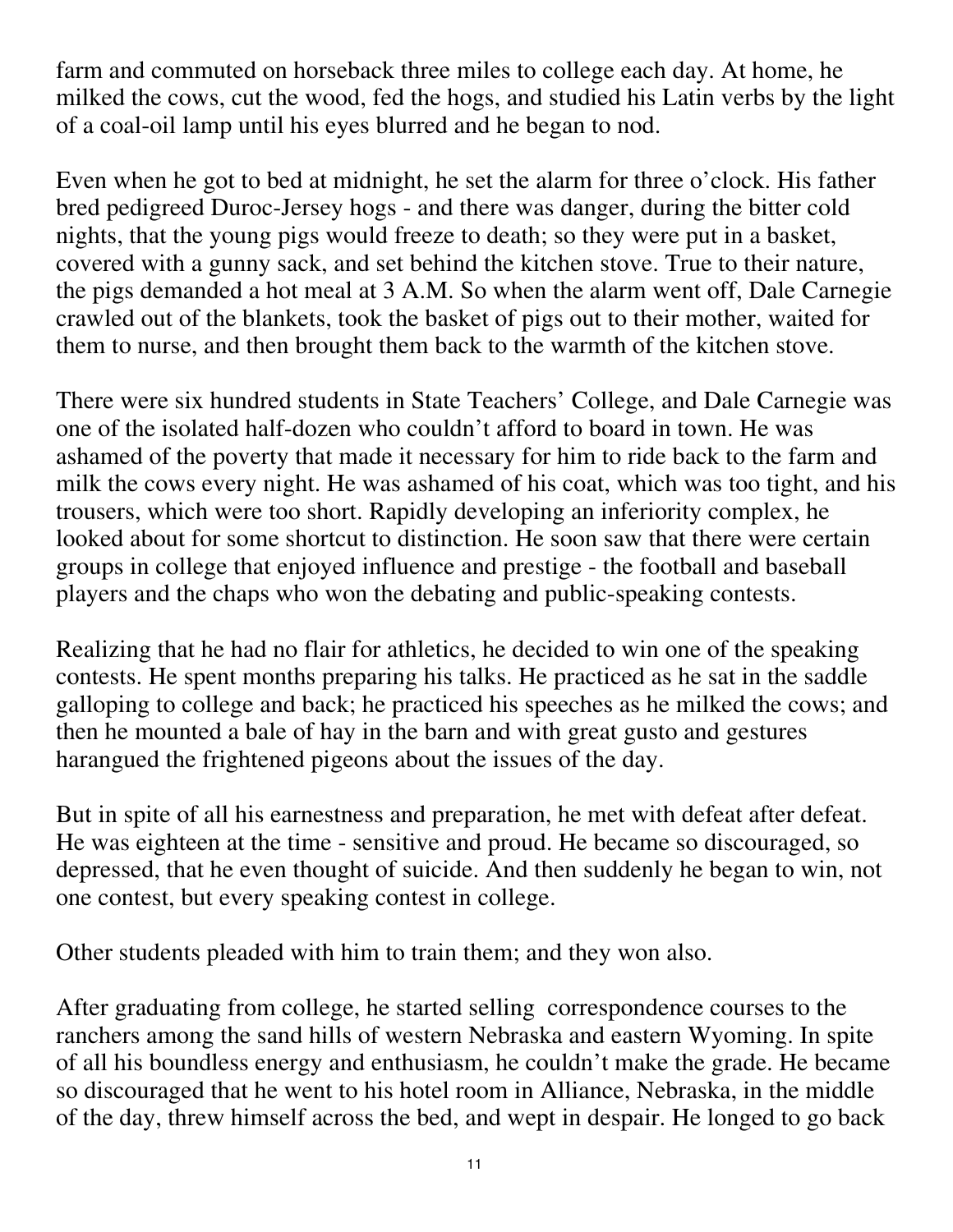to college, he longed to retreat from the harsh battle of life; but he couldn't. So he resolved to go to Omaha and get another job. He didn't have the money for a railroad ticket, so he traveled on a freight train, feeding and watering two carloads of wild horses in return for his passage, After landing in south Omaha, he got a job selling bacon and soap and lard for Armour and Company. His territory was up among the Badlands and the cow and Indian country of western South Dakota. He covered his territory by freight train and stage coach and horseback and slept in pioneer hotels where the only partition between the rooms was a sheet of muslin. He studied books on salesmanship, rode bucking bronchos, played poker with the Indians, and learned how to collect money. And when, for example, an inland storekeeper couldn't pay cash for the bacon and hams he had ordered, Dale Carnegie would take a dozen pairs of shoes off his shelf, sell the shoes to the railroad men, and forward the receipts to Armour and Company.

He would often ride a freight train a hundred miles a day. When the train stopped to unload freight, he would dash uptown, see three or four merchants, get his orders; and when the whistle blew, he would dash down the street again lickety-split and swing onto the train while it was moving.

Within two years, he had taken an unproductive territory that had stood in the twenty-fifth place and had boosted it to first place among all the twenty-nine car routes leading out of south Omaha. Armour and Company offered to promote him, saying: "You have achieved what seemed impossible." But he refused the promotion and resigned, went to New York, studied at the American Academy of Dramatic Arts, and toured the country, playing the role of Dr. Hartley in Polly of the Circus.

He would never be a Booth or a Barrymore. He had the good sense to recognize that, So back he went to sales work, selling automobiles and trucks for the Packard Motor Car Company.

He knew nothing about machinery and cared nothing about it. Dreadfully unhappy, he had to scourge himself to his task each day. He longed to have time to study, to write the books he had dreamed about writing back in college. So he resigned. He was going to spend his days writing stories and novels and support himself by teaching in a night school.

Teaching what? As he looked back and evaluated his college work, he saw that his training in public speaking had done more to give him confidence, courage, poise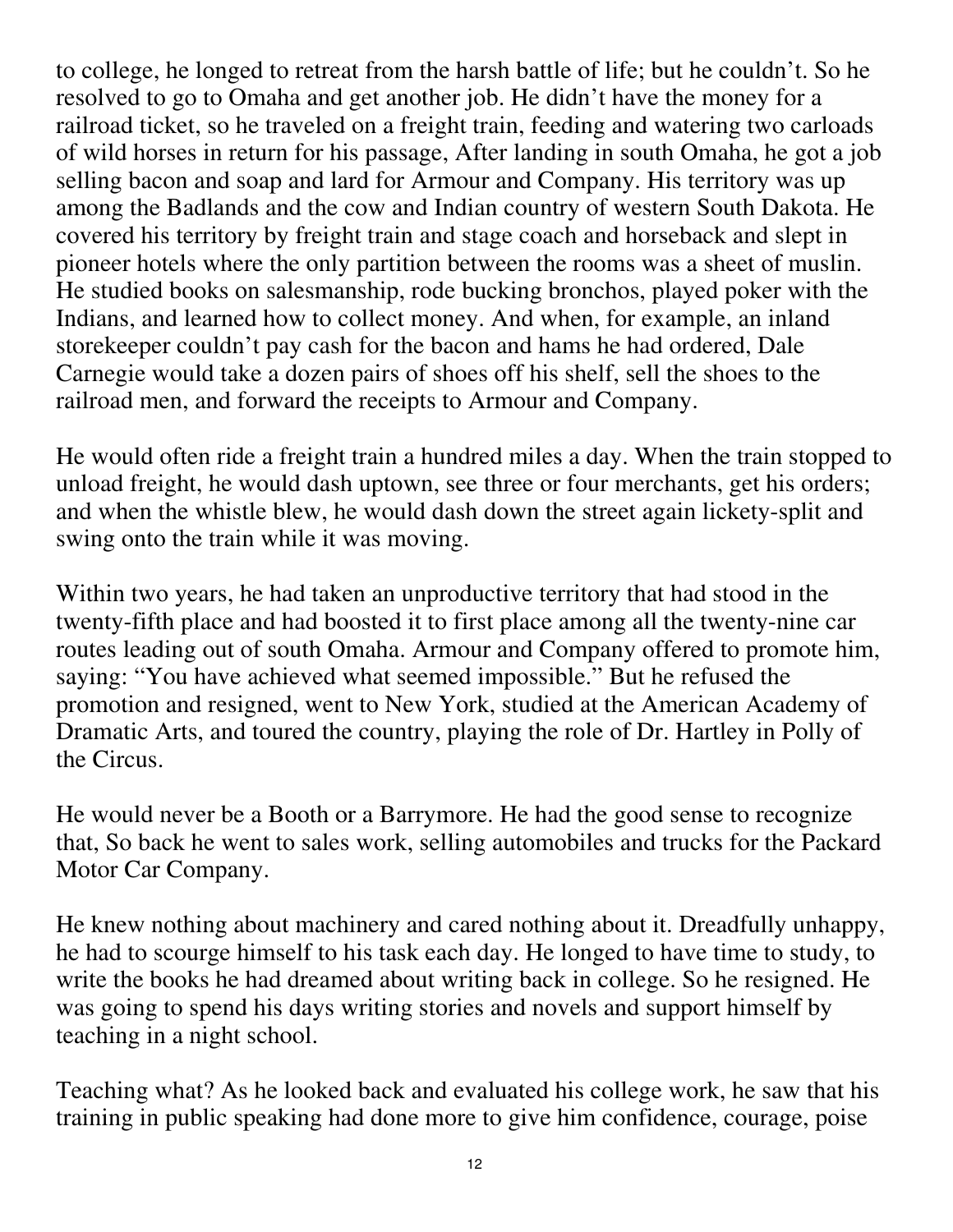and the ability to meet and deal with people in business than had all the rest of his college courses put together, so he urged the Y.M.C.A. schools in New York to give him a chance to conduct courses in public speaking for people in business.

What? Make orators out of business people? Absurd. The Y.M.C.A. people knew. They had tried such courses - and they had always failed. When they refused to pay him a salary of two dollars a night, he agreed to teach on a commission basis and take a percentage of the net profits - if there were any profits to take. And inside of three years they were paying him thirty dollars a night on that basis - instead of two.

The course grew. Other "Ys" heard of it, then other cities. Dale Carnegie soon became a glorified circuit rider covering New York, Philadelphia, Baltimore and later London and Paris. All the textbooks were too academic and impractical for the business people who flocked to his courses. Because of this he wrote his own book entitled Public Speaking and Influencing Men in Business. It became the official text of all the Y.M.C.A.s as well as of the American Bankers' Association and the National Credit Men's Association.

Dale Carnegie claimed that all people can talk when they get mad. He said that if you hit the most ignorant man in town on the jaw and knock him down, he would get on his feet and talk with an eloquence, heat and emphasis that would have rivaled that world famous orator William Jennings Bryan at the height of his career. He claimed that almost any person can speak acceptably in public if he or she has self-confidence and an idea that is boiling and stewing within.

The way to develop self-confidence, he said, is to do the thing you fear to do and get a record of successful experiences behind you. So he forced each class member to talk at every session of the course. The audience is sympathetic. They are all in the same boat; and, by constant practice, they develop a courage, confidence and enthusiasm that carry over into their private speaking.

Dale Carnegie would tell you that he made a living all these years, not by teaching public speaking - that was incidental. His main job was to help people conquer their fears and develop courage.

He started out at first to conduct merely a course in public speaking, but the students who came were business men and women. Many of them hadn't seen the inside of a classroom in thirty years. Most of them were paying their tuition on the installment plan. They wanted results and they wanted them quick - results that they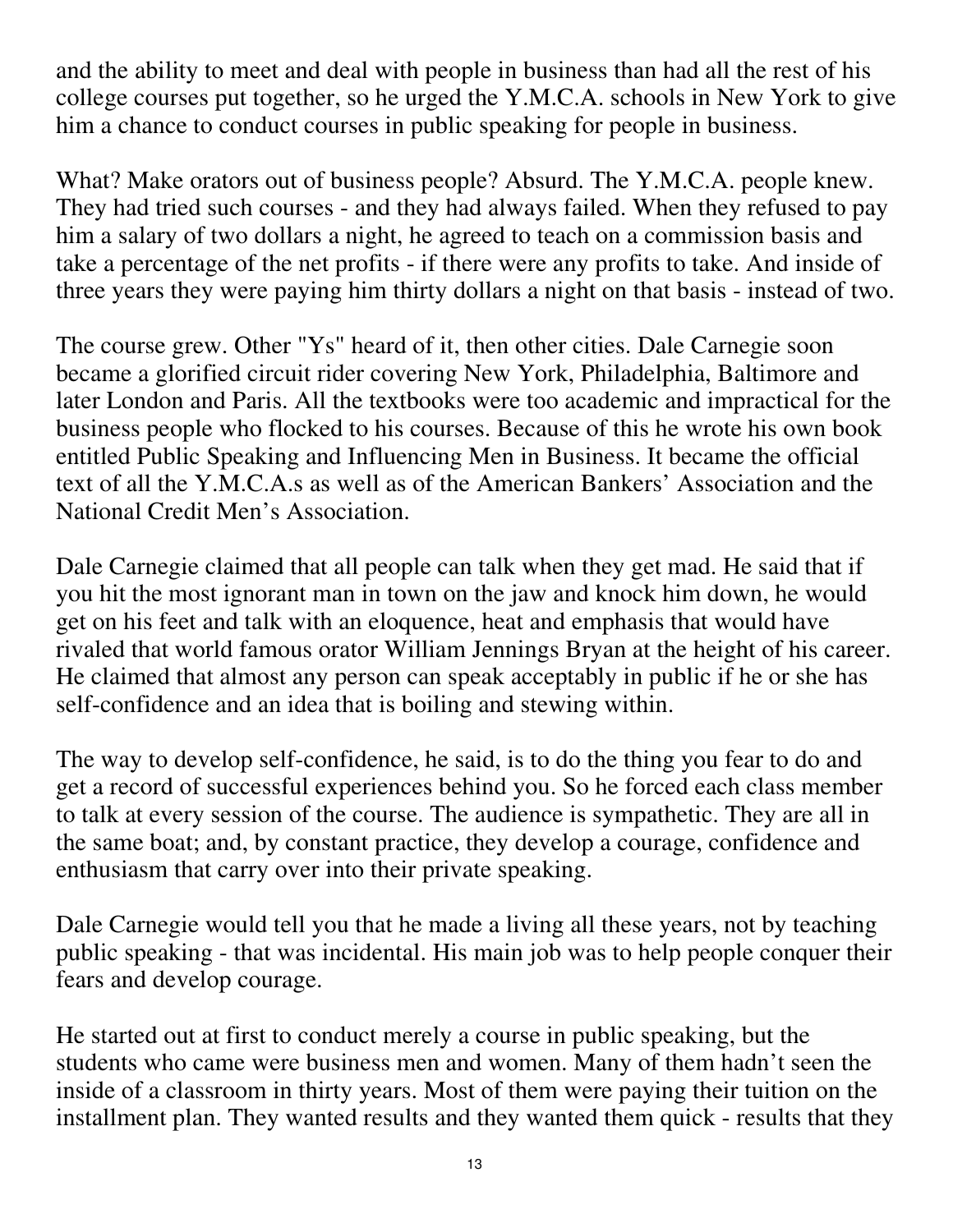could use the next day in business interviews and in speaking before groups.

So he was forced to be swift and practical. Consequently, he developed a system of training that is unique - a striking combination of public speaking, salesmanship, human relations and applied psychology.

A slave to no hard-and-fast rules, he developed a course that is as real as the measles and twice as much fun.

When the classes terminated, the graduates formed clubs of their own and continued to meet fortnightly for years afterward. One group of nineteen in Philadelphia met twice a month during the winter season for seventeen years. Class members frequently travel fifty or a hundred miles to attend classes. One student used to commute each week from Chicago to New York. Professor William James of Harvard used to say that the average person develops only 10 percent of his latent mental ability. Dale Carnegie, by helping business men and women to develop their latent possibilities, created one of the most significant movements in adult education

LOWELL THOMAS 1936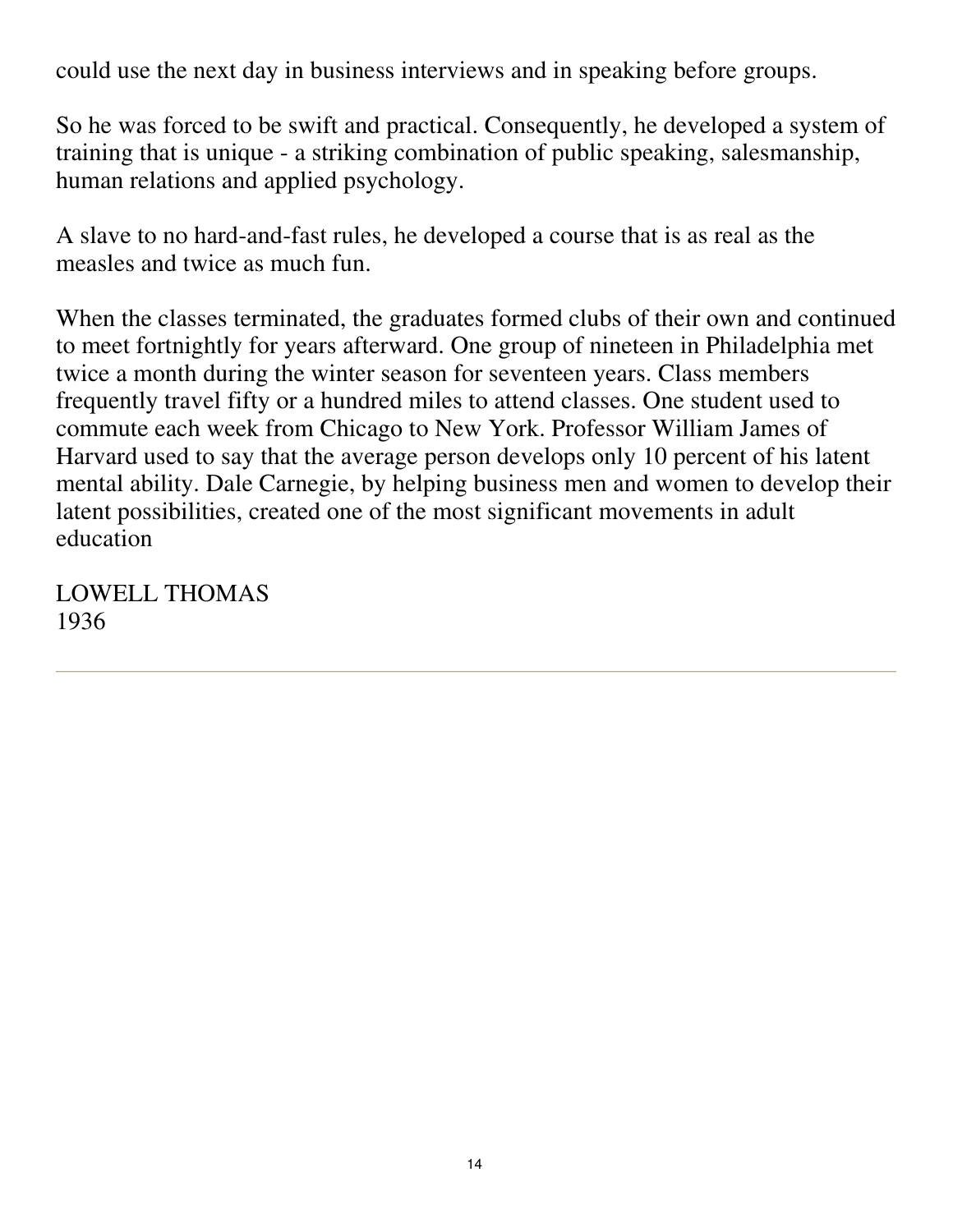## **How This Book Was Written And Why**

by Dale Carnegie

During the first thirty-five years of the twentieth century, the publishing houses of America printed more than a fifth of a million different books. Most of them were deadly dull, and many were financial failures. "Many," did I say? The president of one of the largest publishing houses in the world confessed to me that his company, after seventy-five years of publishing experience, still lost money on seven out of every eight books it published.

Why, then, did I have the temerity to write another book? And, after I had written it, why should you bother to read it?

Fair questions, both; and I'll try to answer them.

I have, since 1912, been conducting educational courses for business and professional men and women in New York. At first, I conducted courses in public speaking only - courses designed to train adults, by actual experience, to think on their feet and express their ideas with more clarity, more effectiveness and more poise, both in business interviews and before groups.

But gradually, as the seasons passed, I realized that as sorely as these adults needed training in effective speaking, they needed still more training in the fine art of getting along with people in everyday business and social contacts.

I also gradually realized that I was sorely in need of such training myself. As I look back across the years, I am appalled at my own frequent lack of finesse and understanding. How I wish a book such as this had been placed in my hands twenty years ago! What a priceless boon it would have been.

Dealing with people is probably the biggest problem you face, especially if you are in business. Yes, and that is also true if you are a housewife, architect or engineer. Research done a few years ago under the auspices of the Carnegie Foundation for the Advancement of Teaching uncovered a most important and significant fact - a fact later confirmed by additional studies made at the Carnegie Institute of Technology. These investigations revealed that even in such technical lines as engineering, about 15 percent of one's financial success is due to one's technical knowledge and about 85 percent is due to skill in human engineering-to personality and the ability to lead people.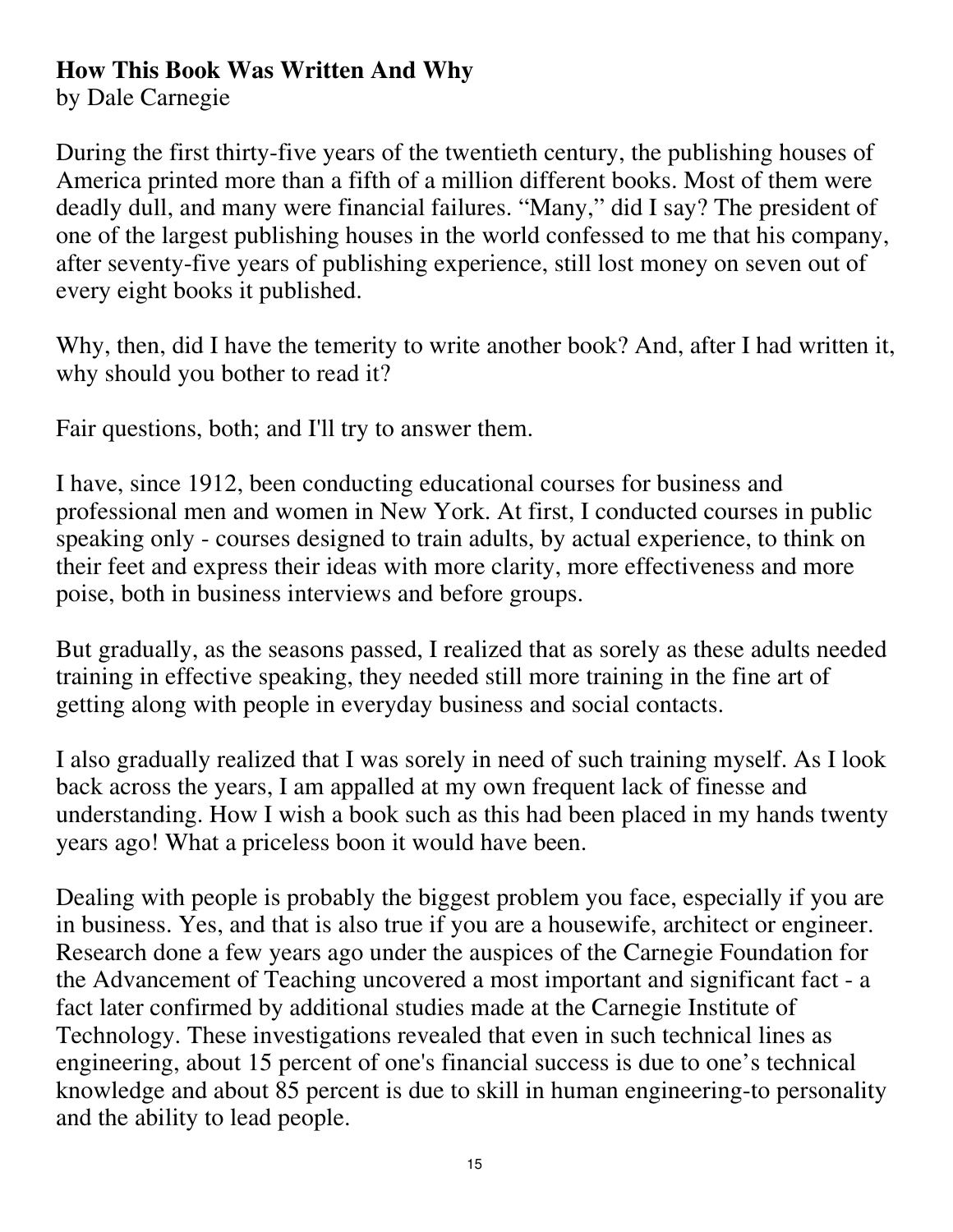For many years, I conducted courses each season at the Engineers' Club of Philadelphia, and also courses for the New York Chapter of the American Institute of Electrical Engineers. A total of probably more than fifteen hundred engineers have passed through my classes. They came to me because they had finally realized, after years of observation and experience, that the highest-paid personnel in engineering are frequently not those who know the most about engineering. One can for example, hire mere technical ability in engineering, accountancy, architecture or any other profession at nominal salaries. But the person who has technical knowledge plus the ability to express ideas, to assume leadership, and to arouse enthusiasm among people-that person is headed for higher earning power.

In the heyday of his activity, John D. Rockefeller said that "the ability to deal with people is as purchasable a commodity as sugar or coffee." "And I will pay more for that ability," said John D., "than for any other under the sun."

Wouldn't you suppose that every college in the land would conduct courses to develop the highest-priced ability under the sun? But if there is just one practical, common-sense course of that kind given for adults in even one college in the land, it has escaped my attention up to the present writing.

The University of Chicago and the United Y.M.C.A. Schools conducted a survey to determine what adults want to study.

That survey cost \$25,000 and took two years. The last part of the survey was made in Meriden, Connecticut. It had been chosen as a typical American town. Every adult in Meriden was interviewed and requested to answer 156 questions questions such as "What is your business or profession? Your education? How do you spend your spare time? What is your income? Your hobbies? Your ambitions? Your problems? What subjects are you most interested in studying?" And so on. That survey revealed that health is the prime interest of adults and that their second interest is people; how to understand and get along with people; how to make people like you; and how to win others to your way of thinking.

So the committee conducting this survey resolved to conduct such a course for adults in Meriden. They searched diligently for a practical textbook on the subject and found-not one. Finally they approached one of the world's outstanding authorities on adult education and asked him if he knew of any book that met the needs of this group. "No," he replied, "I know what those adults want. But the book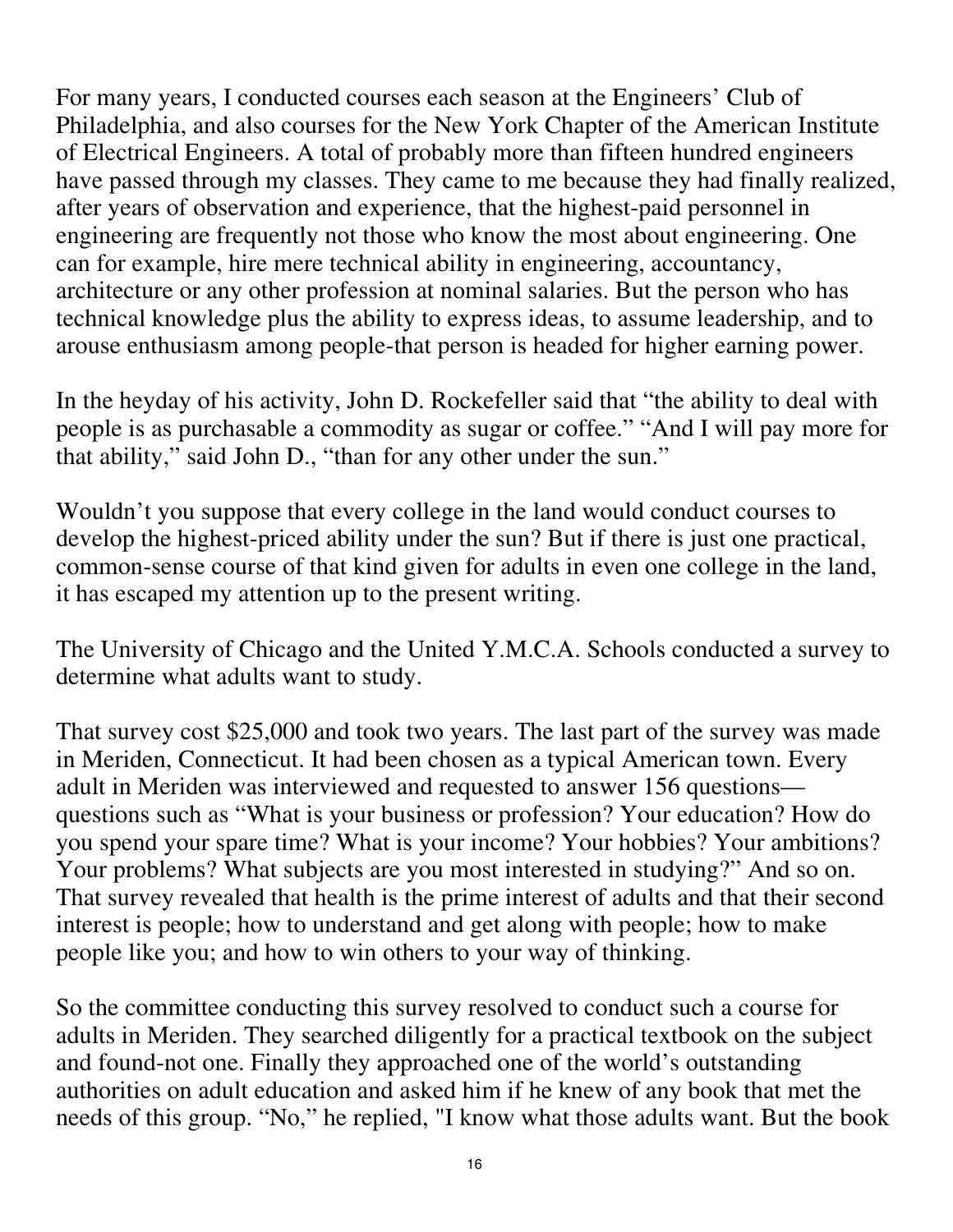they need has never been written."

I knew from experience that this statement was true, for I myself had been searching for years to discover a practical, working handbook on human relations. Since no such book existed, I have tried to write one for use in my own courses. And here it is. I hope you like it.

In preparation for this book, I read everything that I could find on the subject everything from newspaper columns, magazine articles, records of the family courts, the writings of the old philosophers and the new psychologists. In addition, I hired a trained researcher to spend one and a half years in various libraries reading everything I had missed, plowing through erudite tomes on psychology, poring over hundreds of magazine articles, searching through countless biographies, trying to ascertain how the great leaders of all ages had dealt with people. We read their biographies, We read the life stories of all great leaders from Julius Caesar to Thomas Edison. I recall that we read over one hundred biographies of Theodore Roosevelt alone. We were determined to spare no time, no expense, to discover every practical idea that anyone had ever used throughout the ages for winning friends and influencing people.

I personally interviewed scores of successful people, some of them world-famousinventors like Marconi and Edison; political leaders like Franklin D. Roosevelt and James Farley; business leaders like Owen D. Young; movie stars like Clark Gable and Mary Pickford; and explorers like Martin Johnson—and tried to discover the techniques they used in human relations.

From all this material, I prepared a short talk. I called it "How to Win Friends and Influence People." I say "short." It was short in the beginning, but it soon expanded to a lecture that consumed one hour and thirty minutes. For years, I gave this talk each season to the adults in the Carnegie Institute courses in New York.

I gave the talk and urged the listeners to go out and test it in their business and social contacts, and then come back to class and speak about their experiences and the results they had achieved. What an interesting assignment! These men and women, hungry for self- improvement, were fascinated by the idea of working in a new kind of laboratory - the first and only laboratory of human relationships for adults that had ever existed.

This book wasn't written in the usual sense of the word. It grew as a child grows. It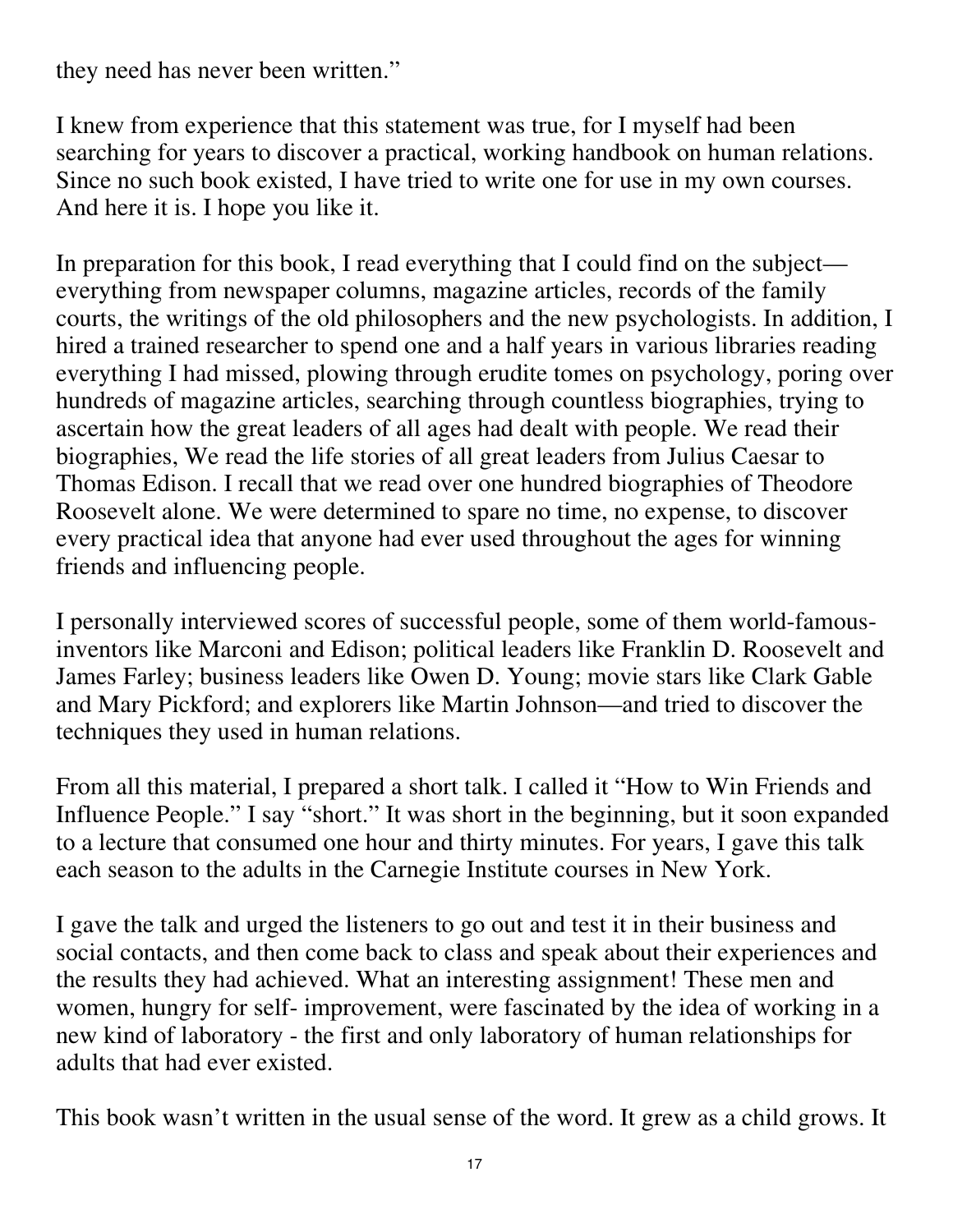grew and developed out of that laboratory, out of the experiences of thousands of adults.

Years ago, we started with a set of rules printed on a card no larger than a postcard. The next season we printed a larger card, then a leaflet, then a series of booklets, each one expanding in size and scope. After fifteen years of experiment and research came this book.

The rules we have set down here are not mere theories or guesswork. They work like magic. Incredible as it sounds, I have seen the application of these principles literally revolutionize the lives of many people.

To illustrate: A man with 314 employees joined one of these courses. For years, he had driven and criticized and condemned his employees without stint or discretion. Kindness, words of appreciation and encouragement were alien to his lips. After studying the principles discussed in this book, this employer sharply altered his philosophy of life. His organization is now inspired with a new loyalty, a new enthusiasm, a new spirit of teamwork. Three hundred and fourteen enemies have been turned into 314 friends. As he proudly said in a speech before the class: "When I used to walk through my establishment, no one greeted me. My employees actually looked the other way when they saw me approaching. But now they are all my friends and even the janitor calls me by my first name."

This employer gained more profit, more leisure and—what is infinitely more important—he found far more happiness in his business and in his home.

Countless numbers of salespeople have sharply increased their sales by the use of these principles. Many have opened up new accounts—accounts that they had formerly solicited in vain. Executives have been given increased authority, increased pay. One executive reported a large increase in salary because he applied these truths. Another, an executive in the Philadelphia Gas Works Company, was slated for demotion when he was sixty-five because of his belligerence, because of his inability to lead people skillfully. This training not only saved him from the demotion but brought him a promotion with increased pay.

On innumerable occasions, spouses attending the banquet given at the end of the course have told me that their homes have been much happier since their husbands or wives started this training.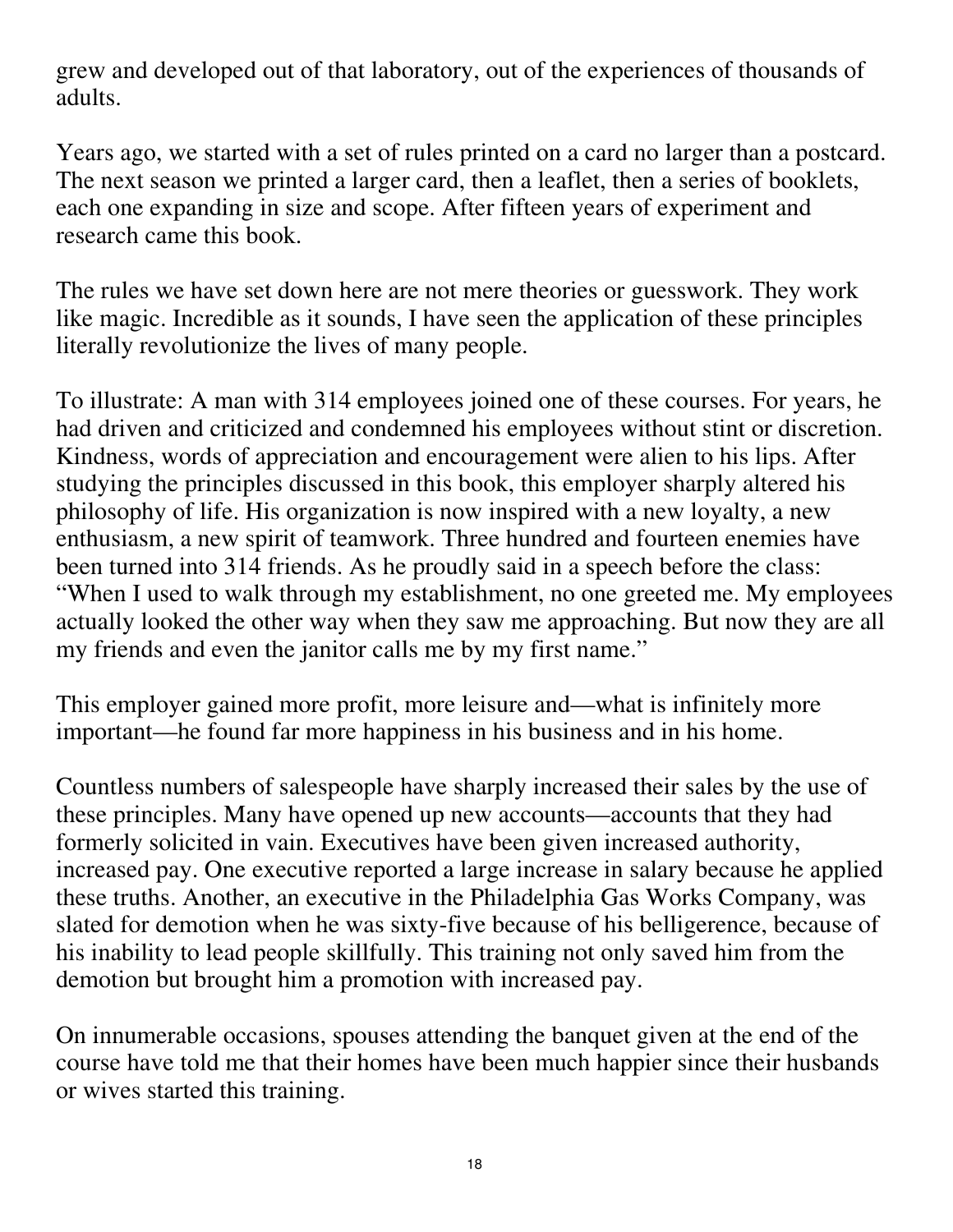People are frequently astonished at the new results they achieve. It all seems like magic. In some cases, in their enthusiasm, they have telephoned me at my home on Sundays because they couldn't wait forty-eight hours to report their achievements at the regular session of the course.

One man was so stirred by a talk on these principles that he sat far into the night discussing them with other members of the class. At three o'clock in the morning, the others went home. But he was so shaken by a realization of his own mistakes, so inspired by the vista o a new and richer world opening before him, that he was unable to sleep. He didn't sleep that night or the next day or the next night.

Who was he? A naive, untrained individual ready to gush over any new theory that came along? No, Far from it. He was a sophisticated, blasé dealer in art, very much the man about town, who spoke three languages fluently and was a graduate of two European universities.

While writing this chapter, I received a letter from a German of the old school, an aristocrat whose forebears had served for generations as professional army officers under the Hohenzollerns. His letter, written from a transatlantic steamer, telling about the application of these principles, rose almost to a religious fervor.

Another man, an old New Yorker, a Harvard graduate, a wealthy man, the owner of a large carpet factory, declared he had learned more in fourteen weeks through this system of training about the fine art of influencing people than he had learned about the same subject during his four years in college. Absurd? Laughable? Fantastic? Of course, you are privileged to dismiss this statement with whatever adjective you wish. I am merely reporting, without comment, a declaration made by a conservative and eminently successful Harvard graduate in a public address to approximately six hundred people at the Yale Club in New York on the evening of Thursday, February 23, 1933.

"Compared to what we ought to be," said the famous Professor William James of Harvard, "compared to what we ought to be, we are only half awake. We are making use of only a small part of our physical and mental resources. Stating the thing broadly, the human individual thus lives far within his limits. He possesses powers of various sorts which he habitually fails to use,"

Those powers which you "habitually fail to use"! The sole purpose of this book is to help you discover, develop and profit by those dormant and unused assets.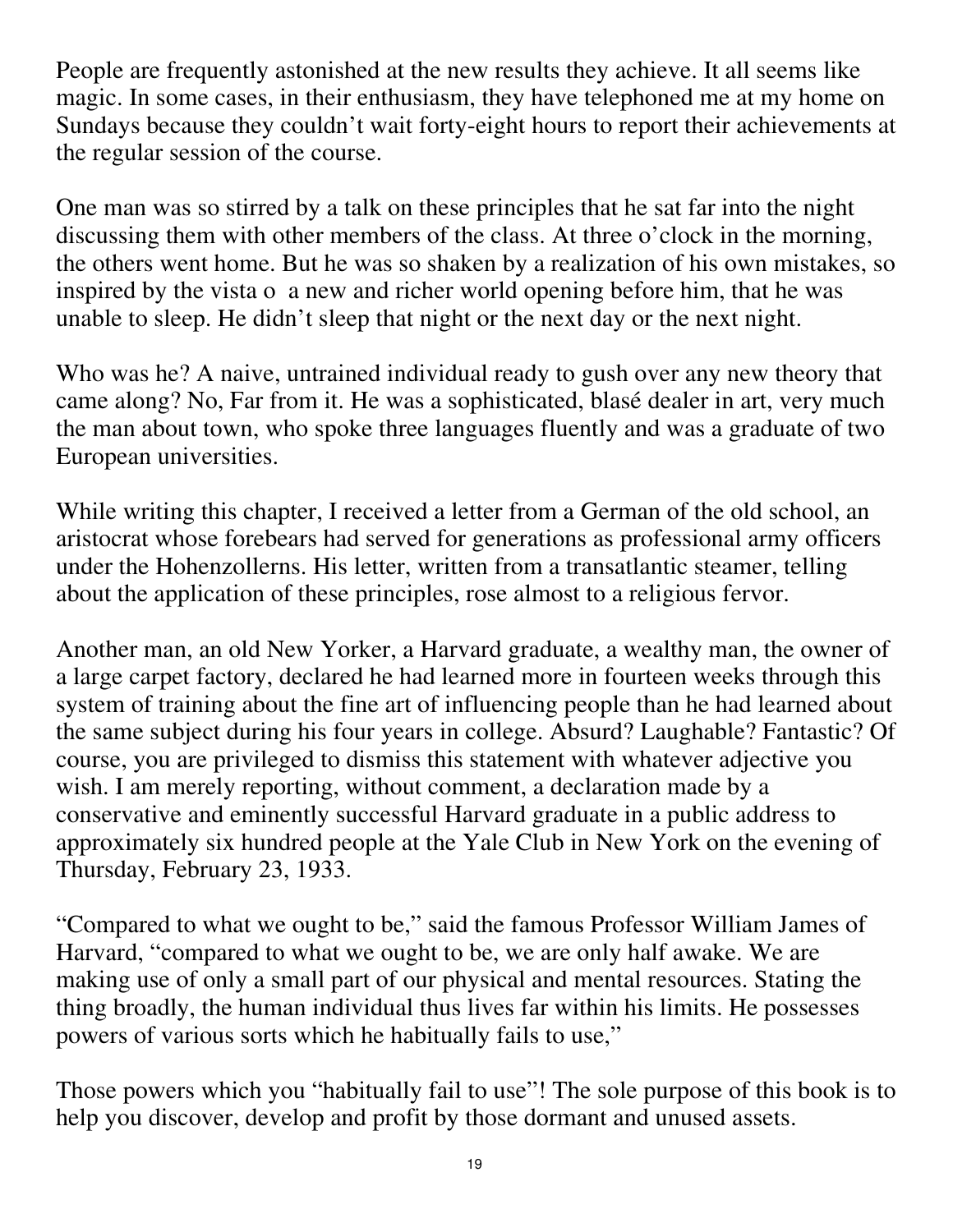"Education," said Dr. John G. Hibben, former president of Princeton University, "is the ability to meet life's situations."

If by the time you have finished reading the first three chapters of this book—if you aren't then a little better equipped to meet life's situations, then I shall consider this book to be a total failure so far as you are concerned. For "the great aim of education," said Herbert Spencer, "is not knowledge but action."

And this is an action book.

DALE CARNEGIE 1936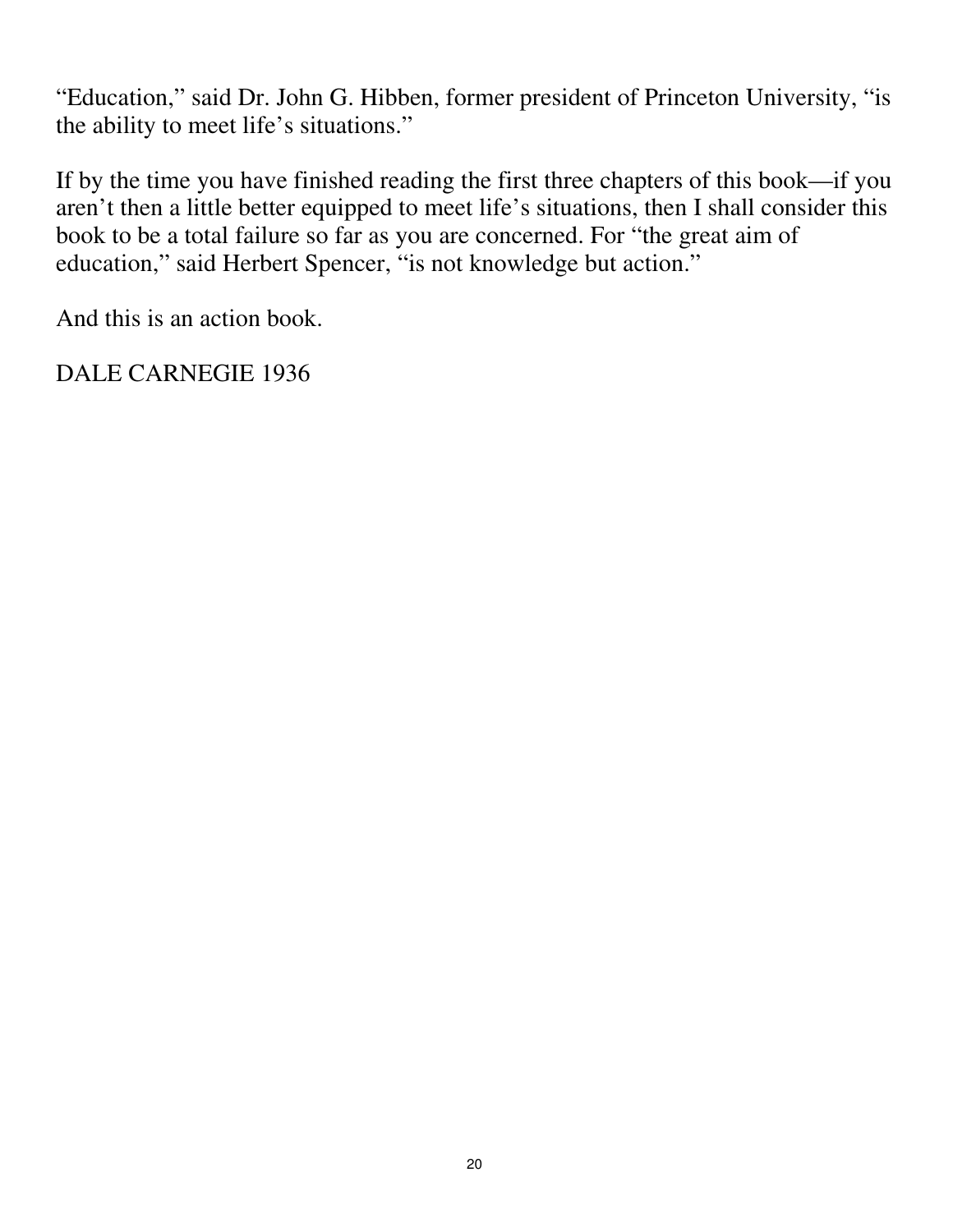# **Nine Suggestions on How to Get the Most Out of This Book**

1. If you wish to get the most out of this book, there is one indispensable requirement, one essential infinitely more important than any rule or technique. Unless you have this one fundamental requisite, a thousand rules on how to study will avail little, And if you do have this cardinal endowment, then you can achieve wonders without reading any suggestions for getting the most out of a book.

What is this magic requirement? Just this: a deep, driving desire to learn, a vigorous determination to increase your ability to deal with people.

How can you develop such an urge? By constantly reminding yourself how important these principles are to you. Picture to yourself how their mastery will aid you in leading a richer, fuller, happier and more fulfilling life. Say to yourself over and over: "My popularity, my happiness and sense of worth depend to no small extent upon my skill in dealing with people."

2. Read each chapter rapidly at first to get a bird's-eye view of it. You will probably be tempted then to rush on to the next one. But don't—unless you are reading merely for entertainment. But if you are reading because you want to increase your skill in human relations, then go back and reread each chapter thoroughly. In the long run, this will mean saving time and getting results.

3. Stop frequently in your reading to think over what you are reading. Ask yourself just how and when you can apply each suggestion.

4. Read with a crayon, pencil, pen, magic marker or highlighter in your hand. When you come across a suggestion that you feel you can use, draw a line beside it. If it is a four-star suggestion, then underscore every sentence or highlight it, or mark it with "\*\*\*\*." Marking and underscoring a book makes it more interesting, and far easier to review rapidly.

5. I knew a woman who had been office manager for a large insurance concern for fifteen years. Every month, she read all the insurance contracts her company had issued that month. Yes, she read many of the same contracts over month after month, year after year. Why? Because experience had taught her that that was the only way she could keep their provisions clearly in mind.

I once spent almost two years writing a book on public speaking and yet I found I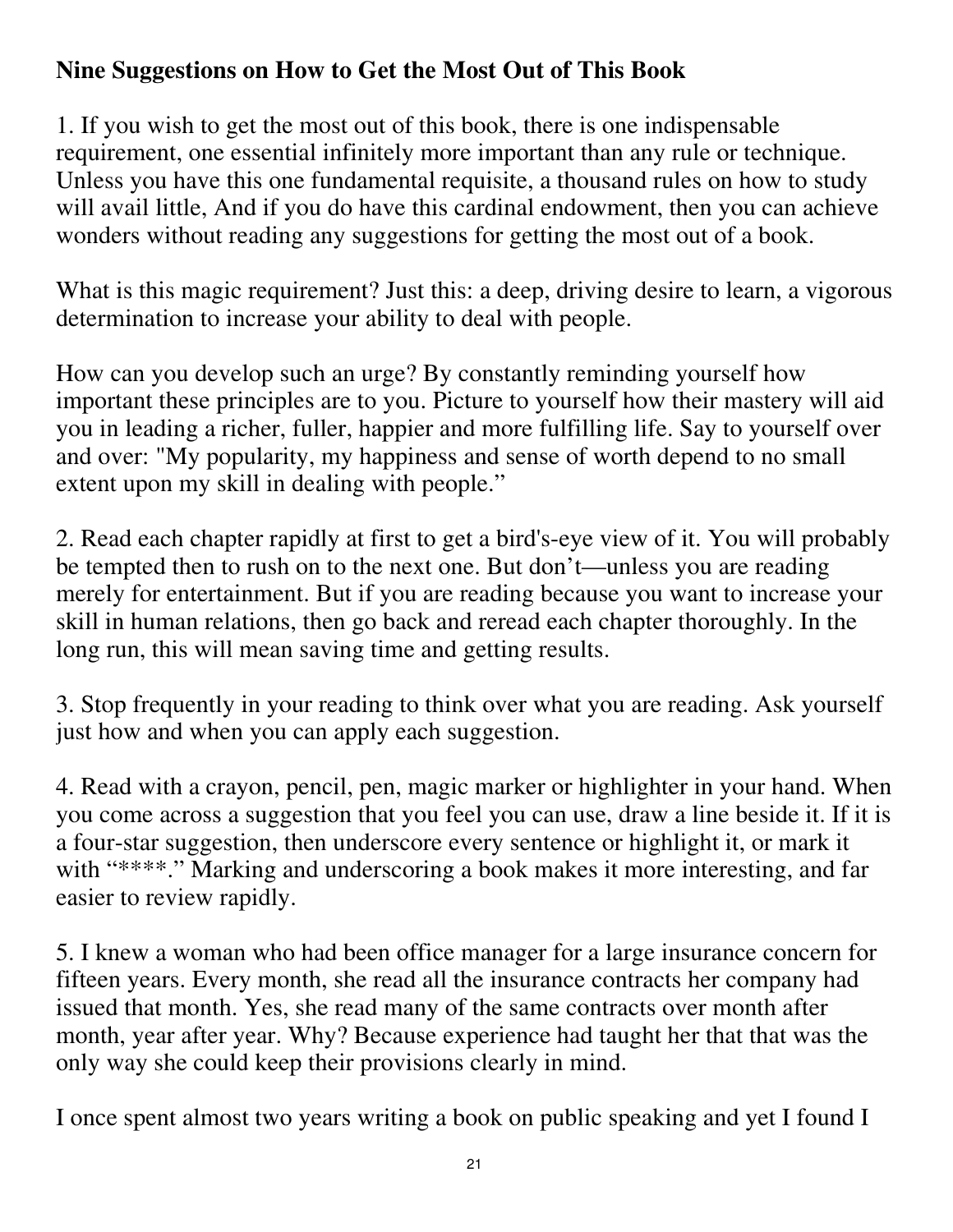had to keep going back over it from time to time in order to remember what I had written in my own book. The rapidity with which we forget is astonishing.

So, if you want to get a real, lasting benefit out of this book, don't imagine that skimming through it once will suffice. After reading it thoroughly, you ought to spend a few hours reviewing it every month, Keep it on your desk in front of you every day. Glance through it often. Keep constantly impressing yourself with the rich possibilities for improvement that still lie in the offing. Remember that the use of these principles can be made habitual only by a constant and vigorous campaign of review and application. There is no other way.

6. Bernard Shaw once remarked: "If you teach a man anything, he will never learn." Shaw was right. Learning is an active process. We learn by doing. So, if you desire to master the principles you are studying in this book, do something about them. Apply these rules at every opportunity. If you don't you will forget them quickly. Only knowledge that is used sticks in your mind.

You will probably find it difficult to apply these suggestions all the time. I know because I wrote the book, and yet frequently I found it difficult to apply everything I advocated. For example, when you are displeased, it is much easier to criticize and condemn than it is to try to understand the other person's viewpoint. It is frequently easier to find fault than to find praise. It is more natural to talk about what you want than to talk about what the other person wants. And so on, So, as you read this book, remember that you are not merely trying to acquire information. You are attempting to form new habits. Ah yes, you are attempting a new way of life. That will require time and persistence and daily application.

So refer to these pages often. Regard this as a working handbook on human relations; and whenever you are confronted with some specific problem—such as handling a child, winning your spouse to your way of thinking, or satisfying an irritated customer—hesitate about doing the natural thing, the impulsive thing. This is usually wrong. Instead, turn to these pages and review the paragraphs you have underscored. Then try these new ways and watch them achieve magic for you.

7. Offer your spouse, your child or some business associate a dime or a dollar every time he or she catches you violating a certain principle. Make a lively game out of mastering these rules.

8. The president of an important Wall Street bank once described, in a talk before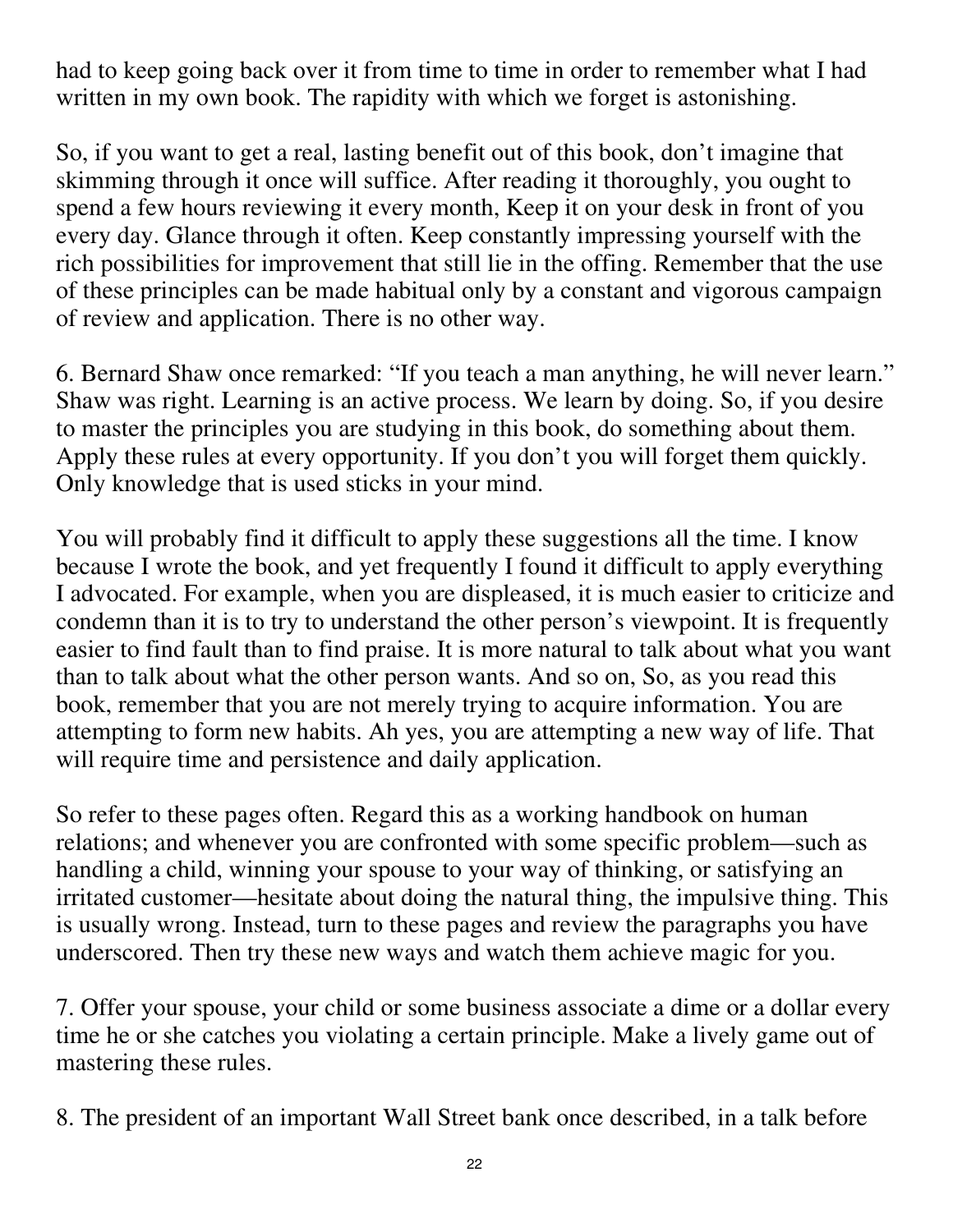one of my classes, a highly efficient system he used for self-improvement. This man had little formal schooling; yet he had become one of the most important financiers in America, and he confessed that he owed most of his success to the constant application of his homemade system. This is what he does, I'll put it in his own words as accurately as I can remember:

"For years I have kept an engagement book showing all the appointments I had during the day. My family never made any plans for me on Saturday night, for the family knew that I devoted a part of each Saturday evening to the illuminating process of self-examination and review and appraisal. After dinner I went off by myself, opened my engagement book, and thought over all the interviews, discussions and meetings that had taken place during the week. I asked myself:

'What mistakes did I make that time?'

'What did I do that was right—and in what way could I have improved my performance?'

'What lessons can I learn from that experience?'

"I often found that this weekly review made me very unhappy. I was frequently astonished at my own blunders. Of course, as the years passed, these blunders became less frequent. Sometimes I was inclined to pat myself on the back a little after one of these sessions. This system of self-analysis, self-education, continued year after year, did more for me than any other one thing I have ever attempted.

"It helped me improve my ability to make decisions—and it aided me enormously in all my contacts with people. I cannot recommend it too highly."

Why not use a similar system to check up on your application of the principles discussed in this book? If you do, two things will result.

First, you will find yourself engaged in an educational process that is both intriguing and priceless.

Second, you will find that your ability to meet and deal with people will grow enormously.

9. You will find at the end of this book several blank pages on which you should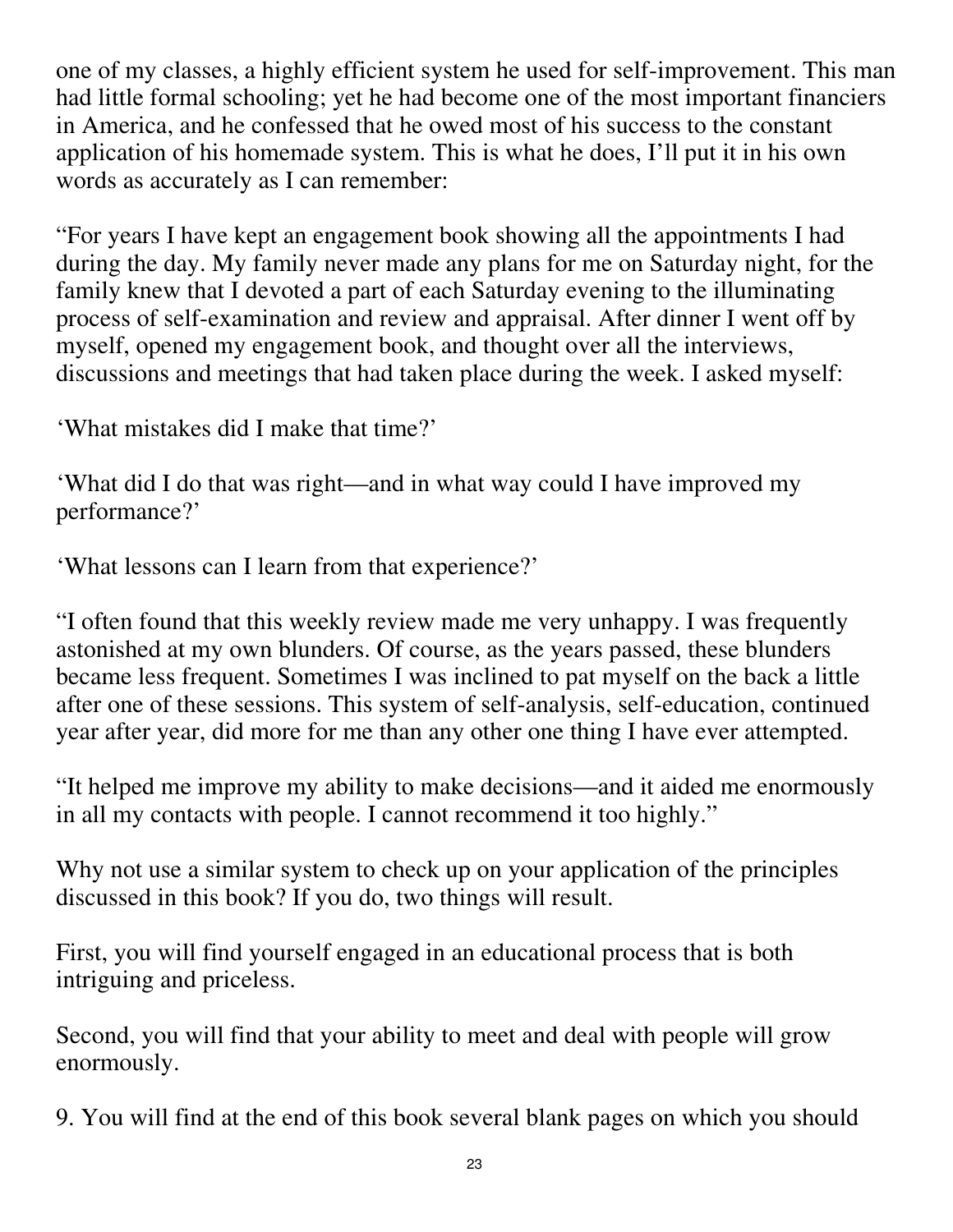record your triumphs in the application of these principles. Be specific. Give names, dates, results. Keeping such a record will inspire you to greater efforts; and how fascinating these entries will be when you chance upon them some evening years from now!

In order to get the most out of this book:

- a. Develop a deep, driving desire to master the principles of human relations,
- b. Read each chapter twice before going on to the next one.
- c. As you read, stop frequently to ask yourself how you can apply each suggestion.
- d. Underscore each important idea.
- e. Review this book each month.

f . Apply these principles at every opportunity. Use this volume as a working handbook to help you solve your daily problems.

g. Make a lively game out of your learning by offering some friend a dime or a dollar every time he or she catches you violating one of these principles.

h. Check up each week on the progress you are making. Ask yourself what mistakes you have made, what improvement, what lessons you have learned for the future.

i. Keep notes in the back of this book showing how and when you have applied these principles.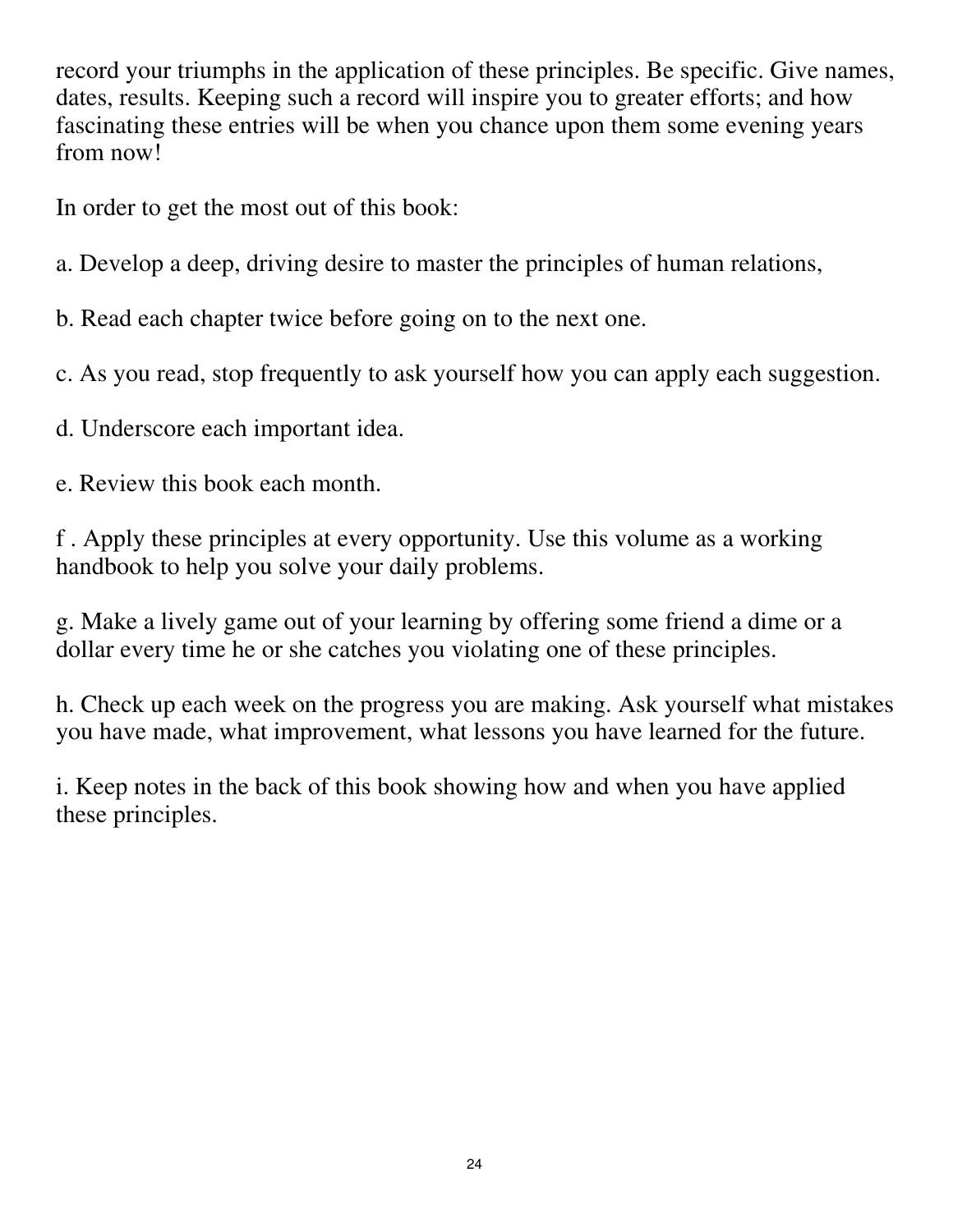## **PART O N E**

## **Fundamental Techniques in Handling People**

## 1 - "IF YOU WANT TO GATHER HONEY, DON'T KICK OVER THE BEEHIVE"

On May 7, 1931, the most sensational manhunt New York City had ever known had come to its climax. After weeks of search, "Two Gun" Crowley - the killer, the gunman who didn't smoke or drink - was at bay, trapped in his sweetheart's apartment on West End Avenue.

One hundred and fifty policemen and detectives laid siege to his top-floor hideway. They chopped holes in the roof; they tried to smoke out Crowley, the "cop killer," with tear-gas. Then they mounted their machine guns on surrounding buildings, and for more than an hour one of New York's fine residential areas reverberated with the crack of pistol fire and the rut-tat-tat of machine guns. Crowley, crouching behind an over-stuffed chair, fired incessantly at the police. Ten thousand excited people watched the battle. Nothing like it had ever been seen before on the sidewalks of New York.

When Crowley was captured, Police Commissioner E. P. Mulrooney declared that the two-gun desperado was one of the most dangerous criminals ever encountered in the history of New York. "He will kill," said the Commissioner, "at the drop of a feather."

But how did "Two Gun" Crowley regard himself? We know, because while the police were firing into his apartment, he wrote a letter addressed "To whom it may concern, " And, as he wrote, the blood flowing from his wounds left a crimson trail on the paper. In this letter Crowley said: "Under my coat is a weary heart, but a kind one - one that would do nobody any harm."

A short time before this, Crowley had been having a necking party with his girlfriend on a country road out on Long Island. Suddenly a policeman walked up to the car and said: "Let me see your license." Without saying a word, Crowley drew his gun and cut the policeman down with a shower of lead. As the dying officer fell, Crowley leaped out of the car, grabbed the officer's revolver, and fired another bullet into the prostrate body. And that was the killer who said: "Under my coat is a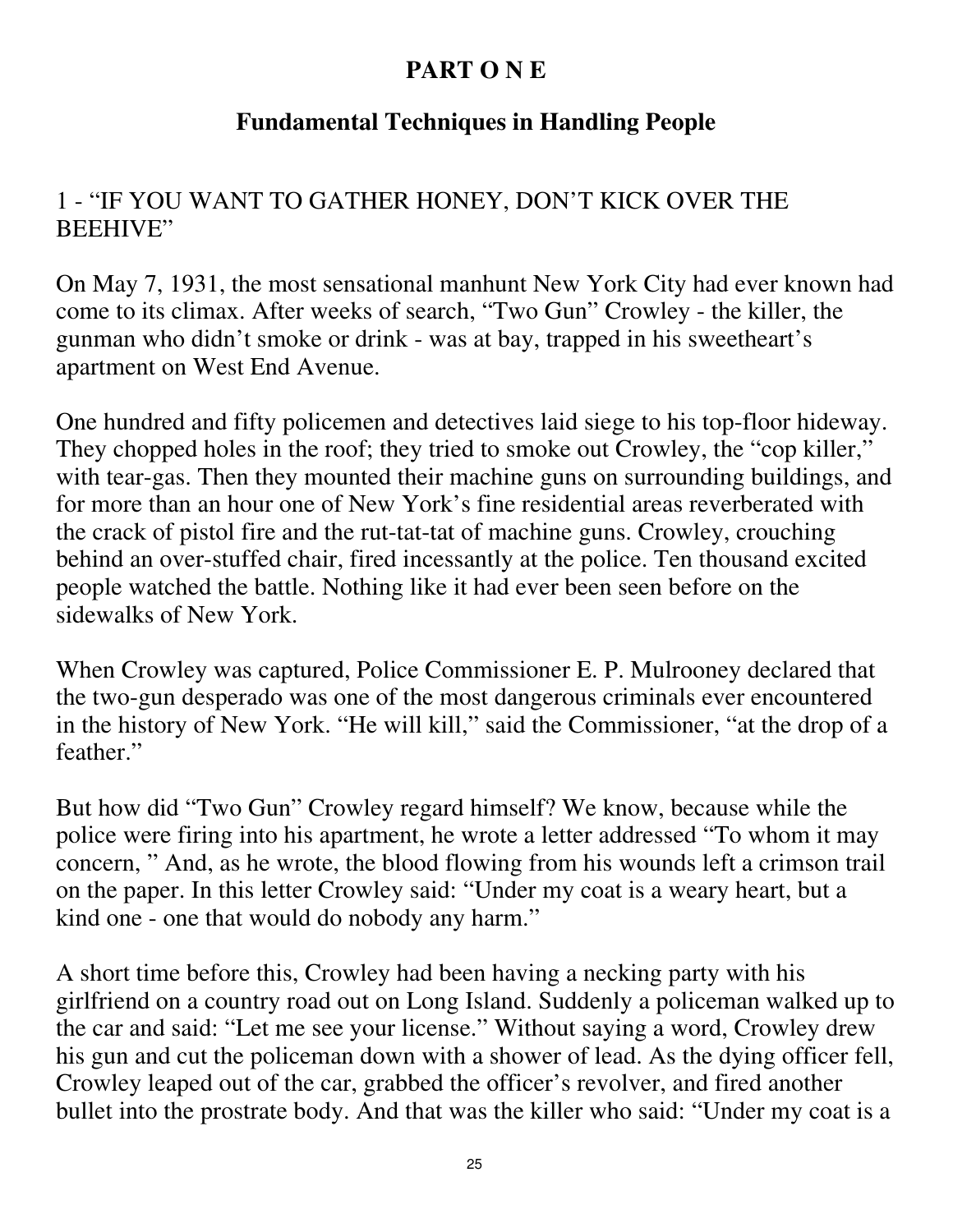weary heart, but a kind one - one that would do nobody any harm.'

Crowley was sentenced to the electric chair. When he arrived at the death house in Sing Sing, did he say, "This is what I get for killing people"? No, he said: "This is what I get for defending myself."

The point of the story is this: "Two Gun" Crowley didn't blame himself for anything.

Is that an unusual attitude among criminals? If you think so, listen to this:

"I have spent the best years of my life giving people the lighter pleasures, helping them have a good time, and all I get is abuse, the existence of a hunted man."

That's Al Capone speaking. Yes, America's most notorious Public Enemy- the most sinister gang leader who ever shot up Chicago. Capone didn't condemn himself. He actually regarded himself as a public benefactor - an unappreciated and misunderstood public benefactor.

And so did Dutch Schultz before he crumpled up under gangster bullets in Newark. Dutch Schultz, one of New York's most notorious rats, said in a newspaper interview that he was a public benefactor. And he believed it.

I have had some interesting correspondence with Lewis Lawes, who was warden of New York's infamous Sing Sing prison for many years, on this subject, and he declared that "few of the criminals in Sing Sing regard themselves as bad men. They are just as human as you and I. So they rationalize, they explain. They can tell you why they had to crack a safe or be quick on the trigger finger. Most of them attempt by a form of reasoning, fallacious or logical, to justify their antisocial acts even to themselves, consequently stoutly maintaining that they should never have been imprisoned at all."

If Al Capone, "Two Gun" Crowley, Dutch Schultz, and the desperate men and women behind prison walls don't blame themselves for anything, what about the people with whom you and I come in contact?

John Wanamaker, founder of the stores that bear his name, once confessed: "I learned thirty years ago that it is foolish to scold. I have enough trouble overcoming my own limitations without fretting over the fact that God has not seen fit to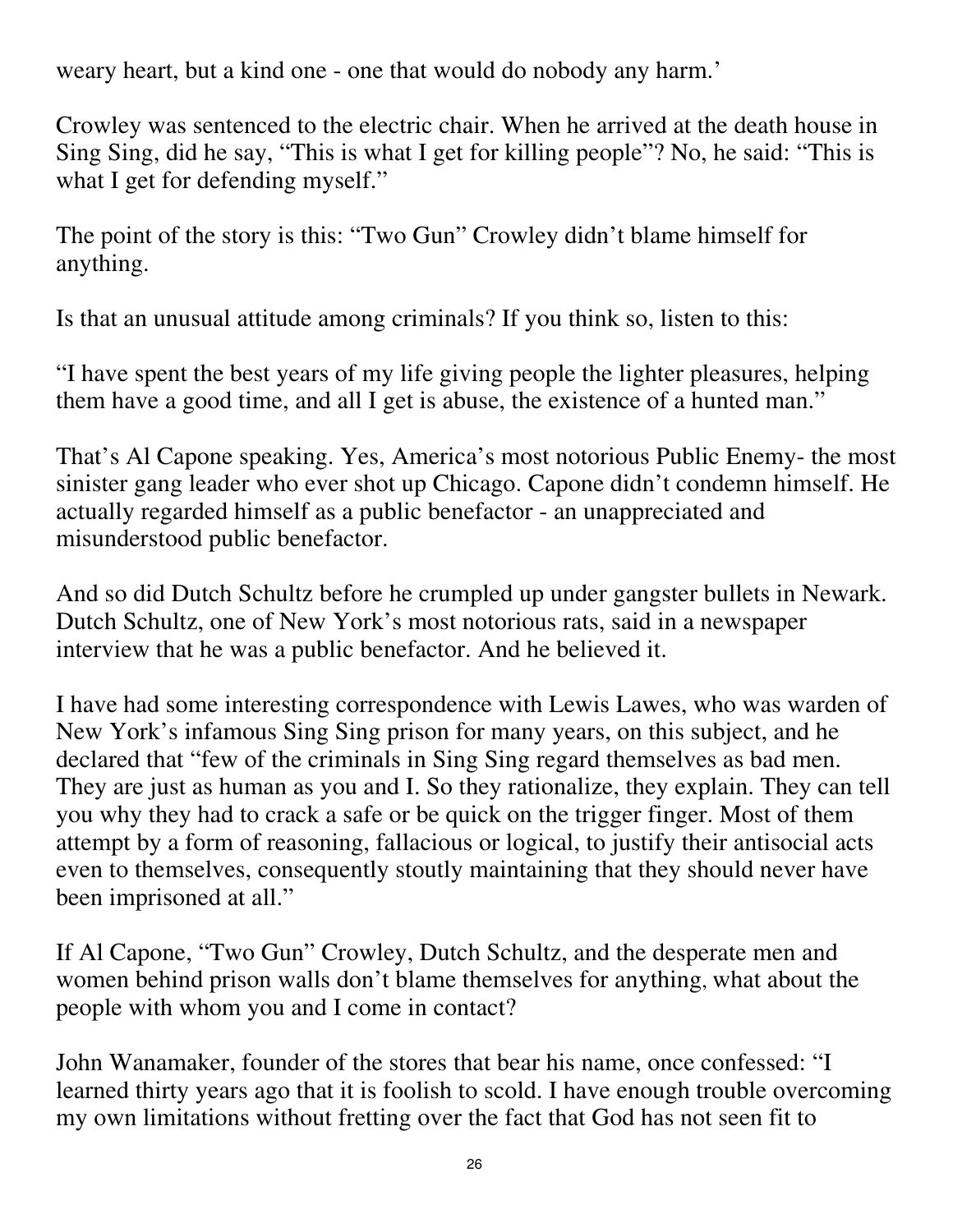distribute evenly the gift of intelligence."

Wanamaker learned this lesson early, but I personally had to blunder through this old world for a third of a century before it even began to dawn upon me that ninetynine times out of a hundred, people don't criticize themselves for anything, no matter how wrong it may be.

Criticism is futile because it puts a person on the defensive and usually makes them strive to justify themselves. Criticism is dangerous, because it wounds a person's precious pride, hurts their sense of importance, and arouses resentment.

B. F. Skinner, the world-famous psychologist, proved through his experiments that an animal rewarded for good behavior will learn much more rapidly and retain what it learns far more effectively than an animal punished for bad behavior. Later studies have shown that the same applies to humans. By criticizing, we do not make lasting changes and often incur resentment.

Hans Selye, another great psychologist, said, "As much as we thirst for approval, we dread condemnation,"

The resentment that criticism engenders can demoralize employees, family members and friends, and still not correct the situation that has been condemned.

George B. Johnston of Enid, Oklahoma, is the safety coordinator for an engineering company, One of his responsibilities is to see that employees wear their hard hats whenever they are on the job in the field. He reported that whenever he came across workers who were not wearing hard hats, he would tell them with a lot of authority of the regulation and that they must comply. As a result he would get sullen acceptance, and often after he left, the workers would remove the hats.

He decided to try a different approach. The next time he found some of the workers not wearing their hard hat, he asked if the hats were uncomfortable or did not fit properly. Then he reminded the men in a pleasant tone of voice that the hat was designed to protect them from injury and suggested that it always be worn on the job. The result was increased compliance with the regulation with no resentment or emotional upset.

You will find examples of the futility of criticism bristling on a thousand pages of history, Take, for example, the famous quarrel between Theodore Roosevelt and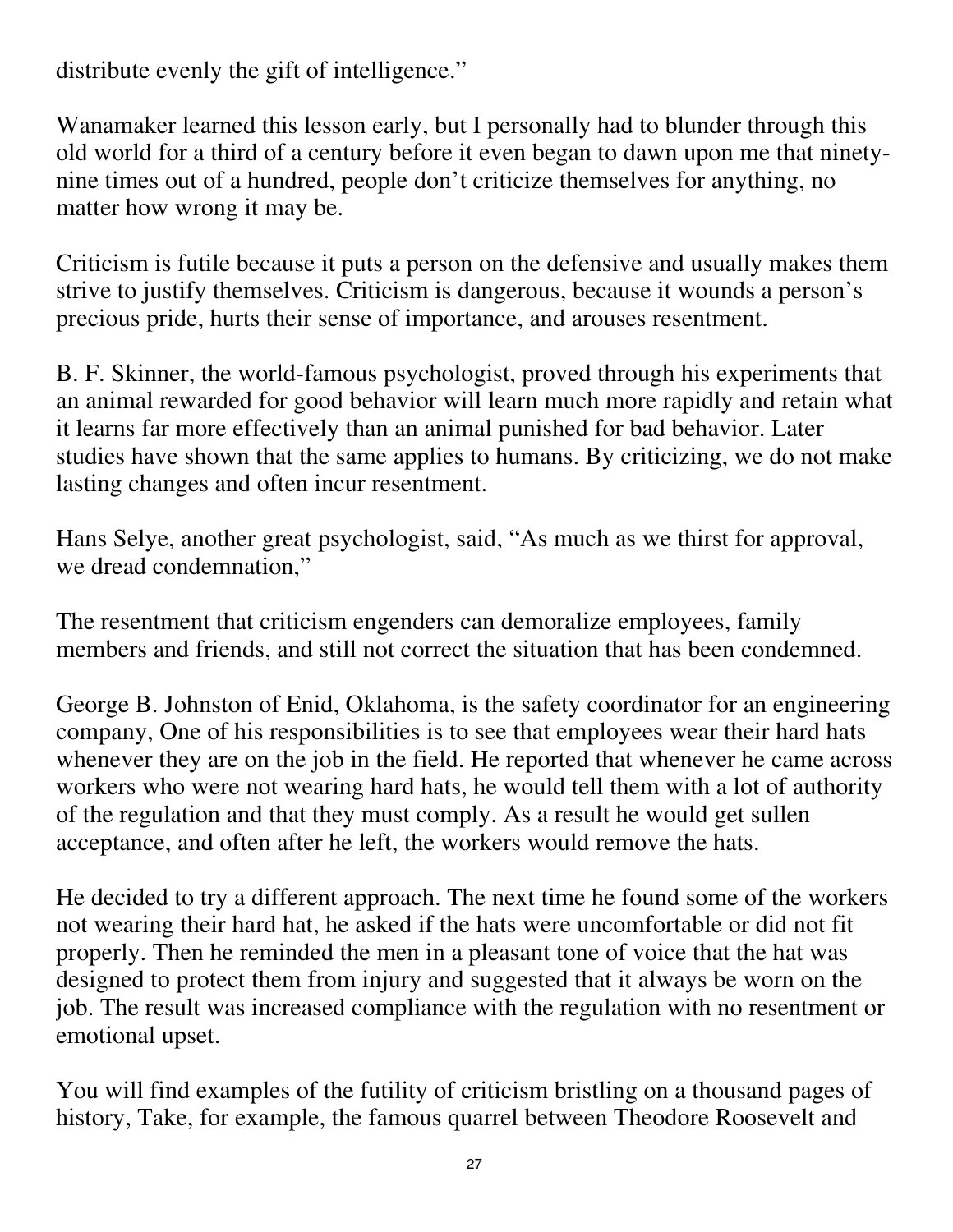President Taft - a quarrel that split the Republican party, put Woodrow Wilson in the White House, and wrote bold, luminous lines across the First World War and altered the flow of history. Let's review the facts quickly. When Theodore Roosevelt stepped out of the White House in 1908, he supported Taft, who was elected President. Then Theodore Roosevelt went off to Africa to shoot lions. When he returned, he exploded. He denounced Taft for his conservatism, tried to secure the nomination for a third term himself, formed the Bull Moose party, and all but demolished the G.O.P. In the election that followed, William Howard Taft and the Republican party carried only two states - Vermont and Utah. The most disastrous defeat the party had ever known.

Theodore Roosevelt blamed Taft, but did President Taft blame himself? Of course not, With tears in his eyes, Taft said: "I don't see ho I could have done any differently from what I have."

Who was to blame? Roosevelt or Taft? Frankly, I don't know, and I don't care. The point I am trying to make is that all of Theodore Roosevelt's criticism didn't persuade Taft that he was wrong. It merely made Taft strive to justify himself and to reiterate with tears in his eyes: "I don't see how I could have done any differently from what I have."

Or, take the Teapot Dome oil scandal. It kept the newspapers ringing with indignation in the early 1920s. It rocked the nation! Within the memory of living men, nothing like it had ever happened before in American public life. Here are the bare facts of the scandal:

Albert B. Fall, secretary of the interior in Harding's cabinet, was entrusted with the leasing of government oil reserves at Elk Hill and Teapot Dome - oil reserves that had been set aside for the future use of the Navy. Did secretary Fall permit competitive bidding? No sir. He handed the fat, juicy contract outright to his friend Edward L. Doheny. And what did Doheny do? He gave Secretary Fall what he was pleased to call a "loan" of one hundred thousand dollars. Then, in a high-handed manner, Secretary Fall ordered United States Marines into the district to drive off competitors whose adjacent wells were sapping oil out of the Elk Hill reserves. These competitors, driven off their ground at the ends of guns and bayonets, rushed into court—and blew the lid off the Teapot Dome scandal. A stench arose so vile that it ruined the Harding Administration, nauseated an entire nation, threatened to wreck the Republican party, and put Albert B. Fall behind prison bars.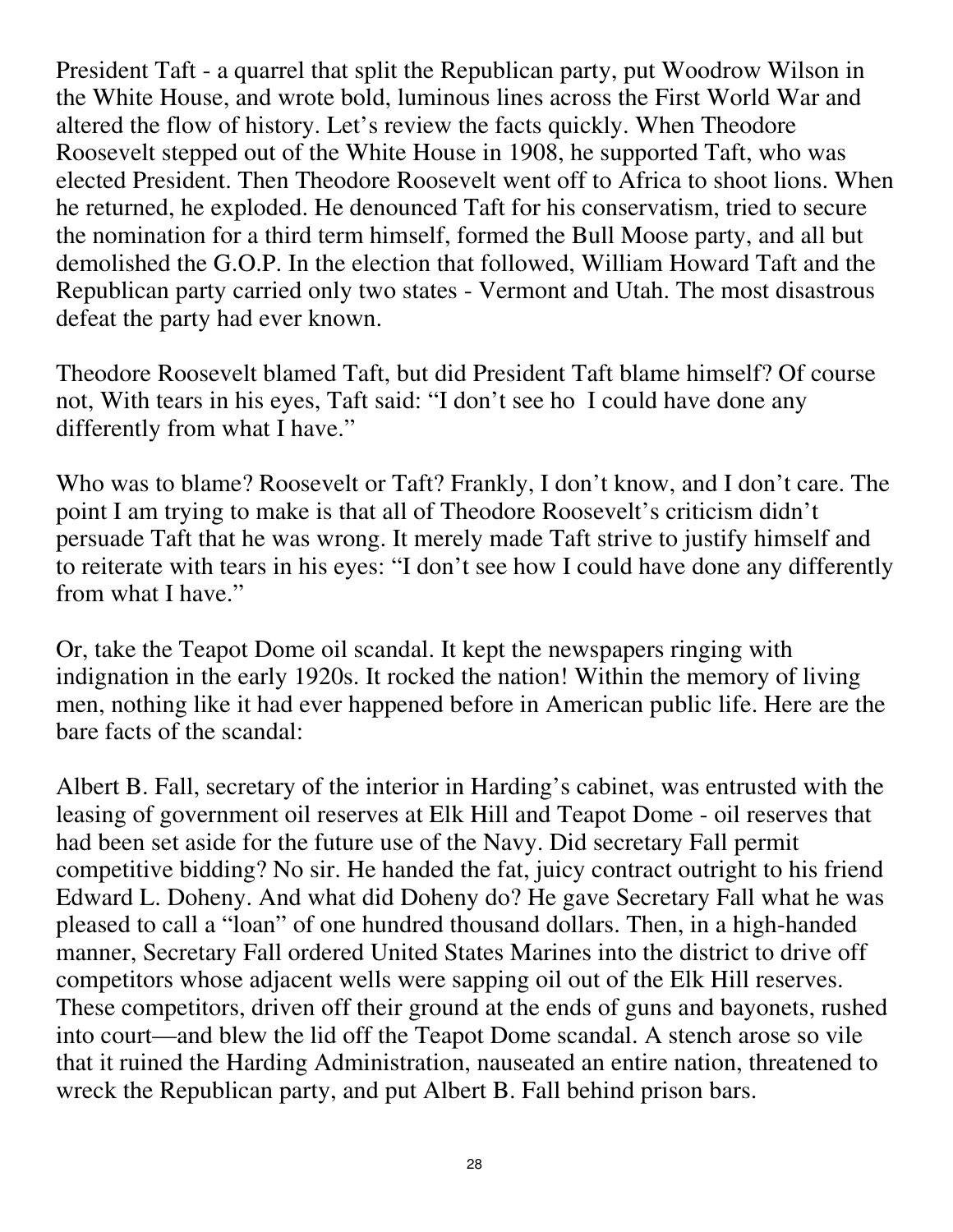Fall was condemned viciously—condemned as few men in public life have ever been. Did he repent? Never! Years later Herbert Hoover intimated in a public speech that President Harding's death had been due to mental anxiety and worry because a friend had betrayed him. When Mrs. Fall heard that, she sprang from her chair, she wept, she shook her fists at fate and screamed: "What! Harding betrayed by Fall? No! My husband never betrayed anyone. This whole house full of gold would not tempt my husband to do wrong. He is the one who has been betrayed and led to the slaughter and crucified."

There you are; human nature in action, wrongdoers, blaming everybody but themselves. We are all like that. So when you and I are tempted to criticize someone tomorrow, let's remember Al Capone, "Two Gun" Crowley and Albert Fall. Let's realize that criticisms are like homing pigeons. They always return home. Let's realize that the person we are going to correct and condemn will probably justify himself or herself, and condemn us in return; or, like the gentle Taft, will say: "I don't see how I could have done any differently from what I have."

On the morning of April 15, 1865, Abraham Lincoln lay dying in a hall bedroom of a cheap lodging house directly across the street from Ford's Theater, where John Wilkes Booth had shot him. Lincoln's long body lay stretched diagonally across a sagging bed that was too short for him. A cheap reproduction of Rosa Bonheur's famous painting The Horse Fair hung above the bed, and a dismal gas jet flickered yellow light.

As Lincoln lay dying, Secretary of War Stanton said, "There lies the most perfect ruler of men that the world has ever seen."

What was the secret of Lincoln's success in dealing with people? I studied the life of Abraham Lincoln for ten years and devoted all of three years to writing and rewriting a book entitled Lincoln the Unknown. I believe I have made as detailed and exhaustive a study of Lincoln's personality and home life as it is possible for any being to make. I made a special study of Lincoln's method of dealing with people. Did he indulge in criticism? Oh, yes. As a young man in the Pigeon Creek Valley of Indiana, he not only criticized but he wrote letters and poems ridiculing people and dropped these letters on the country roads where they were sure to be found. One of these letters aroused resentments that burned for a lifetime.

Even after Lincoln had become a practicing lawyer in Springfield, Illinois, he attacked his opponents openly in letters published in the newspapers. But he did this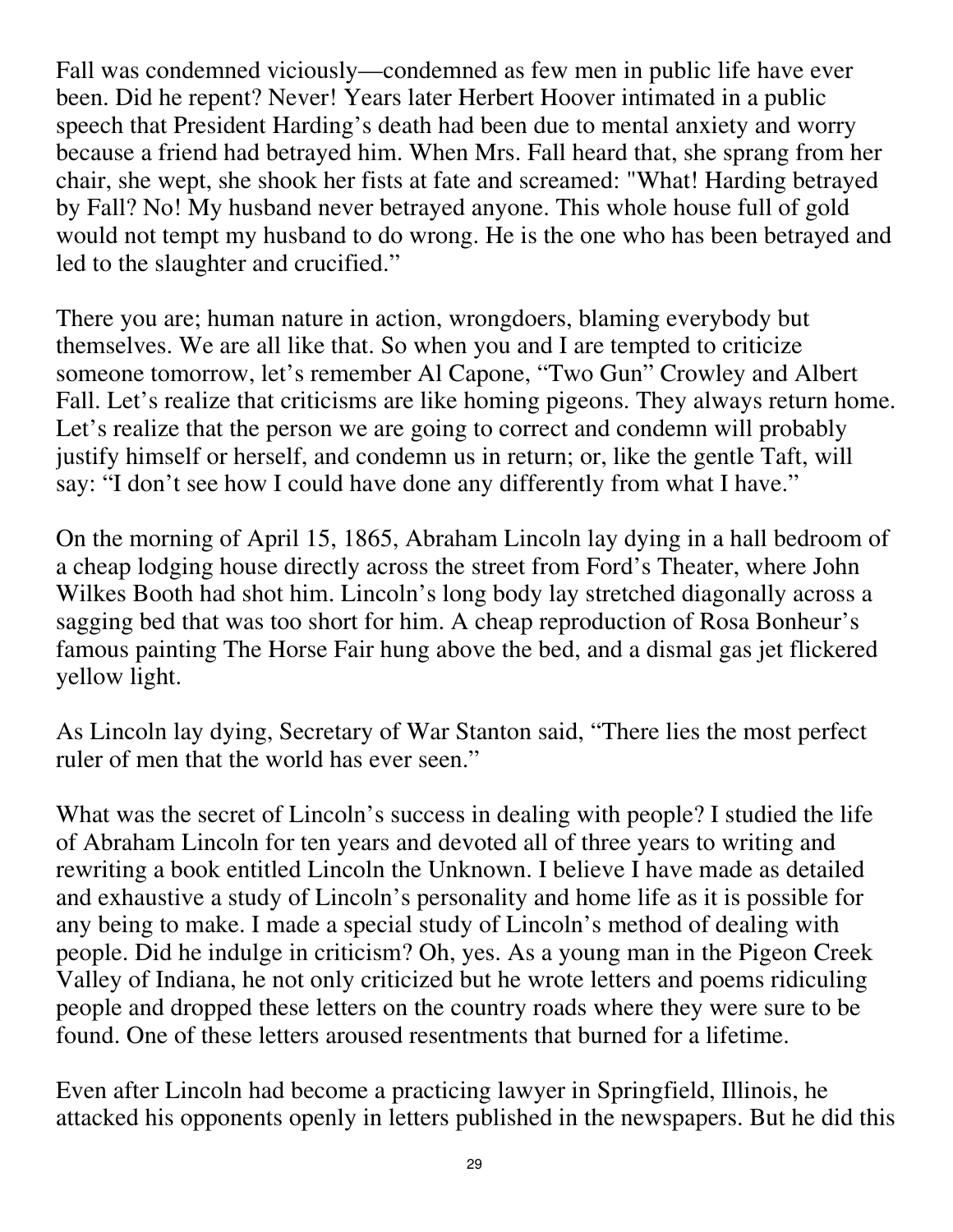just once too often.

In the autumn of 1842 he ridiculed a vain, pugnacious politician by the name of James Shields. Lincoln lamned him through an anonymous letter published in Springfield Journal. The town roared with laughter. Shields, sensitive and proud, boiled with indignation. He found out who wrote the letter, leaped on his horse, started after Lincoln, and challenged him to fight a duel. Lincoln didn't want to fight. He was opposed to dueling, but he couldn't get out of it and save his honor. He was given the choice of weapons. Since he had very long arms, he chose cavalry broadswords and took lessons in sword fighting from a West Point graduate; and, on the appointed day, he and Shields met on a sandbar in the Mississippi River, prepared to fight to the death; but, at the last minute, their seconds interrupted and stopped the duel.

That was the most lurid personal incident in Lincoln's life. It taught him an invaluable lesson in the art of dealing with people. Never again did he write an insulting letter. Never again did he ridicule anyone. And from that time on, he almost never criticized anybody for anything.

Time after time, during the Civil War, Lincoln put a new general at the head of the Army of the Potomac, and each one in turn—McClellan, Pope, Burnside, Hooker, Meade—blundered tragically and drove Lincoln to pacing the floor in despair. Half the nation savagely condemned these incompetent generals, but Lincoln, "with malice toward none, with charity for all," held his peace. One of his favorite quotations was "Judge not, that ye be not judged."

And when Mrs. Lincoln and others spoke harshly of the southern people, Lincoln replied: "Don't criticize them; they are just what we would be under similar circumstances."

Yet if any man ever had occasion to criticize, surely it was Lincoln. Let's take just one illustration:

The Battle of Gettysburg was fought during the first three days of July 1863. During the night of July 4, Lee began to retreat southward while storm clouds deluged the country with rain. When Lee reached the Potomac with his defeated army, he found a swollen, impassable river in front of him, and a victorious Union Army behind him. Lee was in a trap. He couldn't escape. Lincoln saw that. Here was a golden, heaven-sent opportunity—the opportunity to capture Lee's army and end the war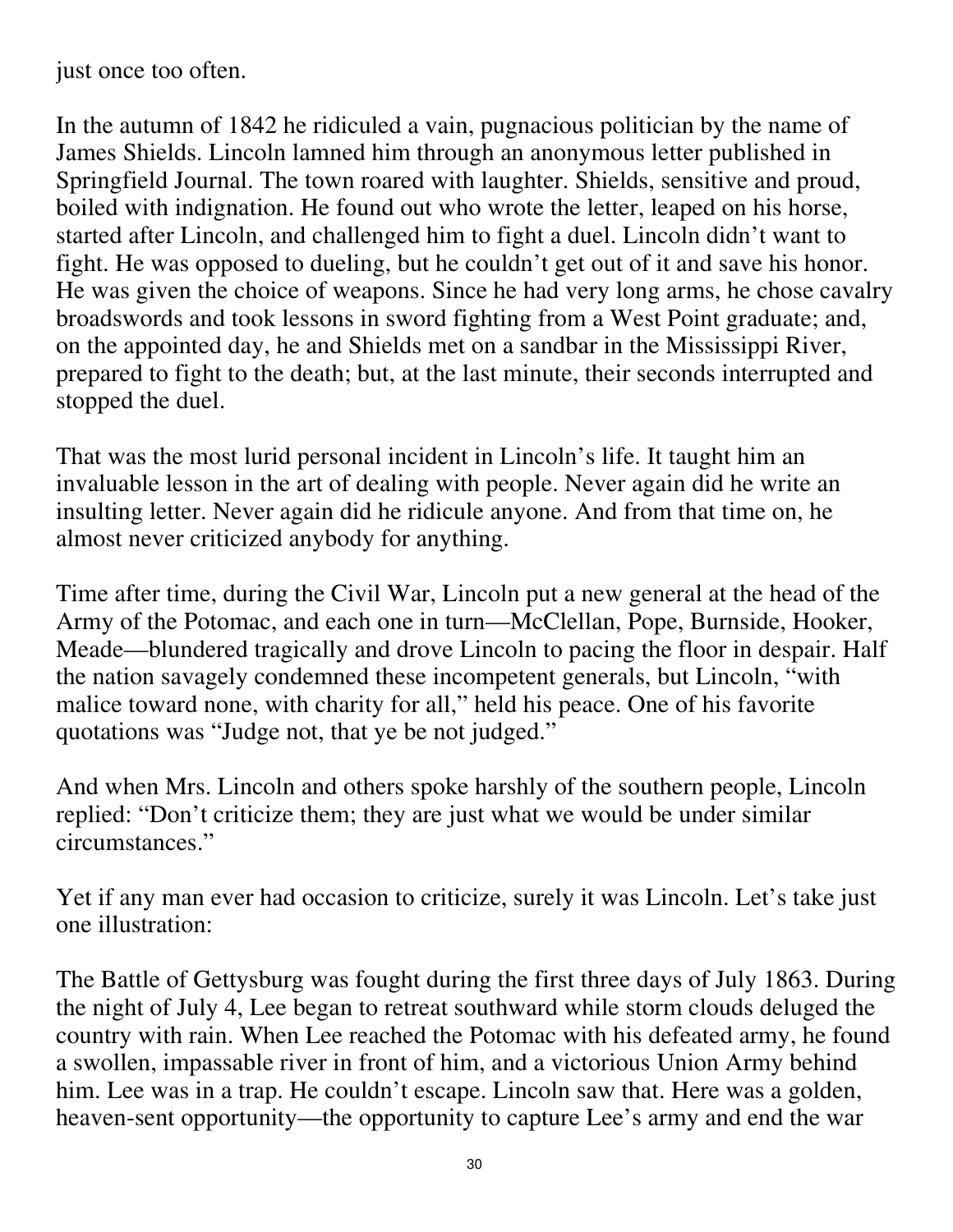immediately. So, with a surge of high hope, Lincoln ordered Meade not to call a council of war but to attack Lee immediately. Lincoln telegraphed his orders and then sent a special messenger to Meade demanding immediate action.

And what did General Meade do? He did the very opposite of what he was told to do. He called a council of war in direct violation of Lincoln's orders. He hesitated. He procrastinated. He telegraphed all manner of excuses. He refused point-blank to attack Lee. Finally the waters receded and Lee escaped over the Potomac with his forces.

Lincoln was furious, " What does this mean?" Lincoln cried to his son Robert. "Great God! What does this mean? We had them within our grasp, and had only to stretch forth our hands and they were ours; yet nothing that I could say or do could make the army move. Under the circumstances, almost any general could have defeated Lee. If I had gone up there, I could have whipped him myself."

In bitter disappointment, Lincoln sat down and wrote Meade this letter. And remember, at this period of his life Lincoln was extremely conservative and restrained in his phraseology. So this letter coming from Lincoln in 1863 was tantamount to the severest rebuke.

My dear General,

I do not believe you appreciate the magnitude of the misfortune involved in Lee's escape. He was within our easy grasp, and to have closed upon him would, in connection with our other late successes, have ended the war. As it is, the war will be prolonged indefinitely. If you could not safely attack Lee last Monday, how can you possibly do so south of the river, when you can take with you very few—no more than two-thirds of the force you then had in hand? It would be unreasonable to expect and I do not expect that you can now effect much. Your golden opportunity is gone, and I am distressed immeasurably because of it.

What do you suppose Meade did when he read the letter?

Meade never saw that letter. Lincoln never mailed it. It was found among his papers after his death.

My guess is—and this is only a guess—that after writing that letter, Lincoln looked out of the window and said to himself, "Just a minute. Maybe I ought not to be so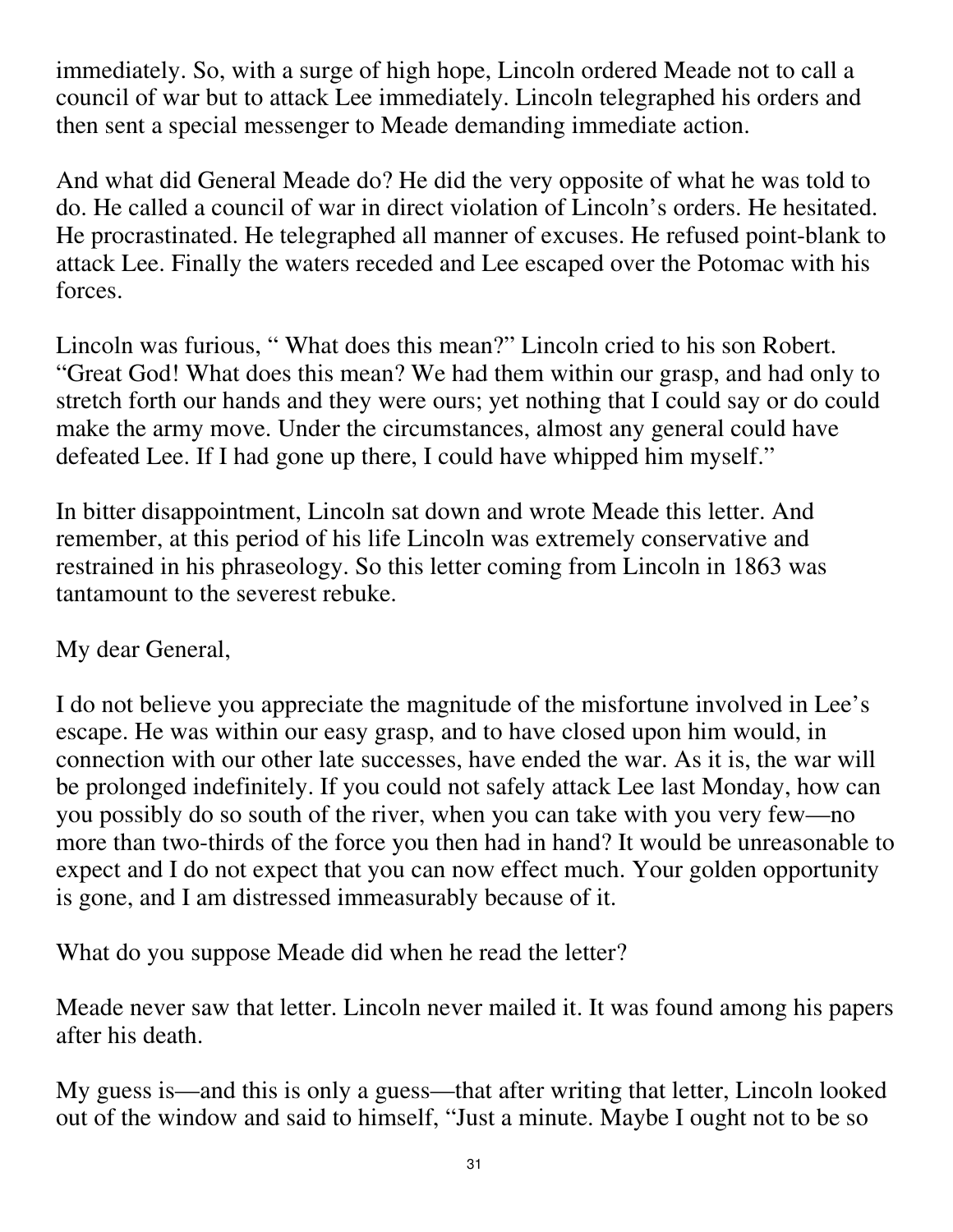hasty. It is easy enough for me to sit here in the quiet of the White House and order Meade to attack; but if I had been up at Gettysburg, and if I had seen as much blood as Meade has seen during the last week, and if my ears had been pierced with the screams and shrieks of the wounded and dying, maybe I wouldn't be so anxious to attack either. If I had Meade's timid temperament, perhaps I would have done just what he had done. Anyhow, it is water under the bridge now. If I send this letter, it will relieve my feelings, but it will make Meade try to justify himself. It will make him condemn me. It will arouse hard feelings, impair all his further usefulness as a commander, and perhaps force him to resign from the army."

So, as I have already said, Lincoln put the letter aside, for he had learned by bitter experience that sharp criticisms and rebukes almost invariably end in futility.

Theodore Roosevelt said that when he, as President, was confronted with a perplexing problem, he used to lean back and look up at a large painting of Lincoln which hung above his desk in the White House and ask himself, "What would Lincoln do if he were in my shoes? How would he solve this problem?"

The next time we are tempted to admonish somebody, let's pull a five-dollar bill out of our pocket, look at Lincoln's picture on the bill, and ask. "How would Lincoln handle this problem if he had it?"

Mark Twain lost his temper occasionally and wrote letters that turned the Paper brown. For example, he once wrote to a man who had aroused his ire: "The thing for you is a burial permit. You have only to speak and I will see that you get it." On another occasion he wrote to an editor about a proofreader's attempts to "improve my spelling and punctuation." He ordered: "Set the matter according to my copy hereafter and see that the proofreader retains his suggestions in the mush of his decayed brain."

The writing of these stinging letters made Mark Twain feel better. They allowed him to blow off steam, and the letters didn't do any real harm, because Mark's wife secretly lifted them out of the mail. They were never sent.

Do you know someone you would like to change and regulate and improve? Good! That is fine. I am all in favor of it, but why not begin on yourself? From a purely selfish standpoint, that is a lot more profitable than trying to improve others—yes, and a lot less dangerous.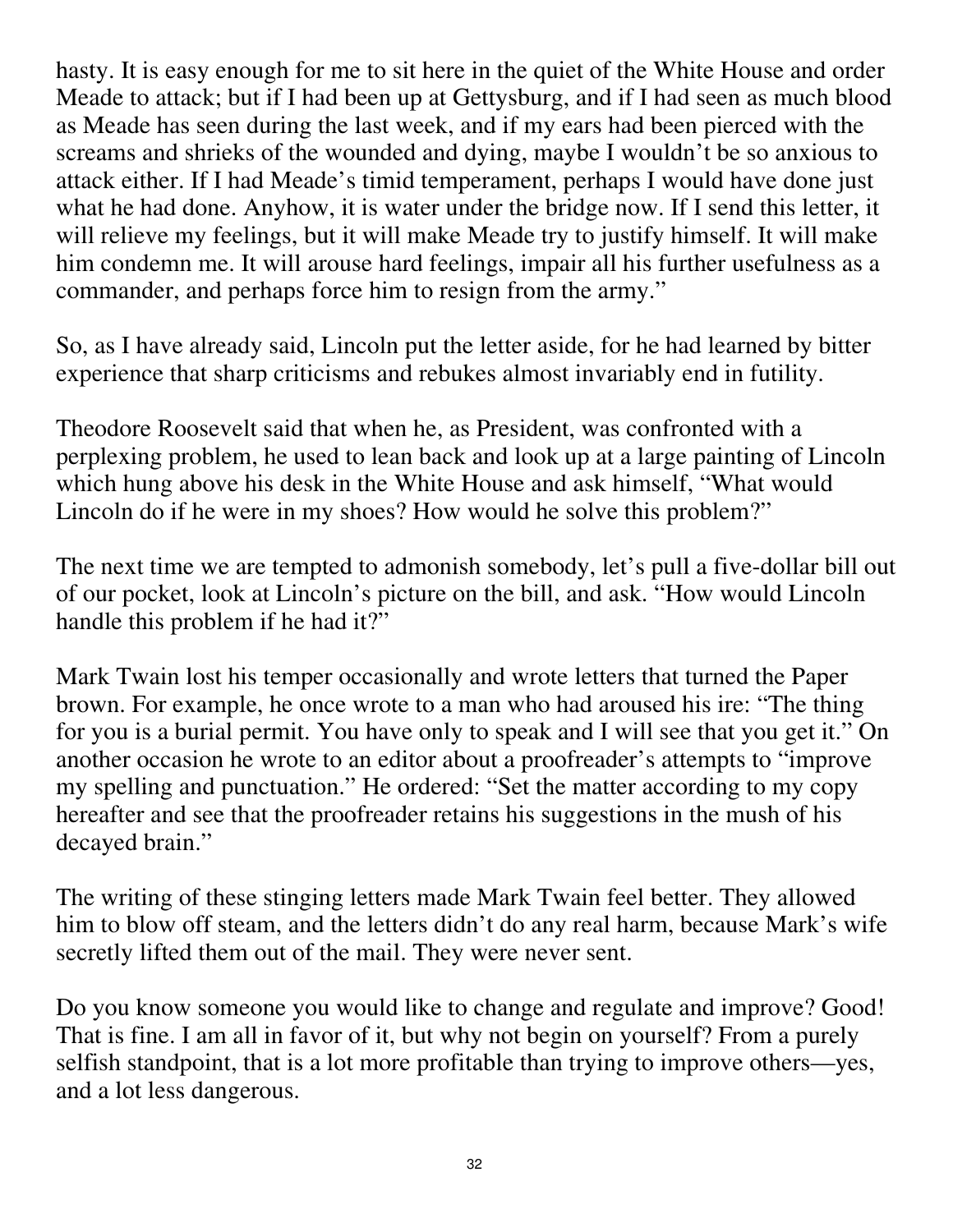"Don't complain about the snow on your neighbor's roof," said Confucius, "when your own doorstep is unclean."

When I was still young and trying hard to impress people, I wrote a foolish letter to Richard Harding Davis, an author who once loomed large on the literary horizon of America. I was preparing a magazine article about authors, and I asked Davis to tell me about his method of work. A few weeks earlier, I had received a letter from someone with this notation at the bottom: "Dictated but not read." I was quite impressed. I felt that the writer must be very big and busy and important. I wasn't the slightest bit busy, but I was eager to make an impression on Richard Harding Davis, so I ended my short note with the words: "Dictated but not read."

He never troubled to answer the letter. He simply returned it to me with this scribbled across the bottom: "Your bad manners are exceeded only by your bad manners." True, I had blundered, and perhaps I deserved this rebuke. But, being human, I resented it. I resented it so sharply that when I read of the death of Richard Harding Davis ten years later, the one thought that still persisted in my mind—I am ashamed to admit—was the hurt he had given me.

If you and I want to stir up a resentment tomorrow that may rankle across the decades and endure until death, just let us indulge in a little stinging criticism—no matter how certain we are that it is justified.

When dealing with people, let us remember we are not dealing with creatures of logic. We are dealing with creatures of emotion, creatures bristling with prejudices and motivated by pride and vanity.

Bitter criticism caused the sensitive Thomas Hardy, one of the finest novelists ever to enrich English literature, to give up forever the writing of fiction. Criticism drove Thomas Chatterton, the English poet, to suicide.

Benjamin Franklin, tactless in his youth, became so diplomatic, so adroit at handling people, that he was made American Ambassador to France. The secret of his success? "I will speak ill of no man," he said, " . . and speak all the good I know of everybody."

Any fool can criticize, condemn and complain - and most fools do.

But it takes character and self-control to be understanding and forgiving.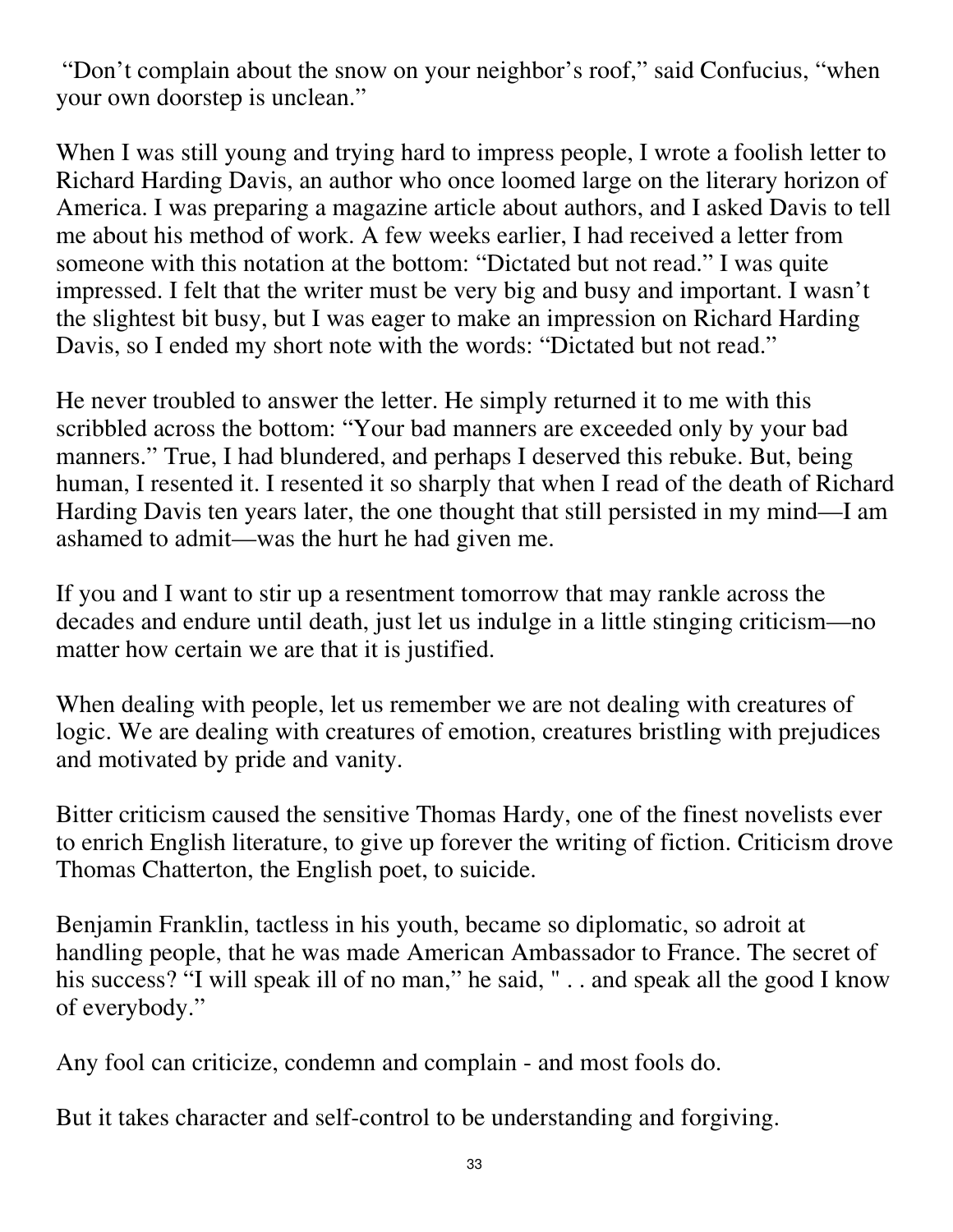"A great man shows his greatness," said Carlyle, "by the way he treats little men."

Bob Hoover, a famous test pilot and frequent performer at air shows, was returning to his home in Los Angeles from an air show in San Diego. As described in the magazine Flight Operations, at three hundred feet in the air, both engines suddenly stopped. By deft maneuvering he managed to land the plane, but it was badly damaged although nobody was hurt.

Hoover's first act after the emergency landing was to inspect the airplane's fuel. Just as he suspected, the World War II propeller plane he had been flying had been fueled with jet fuel rather than gasoline.

Upon returning to the airport, he asked to see the mechanic who had serviced his airplane. The young man was sick with the agony of his mistake. Tears streamed down his face as Hoover approached. He had just caused the loss of a very expensive plane and could have caused the loss of three lives as well.

You can imagine Hoover's anger. One could anticipate the tongue-lashing that this proud and precise pilot would unleash for that carelessness. But Hoover didn't scold the mechanic; he didn't even criticize him. Instead, he put his big arm around the man's shoulder and said, "To show you I'm sure that you'll never do this again, I want you to service my F-51 tomorrow."

Often parents are tempted to criticize their children. You would expect me to say "don't." But I will not, I am merely going to say, "Before you criticize them, read one of the classics of American journalism, 'Father Forgets.' " It originally appeared as an editorial in th People's Home Journnl. We are reprinting it here with the author's permission, as condensed in the Reader's Digest:

"Father Forgets" is one of those little pieces which—dashed of in a moment of sincere feeling—strikes an echoing chord in so many readers as to become a perenial reprint favorite. Since its first appearance, "Father Forgets" has been reproduced, writes the author, W. Livingston Larned, "in hundreds of magazines and house organs, and in newspapers the country over. It has been reprinted almost as extensively in many foreign languages. I have given personal permission to thousands who wished to read it from school, church, and lecture platforms. It has been 'on the air' on countless occasions and programs. Oddly enough, college periodicals have used it, and high-school magazines. Sometimes a little piece seems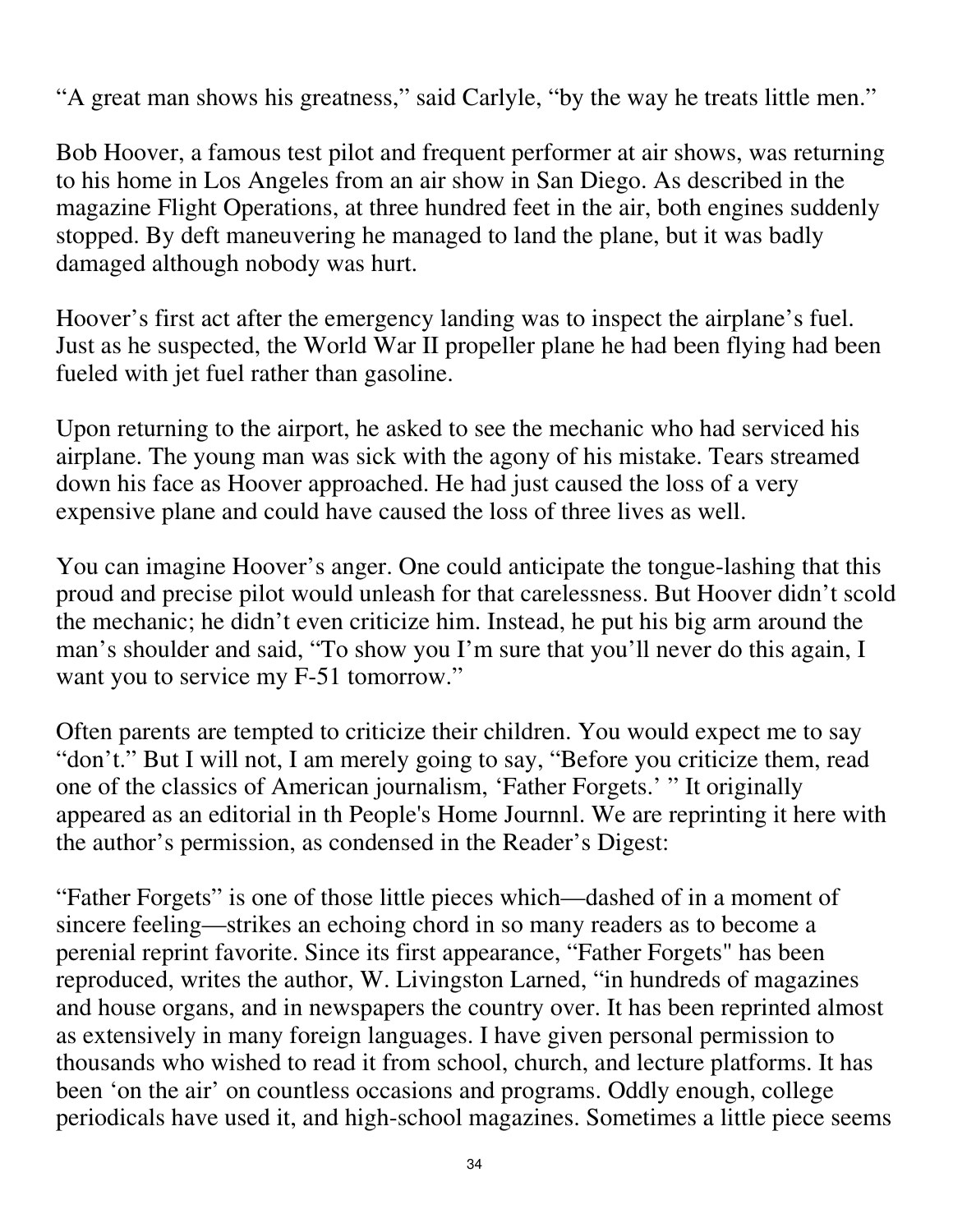mysteriously to 'click.' This one certainly did."

FATHER FORGETS W. Livingston Larned

Listen, son: I am saying this as you lie asleep, one little paw crumpled under your cheek and the blond curls stickily wet on your damp forehead. I have stolen into your room alone. Just a few minutes ago, as I sat reading my paper in the library, a stifling wave of remorse swept over me. Guiltily I came to your bedside.

These are the things I was thinking, son: I had been cross to you. I scolded you as you were dressing for school because you gave your face merely a dab with a towel. I took you to task for not cleaning your shoes. I called out angrily when you threw some of your things on the floor.

At breakfast I found fault, too. You spilled things. You gulped down your food. You put your elbows on the table. You spread butter too thick on your bread. And as you started off to play and I made for my train, you turned and waved a hand and called, "Goodbye, Daddy!" and I frowned, and said in reply, "Hold your shoulders back!"

Then it began all over again in the late afternoon. As I came up the road I spied you, down on your knees, playing marbles. There were holes in your stockings. I humiliated you before your boyfriends by marching you ahead of me to the house. Stockings were expensive—and if you had to buy them you would be more careful! Imagine that, son, from a father!

Do you remember, later, when I was reading in the library, how you came in timidly, with a sort of hurt look in your eyes? When I glanced up over my paper, impatient at the interruption, you hesitated at the door. "What is it you want?" I snapped.

You said nothing, but ran across in one tempestuous plunge, and threw your arms around my neck and kissed me, and your small arms tightened with an affection that God had set blooming in your heart and which even neglect could not wither. And then you were gone, pattering up the stairs.

Well, son, it was shortly afterwards that my paper slipped from my hands and a terrible sickening fear came over me. What has habit been doing to me? The habit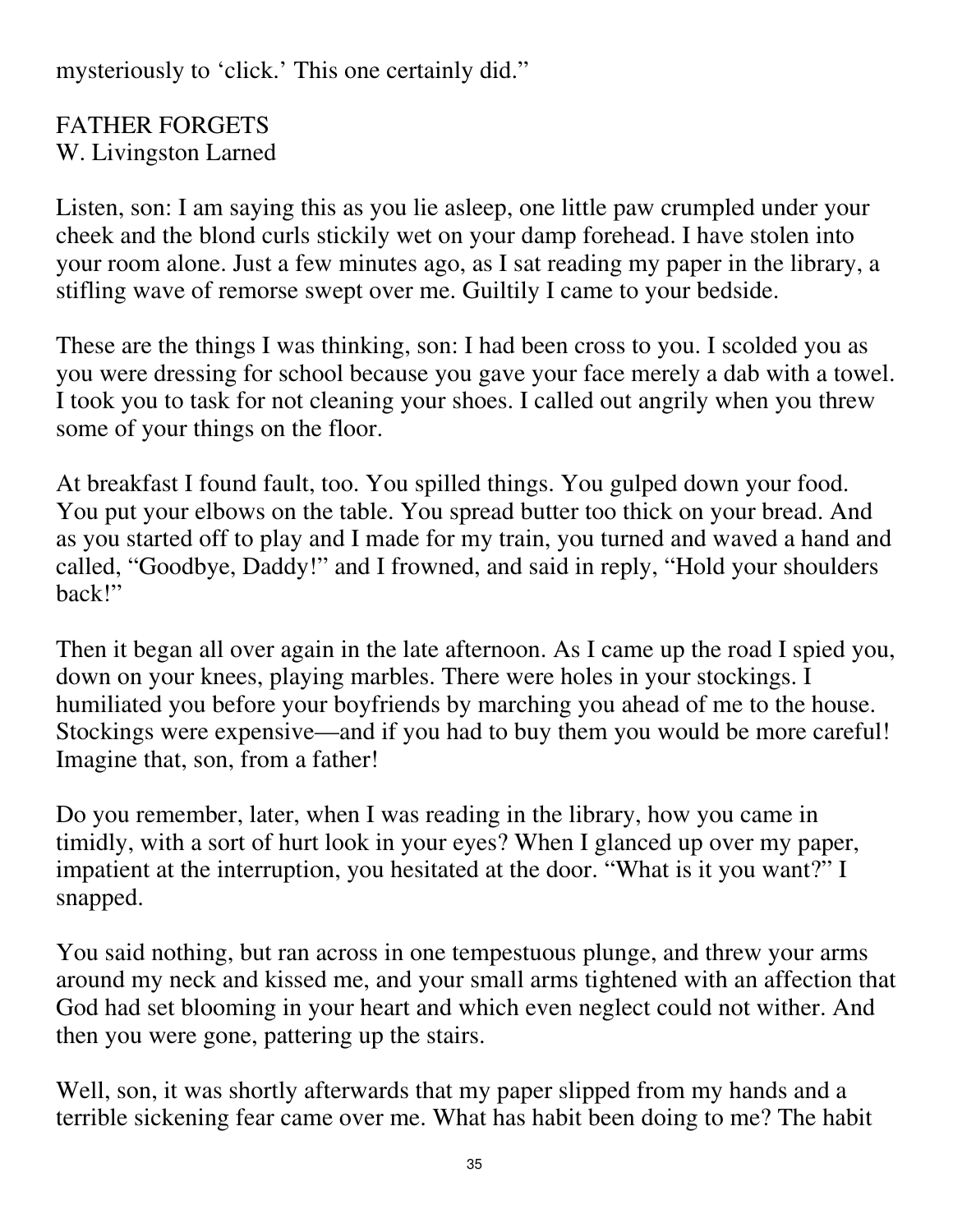of finding fault, of reprimanding—this was my reward to you for being a boy. It was not that I did not love you; it was that I expected too much of youth. I was measuring you by the yardstick of my own years.

And there was so much that was good and fine and true in your character. The little heart of you was as big as the dawn itself over the wide hills. This was shown by your spontaneous impulse to rush in and kiss me good night. Nothing else matters tonight, son. I have come to your bed-side in the darkness, and I have knelt there, ashamed!

It is a feeble atonement; I know you would not understand these things if I told them to you during your waking hours. But tomorrow I will be a real daddy! I will chum with you, and suffer when you suffer, and laugh when you laugh. I will bite my tongue when impatient words come. I will keep saying as if it were a ritual: "He is nothing but a boy - a little boy!"

I am afraid I have visualized you as a man. Yet as I see you now, son, crumpled and weary in your cot, I see that you are still a baby. Yesterday you were in your mother's arms, your head on her shoulder. I have asked too much, too much."

Instead of condemning people, let's try to understand them. Let's try to figure out why they do what they do. That's a lot more profitable and intriguing than criticism; and it breeds sympathy, tolerance and kindness. "To know all is to forgive all."

As Dr. Johnson said: "God Himself, sir, does not propose to judge man until the end of his days."

Why should you and I?

#### PRINCIPLE 1 - Don't criticize, condemn or complain.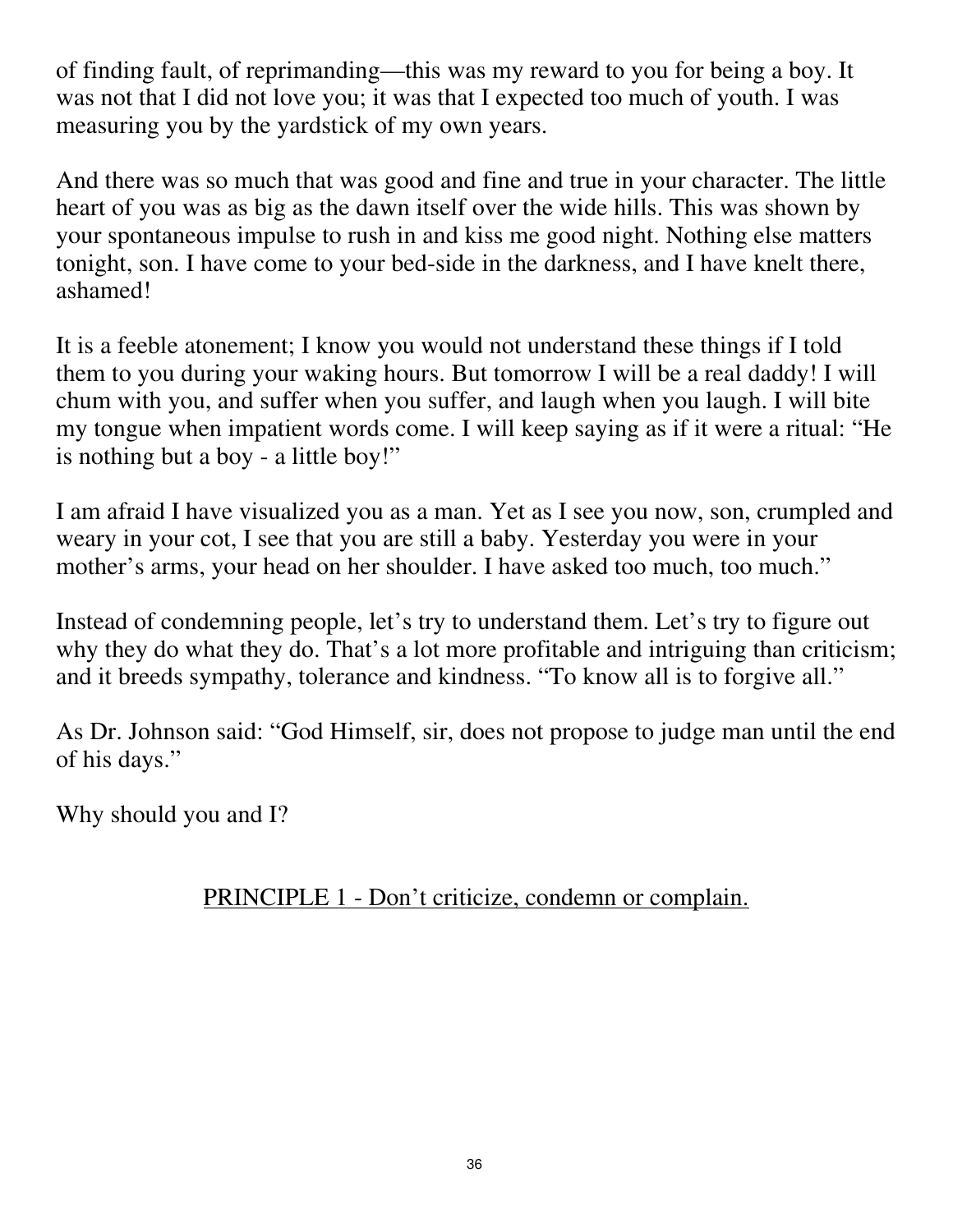# 2 - THE BIG SECRET OF DEALING WITH PEOPLE

There is only one way under high heaven to get anybody to do anything. Did you ever stop to think of that? Yes, just one way. And that is by making the other person want to do it.

Remember, there is no other way.

Of course, you can make someone want to give you their watch by sticking a revolver in their ribs. YOU can make your employees give you cooperation—until your back is turned—by threatening to fire them. You can make a child do what you want it to do by a whip or a threat. But these crude methods have sharply undesirable repercussions.

The only way I can get you to do anything is by giving you what you want.

What do you want?

Sigmund Freud said that everything you and I do springs from two motives: the sex urge and the desire to be great.

John Dewey, one of America's most profound philosophers, phrased it a bit differently. Dr. Dewey said that the deepest urge in human nature is "the desire to be important." Remember that phrase: "the desire to be important." It is significant. You are going to hear a lot about it in this book.

What do you want? Not many things, but the few that you do wish, you crave with an insistence that will not be denied. Some of the things most people want include:

- 1. Health and the preservation of life.
- 2. Food.
- 3. Sleep.
- 4. Money and the things money will buy.
- 5. Life in the hereafter.
- 6. Sexual gratification.
- 7. The well-being of our children.
- 8. A feeling of importance.

Almost all these wants are usually gratified—all except one. But there is one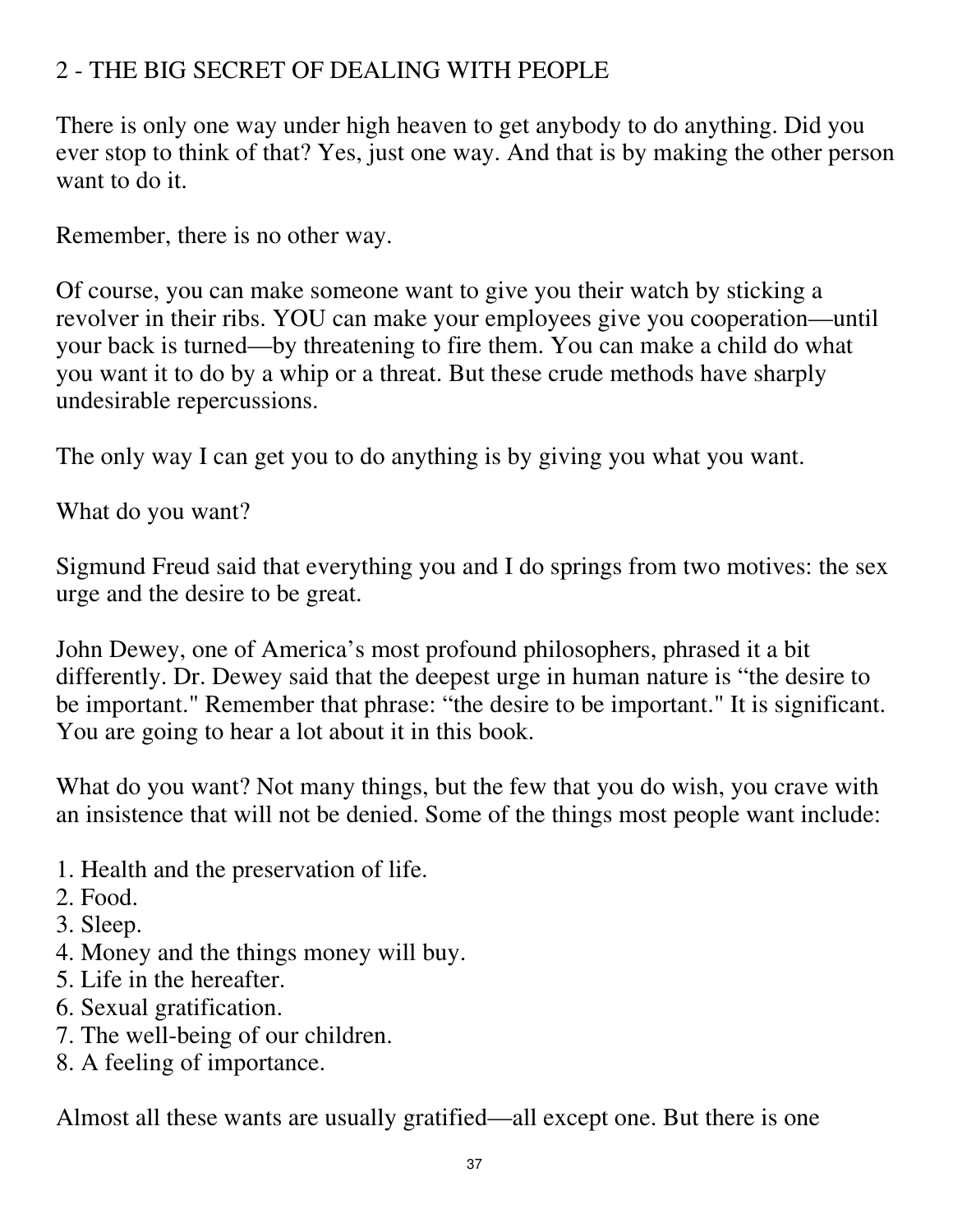longing—almost as deep, almost as imperious, as the desire for food or sleep which is seldom gratified. It is what Freud calls "the desire to be great." It is what Dewey calls the "desire to be important."

Lincoln once began a letter saying: "Everybody likes a compliment." William James said: "The deepest principle in human nature is the craving to be appreciated." He didn't speak, mind you, of the "wish" or the "desire" or the "longing" to be appreciated. He said the "craving" to be appreciated.

Here is a gnawing and unfaltering human hunger, and the rare individual who honestly satisfies this heart hunger will hold people in the palm of his or her hand and "even the undertaker will be sorry when he dies."

The desire for a feeling of importance is one of the chief distinguishing differences between mankind and the animals. To illustrate: When I was a farm boy out in Missouri, my father bred fine Duroc-Jersey hogs and . pedigreed white-faced cattle. We used to exhibit our hogs and white-faced cattle at the country fairs and livestock shows throughout the Middle West. We won first prizes by the score. My father pinned his blue ribbons on a sheet of white muslin, and when friends or visitors came to the house, he would get out the long sheet of muslin. He would hold one end and I would hold the other while he exhibited the blue ribbons.

The hogs didn't care about the ribbons they had won. But Father did. These prizes gave him a feeling of importance.

If our ancestors hadn't had this flaming urge for a feeling of importance, civilization would have been impossible. Without it, we should have been just about like animals.

It was this desire for a feeling of importance that led an uneducated, povertystricken grocery clerk to study some law books he found in the bottom of a barrel of household plunder that he had bought for fifty cents. You have probably heard of this grocery clerk. His name was Lincoln.

It was this desire for a feeling of importance that inspired Dickens to write his immortal novels. This desire inspired Sir Christoper Wren to design his symphonies in stone. This desire made Rockefeller amass millions that he never spent! And this same desire made the richest family in your town build a house far too large for its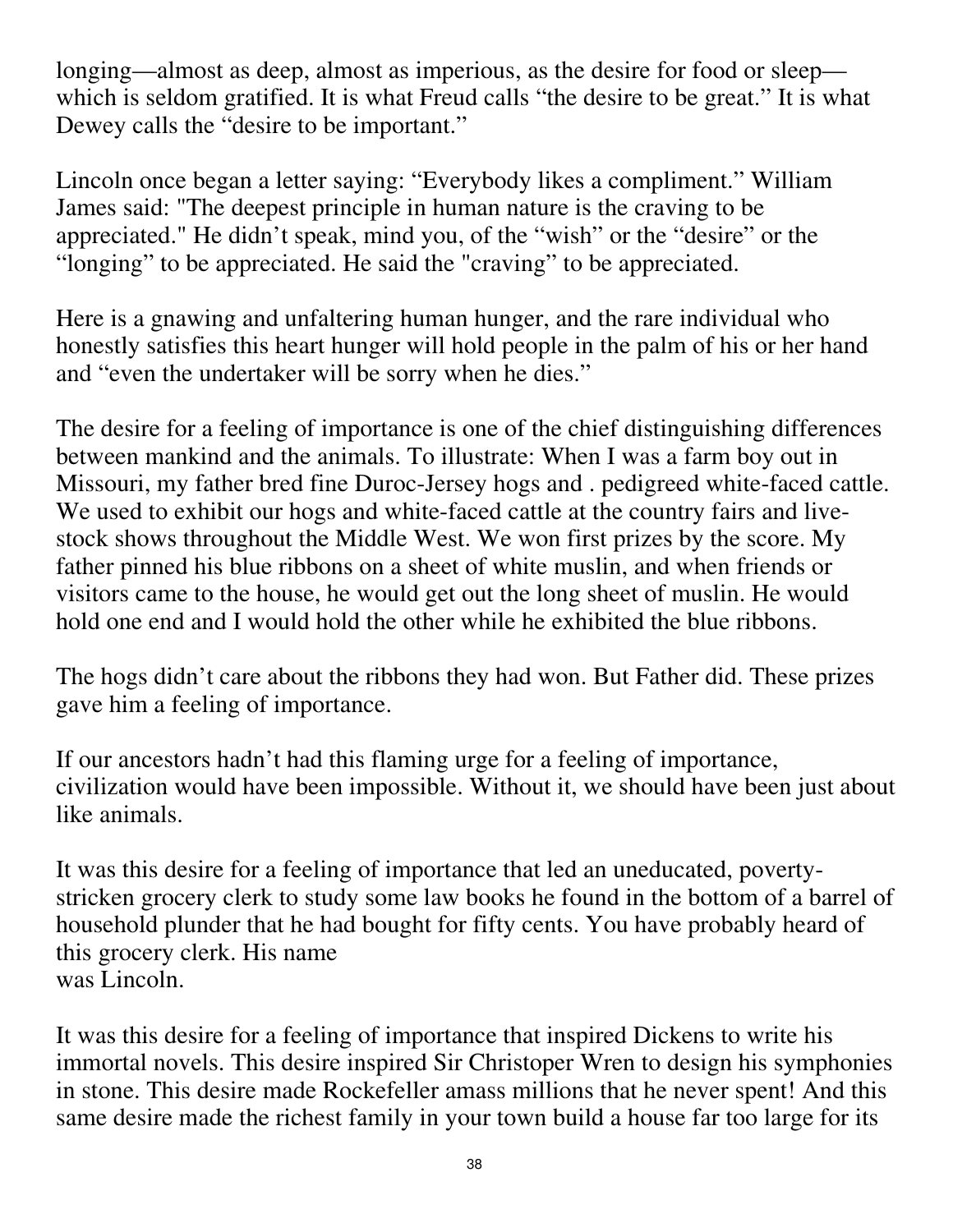requirements.

This desire makes you want to wear the latest styles, drive the latest cars, and talk about your brilliant children.

It is this desire that lures many boys and girls into joining gangs and engaging in criminal activities. The average young criminal, according to E. P. Mulrooney, onetime police commissioner of New York, is filled with ego, and his first request after arrest is for those lurid newspapers that make him out a hero. The disagreeable prospect of serving time seems remote so long as he can gloat over his likeness sharing space with pictures of sports figures, movie and TV stars and politicians.

If you tell me how you get your feeling of importance, I'll tell you what you are. That determines your character. That is the most significant thing about you. For example, John D. Rockefeller got his feeling of importance by giving money to erect a modern hospital in Peking, China, to care for millions of poor people whom he had never seen and never would see. Dillinger, on the other hand, got his feeling of importance by being a bandit, a bank robber and killer. When the FBI agents were hunting him, he dashed into a farmhouse up in Minnesota and said, "I'm Dillinger!" He was proud of the fact that he was Public Enemy Number One. "I'm not going to hurt you, but I'm Dillinger!" he said.

Yes, the one significant difference between Dillinger and Rockefeller is how they got their feeling of importance.

History sparkles with amusing examples of famous people struggling for a feeling of importance. Even George Washington wanted to be called "His Mightiness, the President of the United States"; and Columbus pleaded for the title "Admiral of the Ocean and Viceroy of India." Catherine the Great refused to open letters that were not addressed to "Her Imperial Majesty"; and Mrs. Lincoln, in the White House, turned upon Mrs. Grant like a tigress and shouted, "How dare you be seated in my presence until I invite you!"

Our millionaires helped finance Admiral Byrd's expedition to the Antarctic in 1928 with the understanding that ranges of icy mountains would be named after them; and Victor Hugo aspired to have nothing less than the city of Paris renamed in his honor. Even Shakespeare, mightiest of the mighty, tried to add luster to his name by procuring a coat of arms for his family.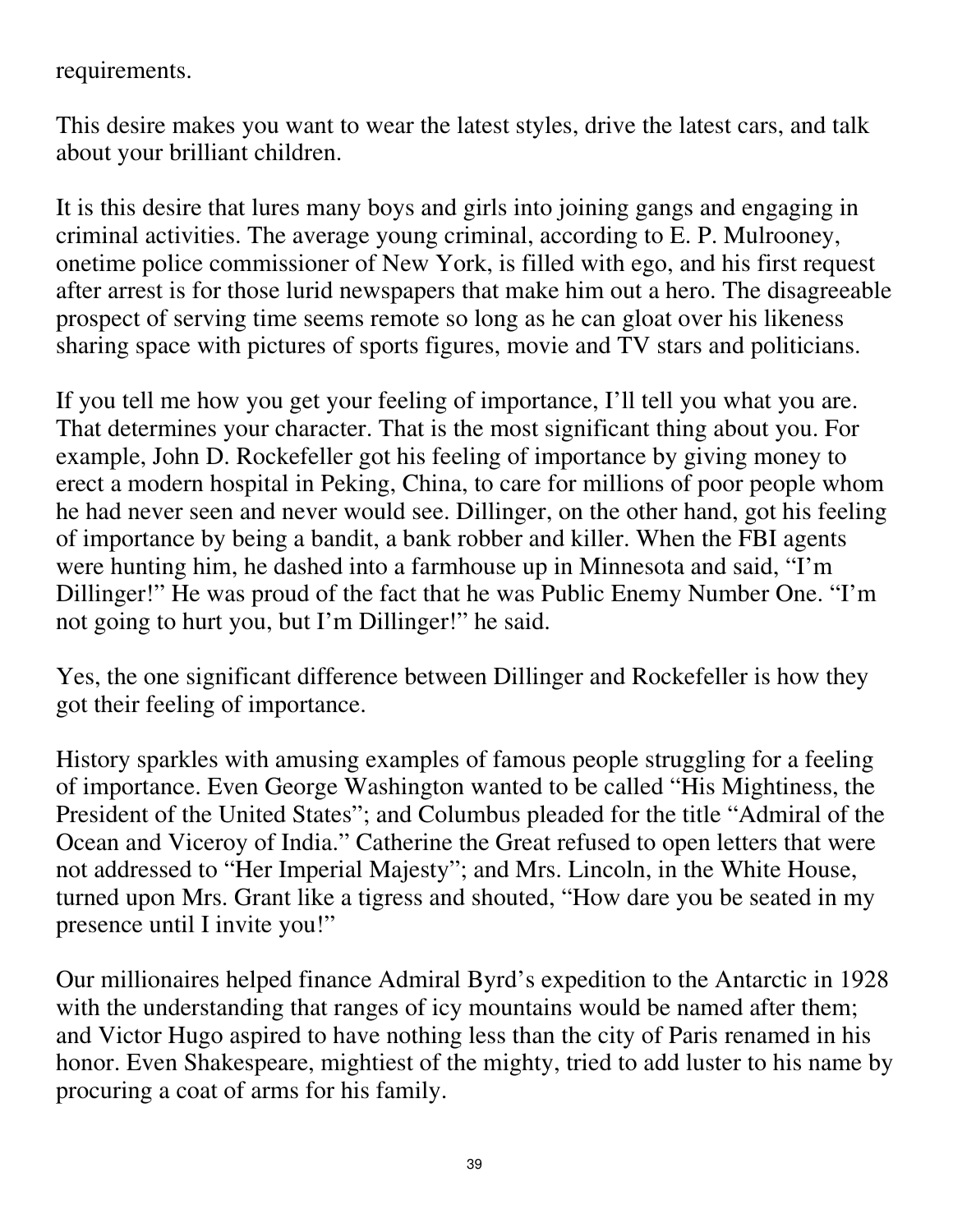People sometimes became invalids in order to win sympathy and attention, and get a feeling of importance. For example, take Mrs. McKinley. She got a feeling of importance by forcing her husband, the President of the United States, to neglect important affairs of state while he reclined on the bed beside her for hours at a time, his arm about her, soothing her to sleep. She fed her gnawing desire for attention by insisting that he remain with her while she was having her teeth fixed, and once created a stormy scene when he had to leave her alone with the dentist while he kept an appointment with John Hay, his secretary of state.

The writer Mary Roberts Rinehart once told me of a bright, vigorous young woman who became an invalid in order to get a feeling of importance. "One day," said Mrs. Rinehart, "this woman had been obliged to face something, her age perhaps. The lonely years were stretching ahead and there was little left for her to anticipate.

"She took to her bed; and for ten years her old mother traveled to the third floor and back, carrying trays, nursing her. Then one day the old mother, weary with service, lay down and died. For some weeks, the invalid languished; then she got up, put on her clothing, and resumed living again."

Some authorities declare that people may actually go insane in order to find, in the dreamland of insanity, the feeling of importance that has been denied them in the harsh world of reality. There are more patients suffering from mental diseases in the United States than from all other diseases combined.

What is the cause of insanity?

Nobody can answer such a sweeping question, but we know that certain diseases, such as syphilis, break down and destroy the brain cells and result in insanity. In fact, about one-half of all mental diseases can be attributed to such physical causes as brain lesions, alcohol, toxins and injuries. But the other half—and this is the appalling part of the story—the other half of the people who go insane apparently have nothing organically wrong with their brain cells. In post-mortem examinations, when their brain tissues are studied under the highest-powered microscopes, these tissues are found to be apparently just as healthy as yours and mine.

Why do these people go insane?

I put that question to the head physician of one of our most important psychiatric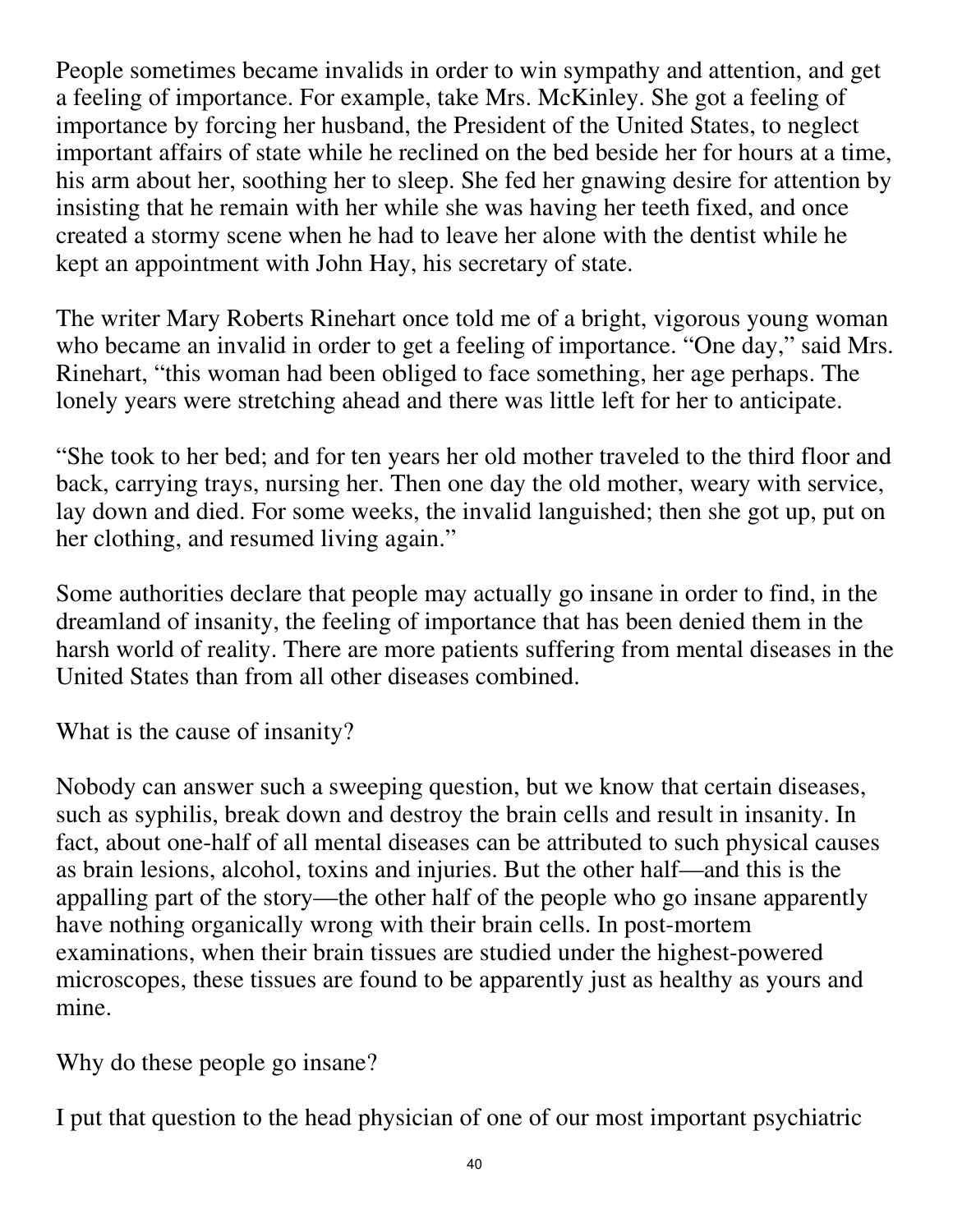hospitals. This doctor, who has received the highest honors and the most coveted awards for his knowledge of this subject, told me frankly that he didn't know why people went insane. Nobody knows for sure, but he did say that many people who go insane find in insanity a feeling of importance that they were unable to achieve in the world of reality. Then he told me this story:

"I have a patient right now whose marriage proved to be a tragedy. She wanted love, sexual gratification, children and social prestige, but life blasted all her hopes. Her husband didn't love her. He refused even to eat with her and forced her to serve his meals in his room upstairs. She had no children, no social standing. She went insane; and, in her imagination, she divorced her husband and resumed her maiden name. She now believes she has married into English aristocracy, and she insists on being called Lady Smith.

"And as for children, she imagines now that she has had a new child every night. Each time I call on her she says: 'Doctor, I had a baby last night.' "

Life once wrecked all her dream ships on the sharp rocks of reality; but in the sunny, fantasy isles of insanity, all her barkentines race into port with canvas billowing and winds singing through the masts.

" Tragic? Oh, I don't know." Her physician said to me: "If I could stretch out my hand and restore her sanity, I wouldn't do it. She's much happier as she is."

If some people are so hungry for a feeling of importance that they actually go insane to get it, imagine what miracle you and I can achieve by giving people honest appreciation this side of insanity.

One of the first people in American business to be paid a salary of over a million dollars a year (when there was no income tax and a person earning fifty dollars a week was considered well off) was Charles Schwab, He had been picked by Andrew Carnegie to become the first president of the newly formed United States Steel Company in 1921, when Schwab was only thirty-eight years old. (Schwab later left U.S. Steel to take over the then-troubled Bethlehem Steel Company, and he rebuilt it into one of the most profitable companies in America.)

Why did Andrew Carnegie pay a million dollars a year, or more than three thousand dollars a day, to Charles Schwab? Why? Because Schwab was a genius? No. Because he knew more about the manufacture of steel than other people? Nonsense.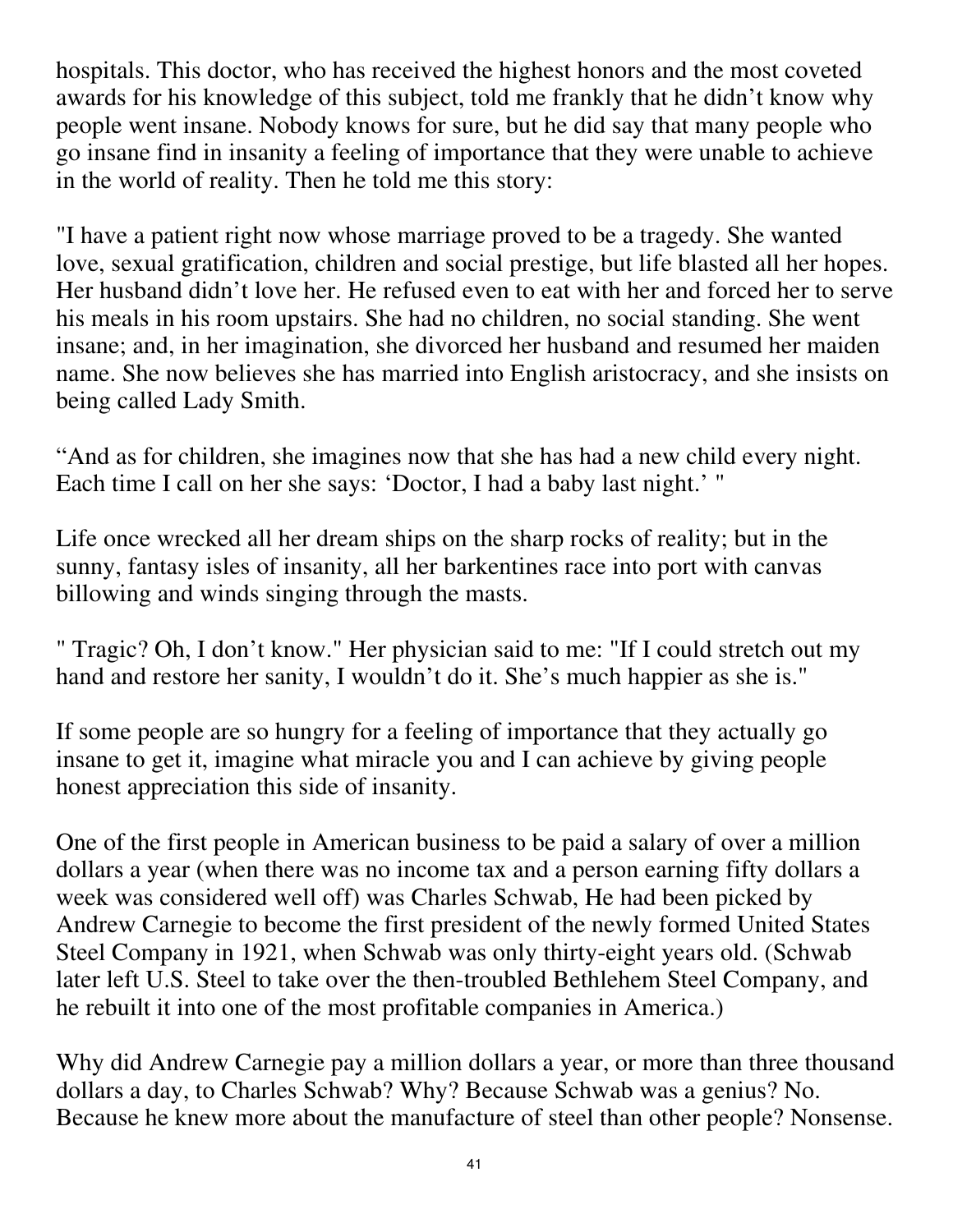Charles Schwab told me himself that he had many men working for him who knew more about the manufacture of steel than he did.

Schwab says that he was paid this salary largely because of his ability to deal with people. I asked him how he did it. Here is his secret set down in his own words words that ought to be cast in eternal bronze and hung in every home and school, every shop and office in the land—words that children ought to memorize instead of wasting their time memorizing the conjugation of Latin verbs or the amount of the annual rainfall in Brazil—words that will all but transform your life and mine if we will only live them:

"I consider my ability to arouse enthusiasm among my people," said Schwab, "the greatest asset I possess, and the way to develop the best that is in a person is by appreciation and encouragement.

"There is nothing else that so kills the ambitions of a person as criticisms from superiors. I never criticize anyone. I believe in giving a person incentive to work. So I am anxious to praise but loath to find fault. If I like anything, I am hearty in my approbation and lavish in my praise. "

That is what Schwab did. But what do average people do? The exact opposite. If they don't like a thing, they bawl out their subordinates; if they do like it, they say nothing. As the old couplet says: "Once I did bad and that I heard ever. Twice I did good, but that I heard never."

"In my wide association in life, meeting with many and great people in various parts of the world," Schwab declared, "I have yet to find the person, however great or exalted their station, who did not do better work and put forth greater effort under a spirit of approval than they would ever do under a spirit of criticism."

That he said, frankly, was one of the outstanding reasons for the phenomenal success of Andrew Carnegie. Carnegie praised his associates publicly as well as prvately.

Carnegie wanted to praise his assistants even on his tombstone. He wrote an epitaph for himself which read: "Here lies one who knew how to get around him men who were cleverer than himself:"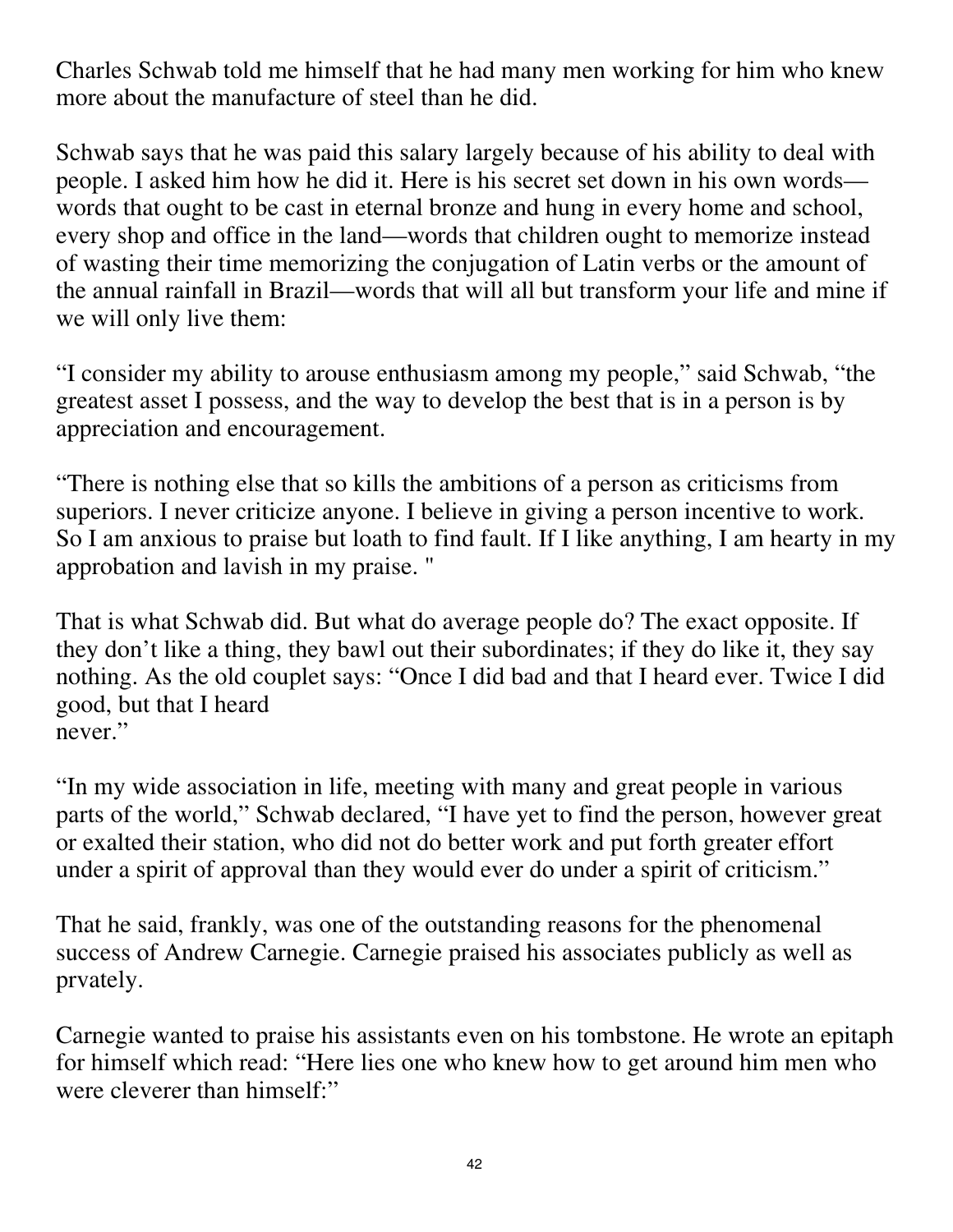Sincere appreciation was one of the secrets of the first John D. Rockefeller's success in handling men. For example, when one of his partners, Edward T. Bedford, lost a million dollars for the firm by a bad buy in South America, John D. might have criticized; but he knew Bedford had done his best - and the incident was closed. So Rockefeller found something to praise; he congratulated Bedford because he had been able to save 60 percent of the money he had invested. "That's splendid," said Rockefeller. "We don't always do as well as that upstairs."

I have among my clippings a story that I know never happened, but it illustrates a truth, so I'll repeat it:

According to this silly story, a farm woman, at the end of a heavy day's work, set before her menfolks a heaping pile of hay. And when they indignantly demanded whether she had gone crazy, she replied: "Why, how did I know you'd notice? I've been cooking for you men for the last twenty years and in all that time I ain't heard no word to let me know you wasn't just eating hay."

When a study was made a few years ago on runaway wives, what do you think was discovered to be the main reason wives ran away? It was "lack of appreciation." And I'd bet that a similar study made of runaway husbands would come out the same way. We often take our spouses so much for granted that we never let them know we appreciate them.

A member of one of our classes told of a request made by his wife. She and a group of other women in her church were involved in a self-improvement program. She asked her husband to help her by listing six things he believed she could do to help her become a better wife. He reported to the class: "I was surprised by such a request. Frankly, it would have been easy for me to list six things I would like to change about her—my heavens, she could have listed a thousand things she would like to change about me—but I didn't. I said to her, 'Let me think about it and give you an answer in the morning.'

"The next morning I got up very early and called the florist and had them send six red roses to my wife with a note saying: 'I can't think of six things I would like to change about you. I love you the way you are.'

"When I arrived at home that evening, who do you think greeted me at the door: That's right. My wife! She was almost in tears. Needless to say, I was extremely glad I had not criticized her as she had requested.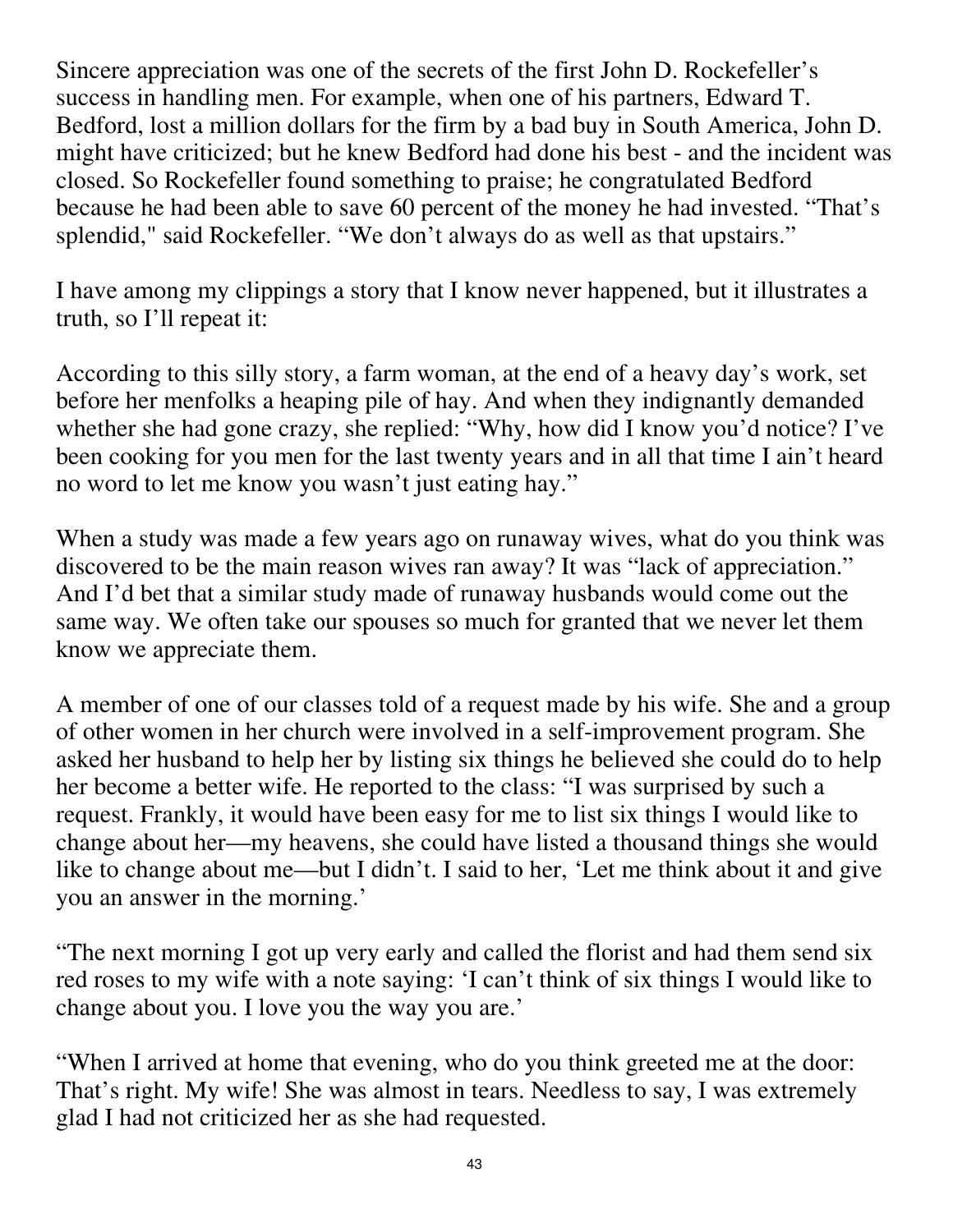"The following Sunday at church, after she had reported the results of her assignment, several women with whom she had been studying came up to me and said, 'That was the most considerate thing I have ever heard.' It was then I realized the power of appreciation."

Florenz Ziegfeld, the most spectacular producer who ever dazzled Broadway, gained his reputation by his subtle ability to "glorify the American girl." Time after time, he took drab little creatures that no one ever looked at twice and transformed them on the stage into glamorous visions of mystery and seduction. Knowing the value of appreciation and confidence, he made women feel beautiful by the sheer power of his gallantry and consideration. He was practical: he raised the salary of chorus girls from thirty dollars a week to as high as one hundred and seventy-five. And he was also chivalrous; on opening night at the Follies, he sent telegrams to the stars in the cast, and he deluged every chorus girl in the show with American Beauty roses.

I once succumbed to the fad of fasting and went for six days and nights without eating. It wasn't difficult. I was less hungry at the end of the sixth day than I was at the end of the second. Yet I know, as you know, people who would think they had committed a crime if they let their families or employees go for six days without food; but they will let them go for six days, and six weeks, and sometimes sixty years without giving them the hearty appreciation that they crave almost as much as they crave food.

When Alfred Lunt, one of the great actors of his time, played the leading role in Reunion in Vienna, he said, "There is nothing I need so much as nourishment for my self-esteem."

We nourish the bodies of our children and friends and employees, but how seldom do we nourish their self-esteem? We provide them with roast beef and potatoes to build energy, but we neglect to give them kind words of appreciation that would sing in their memories for years like the music of the morning stars.

Paul Harvey, in one of his radio broadcasts, "The Rest of the Story," told how showing sincere appreciation can change a person's life. He reported that years ago a teacher in Detroit asked Stevie Morris to help her find a mouse that was lost in the classroom. You see, she appreciated the fact that nature had given Stevie something no one else in the room had. Nature had given Stevie a remarkable pair of ears to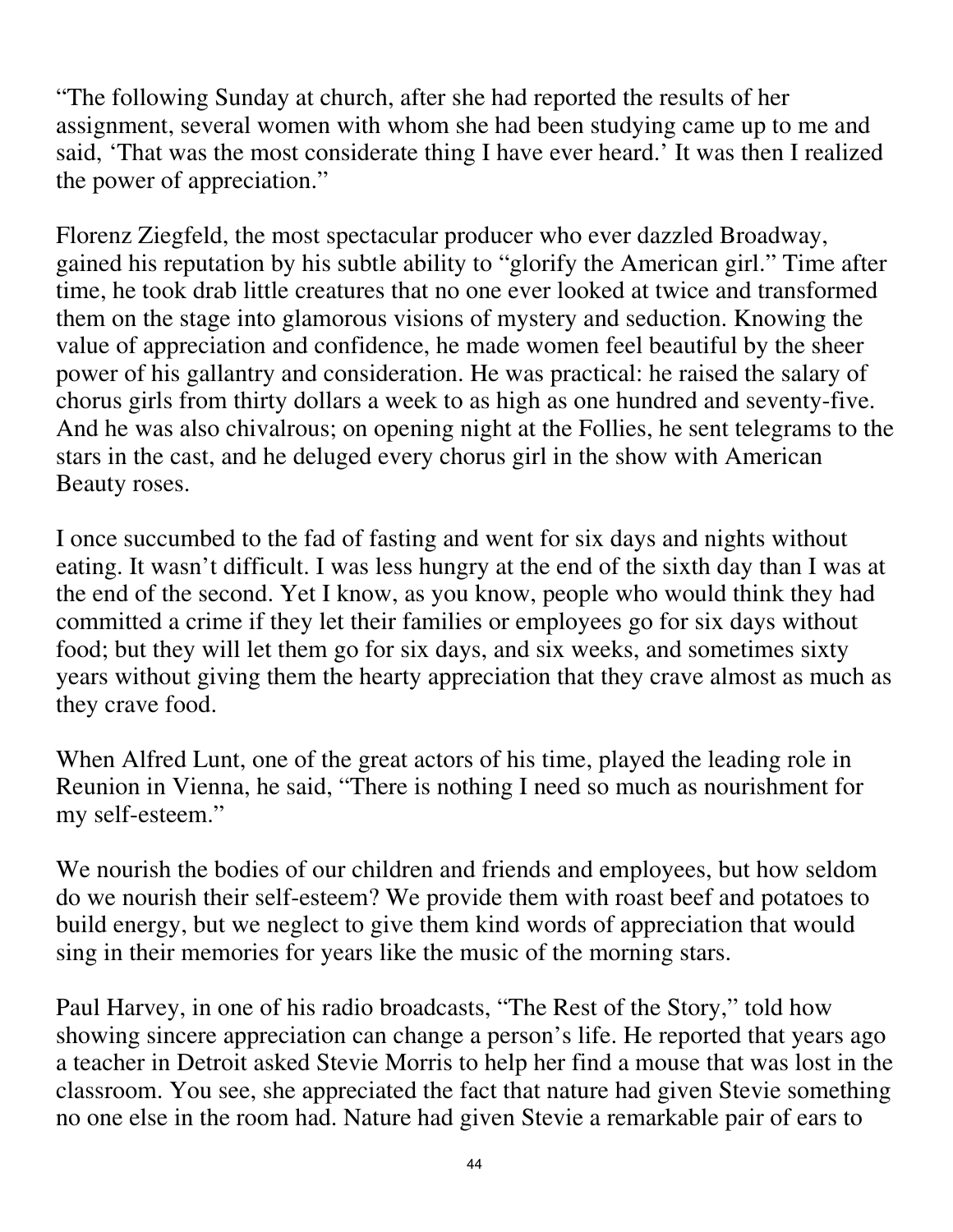compensate for his blind eyes. But this was really the first time Stevie had been shown appreciation for those talented ears. Now, years later, he says that this act of appreciation was the beginning of a new life. You see, from that time on he developed his gift of hearing and went on to become, under the stage name of Stevie Wonder, one of the great pop singers and and songwriters of the seventies.

Some readers are saying right now as they read these lines: "Oh, phooey! Flattery! Bear oil! I've tried that stuff. It doesn't work - not with intelligent people."

Of course flattery seldom works with discerning people. It is shallow, selfish and insincere. It ought to fail and it usually does. True, some people are so hungry, so thirsty, for appreciation that they will swallow anything, just as a starving man will eat grass and fishworms.

Even Queen Victoria was susceptible to flattery. Prime Minister Benjamin Disraeli confessed that he put it on thick in dealing with the Queen. To use his exact words, he said he "spread it on with a trowel." But Disraeli was one of the most polished, deft and adroit men who ever ruled the far-flung British Empire. He was a genius in his line. What would work for him wouldn't necessarily work for you and me. In the long run, flattery will do you more harm than good. Flattery is counterfeit, and like counterfeit money, it will eventually get you into trouble if you pass it to someone else.

The difference between appreciation and flattery? That is simple. One is sincere and the other insincere. One comes from the heart out; the other from the teeth out. One is unselfish; the other selfish. One is universally admired; the other universally condemned.

I recently saw a bust of Mexican hero General Alvaro Obregon in the Chapultepec palace in Mexico City. Below the bust are carved these wise words from General Obregon's philosophy: "Don't be afraid of enemies who attack you. Be afraid of the friends who flatter you."

No! No! No! I am not suggesting flattery! Far from it. I'm talking about a new way of life. Let me repeat. I am talking about a new way of life.

King George V had a set of six maxims displayed on the walls of his study at Buckingham Palace. One of these maxims said: "Teach me neither to proffer nor receive cheap praise." That's all flattery is - cheap praise. I once read a definition of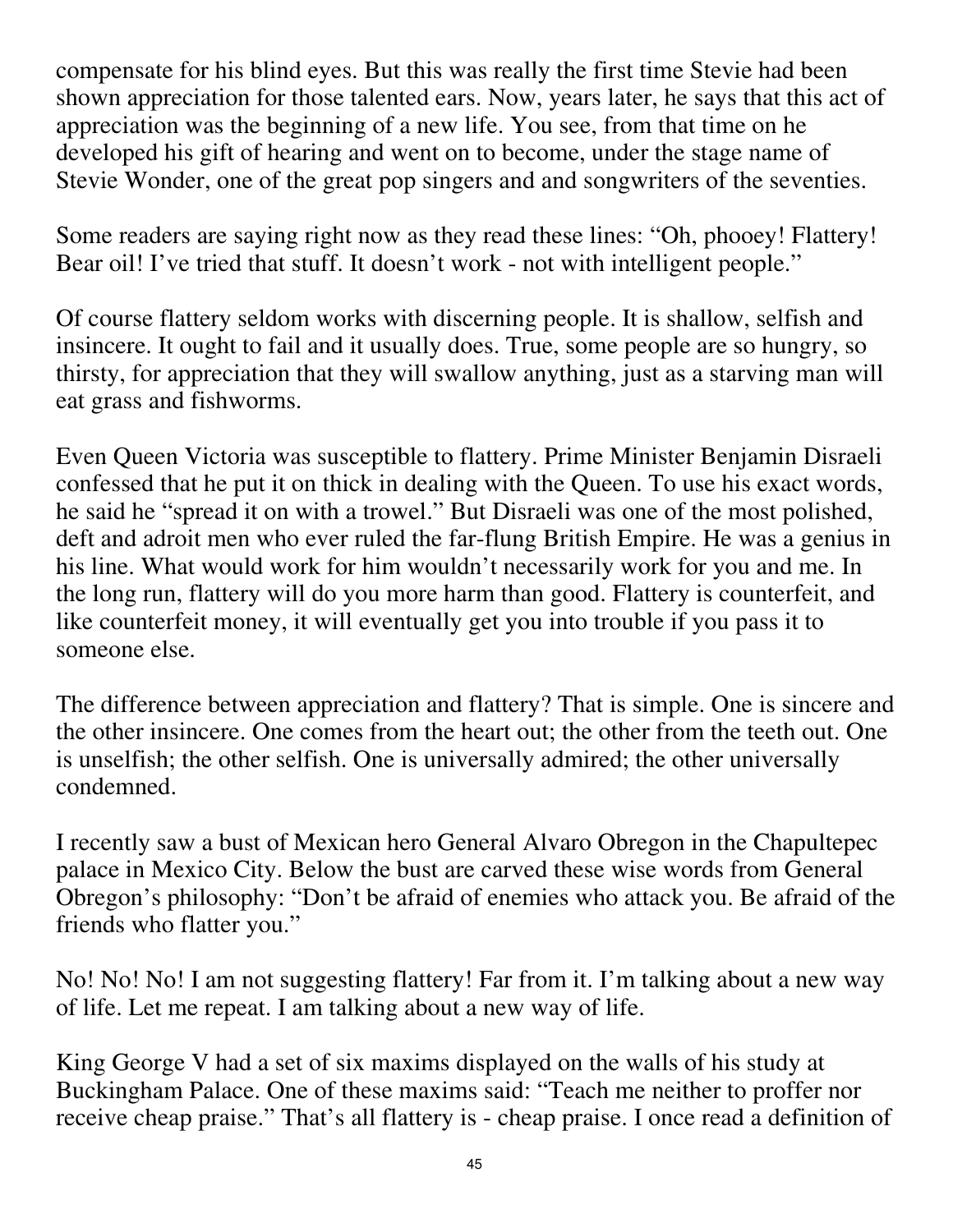flattery that may be worth repeating: "Flattery is telling the other person precisely what they think about themselves."

"Use what language you will," said Ralph Waldo Emerson, "you can never say anything but what you are ."

If all we had to do was flatter, everybody would catch on and we should all be experts in human relations.

When we are not engaged in thinking about some definite problem, we usually spend about 95 percent of our time thinking about ourselves. Now, if we stop thinking about ourselves for a while and begin to think of the other person's good points, we won't have to resort to flattery so cheap and false that it can be spotted almost before it is out of the mouth.

One of the most neglected virtues of our daily existence is appreciation, Somehow, we neglect to praise our son or daughter when he or she brings home a good report card, and we fail to encourage our children when they first succeed in baking a cake or building a birdhouse.

Nothing pleases children more than this kind of parental interest and approval.

The next time you enjoy filet mignon at the club, send word to the chef that it was excellently prepared, and when a tired salesperson shows you unusual courtesy, please mention it.

Every minister, lecturer and public speaker knows the discouragement of pouring himself or herself out to an audience and not receiving a single ripple of appreciative comment. What applies to professionals applies doubly to workers in offices, shops and factories and our families and friends. In our interpersonal relations we should never forget that all our associates are human beings and hunger for appreciation. It is the legal tender that all souls enjoy.

Try leaving a friendly trail of little sparks of gratitude on your daily trips. You will be surprised how they will set small flames of friendship that will be rose beacons on your next visit.

Pamela Dunham of New Fairfield, Connecticut, had among her responsibilities on her job the supervision of a janitor who was doing a very poor job. The other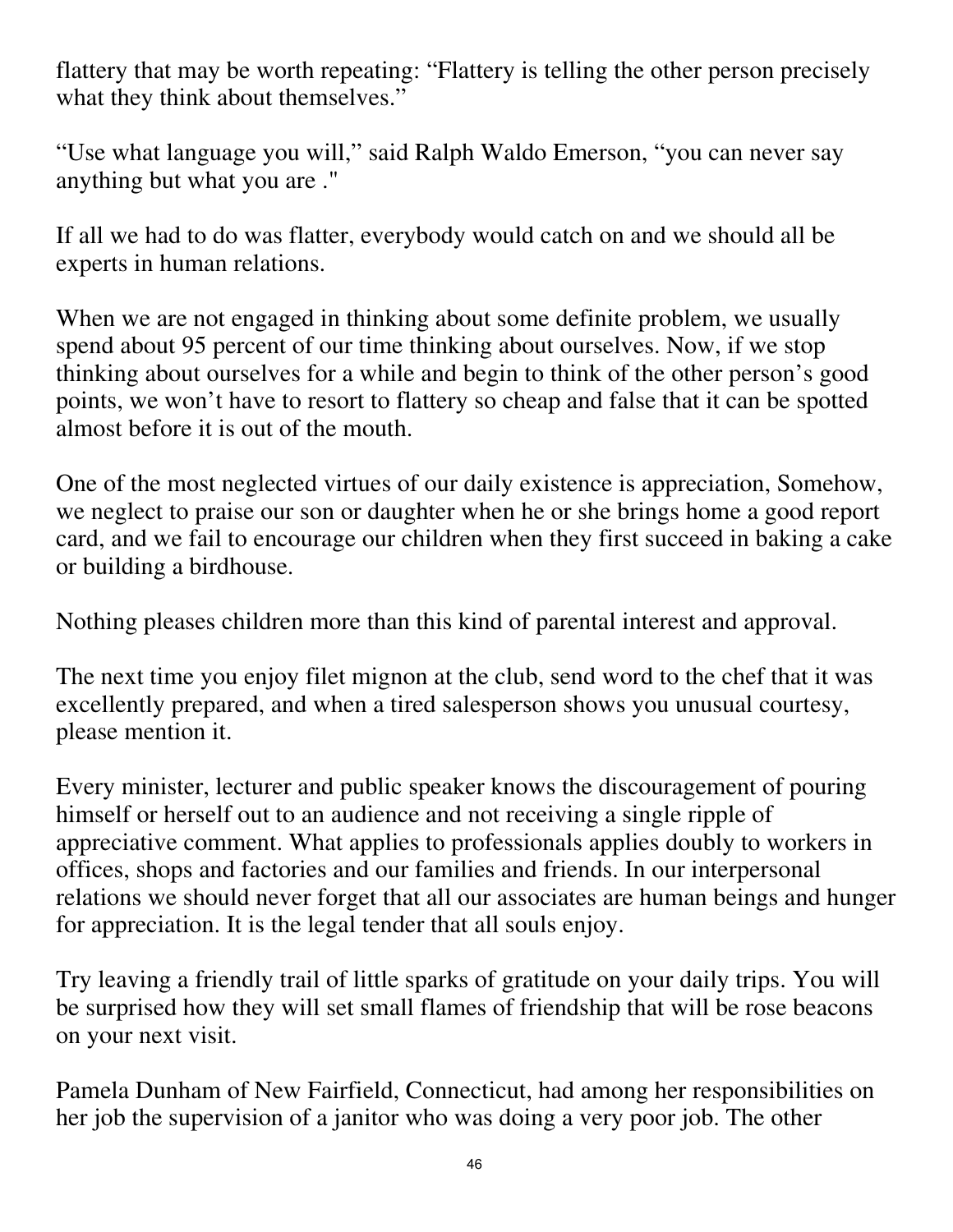employees would jeer at him and litter the hallways to show him what a bad job he was doing. It was so bad, productive time was being lost in the shop.

Without success, Pam tried various ways to motivate this person. She noticed that occasionally he did a particularly good piece of work. She made a point to praise him for it in front of the other people. Each day the job he did all around got better, and pretty soon he started doing all his work efficiently. Now he does an excellent job and other people give him appreciation and recognition. Honest appreciation got results where criticism and ridicule failed.

Hurting people not only does not change them, it is never called for. There is an old saying that I have cut out and pasted on my mirror where I cannot help but see it every day:

> *I shall pass this way but once; any good, therefore, that I can do or any kindness that I can show to any human being, let me do it now. Let me not defer nor neglect it, for I shall not pass this way again.*

Emerson said: "Every man I meet is my superior in some way, In that, I learn of him."

If that was true of Emerson, isn't it likely to be a thousand times more true of you and me? Let's cease thinking of our accomplishments, our wants. Let's try to figure out the other person's good points. Then forget flattery. Give honest, sincere appreciation. Be "hearty in your approbation and lavish in your praise," and people will cherish your words and treasure them and repeat them over a lifetime—repeat them years after you have forgotten them.

PRINCIPLE 2 - Give honest and sincere appreciation.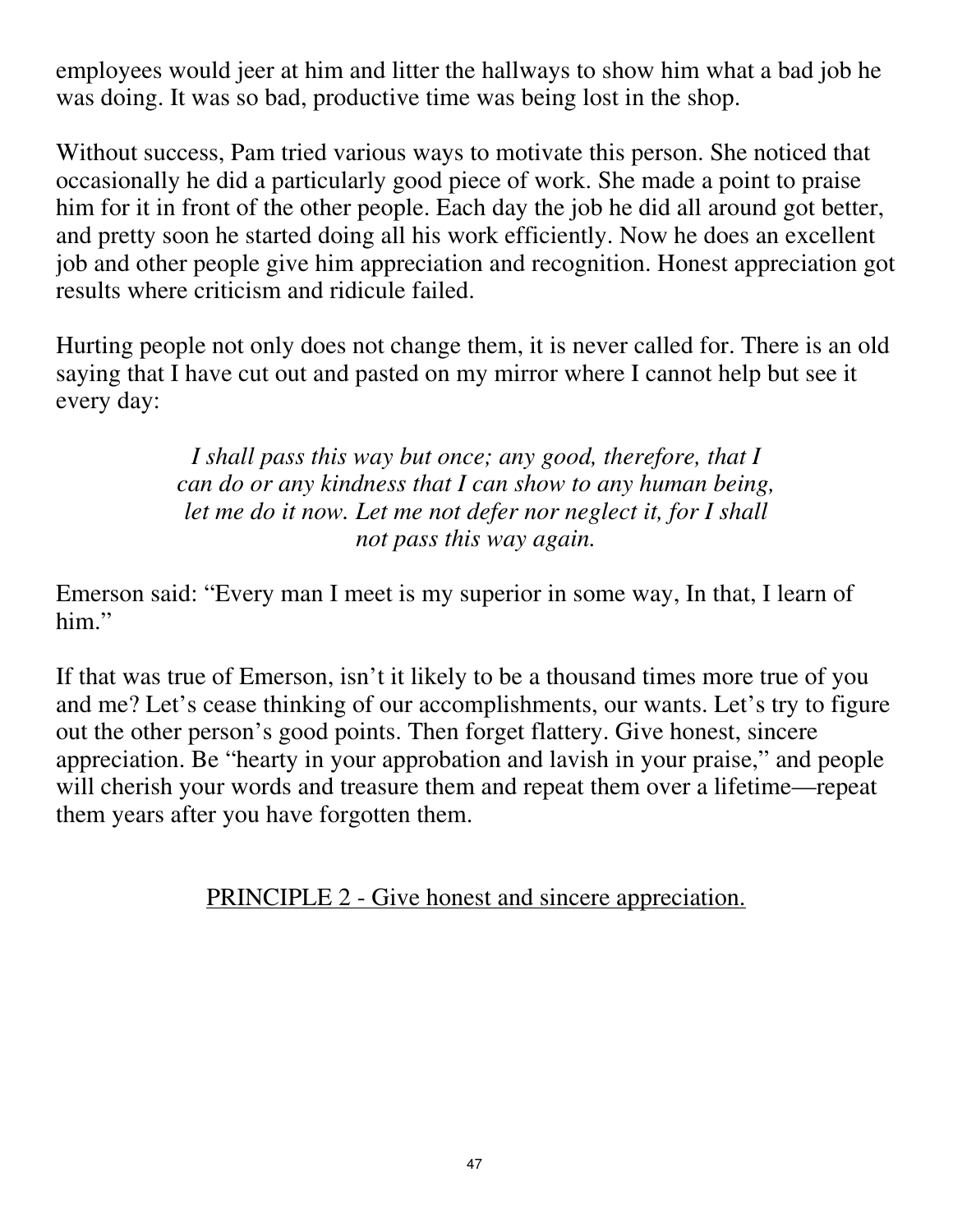### 3 - "HE WHO CAN DO THIS HAS THE WHOLE WORLD WITH HIM. HE WHO CANNOT WALKS A LONELY WAY"

I often went fishing up in Maine during the summer. Personally I am very fond of strawberries and cream, but I have found that for some strange reason, fish prefer worms. So when I went fishing, I didn't think about what I wanted. I thought about what they wanted. I didn't bait the hook with strawberries and cream. Rather, I dangled a worm or a grasshopper in front of the fish and said: "Wouldn't you like to have that?"

Why not use the same common sense when fishing for people?

That is what Lloyd George, Great Britain's Prime Minister during World War I, did. When someone asked him how he managed to stay in power after the other wartime leaders—Wilson, Orlando and Clemenceau—had been forgotten, he replied that if his staying on top might be attributed to any one thing, it would be to his having learned that it was necessary to bait the hook to suit the fish.

Why talk about what we want? That is childish. Absurd. Of course, you are interested in what you want. You are eternally interested in it. But no one else is. The rest of us are just like you: we are interested in what we want.

So the only way on earth to influence other people is to talk about what they want and show them how to get it.

Remember that tomorrow when you are trying to get somebody to do something. If, for example, you don't want your children to smoke, don't preach at them, and don't talk about what you want; but show them that cigarettes may keep them from making the basketball team or winning the hundred-yard dash.

This is a good thing to remember regardless of whether you are dealing with children or calves or chimpanzees. For example: one day Ralph Waldo Emerson and his son tried to get a calf into the barn. But they made the common mistake of thinking only of what they wanted: Emerson pushed and his son pulled. But the calf was doing just what they were doing; he was thinking only of what he wanted; so he stiffened his legs and stubbornly refused to leave the pasture. The Irish housemaid saw their predicament. She couldn't write essays and books; but, on this occasion at least, she had more horse sense, or calf sense, than Emerson had. She thought of what the calf wanted; so she put her maternal finger in the calf's mouth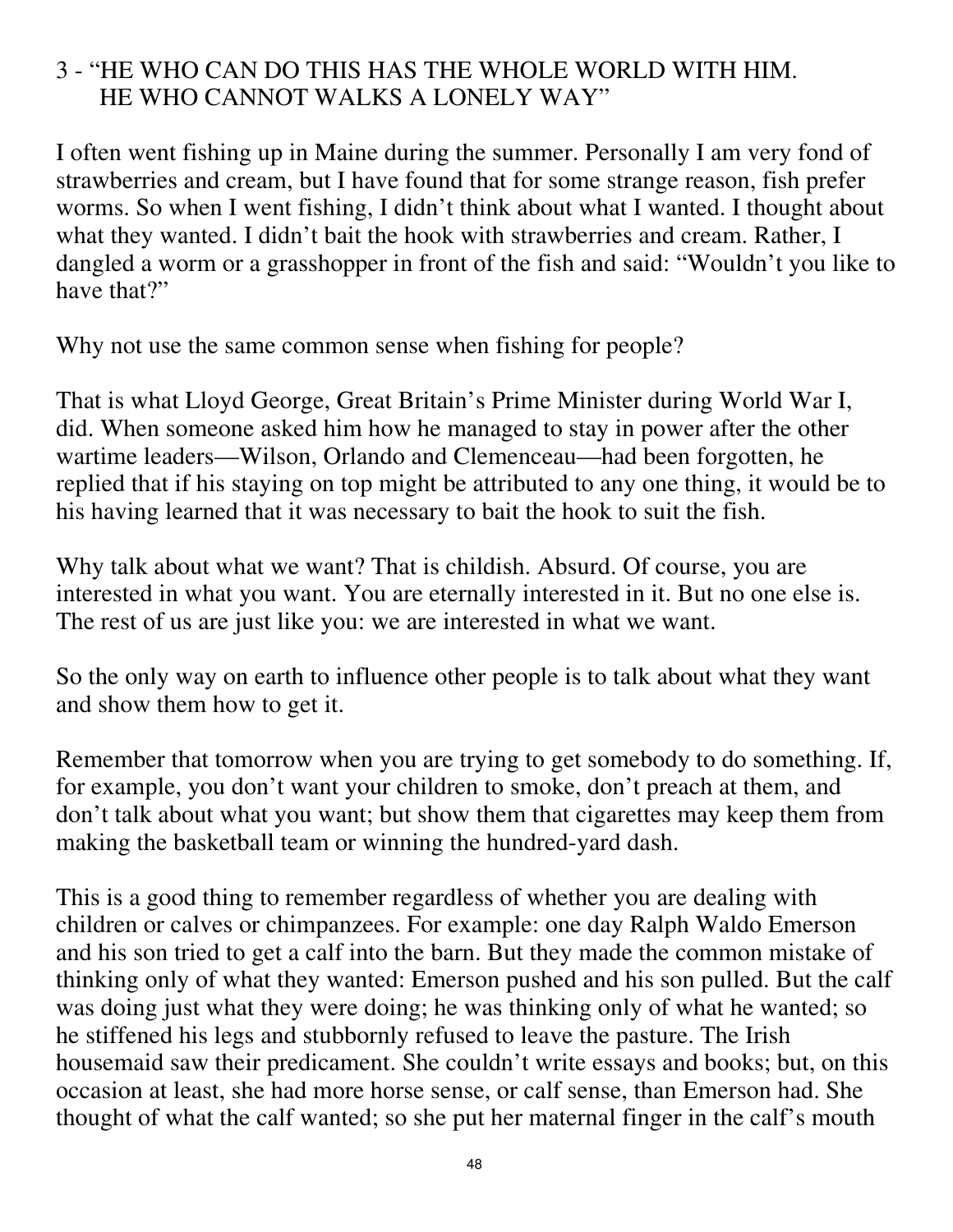and let the calf suck her finger as she gently led him into the barn.

Every act you have ever performed since the day you were born was performed because you wanted something. How about the time you gave a large contribution to the Red Cross? Yes, that is no exception to the rule. You gave the Red Cross the donation because you wanted to lend a helping hand; you wanted to do a beautiful, unselfish, divine act. " Inasmuch as ye have done it unto one of the least of these my brethren, ye have done it unto me."

If you hadn't wanted that feeling more than you wanted your money, you would not have made the contribution. Of course, you might have made the contribution because you were ashamed to refuse or because a customer asked you to do it. But one thing is certain. You made the contribution because you wanted something.

Harry A. Overstreet, in his illuminating book *Influencing Human Behavior* said; "Action springs out of what we fundamentally desire . . and the best piece of advice which can be given to would-be persuaders, whether in business, in the home, in the school, in politics, is: First, arouse in the other person an eager want. He who can do this has the whole world with him. He who cannot walks a lonely way."

Andrew Carnegie, the poverty-stricken Scotch lad who started to work at two cents an hour and finally gave away \$365 million, learned early in life that the only way to influence people is to talk in terms of what the other person wants. He attended school only four years; yet he learned how to handle people.

To illustrate: His sister-in-law was worried sick over her two boys. They were at Yale, and they were so busy with their own affairs that they neglected to write home and paid no attention whatever to their mother's frantic letters.

Then Carnegie offered to wager a hundred dollars that he could get an answer by return mail, without even asking for it. Someone called his bet; so he wrote his nephews a chatty letter, mentioning casually in a post-script that he was sending each one a five-dollar bill.

He neglected, however, to enclose the money.

Back came replies by return mail thanking "Dear Uncle Andrew" for his kind note—and you can finish the sentence yourself.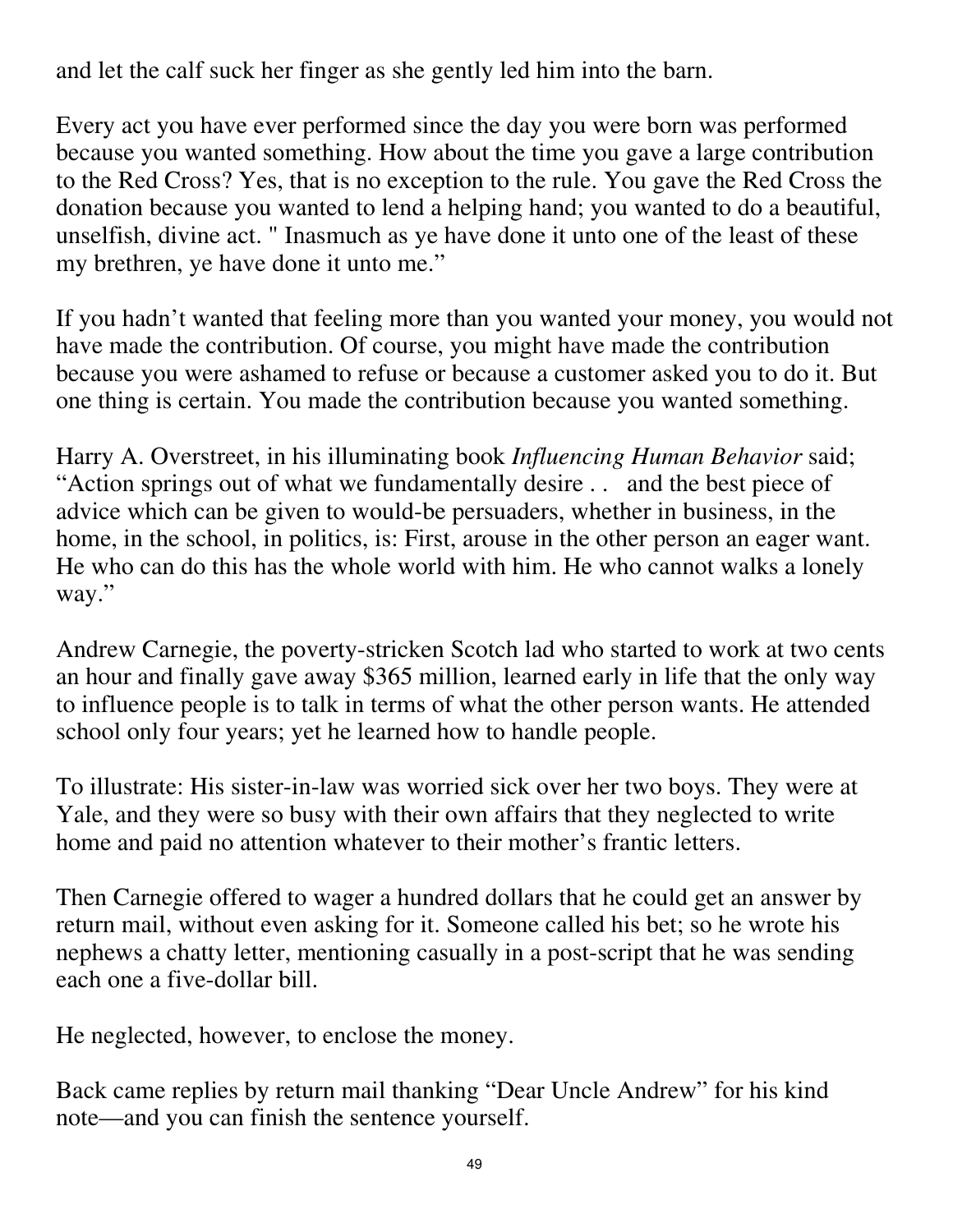Another example of persuading comes from Stan Novak of Cleveland, Ohio, a participant in our course. Stan came home from work one evening to find his youngest son, Tim, kicking and screaming on the living room floor. He was to start kindergarten the next day and was protesting that he would not go. Stan's normal reaction would have been to banish the child to his room and tell him he'd just better mak up his mind to go. He had no choice. But tonight, recognizing that this would not really help Tim start kindergarten in the best frame of mind, Stan sat down and thought, "If I were Tim, why would I be excited about going to kindergarten?" He and his wife made a list of al the fun things Tim would do such as finger painting, singing songs, making new friends. Then they put them into action. "We all started finger-painting on the kitchen table—my wife, Lil, my other son Bob, and myself, all having fun. Soon Tim was peeping around the corner. Next he was begging to participate. 'Oh, no! You have to go to kindergarten first to learn how to finger-paint.' With all the enthusiasm I could muster I went through the list talking in terms he could understand—telling him all the fun he would have in kindergarten. The next morning, I thought I wasthe first one up. I went downstairs and found Tim sitting sound asleep in the living room chair. 'What are you doing here?' I asked. 'I'm waiting to go to kindergarten. I don't want to be late.' The enthusiasm of our entire family had aroused in Tim an eager want that no amount of discussion or threat could have possibly accomplished."

Tomorrow you may want to persuade somebody to do something. Before you speak, pause and ask yourself: "How can I make this person want to do it?"

That question will stop us from rushing into a situation heedlessly, with futile chatter about our desires.

At one time I rented the grand ballroom of a certain New York hotel for twenty nights in each season in order to hold a series of lectures.

At the beginning of one season, I was suddenly informed that I should have to pay almost three times as much rent as formerly. This news reached me after the tickets had been printed and distributed and all announcements had been made.

Naturally, I didn't want to pay the increase, but what was the use of talking to the hotel about what I wanted? They were interested only in what they wanted. So a couple of days later I went to see the manager.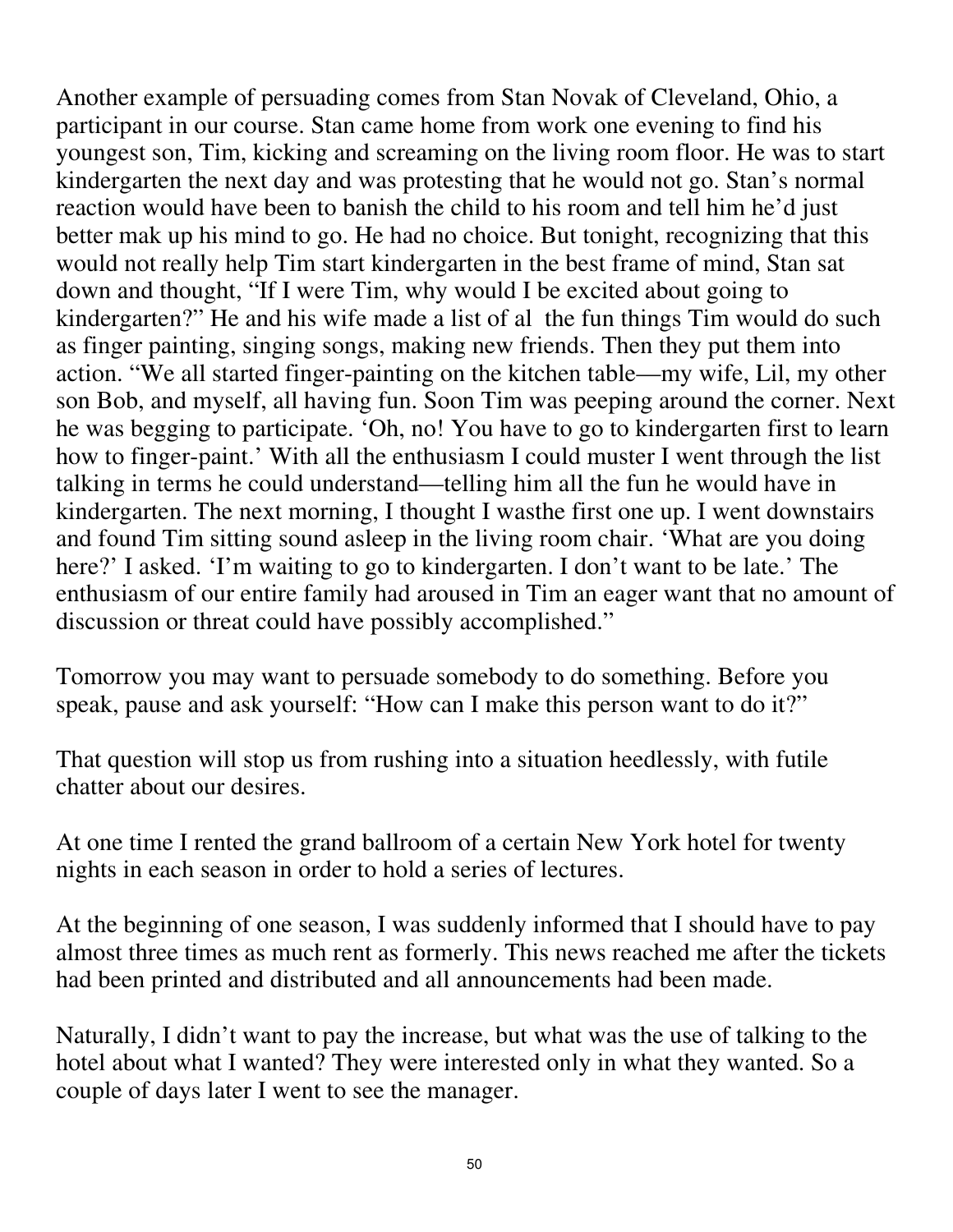"I was a bit shocked when I got your letter," I said, "but I don't blame you at all. If I had been in your position, I should probably have written a similar letter myself. Your duty as the manager of the hotel is to make all the profit possible. If you don't do that, you will be fired and you ought to be fired. Now, let's take a piece of paper and write down the advantages and the disadvantages that will accrue to you, if you insist on this increase in rent."

Then I took a letterhead and ran a line through the center and headed one column "Advantages" and the other column "Disadvantages."

I wrote down under the head "Advantages" these words: "Ballroom free." Then I went on to say: "You will have the advantage of having the ballroom free to rent for dances and conventions. That is a big advantage, for affairs like that will pay you much more than you can get for a series of lectures. If I tie your ballroom up for twenty nights during the course of the season, it is sure to mean a loss of some very profitable business to you.

"Now, let's 'consider the disadvantages. First, instead of increasing your income from me, you are going to decrease it. In fact, you are going to wipe it out because I cannot pay the rent you are asking. I shall be forced to hold these lectures at some other place.

"There's another disadvantage to you also. These lectures attract crowds of educated and cultured people to your hotel. That is good advertising for you, isn't it? In fact, if you spent five thousand dollars advertising in the newspapers, you couldn't bring as many people to look at your hotel as I can bring by these lectures. That is worth a lot to a hotel, isn't it?"

As I talked, I wrote these two "disadvantages" under the proper heading, and handed the sheet of paper to the manager, saying: "I wish you would carefully consider both the advantages and disadvantages that are going to accrue to you and then give me your final decision."

I received a letter the next day, informing me that my rent would be increased only 50 percent instead of 300 percent.

Mind you, I got this reduction without saying a word about what I wanted. I talked all the time about what the other person wanted and how he could get it.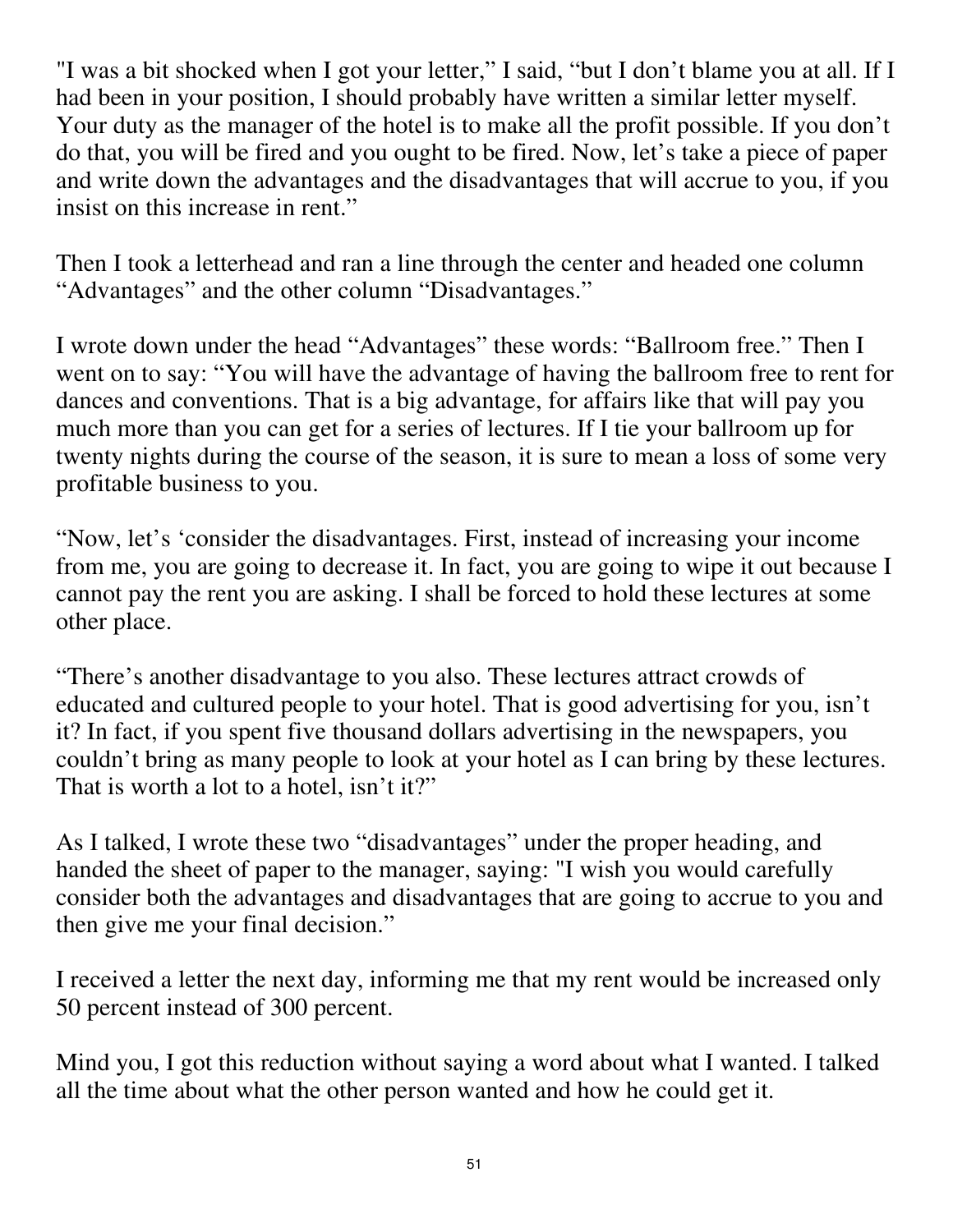Suppose I had done the human, natural thing; suppose I had stormed into his office and said, "What do you mean by raising my rent three hundred percent when you know the tickets have been printed and the announcements made? Three hundred percent! Ridiculous! Absurd! I won't pay it!"

What would have happened then? An argument would have begun to steam and boil and sputter - and you know how arguments end. Even if I had convinced him that he was wrong, his pride would have made it difficult for him to back down and give in.

Here is one of the best bits of advice ever given about the fine art of human relationships. "If there is any one secret of success," said Henry Ford, "it lies in the ability to get the other person's point of view and see things from that person's angle as well as from your own."

That is so good, I want to repeat it: "If there is any one secret of success, it lies in the ability to get the other person's point of view and see things from that person's angle as well as from your own."

That is so simple, so obvious, that anyone ought to see the truth of it at a glance; yet 90 percent of the people on this earth ignore it 90 percent of the time.

An example? Look at the letters that come across your desk tomorrow morning, and you will find that most of them violate this important canon of common sense. Take this one, a letter written by the head of the radio department of an advertising agency with offices scattered across the continent. This letter was sent to the managers of local radio stations throughout the country. (I have set down, in brackets, my reactions to each paragraph.)

Mr. John Blank, Blankville, Indiana

Dear Mr. Blank:

The ------ company desires to retain its position in advertising agency leadership in the radio field.

[Who cares what your company desires? I am worried about my own problems. The bank is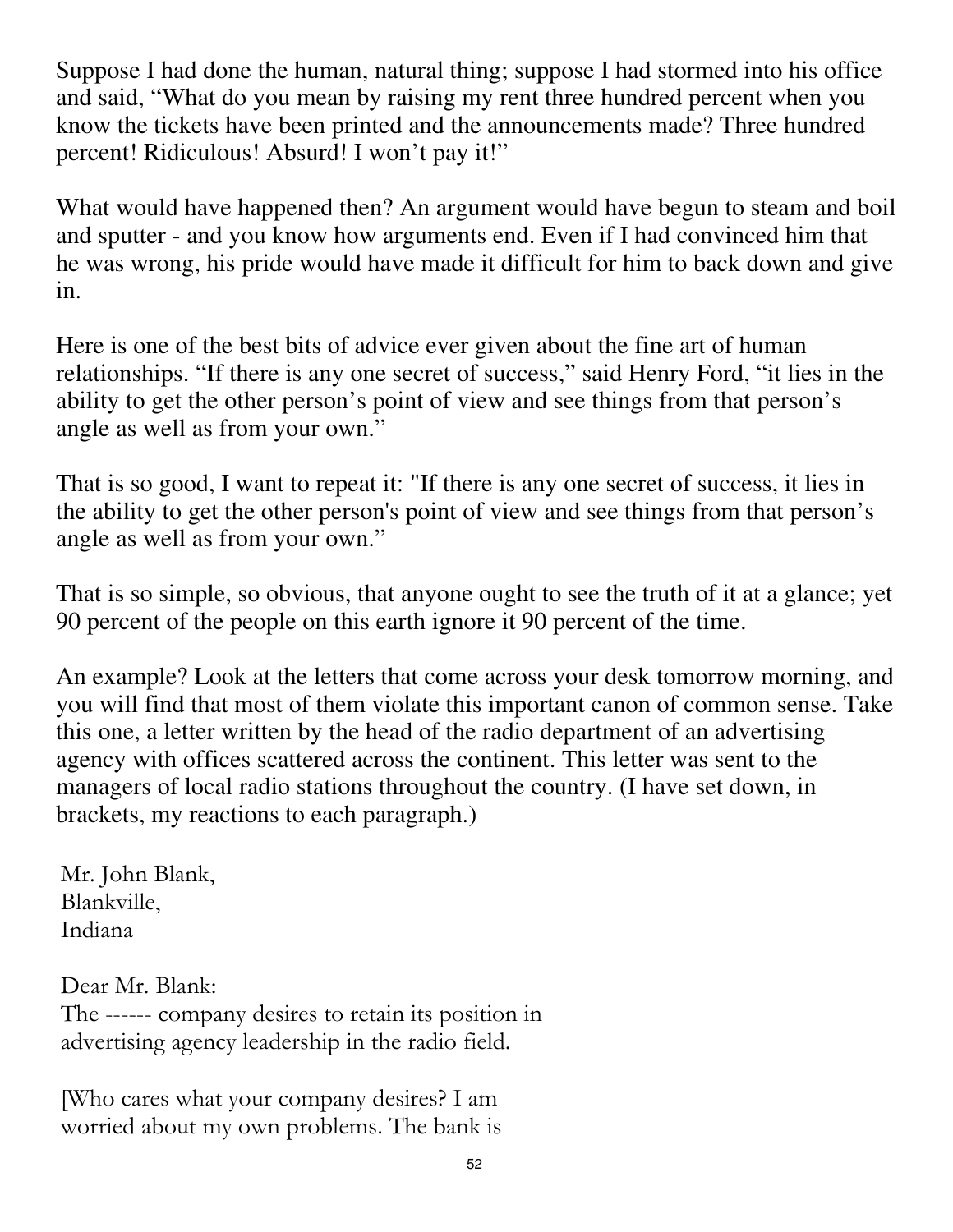foreclosing the mortage on my house, the bugs are destroying the hollyhocks, the stock market tumbled yesterday. I missed the eight-fifteen this morning, I wasn't invited to the Jones's dance last night, the doctor tells me I have high blood pressure and neuritis and dandruff. And then what happens? I come down to the office this morning worried, open my mail and here is some little whippersnapper off in New York yapping about what his company wants. Bah! If he only realized what sort of impression his letter makes, he would get out of the advertising business and start manufacturing sheep dip.]

This agency's national advertising accounts were the bulwark of the network. Our subsequent clearances of station time have kept us at the top of agencies year after year.

[You are big and rich and right at the top, are you?] So what? I don't give two whoops in Hades if you are as big as General Motors and General Electric and the General Staff of the U.S. Army all combined. If you had as much sense as a halfwitted hummingbird, you would realize that I am interested in how big I am - not how big you are. All this talk about your enormous success makes me feel small and unimportant.]

We desire to service our accounts with the last word on radio station information.

[You desire! You desire. You unmitigated ass. I'm not interested in what you desire or what the President of the United States desires. Let me tell you once and for all that I am interested in what I desire - and you haven't said a word about that yet in this absurd letter of yours .]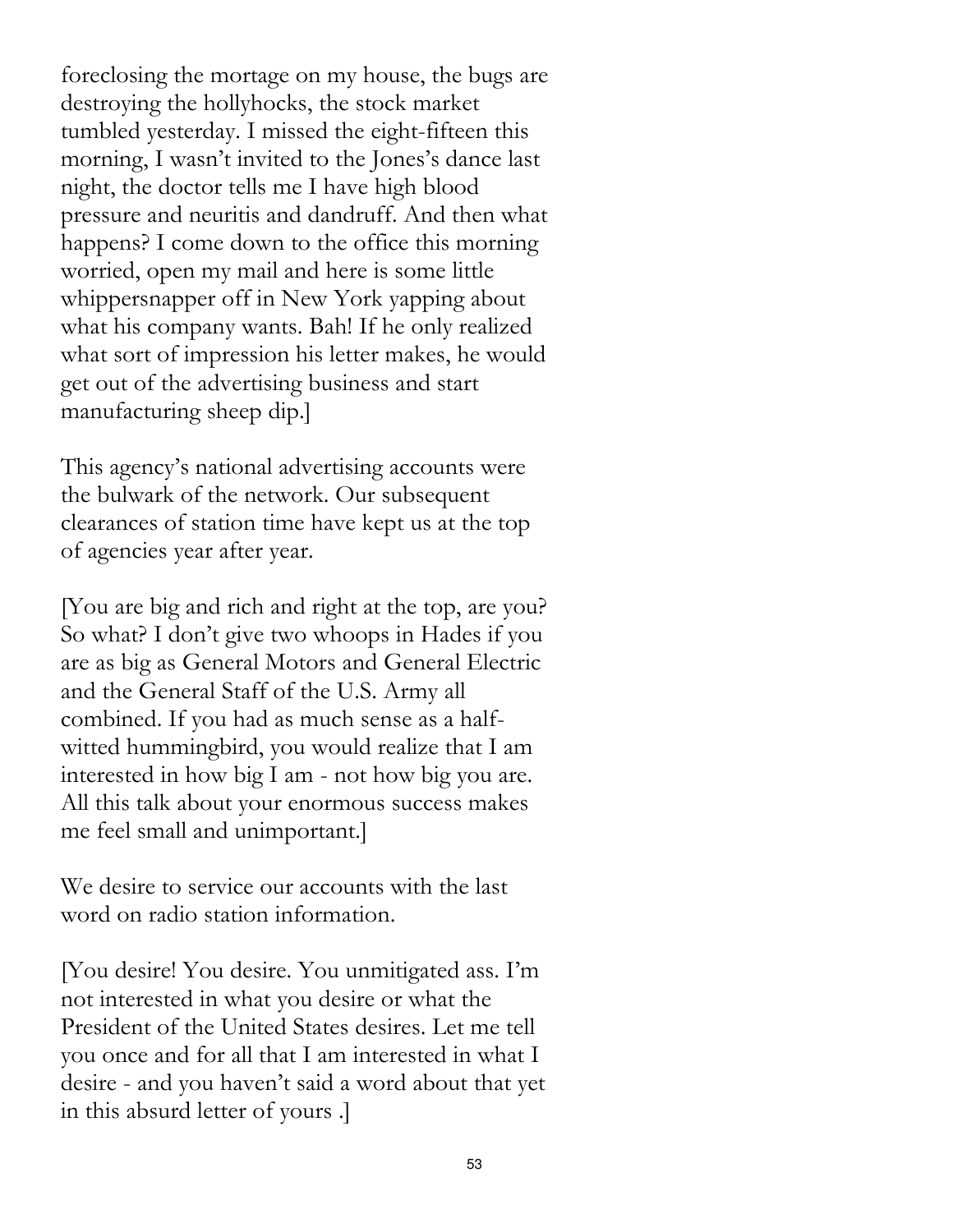Will you, therefore, put the ---------- company on your preferred list for weekly station information every single detail that will be useful to an agency in intelligently booking time.

["Preferred list." You have your nerve! You make me feel insignificant by your big talk about your company - and then you ask me to put you on a "preferred" list, and you don't even say "please" when you ask it.]

A prompt acknowledgment of this letter, giving us your latest "doings," will be mutually helpful.

[You fool! You mail me a cheap form letter - a letter scattered far and wide like the autumn leaves - and you have the gall to ask me, when I am worried about the mortgage and the hollyhocks and my blood pressure, to sit down and dictate a personal note acknowledging your form letter and you ask me to do it "promptly." What do you mean, "promptly".? Don't you know I am just as busy as you are - or, at least, I like to think I am. And while we are on the subject, who gave you the lordly right to order me around? . . . You say it will be "mutually helpful." At last, at last, you have begun to see my viewpoint. But you are vague about how it will be to my advantage.]

Very truly yours, John Doe Manager Radio Department

P.S. The enclosed reprint from the Blankville Journal will be of interest to you, and you may want to broadcast it over your station.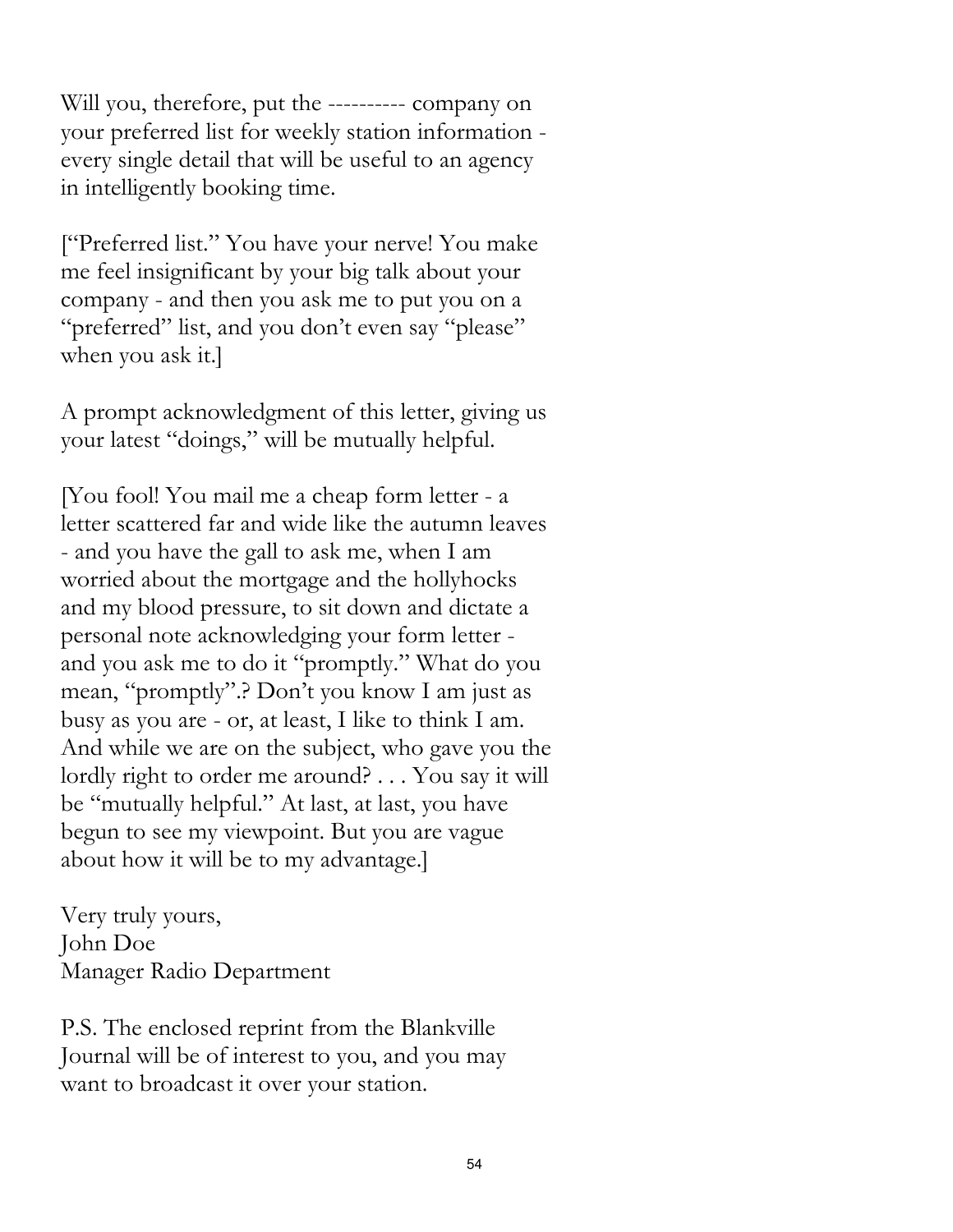[Finally, down here in the postscript, you mention something that may help me solve one of my problems. Why didn't you begin your letter with but what's the use? Any advertising man who is guilty of perpetrating such drivel as you have sent me has something wrong with his medulla oblongata. You don't need a letter giving our latest doings. What you need is a quart of iodine in your thyroid gland.]

Now, if people who devote their lives to advertising and who pose as experts in the art of influencing people to buy - if they write a letter like that, what can we expect from the butcher and baker or the auto mechanic?

Here is another letter, written by the superintendent of a large freight terminal to a student of this course, Edward Vermylen. What effect did this letter have on the man to whom it was addressed? Read it and then I'll tell you.

A. Zerega's Sons, Inc. 28 Front St. Brooklyn, N.Y. 11201 Attention: Mr. Edward Vermylen

#### Gentlemen:

The operations at our outbound-rail-receiving station are handicapped because a material percentage of the total business is delivered us in the late afternoon. This condition results in congestion, overtime on the part of our forces, delays to trucks, and in some cases delays to freight. On November 10, we received from your company a lot of 510 pieces, which reached here at 4:20 P.M.

We solicit your cooperation toward overcoming the undesirable effects arising from late receipt of freight. May we ask that, on days on which you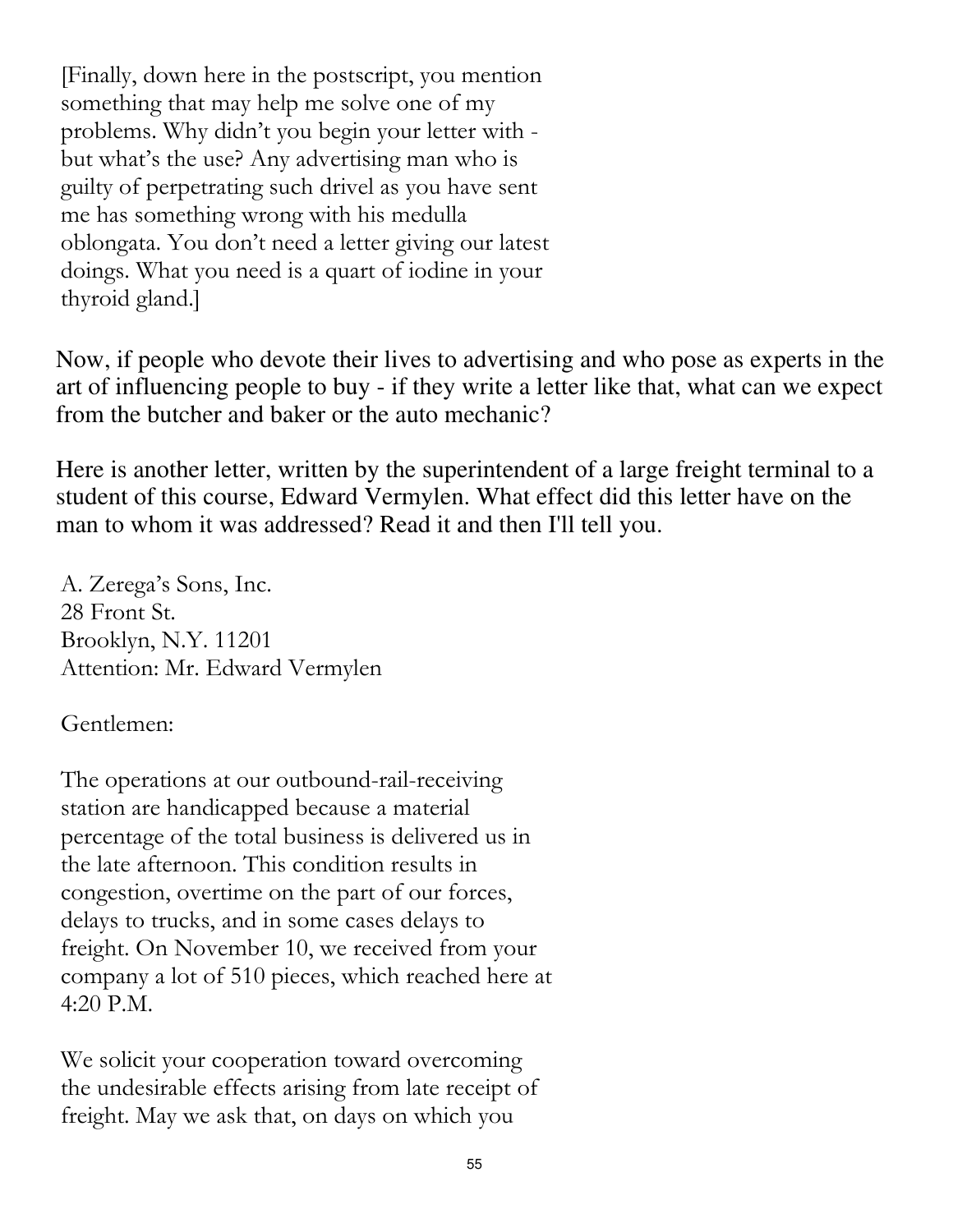ship the volume which was received on the above date, effort be made either to get the truck here earlier or to deliver us part of the freight during the morning?

The advantage that would accrue to you under such an arrangement would be that of more expeditious discharge of your trucks and the assurance that your business would go forward on the date of its receipt.

Very truly yours, J----- B ----- Supt.

After reading this letter, Mr. Vermylen, sales manager for A. Zerega's Sons, Inc., sent it to me with the following comment:

This letter had the reverse effect from that which was intended. The letter begins by describing the Terminal's difficulties, in which we are not interested, generally speaking. Our cooperation is then requested without any thought as to whether it would inconvenience us, and then, finally, in the last paragraph, the fact is mentioned that if we do cooperate it will mean more expeditious discharge of our trucks with the assurance that our freight will go forward on the date of its receipt.

In other words, that in which we are most interested is mentioned last and the whole effect is one of raising a spirit of antagonism rather than of cooperation.

Let's see if we can't rewrite and improve this letter. Let's not waste any time talking about our problems. As Henry Ford admonishes, let's "get the other person's point of view and see things from his or her angle, as well as from our own."

Here is one way of revising the letter. It may not be the best way, but isn't it an improvement?

Mr. Edward Vermylen A. Zerega's Sons, Inc. 28 Front St.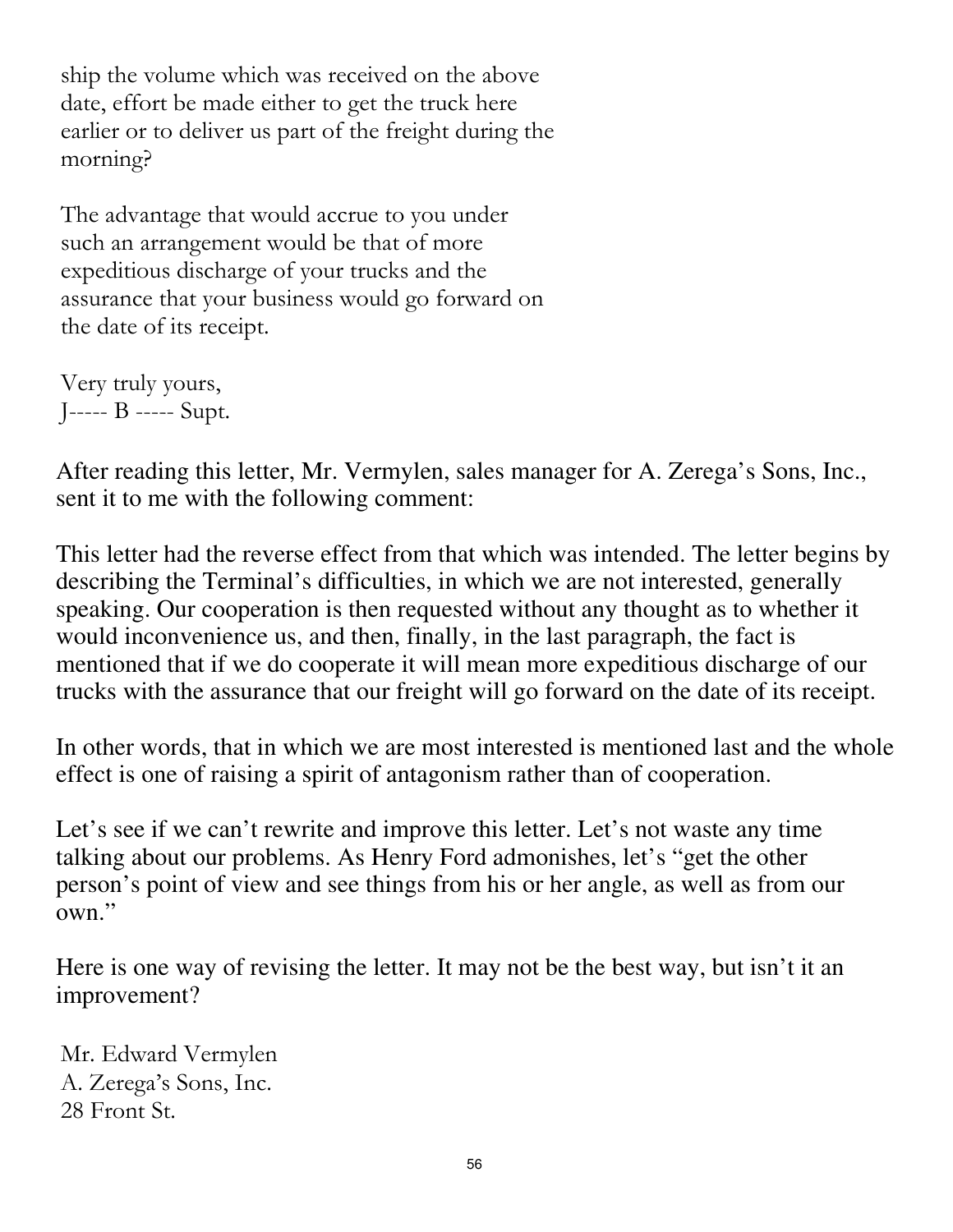Brooklyn, N.Y. 11201

Dear Mr. Vermylen:

Your company has been one of our good customers for fourteen years. Naturally, we are very grateful for your patronage and are eager to give you the speedy, efficient service you deserve. However, we regret to say that it isn't possible for us to do that when your trucks bring us a large shipment late in the afternoon, as they did on November 10. Why? Because many other customers make late afternoon deliveries also. Naturally, that causes congestion. That means your trucks are held up unavoidably at the pier and sometimes even your freight is delayed.

That's bad, but it can be avoided. If you make your deliveries at the pier in the morning when possible, your trucks will be able to keep moving, your freight will get immediate attention, and our workers will get home early at night to enjoy a dinner of the delicious macaroni and noodles that you manufacture.

Regardless of when your shipments arrive, we shall always cheerfully do all in our power to serve you promptly. You are busy. Please don't trouble to answer this note.

Yours truly, J----- B-----, supt.

Barbara Anderson, who worked in a bank in New York, desired to move to Phoenix, Arizona, because of the health of her son. Using the principles she had learned in our course, she wrote the following letter to twelve banks in Phoenix:

Dear Sir: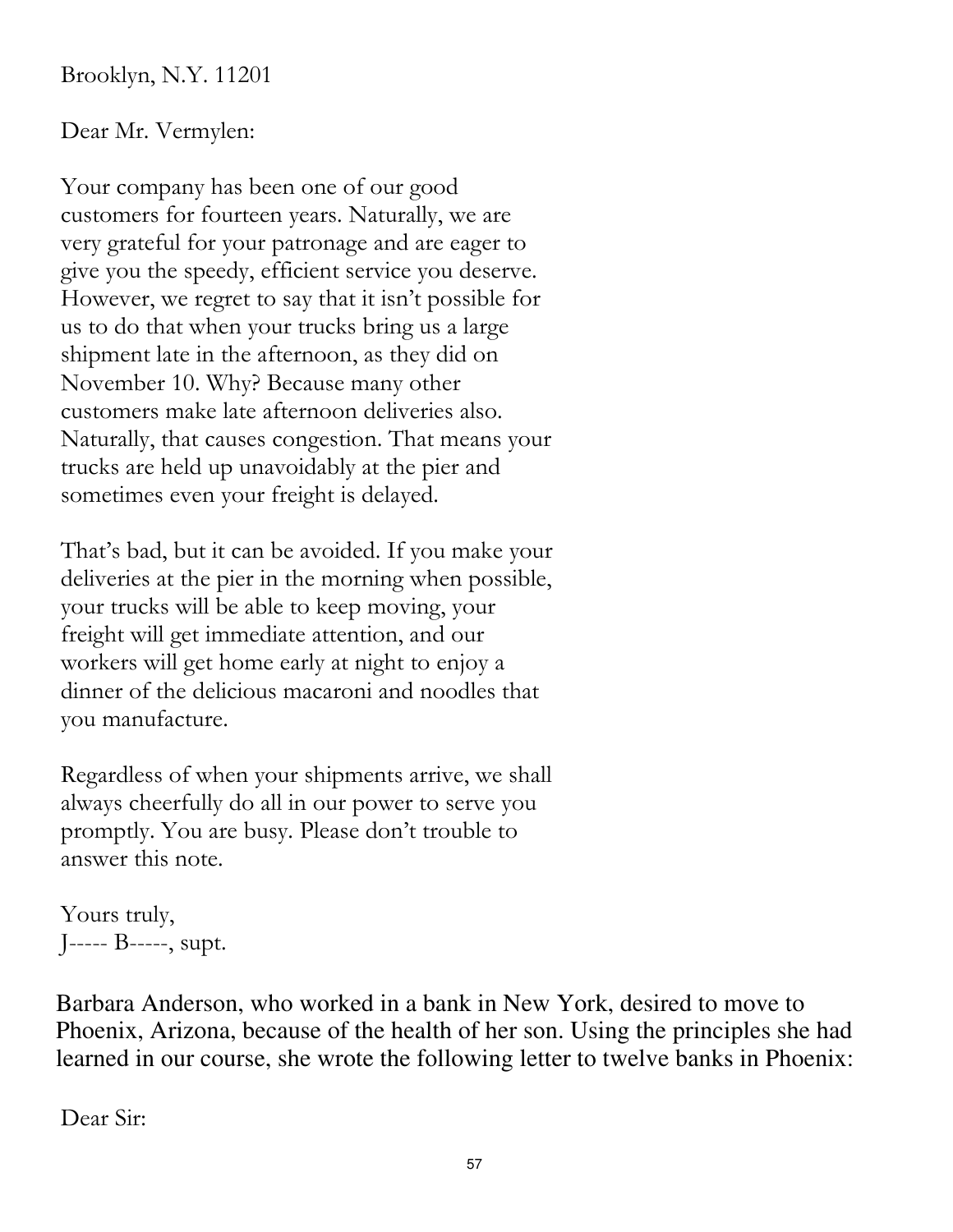My ten years of bank experience should be of interest to a rapidly growing bank like yours.

In various capacities in bank operations with the Bankers Trust Company in New York, leading to my present assignment as Branch Manager, I have acquired skills in all phases of banking including depositor relations, credits, loans and administration.

I will be relocating to Phoenix in May and I am sure I can contribute to your growth and profit. I will be in Phoenix the week of April 3 and would appreciate the opportunity to show you how I can help your bank meet its goals.

Sincerely, Barbara L. Anderson

Do you think Mrs. Anderson received any response from that letter? Eleven of the twelve banks invited her to be interviewed, and she had a choice of which bank's offer to accept. Why? Mrs. Anderson did not state what she wanted, but wrote in the letter how she could help them, and focused on their wants, not her own.

Thousands of salespeople are pounding the pavements today, tired, discouraged and underpaid. Why? Because they are always thinking only of what they want. They don't realize that neither you nor I want to buy anything. If we did, we would go out and buy it. But both of us are eternally interested in solving our problems. And if salespeople can show us how their services or merchandise will help us solve our problems, they won't need to sell us. We'll buy. And customers like to feel that they are buying - not being sold.

Yet many salespeople spend a lifetime in selling without seeing things from the customer's angle. For example, for many years I lived in Forest Hills, a little community of private homes in the center of Greater New York. One day as I was rushing to the station, I chanced to meet a real-estate operator who had bought and sold property in that area for many years. He knew Forest Hills well, so I hurriedly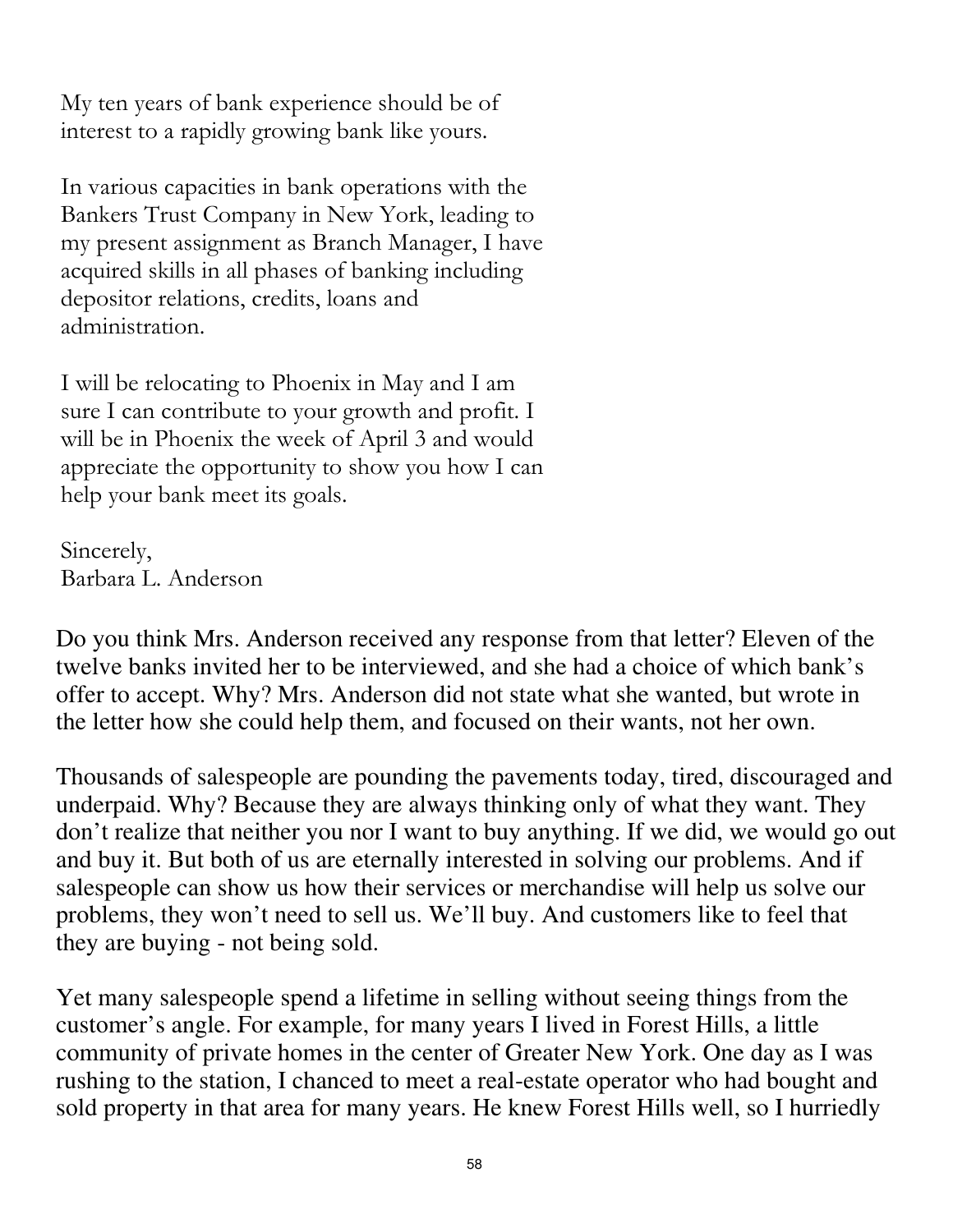asked him whether or not my stucco house was built with metal lath or hollow tile. He said he didn't know and told me what I already knew - that I could find out by calling the Forest Hills Garden Association. The following morning, I received a letter from him. Did he give me the information I wanted? He could have gotten it in sixty seconds by a telephone call. But he didn't. He told me again that I could get it by telephoning, and then asked me to let him handle my insurance.

He was not interested in helping me. He was interested only in helping himself.

J. Howard Lucas of Birmingham, Alabama, tells how two salespeople from the same company handled the same type of situation, He reported:

"Several years ago I was on the management team of a small company. Headquartered near us was the district office of a large insurance company. Their agents were assigned territories, and our company was assigned to two agents, whom I shall refer to as Carl and John.

"One morning, Carl dropped by our office and casually mentioned that his company had just introduced a new life insurance policy for executives and thought we might be interested later on and he would get back to us when he had more information on it.

"The same day, John saw us on the sidewalk while returning from a coffee break, and he shouted: 'Hey Luke, hold up, I have some great news for you fellows.' He hurried over and very excitedly told us about an executive life insurance policy his company had introduced that very day. (It was the same policy that Carl had casually mentioned.) He wanted us to have one of the first issued. He gave us a few important facts about the coverage and ended saying, 'The policy is so new, I'm going to have someone from the home office come out tomorrow and explain it. Now, in the meantime, let's get the applications signed and on the way so he can have more information to work with.' His enthusiasm aroused in us an eager want for this policy even though we still did not have details, When they were made available to us, they confirmed John's initial understanding of the policy, and he not only sold each of us a policy, but later doubled our coverage.

"Carl could have had those sales, but he made no effort to arouse in us any desire for the policies."

The world is full of people who are grabbing and self-seeking. So the rare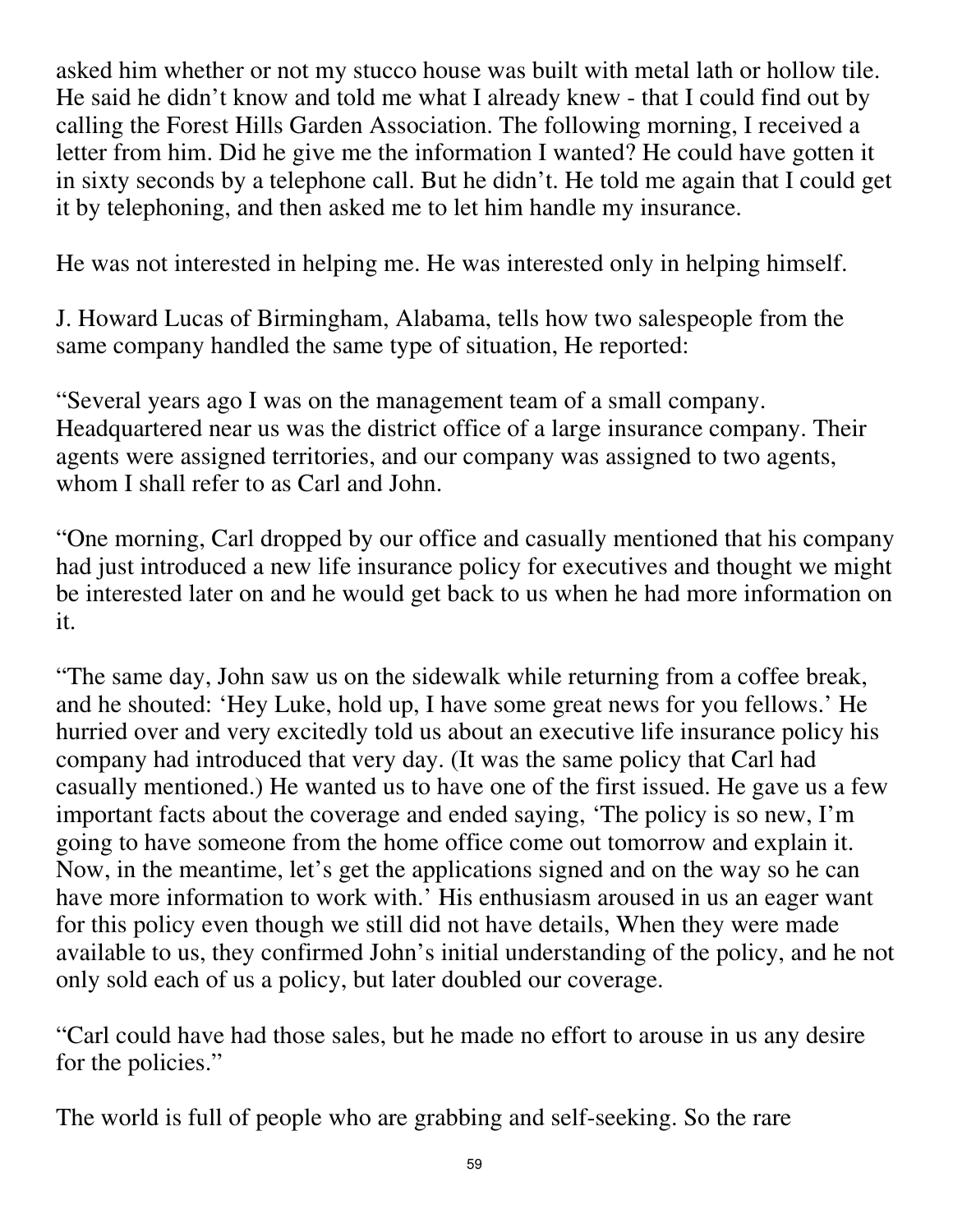individual who unselfishly tries to serve others has an enormous advantage. He has little competition. Owen D. Young, a noted lawyer and one of America's great business leaders, once said: "People who can put themselves in the place of other people who can understand the workings of their minds, need never worry about what the future has in store for them."

If out of reading this book you get just one thing - an increased tendency to think always in terms of other people's point of view, and see things from their angle - if you get that one thing out of this book, it may easily prove to be one of the building blocks of your career.

Looking at the other person's point of view and arousing in them an eager want for something is not to be construed as manipulating that person so that they will do something that is only for your benefit and their detriment. Each party should gain from the negotiation. In the letters to Mr. Vermylen, both the sender and the receiver of the correspondence gained by implementing what was suggested. Both the bank and Mrs. Anderson won by her letter in that the bank obtained a valuable employee and Mrs. Anderson a suitable job. And in the example of John's sale of insurance to Mr. Lucas, both gained through this transaction.

Another example in which everybody gains through this principle of arousing an eager want comes from Michael E. Whidden of Warwick, Rhode Island, who is a territory salesman for the Shell Oil Company. Mike wanted to become the Number One salesperson in his district, but one service station was holding him back. It was run by an older man who could not be motivated to clean up his station. It was in such poor shape that sales were declining significantly.

This manager would not listen to any of Mike's pleas to upgrade the station. After many exhortations and heart-to-heart talks—all of which had no impact—Mike decided to invite the manager to visit the newest Shell station in his territory.

The manager was so impressed by the facilities at the new station that when Mike visited him the next time, his station was cleaned up and had recorded a sales increase. This enabled Mike to reach the Number One spot in his district. All his talking and discussion hadn't helped, but by arousing an eager want in the manager, by showing him the modern station, he had accomplished his goal, and both the manager and Mike benefited.

Most people go through college and learn to read Virgil and master the mysteries of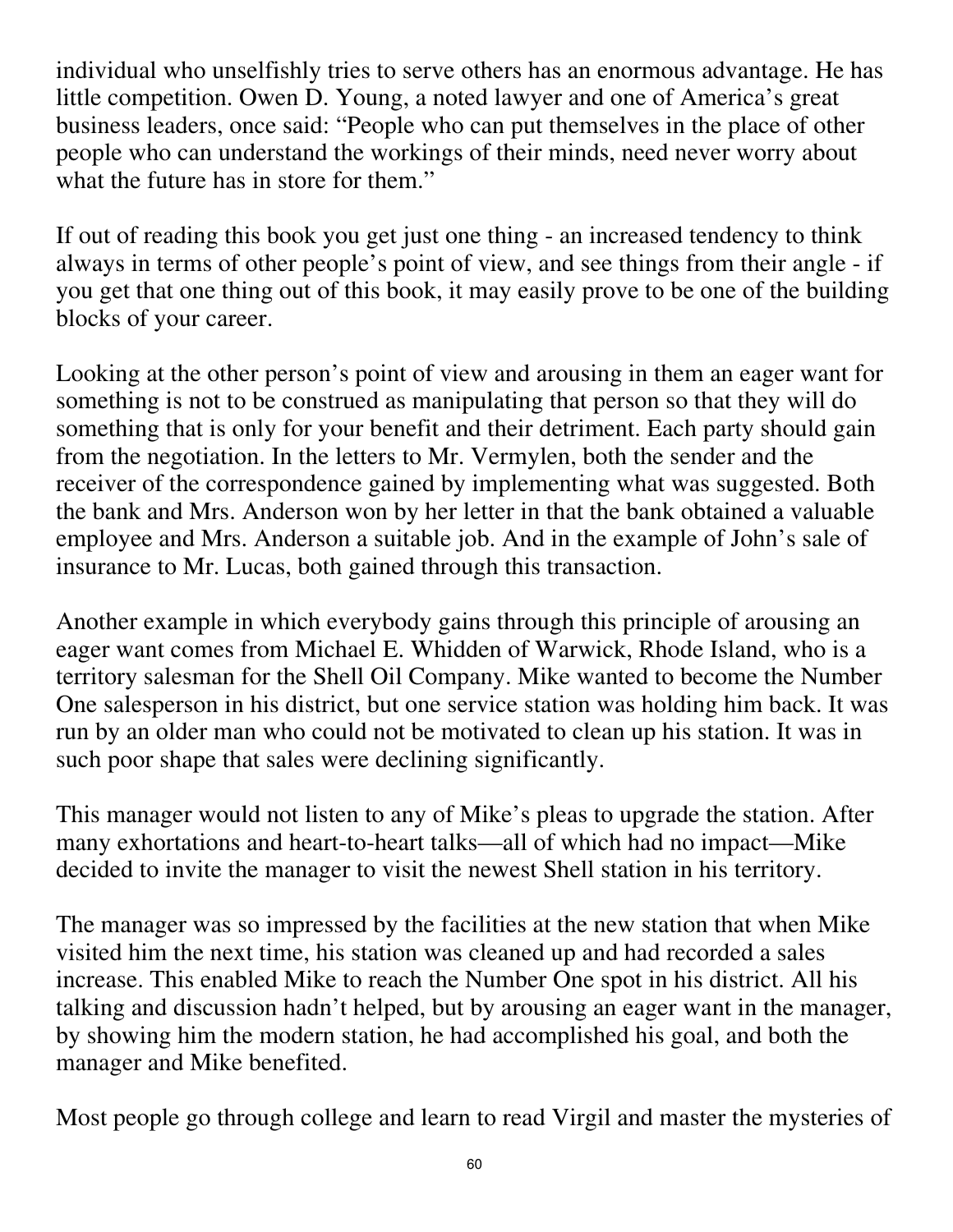calculus without ever discovering how their own minds function. For instance: I once gave a course in Effective Speaking for the young college graduates who were entering the employ of the Carrier Corporation, the large air-conditioner manufacturer. One of the participants wanted to persuade the others to play basketball in their free time, and this is about what he said: "I want you to come out and play basketball. I like to play basketball, but the last few times I've been to the gymnasium there haven't been enough people to get up a game. Two or three of us got to throwing the ball around the other night - and I got a black eye. I wish all of you would come down tomorrow night. I want to play basketball."

Did he talk about anything you want? You don't want to go to a gymnasium that no one else goes to, do you? You don't care about what he wants. You don't want to get a black eye.

Could he have shown you how to get the things you want by using the gymnasium? Surely. More pep. Keener edge to the appetite. Clearer brain. Fun. Games. Basketball.

To repeat Professor Overstreet's wise advice: First, arouse in the other person an eager want. He who can do this has the whole world with him. He who cannot walks a lonely way.

One of the students in the author's training course was worried about his little boy. The child was underweight and refused to eat properly. His parents used the usual method. They scolded and nagged. "Mother wants you to eat this and that." "Father wants you to grow up to be a big man."

Did the boy pay any attention to these pleas? Just about as much as you pay to one fleck of sand on a sandy beach.

No one with a trace of horse sense would expect a child three years old to react to the viewpoint of a father thirty years old. Yet that was precisely what that father had expected. It was absurd. He finally saw that. So he said to himself: "What does that boy want? How can I tie up what I want to what he wants?"

It was easy for the father when he starting thinking about it. His boy had a tricycle that he loved to ride up and down the sidewalk in front of the house in Brooklyn. A few doors down the street lived a bully—a bigger boy who would pull the little boy off his tricycle and ride it himself.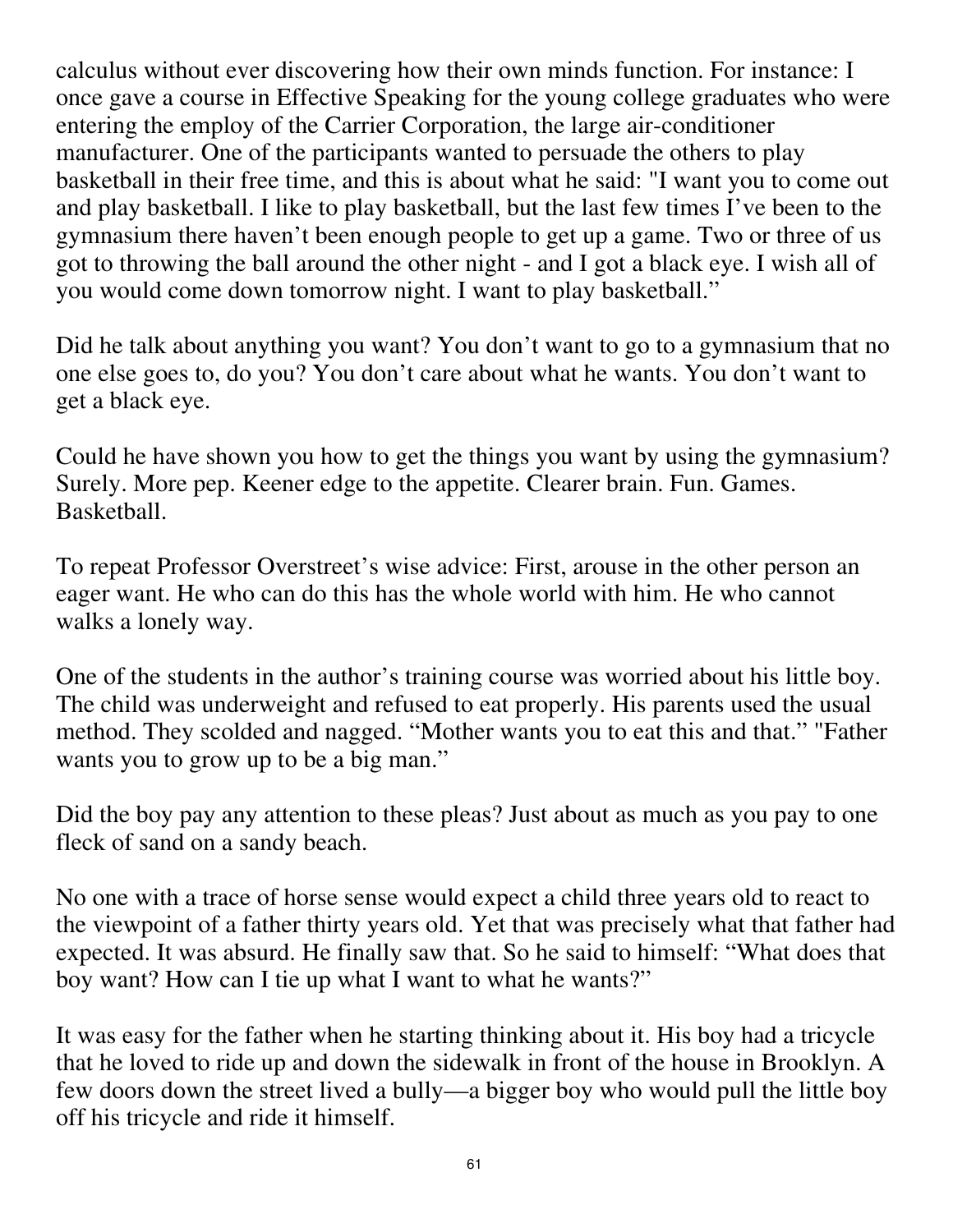Naturally, the little boy would run screaming to his mother, and she would have to come out and take the bully off the tricycle and put her little boy on again, This happened almost every day.

What did the little boy want? It didn't take a Sherlock Holmes to answer that one. His pride, his anger, his desire for a feeling of importance—all the strongest emotions in his makeup—goaded him to get revenge, to smash the bully in the nose. And when his father explained that the boy would be able to wallop the daylights out of the bigger kid someday if he would only eat the things his mother wanted him to eat—when his father promised him that—there was no longer any problem of dietetics. That boy would have eaten spinach, sauerkraut, salt mackerel—anything in order to be big enough to whip the bully who had humiliated him so often.

After solving that problem, the parents tackled another: the little boy had the unholy habit of wetting his bed.

He slept with his grandmother. In the morning, his grandmother would wake up and feel the sheet and say: "Look, Johnny, what you did again last night."

He would say: "No, I didn't do it. You did it."

Scolding, spanking, shaming him, reiterating that the parents didn't want him to do it—none of these things kept the bed dry. So the parents asked: "How can we make this boy want to stop wetting his bed?"

What were his wants? First, he wanted to wear pajamas like Daddy instead of wearing a nightgown like Grandmother. Grandmother was getting fed up with his nocturnal iniquities, so she gladly offered to buy him a pair of pajamas if he would reform. Second, he wanted a bed of his own. Grandma didn't object.

His mother took him to a department store in Brooklyn, winked at the salesgirl, and said: "Here is a little gentleman who would like to do some shopping."

The salesgirl made him feel important by saying: "Young man, what can I show you?"

He stood a couple of inches taller and said: "I want to buy a bed for myself."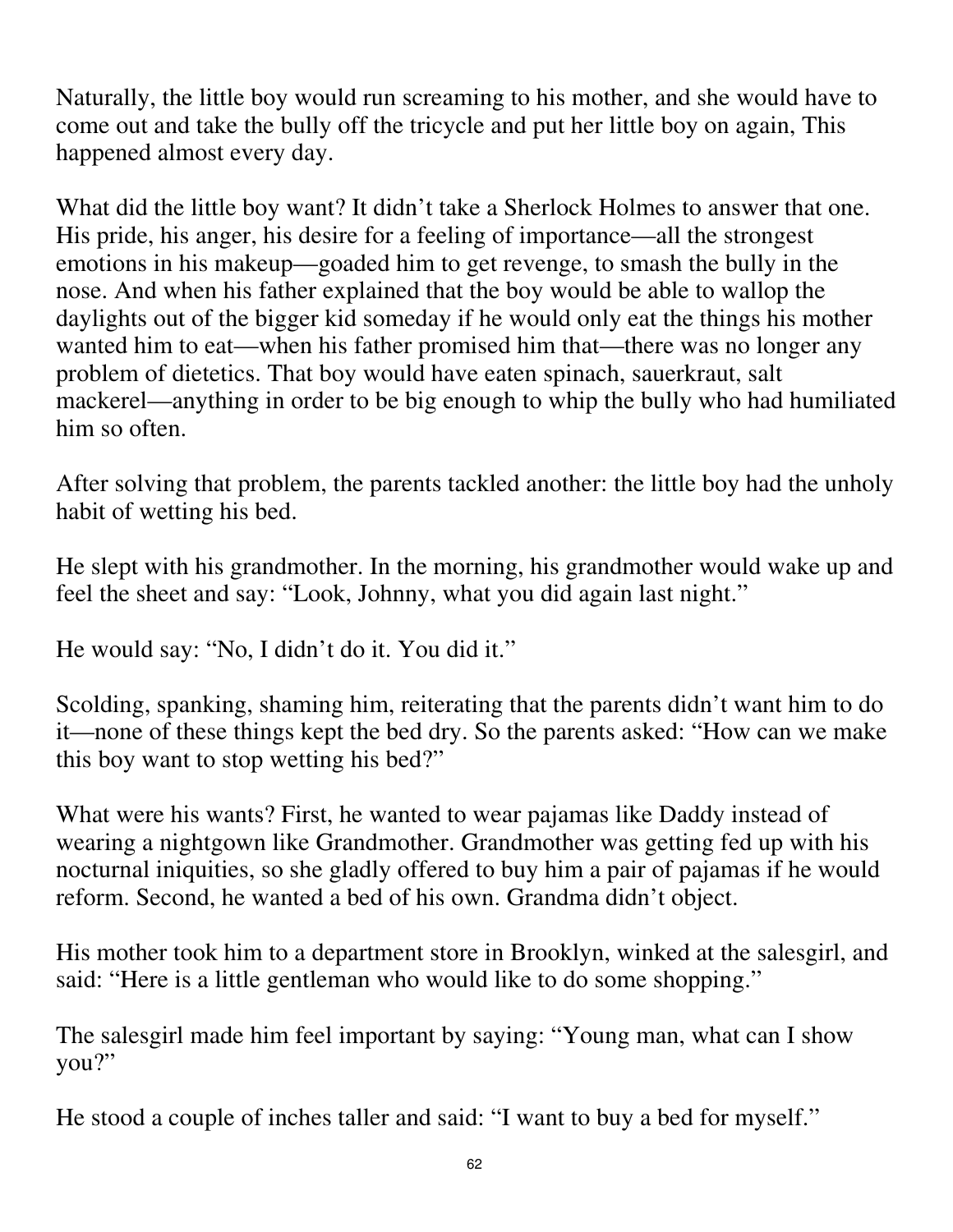When he was shown the one his mother wanted him to buy, she winked at the salesgirl and the boy was persuaded to buy it.

The bed was delivered the next day; and that night, when Father came home, the little boy ran to the door shouting: "Daddy! Daddy! Come upstairs and see my bed that I bought!"

The father, looking at the bed, obeyed Charles Schwab's injunction: he was "hearty in his approbation and lavish in his praise."

"You are not going to wet this bed, are you?" the father said. " Oh, no, no! I am not going to wet this bed." The boy kept his promise, for his pride was involved. That was his bed. He and he alone had bought it. And he was wearing pajamas now like a little man. He wanted to act like a man. And he did.

Another father, K. T. Dutschmann, a telephone engineer, a student of this course, couldn't get his three-year old daughter to eat breakfast food. The usual scolding, pleading, coaxing methods had all ended in futility. So the parents asked themselves: "How can we make her want to do it?"

The little girl loved to imitate her mother, to feel big and grown up; so one morning they put her on a chair and let her make the breakfast food. At just the psychological moment, Father drifted into the kitchen while she was stirring the cereal and she said: "Oh, look, Daddy, I am making the cereal this morning."

She ate two helpings of the cereal without any coaxing, because she was interested in it. She had achieved a feeling of importance; she had found in making the cereal an avenue of self-expression.

William Winter once remarked that "self-expression is the dominant necessity of human nature." Why can't we adapt this same psychology to business dealings? When we have a brilliant idea, instead of making others think it is ours, why not let them cook and stir the idea themselves. They will then regard it as their own; they will like it and maybe eat a couple of helpings of it.

Remember: "First, arouse in the other person an eager want. He who can do this has the whole world with him. He who cannot walks a lonely way."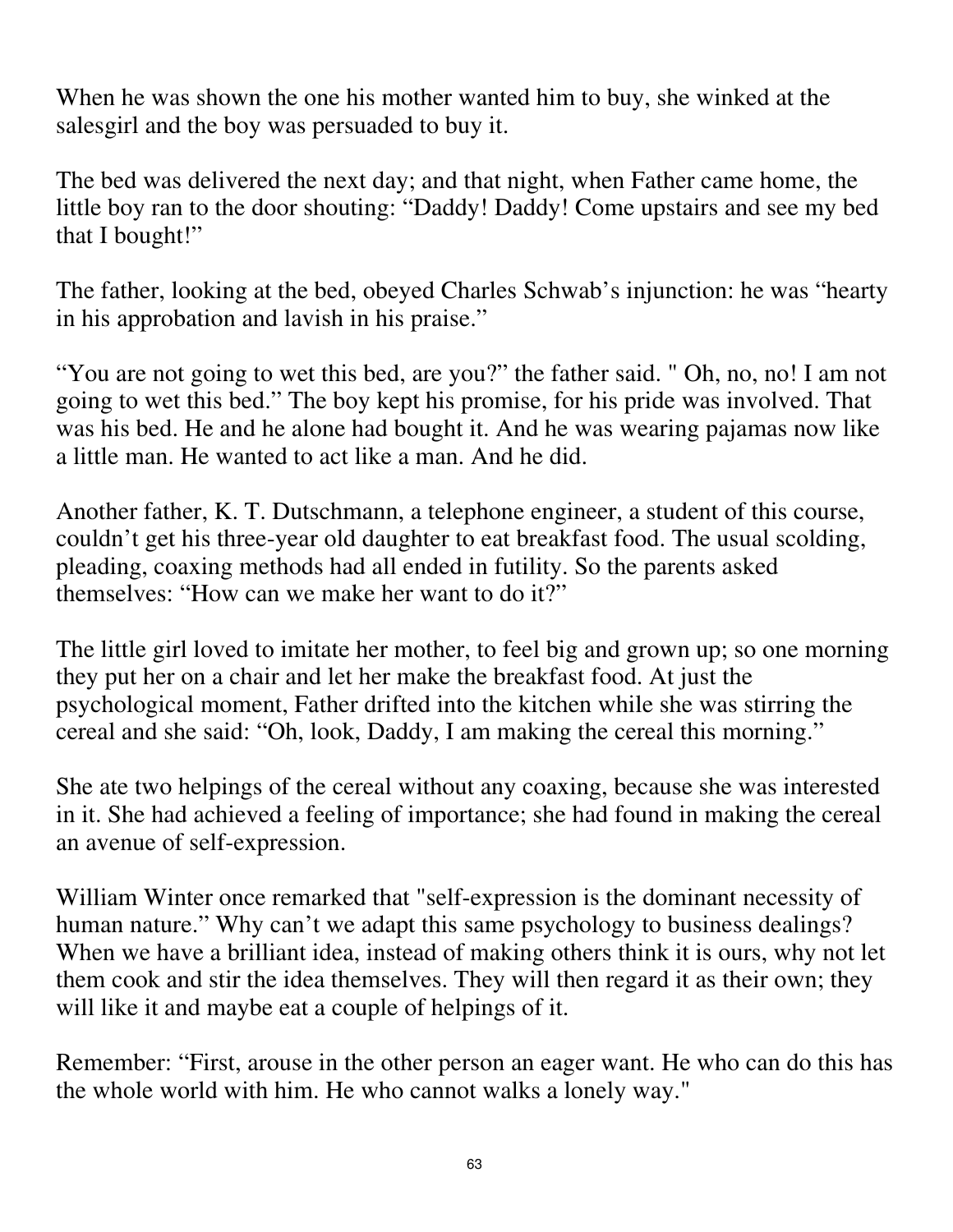#### PRINCIPLE 3 - Arouse in the other person an eager want.

## In a Nutshell

## FUNDAMENTAL TECHNIQUES IN HANDLING PEOPLE

- PRINCIPLE 1 Don't criticize, condemn or complain.
- PRINCIPLE 2 Give honest and sincere appreciation.

#### PRINCIPLE 3 - Arouse in the other person an eager want.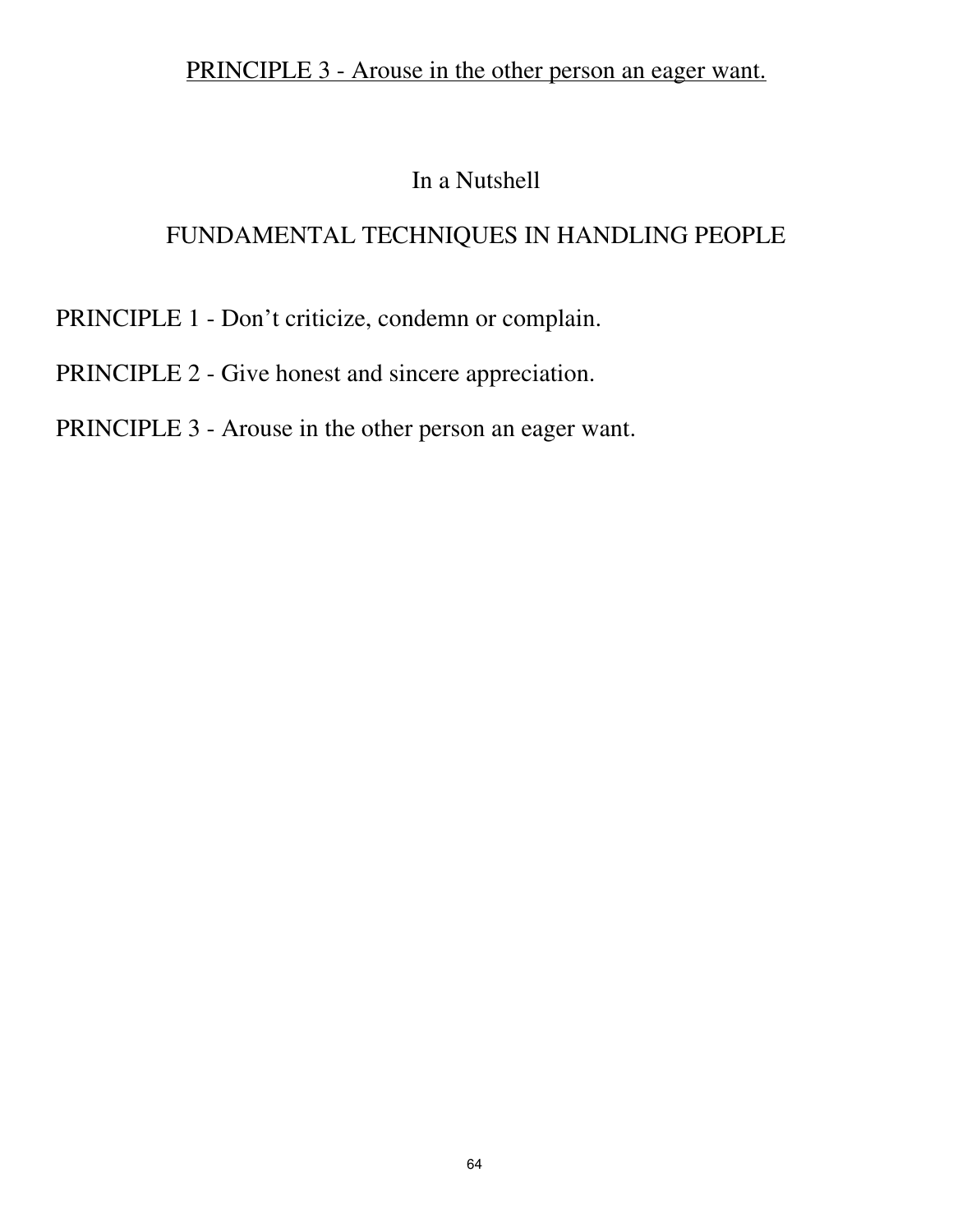## **PART TWO**

## **Ways to Make People Like You**

# 1 - DO THIS AND YOU'LL BE WELCOME ANYWHERE

Why read this book to find out how to win friends? Why not study the technique of the greatest winner of friends the world has ever known? Who is he? You may meet him tomorrow coming down the street. When you get within ten feet of him, he will begin to wag his tail. If you stop and pat him, he will almost jump out of his skin to show you how much he likes you. And you know that behind this show of affection on his part, there are no ulterior motives: he doesn't want to sell you any real estate, and he doesn't want to marry you.

Did you ever stop to think that a dog is the only animal that doesn't have to work for a living? A hen has to lay eggs, a cow has to give milk, and a canary has to sing. But a dog makes his living by giving you nothing but love.

When I was five years old, my father bought a little yellow-haired pup for fifty cents. He was the light and joy of my childhood. Every afternoon about four-thirty, he would sit in the front yard with his beautiful eyes staring steadfastly at the path, and as soon as he heard my voice or saw me swinging my dinner pail through the buck brush, he was off like a shot, racing breathlessly up the hill to greet me with leaps of joy and barks of sheer ecstasy.

Tippy was my constant companion for five years. Then one tragic night—I shall never forget it—he was killed within ten feet of my head, killed by lightning. Tippy's death was the tragedy of my boyhood.

You never read a book on psychology, Tippy. You didn't need to. You knew by some divine instinct that you can make more friends in two months by becoming genuinely interested in other people than you can in two years by trying to get other people interested in you. Let me repeat that. You can make more friends in two months by becoming interested in other people than you can in two years by trying to get other people interested in you.

Yet I know and you know people who blunder through life trying to wigwag other people into becoming interested in them.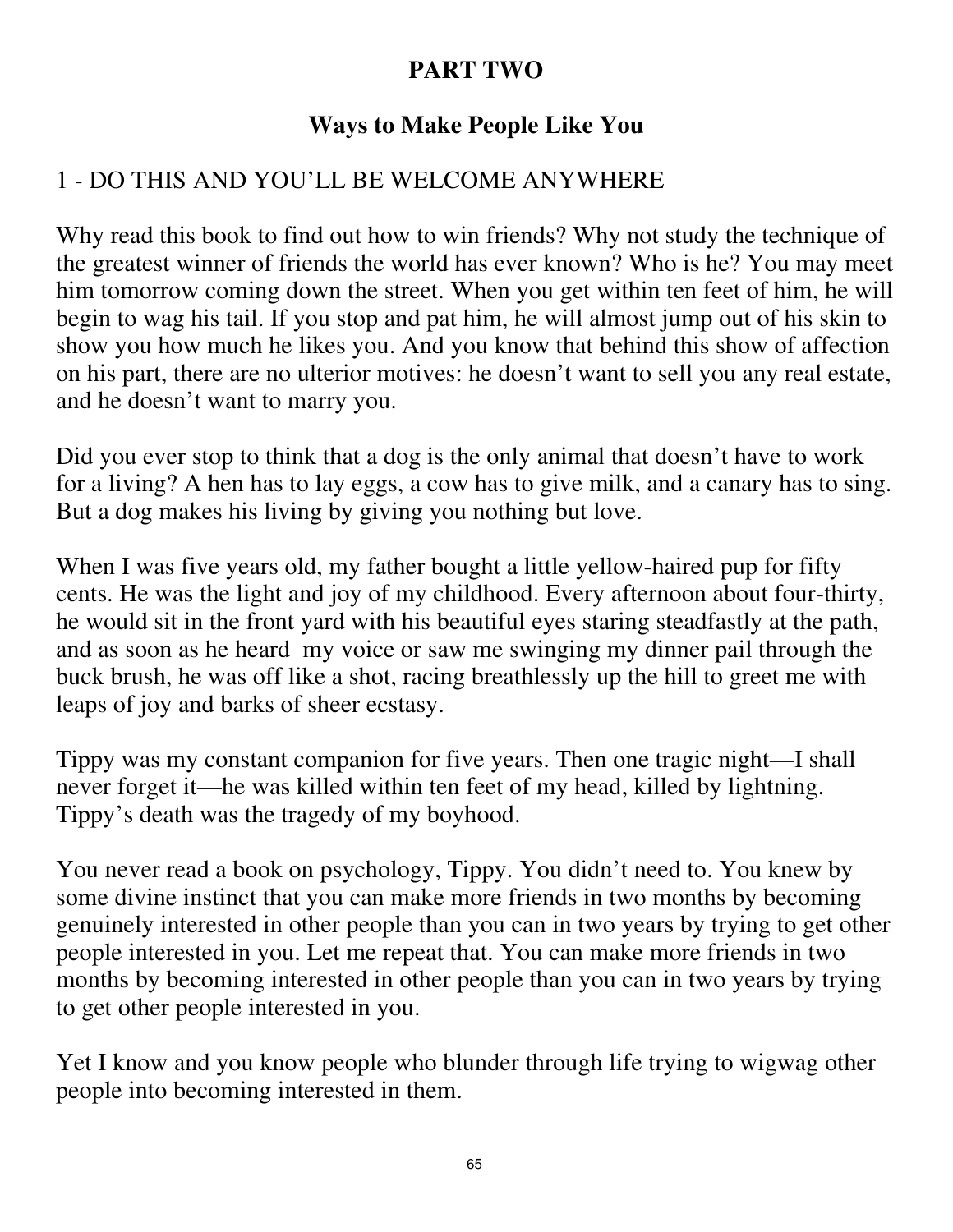Of course, it doesn't work. People are not interested in you. They are not interested in me. They are interested in themselves - morning, noon and after dinner.

The New York Telephone Company made a detailed study of telephone conversations to find out which word is the most frequently used. You have guessed it: it is the personal pronoun "I." "I." I." It was used 3,900 times in 500 telephone conversations. "I." "I." "I." "I."

When you see a group photograph that you are in, whose picture do you look for first?

If we merely try to impress people and get people interested in us, we will never have many true, sincere friends. Friends, real friends, are not made that way.

Napoleon tried it, and in his last meeting with Josephine he said: "Josephine, I have been as fortunate as any man ever was on this earth; and yet, at this hour, you are the only person in the world on whom I can rely." And historians doubt whether he could rely even on her.

Alfred Adler, the famous Viennese psychologist, wrote a book entitled *What Life Should Mean to You*. In that book he says: "It is the individual who is not interested in his fellow men who has the greatest difficulties in life and provides the greatest injury to others. It is from among such individuals that all human failures spring."

You may read scores of erudite tomes on psychology without coming across a statement more significant for you and for me. Adler's statement is so rich with meaning that I am going to repeat it in italics:

*It is the individual who is not interested in his fellow men who has the greatest difficulties in life and provides the greatest injury to others. It is from among such individuals that all humun failures spring.*

I once took a course in short-story writing at New York University, and during that course the editor of a leading magazine talked to our class. He said he could pick up any one of the dozens of stories that drifted across his desk every day and after reading a few paragraphs he could feel whether or not the author liked people. "If the author doesn't like people," he said, "people won't like his or her stories."

This hard-boiled editor stopped twice in the course of his talk on fiction writing and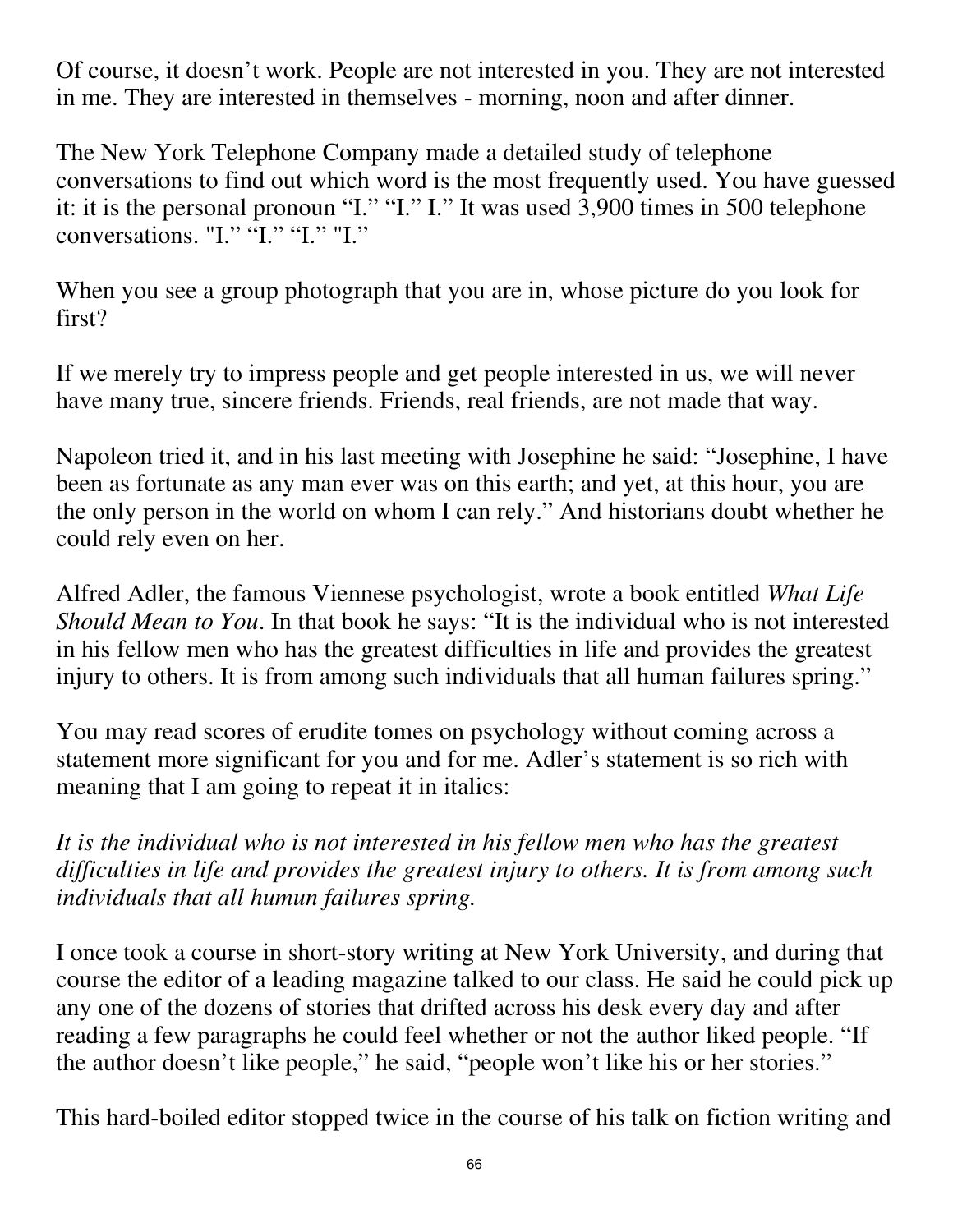apologized for preaching a sermon. "I am telling you," he said, "the same things your preacher would tell you, but remember, you have to be interested in people if you want to be a successful writer of stories."

If that is true of writing fiction, you can be sure it is true of dealing with people face-to-face.

I spent an evening in the dressing room of Howard Thurston the last time he appeared on Broadway - Thurston was the acknowledged dean of magicians. For forty years he had traveled all over the world, time and again, creating illusions, mystifying audiences, and making people gasp with astonishment. More than 60 million people had paid admission to his show, and he had made almost \$2 million in profit.

I asked Mr. Thurston to tell me the secret of his success. His schooling certainly had nothing to do with it, for he ran away from home as a small boy, became a hobo, rode in boxcars, slept in haystacks, begged his food from door to door, and learned to read by looking out of boxcars at signs along the railway.

Did he have a superior knowledge of magic? No, he told me hundreds of books had been written about legerdemain and scores of people knew as much about it as he did. But he had two things that the others didn't have. First, he had the ability to put his personality across the footlights. He was a master showman. He knew human nature. Everything he did, every gesture, every intonation of his voice, every lifting of an eyebrow had been carefully rehearsed in advance, and his actions were timed to split seconds. But, in addition to that, Thurston had a genuine interest in people. He told me that many magicians would look at the audience and say to themselves, "Well, there is a bunch of suckers out there, a bunch of hicks; I'll fool them all right." But Thurston's method was totally different. He told me that every time he went on stage he said to himself: "I am grateful because these people come to see me, They make it possible for me to make my living in a very agreeable way. I'm going to give them the very best I possibly can."

He declared he never stepped in front of the footlights without first saying to himself over and over: "I love my audience. I love my audience." Ridiculous? Absurd? You are privileged to think anything you like. I am merely passing it on to you without comment as a recipe used by one of the most famous magicians of all time.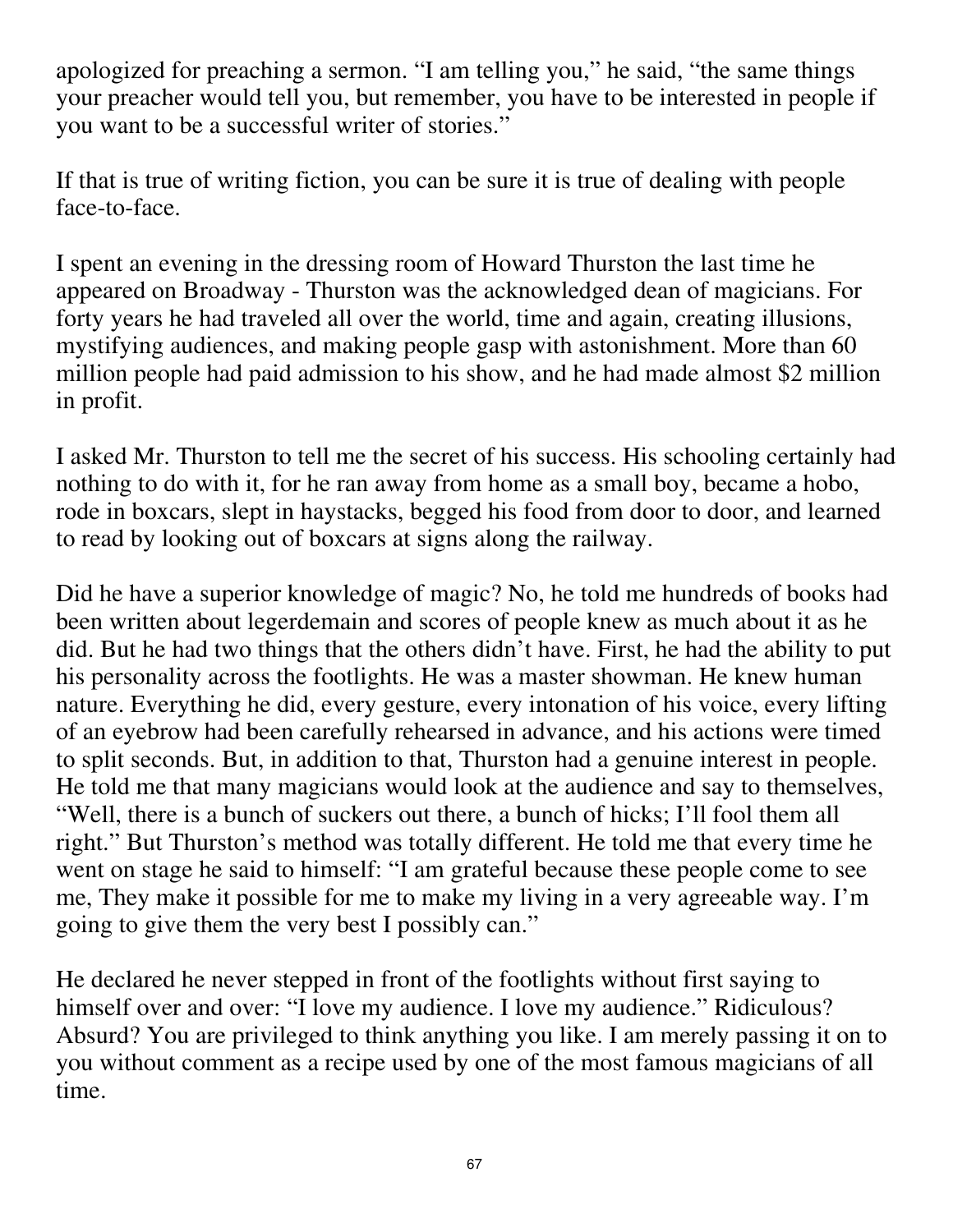George Dyke of North Warren, Pennsylvania, was forced to retire from his service station business after thirty years when a new highway was constructed over the site of his station. It wasn't long before the idle days of retirement began to bore him, so he started filling in his time trying to play music on his old fiddle. Soon he was traveling the area to listen to music and talk with many of the accomplished fiddlers. In his humble and friendly way he became generally interested in learning the background and interests of every musician he met. Although he was not a great fiddler himself, he made many friends in this pursuit. He attended competitions and soon became known to the country music fans in the eastern part of the United States as "Uncle George, the Fiddle Scraper from Kinzua County." When we heard Uncle George, he was seventy-two and enjoying every minute of his life. By having a sustained interest in other people, he created a new life for himself at a time when most people consider their productive years over.

That, too, was one of the secrets of Theodore Roosevelt's astonishing popularity. Even his servants loved him. His valet, James E. Amos, wrote a book about him entitled *Theodore Roosevelt, Hero to His Valet*. In that book Amos relates this illuminating incident:

My wife one time asked the President about a bobwhite. She had never seen one and he described it to her fully. Sometime later, the telephone at our cottage rang. [Amos and his wife lived in a little cottage on the Roosevelt estate at Oyster Bay.] My wife answered it and it was Mr. Roosevelt himself. He had called her, he said, to tell her that there was a bobwhite outside her window and that if she would look out she might see it. Little things like that were so characteristic of him. Whenever he went by our cottage, even though we were out of sight, we would hear him call out: "Oo-oo-oo, Annie?" or "Oo-oo-oo, James!" It was just a friendly greeting as he went by.

How could employees keep from liking a man like that? How could anyone keep from liking him? Roosevelt called at the White House one day when the President and Mrs. Taft were away. His honest liking for humble people was shown by the fact that he greeted all the old White House servants by name, even the scullery maids.

"When he saw Alice, the kitchen maid," writes Archie Butt, "he asked her if she still made corn bread. Alice told him that she sometimes made it for the servants, but no one ate it upstairs.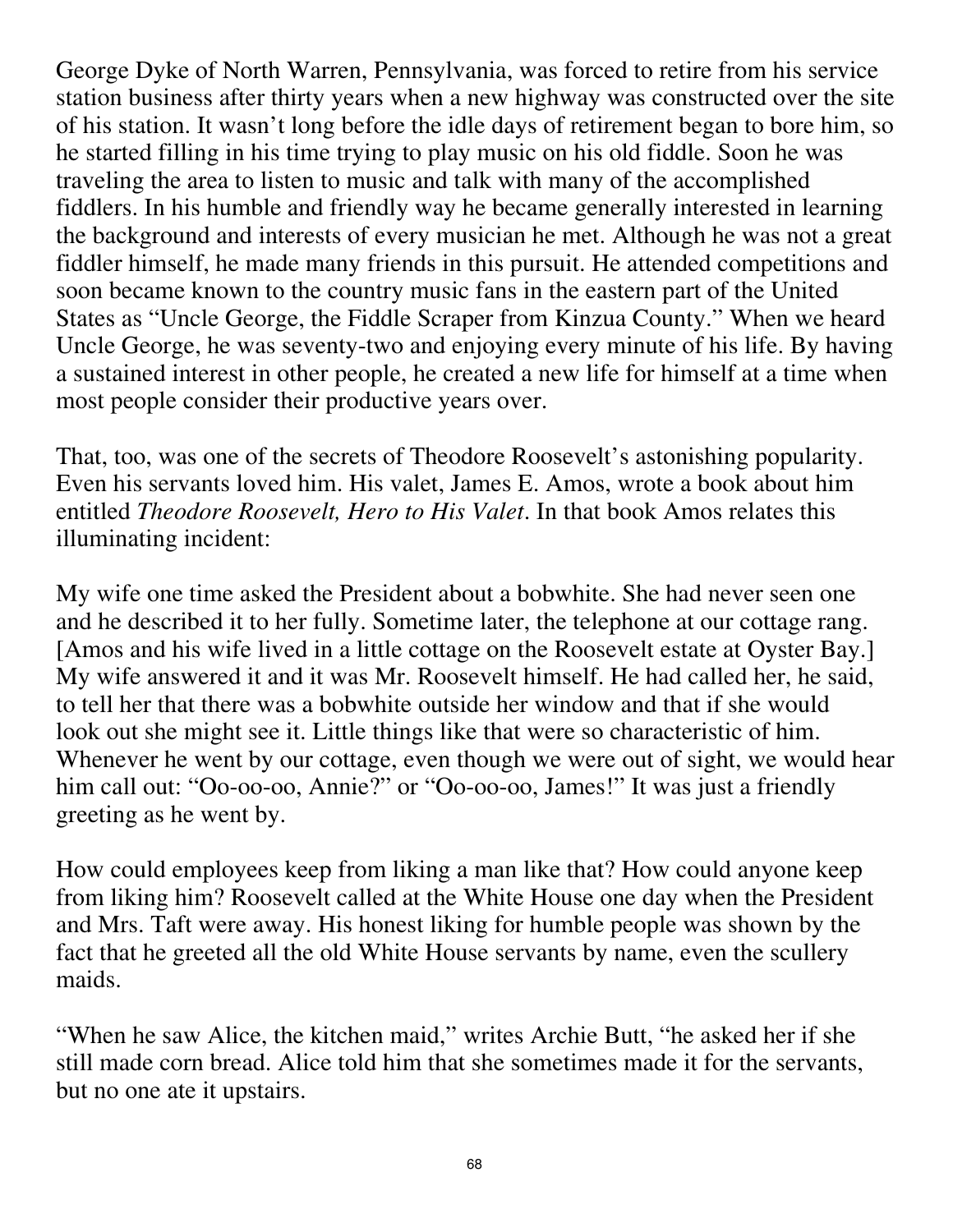"'They show bad taste,' Roosevelt boomed, 'and I'll tell the President so when I see him.'

"Alice brought a piece to him on a plate, and he went over to the office eating it as he went and greeting gardeners and laborers as he passed. . .

"He addressed each person just as he had addressed them in the past. Ike Hoover, who had been head usher at the White House for forty years, said with tears in his eyes: 'It is the only happy day we had in nearly two years, and not one of us would exchange it for a hundred-dollar bill.' "

The same concern for the seemingly unimportant people helped sales representative Edward M. Sykes, Jr., of Chatham, New Jersey, retain an account. "Many years ago," he reported, "I called on customers for Johnson and Johnson in the Massachusetts area. One account was a drug store in Hingham. Whenever I went into this store I would always talk to the soda clerk and sales clerk for a few minutes before talking to the owner to obtain his order. One day I went up to the owner of the store, and he told me to leave as he was not interested in buying J&J products anymore because he felt they were concentrating their activities on food and discount stores to the detriment of the small drugstore. I left with my tail between my legs and drove around the town for several hours. Finally, I decided to g back and try at least to explain our position to the owner of the store.

"When I returned I walked in and as usual said hello to the soda clerk and sales clerk. When I walked up to the owner, he smiled at me and welcomed me back. He then gave me double the usual order, I looked at him with surprise and asked him what had happened since my visit only a few hours earlier. He pointed to the young man at the soda fountain and said that after I had left, the boy had come over and said that I was one of the few salespeople that called on the store that even bothered to say hello to him and to the others in the store He told the owner that if any salesperson deserved his business, it was I. The owner agreed and remained a loyal customer. I never forgo that to be genuinely interested in other people is a most important quality for a sales-person to possess—for any person, for that matter."

I have discovered from personal experience that one can win the attention and time and cooperation of even the most sought-after people by becoming genuinely interested in them. Let me illustrate.

Years ago I conducted a course in fiction writing at the Brooklyn Institute of Arts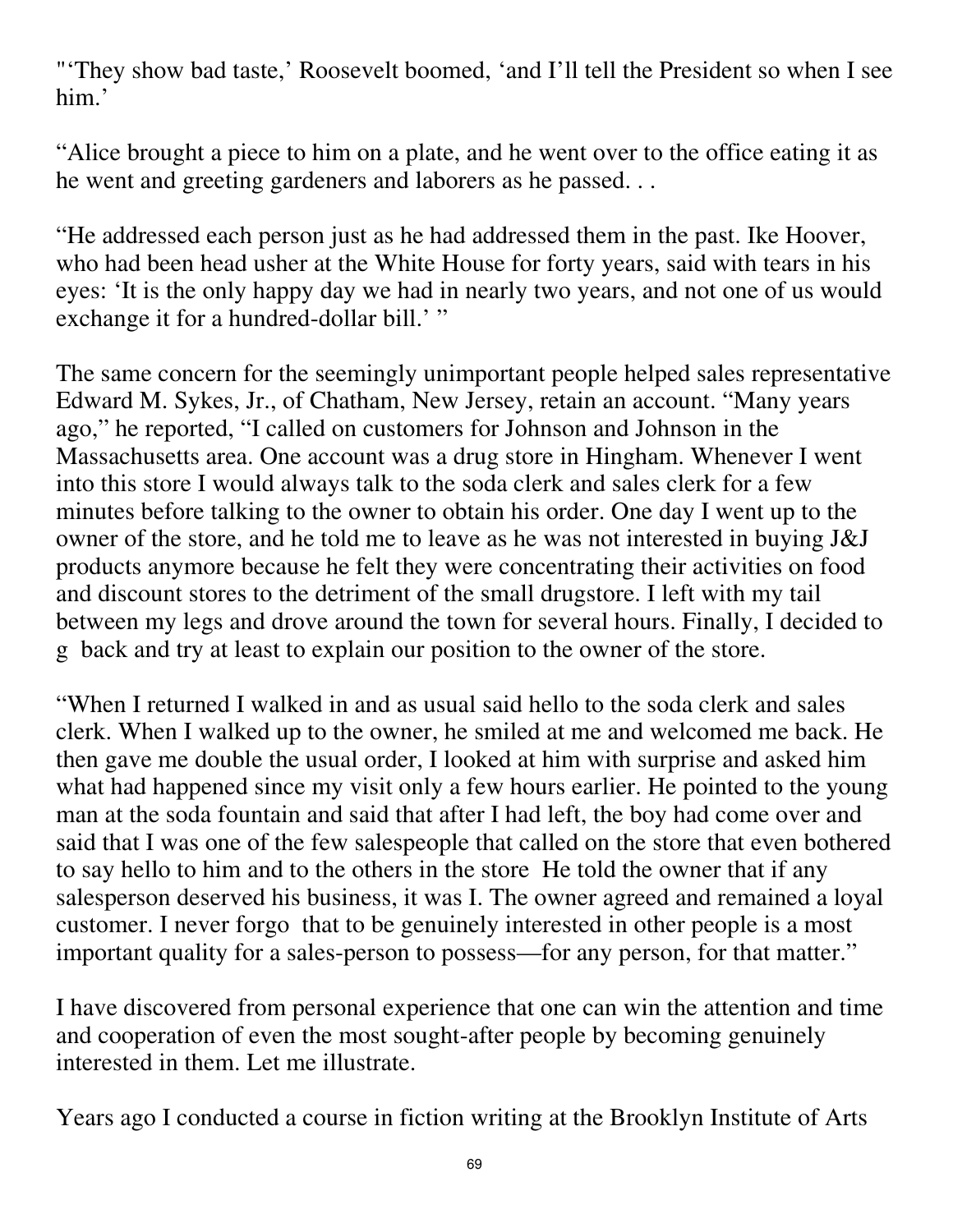and Sciences, and we wanted such distinguished and busy authors as Kathleen Norris, Fannie Hurst, Ida Tarbell, Albert Payson Terhune and Rupert Hughes to come to Brooklyn and give us the benefit of their experiences. So we wrote them, saying we admired their work and were deeply interested in getting their advice and learning the secrets of their success.

Each of these letters was signed by about a hundred and fifty students. We said we realized that these authors were busy—too busy to prepare a lecture. So we enclosed a list of questions for them to answer about themselves and their methods of work. They liked that. Who wouldn't like it? So they left their homes and traveled to Brooklyn to give us a helping hand.

By using the same method, I persuaded Leslie M. Shaw, secretary of the treasury in Theodore Roosevelt's cabinet; George W. Wickersham, attorney general in Taft's cabinet; William Jennings Bryan; Franklin D. Roosevelt and many other prominent men to come to talk to the students of my courses in public speaking.

All of us, be we workers in a factory, clerks in an office or even a king upon his throne—all of us like people who admire us. Take the German Kaiser, for example. At the close of World War I he was probably the most savagely and universally despised man on this earth. Even his own nation turned against him when he fled over into Holland to save his neck. The hatred against him was so intense that millions of people would have loved to tear him limb from limb or burn him at the stake. In the midst of all this forest fire of fury, one little boy wrote the Kaiser a simple, sincere letter glowing with kindliness and admiration. This little boy said that no matter what the others thought, he would always love Wilhelm as his Emperor. The Kaiser was deeply touched by his letter and invited the little boy to come to see him. The boy came, so did his mother—and the Kaiser married her. That little boy didn't need to read a book on how to win friends and influence people. He knew how instinctively.

If we want to make friends, let's put ourselves out to do things for other people things that require time, energy, unselfishness and thoughtfulness. When the Duke of Windsor was Prince of Wales, he was scheduled to tour South America, and before he started out on that tour he spent months studying Spanish so that he could make public talks in the language of the country; and the South Americans loved him for it.

For years I made it a point to find out the birthdays of my friends. How? Although I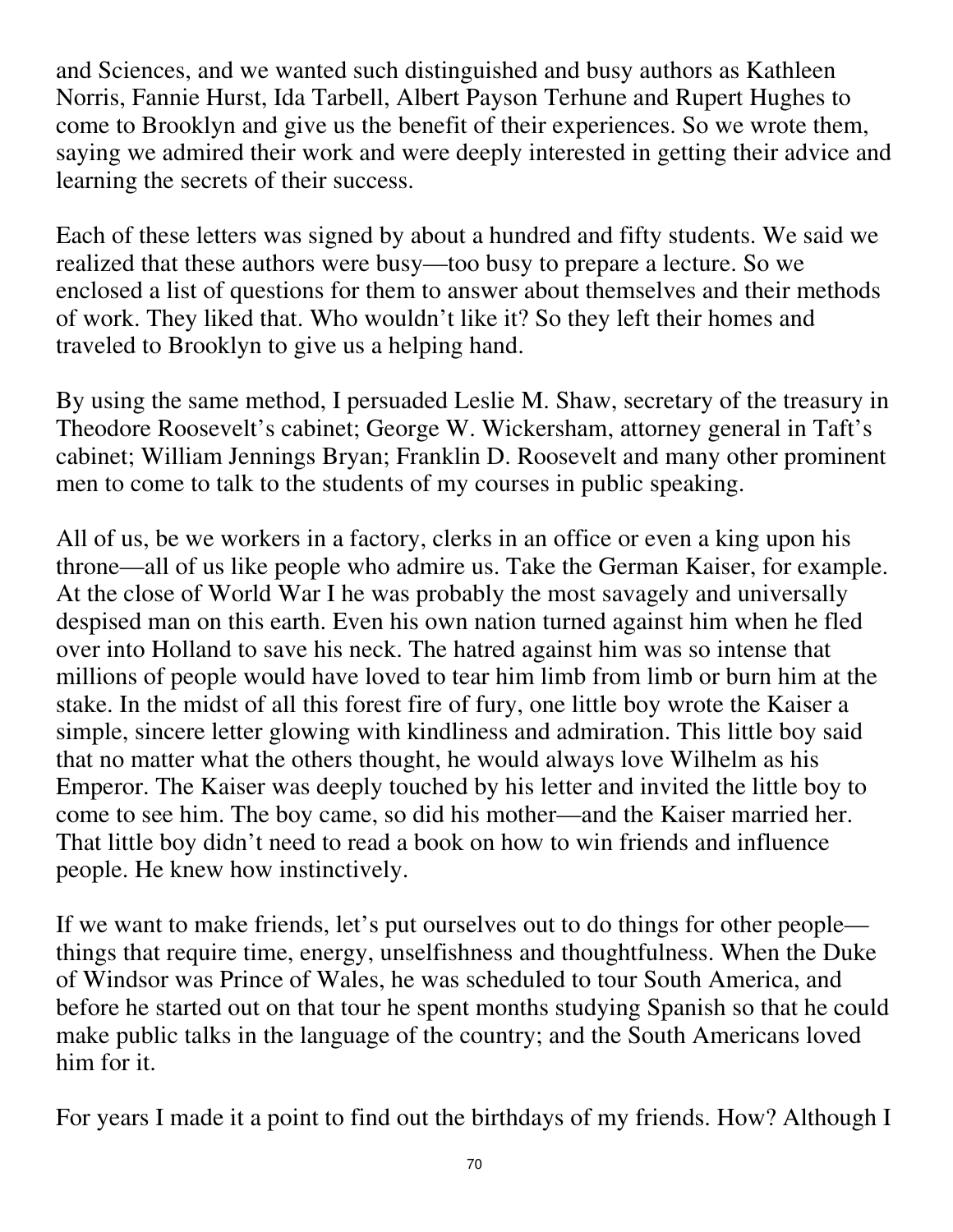haven't the foggiest bit of faith in astrology, I began by asking the other party whether he believed the date of one's birth has anything to do with character and disposition. I then asked him or her to tell me the month and day of birth. If he or she said November 24, for example, I kept repeating to myself, "November 24, November 24." The minute my friend's back was turned, I wrote down the name and birthday and later would transfer it to a birthday book. At the beginning of each year, I had these birthday dates scheduled in my calendar pad so that they came to my attention automatically. When the natal day arrived, there was my letter or telegram. What a hit it made! I was frequently the only person on earth who remembered.

If we want to make friends, let's greet people with animation and enthusiasm. When somebody calls you on the telephone use the same psychology. Say "Hello" in tones that bespeak how pleased YOU are to have the person call. Many companies train their telephone operators to greet all callers in a tone of voice that radiates interest and enthusiasm. The caller feels the company is concerned about them. Let's remember that when we answer the telephone tomorrow.

Showing a genuine interest in others not only wins friends for you, but may develop in its customers a loyalty to your company. In an issue of the publication of the National Bank of North America of New York, the following letter from Madeline Rosedale, a depositor, was published:

"I would like you to know how much I appreciate your staff. Everyone is so courteous, polite and helpful. What a pleasure it is, after waiting on a long line, to have the teller greet you pleasantly.

"Last year my mother was hospitalized for five months. Frequently I went to Marie Petrucello, a teller. She was concerned about my mother and inquired about her progress."

Is there any doubt that Mrs. Rosedale will continue to use this bank?

Charles R. Walters, of one of the large banks in New York City, was assigned to prepare a confidential report on a certain corporation. He knew of only one person who possessed the facts he needed so urgently. As Mr. Walters was ushered into the president's office, a young woman stuck her head through a door and told the president that she didn't have any stamps for him that day.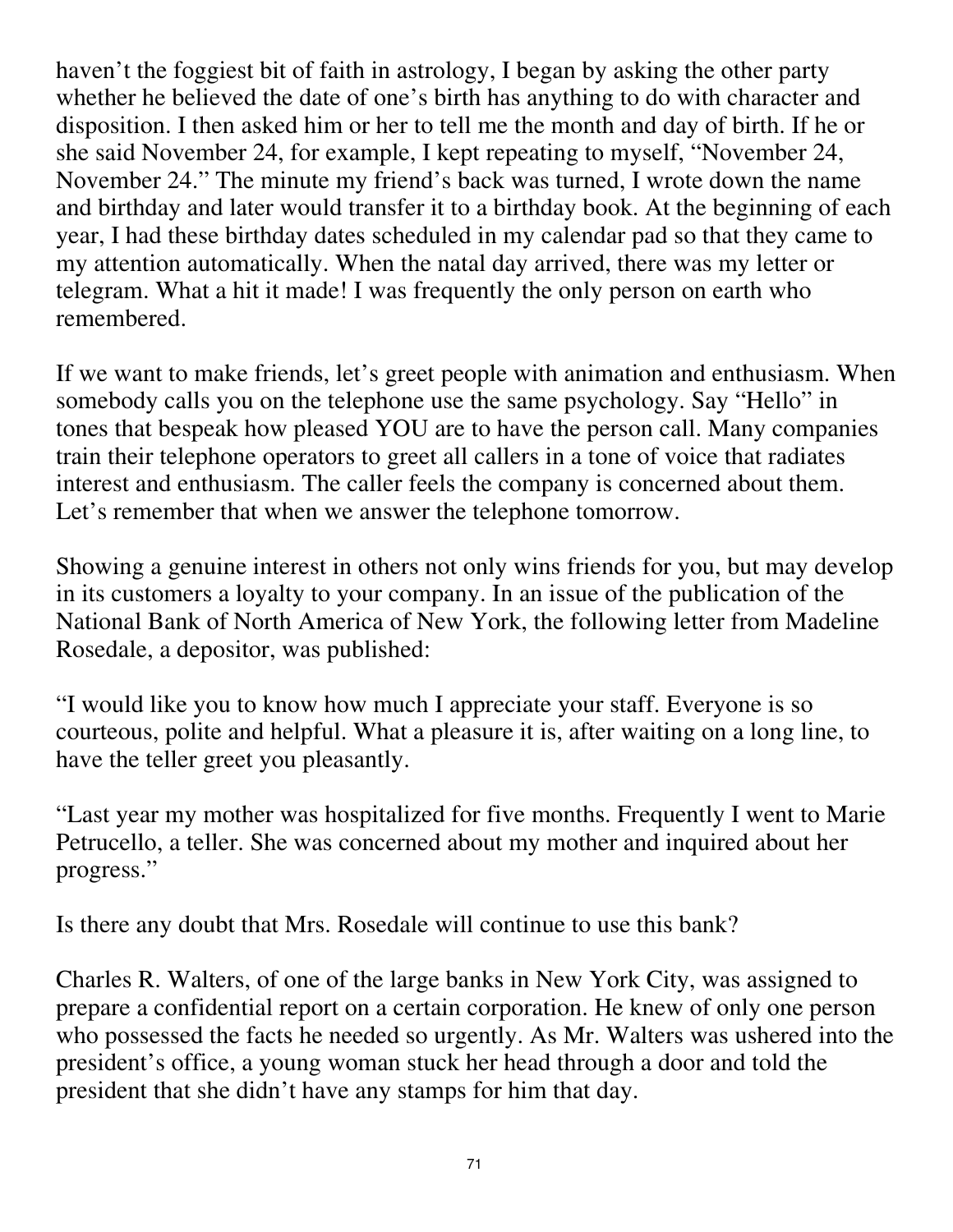"I am collecting stamps for my twelve-year-old son," the president explained to Mr. Walters.

Mr. Walters stated his mission and began asking questions. The president was vague, general, nebulous. He didn't want to talk, and apparently nothing could persuade him to talk. The interview was brief and barren.

"Frankly, I didn't know what to do," Mr. Walters said as he related the story to the class. "Then I remembered what his secretary had said to him - stamps, twelveyear-old son. . . And I also recalled that the foreign department of our bank collected stamps - stamps taken from letters pouring in from every continent washed by the seven seas.

"The next afternoon I called on this man and sent in word that I had some stamps for his boy. Was I ushered in with enthusiasm? Yes sir, He couldn't have shaken my hand with more enthusiasm if he had been running for Congress. He radiated smiles and good will. 'My George will love this one,' he kept saying as he fondled the stamps. 'And look at this! This is a treasure.'

"We spent half an hour talking stamps and looking at a picture of his boy, and he then devoted more than an hour of his time to giving me every bit of information I wanted - without my even suggesting that he do it. He told me all he knew, and then called in his subordinates and questioned them. He telephoned some of his associates. He loaded me down with facts, figures, reports and correspondence. In the parlance of newspaper reporters, I had a scoop."

Here is another illustration:

C. M. Knaphle, Jr., of Philadelphia had tried for years to sell fuel to a large chainstore organization. But the chain-store company continued to purchase its fuel from an out-of-town dealer and haul it right past the door of Knaphle's office. Mr, Knaphle made a speech one night before one of my classes, pouring out his hot wrath upon chain stores, branding them as a curse to the nation.

And still he wondered why he couldn't sell them.

I suggested that he try different tactics. To put it briefly, this is what happened. We staged a debate between members of the course on whether the spread of the chain store is doing the country more harm than good.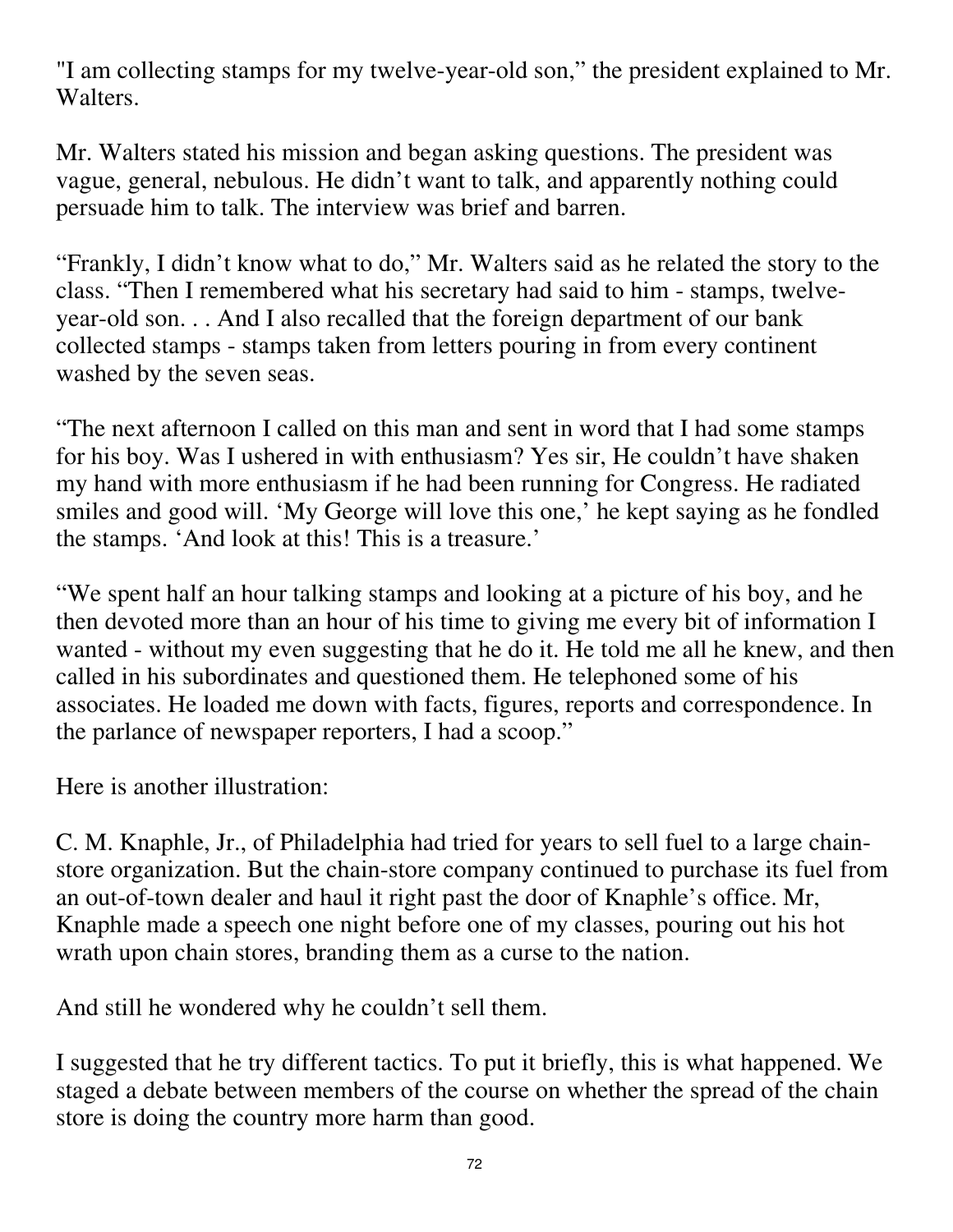Knaphle, at my suggestion, took the negative side; he agreed to defend the chain stores, and then went straight to an executive of the chain-store organization that he despised and said: "I am not here to try to sell fuel. I have come to ask you to do me a favor." He then told about his debate and said, "I have come to you for help because I can't think of anyone else who would be more capable of giving me the facts I want. I'm anxious to win this debate, and I'll deeply appreciate whatever help you can give me."

Here is the rest of the story in Mr. Knaphle's own words:

I had asked this man for precisely one minute of his time. It was with that understanding that he consented to see me. After I had stated my case, he motioned me to a chair and talked to me for exactly one hour and forty-seven minutes. He called in another executive who had written a book on chain stores. He wrote to the National Chain Store Association and secured for me a copy of a debate on the subject. He feels that the chain store is rendering a real service to humanity. He is proud of what he is doing for hundreds of communities. His eyes fairly glowed as he talked, and I must confess that he opened my eyes to things I had never even dreamed of. He changed my whole mental attitude. As I was leaving, he walked with me to the door, put his arm around my shoulder, wished me well in my debate, and asked me to stop in and see him again and let him know how I made out. The last words he said to me were: "Please see me again later in the spring. I should like to place an order with you for fuel."

To me that was almost a miracle. Here he was offering to buy fuel without my even suggesting it. I had made more headway in two hours by becoming genuinely interested in him and his problems than I could have made in ten years trying to get him interested in me and my product.

You didn't discover a new truth, Mr. Knaphle, for a long time ago, a hundred years before Christ was born a famous old Roman poet, Publilius Syrus, remarked; "We are interested in others when they are interested in us."

A show of interest, as with every other principle of human relations, must be sincere. It must pay off not only for the person showing the interest, but for the person receiving the attention. It is a two-way street-both parties benefit.

Martin Ginsberg, who took our Course in Long Island New York, reported how the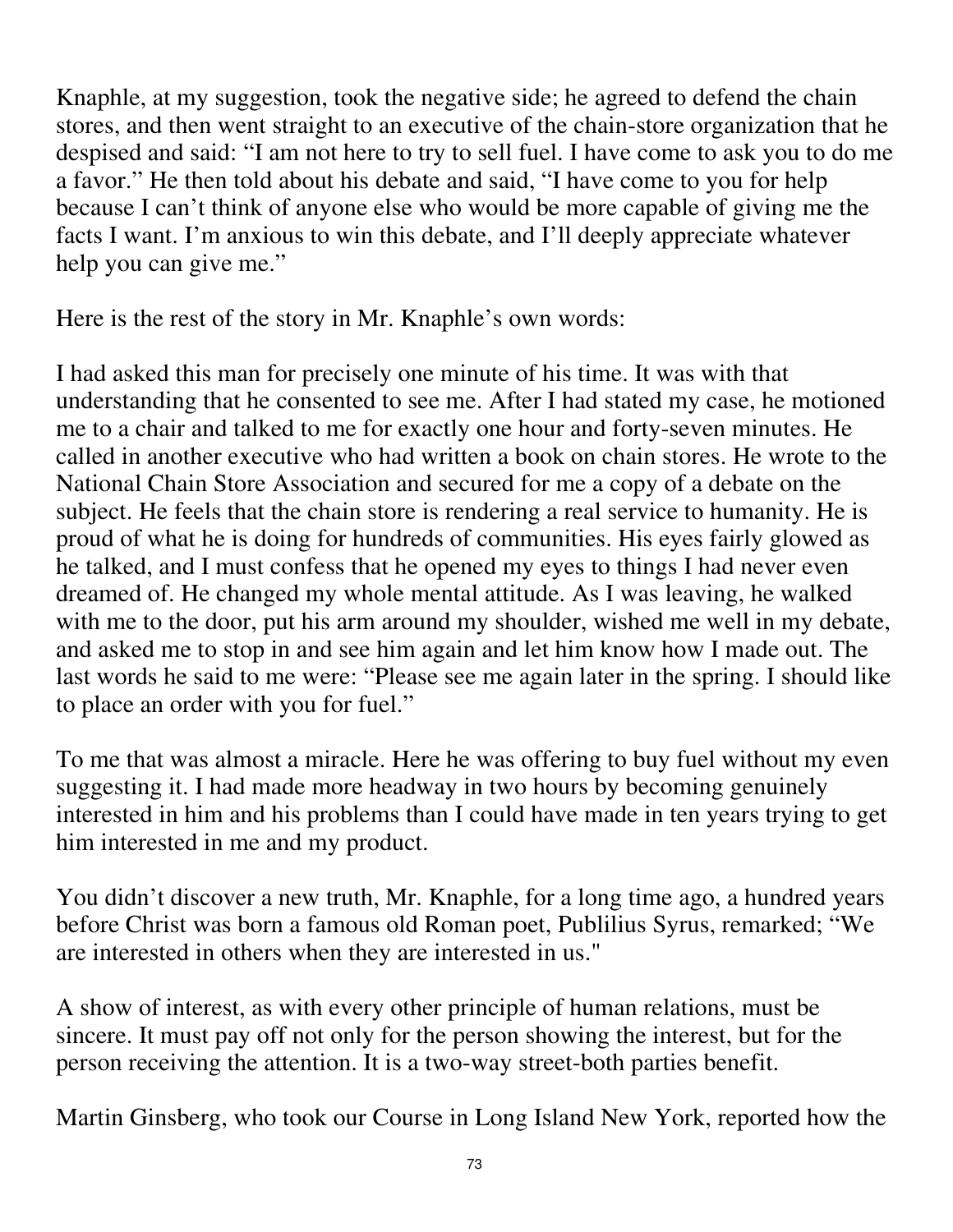special interest a nurse took in him profoundly affected his life:

"It was Thanksgiving Day and I was ten years old. I was in a welfare ward of a city hospital and was scheduled to undergo major orthopedic surgery the next day. I knew that I could only look forward to months of confinement, convalescence and pain. My father was dead; my mother and I lived alone in a small apartment and we were on welfare. My mother was unable to visit me that day.

"As the day went on, I became overwhelmed with the feeling of loneliness, despair and fear. I knew my mother was home alone worrying about me, not having anyone to be with, not having anyone to eat with and not even having enough money to afford a Thanksgiving Day dinner.

"The tears welled up in my eyes, and I stuck my head under the pillow and pulled the covers over it, I cried silently, but oh so bitterly, s much that my body racked with pain.

"A young student nurse heard my sobbing and came over to me. She took the covers off my face and started wiping my tears. She told me how lonely she was, having to work that day and not being able to be with her family. She asked me whether I would have dinner with her. She brought two trays of food: sliced turkey, mashed potatoes, cranberry sauce and ice cream for dessert. She talked to me and tried to calm my fears. Even though she was scheduled to go off duty at 4 P.M., she stayed on her own time until almost 11 P.M. She played games with me, talked to me and stayed with me until I finally fell asleep.

"Many Thanksgivings have come and gone since I was ten, but one never passes without me remembering that particular one and my feelings of frustration, fear, loneliness and the warmth and tenderness of the stranger that somehow made it all bearable."

If you want others to like you, if you want to develop real friendships, if you want to help others at the same time as you help yourself, keep this principle in mind:

#### PRINCIPLE 1 - Become genuinely interested in other people.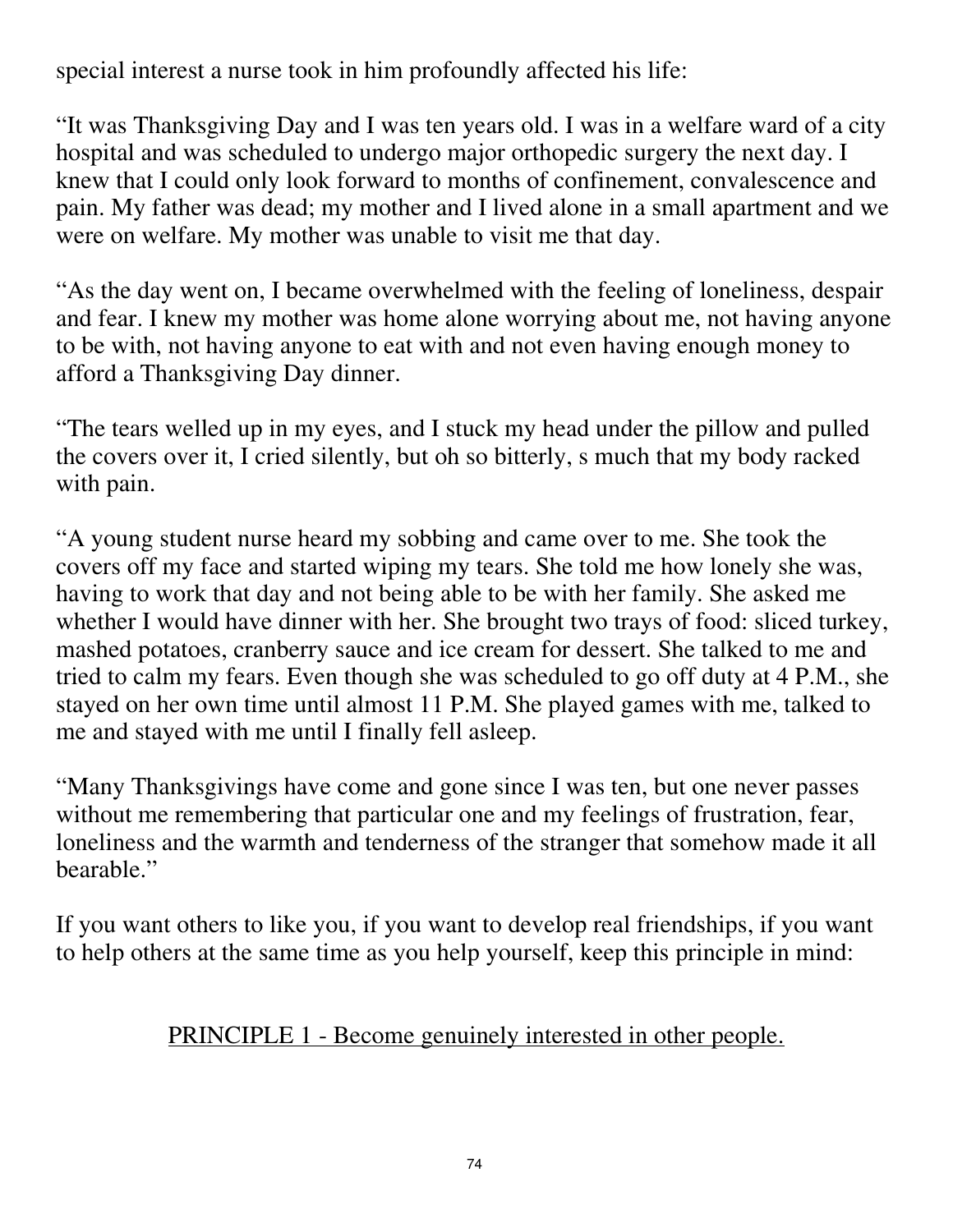## 2 - A SIMPLE WAY TO MAKE A GOOD FIRST IMPRESSION

At a dinner party in New York, one of the guests, a woman who had inherited money, was eager to make a pleasing impression on everyone. She had squandered a modest fortune on sables, diamonds and pearls. But she hadn't done anything whatever about her face. It radiated sourness and selfishness. She didn't realize what everyone knows: namely, that the expression one wears on one's face is far more important than the clothes one wears on one's back.

Charles Schwab told me his smile had been worth a million dollars. And he was probably understating the truth. For Schwab's personality, his charm, his ability to make people like him, were almost wholly responsible for his extraordinary success; and one of the most delightful factors in his personality was his captivating smile.

Actions speak louder than words, and a smile says, "I like you, You make me happy. I am glad to see you." That is why dogs make such a hit. They are so glad to see us that they almost jump out of their skins. So, naturally, we are glad to see them.

A baby's smile has the same effect.

Have you ever been in a doctor's waiting room and looked around at all the glum faces waiting impatiently to be seen? Dr, Stephen K. Sproul, a veterinarian in Raytown, Missouri, told of a typical spring day when his waiting room was full of clients waiting to have their pets inoculated. No one was talking to anyone else, and all were probably thinking of a dozen other things they would rather be doing than "wasting time" sitting in that office. He told one of our classes: "There were six or seven clients waiting when a young woman came in with a nine-month-old baby and a kitten. As luck would have it, she sat down next to a gentleman who was more than a little distraught about the long wait for service. The next thing he knew, the baby just looked up at him with that great big smile that is so characteristic of babies. What did that gentleman do? Just what you and I would do, of course; he smiled back at the baby. Soon he struck up a conversation with the woman about her baby and his grandchildren, and soon the entire reception room joined in, and the boredom and tension were converted into a pleasant and enjoyable experience."

An insincere grin? No. That doesn't fool anybody. We know it is mechanical and we resent it. I am talking about a real smile, a heartwarming smile, a smile that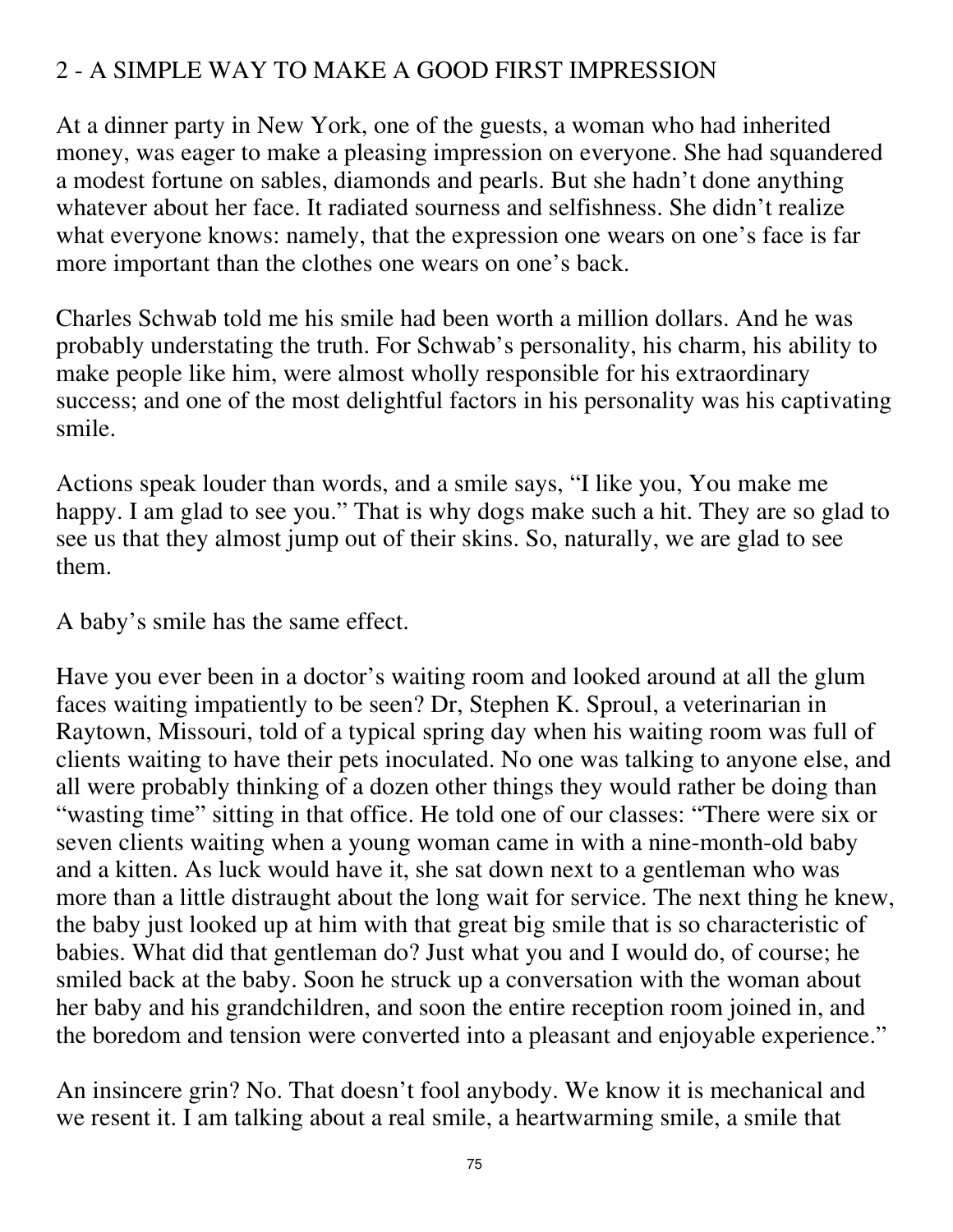comes from within, the kind of smile that will bring a good price in the marketplace.

Professor James V. McConnell, a psychologist at the University of Michigan, expressed his feelings about a smile. "People who smile," he said, "tend to manage teach and sell more effectively, and to raise happier children. There's far more information in a smile than a frown. That's why encouragement is a much more effective teaching device than punishment."

The employment manager of a large New York department store told me she would rather hire a sales clerk who hadn't finished grade school, if he or she has a pleasant smile, than to hire a doctor of philosophy with a somber face.

The effect of a smile is powerful - even when it is unseen. Telephone companies throughout the United States have a program called "phone power" which is offered to employees who use the telephone for selling their services or products. In this program they suggest that you smile when talking on the phone. Your "smile" comes through in your voice.

Robert Cryer, manager of a computer department for a Cincinnati, Ohio, company, told how he had successfully found the right applican for a hard-to-fill position:

"I was desperately trying to recruit a Ph.D. in computer science for my department. I finally located a young man with ideal qualification who was about to be graduated from Purdue University. After several phone conversations I learned that he had several offers from other companies, many of them larger and better known than mine. I was delighted when he accepted my offer. After he started on the job, I asked him why he had chosen us over the others. He paused for a moment and then he said: 'I think it was because managers in the other companies spoke on the phone in a cold, business-like manner, which made me feel like just another business transaction, Your voice sounded as if you were glad to hear from me . . . that you really wanted me to be part of your organization. ' You can be assured, I am still answering my phone with a smile."

The chairman of the board of directors of one of the largest rubber companies 'in the United States told me that, according to his observations, people rarely succeed at anything unless they have fun doing it. This industrial leader doesn't put much faith in the old adage that hard work alone is the magic key that will unlock the door to our desires, "I have known people," he said, "who succeeded because they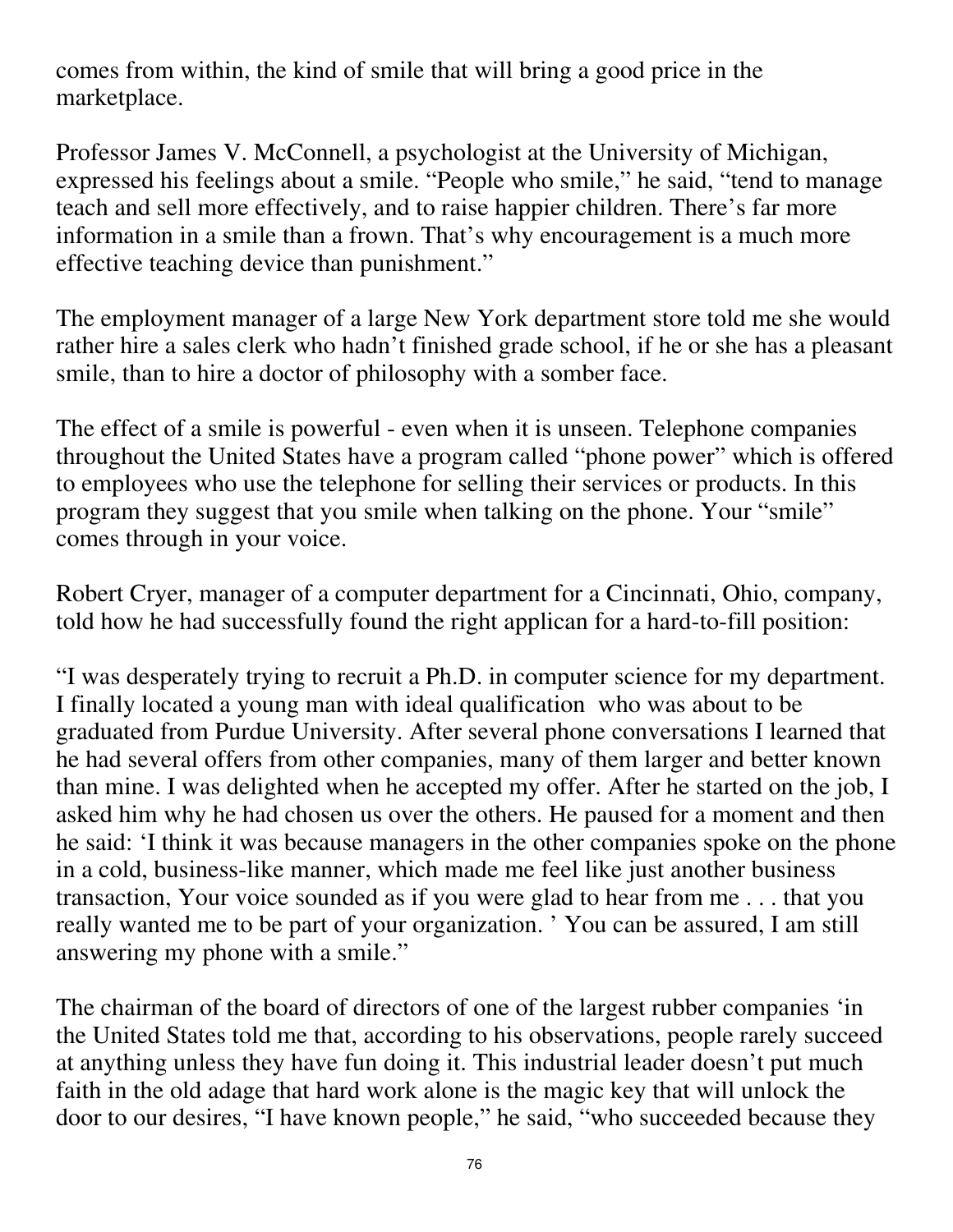had a rip-roaring good time conducting their business. Later, I saw those people change as the fun became work. The business had grown dull, They lost all joy in it, and they failed."

You must have a good time meeting people if you expect them to have a good time meeting you.

I have asked thousands of business people to smile at someone every hour of the day for a week and then come to class and talk about the results. How did it work? Let's see. . . Here is a letter from William B. Steinhardt, a New York stockbroker. His case isn't isolated. In fact, it is typical of hundreds of cases.

"1 have been married for over eighteen years," wrote Mr. Steinhardt, "and in all that time I seldom smiled at my wife or spoke two dozen words to her from the time I got up until I was ready to leave for business. I was one of the worst grouches who ever walked down Broadway.

"When you asked me to make a talk about my experience with smiles, I thought I would try it for a week. So the next morning, while combing my hair, I looked at my glum mug in the mirror and said to myself, 'Bill, you are going to wipe the scowl off that sour puss of yours today. You are going to smile. And you are going to begin right now.' As I sat down to breakfast, I greeted my wife with a 'Good morning, my dear,' and smiled as I said it.

"You warned me that she might be surprised. Well, you underestimated her reaction. She was bewildered. She was shocked. I told her that in the future she could expect this as a regular occurrence, and I kept it up every morning.

"This changed attitude of mine brought more happiness into our home in the two months since I started than there was during the last year.

"As I leave for my office, I greet the elevator operator in the apartment house with a 'Good morning' and a smile, I greet the doorman with a smile. I smile at the cashier in the subway booth when I ask for change. As I stand on the floor of the Stock Exchange, I smile at people who until recently never saw me smile.

"I soon found that everybody was smiling back at me, I treat those who come to me with complaints or grievances in a cheerful manner, I smile as I listen to them and I find that adjustments are accomplished much easier. I find that smiles are bringing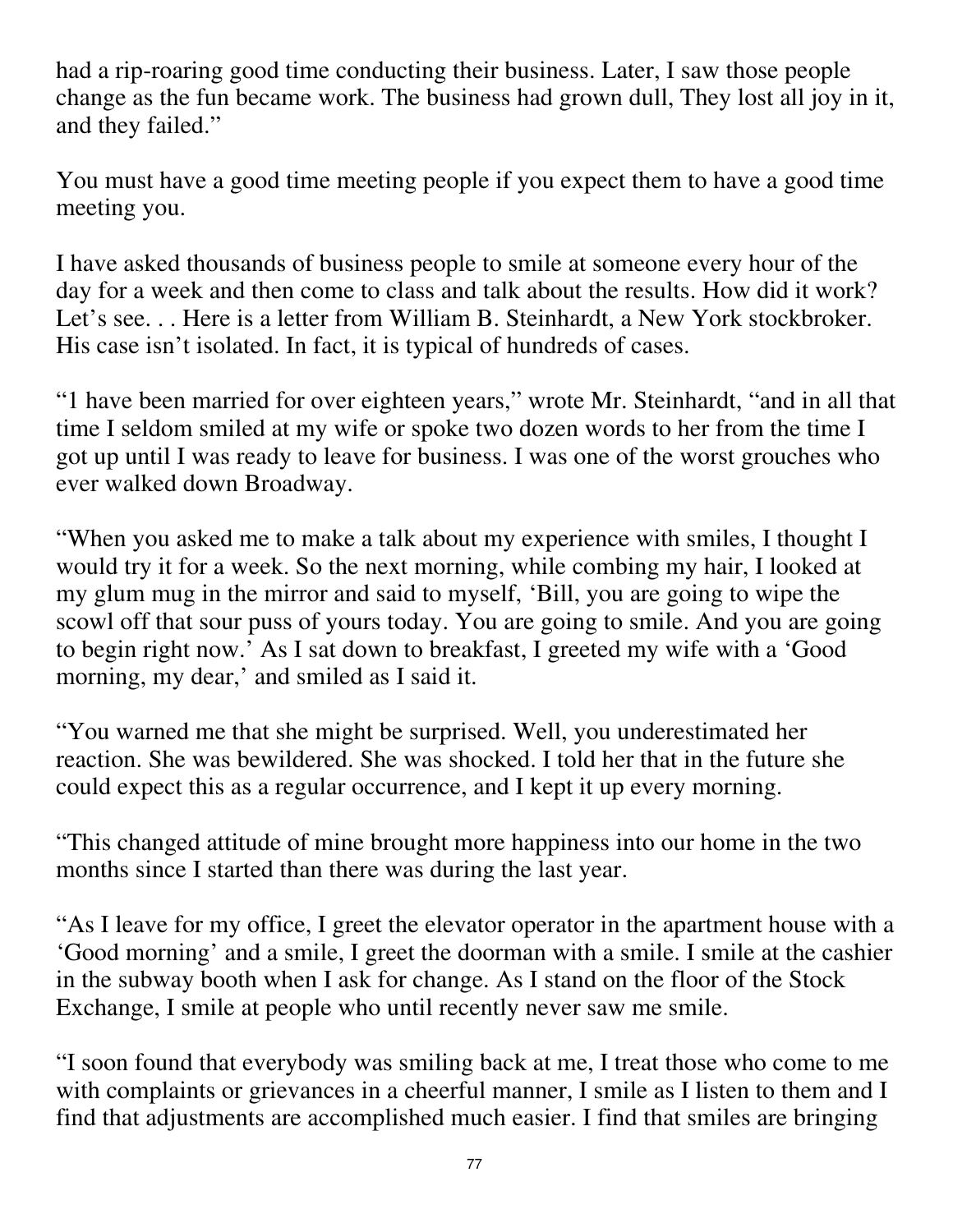me dollars, many dollars every day.

"I share my office with another broker. One of his clerks is a likable young chap, and I was so elated about the results I was getting that I told him recently about my new philosophy of human relations. He then confessed that when I first came to share my office with his firm he thought me a terrible grouch - and only recently changed his mind. He said I was really human when I smiled.

"I have also eliminated criticism from my system. I give appreciation and praise now instead of condemnation. I have stopped talking about what I want. I am now trying to see the other person's viewpoint. And these things have literally revolutionized my life. I am a totally different man, a happier man, a richer man, richer in friendships and happiness - the only things that matter much after all."

You don't feel like smiling? Then what? Two things. First, force yourself to smile. If you are alone, force yourself to whistle or hum a tune or sing. Act as if you were already happy, and that will tend to make you happy. Here is the way the psychologist and philosopher William James put it:

"Action seems to follow feeling, but really action and feeling go together; and by regulating the action, which is under the more direct control of the will, we can indirectly regulate the feeling, which is not.

"Thus the sovereign voluntary path to cheerfulness, if our cheerfulness be lost, is to sit up cheerfully and to act and speak as if cheerfulness were already there. . . ."

Every body in the world is seeking happiness - and there is one sure way to find it. That is by controlling your thoughts. Happiness doesn't depend on outward conditions. It depends on inner conditions.

It isn't what you have or who you are or where you are or what you are doing that makes you happy or unhappy. It is what you think about it. For example, two people may be in the same place, doing the same thing; both may have about an equal amount of money and prestige - and yet one may be miserable and the other happy. Why? Because of a different mental attitude. I have seen just as many happy faces among the poor peasants toiling with their primitive tools in the devastating heat of the tropics as I have seen in air-conditioned offices in New York, Chicago or Los Angeles.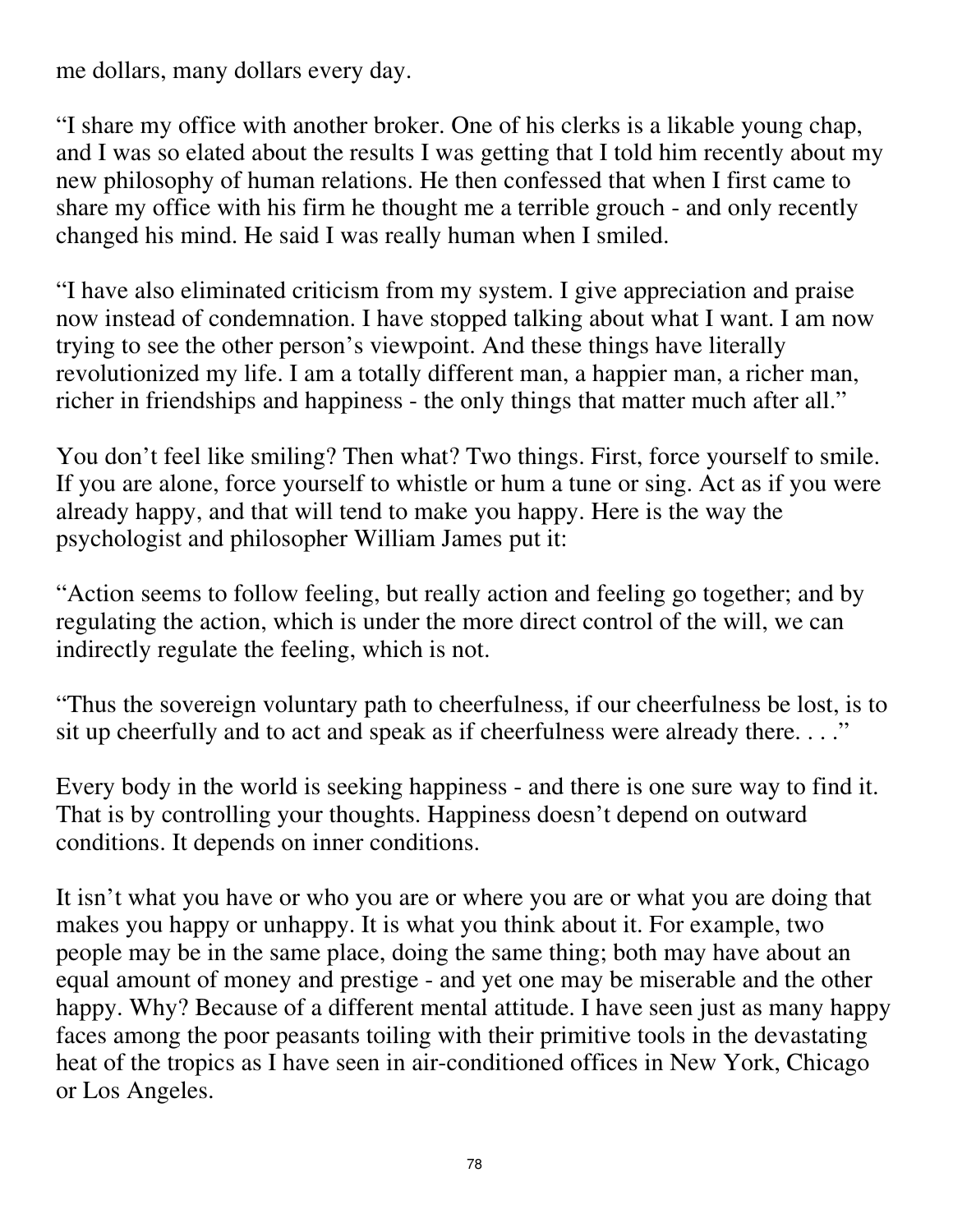"There is nothing either good or bad," said Shakespeare, "but thinking makes it so."

Abe Lincoln once remarked that "most folks are about as happy as they make up their minds to be." He was right. I saw a vivid illustration of that truth as I was walking up the stairs of the Long Island Railroad station in New York. Directly in front of me thirty or forty crippled boys on canes and crutches were struggling up the stairs. One boy had to be carried up. I was astonished at their laughter and gaiety. I spoke about it to one of.the men in charge of the boys. "Oh, yes," he said, "when a boy realizes that he is going to be a cripple for life, he is shocked at first; but after he gets over the shock, he usually resigns himself to his fate and then becomes as happy as normal boys."

I felt like taking my hat off to those boys. They taught me a lesson I hope I shall never forget.

Working all by oneself in a closed-off room in an office not only is lonely, but it denies one the opportunity of making friends with other employees in the company. Señora Maria Gonzalez of Guadalajara, Mexico, had such a job. She envied the shared comradeship of other people in the company as she heard their chatter and laughter. As she passed them in the hall during the first weeks of her employment, she shyly looked the other way.

After a few weeks, she said to herself, "Maria, you can't expect those women to come to you. You have to go out and meet them. " The next time she walked to the water cooler, she put on her brightest smile and said, "Hi, how are you today" to each of the people she met.

The effect was immediate. Smiles and hellos were returned, the hallway seemed brighter, the job friendlier.

Acquaintanceships developed and some ripened into friendships. Her job and her life became more pleasant and interesting.

Peruse this bit of sage advice from the essayist and publisher Elbert Hubbard - but remember, perusing it won't do you any good unless you apply it:

Whenever you go out-of-doors, draw the chin in, carry the crown of the head high, and fill the lungs to the utmost; drink in the sunshine; greet your friends with a smile, and put soul into every handclasp. Do not fear being misunderstood and do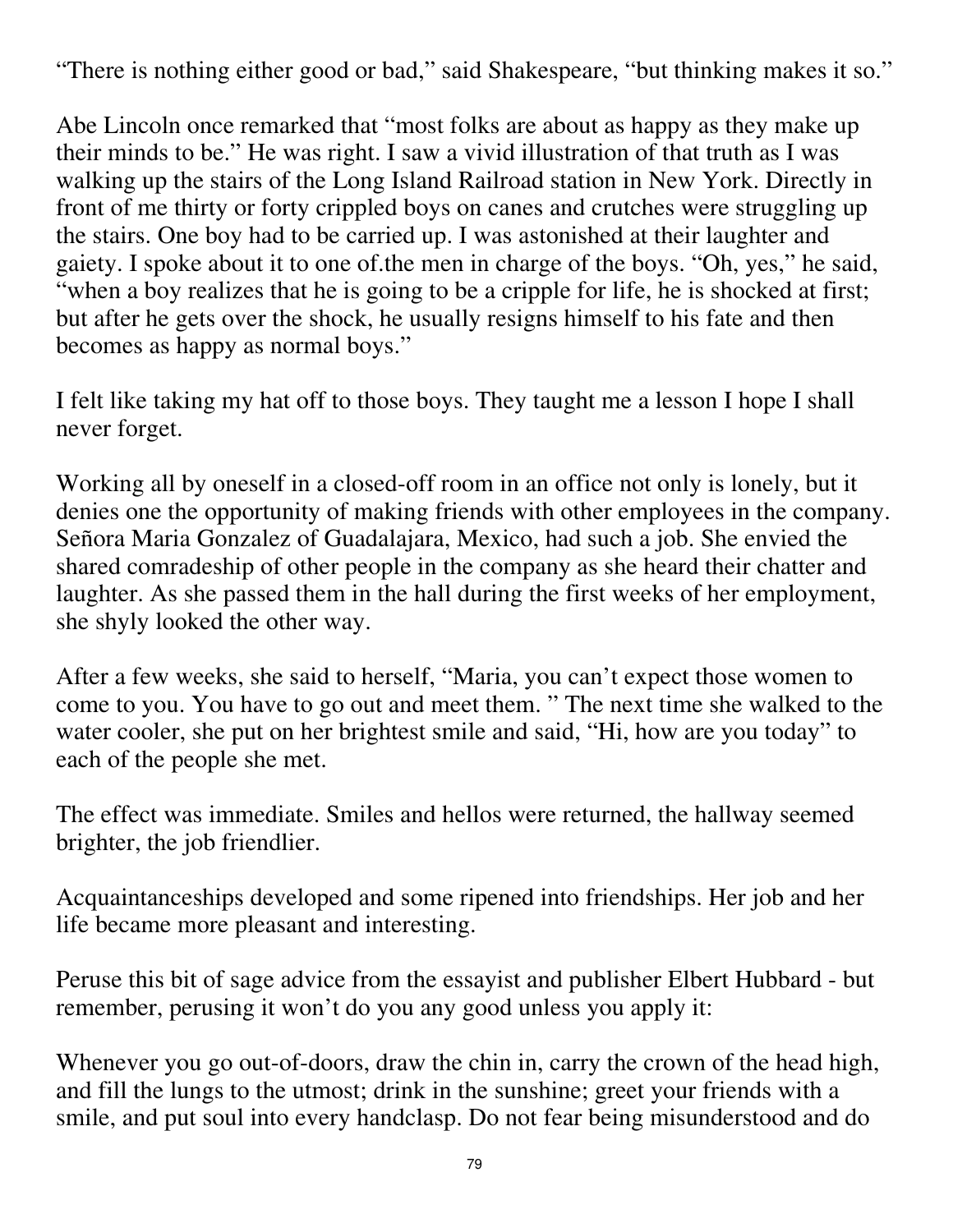not waste a minute thinking about your enemies. Try to fix firmly in your mind what you would like to do; and then, without veering off direction, you will move straight to the goal. Keep your mind on the great and splendid things you would like to do, and then, as the days go gliding away, you will find yourself unconsciously seizing upon the opportunities that are required for the fulfillment of your desire, just as the coral insect takes from the running tide the element it needs. Picture in your mind the able, earnest, useful person you desire to be, and the thought you hold is hourly transforming you into that particular individual. ... Thought is supreme. Preserve a right mental attitude - the attitude of courage, frankness, and good cheer. To think rightly is to create. All things come through desire and every sincere prayer is answered. We become like that on which our hearts are fixed. Carry your chin in and the crown of your head high. We are gods in the chrysalis.

The ancient Chinese were a wise lot - wise in the ways of the world; and they had a proverb that you and I ought to cut out and paste inside our hats. It goes like this: "A man without a smiling face must not open a shop."

Your smile is a messenger of your good will. Your smile brightens the lives of all who see it. To someone who has seen a dozen people frown, scowl or turn their faces away, your smile is like the sun breaking throughthe clouds. Especially when that someone is under pressure from his bosses, his customers, his teachers or parents or children, a smile can help him realize that all is not hopeless - that there is joy in the world.

Some years ago, a department store in New York City, in recognition of the pressures its sales clerks were under during the Christmas rush, presented the readers of its advertisements with the following homely philosophy:

### THE VALUE OF A SMILE AT CHRISTMAS

It costs nothing, but creates much. It enriches those who receive, without impoverishing those who give.

It happens in a flash and the memory of it sometimes lasts forever,

None are so rich they can get along without it, and none so poor but are richer for its benefits.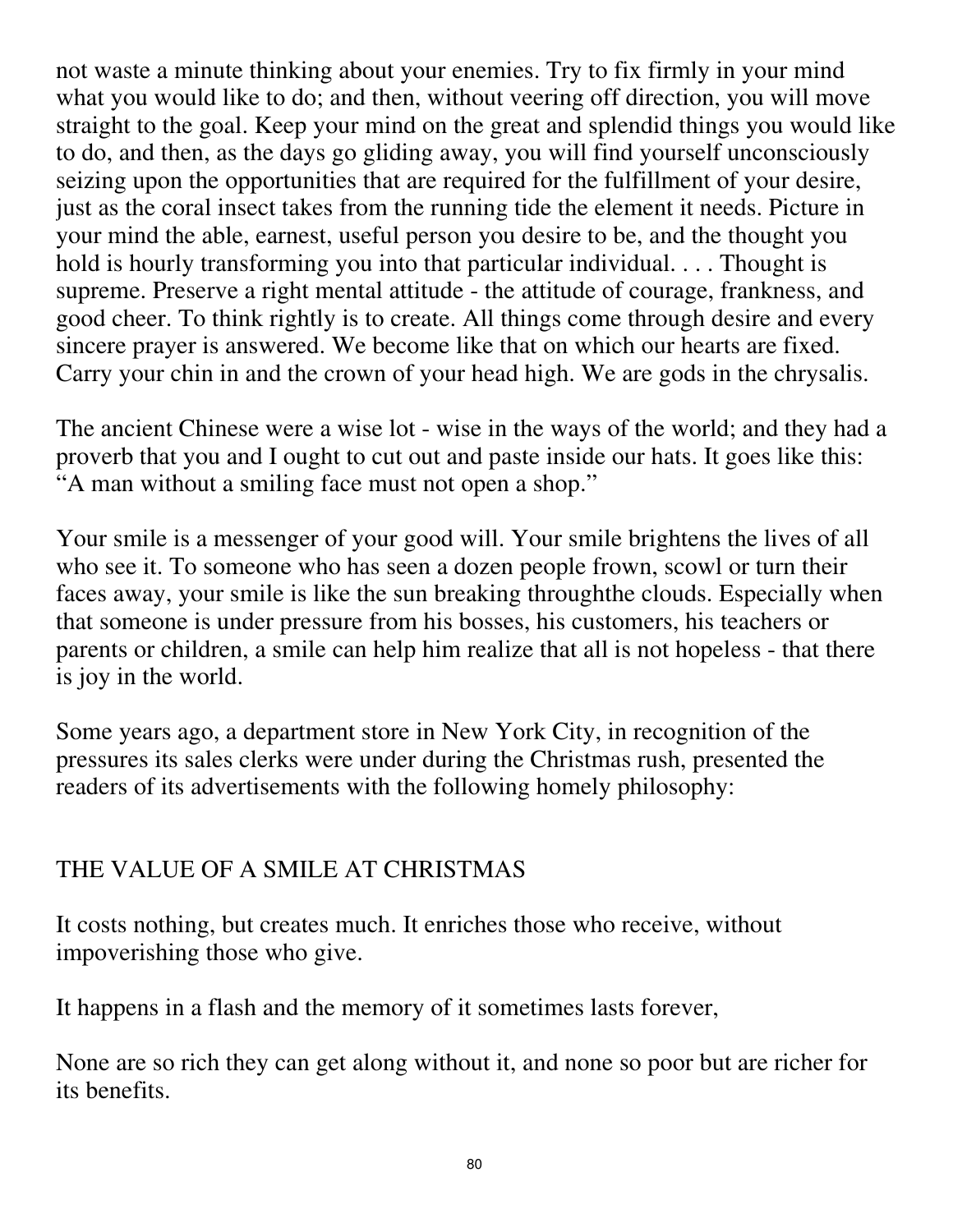It creates happiness in the home, fosters good will in a business, and is the countersign of friends.

It is rest to the weary, daylight to the discouraged, sunshine to the sad, and Nature's best antidote fee trouble.

Yet it cannot be bought, begged, borrowed, or stolen, for it is something that is no earthly good to anybody till it is given away.

And if in the last-minute rush of Christmas buying some of our salespeople should be too tired to give you a smile, may we ask you to leave one of yours?

For nobody needs a smile so much as those who have none left to give!

### PRINCIPLE 2 - Smile.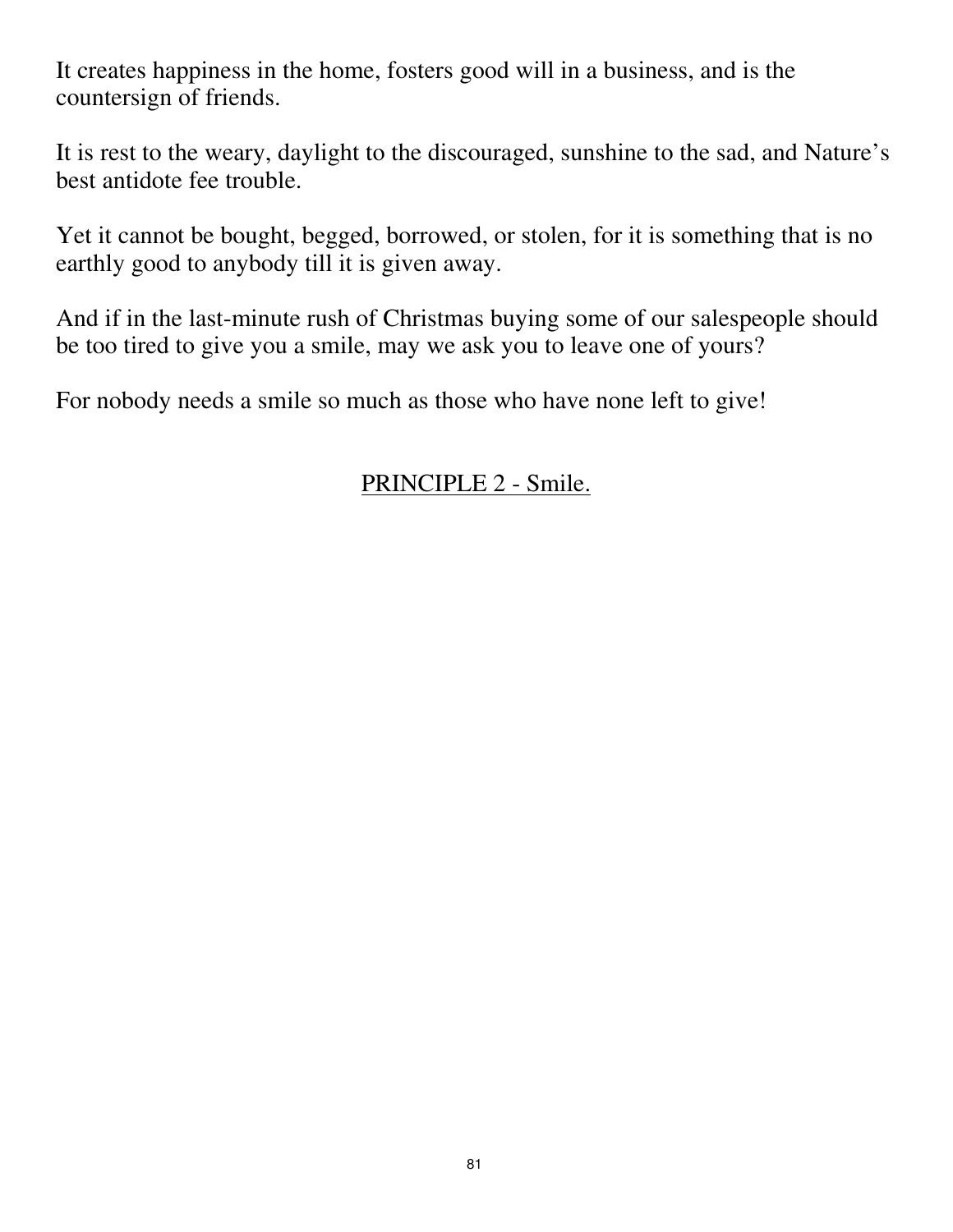## 3 - IF YOU DON'T DO THIS, YOU ARE HEADED FOR TROUBLE

Back in 1898, a tragic thing happened in Rockland County, New York. A child had died, and on this particular day the neighbors were preparing to go to the funeral.

Jim Farley went out to the barn to hitch up his horse. The ground was covered with snow, the air was cold and snappy; the horse hadn't been exercised for days; and as he was led out to the watering trough, he wheeled playfully, kicked both his heels high in the air, and killed Jim Farley. So the little village of Stony Point had two funerals that week instead of one.

Jim Farley left behind him a widow and three boys, and a few hundred dollars in insurance.

His oldest boy, Jim, was ten, and he went to work in a brickyard, wheeling sand and pouring it into the molds and turning the brick on edge to be dried by the sun. This boy Jim never had a chance to get much education. But with his natural geniality, he had a flair for making people like him, so he went into politics, and as the years went by, he developed an uncanny ability for remembering people's names.

He never saw the inside of a high school; but before he was forty-six years of age, four colleges had honored him with degrees and he had become chairman of the Democratic National Committee and Postmaster General of the United States.

I once interviewed Jim Farley and asked him the secret of his success. He said, "Hard work," and I said, "Don't be funny."

He then asked me what I thought was the reason for his success. I replied: "I understand you can call ten thousand people by their first names."

"No. You are wrong, " he said. "I can call fifty thousand people by their first names."

Make no mistake about it. That ability helped Mr. Farley put Franklin D. Roosevelt in the White House when he managed Roosevelt's campaign in 1932.

During the years that Jim Farley traveled as a salesman for a gypsum concern, and during the years that he held office as town clerk in Stony Point, he built up a system for remembering names.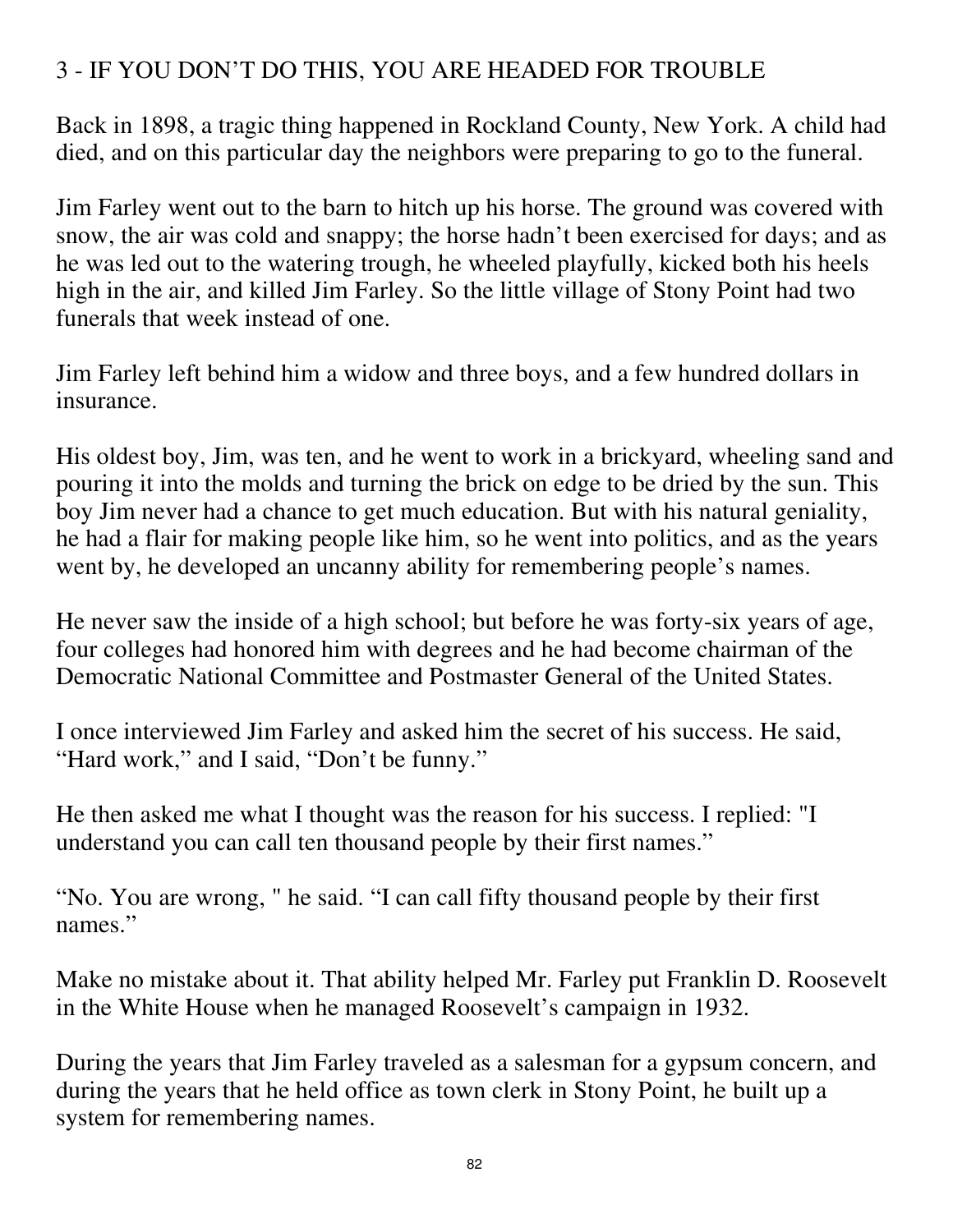In the beginning, it was a very simple one. Whenever he met a new acquaintance, he found out his or her complete name and some facts about his or her family, business and political opinions. He fixed all these facts well in mind as part of the picture, and the next time he met that person, even if it was a year later, he was able to shake hands, inquire after the family, and ask about the hollyhocks in the backyard. No wonder he developed a following!

For months before Roosevelt's campaign for President began, Jim Farley wrote hundreds of letters a day to people all over the western and northwestern states. Then he hopped onto a train and in nineteen days covered twenty states and twelve thousand miles, traveling by buggy, train, automobile and boat. He would drop into town, meet his people at lunch or breakfast, tea or dinner, and give them a "heartto-heart talk." Then he'd dash off again on another leg of his journey.

As soon as he arrived back East, he wrote to one person in each town he had visited, asking for a list of all the guests to whom he had talked. The final list contained thousands and thousands of names; yet each person on that list was paid the subtle flattery of getting a personal letter from James Farley. These letters began "Dear Bill" or "Dear Jane," and they were always signed "Jim."

Jim Farley discovered early in life that the average person is more interested in his or her own name than in all the other names on earth put together. Remember that name and call it easily, and you have paid a subtle and very effective compliment. But forget it or misspell it - and you have placed yourself at a sharp disadvantage. For example, I once organized a public-speaking course in Paris and sent form letters to all the American residents in the city. French typists with apparently little knowledge of English filled in the names and naturally they made blunders. One man, the manager of a large American bank in Paris, wrote me a scathing rebuke because his name had been misspelled.

Sometimes it is difficult to remember a name, particularly if it is hard to pronounce. Rather than even try to learn it, many people ignore it or call the person by an easy nickname. Sid Levy called on a customer for some time whose name was Nicodemus Papadoulos. Most people just called him "Nick." Levy told us: "I made a special effort to say his name over several times to myself before I made my call. When I greeted him by his full name: 'Good afternoon, Mr. Nicodemus Papadoulos,' he was shocked. For what seemed like several minutes there was no reply from him at all. Finally, he said with tears rolling down his cheeks, 'Mr. Levy,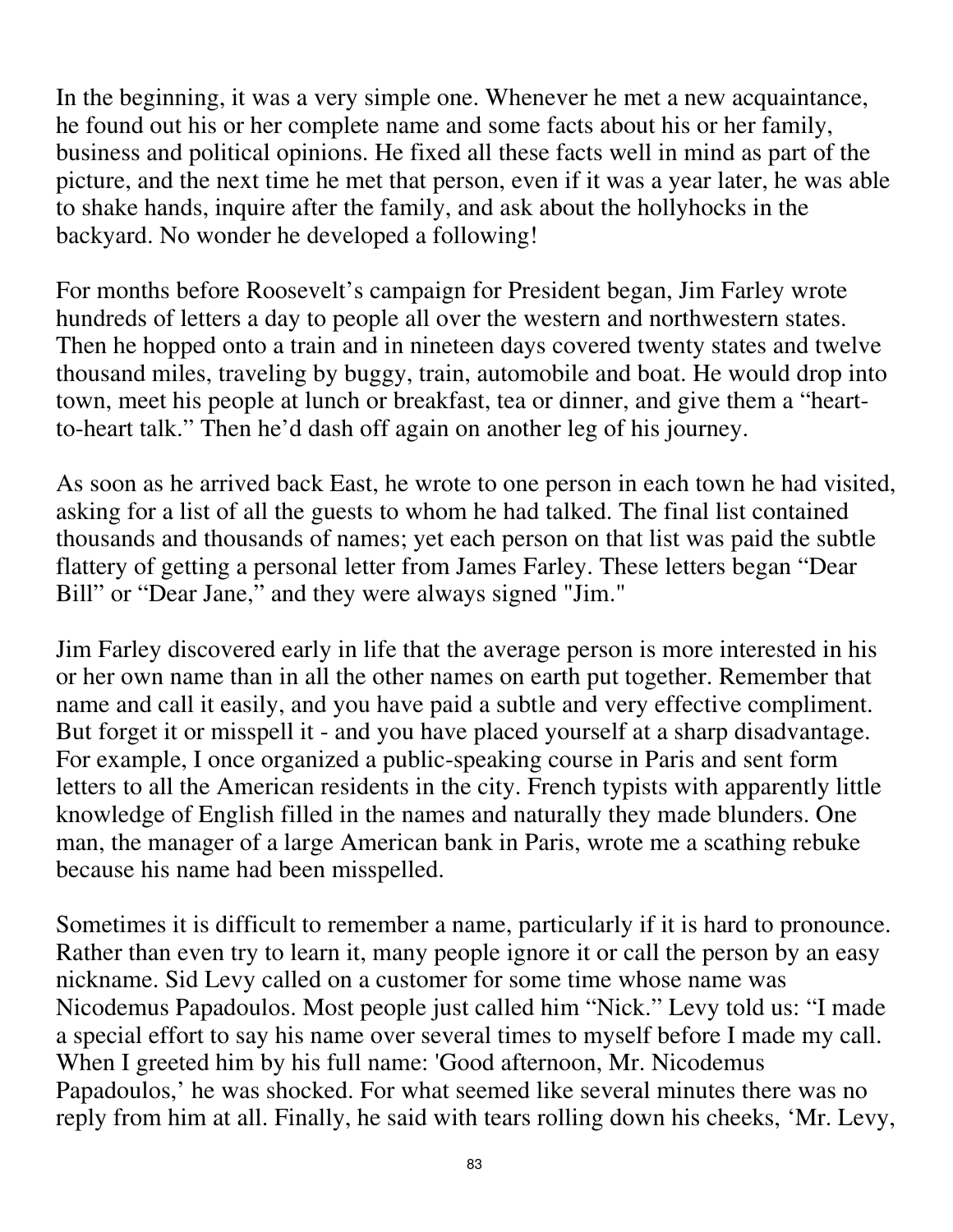in all the fifteen years I have been in this country, nobody has ever made the effort to call me by my right name.' "

What was the reason for Andrew Carnegie's success?

He was called the Steel King; yet he himself knew little about the manufacture of steel. He had hundreds of people working for him who knew far more about steel than he did.

But he knew how to handle people, and that is what made him rich. Early in life, he showed a flair for organization, a genius for leadership. By the time he was ten, he too had discovered the astounding importance people place on their own name. And he used that discovery to win cooperation. To illustrate: When he was a boy back in Scotland, he got hold of a rabbit, a mother rabbit. Presto! He soon had a whole nest of little rabbits - and nothing to feed them. But he had a brilliant idea. He told the boys and girls in the neighborhood that if they would go out and pull enough clover and dandelions to feed the rabbits, he would name the bunnies in their honor.

The plan worked like magic, and Carnegie never forgot it.

Years later, he made millions by using the same psychology in business. For example, he wanted to sell steel rails to the Pennsylvania Railroad. J. Edgar Thomson was the president of the Pennsylvania Railroad then. So Andrew Carnegie built a huge steel mill in Pittsburgh and called it the "Edgar Thomson Steel Works."

Here is a riddle. See if you can guess it. When the Pennsylvania Railroad needed steel rails, where do you suppose J. Edgar Thomson bought them?. . , From Sears, Roebuck? No. No. You're wrong. Guess again. When Carnegie and George Pullman were battling each other for supremacy in the railroad sleeping-car business, the Steel King again remembered the lesson of the rabbits.

The Central Transportation Company, which Andrew Carnegie controlled, was fighting with the company that Pullman owned. Both were struggling to get the sleeping-car business of the Union Pacific Railroad, bucking each other, slashing prices, and destroving all chance of profit. Both Carnegie and Pullman had gone to New York to see the board of directors of the Union Pacific. Meeting one evening in the St. Nicholas Hotel, Carnegie said: "Good evening, Mr. Pullman, aren't we making a couple of fools of ourselves?"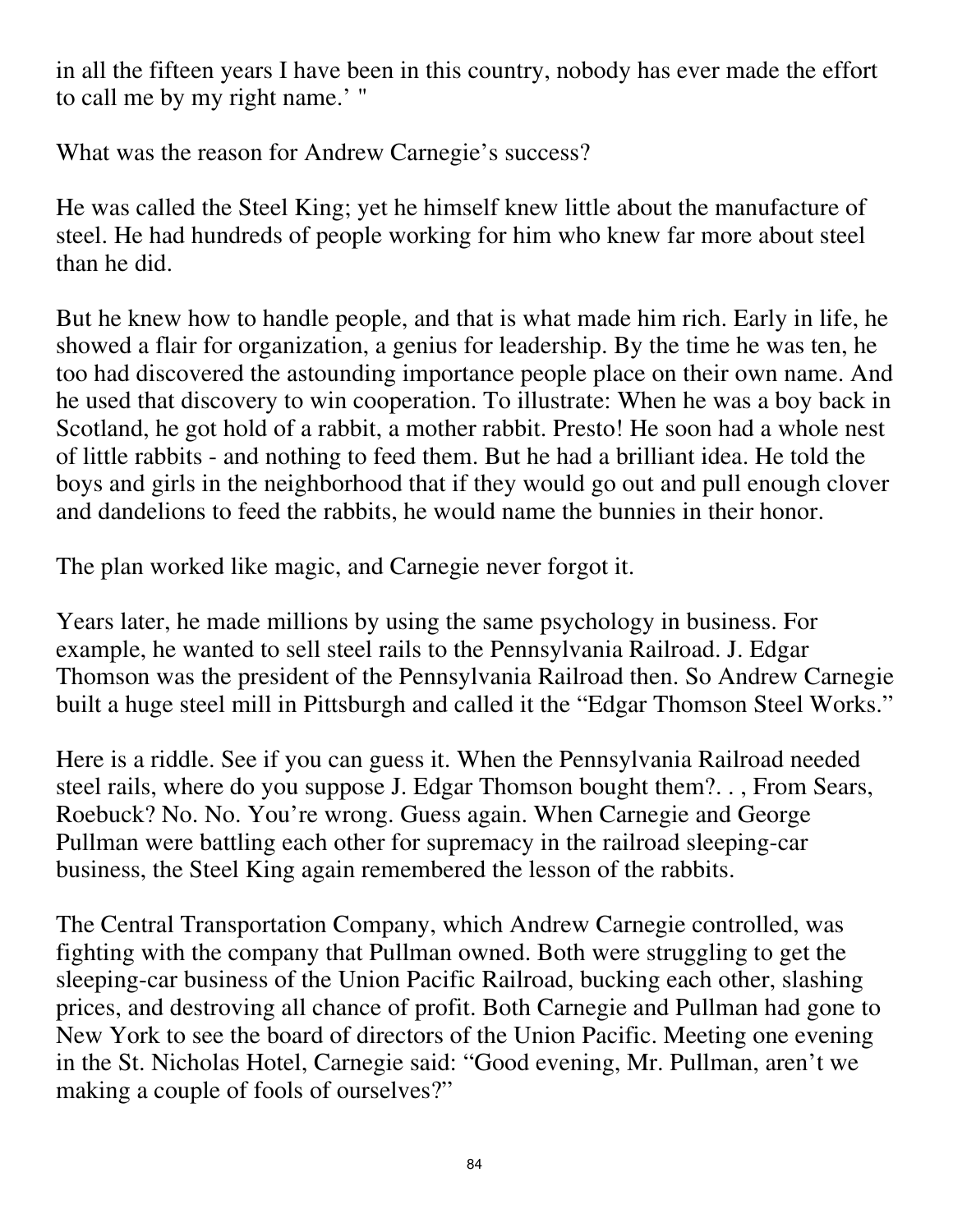"What do you mean.?" Pullman demanded.

Then Carnegie expressed what he had on his mind - a merger of their two interests. He pictured in glowing terms the mutual advantages of working with, instead of against, each other. Pullman listened attentively, but he was not wholly convinced. Finally he asked, "What would you call the new company?" and Carnegie replied promptly: "Why, the Pullman Palace Car Company, of course."

Pullman's face brightened. "Come into my room," he said. "Let's talk it over." That talk made industrial history.

This policy of remembering and honoring the names of his friends and business associates was one of the secrets of Andrew Carnegie's leadership. He was proud of the fact that he could call many of his factory workers by their first names, and he boasted that while he was personally in charge, no strike ever disturbed his flaming steel mills.

Benton Love, chairman of Texas Commerce Banc shares, believes that the bigger a corporation gets, the colder it becomes. " One way to warm it up," he said, "is to remember people's names. The executive who tells me he can't remember names is at the same time telling me he can't remember a significant part of his business and is operating on quicksand."

Karen Kirsech of Rancho Palos Verdes, California, a flight attendant for TWA, made it a practice to learn the names of as many passengers in her cabin as possible and use the name when serving them. This resulted in many compliments on her service expressed both to her directly and to the airline. One passenger wrote: "I haven't flown TWA for some time, but I'm going to start flying nothing but TWA from now on. You make me feel that your airline has become a very personalized airline and that is important to me."

People are so proud of their names that they strive to perpetuate them at any cost. Even blustering, hard-boiled old P. T. Barnum, the greatest showman of his time, disappointed because he had no sons to carry on his name, offered his grandson, C. H. Seeley, \$25,000 dollars if he would call himself "Barnum" Seeley.

For many centuries, nobles and magnates supported artists, musicians and authors so that their creative works would be dedicated to them.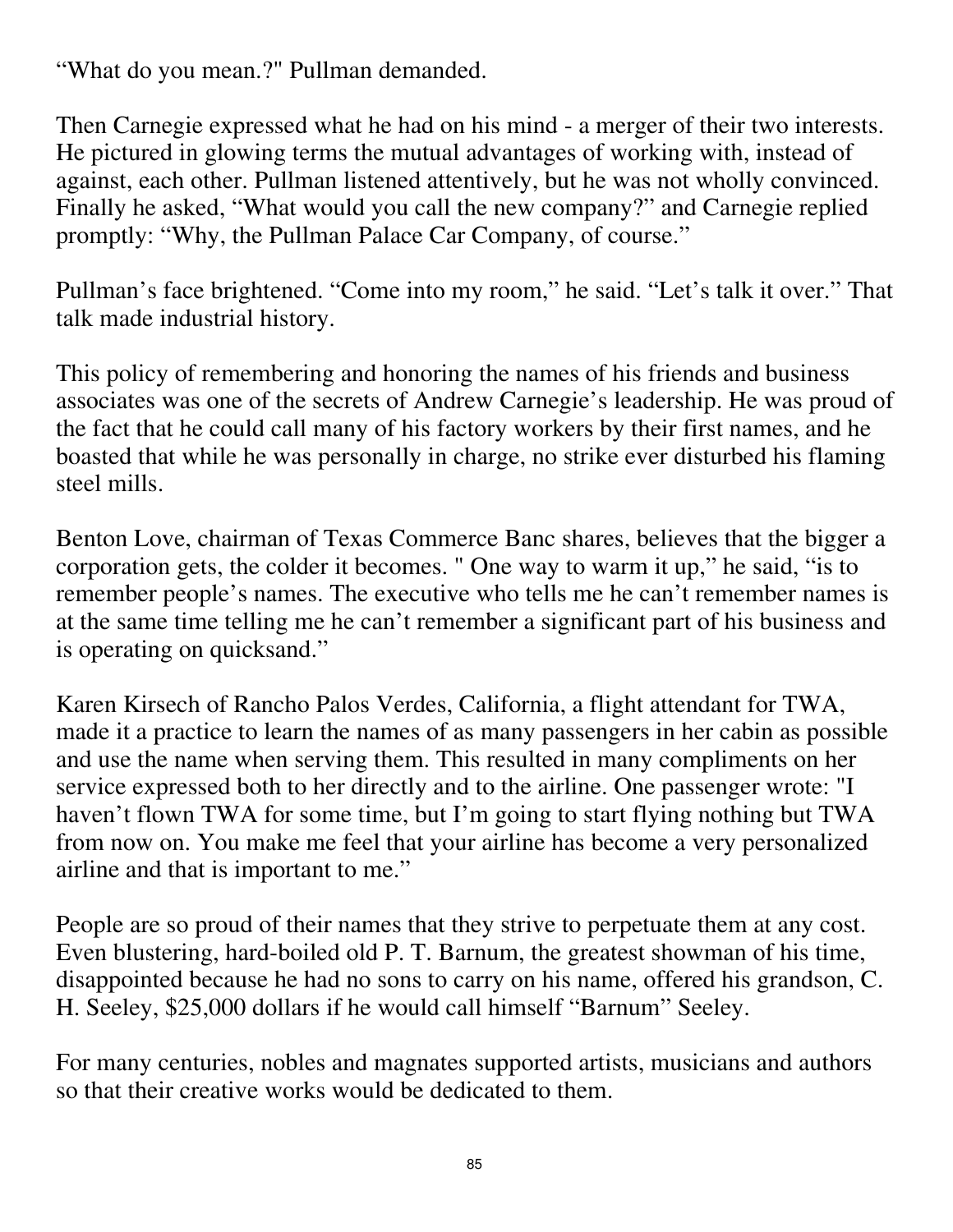Libraries and museums owe their richest collections to people who cannot bear to think that their names might perish from the memory of the race. The New York Public Library has its Astor and Lenox collections. The Metropolitan Museum perpetuates the names of Benjamin Altman and J. P. Morgan. And nearly every church is beautified by stained-glass windows commemorating the names of their donors. Many of the buildings on the campus of most universities bear the names of donors who contributed large sums of money for this honor.

Most people don't remember names, for the simple reason that they don't take the time and energy necessary to concentrate and repeat and fix names indelibly in their minds. They make excuses for themselves; they are too busy. But they were probably no busier than Franklin D. Roosevelt, and he took time to remember and recall even the names of mechanics with whom he came into contact.

To illustrate: The Chrysler organization built a special car for Mr. Roosevelt, who could not use a standard car because his legs were paralyzed. W. F. Chamberlain and a mechanic delivered it to the White House. I have in front of me a letter from Mr. Chamberlain relating his experiences. "I taught President Roosevelt how to handle a car with a lot of unusual gadgets, but he taught me a lot about the fine art of handling people.

"When I called at the White House," Mr. Chamberlain writes, "the President was extremely pleasant and cheerful. He called me by name, made me feel very comfortable, and particularly impressed me with the fact that he was vitally interested in things I had to show him and tell him. The car was so designed that it could be operated entirely by hand. A crowd gathered around to look at the car; and he remarked: 'I think it is marvelous. All you have to do is to touch a button and it moves away and you can drive it without effort. I think it is grand - I don't know what makes it go. I'd love to have the time to tear it down and see how it works.'

"When Roosevelt's friends and associates admired the machine, he said in their presence: 'Mr. Chamberlain, I certainly appreciate all the time and effort you have spent in developing this car. It is a mighty fine job.' He admired the radiator, the special rear-vision mirror and clock, the special spotlight, the kind of upholstery, the sitting position of the driver's seat, the special suitcases in the trunk with his monogram on each suitcase. In other words, he took notice of every detail to which he knew I had given considerable thought. He made a point of bringing these various pieces of equipment to the attention of Mrs. Roosevelt, Miss Perkins, the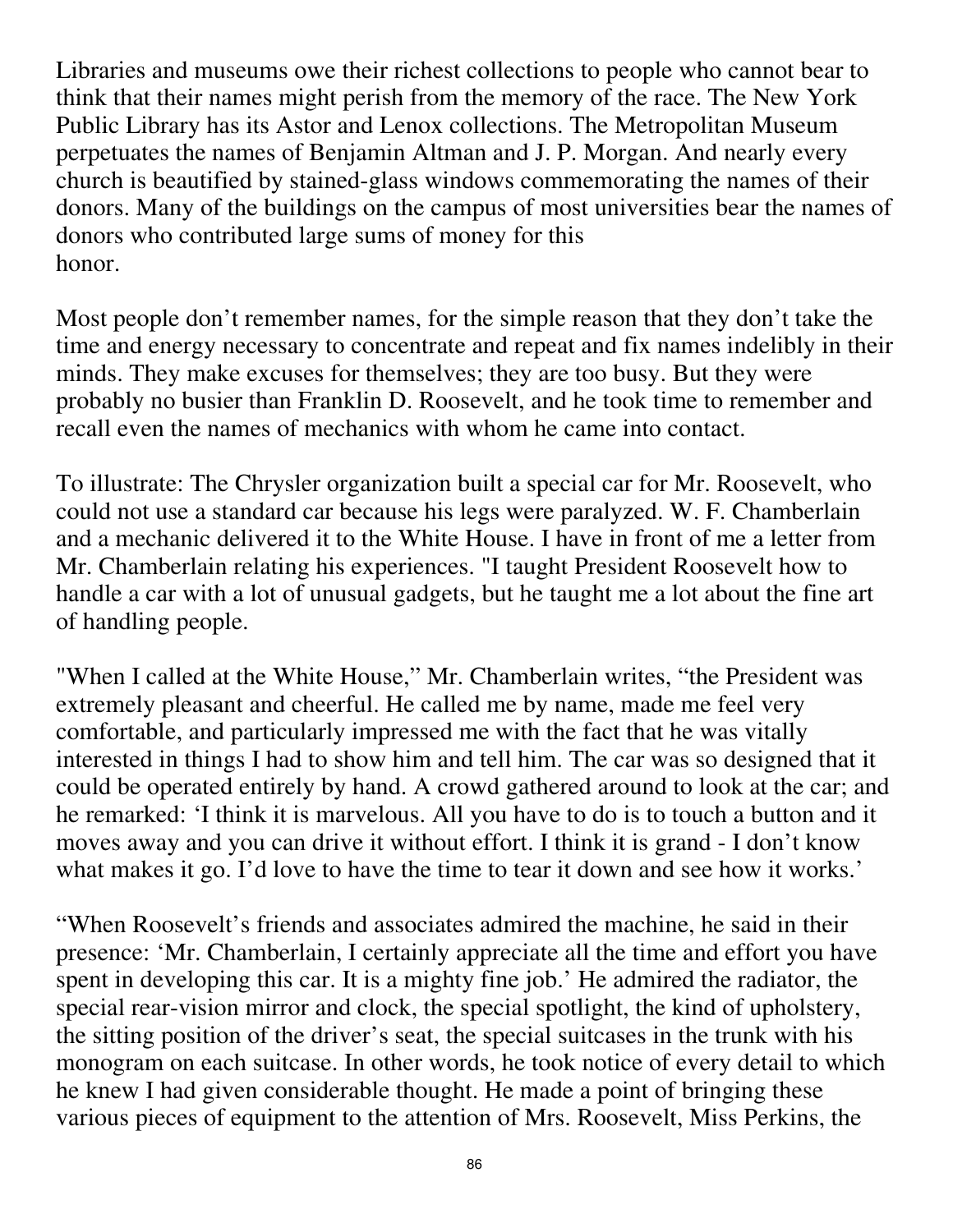Secretary of Labor, and his secretary. He even brought the old White House porter into the picture by saying, 'George, you want to take particularly good care of the suitcases.'

"When the driving lesson was finished, the President turned to me and said: 'Well, Mr. Chamberlain, I have been keeping the Federal Reserve Board waiting thirty minutes. I guess I had better get back to work.'

"I took a mechanic with me to the White House. He was introduced to Roosevelt when he arrived. He didn't talk to the President, and Roosevelt heard his name only once. He was a shy chap, and he kept in the background. But before leaving us, the President looked for the mechanic, shook his hand, called him by name, and thanked him for coming to Washington. And there was nothing perfunctory about his thanks. He meant what he said. I could feel that.

"A few days after returning to New York, I got an autographed photograph of President Roosevelt and a little note of thanks again expressing his appreciation for my assistance. How he found time to do it is a mystery to me ."

Franklin D. Roosevelt knew that one of the simplest, most obvious and most important ways of gaining good will was by remembering names and making people feel important - yet how many of us do it?

Half the time we are introduced to a stranger, we chat a few minutes and can't even remember his or her name by the time we say goodbye.

One of the first lessons a politician learns is this: "To recall a voter's name is statesmanship. To forget it is oblivion."

And the ability to remember names is almost as important in business and social contacts as it is in politics.

Napoleon the Third, Emperor of France and nephew of the great Napoleon, boasted that in spite of all his royal duties he could remember the name of every person he met.

His technique? Simple. If he didn't hear the name distinctly, he said, "So sorry. I didn't get the name clearly." Then, if it was an unusual name, he would say, "How is it spelled?"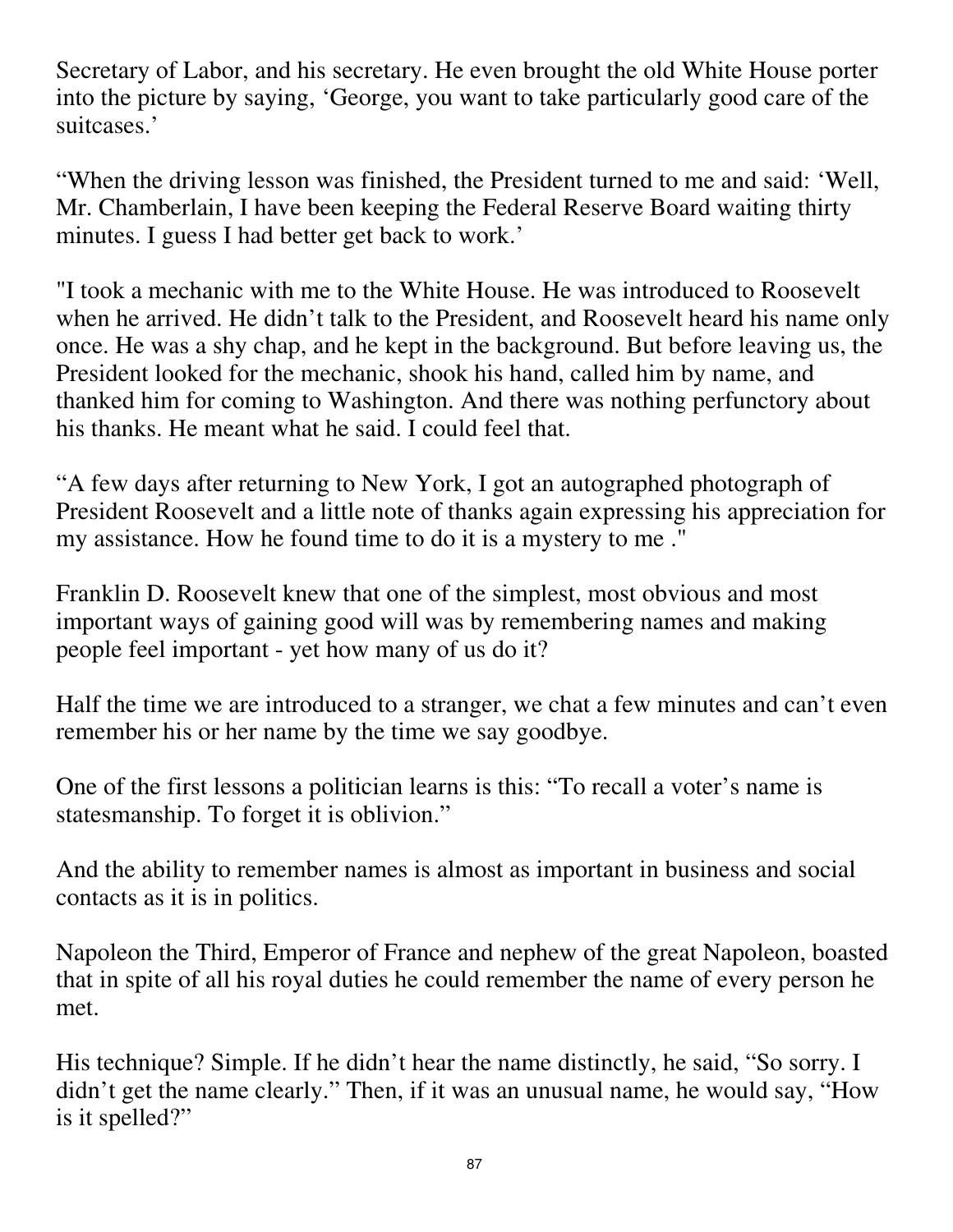During the conversation, he took the trouble to repeat the name several times, and tried to associate it in his mind with the person's features, expression and general appearance.

If the person was someone of importance, Napoleon went to even further pains. As soon as His Royal Highness was alone, he wrote the name down on a piece of paper, looked at it, concentrated on it, fixed it securely in his mind, and then tore up the paper. In this way, he gained an eye impression of the name as well as an ear impression.

All this takes time, but "Good manners," said Emerson, "are made up of petty sacrifices."

The importance of remembering and using names is not just the prerogative of kings and corporate executives. It works for all of us. Ken Nottingham, an employee of General Motors in Indiana, usually had lunch at the company cafeteria. He noticed that the woman who worked behind the counter always had a scowl on her face. "She had been making sandwiches for about two hours and I was just another sandwich to her. I told her what I wanted. She weighed out the ham on a little scale, then she gave me one leaf of lettuce, a few potato chips and handed them to me.

"The next day I went through the same line. Same woman, same scowl. The only difference was I noticed her name tag. I smiled and said, 'Hello, Eunice,' and then told her what I wanted. Well, she forgot the scale, piled on the ham, gave me three leaves of lettuce and heaped on the potato chips until they fell off the plate."

We should be aware of the magic contained in a name and realize that this single item is wholly and completely owned by the person with whom we are dealing and nobody else. The name sets the individual apart; it makes him or her unique among all others. The information we are imparting or the request we are making takes on a special importance when we approach the situation with the name of the individual. From the waitress to the senior executive, the name will work magic as we deal with others.

PRINCIPLE 3 - Remember that a person's name is to that person the sweetest and most important sound in any language.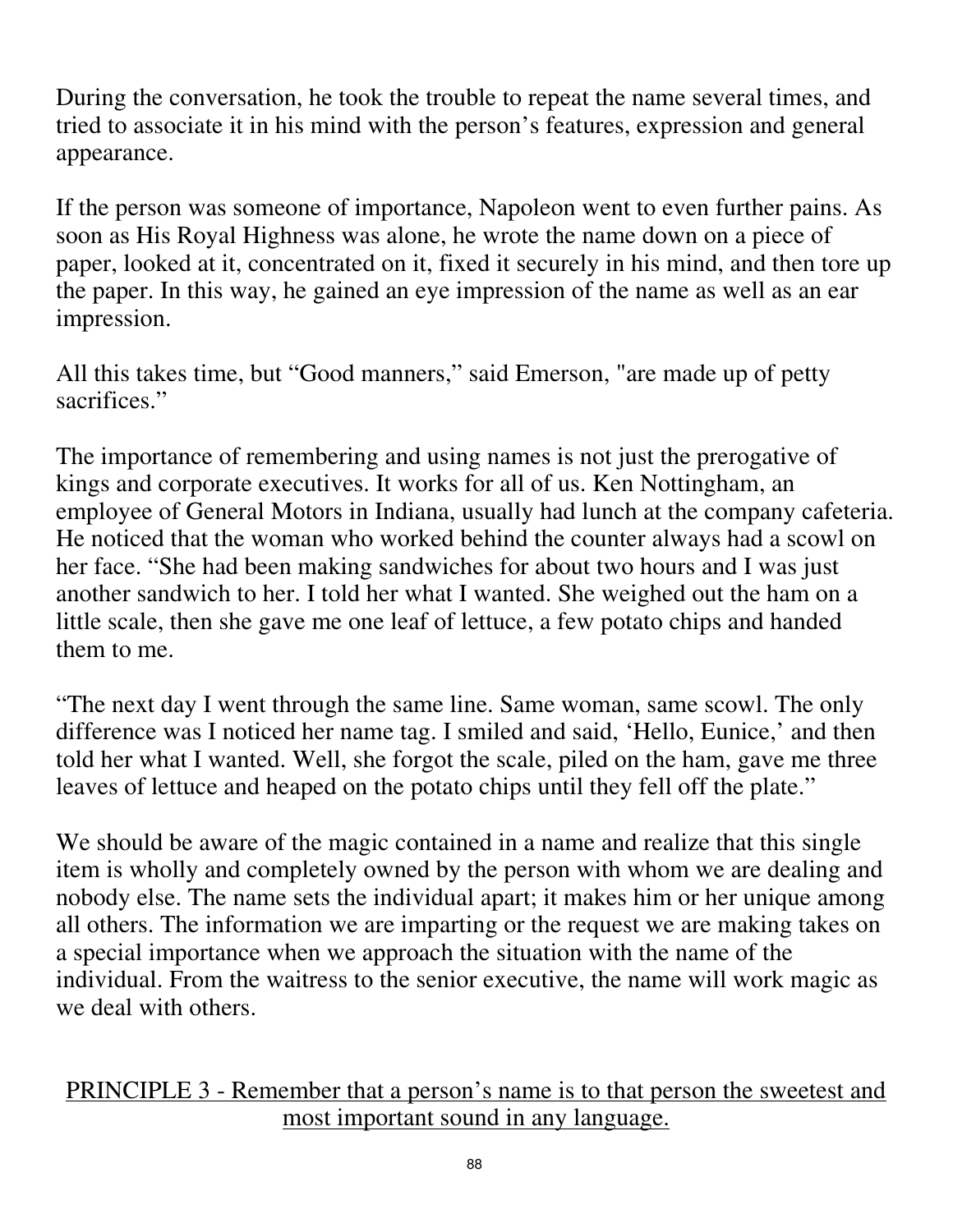### 4 - AN EASY WAY TO BECOME A GOOD CONVERSATIONALIST

Some time ago, I attended a bridge party. I don't play bridge - and there was a woman there who didn't play bridge either. She had discovered that I had once been Lowell Thomas' manager before he went on the radio and that I had traveled in Europe a great deal while helping him prepare the illustrated travel talks he was then delivering. So she said: "Oh, Mr. Carnegie, I do want you to tell me about all the wonderful places you have visited and the sights you have seen."

As we sat down on the sofa, she remarked that she and her husband had recently returned from a trip to Africa. "Africa!" I exclaimed. "How interesting! I've always wanted to see Africa, but I never got there except for a twenty-four-hour stay once in Algiers. Tell me, did you visit the big-game country? Yes? How fortunate. I envy you. Do tell me about Africa."

That kept her talking for forty-five minutes. She never again asked me where I had been or what I had seen. She didn't want to hear me talk about my travels. All she wanted was an interested listener, so she could expand her ego and tell about where she had been.

Was she unusual? No. Many people are like that.

For example, I met a distinguished botanist at a dinner party given by a New York book publisher. I had never talked with a botanist before, and I found him fascinating. I literally sat on the edge of my chair and listened while he spoke of exotic plants and experiments in developing new forms of plant life and indoor gardens (and even told me astonishing facts about the humble potato). I had a small indoor garden of my own - and he was good enough to tell me how to solve some of my problems.

As I said, we were at a dinner party. There must have been a dozen other guests, but I violated all the canons of courtesy, ignored everyone else, and talked for hours to the botanist.

Midnight came, I said good night to everyone and departed. The botanist then turned to our host and paid me several flattering compliments. I was "most stimulating." I was this and I was that, and he ended by saying I was a "most interesting conversationalist."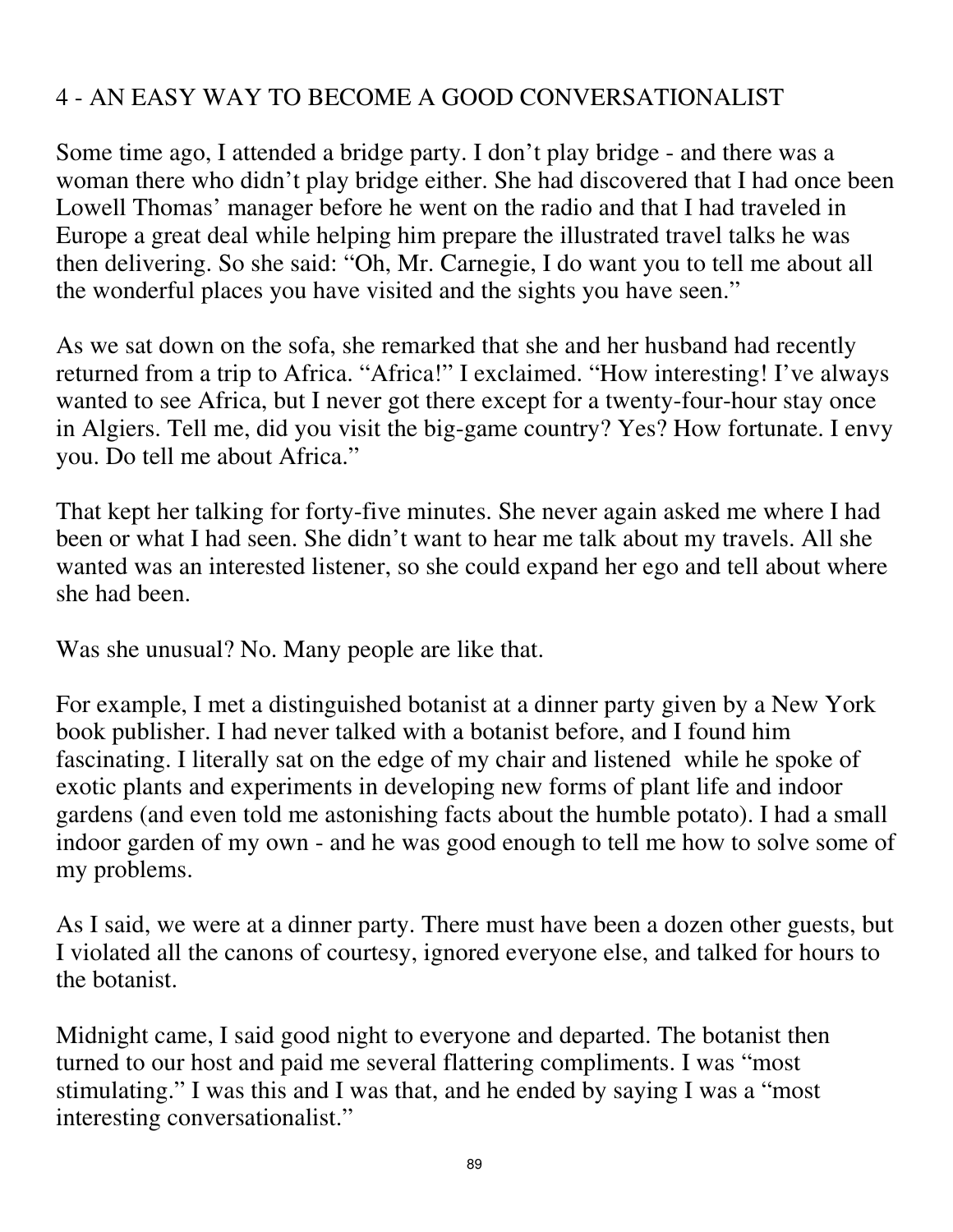An interesting conversationalist? Why, I had said hardly anything at all. I couldn't have said anything if I had wanted to without changing the subject, for I didn't know any more about botany than I knew about the anatomy of a penguin. But I had done this: I had listened intently. I had listened because I was genuinely interested. And he felt it. Naturally that pleased him. That kind of listening is one of the highest compliments we can pay anyone. "Few human beings," wrote Jack Woodford in Strangers in Love, "few human beings are proof against the implied flattery of rapt attention." I went even further than giving him rapt attention. I was "hearty in my approbation and lavish in my praise."

I told him that I had been immensely entertained and instructed - and I had. I told him I wished I had his knowledge - and I did. I told him that I should love to wander the fields with him - and I have. I told him I must see him again - and I did.

And so I had him thinking of me as a good conversationalist when, in reality, I had been merely a good listener and had encouraged him to talk.

What is the secret, the mystery, of a successful business interview? Well, according to former Harvard president Charles W. Eliot, "There is no mystery about successful business intercourse. . . . Exclusive attention to the person who is speaking to you is very important. Nothing else is so flattering as that."

Eliot himself was a past master of the art of listening, Henry James, one of America's first great novelists, recalled: "Dr. Eliot's listening was not mere silence, but a form of activity. Sitting very erect on the end of his spine with hands joined in his lap, making no movement except that he revolved his thumbs around each other faster or slower, he faced his interlocutor and seemed to be hearing with his eyes as well as his ears. He listened with his mind and attentively considered what you had to say while you said it. . . . At the end of an interview the person who had talked to him felt that he had had his say."

Self-evident, isn't it? You don't have to study for four years in Harvard to discover that. Yet I know and you know department store owners who will rent expensive space, buy their goods economically, dress their windows appealingly, spend thousands of dollars in advertising and then hire clerks who haven't the sense to be good listeners - clerks who interrupt customers, contradict them, irritate them, and all but drive them from the store.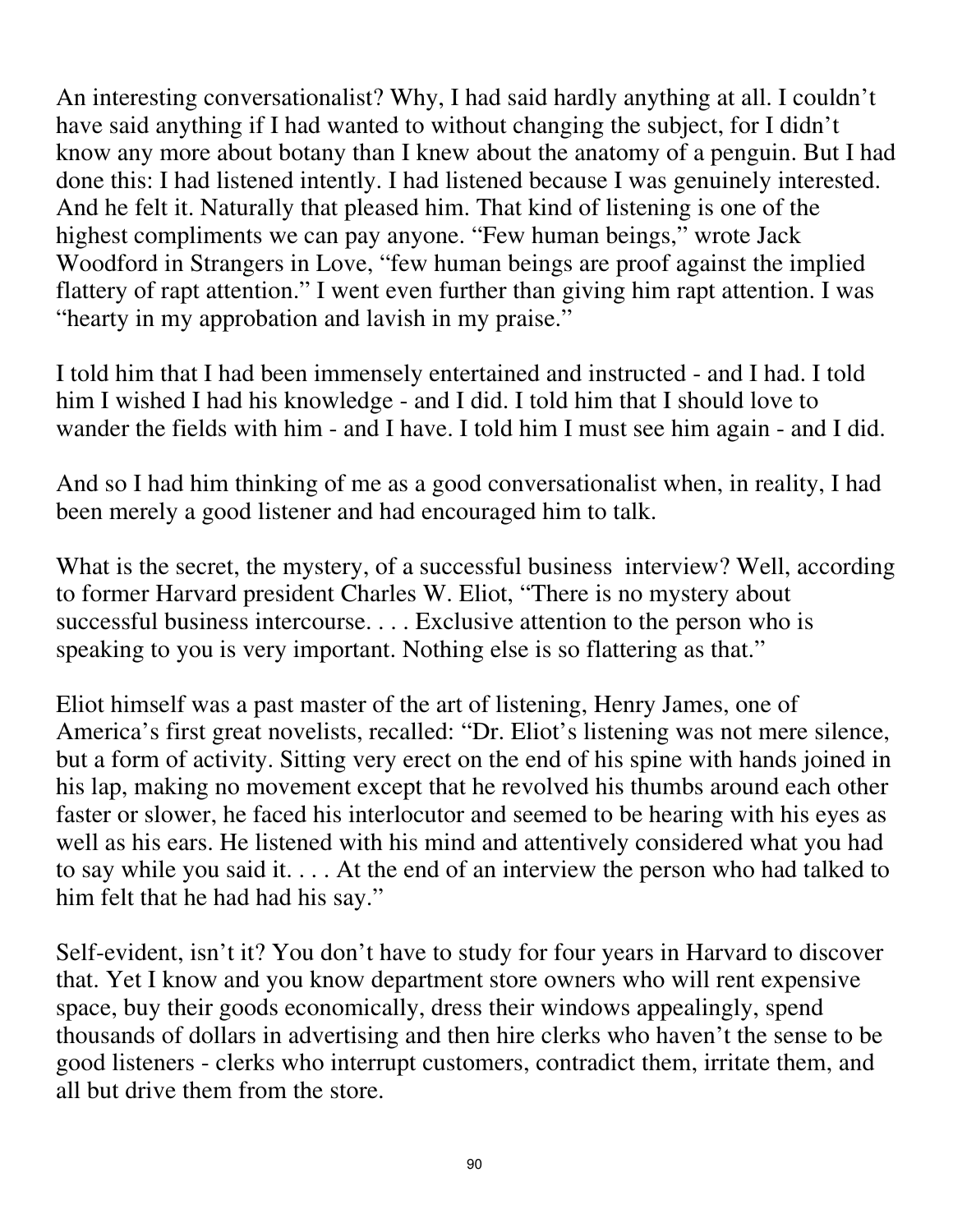A department store in Chicago almost lost a regular customer who spent several thousand dollars each year in that store because a sales clerk wouldn't listen. Mrs. Henrietta Douglas, who took our course in Chicago, had purchased a coat at a special sale. After she had brought it home she noticed that there was a tear in the lining. She came back the next day and asked the sales clerk to exchange it. The clerk refused even to listen to her complaint. "You bought this at a special sale," she said. She pointed to a sign on the wall. "Read that," she exclaimed." 'All sales are final.' Once you bought it, you have to keep it. Sew up the lining yourself."

"But this was damaged merchandise," Mrs. Douglas complained.

"Makes no difference," the clerk interrupted. "Final's final "

Mrs. Douglas was about to walk out indignantly, swearing never to return to that store ever, when she was greeted by the department manager, who knew her from her many years of patronage. Mrs. Douglas told her what had happened.

The manager listened attentively to the whole story, examined the coat and then said: "Special sales are 'final' so we can dispose of merchandise at the end of the season. But this 'no return' policy does not apply to damaged goods. We will certainly repair or replace the lining, or if you prefer, give you your money back."

What a difference in treatment! If that manager had not come along and listened to the Customer, a long-term patron of that store could have been lost forever.

Listening is just as important in one's home life as in the world of business. Millie Esposito of Croton-on-Hudson, New York, made it her business to listen carefully when one of her children wanted to speak with her. One evening she was sitting in the kitchen with her son, Robert, and after a brief discussion of something that was on his mind, Robert said: "Mom, I know that you love me very much."

Mrs. Esposito was touched and said: "Of course I love you very much. Did you doubt it?"

Robert responded: "No, but I really know you love me because whenever I want to talk to you about something you stop whatever you are doing and listen to me."

The chronic kicker, even the most violent critic, will frequently soften and be subdued in the presence of a patient, sympathetic listener - a listener who will he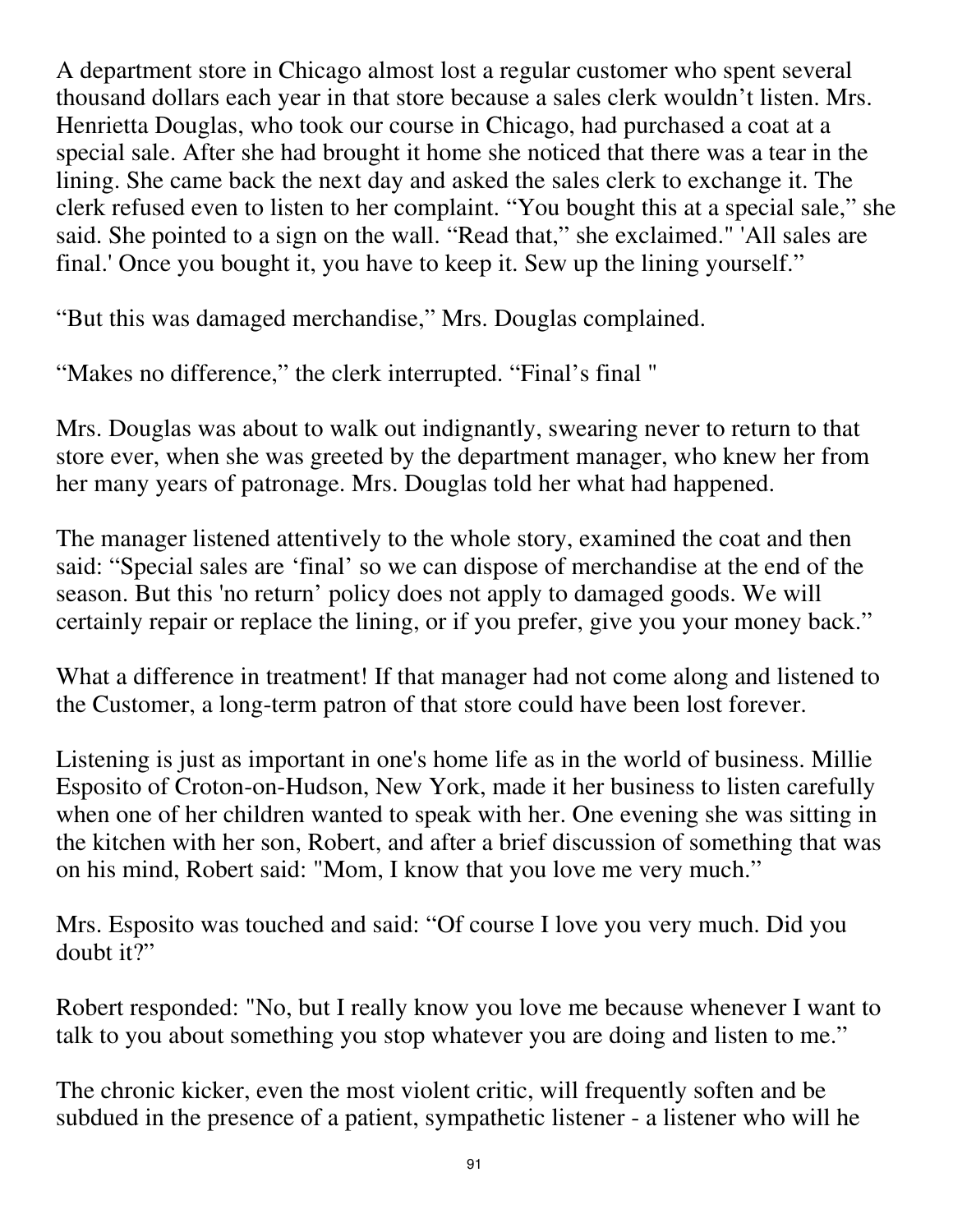silent while the irate fault-finder dilates like a king cobra and spews the poison out of his system. To illustrate: The New York Telephone Company discovered a few years ago that it had to deal with one of the most vicious customers who ever cursed a customer service representative. And he did curse. He raved. He threatened to tear the phone out by its roots. He refused to pay certain charges that he declared were false. He wrote letters to the newspapers. He filed innumerable complaints with the Public Service Commission, and he started several suits against the telephone company.

At last, one of the company's most skillful "trouble-shooters" was sent to interview this stormy petrel. This "troubleshooter" listened and let the cantankerous customer enjoy himself pouring out his tirade. The telephone representative listened and said "yes" and sympathized with his grievance.

"He raved on and I listened for nearlv three hours," the "troubleshooter" said as he related his experiences before one of the author's classes. "Then I went back and listened some more. I interviewed him four times, and before the fourth visit was over I had become a charter member of an organization he was starting. He called it the 'Telephone Subscribers' Protective Association.' I am still a member of this organization, and, so far as I know, I'm the only member in the world today besides Mr. ----.

"I listened and sympathized with him on every point that he made during these interviews. He had never had a telephone representative talk with him that way before, and he became almost friendly. The point on which I went to see him was not even mentioned on the first visit, nor was it mentioned on the second or third, but upon the fourth interview, I closed the case completely, he paid all his bills in full, and for the first time in the history of his difficulties with the telephone company he voluntarily withdrew his complaints from the Public Service Commission."

Doubtless Mr. ----- had considered himself a holy crusader, defending the public rights against callous exploitation. But in reality, what he had really wanted was a feeling of importance. He got this feeling of importance at first by kicking and complaining. But as soon as he got his feeling of importance from a representative of the company, his imagined grievances vanished into thin air.

One morning years ago, an angry customer stormed into the office of Julian F. Detmer, founder of the Detmer Woolen Company, which later became the world's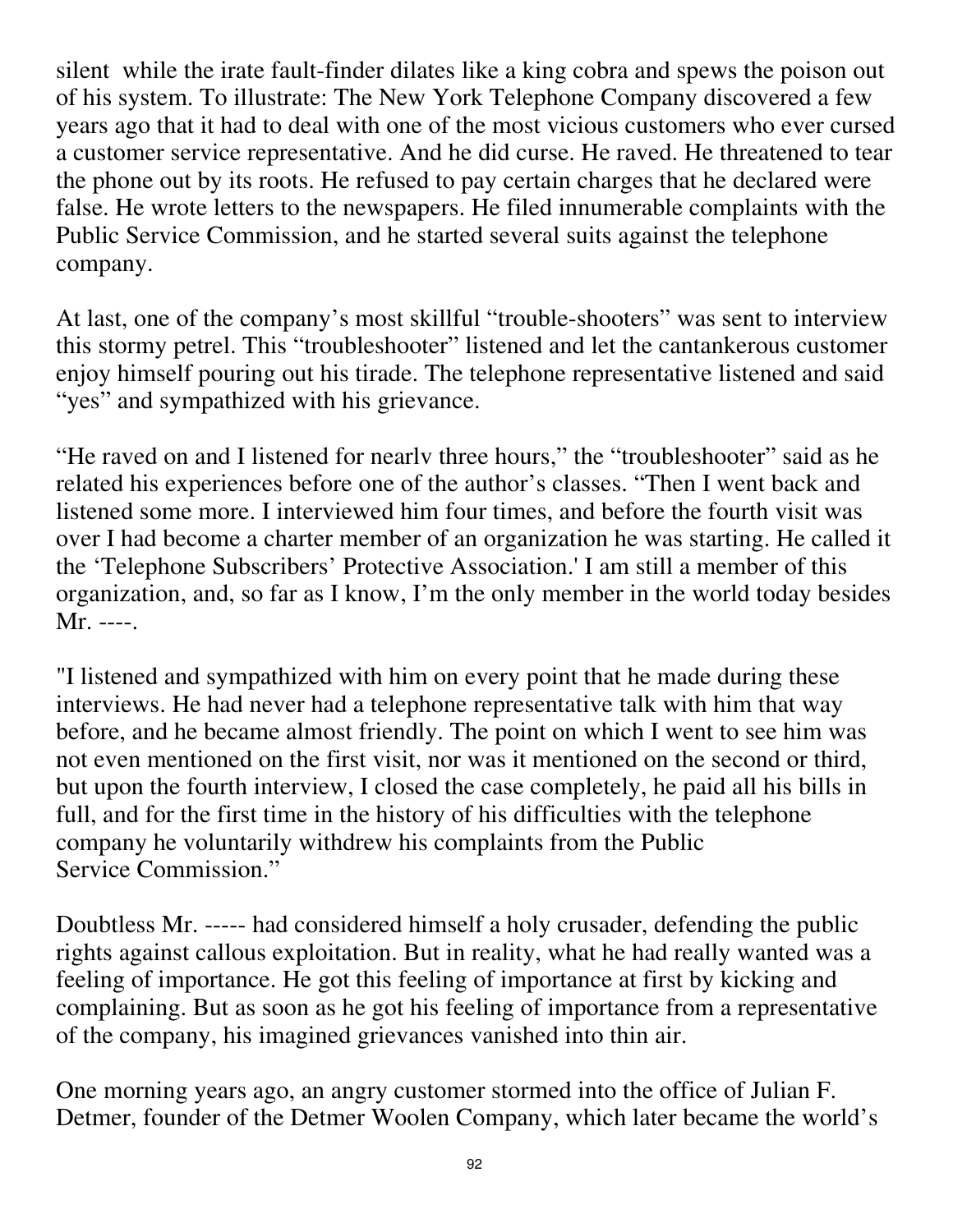largest distributor of woolens to the tailoring trade.

"This man owed us a small sum of money," Mr. Detmer explained to me. "The customer denied it, but we knew he was wrong. So our credit department had insisted that he pay. After getting a number of letters from our credit department, he packed his grip, made a trip to Chicago, and hurried into my office to inform me not only that he was not going to pay that bill, but that he was never going to buy another dollar's worth of goods from the Detmer Woolen Company.

"I listened patiently to all he had to say. I was tempted to interrupt, but I realized that would be bad policy, So I let him talk himself out. When he finally simmered down and got in a receptive mood, I said quietly: 'I want to thank vou for coming to Chicago to tell me about this. You have done me a great favor, for if our credit department has annoyed you, it may annoy other good customers, and that would be just too bad. Believe me, I am far more eager to hear this than you are to tell it.'

"That was the last thing in the world he expected me to say. I think he was a trifle disappointed, because he had come to Chicago to tell me a thing or two, but here I was thanking him instead of scrapping with him. I assured him we would wipe the charge off the books and forget it, because he was a very careful man with only one account to look after, while our clerks had to look after thousands. Therefore, he was less likely to be wrong than we were.

"I told him that I understood exactly how he felt and that, if I were in his shoes, I should undoubtedly feel precisely as he did. Since he wasn't going to buy from us anymore, I recommended some other woolen houses.

"In the past, we had usually lunched together when he came to Chicago, so I invited him to have lunch with me this day. He accepted reluctantly, but when we came back to the office he placed a larger order than ever before. He returned home in a softened mood and, wanting to be just as fair with us as we had been with him, looked over his bills, found one that had been mislaid, and sent us a check with his apologies.

"Later, when his wife presented him with a baby boy, he gave his son the middle name of Detmer, and he remained a friend and customer of the house until his death twenty-two years afterwards."

Years ago, a poor Dutch immigrant boy washed the windows of a bakery shop after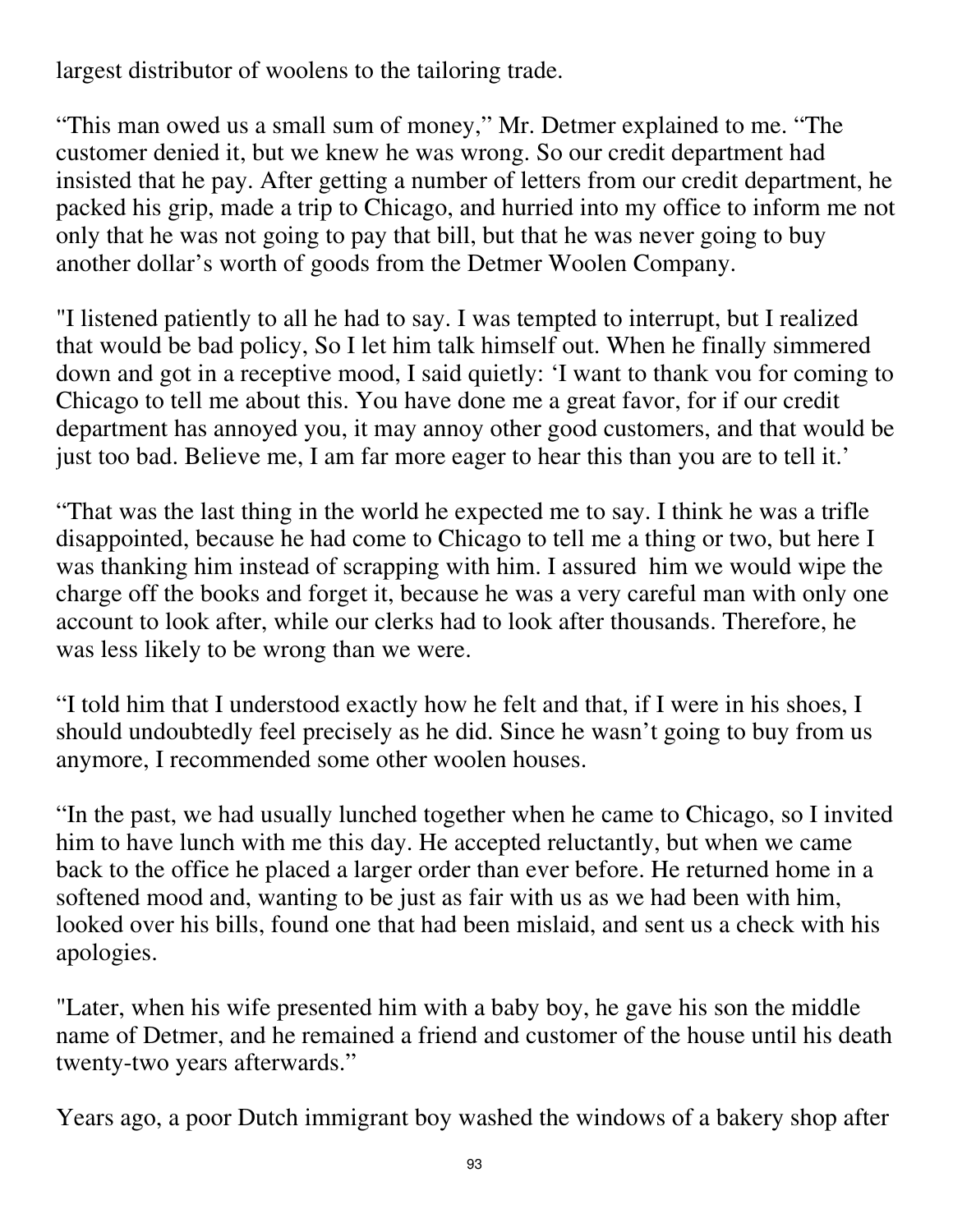school to help support his family. His people were so poor that in addition he used to go out in the street with a basket every day and collect stray bits of coal that had fallen in the gutter where the coal wagons had delivered fuel. That boy, Edward Bok, never got more than six years of schooling in his life; yet eventually he made himself one of the most successful magazine editors in the history of American journalism. How did he do it? That is a long story, but how he got his start can be told briefly. He got his start by using the principles advocated in this chapter.

He left school when he was thirteen and became an office boy for Western Union, but he didn't for one moment give up the idea of an education. Instead, he started to educate himself, He saved his carfares and went without lunch until he had enough money to buy an encyclopedia of American biography - and then he did an unheard-of thing. He read the lives of famous people and wrote them asking for additional information about their childhoods. He was a good listener. He asked famous people to tell him more about themselves. He wrote General James A. Garfield, who was then running for President, and asked if it was true that he was once a tow boy on a canal; and Garfield replied. He wrote General Grant asking about a certain battle, and Grant drew a map for him and invited this fourteen-year old boy to dinner and spent the evening talking to him.

Soon our Western Union messenger boy was corresponding with many of the most famous people in the nation: Ralph Waldo Emerson, Oliver Wendell Holmes, Longfellow, Mrs. Abraham Lincoln, Louisa May Alcott, General Sherman and Jefferson Davis. Not only did he correspond with these distinguished people, but as soon as he got a vacation, he visited many of them as a welcome guest in their homes. This experience imbued him with a confidence that was invaluable. These men and women fired him with a vision and ambition that shaped his life. And all this, let me repeat, was made possible solely by the application of the principles we are discussing here.

Isaac F. Marcosson, a journalist who interviewed hundreds of celebrities, declared that many people fail to make a favorable impression because they don't listen attentively. "They have been so much concerned with what they are going to say next that they do not keep their ears open. . . . Very important people have told me that they prefer good listeners to good talkers, but the ability to listen seems rarer than almost any other good trait ."

And not only important personages crave a good listener, but ordinary folk do too. As the Reader's Digest once said: "Many persons call a doctor when all they want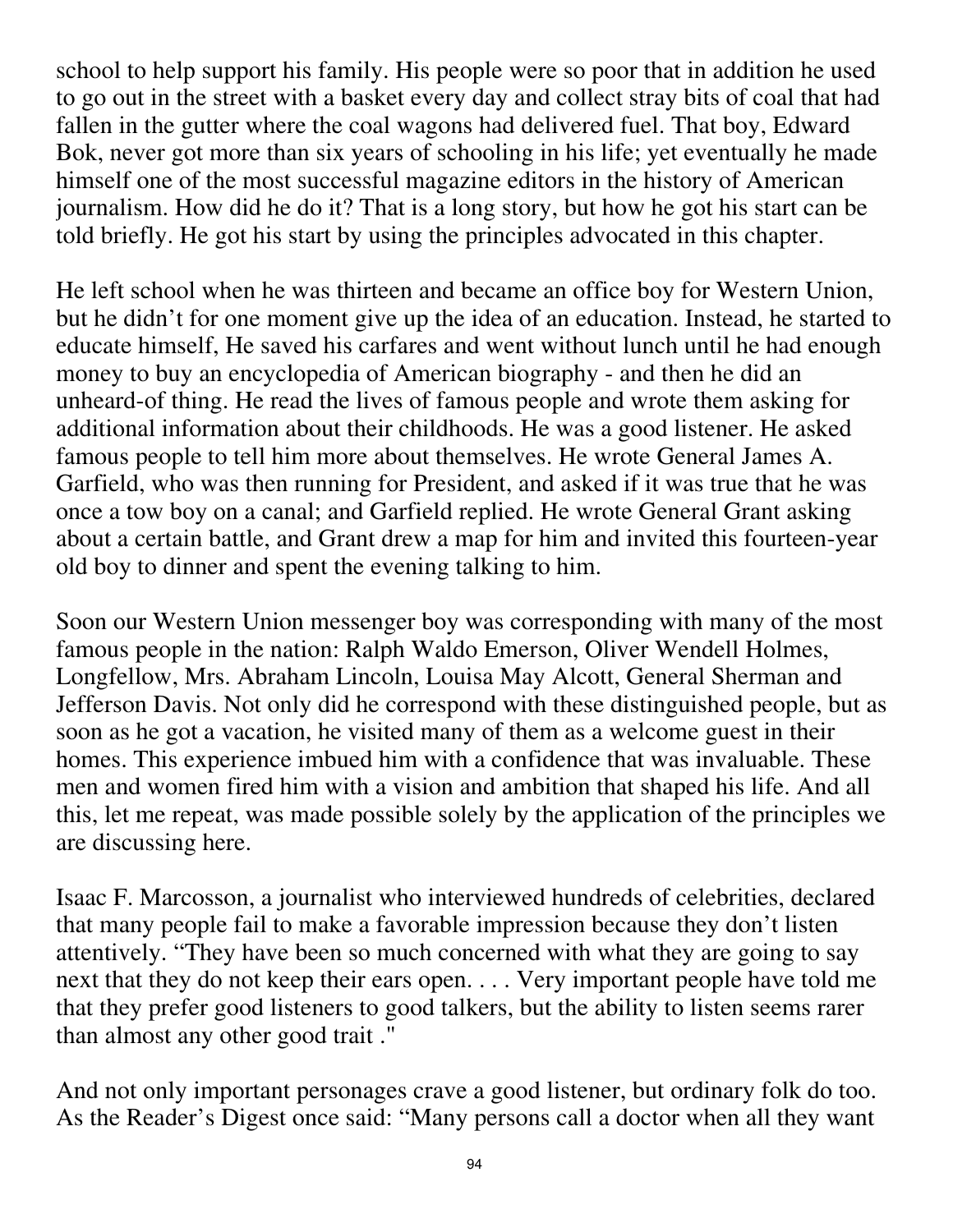is an audience,"

During the darkest hours of the Civil War, Lincoln wrote to an old friend in Springfield, Illinois, asking him to come to Washington. Lincoln said he had some problems he wanted to discuss with him. The old neighbor called at the White House, and Lincoln talked to him for hours about the advisability of issuing a proclamation freeing the slaves. Lincoln went over all the arguments for and against such a move, and then read letters and newspaper articles, some denouncing him for not freeing the slaves and others denouncing him for fear he was going to free them. After talking for hours, Lincoln shook hands with his old neighbor, said good night, and sent him back to Illinois without even asking for his opinion. Lincoln had done all the talking himself. That seemed to clarify his mind. "He seemed to feel easier after that talk," the old friend said. Lincoln hadn't wanted advice, He had wanted merely a friendly, sympathetic listener to whom he could unburden himself. That's what we all want when we are in trouble. That is frequently all the irritated customer wants, and the dissatisfied employee or the hurt friend.

One of the great listeners of modern times was Sigmund Freud. A man who met Freud described his manner of listening: "It struck me so forcibly that I shall never forget him. He had qualities which I had never seen in any other man. Never had I seen such concentrated attention. There was none of that piercing 'soul penetrating gaze' business. His eyes were mild and genial. His voice was low and kind. His gestures were few. But the attention he gave me, his appreciation of what I said, even when I said it badly, was extraordinary, You've no idea what it meant to be listened to like that."

If you want to know how to make people shun you and laugh at you behind your back and even despise you, here is the recipe: Never listen to anyone for long. Talk incessantly about yourself. If you have an idea while the other person is talking, don't wait for him or her to finish: bust right in and interrupt in the middle of a sentence.

Do you know people like that? I do, unfortunately; and the astonishing part of it is that some of them are prominent.

Bores, that is all they are - bores intoxicated with their own egos, drunk with a sense of their own importance.

People who talk only of themselves think only of themselves. And "those people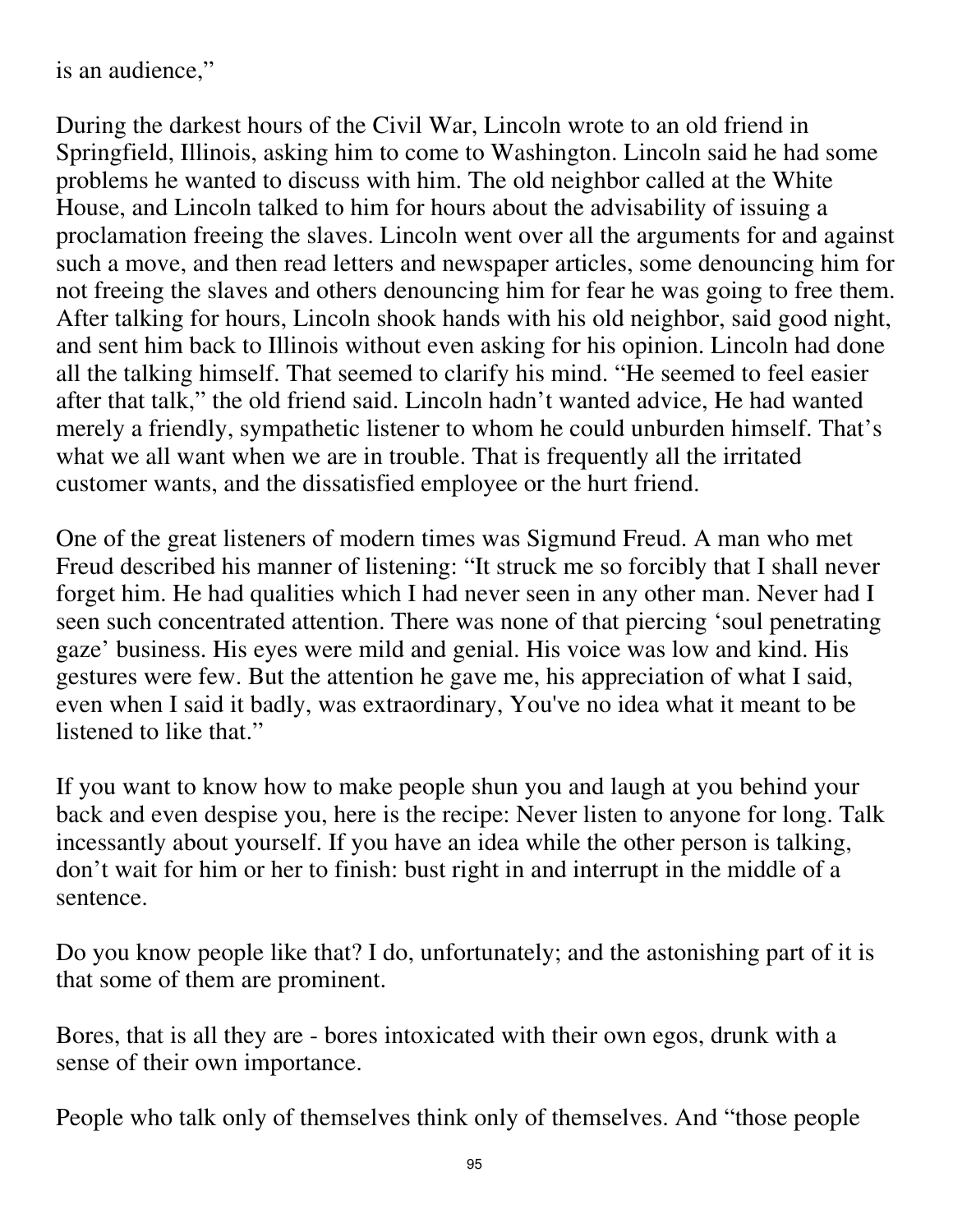who think only of themselves," Dr. Nicholas Murray Butler, longtime president of Columbia University, said, "are hopelessly uneducated. They are not educated," said Dr. Butler, "no matter how instructed they may be."

So if you aspire to be a good conversationalist, be an attentive listener. To be interesting, be interested. Ask questions that other persons will enjoy answering. Encourage them to talk about themselves and their accomplishments.

Remember that the people you are talking to are a hundred times more interested in themselves and their wants and problems than they are in you and your problems. A person's toothache means more to that person than a famine in China which kills a million people. A boil on one's neck interests one more than forty earthquakes in Africa. Think of that the next time you start a conversation.

PRINCIPLE 4 - Be a good listener. Encourage others to talk about themselves.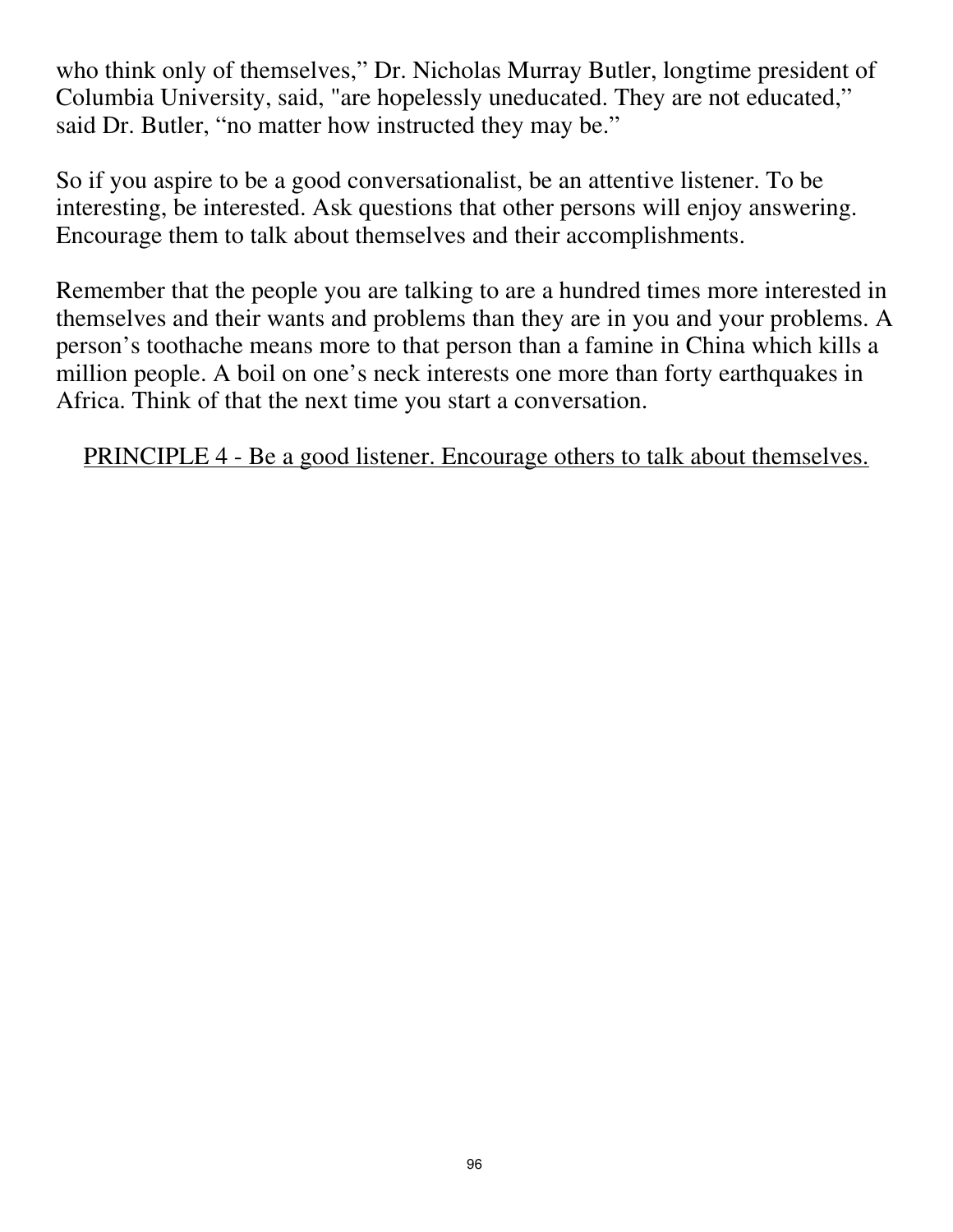### 5 - HOW TO INTEREST PEOPLE

Everyone who was ever a guest of Theodore Roosevelt was astonished at the range and diversity of his knowledge. Whether his visitor was a cowboy or a Rough Rider, a New York politician or a diplomat, Roosevelt knew what to say. And how was it done? The answer was simple. Whenever Roosevelt expected a visitor, he sat up late the night before, reading up on the subject in which he knew his guest was particularly interested.

For Roosevelt knew, as all leaders know, that the royal road to a person's heart is to talk about the things he or she treasures most.

The genial William Lyon Phelps, essayist and professor of literature at Yale, learned this lesson early in life.

"When I was eight years old and was spending a weekend visiting my Aunt Libby Linsley at her home in Stratford on the Housatonic," he wrote in his essay on Human Nature, "a middle-aged man called one evening, and after a polite skirmish with my aunt, he devoted his attention to me. At that time, I happened to be excited about boats, and the visitor discussed the subject in a way that seemed to me particularly interesting. After he left, I spoke of him with enthusiasm. What a man! My aunt informed me he was a New York lawyer, that he cared nothing whatever about boats - that he took not the slightest interest in the subject. 'But why then did he talk all the time about boats?'

" 'Because he is a gentleman. He saw you were interested in boats, and he talked about the things he knew would interest and please you. He made himself agreeable.' "

And William Lyon Phelps added: "I never forgot my aunt's remark."

As I write this chapter, I have before me a letter from Edward L. Chalif, who was active in Boy Scout work.

"One day I found I needed a favor," wrote Mr. Chalif. "A big Scout jamboree was coming off in Europe, and I wanted the president of one of the largest corporations in America to pay the expenses of one of my boys for the trip.

"Fortunately, just before I went to see this man, I heard that he had drawn a check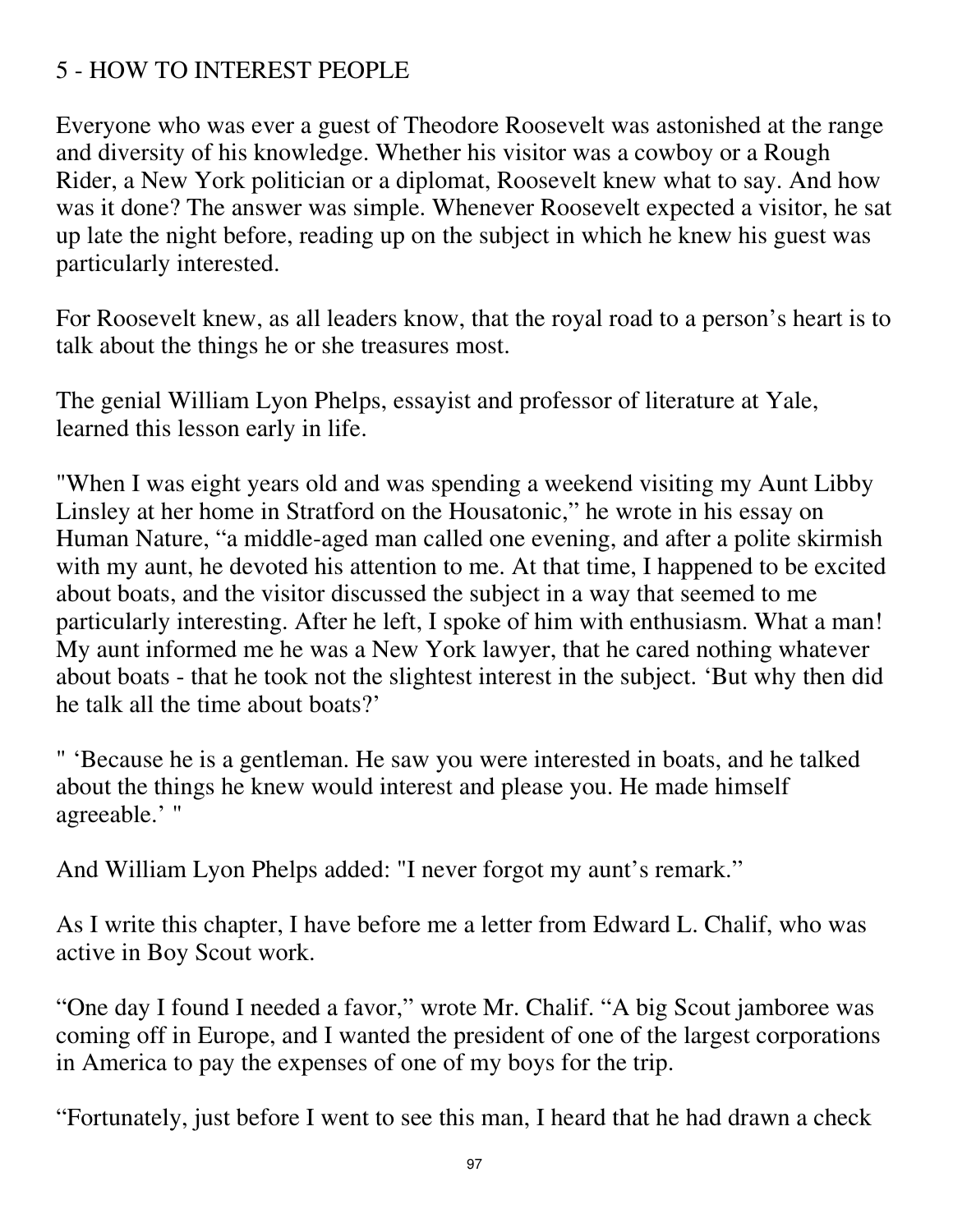for a million dollars, and that after it was canceled, he had had it framed.

"So the first thing I did when I entered his office was to ask to see the check. A check for a million dollars! I told him I never knew that anybody had ever written such a check, and that I wanted to tell my boys that I had actually seen a check for a million dollars. He gladly showed it to me; I admired it and asked him to tell me all about how it happened to be drawn."

You notice, don't you, that Mr. Chalif didn't begin by talking about the Boy Scouts, or the jamboree in Europe, or what it was he wanted? He talked in terms of what interested the other man. Here's the result:

"Presently, the man I was interviewing said: 'Oh, by the way, what was it you wanted to see me about?' So I told him.

"To my vast surprise," Mr. Chalif continues, "he not only granted immediately what I asked for, but much more. I had asked him to send only one boy to Europe, but he sent five boys and myself, gave me a letter of credit for a thousand dollars and told us to stay in Europe for seven weeks. He also gave me letters of introduction to his branch presidents, putting them at our service, and he himself met us in Paris and showed us the town.

Since then, he has given jobs to some of the boys whose parents were in want, and he is still active in our group.

"Yet I know if I hadn't found out what he was interested in, and got him warmed up first, I wouldn't have found him one-tenth as easy to approach."

Is this a valuable technique to use in business? Is it? Let's see, Take Henry G. Duvernoy of Duvemoy and Sons, a wholesale baking firm in New York.

Mr. Duvernoy had been trying to sell bread to a certain New York hotel. He had called on the manager every week for four years. He went to the same social affairs the manager attended. He even took rooms in the hotel and lived there in order to get the business. But he failed.

"Then," said Mr. Duvernoy, "after studying human relations, I resolved to change my tactics. I decided to find out what interested this man - what caught his enthusiasm.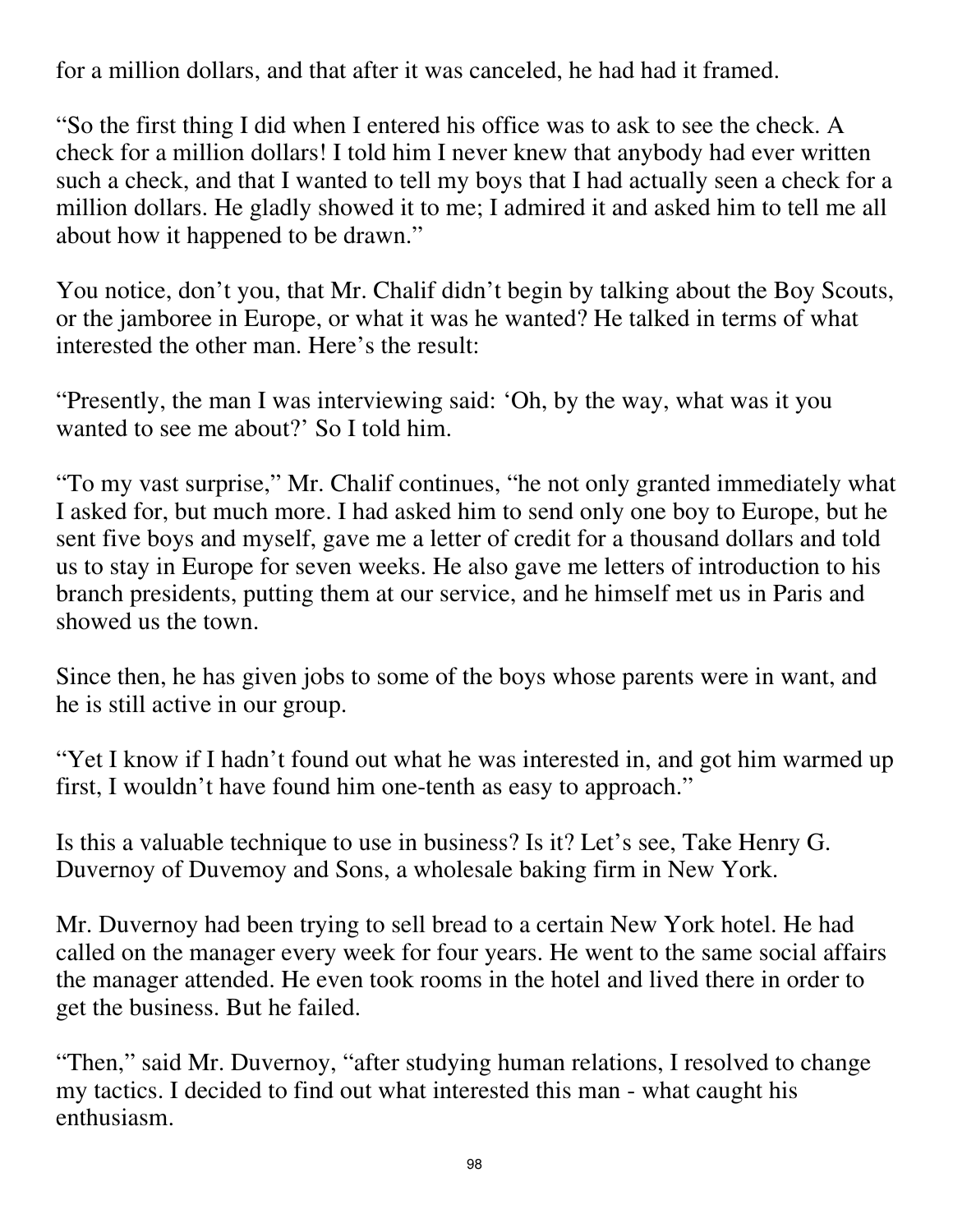"I discovered he belonged to a society of hotel executives called the Hotel Greeters of America. He not only belonged, but his bubbling enthusiasm had made him president of the organization, and president of the International Greeters. No matter where its conventions were held, he would be there.

"So when I saw him the next day, I began talking about the Greeters. What a response I got. What a response! He talked to me for half an hour about the Greeters, his tones vibrant with enthusiasm. I could plainly see that this society was not only his hobby, it was the passion of his life. Before I left his office, he had 'sold' me a membership in his organization.

"In the meantime, I had said nothing about bread. But a few days later, the steward of his hotel phoned me to come over with samples and prices.

" 'I don't know what you did to the old boy,' the steward greeted me, 'but he sure is sold on you!'

"Think of it! I had been drumming at that man for four years - trying to get his business - and I'd still be drumming at him if I hadn't finally taken the trouble to find out what he was interested in, and what he enjoyed talking about."

Edward E. Harriman of Hagerstown, Maryland, chose to live in the beautiful Cumberland Valley of Maryland after he completed his military service. Unfortunately, at that time there were few jobs available in the area. A little research uncovered the fact that a number of companies in the area were either owned or controlled by an unusual business maverick, R. J. Funkhouser, whose rise from poverty to riches intrigued Mr. Harriman. However, he was known for being inaccessible to job seekers. Mr. Harriman wrote:

"I interviewed a number of people and found that his major interest was anchored in his drive for power and money. Since he protected himself from people like me by use of a dedicated and stern secretary, I studied her interests and goals and only then I paid an unannounced visit at her office. She had been Mr. Funkhouser's orbiting satellite for about fifteen years. When I told her I had a proposition for him which might translate itself into financial and political success for him, she became enthused. I also conversed with her about her constructive participation in his success. After this conversation she arranged for me to meet Mr. Funkhouser.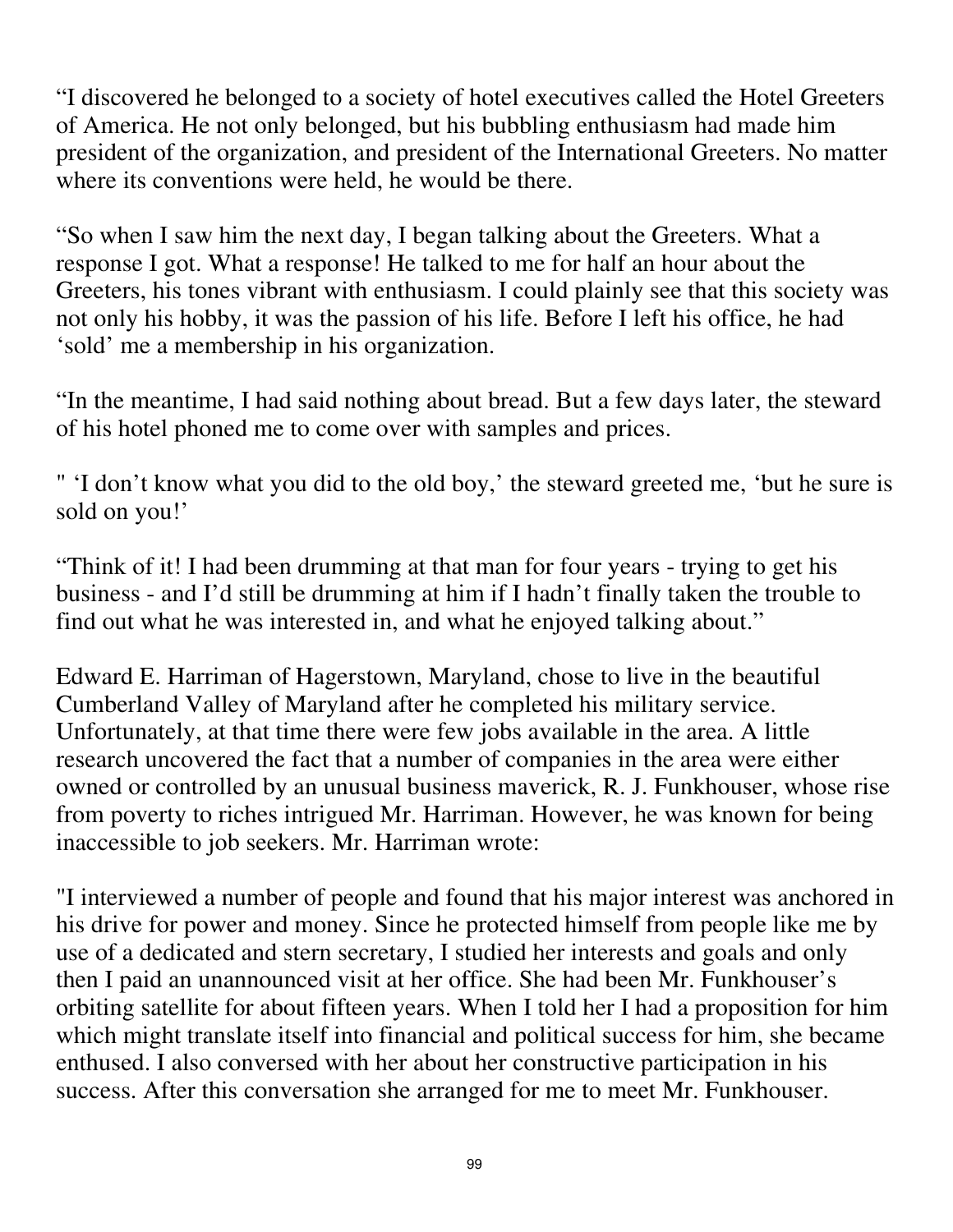"I entered his huge and impressive office determined not to ask directly for a job. He was seated behind a large carved desk and thundered at me, 'How about it, young man?' I said, 'Mr. Funkhouser, I believe I can make money for you.' He immediately rose and invited me to sit in one of the large upholstered chairs. I enumerated my ideas and the qualifications I had to realize these ideas, as well a how they would contribute to his personal success and that of his businesses.

" 'R. J.,' as he became known to me, hired me at once and for over twenty years I have grown in his enterprises and we both have prospered."

Talking in terms of the other person's interests pays off for both parties. Howard Z. Herzig, a leader in the field of employee communications, has always followed this principle. When asked what reward he got from it, Mr. Herzig responded that he not only received a different reward from each person but that in general the reward had been an enlargement of his life each time he spoke to someone.

PRINCIPLE 5 - Talk in terms of the other person's interests.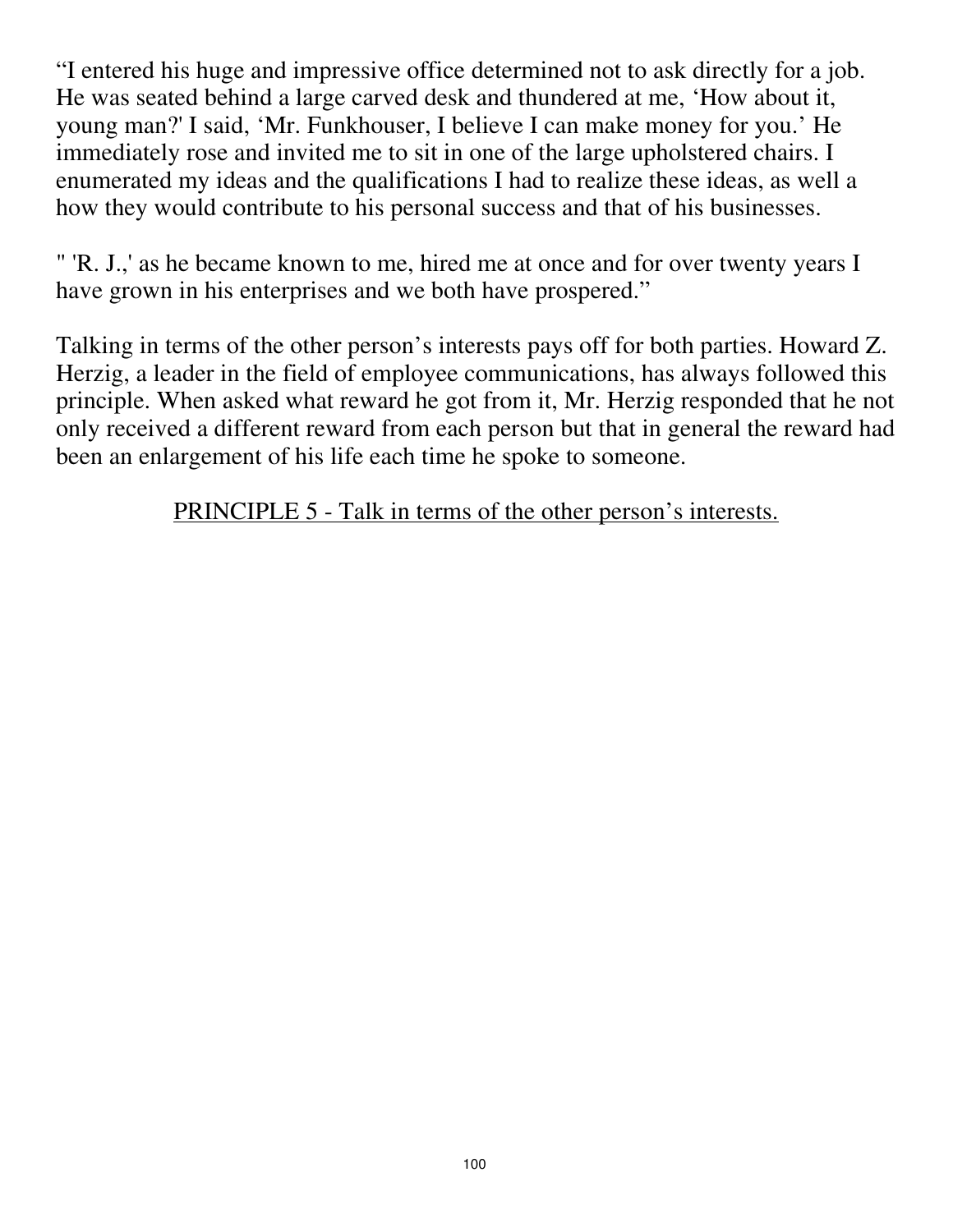# 6 - HOW TO MAKE PEOPLE LIKE YOU INSTANTLY

I was waiting in line to register a letter in the post office at Thirty-third Street and Eighth Avenue in New York. I noticed that the clerk appeared to be bored with the job—weighing envelopes, handing out stamps, making change, issuing receipts the same monotonous grind year after year. So I said to myself: "I am going to try to make that clerk like me. Obviously, to make him like me, I must say something nice, not about myself, but about him. So I asked myself, 'What is there about him that I can honestly admire?' " That is sometimes a hard question to answer, especially with strangers; but, in this case, it happened to be easy. I instantly saw something I admired no end.

So while he was weighing my envelope, I remarked with enthusiasm: "I certainly wish I had your head of hair."

He looked up, half-startled, his face beaming with smiles. "Well, it isn't as good as it used to be," he said modestly. I assured him that although it might have lost some of its pristine glory, nevertheless it was still magnificent. He was immensely pleased. We carried on a pleasant little conversation and the last thing he said to me was: "Many people have admired my hair."

I'll bet that person went out to lunch that day walking on air. I'll bet he went home that night and told his wife about it. I'll bet he looked in the mirror and said: "It is a beautiful head of hair."

I told this story once in public and a man asked me afterwards: "'What did you want to get out of him?"

What was I trying to get out of him!!! What was I trying to get out of him!!!

If we are so contemptibly selfish that we can't radiate a little happiness and pass on a bit of honest appreciation without trying to get something out of the other person in return - if our souls are no bigger than sour crab apples, we shall meet with the failure we so richly deserve. Oh yes, I did want something out of that chap. I wanted something priceless. And I got it. I got the feeling that I had done something for him without his being able to do anything whatever in return for me. That is a feeling that flows and sings in your memory lung after the incident is past.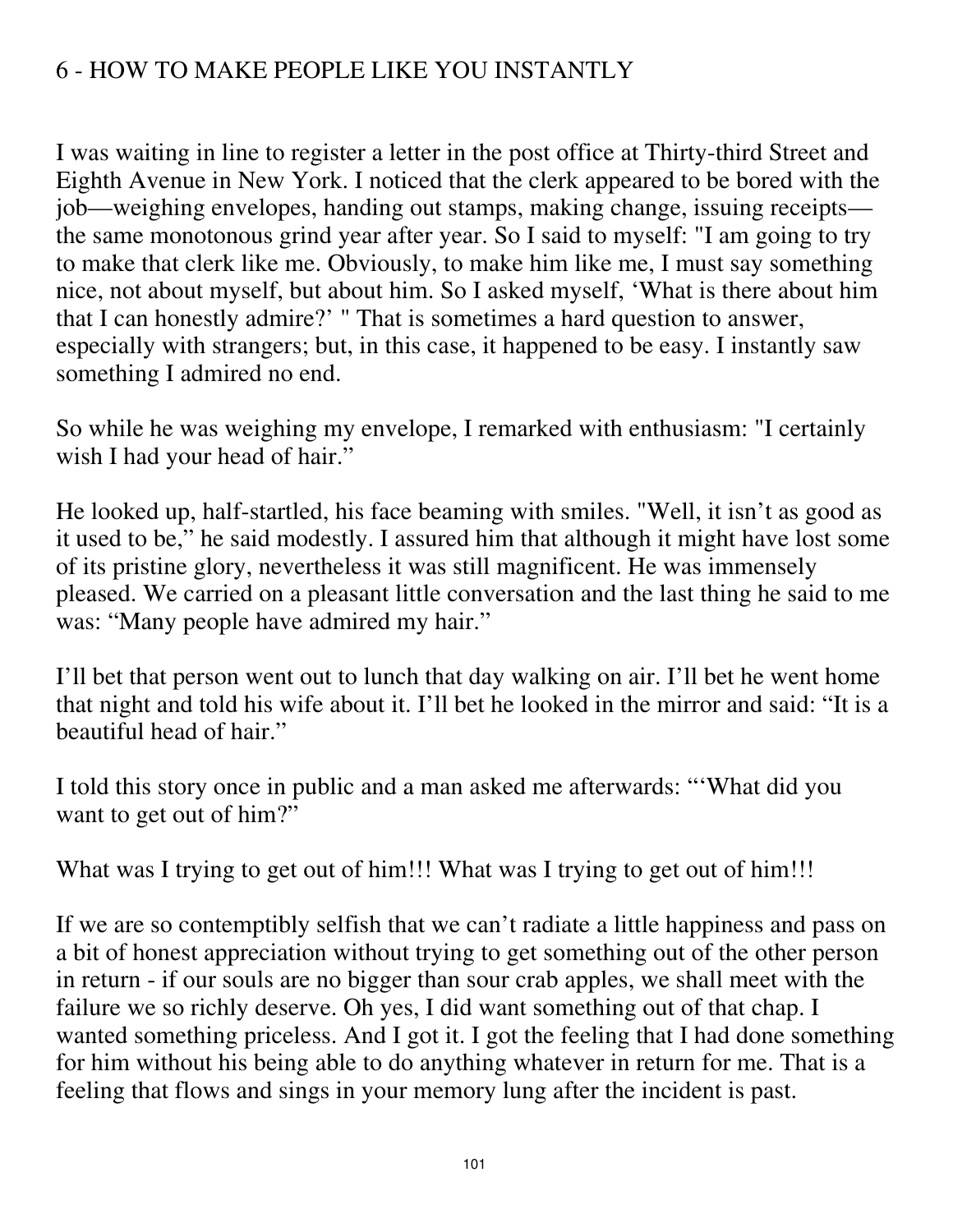There is one all-important law of human conduct. If we obey that law, we shall almost never get into trouble. In fact, that law, if obeyed, will bring us countless friends and constant happiness. But the very instant we break the law, we shall get into endless trouble. The law is this: Always make the other person feel important. John Dewey, as we have already noted, said that the desire to be important is the deepest urge in human nature; and William James said: "The deepest principle in human nature is the craving to be appreciated." As I have already pointed out, it is this urge that differentiates us from the animals. It is this urge that has been responsible for civilization itself.

Philosophers have been speculating on the rules of human relationships for thousands of years, and out of all that speculation, there has evolved only one important precept. It is not new. It is as old as history. Zoroaster taught it to his followers in Persia twenty-five hundred years ago. Confucius preached it in China twenty-four centuries ago. Lao-tse, the founder of Taoism, taught it to his disciples in the Valley of the Han. Buddha preached it on the bank of the Holy Ganges five hundred years before Christ. The sacred books of Hinduism taught it a thousand years before that. Jesus taught it among the stony hills of Judea nineteen centuries ago. Jesus summed it up in one thought—probably the most important rule in the world: "Do unto others as you would have others do unto you."

You want the approval of those with whom you come in contact. You want recognition of your true worth. You want a feeling that you are important in your little world. You don't want to listen to cheap, insincere flattery, but you do crave sincere appreciation. You want your friends and associates to be, as Charles Schwab put it, "hearty in their approbation and lavish in their praise." All of us want that.

So let's obey the Golden Rule, and give unto others what we would have others give unto us, How? When? Where? The answer is: All the time, everywhere.

David G. Smith of Eau Claire, Wisconsin, told one of our classes how he handled a delicate situation when he was asked to take charge of the refreshment booth at a charity concert,

"The night of the concert I arrived at the park and found two elderly ladies in a very bad humor standing next to the refreshment stand. Apparently each thought that she was in charge of this project. As I stood there pondering what to do, me of the members of the sponsoring committee appeared and handed me a cash box and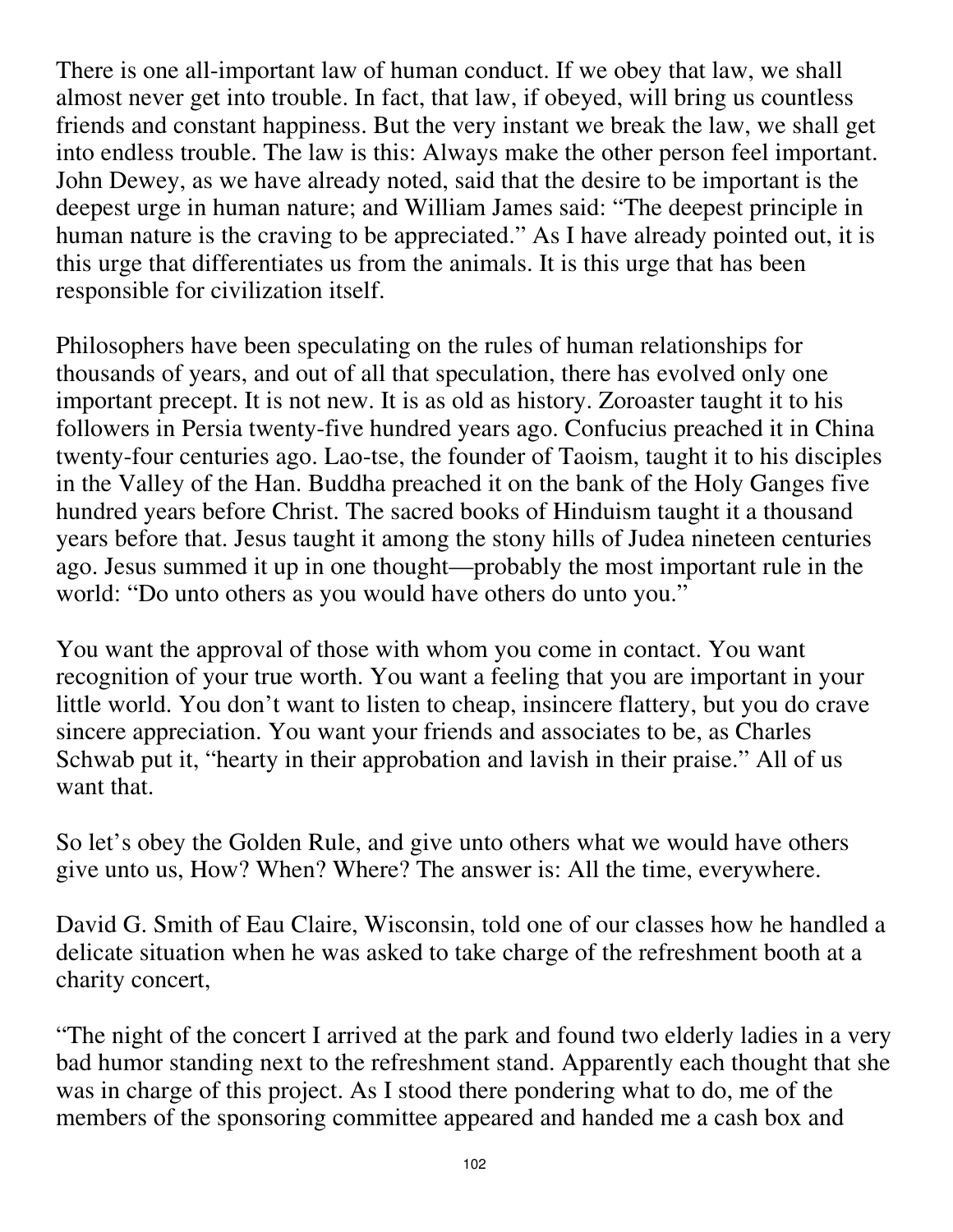thanked me for taking over the project. She introduced Rose and Jane as my helpers and then ran off.

"A great silence ensued. Realizing that the cash box was a symbol of authority (of sorts), I gave the box to Rose and explained that I might not be able to keep the money straight and that if she took care of it I would feel better. I then suggested to Jane that she show two teenagers who had been assigned to refreshments how to operate the soda machine, and I asked her to be responsible for that part of the project.

"The evening was very enjoyable with Rose happily counting the money, Jane supervising the teenagers, and me enjoying the concert."

You don't have to wait until you are ambassador to France or chairman of the Clambake Committee of your lodge before you use this philosophy of appreciation. You can work magic with it almost every day.

If, for example, the waitress brings us mashed potatoes when we have ordered French fried, let's say: "I'm sorry to trouble you, but I prefer French fried." She'll probably reply, "No trouble at all" and will be glad to change the potatoes, because we have shown respect for her.

Little phrases such as "I'm sorry to trouble you," "Would you be so kind as to ----? " "Won't you please?" " Would you mind?" "Thank you" - little courtesies like these oil the cogs of the monotonous grind of everyday life—and, incidentally, they are the hallmark of good breeding.

Let's take another illustration. Hall Caine's novels—The Christian, The Deemster, The Manxman, among them—were all best-sellers in the early part of this century. Millions of people read his novels, countless millions. He was the son of a blacksmith. He never had more than eight years' schooling in his life; yet when he died he was the richest literary man of his time.

The story goes like this: Hall Caine loved sonnets and ballads; so he devoured all of Dante Gabriel Rossetti's poetry. He even wrote a lecture chanting the praises of Rossetti's artistic achievement-and sent a copy to Rossetti himself. Rossetti was delighted. "Any young man who has such an exalted opinion of my ability," Rossetti probably said to himself, "must be brilliant," So Rossetti invited this blacksmith's son to come to London and act as his secretary. That was the turning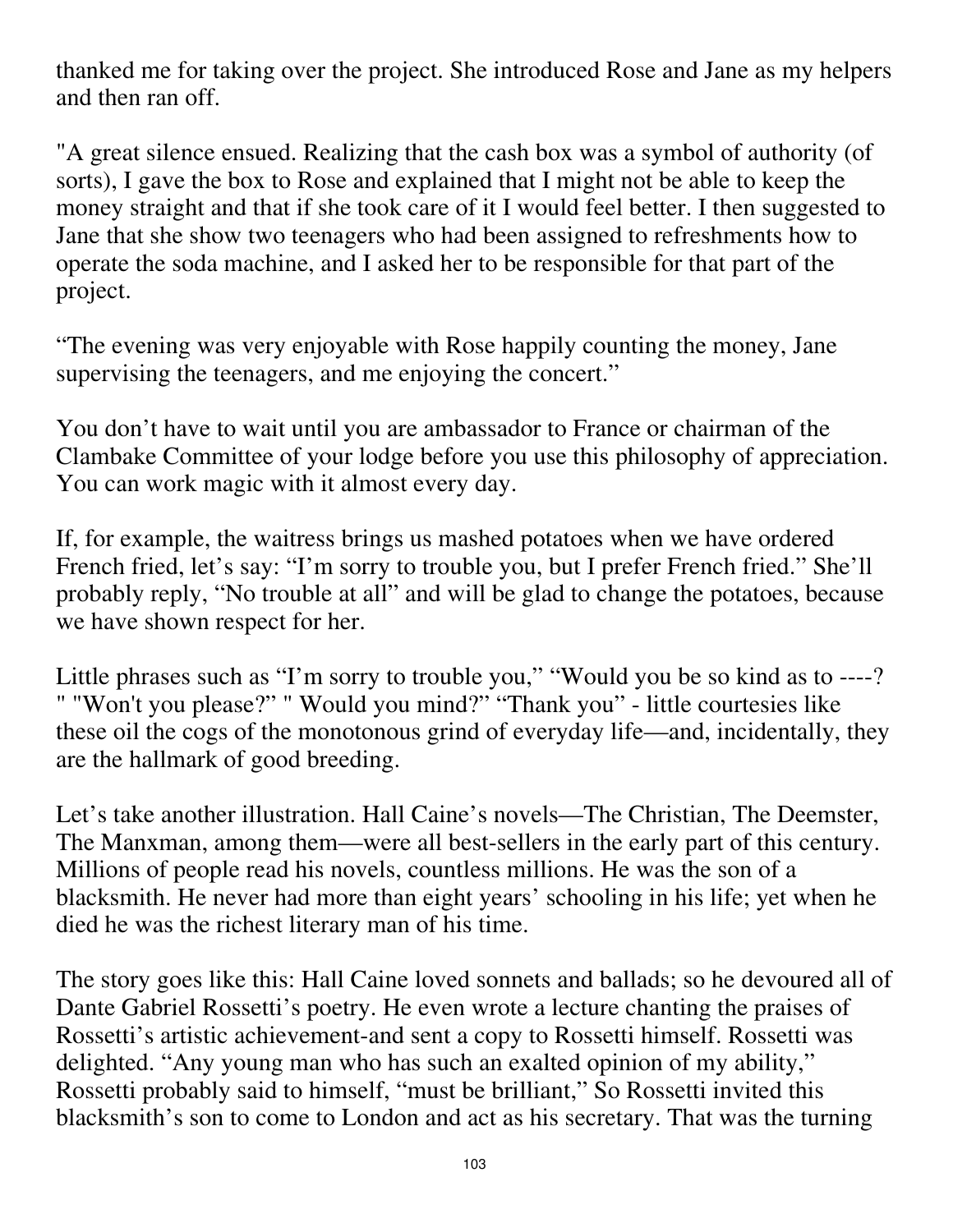point in Hall Caine's life; for, in his new position, he met the literary artists of the day. Profiting by their advice and inspired by their encouragement, he launched upon a career that emblazoned his name across the sky.

His home, Greeba Castle, on the Isle of Man, became a Mecca for tourists from the far corners of the world, and he left a multimillion dollar estate. Yet—who knows he might have died poor and unknown had he not written an essay expressing his admiration for a famous man.

Such is the power, the stupendous power, of sincere, heartfelt appreciation.

Rossetti considered himself important. That is not strange, Almost everyone considers himself important, very important.

The life of many a person could probably be changed if only someone would make him feel important. Ronald J. Rowland, who is one of the instructors of our course in California, is also a teacher of arts and crafts. He wrote to us about a student named Chris in his beginning crafts class:

Chris was a very quiet, shy boy lacking in self-confidence, the kind of student that often does not receive the attention he deserves. I also teach an advanced class that had grown to be somewhat of a status symbol and a privilege for a student to have earned the right to be in it. On Wednesday, Chris was diligently working at his desk. I really felt there was a hidden fire deep inside him. I asked Chris if he would like to be in the advanced class. How I wish I could express the look in Chris's face, the emotions in that shy fourteen-year-old boy, trying to hold back his tears.

"Who me, Mr. Rowland? Am I good enough?"

"Yes, Chris, you are good enough."

I had to leave at that point because tears were coming to my eyes. As Chris walked out of class that day, seemingly two inches taller, he looked at me with bright blue eyes and said in a positive voice, "Thank you, Mr. Rowland."

Chris taught me a lesson I will never forget-our deep desire to feel important. To help me never forget this rule, I made a sign which read "YOU ARE IMPORTANT." This sign hangs in the front of the classroom for all to see and to remind me that each student I face is equally important.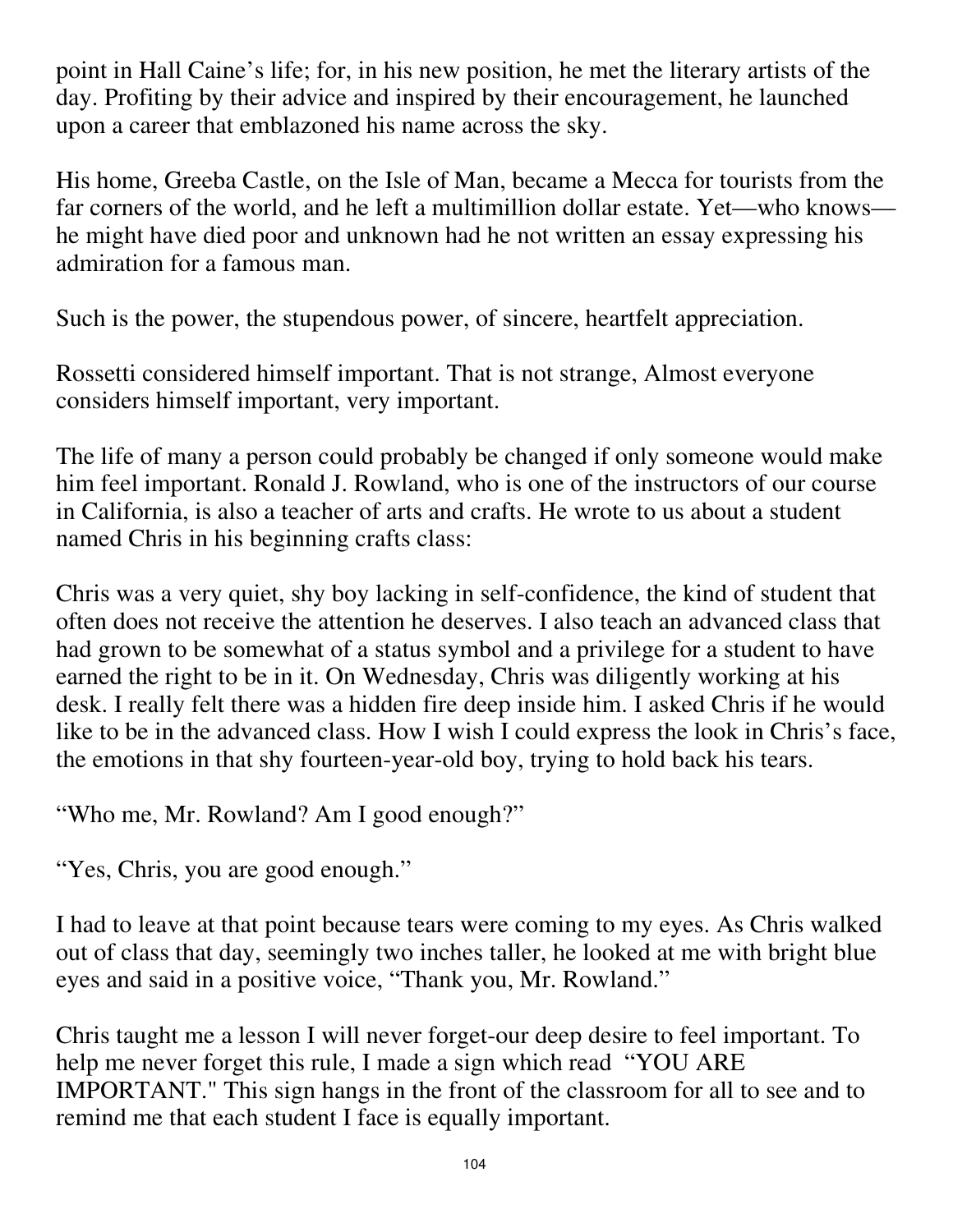The unvarnished truth is that almost all the people you meet feel themselves superior to you in some way, and a sure way to their hearts is to let them realize in some subtle way that you recognize their importance, and recognize it sincerely.

Remember what Emerson said: "Every man I meet is my superior in some way. In that, I learn of him."

And the pathetic part of it is that frequently those who have the least justification for a feeling of achievement bolster up their egos by a show of tumult and conceit which is truly nauseating. As Shakespeare put it: ". . . man, proud man, Drest in a little brief authority, . . . Plays such fantastic tricks before high heaven, As make the angels weep."

I am going to tell you how business people in my own courses have applied these principles with remarkable results. Let's take the case of a Connecticut attorney (because of his relatives he prefers not to have his name mentioned).

Shortly after joining the course, Mr. R----- drove to Long Island with his wife to visit some of her relatives. She left him to chat with an old aunt of hers and ther rushed off by herself to visit some of the younger relatives. Since he soon had to give a speech professionally on how he applied the principles of appreciation, he thought he would gain some worthwhile experience talking with the elderly lady. So he looked around the house to see what he could honestly admire.

"This house was built about 1890, wasn't it?" he inquired.

"Yes," she replied, "that is precisely the year it was built."

"It reminds me of the house I was born in," he said. "It's beautiful. Well built. Roomy. You know, they don't build houses like this anymore."

"You're right," the old lady agreed. "The young folks nowadays don't care for beautiful homes. All they want is a small apartment, and then they go off gadding about in their automobiles.

"This is a dream house," she said in a voice vibrating with tender memories. "This house was built with love. My husband and I dreame about it for years before we built it. We didn't have an architect. We planned it all ourselves."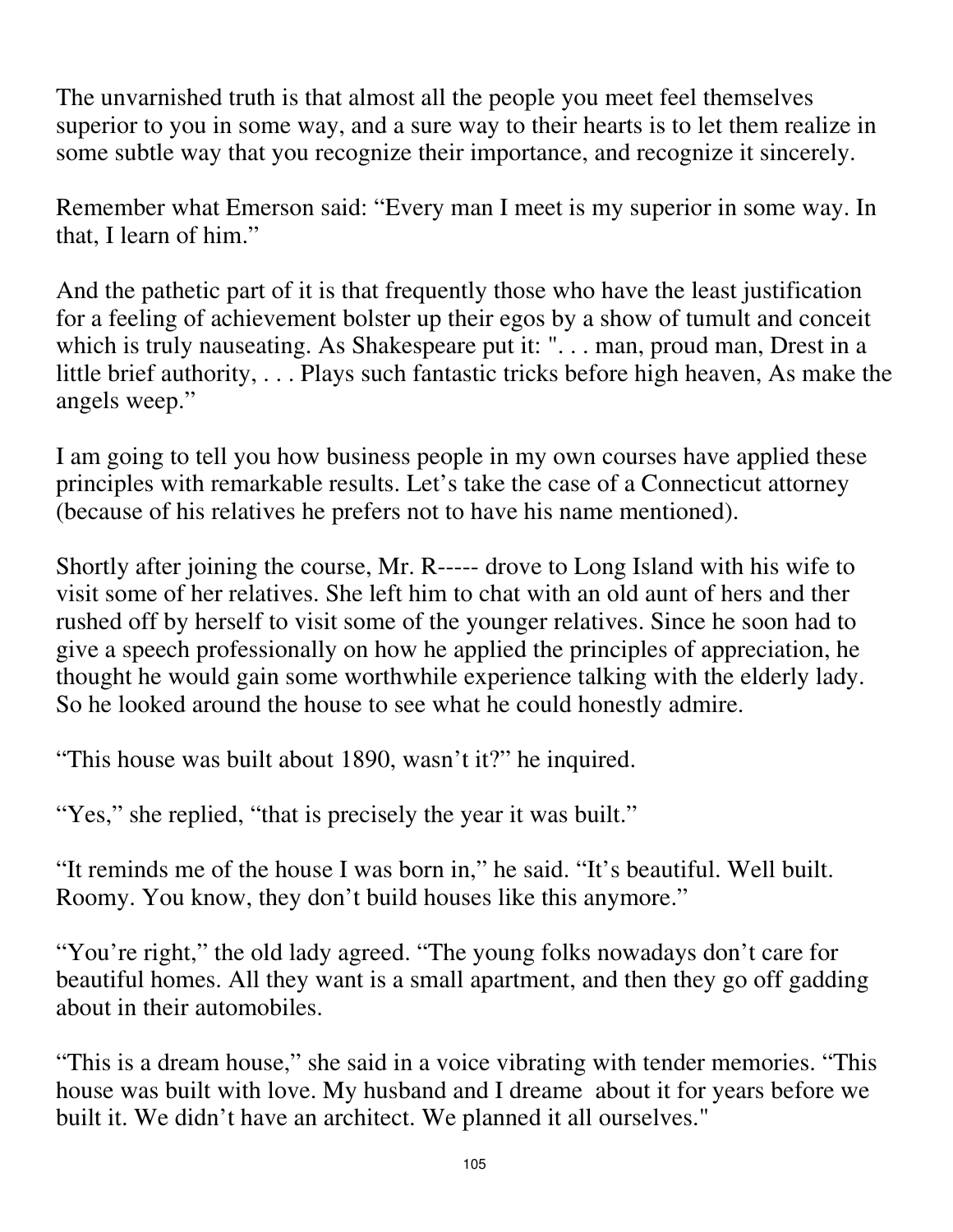She showed Mr. R----- about the house, and he expressed his hearty admiration for the beautiful treasures she had picked up in her travels and cherished over a lifetime - paisley shawls, an old English tea set, Wedgwood china, French beds and chairs, Italian paintings, and silk draperies that had once hung in a French chateau.

After showing Mr. R----- through the house, she took him out to the garage. There, jacked up on blocks, was a Packard car - in mint condition.

"My husband bought that car for me shortly before he passed on," she said softly. "I have never ridden in it since his death. . . . You appreciate nice things, and I'm going to give this car to you."

"Why, aunty," he said, "you overwhelm me. I appreciate your generosity, of course; but I couldn't possibly accept it. I'm not even a relative of yours. I have a new car, and you have many relatives that would like to have that Packard."

"Relatives!" she exclaimed. "Yes, I have relatives who are just waiting till I die so they can get that car. But they are not going to get it."

"If you don't want to give it to them, you can very easily sell it to a secondhand dealer," he told her.

"Sell it!" she cried. "Do you think I would sell this car? Do you think I could stand to see strangers riding up and down the street in that car - that car that my husband bought for me? I wouldn't dream of selling it. I'm going to give it to you. You appreciate beautiful things."

He tried to get out of accepting the car, but he couldn't without hurting her feelings.

This lady, left all alone in a big house with her paisley shawls, her French antiques, and her memories, was starving for a little recognition, She had once been young and beautiful and sought after She had once built a house warm with love and had collected things from all over Europe to make it beautiful. Now, in the isolated loneliness of old age, she craved a little human warmth, a little genuine appreciation - and no one gave it to her. And when she found it, like a spring in the desert, her gratitude couldn't adequately express itself with anything less than the gift of her cherished Packard.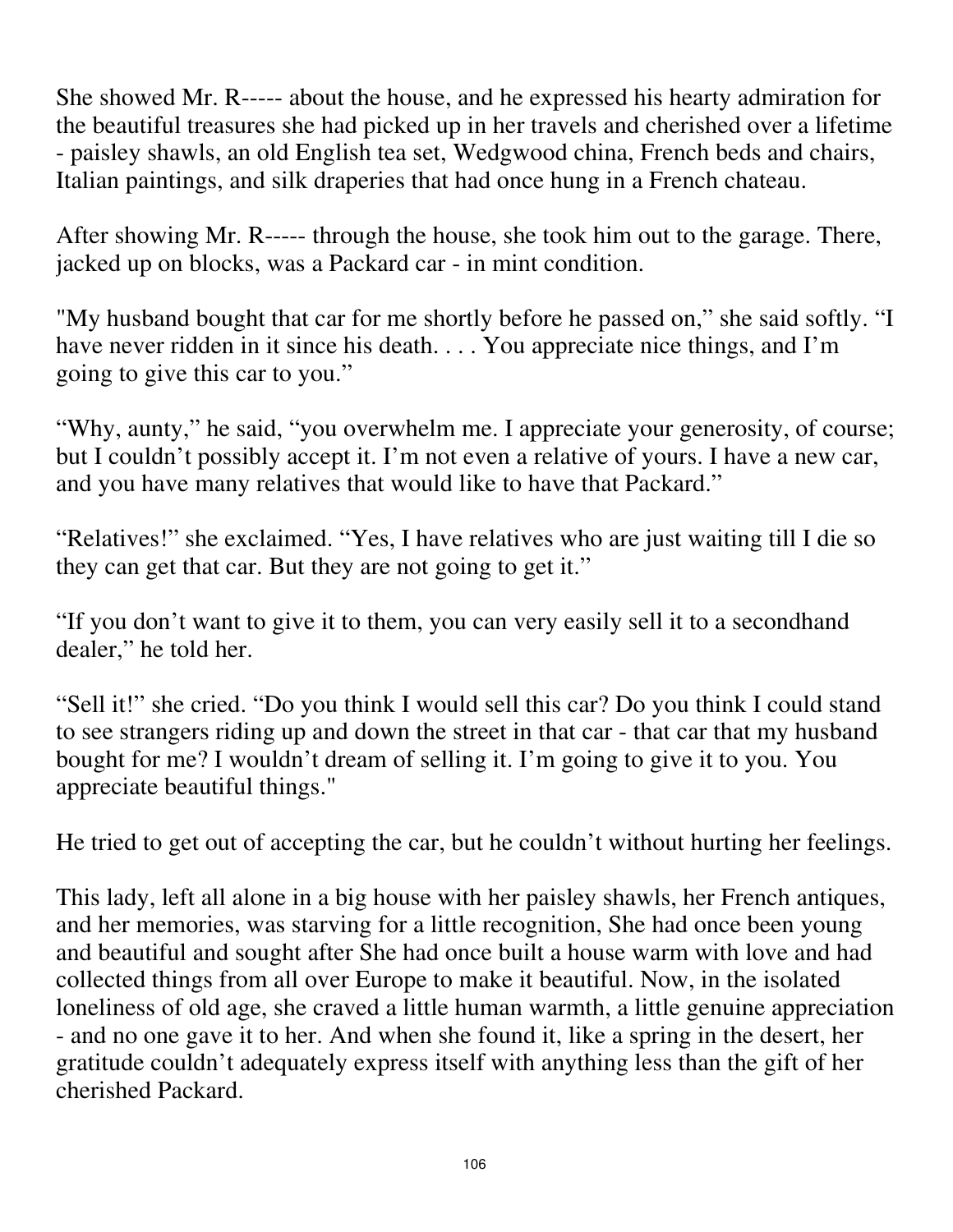Let's take another case: Donald M. McMahon, who was superintendent of Lewis and Valentine, nurserymen and landscape architects in Rye, New York, related this incident:

"Shortly after I attended the talk on 'How to Win Friends and Influence People,' I was landscaping the estate of a famous attorney. The owner came out to give me a few instructions about where he wished to plant a mass of rhododendrons and azaleas.

"I said, 'Judge, you have a lovely hobby. I've been admiring your beautiful dogs. I understand you win a lot of blue ribbons every year at the show in Madison Square Garden.'

"The effect of this little expression of appreciation was striking.

" 'Yes,' the judge replied, 'I do have a lot of fun with my dogs. Would you like to see my kennel?'

"He spent almost an hour showing me his dogs and the prizes they had won. He even brought out their pedigrees and explained about the bloodlines responsible for such beauty and intelligence.

"Finally, turning to me, he asked: 'Do you have any small children?'

" 'Yes, I do,' I replied, 'I have a son.'

" 'Well, wouldn't he like a puppy?' the judge inquired.

" 'Oh, yes, he'd be tickled pink.'

" 'All right, I'm going to give him one,' the . judge announced.

He started to tell me how to feed the puppy. Then he paused. 'You'll forget it if I tell you. I'll write it out.' So the judge went in the house, typed out the pedigree and feeding instructions, and gave me a puppy worth several hundred dollars and one hour and fifteen minutes of his valuable time largely because I had expressed my honest admiration for his hobby and achievements."

George Eastman, of Kodak fame, invented the transparent film that made motion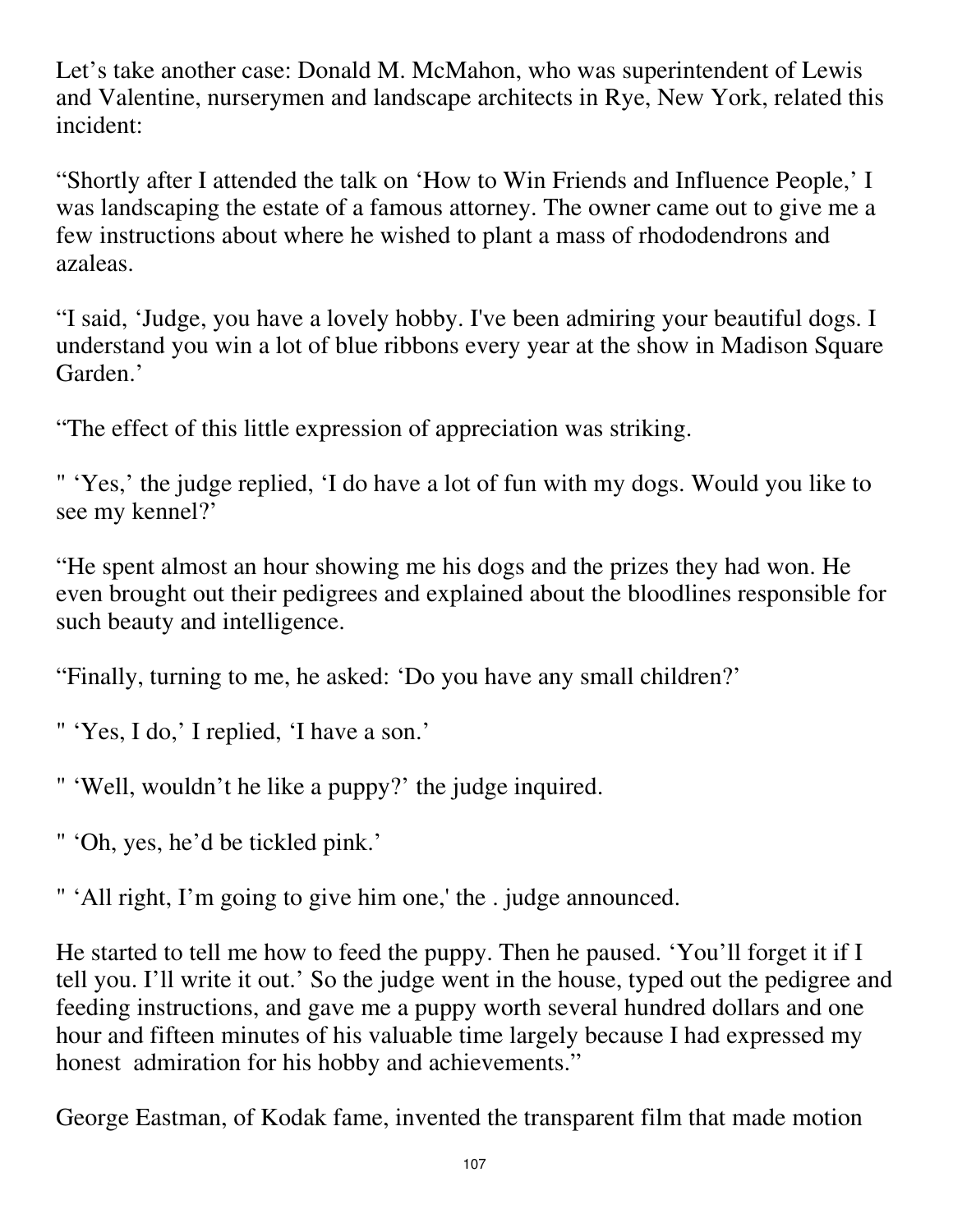pictures possible, amassed a fortune of a hundred million dollars, and made himself one of the most famous businessmen on earth. Yet in spite of all these tremendous accomplishments, he craved little recognitions even as you and I.

To illustrate: When Eastman was building the Eastman School of Music and also Kilbourn Hall in Rochester, James Adamson, then president of the Superior Seating Company of New York, wanted to get the order to supply the theater chairs for these buildings. Phoning the architect, Mr. Adamson made an appointment to see Mr. Eastman in Rochester.

When Adamson arrived, the architect said: "I know you want to get this order, but I can tell you right now that you won't stand a ghost of a show if you take more than five minutes of George Eastman's time. He is a strict disciplinarian. He is very busy. So tell your story quickly and get out."

Adamson was prepared to do just that.

When he was ushered into the room he saw Mr. Eastman bending over a pile of papers at his desk. Presently, Mr. Eastman looked up, removed his glasses, and walked toward the architect and Mr. Adamson, saying: "Good morning, gentlemen, what can I do for you?"

The architect introduced them, and then Mr. Adamson said: "While we've been waiting for you, Mr. Eastman, I've been admiring your office. I wouldn't mind working in a room like this myself. I'm in the interior-woodworking business, and I never saw a more beautiful office in all my life."

George Eastman replied: "You remind me of something I had almost forgotten. It is beautiful, isn't it? I enjoyed it a great deal when it was first built. But I come down here now with a lot of other things on my mind and sometimes don't even see the room for weeks at a time ."

Adamson walked over and rubbed his hand across a panel. "This is English oak, isn't it? A little different texture from Italian oak."

"Yes," Eastman replied. "Imported English oak. It was selected for me by a friend who specializes in fine woods ."

Then Eastman showed him about the room, commenting on the proportions, the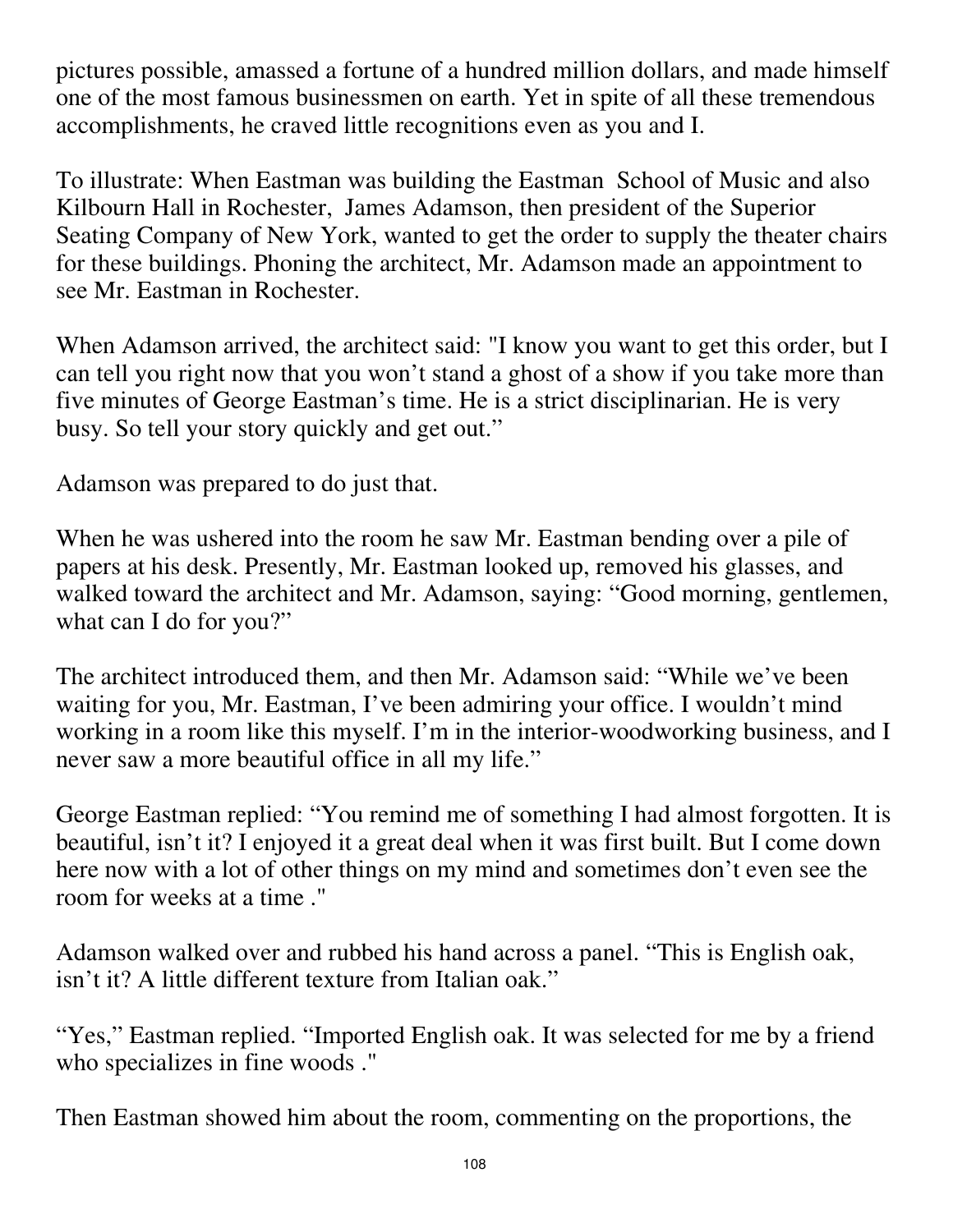coloring, the hand carving and other effects he had helped to plan and execute.

While drifting about the room, admiring the wood-work, they paused before a window, and George Eastman, in his modest, soft-spoken way, pointed out some of the institutions through which he was trying to help humanity: the University of Rochester, the General Hospital, the Homeopathic Hospital, the Friendly Home, the Children's Hospital. Mr. Adamson congratulated him warmly on the idealistic way he was using his wealth to alleviate the sufferings of humanity. Presently, George Eastman unlocked a glass case and pulle out the first camera he had ever owned an invention he had bought from an Englishman.

Adamson questioned him at length about his early struggles to get started in business, and Mr. Eastman spoke with real feeling about the poverty of his childhood, telling how his widowed mother had kept a boardinghouse while he clerked in an insurance office. The terror of poverty haunted him day and night, and he resolved to make enough money so that his mother wouldn't have to work, Mr. Adamson drew him out with further questions and listened, absorbed, while he related the story of his experiments with dry photographic plates. He told how he had worked in an office all day, and sometimes experimented all night, taking only brief naps while the chemicals were working, sometimes working and sleeping in his clothes for seventy-two hours at a stretch.

James Adamson had been ushered into Eastman's office at ten-fifteen and had been warned that he must not take more than five minutes; but an hour had passed, then two hours passed. And they were still talking. Finally, George Eastman turned to Adamson and said, "The last time I was in Japan I bought some chairs, brought them home, and put them in my sun porch. But the sun peeled the paint, so I went downtown the other day and bought some paint and painted the chairs myself. Would you like to see what sort of a job I can do painting chairs? All right. Come up to my home and have lunch with me and I'll show you."

After lunch, Mr. Eastman showed Adamson the chairs he had brought from Japan. They weren't worth more than a few dollars, but George Eastman, now a multimillionaire, was proud of them because he himself had painted them.

The order for the seats amounted to \$90,000. Who do you suppose got the order - James Adamson or one of his competitors?

From the time of this story until Mr. Eastman's death, he and James Adamson were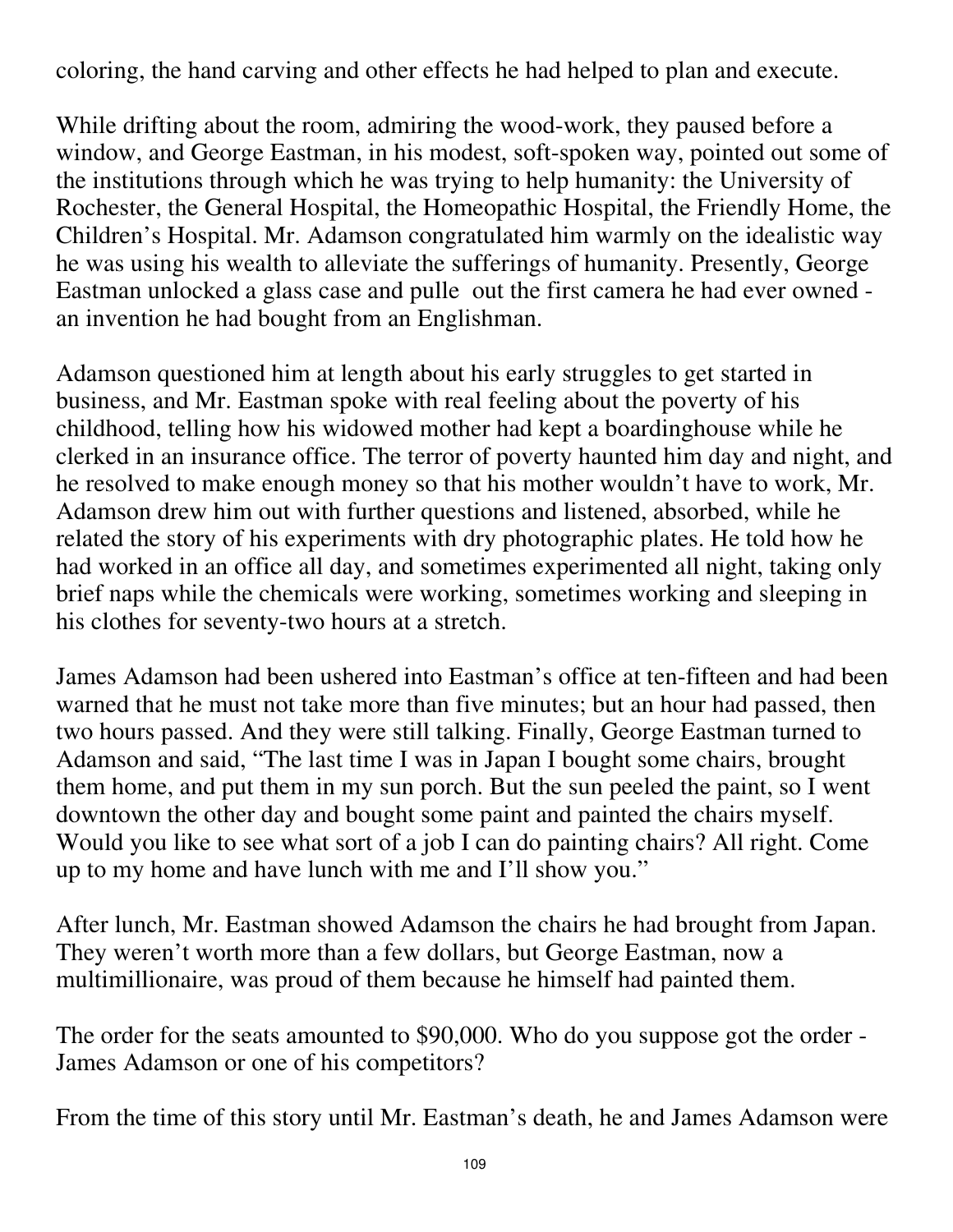close friends.

Claude Marais, a restaurant owner in Rouen, France, used this principle and saved his restaurant the loss of a key employee. This woman had been in his employ for five years and was a vital link between M. Marais and his staff of twenty-one people. He was shocked to receive a registered letter from her advising him of her resignation.

M. Marais reported: "I was very surprised and, even more, disappointed, because I was under the impression that I had been fair to her and receptive to her needs. Inasmuch as she was a friend as well as an employee, I probably had taken her too much for granted and maybe was even more demanding of her than of other employees.

"I could not, of course, accept this resignation without some explanation. I took her aside and said, 'Paulette, you must understand that I cannot accept your resignation. You mean a great deal to me and to this company, and you are as important to the success of this restaurant as I am.' I repeated this in front of the entire staff, and I invited her to my home and reiterated my confidence in her with my family present.

"Paulette withdrew her resignation, and today I can rely on her as never before. I frequently reinforce this by expressing my appreciation for what she does and showing her how important she is to me and to the restaurant."

"Talk to people about themselves," said Disraeli, one of the shrewdest men who ever ruled the British Empire. "Talk to people about themselves and they will listen for hours ."

PRINCIPLE 6 - Make the other person feel important—and do it sincerely.

In a Nutshell - SIX WAYS TO MAKE PEOPLE LIKE YOU

PRINCIPLE 1 - Become genuinely interested in other people.

PRINCIPLE 2 - Smile.

PRINCIPLE 3 - Remember that a person's name is to that person the sweetest and most important sound in any language.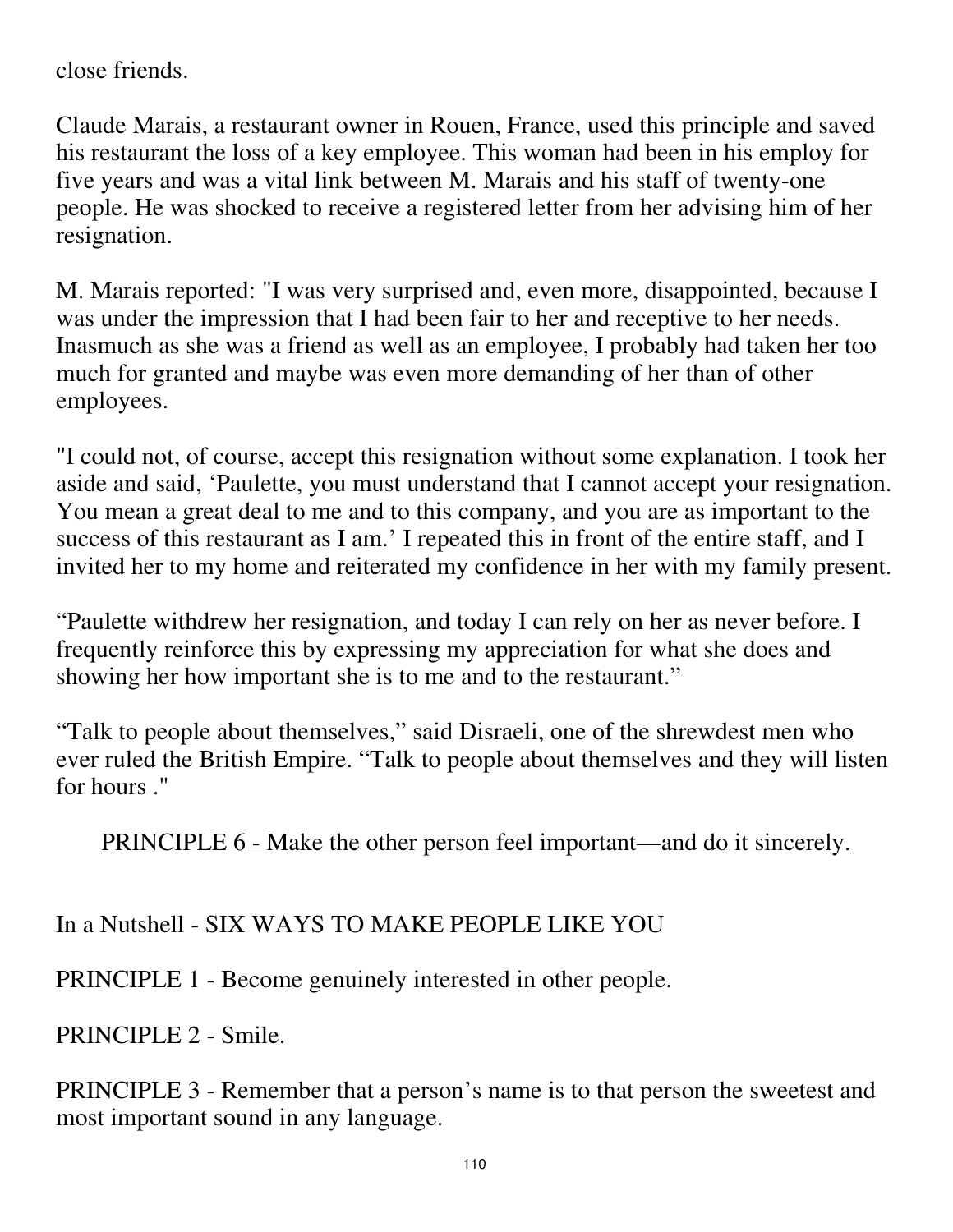PRINCIPLE 4 - Be a good listener. Encourage others to talk about themselves.

PRINCIPLE 5 - Talk in terms of the other person's interests.

PRINCIPLE 6 - Make the other person feel important-and do it sincerely.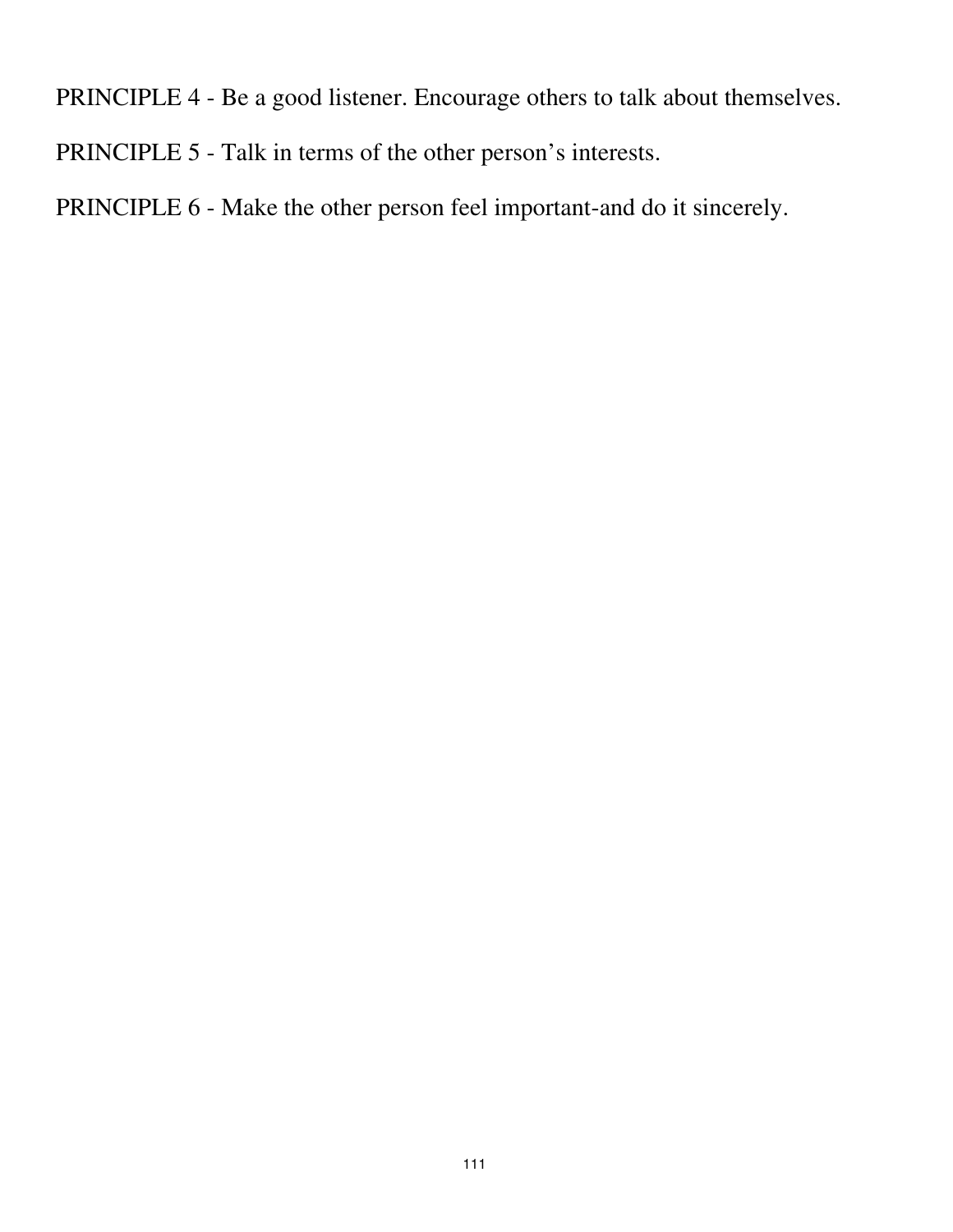#### **PART THREE**

## **How to Win People to Your Way of Thinking**

# 1 - YOU CAN'T WIN AN ARGUMENT

Shortly after the close of World War I, I learned an invaluable lesson one night in London. I was manager at the time for Sir Ross Smith. During the war, Sir Ross had been the Australian ace out in Palestine; and shortly after peace was declared, he astonished the world by flying halfway around it in thirty days. No such feat had ever been attempted before. It created a tremendous sensation. The Australian government awarded him fifty thousand dollars; the King of England knighted him; and, for a while, he was the most talked-about man under the Union Jack. I was attending a banquet one night given in Sir Ross's honor; and during the dinner, the man sitting next to me told a humorous story which hinged on the quotation "There's a divinity that shapes our ends, rough-hew them how we will."

The raconteur mentioned that the quotation was from the Bible. He was wrong. I knew that, I knew it positively. There couldn't be the slightest doubt about it. And so, to get a feeling of importance and display my superiority, I appointed myself as an unsolicited and unwelcome committee of one to correct him. He stuck to his guns. What? From Shakespeare? Impossible! Absurd! That quotation was from the Bible. And he knew it.

The storyteller was sitting on my right; and Frank Gammond, an old friend of mine, was seated at my left. Mr. Gammond had devoted years to the study of Shakespeare, So the storyteller and I agreed to submit the question to Mr. Gammond. Mr. Gammond listened, kicked me under the table, and then said: "Dale, you are wrong. The gentleman is right. It is from the Bible."

On our way home that night, I said to Mr. Gammond: "Frank, you knew that quotation was from Shakespeare,"

"Yes, of course," he replied, "Hamlet, Act Five, Scene Two. But we were guests at a festive occasion, my dear Dale. Why prove to a man he is wrong? Is that going to make him like you? Why not let him save his face? He didn't ask for your opinion. He didn't want it. Why argue with him? Always avoid the acute angle." The man who said that taught me a lesson I'll never forget. I not only had made the storyteller uncomfortable, but had put my friend in an embarrassing situation. How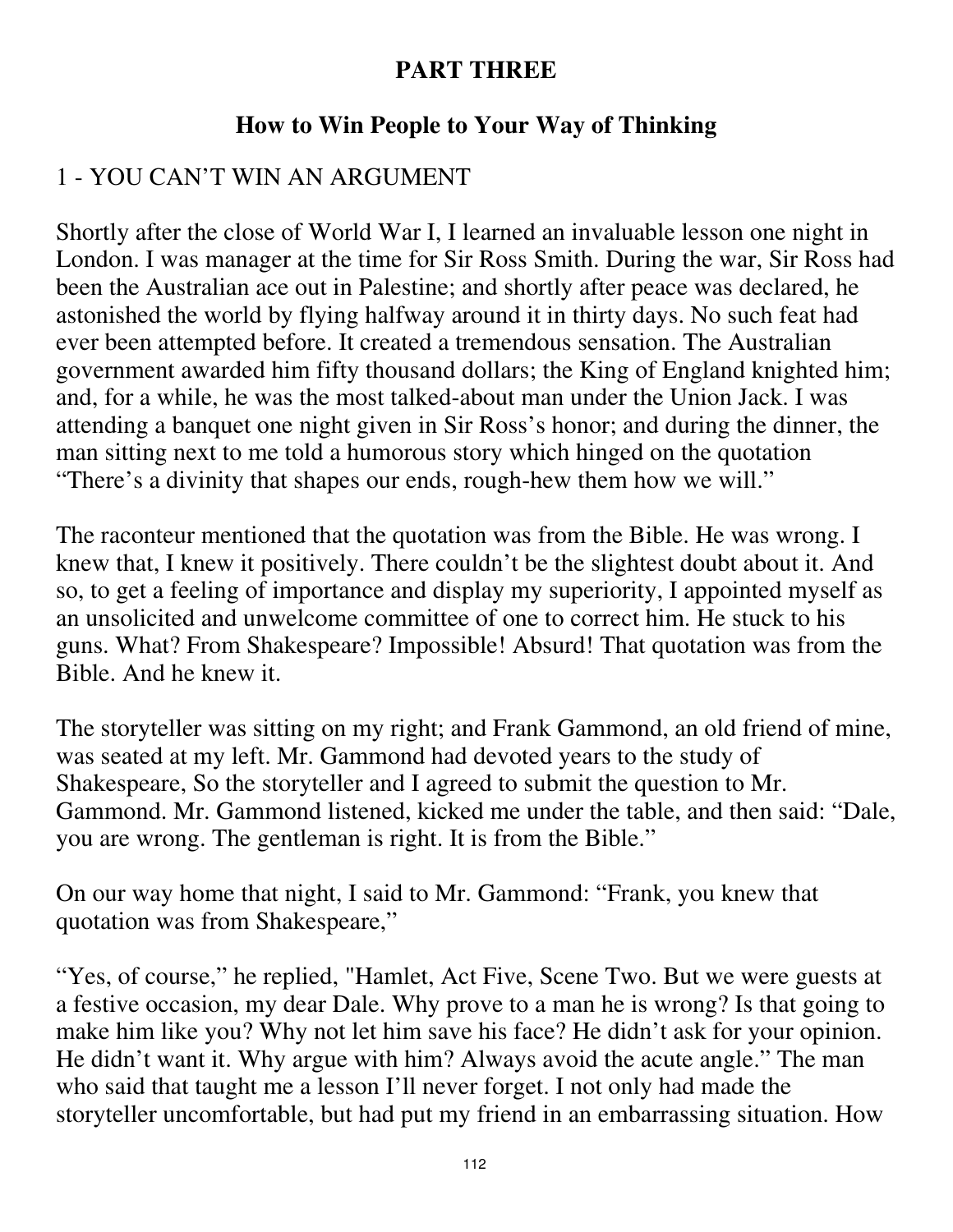much better it would have been had I not become argumentative.

It was a sorely needed lesson because I had been an inveterate arguer. During my youth, I had argued with my brother about everything under the Milky Way. When I went to college, I studied logic and argumentation and went in for debating contests. Talk about being from Missouri, I was born there. I had to be shown. Later, I taught debating and argumentation in New York; and once, I am ashamed to admit, I planned to write a book on the subject. Since then, I have listened to, engaged in, and watched the effect of thousands of arguments. As a result of all this, I have come to the conclusion that there is only one way under high heaven to get the best of an argument - and that is to avoid it .

Avoid it as you would avoid rattlesnakes and earthquakes.

Nine times out of ten, an argument ends with each of the contestants more firmly convinced than ever that he is absolutely right.

You can't win an argument. You can't because if you lose it, you lose it; and if you win it, you lose it. Why? Well, suppose you triumph over the other man and shoot his argument full of holes and prove that he is non compos mentis. Then what? You will feel fine. But what about him? You have made him feel inferior. You have hurt his pride. He will resent your triumph. And -

> *A man convinced against his will Is of the same opinion still.*

Years ago Patrick J. O'Haire joined one of my classes. He had had little education, and how he loved a scrap! He had once been a chauffeur, and he came to me because he had been trying, without much success, to sell trucks. A little questioning brought out the fact that he was continually scrapping with and antagonizing the very people he was trying to do business with, If a prospect said anything derogatory about the trucks he was selling, Pat saw red and was right at the customer's throat. Pat won a lot of arguments in those days. As he said to me afterward, "I often walked out of an office saving: 'I told that bird something.' Sure I had told him something, but I hadn't sold him anything."

Mv first problem was not to teach Patrick J. O'Haire to talk. My immediate task was to train him to refrain from talking and to avoid verbal fights.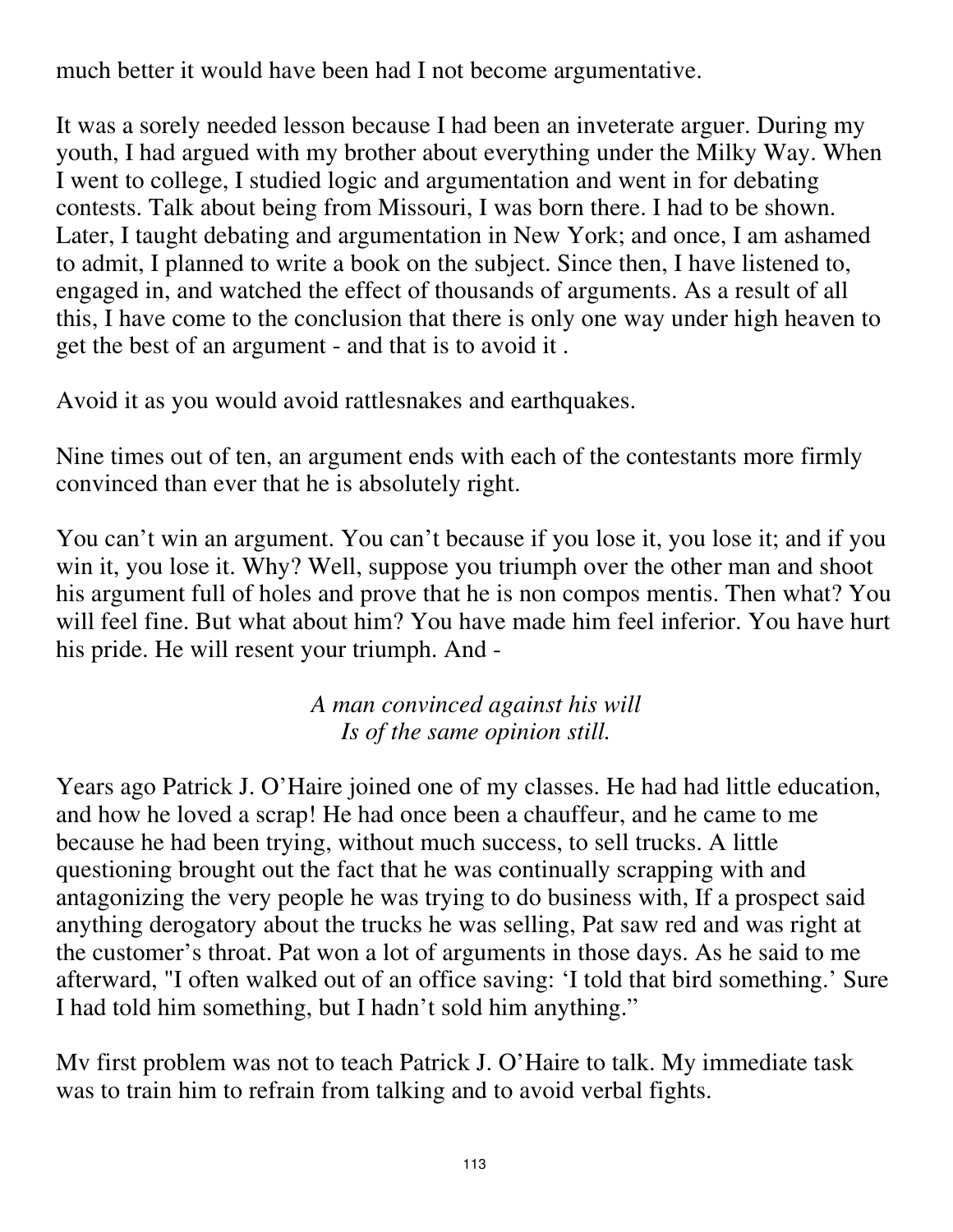Mr. O'Haire became one of the star salesmen for the White Motor Company in New York. How did he do it? Here is his story in his own words: "If I walk into a buyer's office now and he says: 'What? A White truck?

They're no good! I wouldn't take one if you gave it to me. I'm going to buy the Whose-It truck,' I say, 'The Whose-It is a good truck. If you buy the Whose-It, you'll never make a mistake. The Whose-Its are made by a fine company and sold by good people.'

"He is speechless then. There is no room for an argument. If he says the Whose-It is best and I say sure it is, he has to stop. He can't keep on all afternoon saying, 'It's the best' when I'm agreeing with him. We then get off the subject of Whose-It and I begin to talk about the good points of the White truck.

"There was a time when a remark like his first one would have made me see scarlet and red and orange. I would start arguing against the Whose-It; and the more I argued against it, the more my prospect argued in favor of it; and the more he argued, the more he sold himself on my competitor's product.

"As I look back now I wonder how I was ever able to sell anything. I lost years of my life in scrapping and arguing. I keep my mouth shut now. It pays."

As wise old Ben Franklin used to say:

If you argue and rankle and contradict, you may achieve a victory sometimes; but it will be an empty victory because you will never get your opponent's good will.

So figure it out for yourself. Which would you rather have, an academic, theatrical victory or a person's good will? You can seldom have both.

The Boston Transcript once printed this bit of significant doggerel:

*Here lies the body of William Jay, Who died maintaining his right of way. He was right, dead right, as he sped along, But he's just as dead as if he were wrong.*

You may be right, dead right, as you speed along in your argument; but as far as changing another's mind is concerned, you will probably be just as futile as if you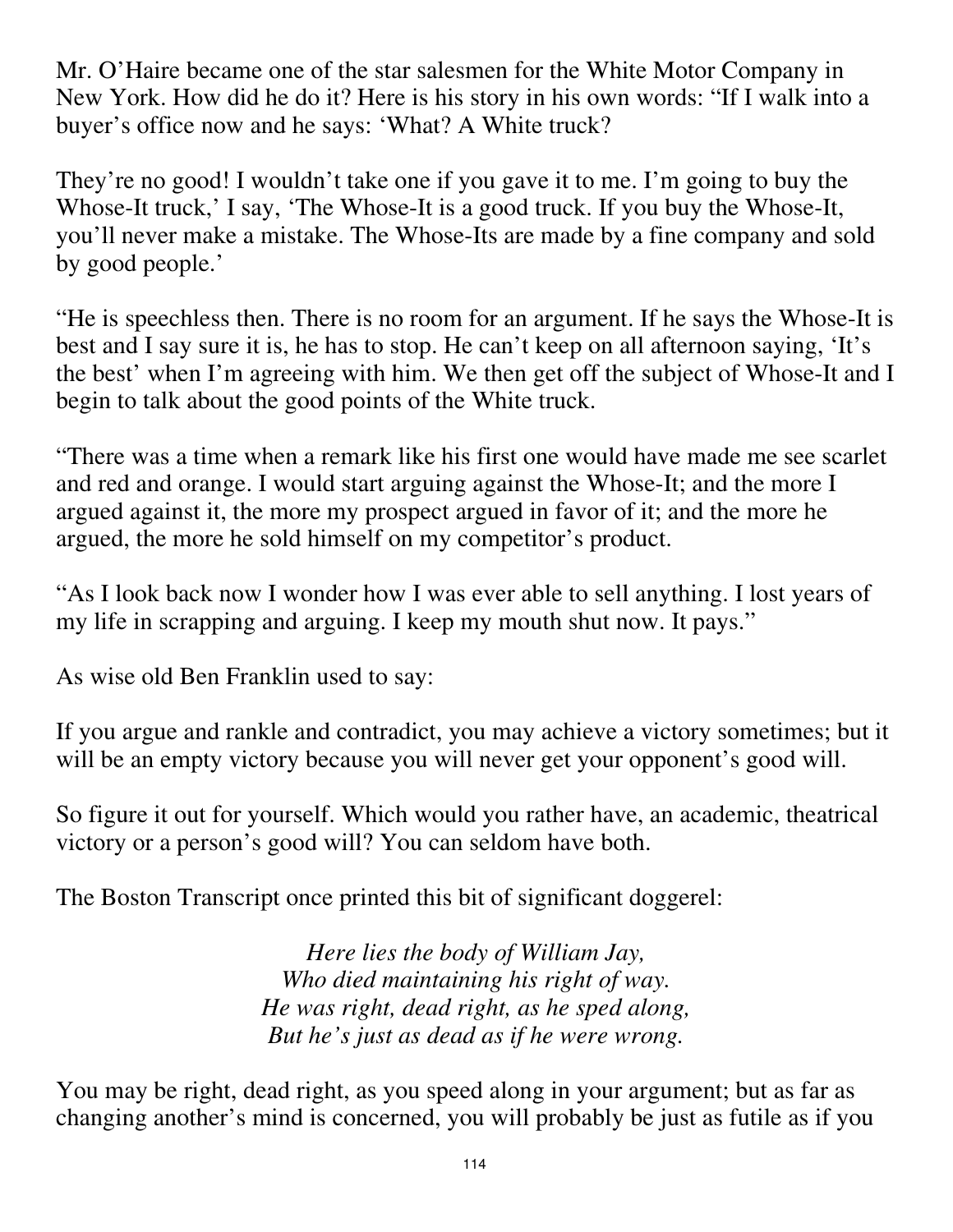were wrong.

Frederick S. Parsons, an income tax consultant, had been disputing and wrangling for an hour with a gover-ment tax inspector. An item of nine thousand dollars was at stake. Mr. Parsons claimed that this nine thousand dollars was in reality a bad debt, that it would never be collected, that it ought not to be taxed. "Bad debt, my eye !" retorted the inspector. "It must be taxed."

"This inspector was cold, arrogant and stubborn," Mr. Parsons said as he told the story to the class. "Reason was wasted and so were facts. . . The longer we argued, the more stubborn he became. So I decided to avoid argument, change the subject, and give him appreciation.

"I said, 'I suppose this is a very petty matter in comparison with the really important and difficult decisions you're required to make. I've made a study of taxation myself. But I've had to get my knowledge from books. You are getting yours from the firing line of experience. I sometime wish I had a job like yours. It would teach me a lot.' I meant every word I said.

"Well." The inspector straightened up in his chair, leaned back, and talked for a long time about his work, telling me of the clever frauds he had uncovered. His tone gradually became friendly, and presently he was telling me about his children. As he left, he advised me that he would consider my problem further and give me his decision in a few days.

"He called at my office three days later and informed me that he had decided to leave the tax return exactly as it was filed."

This tax inspector was demonstrating one of the most common of human frailties. He wanted a feeling of importance; and as long as Mr. Parsons argued with him, he got his feeling of importance by loudly asserting his authority. But as soon as his importance was admitted and the argument stopped and he was permitted to expand his ego, he became a sympathetic and kindly human being.

Buddha said: "Hatred is never ended by hatred but by love," and a misunderstanding is never ended by an argument but by tact, diplomacy, conciliation and a sympathetic desire to see the other person's viewpoint.

Lincoln once reprimanded a young army officer for indulging in a violent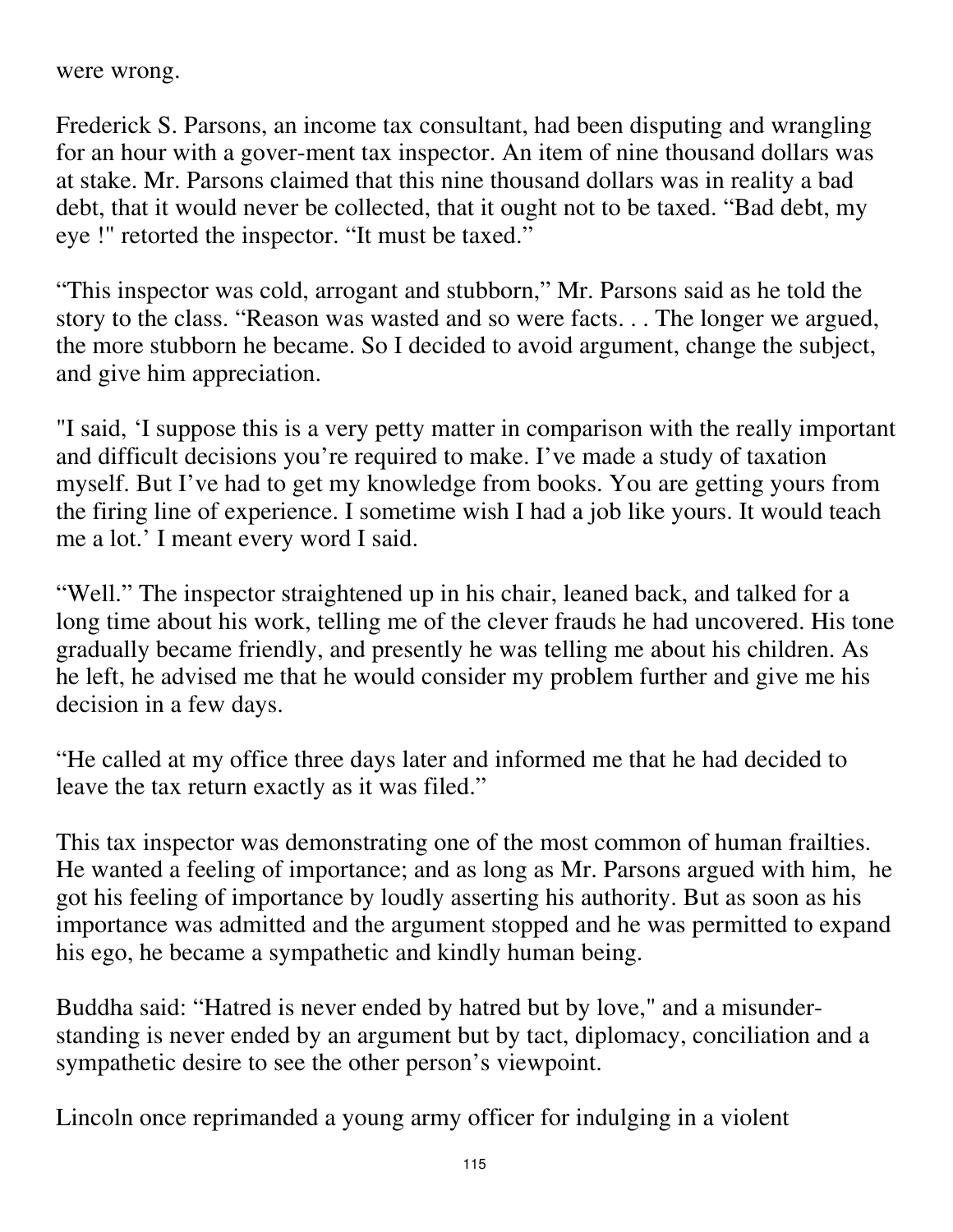controversy with an associate. "No man who is resolved to make the most of himself," said Lincoln, "can spare time for personal contention. Still less can he afford to take the consequences, including the vitiation of his temper and the loss of self-control. Yield larger things to which you show no more than equal rights; and yield lesser ones though clearly your own. Better give your path to a dog than be bitten by him in contesting for the right. Even killing the dog would not cure the bite."

In an article in *Bits and Pieces*, (published by The Economics Press, Fairfield, N.J).some suggestions are made on how to keep a disagreement from becoming an argument:

Welcome the disagreement. Remember the slogan, "When two partners always agree, one of them is not necessary." If there is some point you haven't thought about, be thankful if it is brought to your attention. Perhaps this disagreement is your opportunity to be corrected before you make a serious mistake.

Distrust your first instinctive impression. Our first natural reaction in a disagreeable situation is to be defensive. Be careful. Keep calm and watch out for your first reaction. It may be you at your worst, not your best.

Control your temper. Remember, you can measure the size of a person by what makes him or her angry.

Listen first. Give your opponents a chance to talk. Let them finish. Do not resist, defend or debate. This only raises barriers. Try to build bridges of understanding. Don't build higher barriers of misunderstanding.

Look for areas of agreement. When you have heard your opponents out, dwell first on the points and areas on which you agree.

Be honest, Look for areas where you can admit error and say so. Apologize for your mistakes. It will help disarm your opponents and reduce defensiveness.

Promise to think over your opponents' ideas and study them carefully. And mean it. Your opponents may be right. It is a lot easier at this stage to agree to think about their points than to move rapidly ahead and find yourself in a position where your opponents can say: "We tried to tell you, but you wouldn't listen."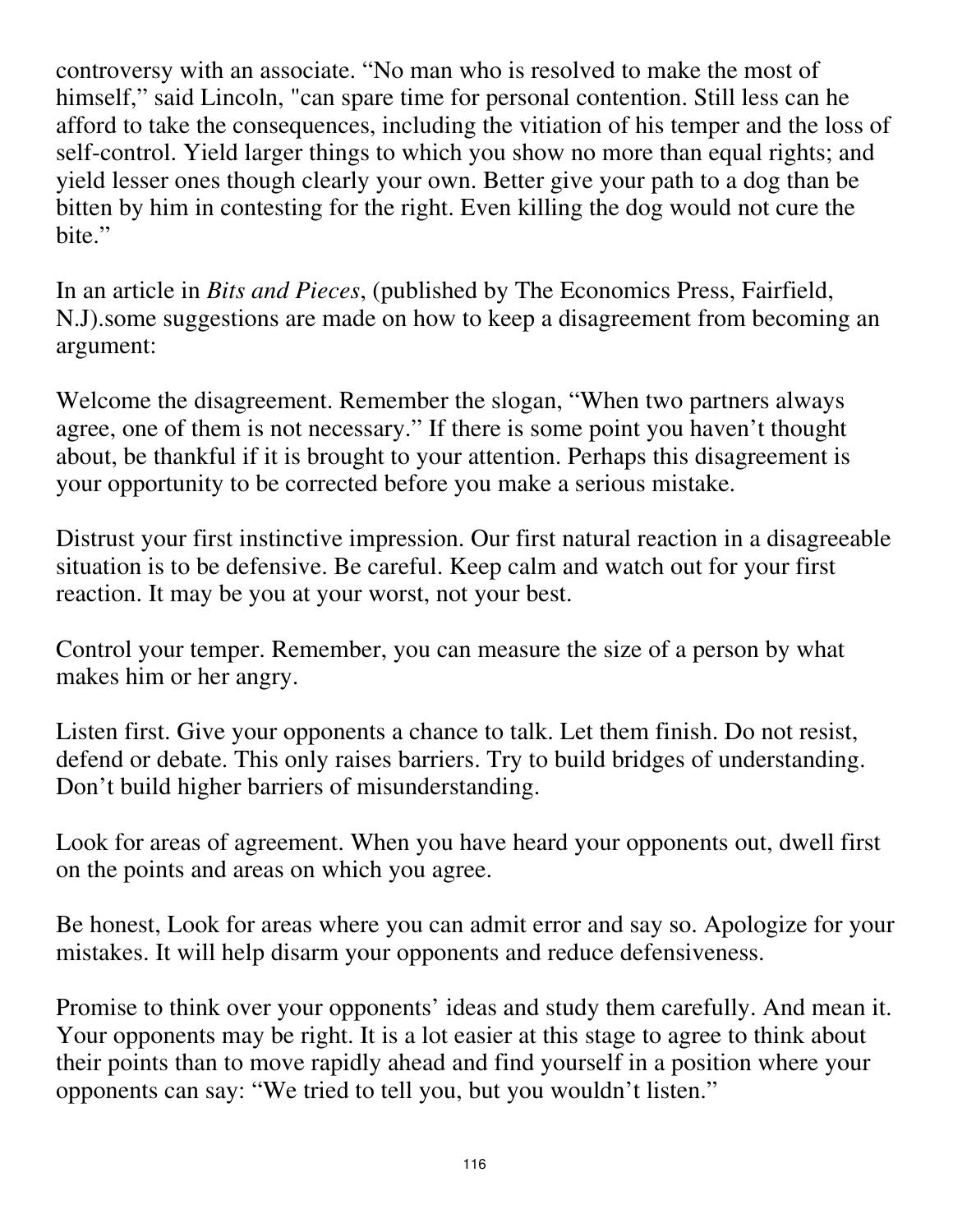Thank your opponents sincerely for their interest. Anyone who takes the time to disagree with you is interested in the same things you are. Think of them as people who really want to help you, and you may turn your opponents into friends.

Postpone action to give both sides time to think through the problem. Suggest that a new meeting be held later that day or the next day, when all the facts may be brought to bear. In preparation for this meeting, ask yourself some hard questions:

Could my opponents be right? Partly right? Is there truth or merit in their position or argument? Is my reaction one that will relieve the problem, or will it just relieve any frustration? Will my reaction drive my opponents further away or draw them closer to me? Will my reaction elevate the estimation good people have of me? Will I win or lose? What price will I have to pay if I win? If I am quiet about it, will the disagreement blow over? Is this difficult situation an opportunity for me?

Opera tenor Jan Peerce, after he was married nearly fifty years, once said: "My wife and I made a pact a long time ago, and we've kept it no matter how angry we've grown with each other. When one yells, the other should listen—because when two people yell, there is no communication, just noise and bad vibrations."

#### PRINCIPLE 1 - The only way to get the best of an argument is to avoid it.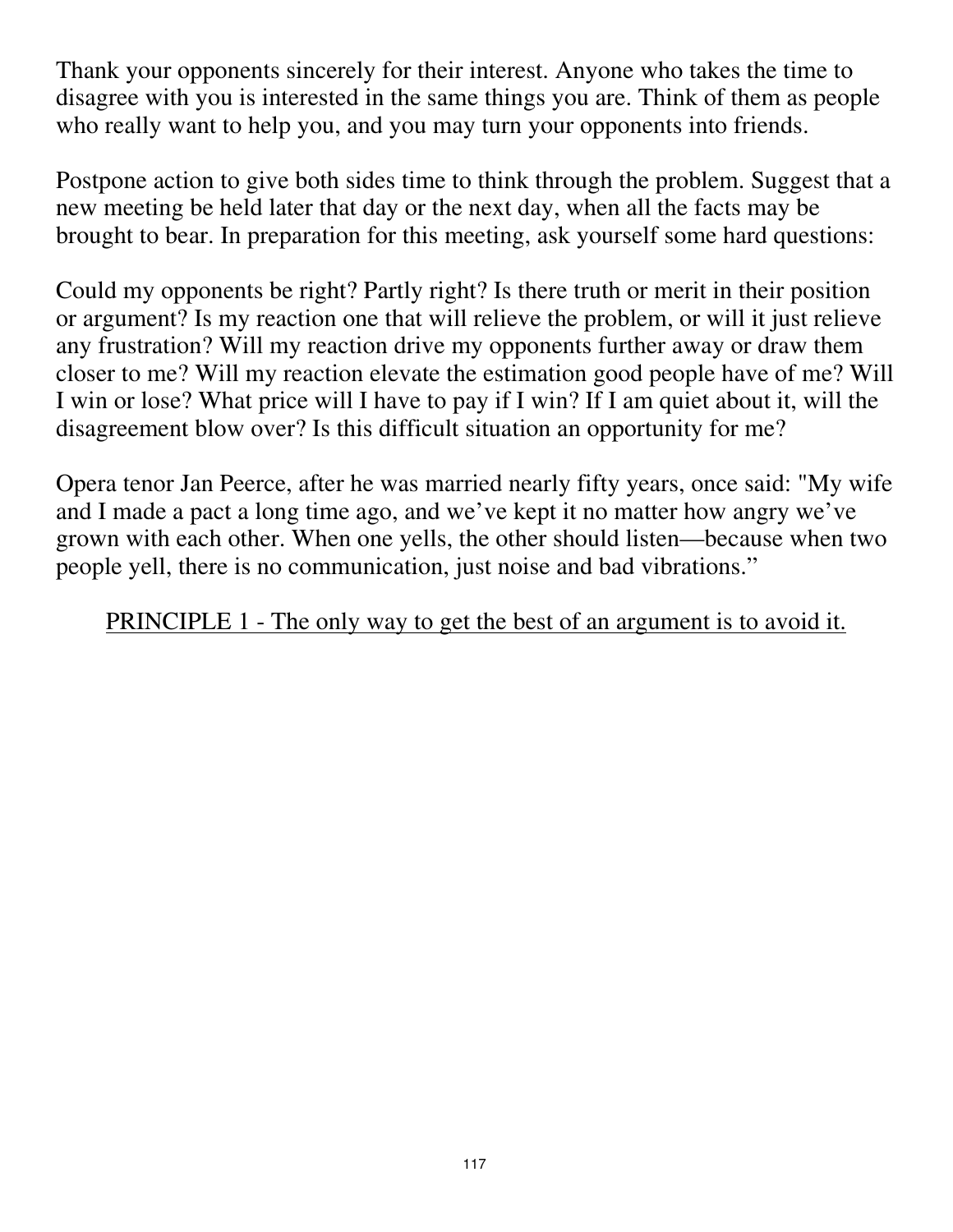## 2 - A SURE WAY OF MAKING ENEMIES—AND HOW TO AVOID IT

When Theodore Roosevelt was in the White House, he confessed that if he could be right 75 percent of the time, he would reach the highest measure of his expectation.

If that was the highest rating that one of the most distinguished men of the twentieth century could hope to obtain, what about you and me?

If you can be sure of being right only 55 percent of the time, you can go down to Wall Street and make a million dollars a day. If you can't be sure of being right even 55 percent of the time, why should you tell other people they are wrong?

You can tell people they are wrong by a look or an intonation or a gesture just as eloquently as you can in words - and if you tell them they are wrong, do you make them want to agree with you? Never! For you have struck a direct blow at their intelligence, judgment, pride and self-respect. That will make them want to strike back. But it will never make them want to change their minds. You may then hurl at them all the logic of a Plato or an Immanuel Kant, but you will not alter their opinions, for you have hurt their feelings.

Never begin by announcing "I am going to prove so-and-so to you." That's bad. That's tantamount to saying: "I'm smarter than you are, I'm going to tell you a thing or two and make you change your mind."

That is a challenge. It arouses opposition and makes the listener want to battle with you before you even start.

It is difficult, under even the most benign conditions, to change people's minds. So why make it harder? Why handicap yourself?

If you are going to prove anything, don't let anybody know it. Do it so subtly, so adroitly, that no one will feel that you are doing it. This was expressed succinctly by Alexander Pope:

> *Men must be taught as if you taught them not And things unknown proposed as things forgot.*

Over three hundred years ago Galileo said: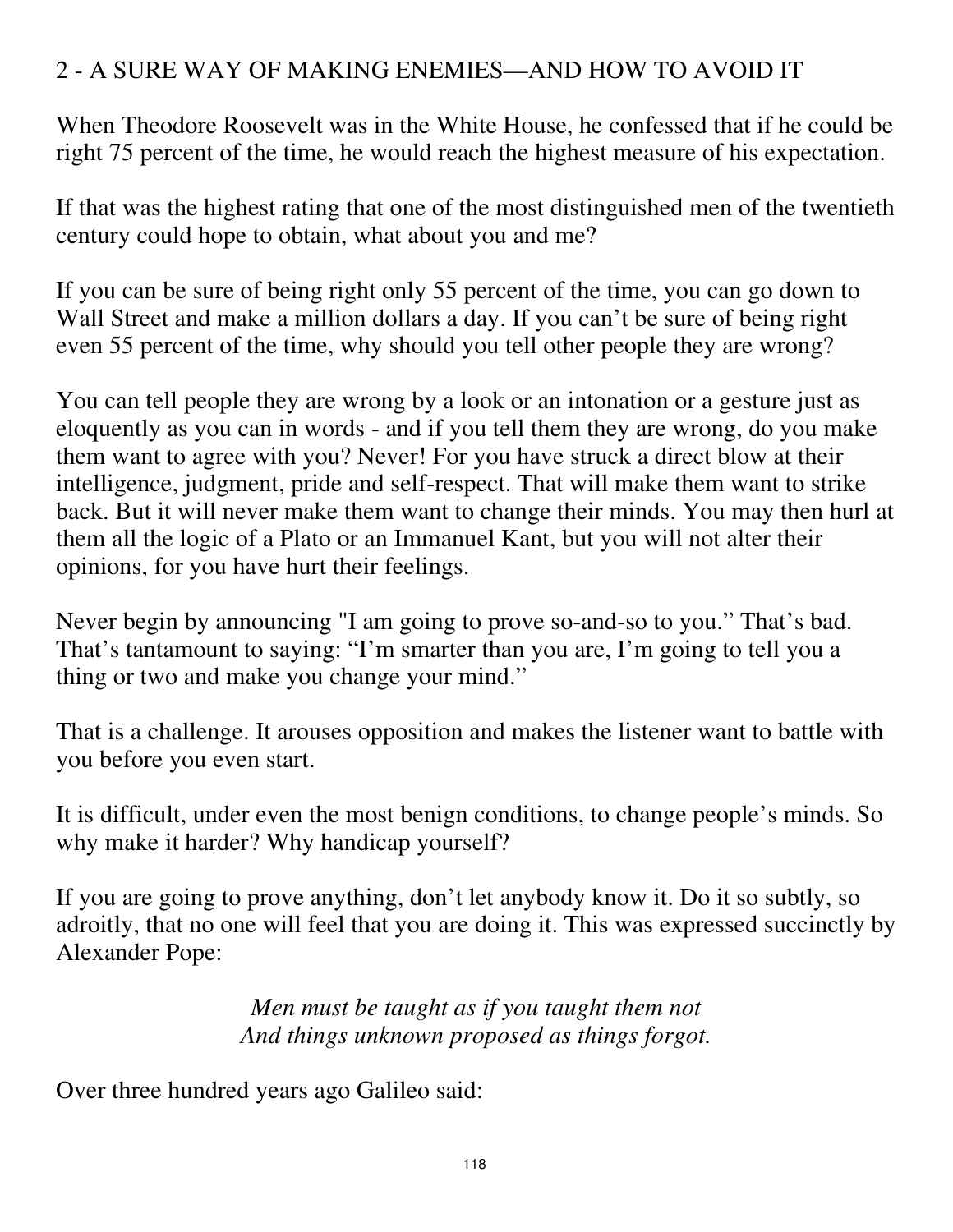You cannot teach a man anything; you can only help him to find it within himself.

As Lord Chesterfield said to his son:

Be wiser than other people if you can; but do not tell them so.

Socrates said repeatedly to his followers in Athens:

One thing only I know, and that is that I know nothing.

Well, I can't hope to be any smarter than Socrates, so I have quit telling people they are wrong. And I find that it pays.

If a person makes a statement that you think is wrong - yes, even that you know is wrong - isn't it better to begin by saying: "Well, now, look, I thought otherwise, but I may be wrong. I frequently am. And if I am wrong, I want to be put right. Let's examine the facts."

There's magic, positive magic, in such phrases as: "I may be wrong. I frequently am. Let's examine the facts."

Nobody in the heavens above or on earth beneath or in the waters under the earth will ever object to your saying: "I may be wrong. Let's examine the facts."

One of our class members who used this approach in dealing with customers was Harold Reinke, a Dodge dealer in Billings, Montana. He reported that because of the pressures of the automobile business, he was often hard-boiled and callous when dealing with customers' complaints. This caused flared tempers, loss of business and general unpleasantness.

He told his class: "Recognizing that this was getting me nowhere fast, I tried a new tack. I would say something like this: 'Our dealership has made so many mistakes that I am frequently ashamed. We may have erred in your case. Tell me about it.'

"This approach becomes quite disarming, and by the time the customer releases his feelings, he is usually much more reasonable when it comes to settling the matter. In fact, several customers have thanked me for having such an understanding attitude. And two of them have even brought in friends to buy new cars. In this highly competitive market, we need more of this type of customer, and I believe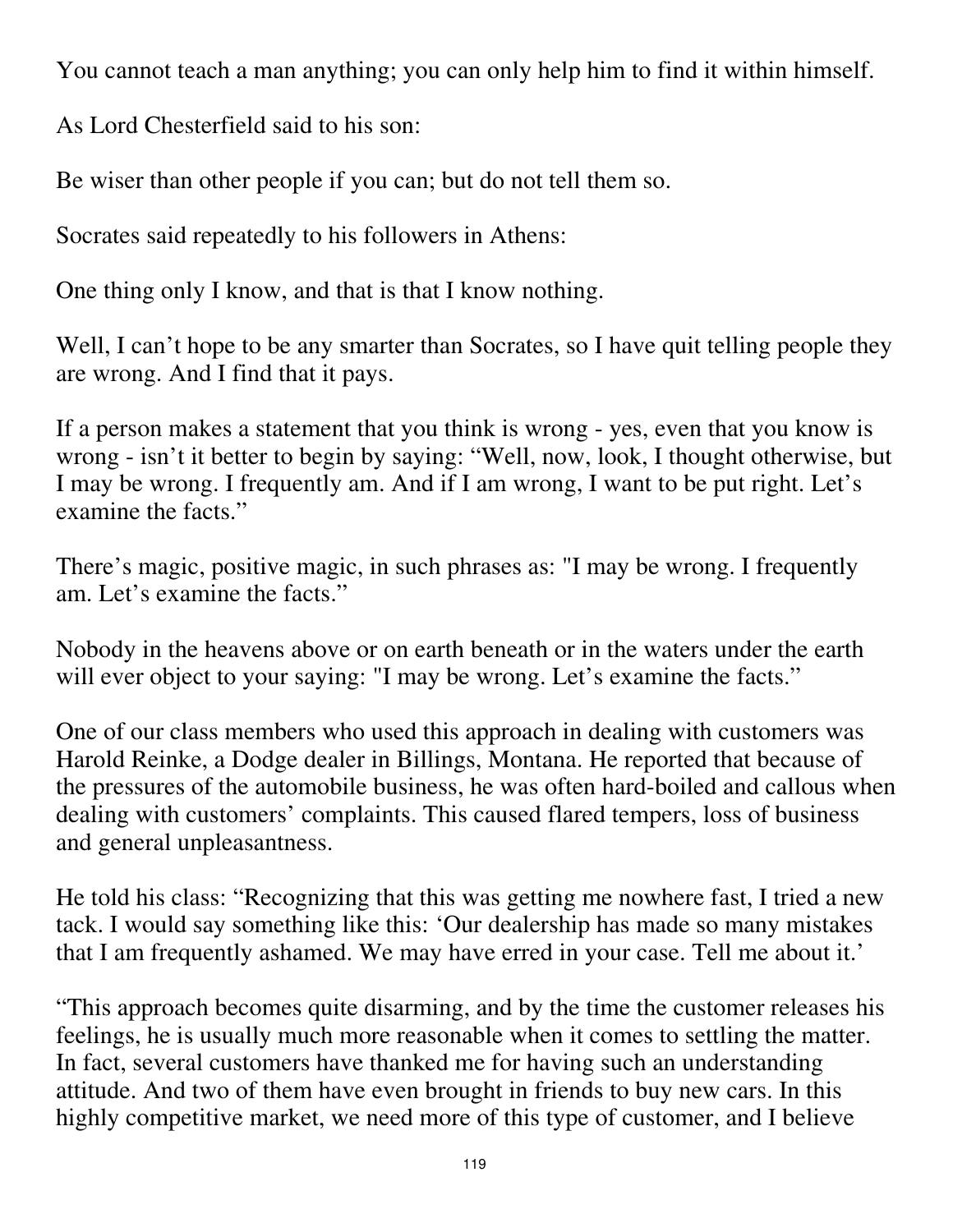that showing respect for all customers' opinions and treating them diplomatically and courteously will help beat the competition."

You will never get into trouble by admitting that you may be wrong. That will stop all argument and inspire your opponent to be just as fair and open and broadminded as you are. It will make him want to admit that he, too, may be wrong.

If you know positively that a person is wrong, and you bluntly tell him or her so, what happens? Let me illustrate. Mr. S---- a young New York attorney, once argued a rather important case before the United States Supreme Court (Lustgarten v. Fleet Corporation 280 U.S. 320). The case involved a considerable sum of money and an important question of law. During the argument, one of the Supreme Court justices said to him: "The statute of limitations in admiralty law is six years, is it not?"

Mr. S---- stopped, stared at the Justice for a moment, and then said bluntly: "Your Honor, there is no statute of limitations in admiralty."

"A hush fell on the court," said Mr. S---- as he related his experience to one of the author's classes, "and the temperature in the room seemed to drop to zero. I was right. Justice - was wrong. And I had told him so. But did that make him friendly? No. I still believe that I had the law on my side. And I know that I spoke better than I ever spoke before. But I didn't persuade. I made the enormous blunder of telling a very learned and famous man that he was wrong."

Few people are logical. Most of us are prejudiced and biased. Most of us are blighted with preconceived notions, with jealousy, suspicion, fear, envy and pride. And most citizens don't want to change their minds about their religion or their haircut or communism or their favorite movie star. So, if you are inclined to tell people they are wrong, please read the following paragraph every morning before breakfast. It is from James Harvey Robinson's enlightening book The Mind in the Making.

We sometimes find ourselves changing our minds without any resistance or heavy emotion, but if we are told we are wrong, we resent the imputation and harden our hearts. We are incredibly heedless in the formation of our beliefs, but find ourselves filled with an illicit passion for them when anyone proposes to rob us of their companionship. It is obviously not the ideas themselves that are dear to us, but our self-esteem which is threatened. . . . The little word "my" is the most important one in human affairs, and properly to reckon with it is the beginning of wisdom. It has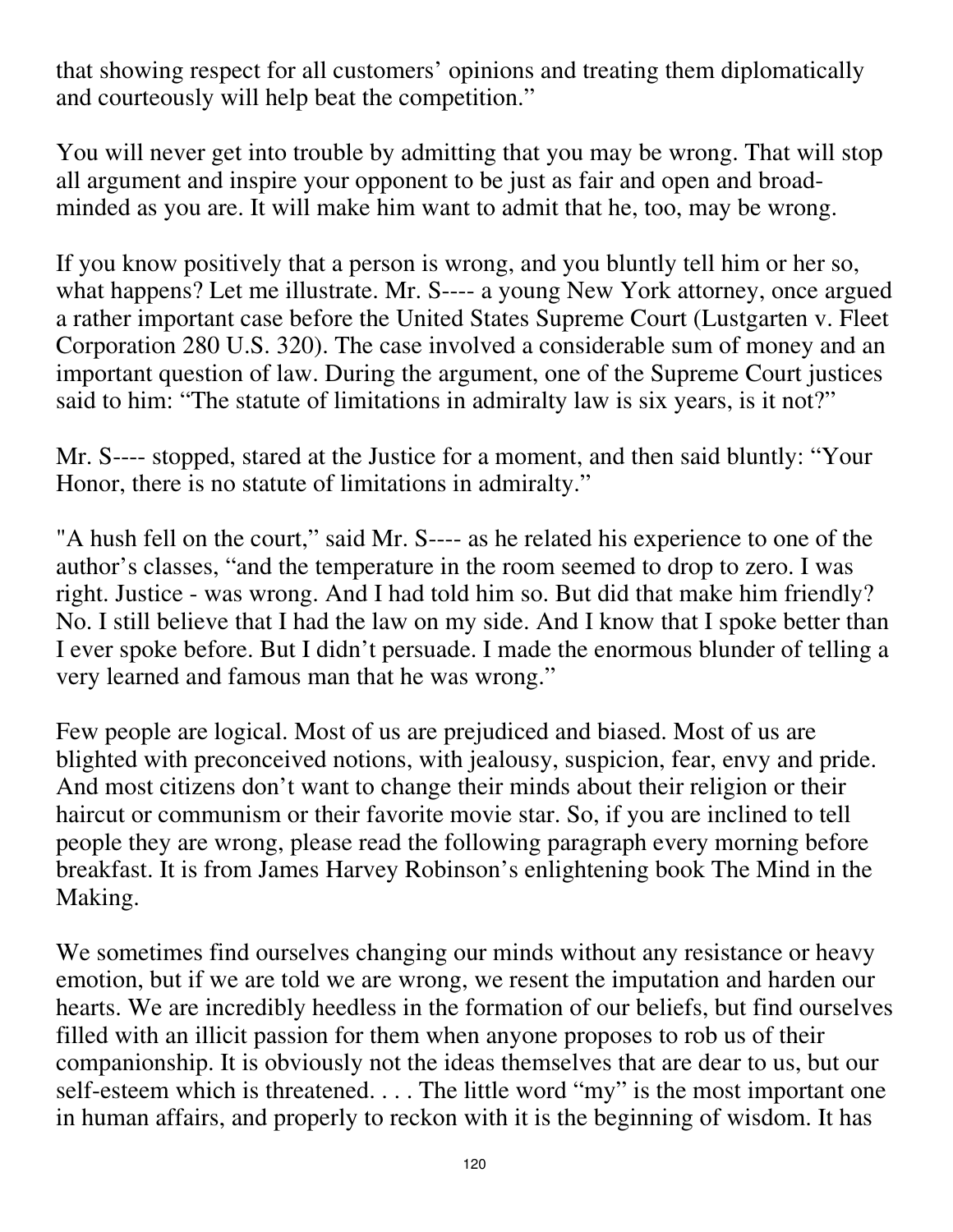the same force whether it is "my" dinner, "my" dog, and "my" house, or "my" father, "my" country, and "my" God. We not only resent the imputation that our watch is wrong, or our car shabby, but that our conception of the canals of Mars, of the pronunciation of "Epictetus," of the medicinal value of salicin, or of the date of Sargon I is subject to revision. We like to continue to believe what we have been accustomed to accept as true, and the resentment aroused when doubt is cast upon any of our assumptions leads us to seek every manner of excuse for clinging to it. The result is that most of our so-called reasoning consists in finding arguments for going on believing as we already do.

Carl Rogers, the eminent psychologist, wrote in his book On Becoming a Person:

I have found it of enormous value when I can permit myself to understand the other person. The way in which I have worded this statement may seem strange to you, Is it necessary to permit oneself to understand another? I think it is. Our first reaction to most of the statements (which we hear from other people) is an evaluation or judgment, rather than an understanding of it. When someone expresses some feeling, attitude or belief, our tendency is almost immediately to feel "that's right," or "that's stupid," "that's abnormal," "that's unreasonable," "that's incorrect," "that's not nice ." Very rarely do we permit ourselves to understand precisely what the meaning of the statement is to the other person.

I once employed an interior decorator to make some draperies for my home. When the bill arrived, I was dismayed.

A few days later, a friend dropped in and looked at the draperies. The price was mentioned, and she exclaimed with a note of triumph: "What? That's awful. I am afraid he put one over on you."

True? Yes, she had told the truth, but few people like to listen to truths that reflect on their judgment. So, being human, I tried to defend myself. I pointed out that the best is eventually the cheapest, that one can't expect to get quality and artistic taste at bargain-basement prices, and so on and on.

The next day another friend dropped in, admired the draperies, bubbled over with enthusiasm, and expressed a wish that she could afford such exquisite creations for her home. My reaction was totally different. "Well, to tell the truth," I said, "I can't afford them myself. I paid too much. I'm sorry I ordered them,"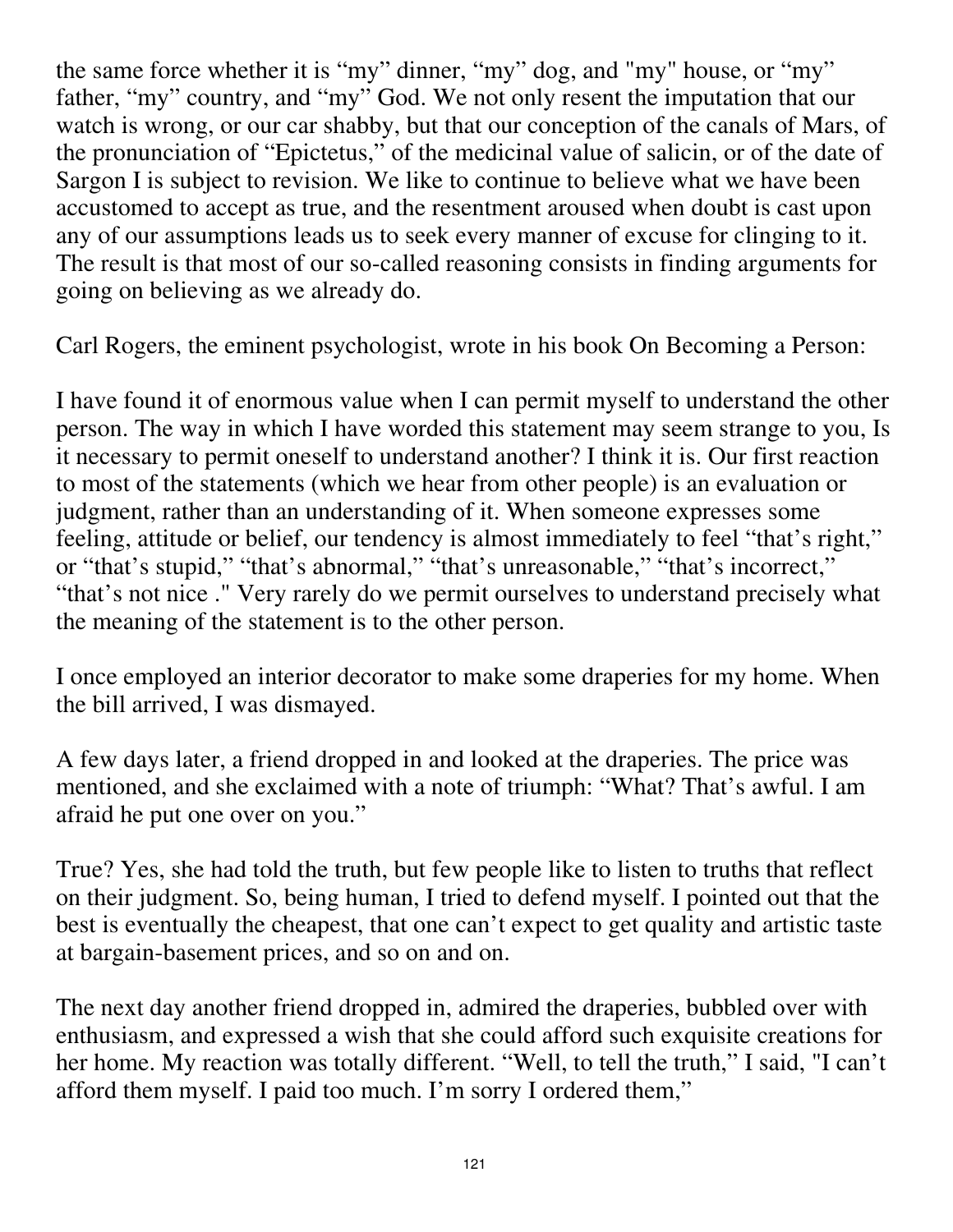When we are wrong, we may admit it to ourselves. And if we are handled gently and tactfully, we may admit it to others and even take pride in our frankness and broad-mindedness. But not if someone else is trying to ram the unpalatable fact down our esophagus.

Horace Greeley, the most famous editor in America during the time of the Civil War, disagreed violently with Lincoln's policies. He believed that he could drive Lincoln into agreeing with him by a campaign of argument, ridicule and abuse. He waged this bitter campaign month after month, year after year. In fact, he wrote a brutal, bitter, sarcastic and personal attack on President Lincoln the night Booth shot him.

But did all this bitterness make Lincoln agree with Greeley? Not at all. Ridicule and abuse never do. If you want some excellent suggestions about dealing with people and managing yourself and improving your personality, read Benjamin Franklin's autobiography - one of the most fascinating life stories ever written, one of the classics of American literature. Ben Franklin tells how he conquered the iniquitous habit of argument and transformed himself into one of the most able, suave and diplomatic men in American history.

One day, when Ben Franklin was a blundering youth, an old Quaker friend took him aside and lashed him with a few stinging truths, something like this:

Ben, you are impossible. Your opinions have a slap in them for everyone who differs with you. They have become so offensive that nobody cares for them. Your friends find they enjoy themselves better when you are not around. You know so much that no man can tell you anything. Indeed, no man is going to try, for the effort would lead only to discomfort and hard work. So you are not likely ever to know any more than you do now, which is very little.

One of the finest things I know about Ben Franklin is the way he accepted that smarting rebuke. He was big enough and wise enough to realize that it was true, to sense that he was headed for failure and social disaster. So he made a right-aboutface. He began immediately to change his insolent, opinionated ways.

"I made it a rule," said Franklin, "to forbear all direct contradiction to the sentiment of others, and all positive assertion of my own, I even forbade myself the use of every word or expression in the language that imported a fix'd opinion, such as 'certainly,' 'undoubtedly,' etc., and I adopted, instead of them, 'I conceive,' 'I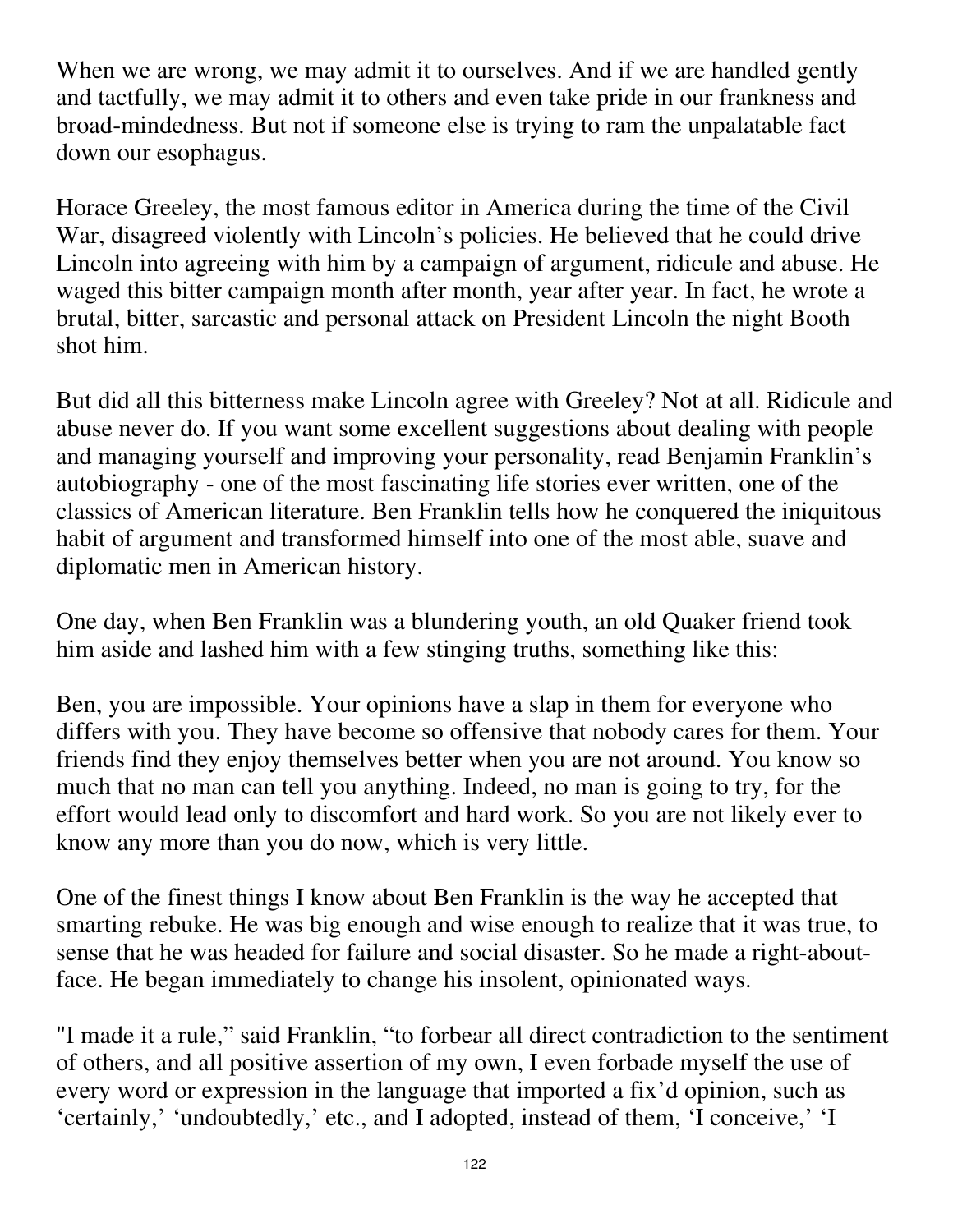apprehend,' or 'I imagine' a thing to be so or so, or 'it so appears to me at present.' When another asserted something that I thought an error, I deny'd myself the pleasure of contradicting him abruptly, and of showing immediately some absurdity in his proposition: and in answering I began by observing that in certain cases or circumstances his opinion would be right, but in the present case there appear'd or seem'd to me some difference, etc. I soon found the advantage of this change in my manner; the conversations I engag'd in went on more pleasantly. The modest way in which I propos'd my opinions procur'd them a readier reception and less contradiction; I had less mortification when I was found to be in the wrong, and I more easily prevaile'd with others to give up their mistakes and join with me when I happened to be in the right.

"And this mode, which I at first put on with some violence to natural inclination, became at length so easy, and so habitual to me, that perhaps for these fifty years past no one has ever heard a dogmatical expression escape me. And to this habit (after my character of integrity) I think it principally owing that I had earned so much weight with my fellow citizens when I proposed new institutions, or alterations in the old, and so much influence in public councils when I became a member; for I was but a bad speaker, never eloquent, subject to much hesitation in my choice of words, hardly correct in language, and yet I generally carried my points."

How do Ben Franklin's methods work in business? Let's take two examples.

Katherine A, Allred of Kings Mountain, North Carolina, is an industrial engineering supervisor for a yarn-processing plant. She told one of our classes how she handled a sensitive problem before and after taking our training:

"Part of my responsibility," she reported, "deals with setting up and maintaining incentive systems and standards for our operators so they can make more money by producing more yarn. The system we were using had worked fine when we had only two or three different types of yarn, but recently we had expanded our inventory and capabilities to enable us to run more than twelve different varieties. The present system was no longer adequate to pay the operators fairly for the work being performed and give them an incentive to increase production. I had worked up a new system which would enable us to pay the operator by the class of yam she was running at any one particular time. With my new system in hand, I entered the meeting determined to prove to the management that my system was the right approach. I told them in detail how they were wrong and showed where they were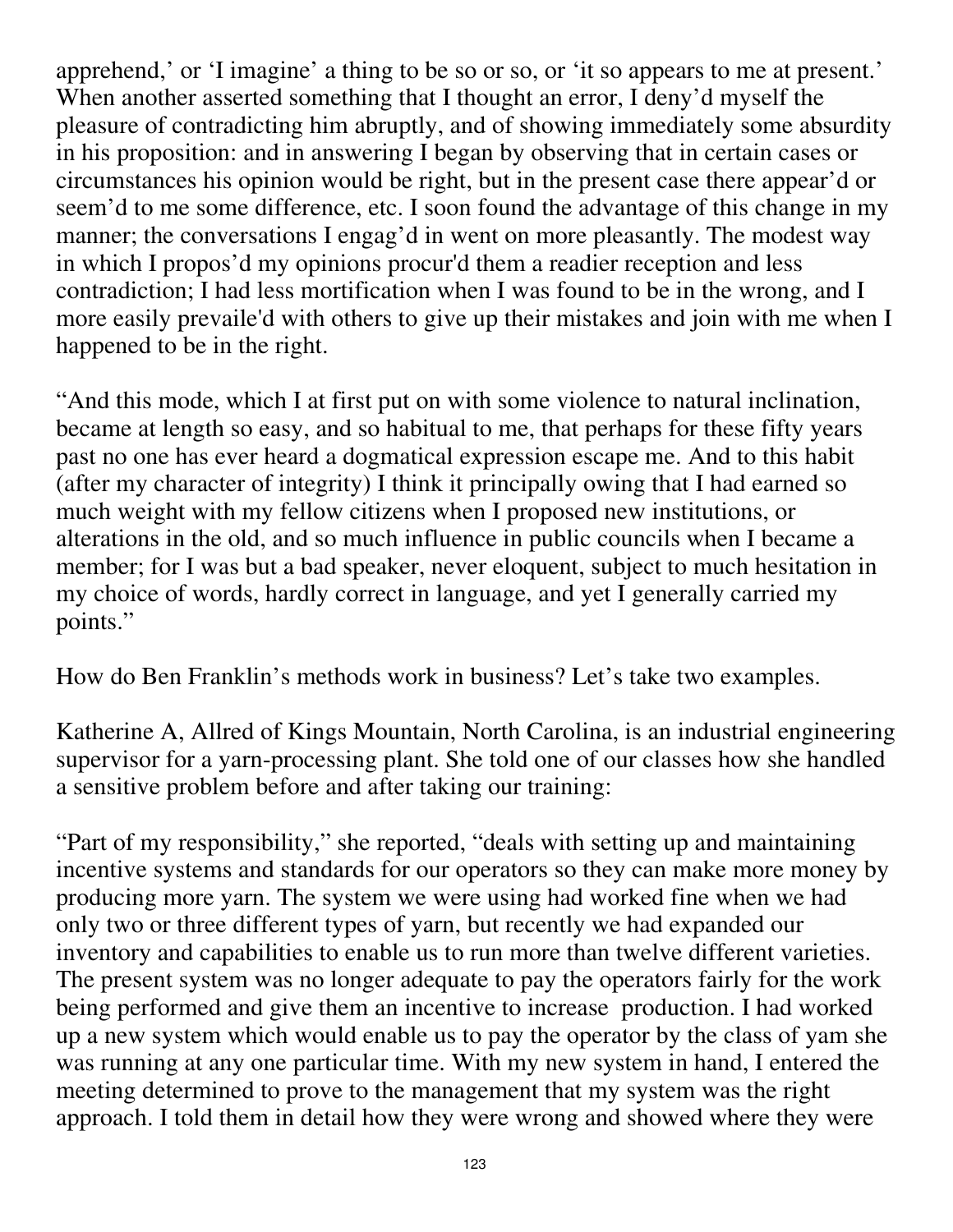being unfair and how I had all the answers they needed. To say the least, I failed miserably! I had become so busy defending my position on the new system that I had left them no opening to graciously admit their problems on the old one. The issue was dead.

"After several sessions of this course, I realized all too well where I had made my mistakes. I called another meeting and this time I asked where they felt their problems were. We discussed each point, and I asked them their opinions on which was the best way to proceed.

With a few low-keyed suggestions, at proper intervals, I let them develop my system themselves. At the end of the meeting when I actually presented my system, they enthusiastically accepted it.

"I am convinced now that nothing good is accomplished and a lot of damage can be done if you tell a person straight out that he or she is wrong. You only succeed in stripping that person of self-dignity and making yourself an unwelcome part of any discussion."

Let's take another example - and remember these cases I am citing are typical of the experiences of thousands of other people. R. V. Crowley was a salesman for a lumber company in New York. Crowley admitted that he had been telling hardboiled lumber inspectors for years that they were wrong. And he had won the arguments too. But it hadn't done any good. "For these lumber inspectors," said Mr. Crowley, "are like baseball umpires. Once they make a decision, they never change it,"

Mr. Crowley saw that his firm was losing thousands of dollars through the arguments he won. So while taking my course, he resolved to change tactics and abandon arguments. With what results? Here is the story as he told it to the fellow members of his class:

"One morning the phone rang in my office. A hot and bothered person at the other end proceeded to inform me that a car of lumber we had shipped into his plant was entirely unsatisfactory. His firm had stopped unloading and requested that we make immediate arrangements to remove the stock from their yard. After about onefourth of the car had been unloaded, their lumber inspector reported that the lumber was running 55 percent below grade. Under the circumstances, they refused to accept it.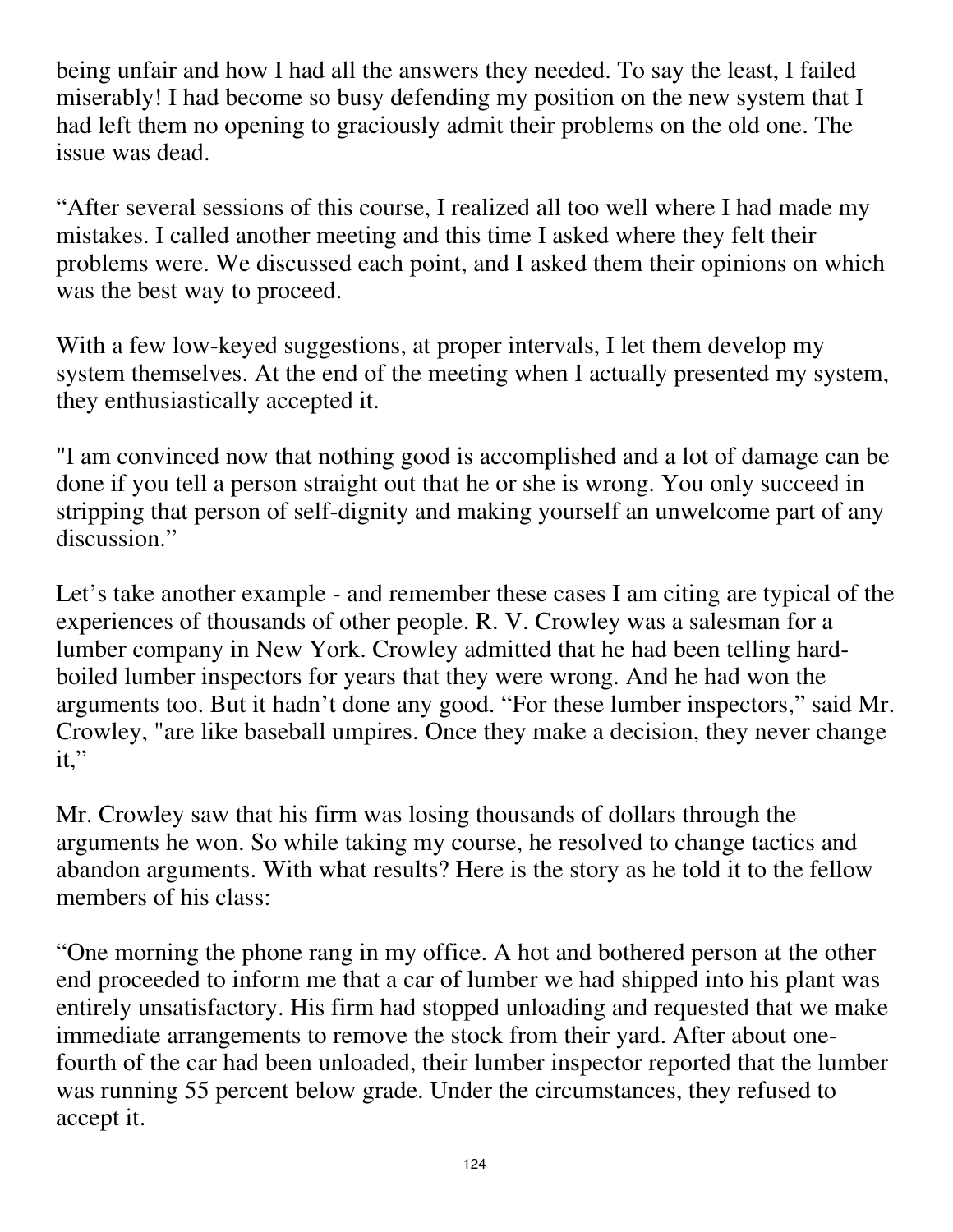"I immediately started for his plant and on the way turned over in my mind the best way to handle the situation. Ordinarily, under such circumstances, I should have quoted grading rules and tried, as a result of my own experience and knowledge as a lumber inspector, to convince the other inspector that the lumber was actually up to grade, and that he was misinterpreting the rules in his inspection. However, I thought I would apply the principles learned in this training.

"When I arrived at the plant, I found the purchasing agent and the lumber inspector in a wicked humor, both set for an argument and a fight. We walked out to the car that was being unloaded, and I requested that they continue to unload so that I could see how things were going. I asked the inspector to go right ahead and lay out the rejects, as he had been doing, and to put the good pieces in another pile.

"After watching him for a while it began to dawn on me that his inspection actually was much too strict and that he was misinterpreting the rules. This particular lumber was white pine, and I knew the inspector was thoroughly schooled in hard woods but not a competent, experienced inspector on white pine. White pine happened to be my own strong suit, but did I offer any objection to the way he was grading the lumber? None whatever. I kept on watching and gradually began to ask questions as to why certain pieces were not satisfactory. I didn't for one instant insinuate that the inspector was wrong. I emphasized that my only reason for asking was in order that we could give his firm exactly what they wanted in future shipments. wanted in future shipments.

"By asking questions in a very friendly, cooperative spirit, and insisting continually that they were right in laying out boards not satisfactory to their purpose, I got him warmed up, and the strained relations between us began to thaw and melt away. An occasional carefully put remark on my part gave birth to the idea in his mind that possibly some of these rejected pieces were actually within the grade that they had bought, and that their requirements demanded a more expensive grade. I was very careful, however, not to let him think I was making an issue of this point.

"Gradually his whole attitude changed. He finally admitted to me that he was not experienced on white pine and began to ask me questions about each piece as it came out of the car, I would explain why such a piece came within the grade specified, but kept on insisting that we did not want him to take it if it was unsuitable for their purpose. He finally got to the point where he felt guilty every time he put a piece in the rejected pile. And at last he saw that the mistake was on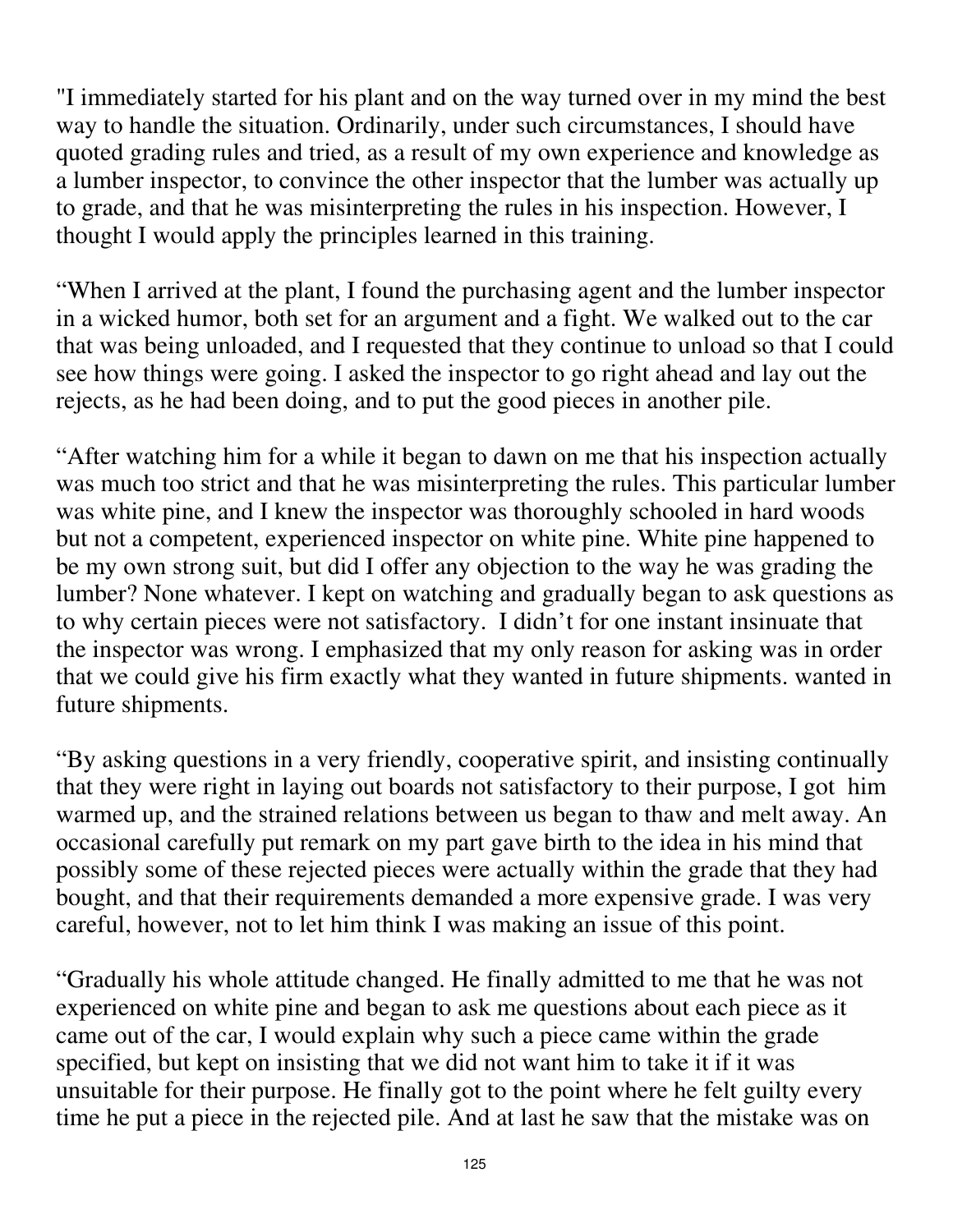their part for not having specified as good a grade as they needed.

"The ultimate outcome was that he went through the entire carload again after I left, accepted the whole lot, and we received a check in full.

"In that one instance alone, a little tact, and the determination to refrain from telling the other man he was wrong, saved my company a substantial amount of cash, and it would be hard to place a money value on the good will that was saved."

Martin Luther King was asked how, as a pacifist, he could be an admirer of Air Force General Daniel "Chappie" James, then the nation's highest-ranking black officer. Dr. King replied, "I judge people by their own principles - not by my own."

In a similar way, General Robert E. Lee once spoke to the president of the Confederacy, Jefferson Davis, in the most glowing terms about a certain officer under his command. Another officer in attendance was astonished. "General," he said, " do you not know that the man of whom you speak so highly is one of your bitterest enemies who misses no opportunity to malign you?" "Yes," replied General Lee, "but the president asked my opinion of him; he did not ask for his opinion of me."

By the way, I am not revealing anything new in this chapter. Two thousand years ago, Jesus said: "Agree with thine adversary quickly."

And 2,200 years before Christ was born, King Akhtoi of Egypt gave his son some shrewd advice - advice that is sorely needed today. "Be diplomatic," counseled the King. "It will help you gain your point."

In other words, don't argue with your customer or your spouse or your adversary. Don't tell them they are wrong, don't get them stirred up. Use a little diplomacy.

PRINCIPLE 2 - Show respect for the other person's opinions. Never say, "You're wrong."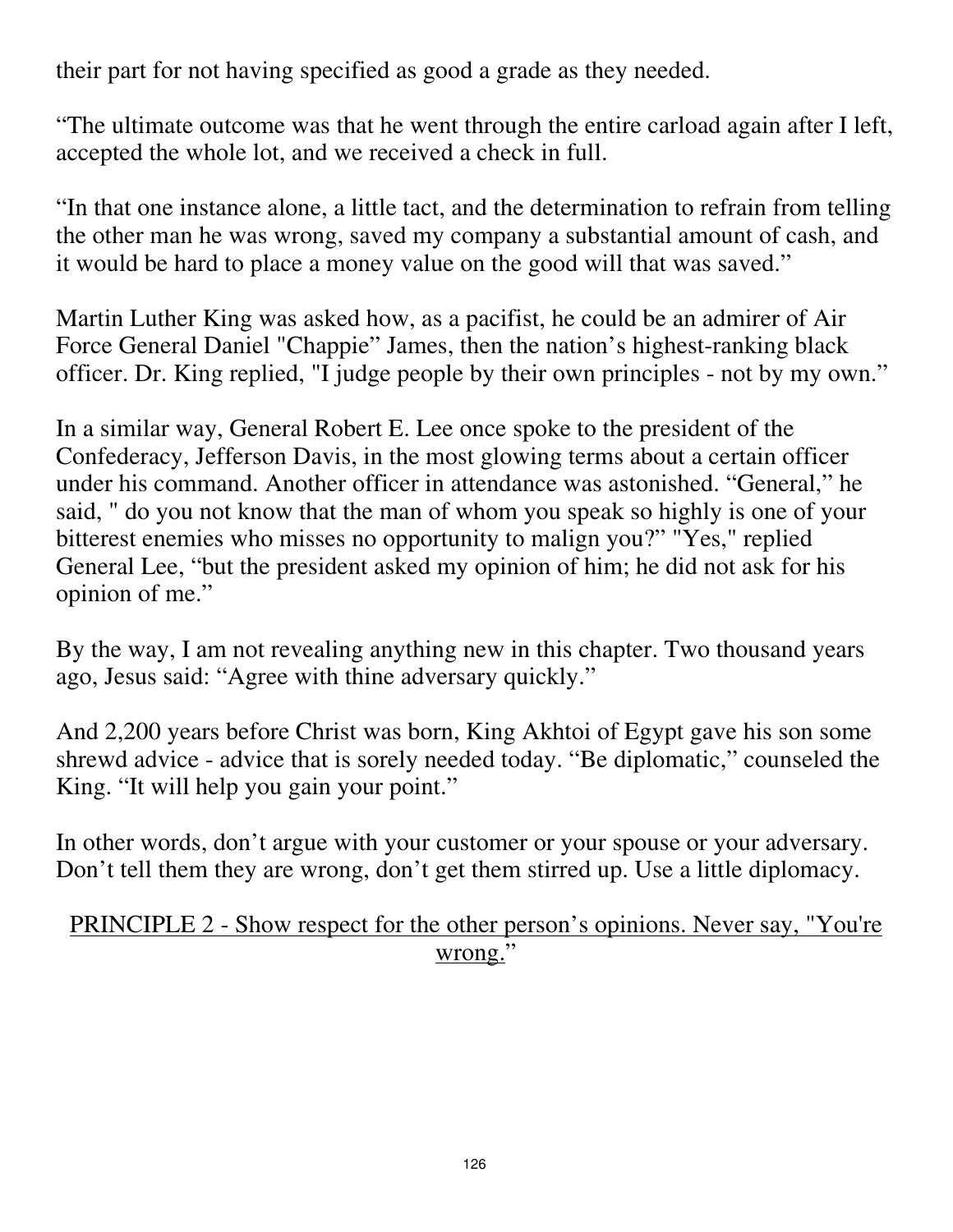# 3 - IF YOU'RE WRONG, ADMIT IT

Within a minute's walk of my house there was a wild stretch of virgin timber, where the blackberry thickets foamed white in the springtime, where the squirrels nested and reared their young, and the horseweeds grew as tall as a horse's head. This unspoiled woodland was called Forest Park - and it was a forest, probably not much different in appearance from what it was when Columbus discovered America. I frequently walked in this park with Rex, my little Boston bulldog. He was a friendly, harmless little hound; and since we rarely met anyone in the park, I took Rex along without a leash or a muzzle.

One day we encountered a mounted policeman in the park, a policeman itching to show his authority.

"'What do you mean by letting that dog run loose in the park without a muzzle and leash?" he reprimanded me. "Don't you know it's against the law?"

"Yes, I know it is," I replied softy, "but I didn't think he would do any harm out here."

"You didn't think! You didn't think! The law doesn't give a tinker's damn about what you think. That dog might kill a squirrel or bite a child. Now, I'm going to let you off this time; but if I catch this dog out here again without a muzzle and a leash, you'll have to tell it to the judge ."

I meekly promised to obey.

And I did obey - for a few times. But Rex didn't like the muzzle, and neither did I; so we decided to take a chance. Everything was lovely for a while, and then we struck a snag. Rex and I raced over the brow of a hill one afternoon and there, suddenly - to my dismay - I saw the majesty of the law, astride a bay horse. Rex was out in front, heading straight for the officer.

I was in for it. I knew it. So I didn't wait until the policeman started talking. I beat him to it. I said: "Officer, you've caught me red-handed. I'm guilty. I have no alibis, no excuses. You warned me last week that if I brought the dog out here again without a muzzle you would fine me."

"Well, now," the policeman responded in a soft tone. "I know it's a temptation to let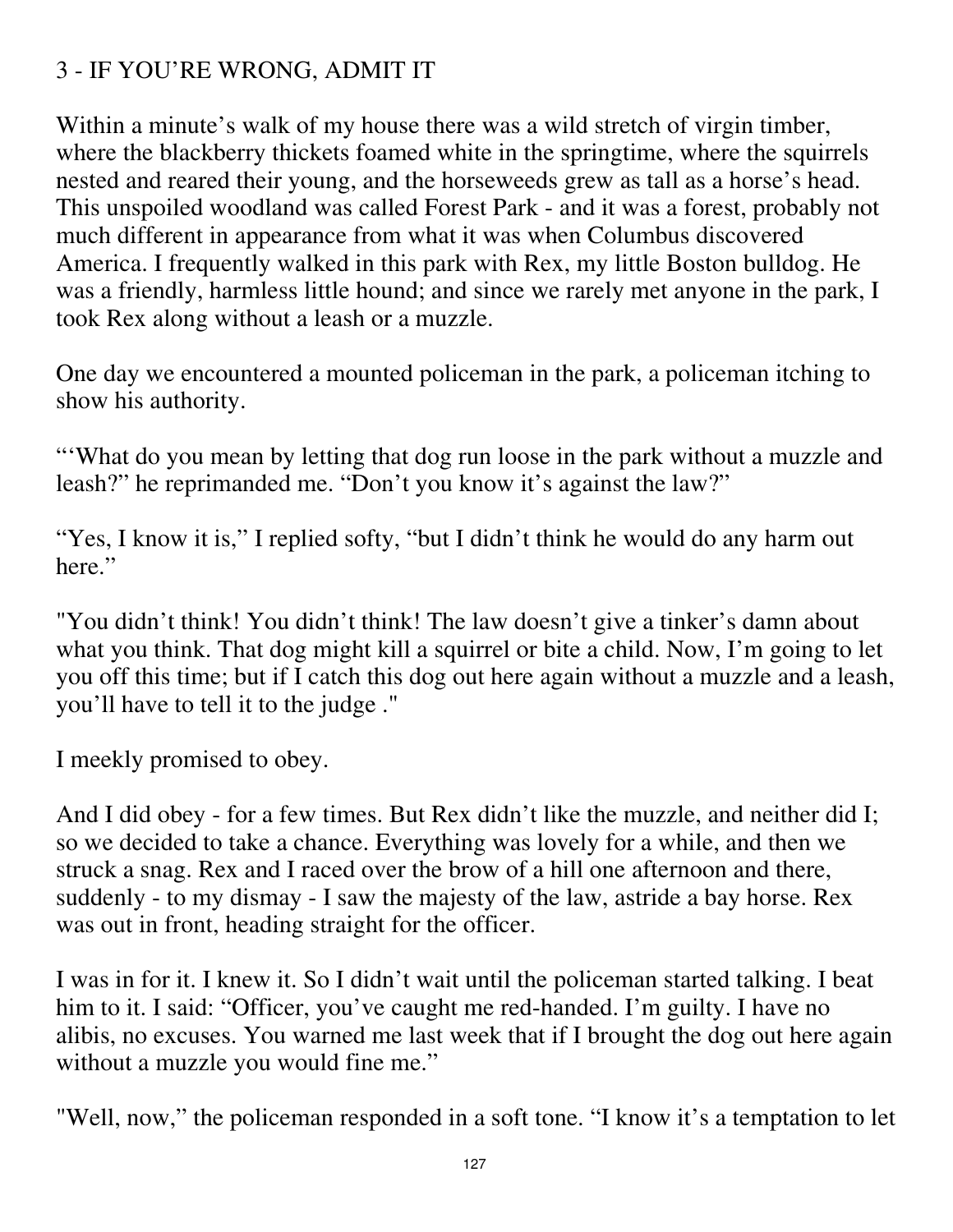a little dog like that have a run out here when nobody is around."

"Sure it's a temptation," I replied, "but it is against the law."

"Well, a little dog like that isn't going to harm anybody," the policeman remonstrated.

"No, but he may kill squirrels," I said.

"Well now, I think you are taking this a bit too seriously," he told me. "I'll tell you what you do. You just let him run over the hill there where I can't see him - and we'll forget all about it."

That policeman, being human, wanted a feeling of importance; so when I began to condemn myself, the only way he could nourish his self-esteem was to take the magnanimous attitude of showing mercy.

But suppose I had tried to defend myself - well, did you ever argue with a policeman?

But instead of breaking lances with him, I admitted that he was absolutely right and I was absolutely wrong; I admitted it quickly, openly, and with enthusiasm. The affair terminated graciously in my taking his side and his taking my side. Lord Chesterfield himself could hardly have been more gracious than this mounted policeman, who, only a week previously, had threatened to have the law on me.

If we know we are going to be rebuked anyhow, isn't it far better to beat the other person to it and do it ourselves? Isn't it much easier to listen to self-criticism than to bear condemnation from alien lips?

Say about yourself all the derogatory things you know the other person is thinking or wants to say or intends to say - and say them before that person has a chance to say them. The chances are a hundred to one that a generous, forgiving attitude will be taken and your mistakes will be minimized just as the mounted policeman did with me and Rex.

Ferdinand E. Warren, a commercial artist, used this technique to win the good will of a petulant, scolding buyer of art.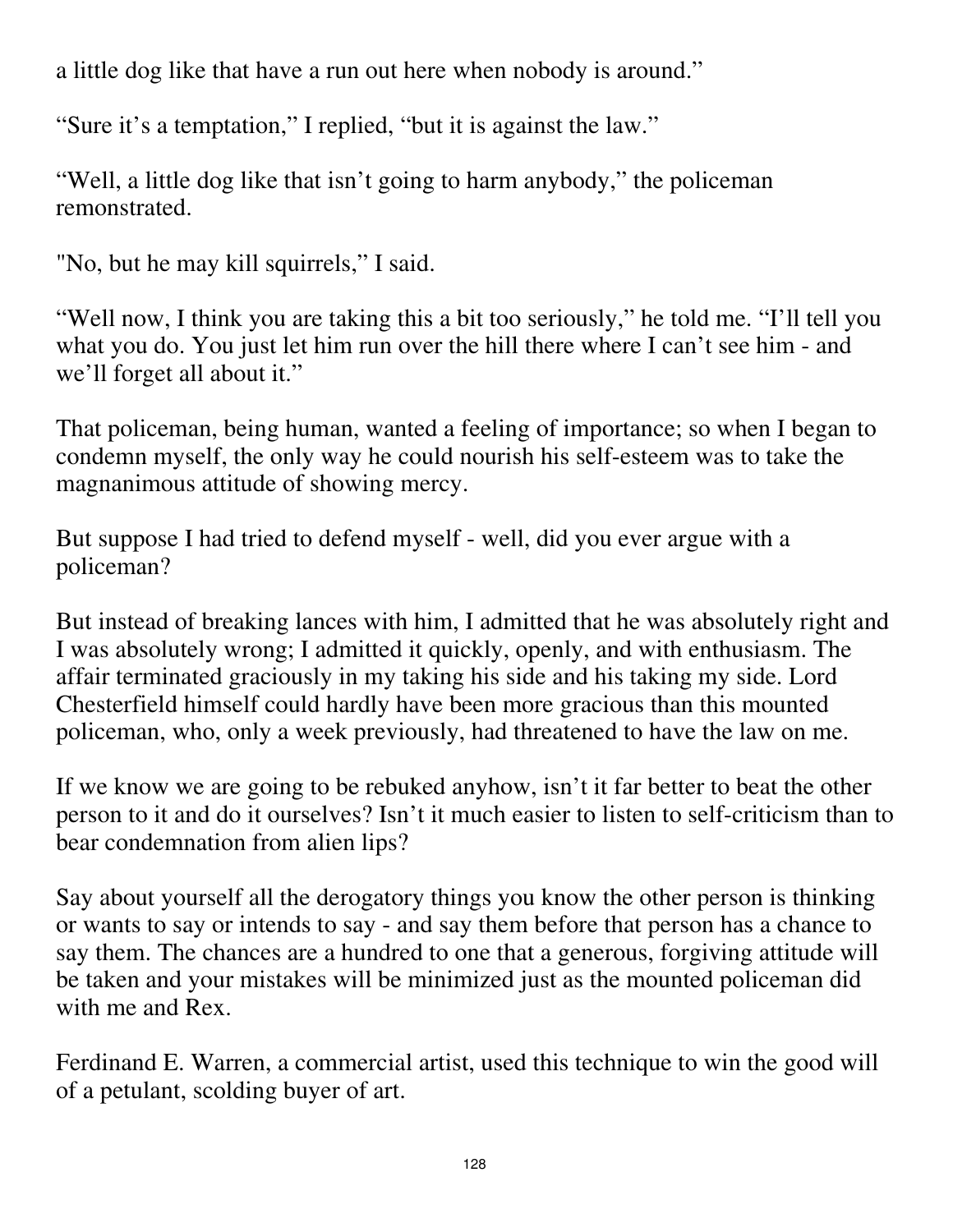"It is important, in making drawings for advertising and publishing purposes, to be precise and very exact," Mr. Warren said as he told the story.

"Some art editors demand that their commissions be executed immediately; and in these cases, some slight error is liable to occur. I knew one art director in particular who was always delighted to find fault with some little thing. I have often left his office in disgust, not because of the criticism, but because of his method of attack. Recently I delivered a rush job to this editor, and he phoned me to call at his office immediately. He said something was wrong. When I arrived, I found just what I had anticipated - and dreaded. He was hostile, gloating over his chance to criticize. He demanded with heat why I had done so and so. My opportunity had come to apply the self-criticism I had been studying about. So I said: ''Mr. So-and-so, if what you say is true, I am at fault and there is absolutely no excuse for my blunder. I have been doing drawings for you long enough to know better. I'm ashamed of myself.'

"Immediately he started to defend me. 'Yes, you're right, but after all, this isn't a serious mistake. It is only...'

"I interrupted him. 'Any mistake,' I said, 'may be costly and they are all irritating.'

"He started to break in, but I wouldn't let him. I was having a grand time. For the first time in my life, I was criticizing myself - and I loved it.

" 'I should have been more careful,' I continued. 'You give me a lot of work, and you deserve the best; so I'm going to do this drawing all over.'

" 'No! No!' he protested. 'I wouldn't think of putting you to all that trouble.' He praised my work, assured me that he wanted only a minor change and that my slight error hadn't cost his firm any money; and, after all, it was a mere detail - not worth worrying about.

"My eagerness to criticize myself took all the fight out of him. He ended up by taking me to lunch; and before we parted, he gave me a check and another commission"

There is a certain degree of satisfaction in having the courage to admit one's errors. It not only clears the air of guilt and defensiveness, but often helps solve the problem created by the error.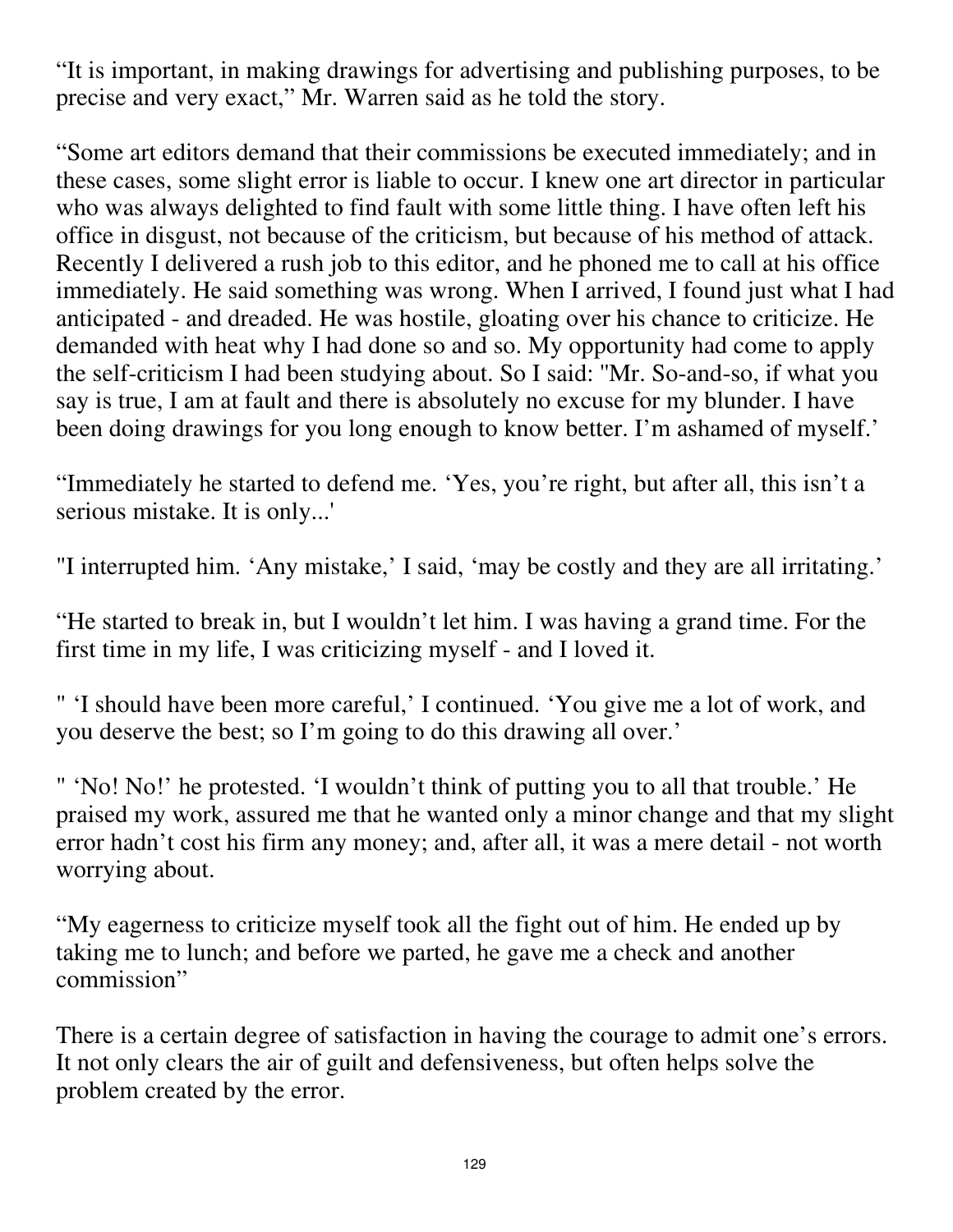Bruce Harvey of Albuquerque, New Mexico, had incorrectly authorized payment of full wages to an employee on sick leave. When he discovered his error, he brought it to the attention of the employee and explained that to correct the mistake he would have to reduce his next paycheck by the entire amount of the overpayment. The employee pleaded that as that would cause him a serious financial problem, could the money be repaid over a period of time? In order to do this, Harvey explained, he would have to obtain his supervisor's approval. "And this I knew," reported Harvey, "would result in a boss-type explosion, While trying to decide how to handle this situation better, I realized that the whole mess was my fault and I would have to admit I it to my boss.

"I walked into his office, told him that I had made a mistake and then informed him of the complete facts. He replied in an explosive manner that it was the fault of the personnel department. I repeated that it was my fault. He exploded again about carelessness in the accounting department. Again I explained it was my fault. He blamed two other people in the office. But each time I reiterated it was my fault. Finally, he looked at me and said, 'Okay, it was your fault. Now straighten it out.' The error was corrected and nobody got into trouble. I felt great because I was able to handle a tense situation and had the courage not to seek alibis. My boss has had more respect for me ever since."

Any fool can try to defend his or her mistakes - and most fools do - but it raises one above the herd and gives one a feeling of nobility and exultation to admit one's mistakes. For example, one of the most beautiful things that history records about Robert E. Lee is the way he blamed himself and only himself for the failure of Pickett's charge at Gettysburg.

Pickett's charge was undoubtedly the most brilliant and picturesque attack that ever occurred in the Western world. General George E. Pickett himself was picturesque. He wore his hair so long that his auburn locks almost touched his shoulders; and, like Napoleon in his Italian campaigns, he wrote ardent love-letters almost daily while on the battlefield. His devoted troops cheered him that tragic July afternoon as he rode off jauntily toward the Union lines, his cap set at a rakish angle over his right ear. They cheered and they followed him, man touching man, rank pressing rank, with banners flying and bayonets gleaming in the sun. It was a gallant sight. Daring. Magnificent. A murmur of admiration ran through the Union lines as they beheld it.

Pickett's troops swept forward at any easy trot, through orchard and cornfield,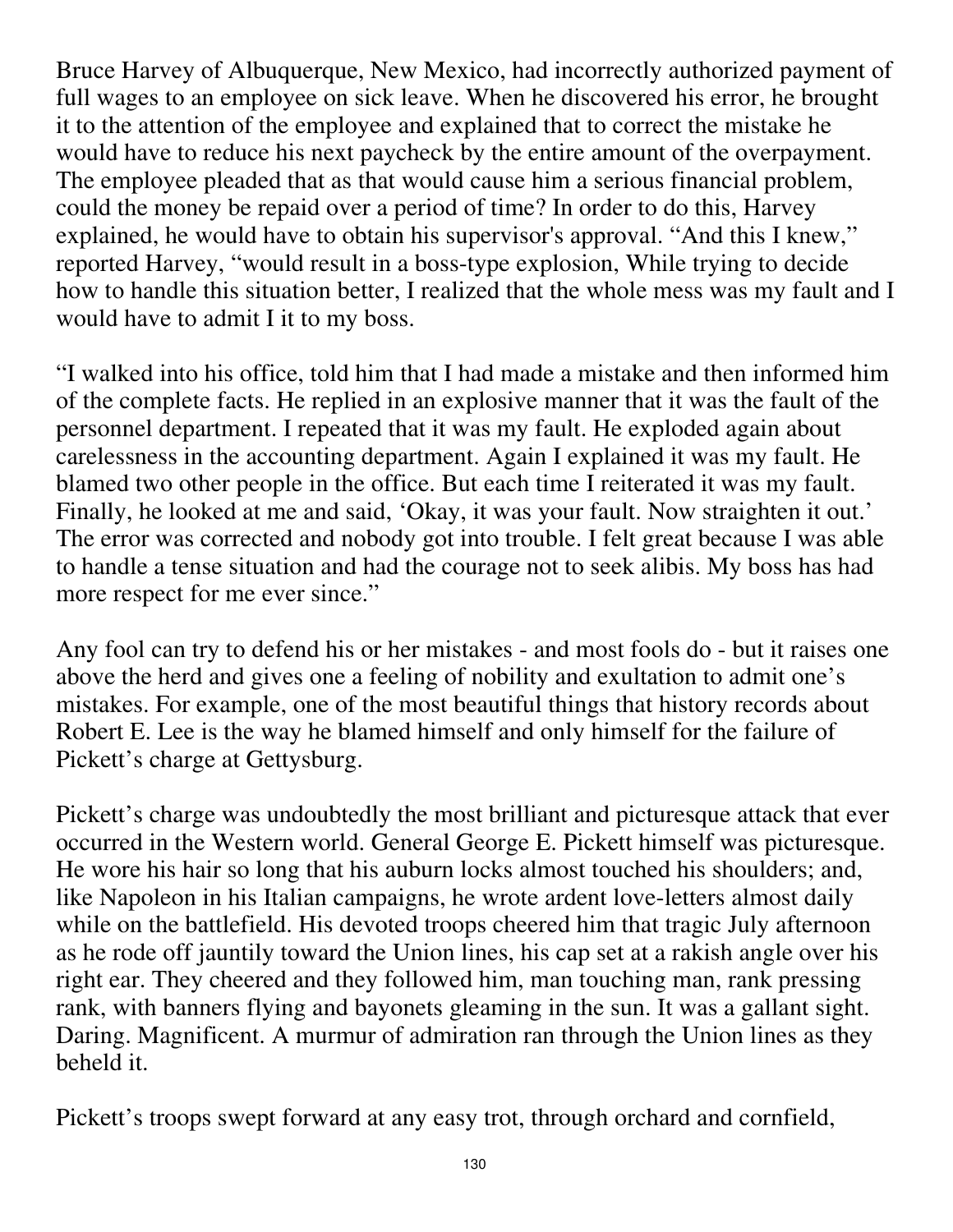across a meadow and over a ravine. All the time, the enemy's cannon was tearing ghastly holes in their ranks, But on they pressed, grim, irresistible.

Suddenly the Union infantry rose from behind the stone wall on Cemetery Ridge where they had been hiding and fired volley after volley into Pickett's onrushing troops. The crest of the hill was a sheet of flame, a slaughterhouse, a blazing volcano. In a few minutes, all of Pickett's brigade commanders except one were down, and four-fifths of his five thousand men had fallen.

General Lewis A. Armistead, leading the troops in the final plunge, ran forward, vaulted over the stone wall, and, waving his cap on the top of his sword, shouted: "Give 'em the steel, boys!"

They did. They leaped over the wall, bayoneted their enemies, smashed skulls with clubbed muskets, and planted the battleflags of the South on Cemetery Ridge. The banners waved there only for a moment. But that moment, brief as it was, recorded the high-water mark of the Confederacy.

Pickett's charge - brilliant, heroic - was nevertheless the beginning of the end. Lee had failed. He could not penetrate the North. And he knew it.

The South was doomed.

Lee was so saddened, so shocked, that he sent in his resignation and asked Jefferson Davis, the president of the Confederacy, to appoint "a younger and abler man." If Lee had wanted to blame the disastrous failure of Pickett's charge on someone else, he could have found a score of alibis. Some of his division commanders had failed him. The cavalry hadn't arrived in time to support the infantry attack. This had gone wrong and that had gone awry.

But Lee was far too noble to blame others. As Pickett's beaten and bloody troops struggled back to the Confederate lines, Robert E. Lee rode out to meet them all alone and greeted them with a self-condemnation that was little short of sublime. "All this has been my fault," he confessed. "I and I alone have lost this battle."

Few generals in all history have had the courage and character to admit that.

Michael Cheung, who teaches our course in Hong Kong, told of how the Chinese culture presents some special problems and how sometimes it is necessary to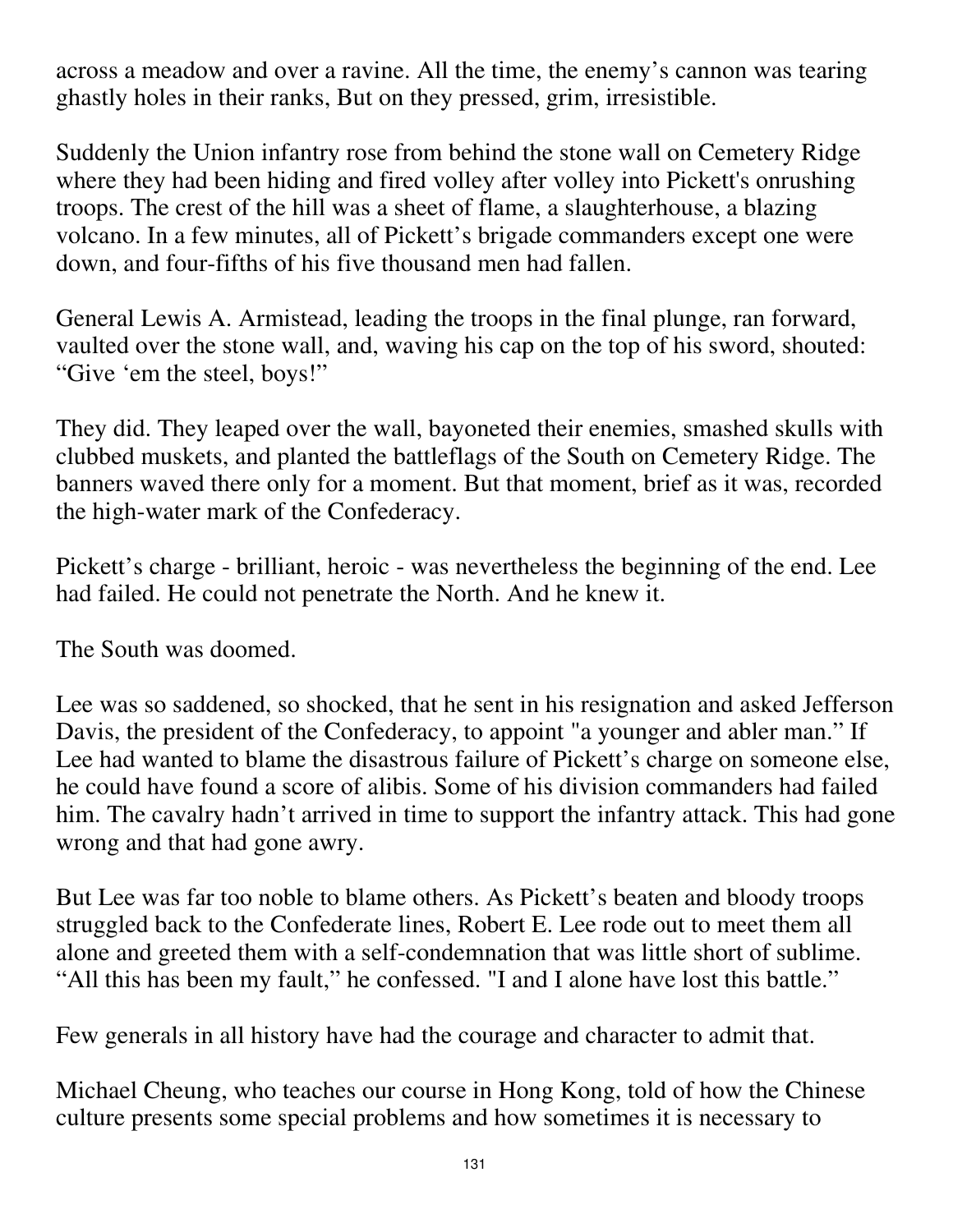recognize that the benefit of applying a principle may be more advantageous than maintaining an old tradition.

He had one middle-aged class member who had been estranged from his son for many years. The father had been an opium addict, but was now cured. In Chinese tradition an older person cannot take the first step. The father felt that it was up to his son to take the initiative toward a reconciliation. In an early session, he told the class about the grandchildren he had never seen and how much he desired to be reunited with his son. His classmates, all Chinese, understood his conflict between his desire and long-established tradition. The father felt that young people should have respect for their elders and that he was right in not giving in to his desire, but to wait for hi son to come to him.

Toward the end of the course the father again addressed his class. "I have pondered this problem," he said. "Dale Carnegie says, 'If you are wrong, admit it quickly and emphatically.' It is too late for me to admit it quickly, but I can admit it emphatically. I wronged my son. He was right in not wanting to see me and to expel me from his life. I may lose face by asking a younger person's forgiveness, but I was at fault and it is my responsibility to admit this." The class applauded and gave him their full support. At the next class he told how he went to his son's house, asked for and received forgiveness and was now embarked on a new relationship with his son, his daughter-in-law and the grandchildren he had at last met.

Elbert Hubbard was one of the most original authors who ever stirred up a nation, and his stinging sentences often aroused fierce resentment. But Hubbard with his rare skill for handling people frequently turned his enemies into friends.

For example, when some irritated reader wrote in to say that he didn't agree with such and such an article and ended by calling Hubbard this and that, Elbert Hubbard would answer like this:

Come to think it over, I don't entirely agree with it myself. Not everything I wrote yesterday appeals to me today. I am glad to learn what you think on the subject. The next time you are in the neighborhood you must visit us and we'll get this subject threshed out for all time. So here is a handclasp over the miles, and I am,

Your sincerely,

What could you say to a man who treated you like that?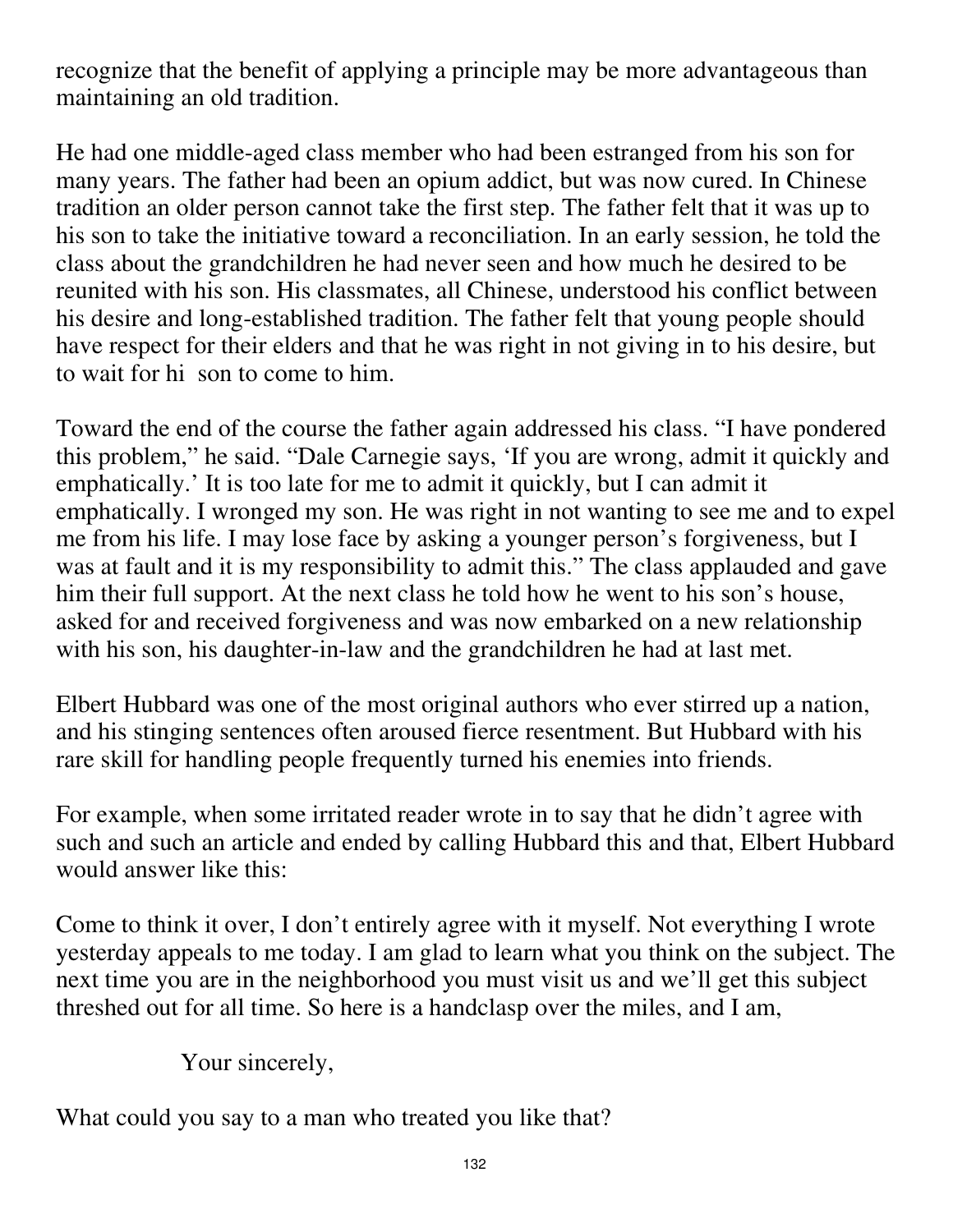When we are right, let's try to win people gently and tactfully to our way of thinking, and when we are wrong—and that will be surprisingly often, if we are honest with ourselves—let's admit our mistakes quickly and with enthusiasm. Not only will that technique produce astonishing results; but, believe it or not, it is a lot more fun, under the circumstances, than trying to defend oneself.

Remember the old proverb: "By fighting you never get enough, but by yielding you get more than you expected."

PRINCIPLE 3 - If you are wrong, admit it quickly and emphatically.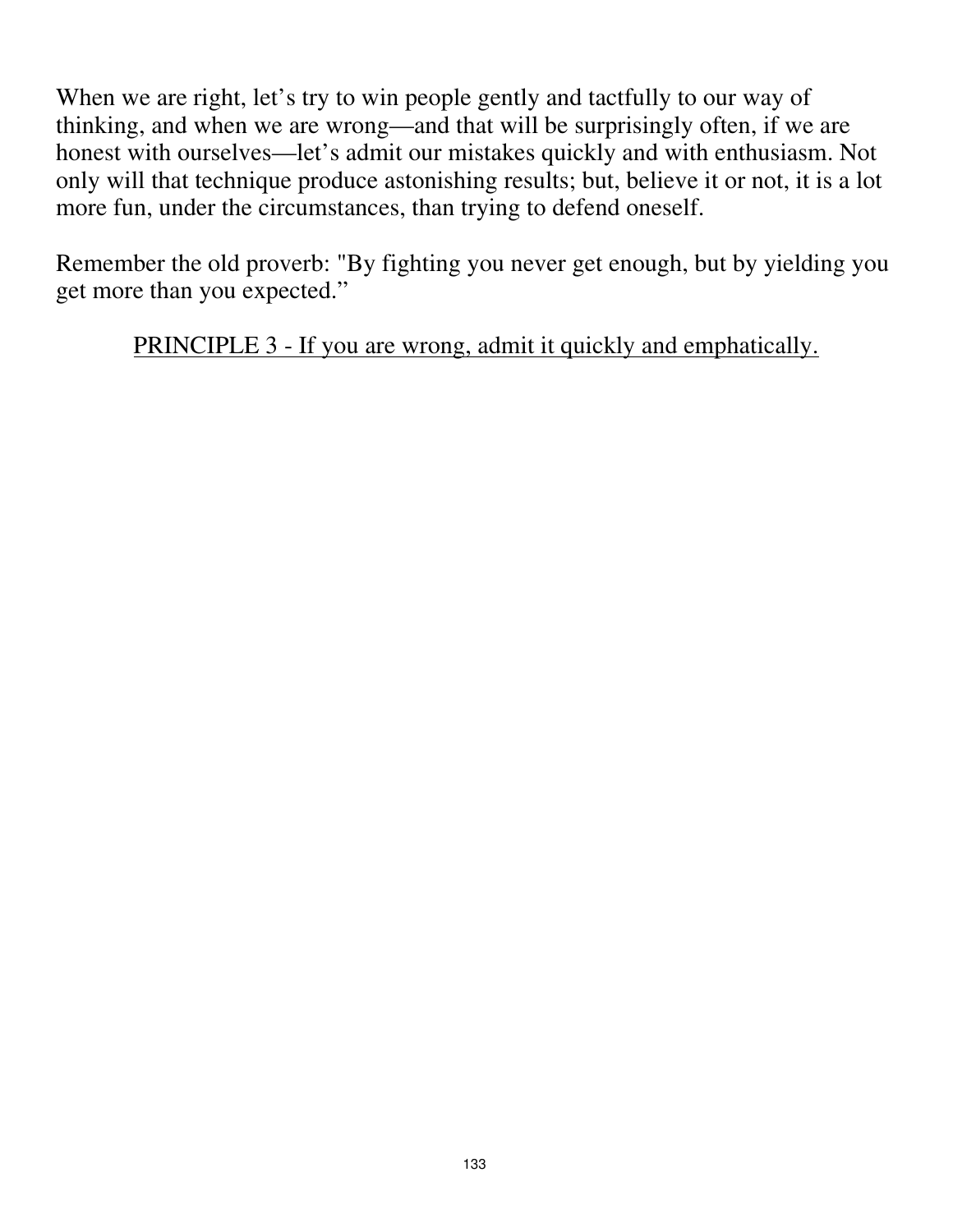#### 4 - A DROP OF HONEY

If your temper is aroused and you tell 'em a thing or two, you will have a fine time unloading your feelings. But what about the other person? Will he share your pleasure? Will your belligerent tones, your hostile attitude, make it easy for him to agree with you?

"If you come at me with your fists doubled," said Woodrow Wilson, "I think I can promise you that mine will double as fast as yours; but if you come to me and say, 'Let us sit down and take counsel together, and, if we differ from each other, understand why it is that we differ, just what the points at issue are,' we will presently find that we are not so far apart after all, that the points on which we differ are few and the points on which we agree are many, and that if we only have the patience and the candor and the desire to get together, we will get together."

Nobody appreciated the truth of Woodrow Wilson's statement more than John D. Rockefeller, Jr. Back in 1915, Rockefeller was the most fiercely despised man in Colorado, One of the bloodiest strikes in the history of American industry had been shocking the state for two terrible years. Irate, belligerent miners were demanding higher wages from the Colorado Fuel and Iron Company; Rockefeller controlled that company. Property had been destroyed, troops had been called out. Blood had been shed. Strikers had been shot, their bodies riddled with bullets.

At a time like that, with the air seething with hatred, Rockefeller wanted to win the strikers to his way of thinking. And he did it. How? Here's the story. After weeks spent in making friends, Rockefeller addressed the representatives of the strikers. This speech, in its entirety, is a masterpiece. It produced astonishing results. It calmed the tempestuous waves of hate that threatened to engulf Rockefeller. It won him a host of admirers. It presented facts in such a friendly manner that the strikers went back to work without saying another word about the increase in wages for which they had fought so violently.

The opening of that remarkable speech follows. Note how it fairly glows with friendliness. Rockefeller, remember, was talking to men who, a few days previously, had wanted to hang him by the neck to a sour apple tree; yet he couldn't have been more gracious, more friendly if he had addressed a group of medical missionaries. His speech was radiant with such phrases as I am proud to be here, having visited in your homes, met many of your wives and children, we meet here not as strangers, but as friends . . . spirit of mutual friendship, our common interests,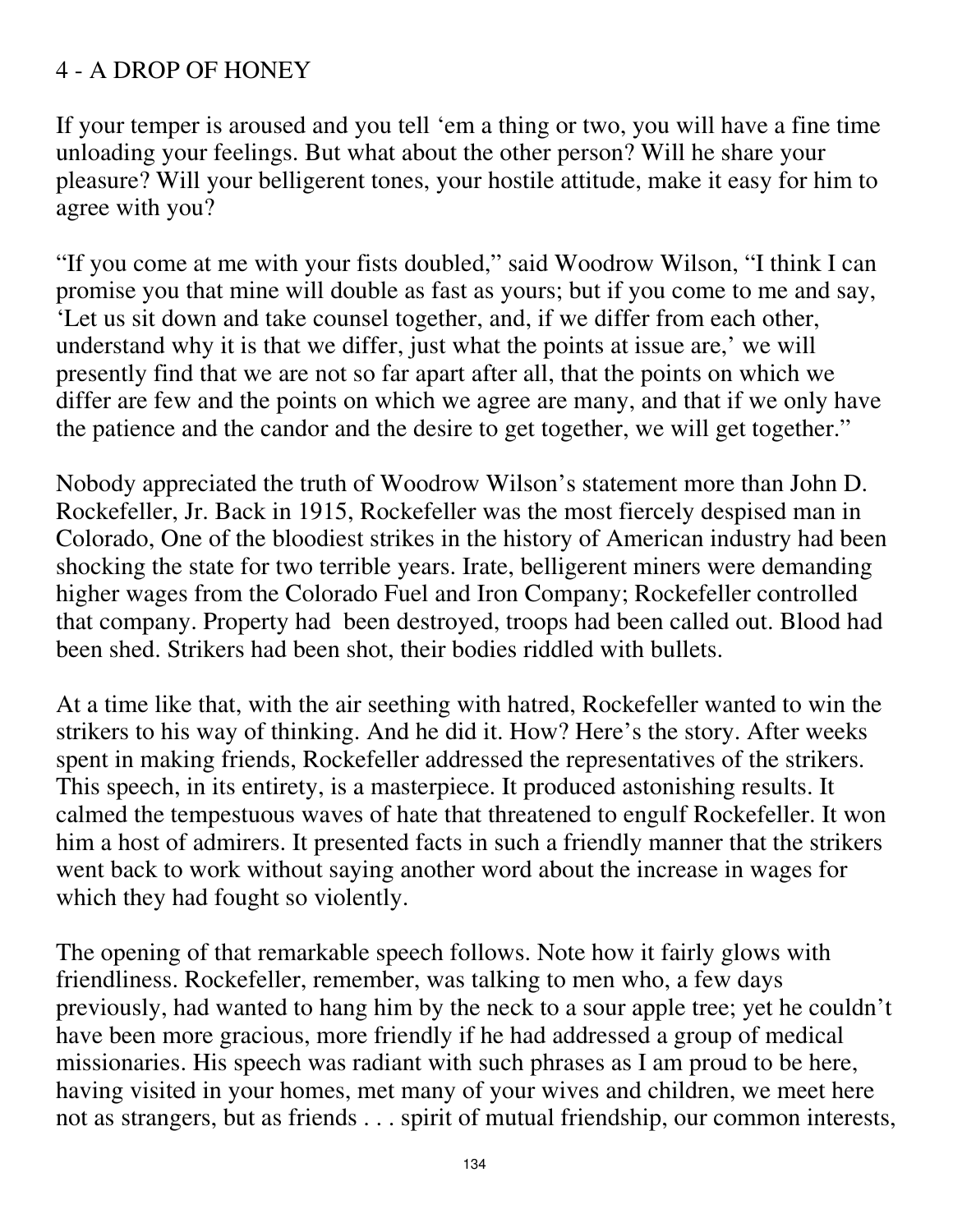it is only by your courtesy that I am here.

"This is a red-letter day in my life," Rockefeller began. "It is the first time I have ever had the good fortune to meet the representatives of the employees of this great company, its officers and superintendents, together, and I can assure you that I am proud to be here, and that I shall remember this gathering as long as I live. Had this meeting been held two weeks ago, I should have stood here a stranger to most of you, recognizing a few faces. Having had the opportunity last week of visiting all the camps in the southern coal field and of talking individually with practically all of the representatives, except those who were away; having visited in your homes, met many of your wives and children, we meet here not as strangers, but as friends, and it is in that spirit of mutual friendship that I am glad to have this opportunity to discuss with you our common interests.

"Since this is a meeting of the officers of the company and the representatives of the employees, it is only by your courtesy that I am here, for I am not so fortunate as to be either one or the other; and yet I feel that I am intimately associated with you men, for, in a sense, I represent both the stockholders and the directors."

Isn't that a superb example of the fine art of making friends out of enemies?

Suppose Rockefeller had taken a different tack. Suppose he had argued with those miners and hurled devastating facts in their faces. Suppose he had told them by his tones and insinuations that they were wrong Suppose that, by all the rules of logic, he had proved that they were wrong. What would have happened? More anger would have been stirred up, more hatred, more revolt.

If a man's heart is rankling with discord and ill feeling toward you, you can't win him to your way of thinking with all the logic in Christendom. Scolding parents and domineering bosses and husbands and nagging wives ought to realize that people don't want to change their minds. They can't he forced or driven to agree with you or me. But they may possibly be led to, if we are gentle and friendly, ever so gentle and ever so friendly.

Lincoln said that, in effect, over a hundred years ago. Here are his words:

It is an old and true maxim that "a drop of honey catches more flies than a gallon of gall." So with men, if you would win a man to you cause, first convince him that you are his sincere friend. Therein is a drop of honey that catches his heart; which,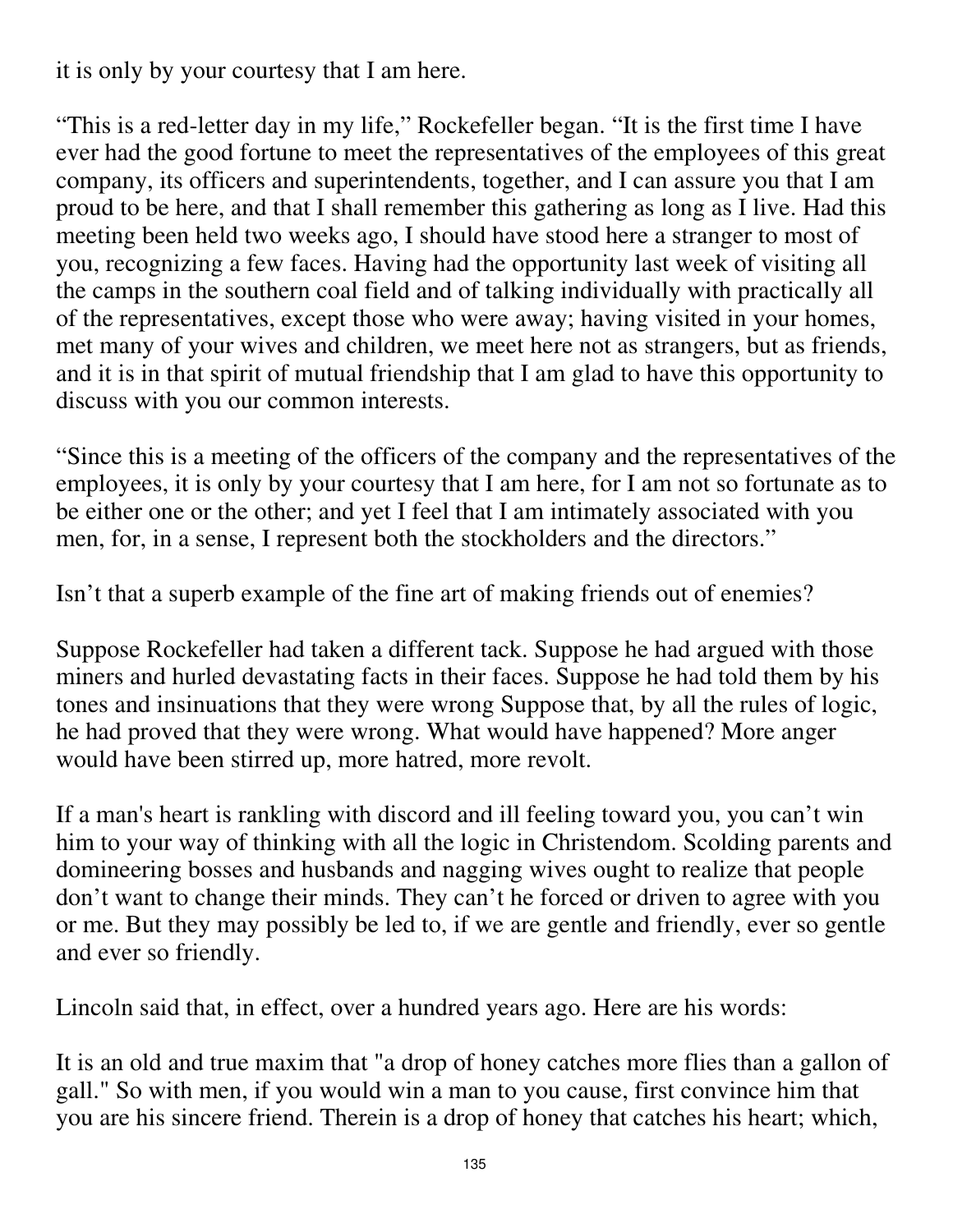say what you will, is the great high road to his reason.

Business executives have learned that it pays to be friendly to strikers. For example, when 2,500 employees in the White Motor Company's plant struck for higher wages and a union shop, Robert F. Black, then president of the company, didn't lose his temper and condemn and threaten and talk of tryanny and Communists. He actually praised the strikers. He published an advertisement in the Cleveland papers, complimenting them on "the peaceful way in which they laid down their tools." Finding the strike pickets idle, he bought them a couple of dozen baseball bats and gloves and invited them to play ball on vacant lots. For those who preferred bowling, he rented a bowling alley.

This friendliness on Mr. Black's part did what friendliness always does: it begot friendliness. So the strikers borrowed brooms, shovels, and rubbish carts, and began picking up matches, papers, cigarette stubs, and cigar butts around the factory. Imagine it! Imagine strikers tidying up the factory grounds while battling for higher wages and recognition of the union. Such an event had never been heard of before in the long, tempestuous history of American labor wars. That strike ended with a compromise settlement within a week-ended without any ill feeling or rancor.

Daniel Webster, who looked like a god and talked like Jehovah, was one of the most successful advocates who ever pleaded a case; yet he ushered in his most powerful arguments with such friendly remarks as: "It will be for the jury to consider," "This may perhaps be worth thinking of," " Here are some facts that I trust you will not lose sight of," or "You, with your knowledge of human nature, will easily see the significance of these facts." No bulldozing. No high-pressure methods. No attempt to force his opinions on others. Webster used the soft-spoken, quiet, friendly approach, and it helped to make him famous.

You may never be called upon to settle a strike or address a jury, but you may want to get your rent reduced. Will the friendly approach help you then? Let's see.

O. L. Straub, an engineer, wanted to get his rent reduced. And he knew his landlord was hard-boiled. "I wrote him," Mr. Straub said in a speech before the class, "notifying him that I was vacating my apartment as soon as my lease expired. The truth was, I didn't want to move. I wanted to stay if I could get my rent reduced. But the situation seemed hopeless. Other tenants had tried - and failed. Everyone told me that the landlord was extremely difficult to deal with. But I said to myself, 'I am studying a course in how to deal with people, so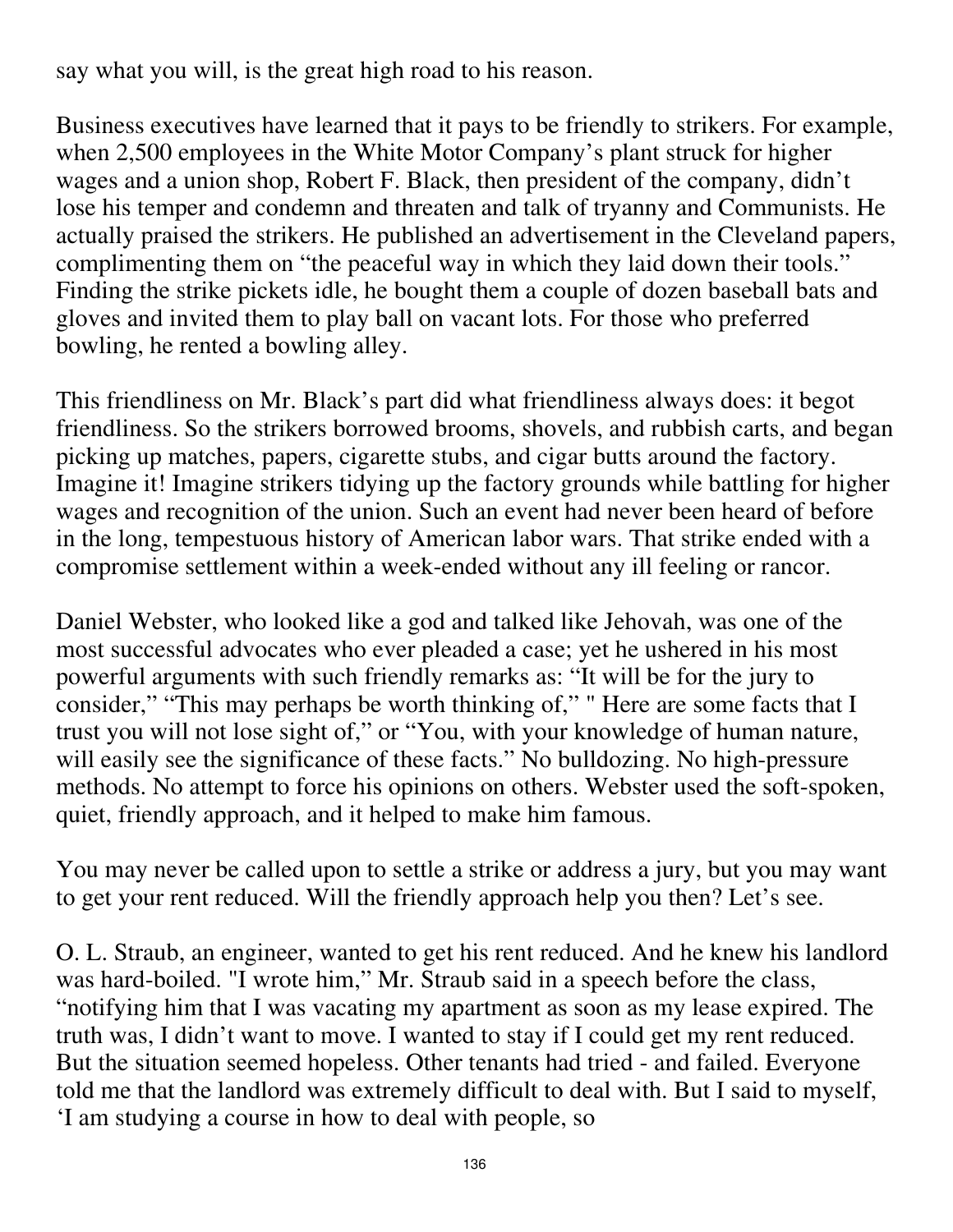I'll try it on him - and see how it works.'

"He and his secretary came to see me as soon as he got my letter. I met him at the door with a friendly greeting. I fairly bubbled with good will and enthusiasm. I didn't begin talking about how high the rent was. I began talking about how much I liked his apartment house. Believe me, I was 'hearty in my approbation and lavish in my praise.' I complimented him on the way he ran the building and told him I should like so much to stay for another year but I couldn't afford it.

"He had evidently never had such a reception from a tenant. He hardly knew what to make of it.

"Then he started to tell me his troubles. Complaining tenants. One had written him fourteen letters, some of them positively insulting. Another threatened to break his lease unless the landlord kept the man on the floor above from snoring. 'What a relief it is,' he said, 'to have a satisfied tenant like you.' And then, without my even asking him to do it, he offered to reduce my rent a little. I wanted more, so I named the figure I could afford to pay, and he accepted without a word.

"As he was leaving, he turned to me and asked, 'What decorating can I do for you?'

"If I had tried to get the rent reduced by the methods the other tenants were using, I am positive I should have met with the same failure they encountered. It was the friendly, sympathetic, appreciative approach that won."

Dean Woodcock of Pittsburgh, Pennsylvania, is the superintendent of a department of the local electric company. His staff was called upon to repair some equipment on top of a pole. This type of work had formerly been performed by a different department and had only recently been transferred to Woodcock's section Although his people had been trained in the work, this was the first time they had ever actually been called upon to do it. Everybody in the organization was interested in seeing if and how they could handle it. Mr. Woodcock, several of his subordinate managers, and members of other departments of the utility went to see the operation. Many cars and trucks were there, and a number of people were standing around watching the two lone men on top of the pole.

Glancing around, Woodcock noticed a man up the street getting out of his car with a camera. He began taking pictures of the scene. Utility people are extremely conscious of public relations, and suddenly Woodcock realized what this setup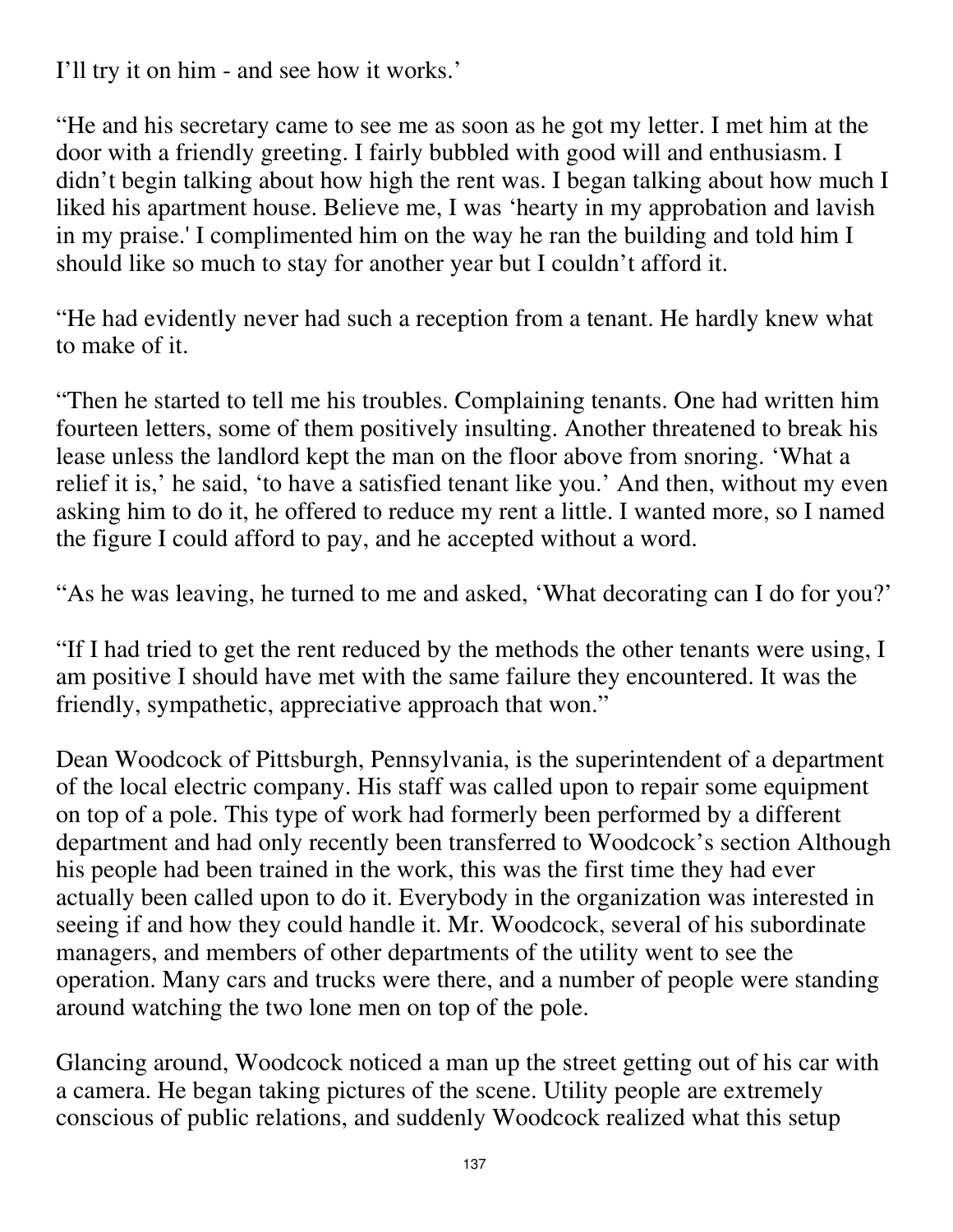looked like to the man with the camera - overkill, dozens of people being called out to do a two-person job. He strolled up the street to the photographer.

"I see you're interested in our operation."

"Yes, and my mother will be more than interested. She owns stock in your company. This will be an eye-opener for her. She may even decide her investment was unwise. I've been telling her for years there's a lot of waste motion in companies like yours. This proves it. The newspapers might like these pictures, too."

"It does look like it, doesn't it? I'd think the same thing in your position. But this is a unique situation, . . ." and Dean Woodcock went on to explain how this was the first job of this type for his department and how everybody from executives down was interested. He assured the man that under normal conditions two people could handle the job. The photographer put away his camera, shook Woodcock's hand, and thanked him for taking the time to explain the situation to him.

Dean Woodcock's friendly approach saved his company much embarrassment and bad publicity.

Another member of one of our classes, Gerald H. Winn of Littleton, New Hampshire, reported how by using a friendly approach, he obtained a very satisfactory settlement on a damage claim.

"Early in the spring," he reported, "before the ground had thawed from the winter freezing, there was an unusually heavy rainstorm and the water, which normally would have run off to nearby ditches and storm drains along the road, took a new course onto a building lot where I had just built a new home.

"Not being able to run off, the water pressure built up around the foundation of the house. The water forced itself under the concrete basement floor, causing it to explode, and the basement filled with water. This ruined the furnace and the hotwater heater. The cost to repair this damage was in excess of two thousand dollars. I had no insurance to cover this type of damage.

"However, I soon found out that the owner of the subdivision had neglected to put in a storm drain near the house which could have prevented this problem I made an appointment to see him. During the twenty-five-mile trip to his office, I carefully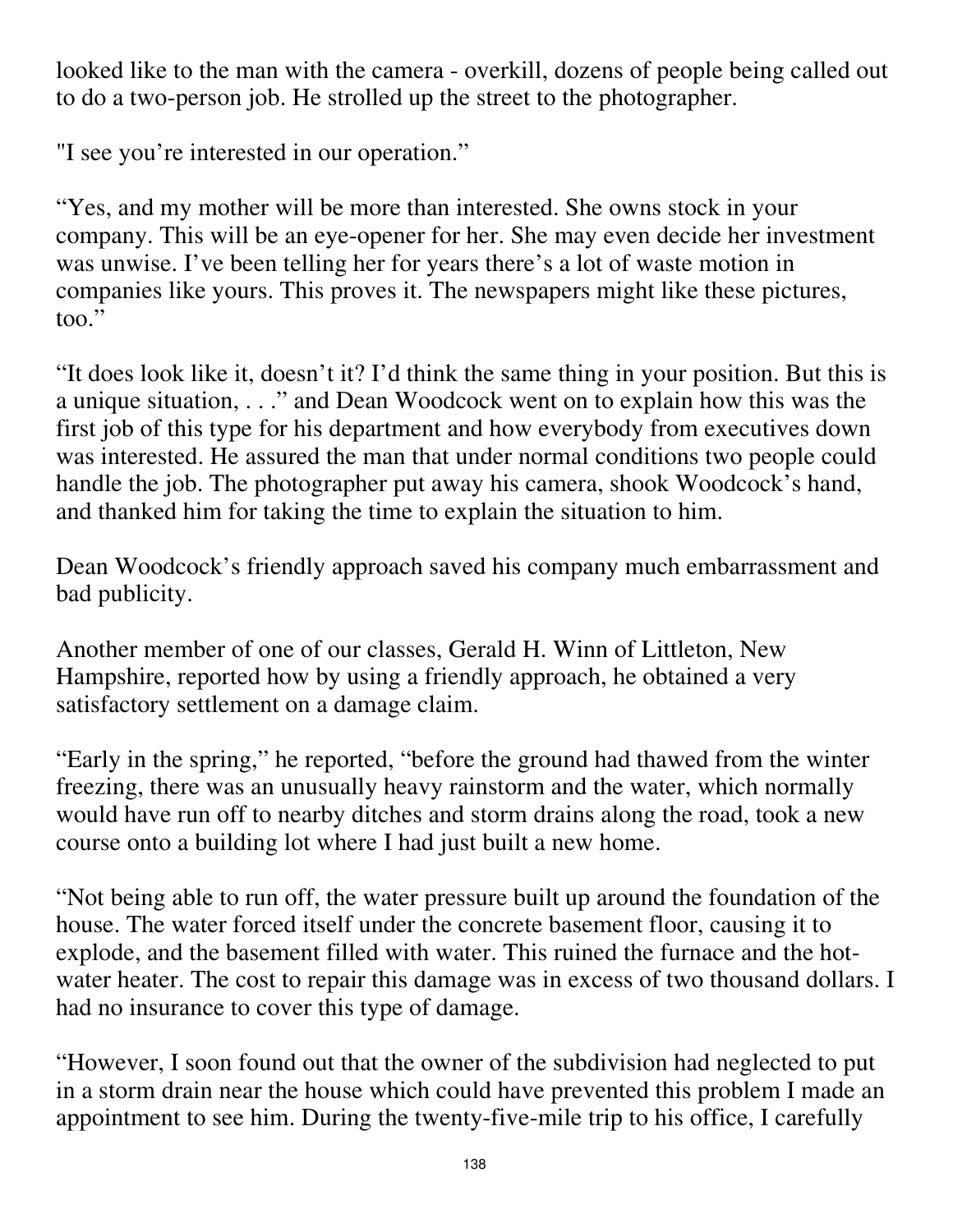reviewed the situation and, remembering the principles I learned in this course, I decided that showing my anger would not serve any worthwhile purpose, When I arrived, I kept very calm and started by talking about his recent vacation to the West Indies; then, when I felt the timing was right, I mentioned the 'little' problem of water damage. He quickly agreed to do his share in helping to correct the problem.

"A few days later he called and said he would pay for the damage and also put in a storm drain to prevent the same thing from happening in the future.

"Even though it was the fault of the owner of the subdivision, if I had not begun in a friendly way, there would have been a great deal of difficulty in getting him to agree to the total liability."

Years ago, when I was a barefoot boy walking through the woods to a country school out in northwest Missouri, I read a fable about the sun and the wind. They quarreled about which was the stronger, and the wind said, "I'll prove I am. See the old man down there with a coat? I bet I can get his coat off him quicker than you can."

So the sun went behind a cloud, and the wind blew until it was almost a tornado, but the harder it blew, the tighter the old man clutched his coat to him.

Finally, the wind calmed down and gave up, and then the sun came out from behind the clouds and smiled kindly on the old man. Presently, he mopped his brow and pulled off his coat. The sun then told the wind that gentleness and friendliness were always stronger than fury and force.

The use of gentleness and friendliness is demonstrated day after day by people who have learned that a drop of honey catches more flies than a gallon of gall. F. Gale Connor of Lutherville, Maryland, proved this when he had to take his four-monthold car to the service department of the car dealer for the third time. He told our class: "It was apparent that talking to, reasoning with or shouting at the service manager was not going to lead to a satisfactory resolution of my problems.

"I walked over to the showroom and asked to see the agency owner, Mr. White. After a short wait, I was ushered into Mr. White's office. I introduced myself and explained to him that I had bought my car from his dealership because of the recommendations of friends who had had previous dealings with him. I was told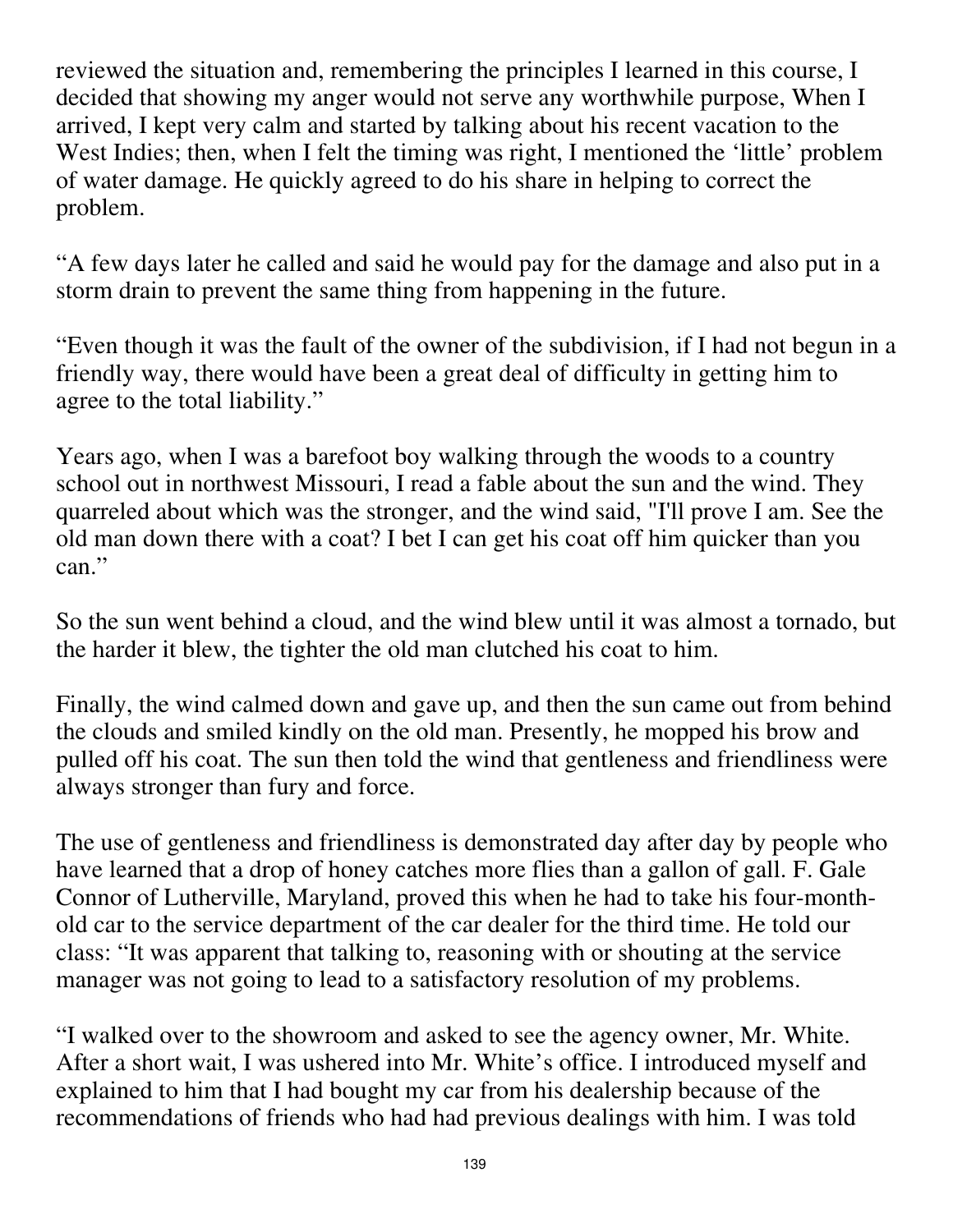that his prices were very competitive and his service was outstanding. He smiled with satisfaction as he listened to me. I then explained the problem I was having with the service department. T thought you might want to be aware of any situation that might tarnish your fine reputation,' I added. He thanked me for calling this to his attention and assured me that my problem would be taken care of. Not only did he personal get involved, but he also lent me his car to use while mine was being repaired."

Aesop was a Greek slave who lived at the court of Croesus and spun immortal fables six hundred years before Christ. Yet the truths he taught about human nature are just as true in Boston and Birmingham now as they were twenty-six centuries ago in Athens. The sun can make you take off your coat more quickly than the wind; and kindliness, the friendly approach and appreciation can make people change their minds more readily than all the bluster and storming in the world.

Remember what Lincoln said: "A drop of honey catches more flies than a gallon of gall."

PRINCIPLE 4 - Begin in a friendly way.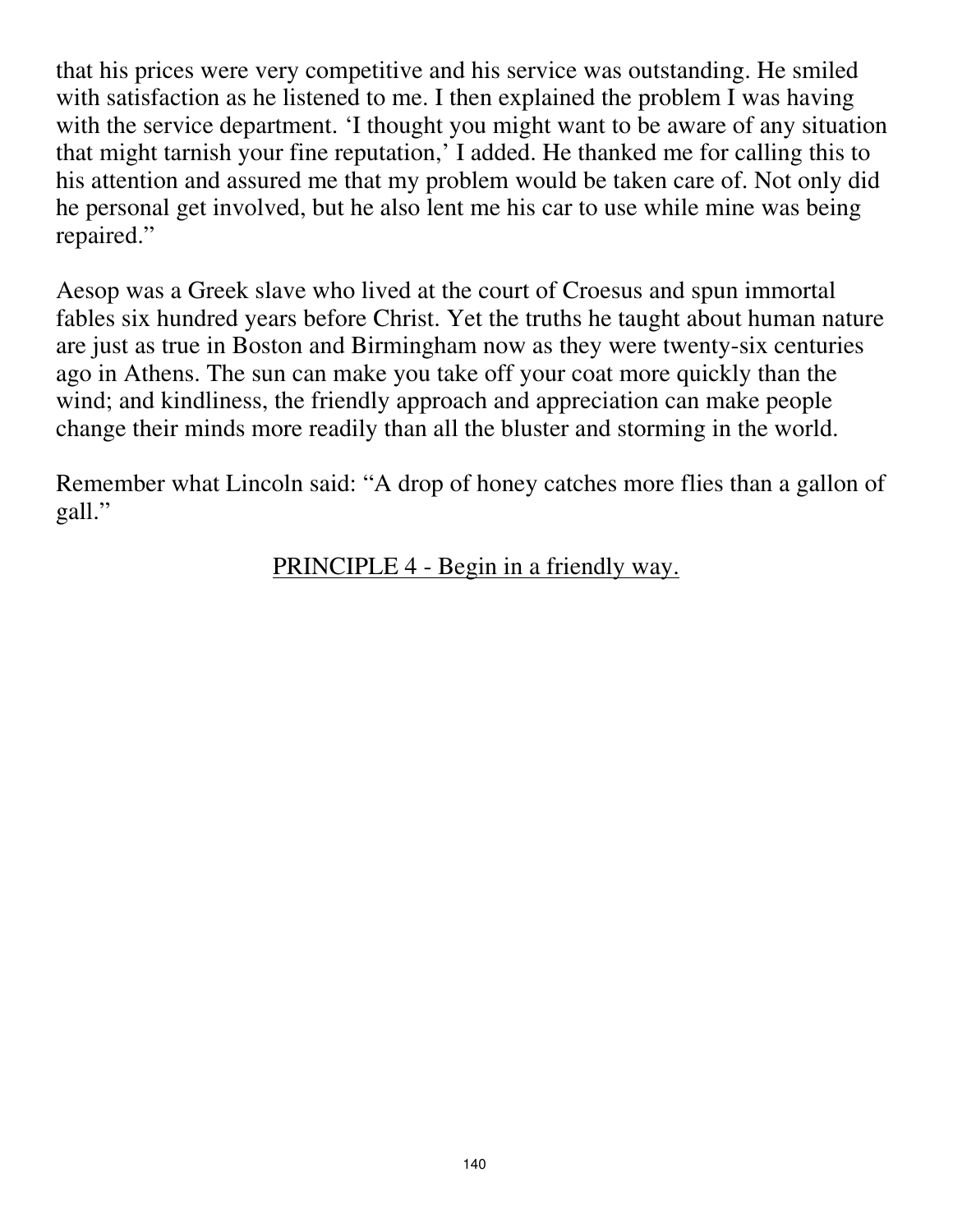### 5 - THE SECRET OF SOCRATES

In talking with people, don't begin by discussing the things on which you differ. Begin by emphasizing—and keep on emphasizing—the things on which you agree. Keep emphasizing, if possible, that you are both striving for the same end and that your only difference is one of method and not of purpose.

Get the other person saying "Yes, yes" at the outset. Keep your opponent, if possible, from saying "No." A "No" response, according to Professor Overstreet, is a most difficult handicap to overcome. When you have said "No," all your pride of personality demands that you remain consistent with yourself. You may later feel that the "No" was ill-advised; nevertheless, there is your precious pride to consider! Once having said a thing, you feel you must stick to it. Hence it is of the very greatest importance that a person be started in the affirmative direction.

The skillful speaker gets, at the outset, a number of "Yes" responses. This sets the psychological process of the listeners moving in the affirmative direction. It is like the movement of a billiard ball. Propel in one direction, and it takes some force to deflect it; far more force to send it back in the opposite direction.

The psychological patterns here are quite clear. When a person says "No" and really means it, he or she is doing far more than saying a word of two letters. The entire organism—glandular, nervous, muscular—gathers itself together into a condition of rejection. There is, usually in minute but sometimes in observable degree, a physical withdrawal or readiness for withdrawal. The whole neuromuscular system, in short, sets itself on guard against acceptance. When, to the contrary, a person says "Yes," none of the withdrawal activities takes place. The organism is in a forward - moving, accepting, open attitude. Hence the more "Yeses" we can, at the very outset, induce, the more likely we are to succeed in capturing the attention for our ultimate proposal.

It is a very simple technique - this yes response. And yet, how much it is neglected! It often seems as if people get a sense of their own importance by antagonizing others at the outset.

Get a student to say "No" at the beginning, or a customer, child, husband, or wife, and it takes the wisdom and the patience of angels to transform that bristling negative into an affirmative.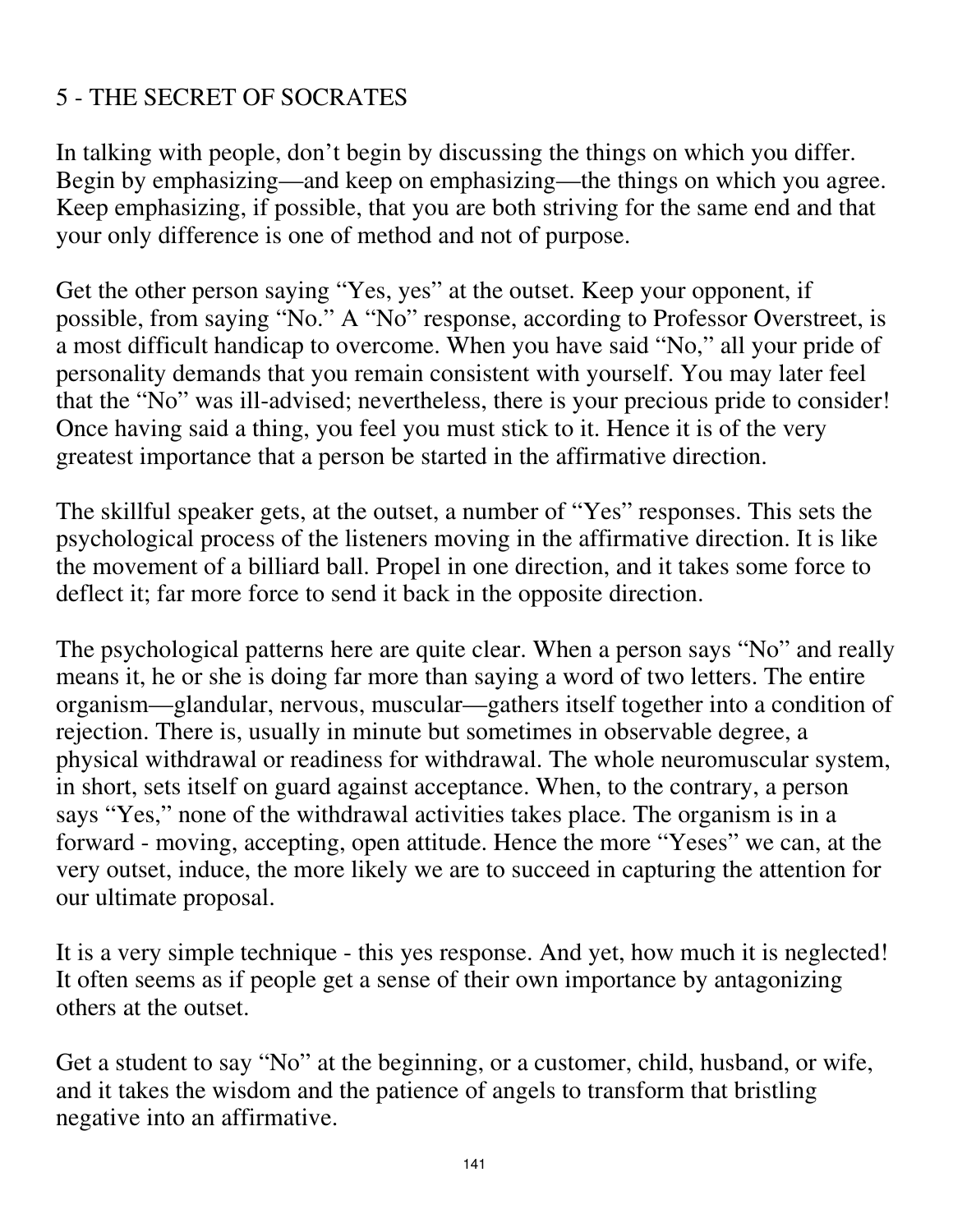The use of this "yes, yes" technique enabled James Eberson, who was a teller in the Greenwich Savings Bank, in New York City, to secure a prospective customer who might otherwise have been lost.

"This man came in to open an account," said Mr. Eberson, "and I gave him our usual form to fill out. Some of the questions he answered willingly, but there were others he flatly refused to answer.

"Before I began the study of human relations, I would have told this prospective depositor that if he refused to give the bank this information, we should have to refuse to accept this account. I am ashamed that I have been guilty of doing that very thing in the past. Naturally, an ultimatum like that made me feel good. I had shown who was boss, that the bank's rules and regulations couldn't be flouted. But that sort of attitude certainly didn't give a feeling of welcome and importance to the man who had walked in to give us his patronage.

"I resolved this morning to use a little horse sense. I resolved not to talk about what the bank wanted but about what the customer wanted. And above all else, I was determined to get him saying 'yes, yes' from the very start. So I agreed with him. I told him the information he refused to give was not absolutely necessary.

" 'However,' I said, 'suppose you have money in this bank at your death. Wouldn't you like to have the bank transfer it to your next of kin, who is entitled to it according to law?'

" 'Yes, of course,' he replied.

" 'Don't you think,' I continued, 'that it would be a good idea to give us the name of your next of kin so that, in the event of your death, we could carry out your wishes without error or delay?'

"Again he said, 'Yes.'

"The young man's attitude softened and changed when he realized that we weren't asking for this information for our sake but for his sake. Before leaving the bank, this young man not only gave me complete information about himself but he opened, at my suggestion, a trust account, naming his mother as the beneficiary for his account, and he had gladly answered all the questions concerning his mother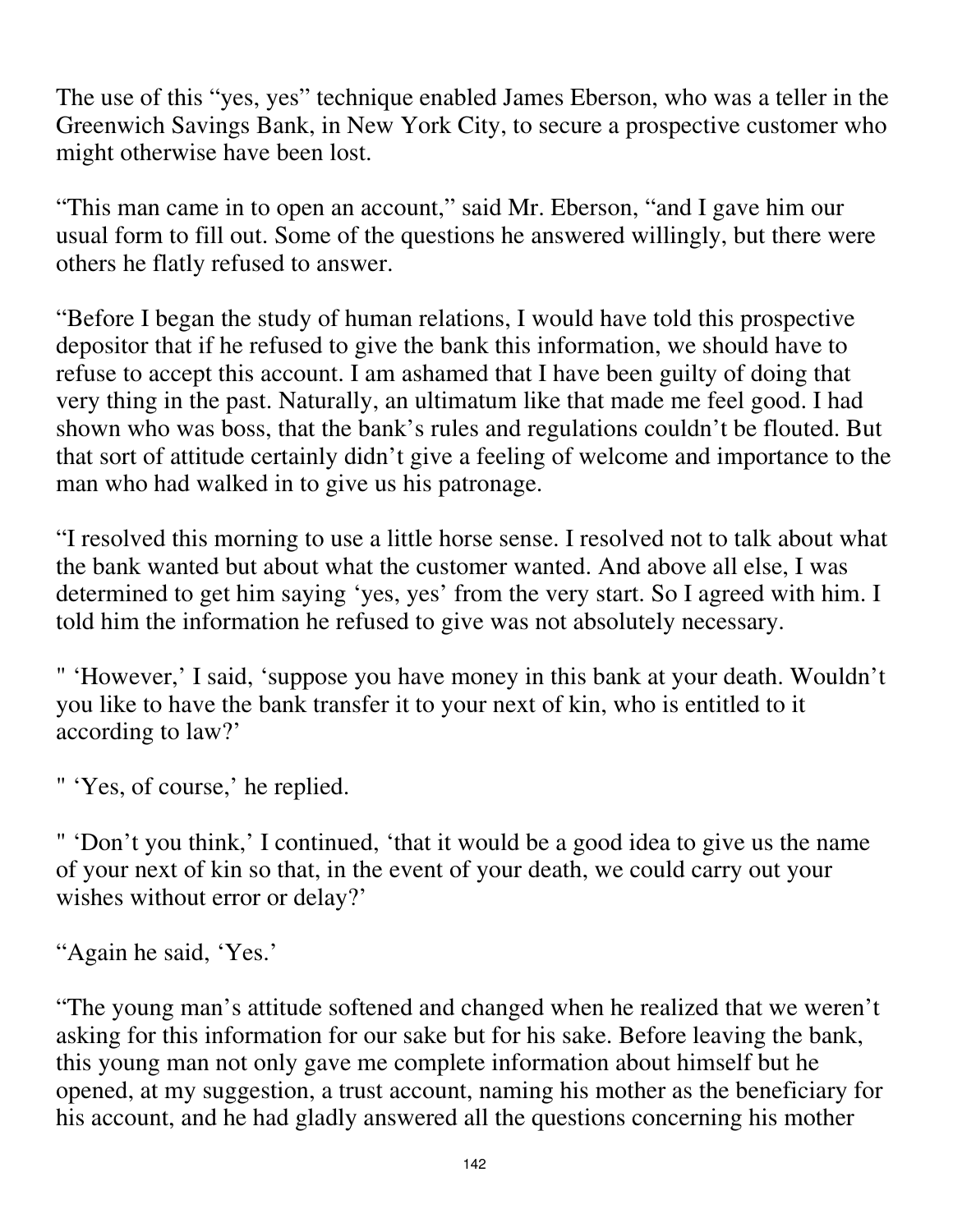also.

"I found that by getting him to say 'yes, yes' from the outset, he forgot the issue at stake and was happy to do all the things I suggested."

Joseph Allison, a sales representative for Westinghouse Electric Company, had this story to tell: "There was a man in my territory that our company was most eager to sell to. My predecessor had called on him for ten years without selling anything When I took over the territory, I called steadily for three years without getting an order. Finally, after thirteen years of calls and sales talk, we sold him a few motors. If these proved to be all right, an order for several hundred more would follow. Such was my expectation,

"Right? I knew they would be all right. So when I called three weeks later, I was in high spirits.

"The chief engineer greeted me with this shocking announcement: 'Allison, I can't buy the remainder of the motors from you.'

" 'Why?' I asked in amazement. 'Why?'

" 'Because your motors are too hot. I can't put my hand on them,'

"I knew it wouldn't do any good to argue. I had tried that sort of thing too long. So I thought of getting the 'yes, yes' response.

" 'Well, now look, Mr. Smith,' I said. 'I agree with you a hundred percent; if those motors are running too hot, you ought not to buy any more of them. You must have motors that won't run any hotter than standards set by the National Electrical Manufacturers Association. Isn't that so?'

"He agreed it was. I had gotten my first 'yes.'

" 'The Electrical Manufacturers Association regulations say that a properly designed motor may have a temperature of 72 degrees Fahrenheit above room temperature. Is that correct?'

" 'Yes,' he agreed. 'That's quite correct. But your motors are much hotter.'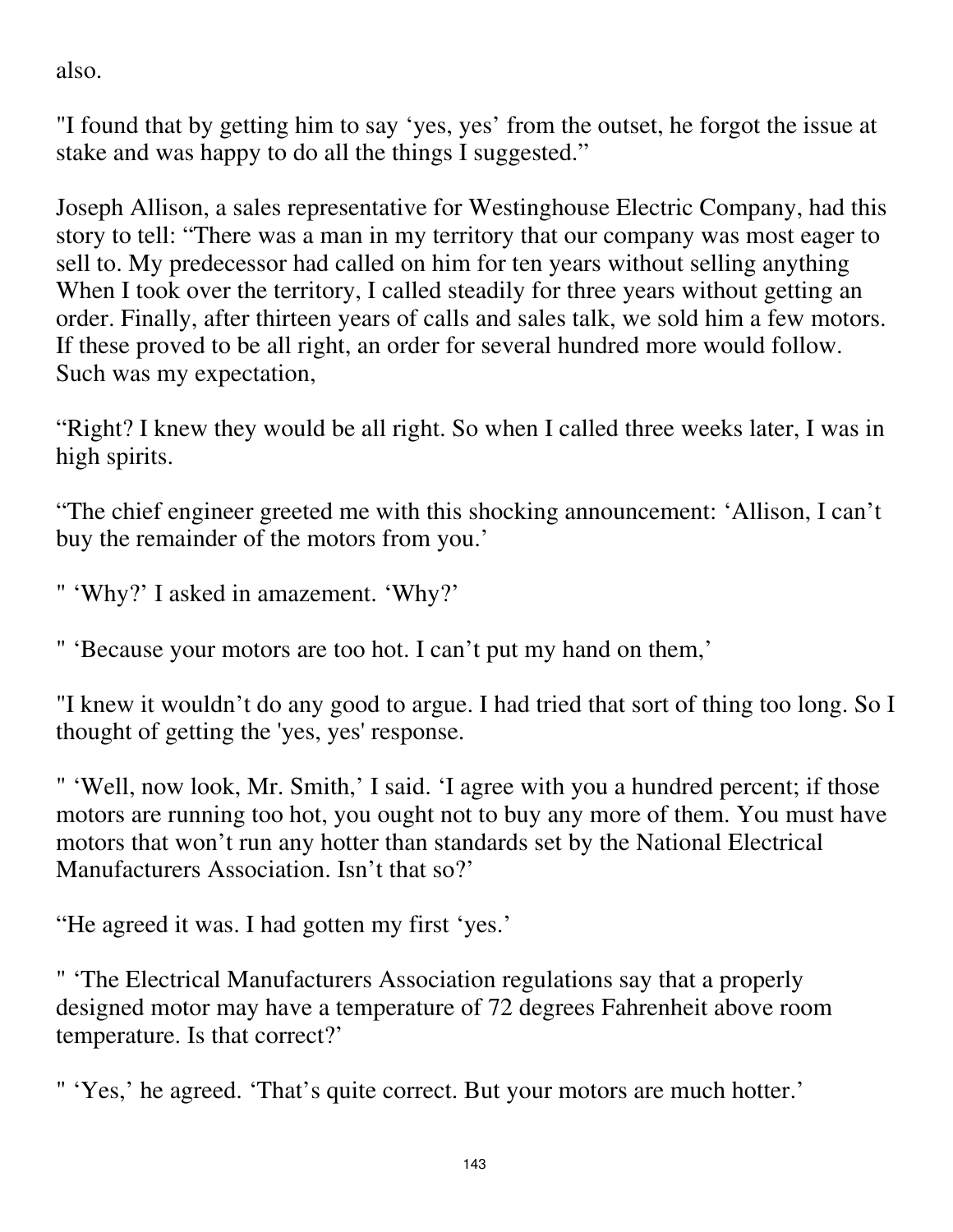"I didn't argue with him. I merely asked: 'How hot is the mill room?'

" 'Oh,' he said, 'about 75 degrees Fahrenheit.'

" 'Well,' I replied, 'if the mill room is 75 degrees and you add 72 to that, that makes a total of 147 degrees Fahrenheit. Wouldn't you scald your hand if you held it under a spigot of hot water at a temperature of 147 degrees Fahrenheit?'

"Again he had to say 'yes.'

" 'Well,' I suggested, 'wouldn't it he a good idea to keep your hands off those motors?'

" 'Well, I guess you're right,' he admitted. We continued to chat for a while. Then he called his secretary and lined up approximately \$35,000 worth of business for the ensuing month.

"It took me years and cost me countless thousands of dollars in lost business before I finally learned that it doesn't pay to argue, that it is much more profitable and much more interesting to look at things from the other person's viewpoint and try to get that person saying 'yes, yes.' "

Eddie Snow, who sponsors our courses in Oakland, California, tells how he became a good customer of a shop because the proprietor got him to say "yes, yes." Eddie had become interested in bow hunting and had spent considerable money in purchasing equipment and supplies from a local bow store. When his brother was visiting him he wanted to rent a bow for him from this store. The sales clerk told him they didn't rent bows, so Eddie phoned another bow store. Eddie described what happened:

"A very pleasant gentleman answered the phone. His response to my question for a rental was completely different from the other place. He said he was sorry but they no longer rented bows because they couldn't afford to do so. He then asked me if I had rented before. I replied, 'Yes, several years ago.' He reminded me that I probably paid \$25 to \$30 for the rental. I said 'yes' again. He then asked if I was the kind of person who liked to save money. Naturally, I answered 'yes.' He went on to explain that they had bow sets with all the necessary equipment on sale for \$34.95. I could buy a complete set for only \$4.95 more than I could rent one. He explained that is why they had discontinued renting them. Did I think that was reasonable?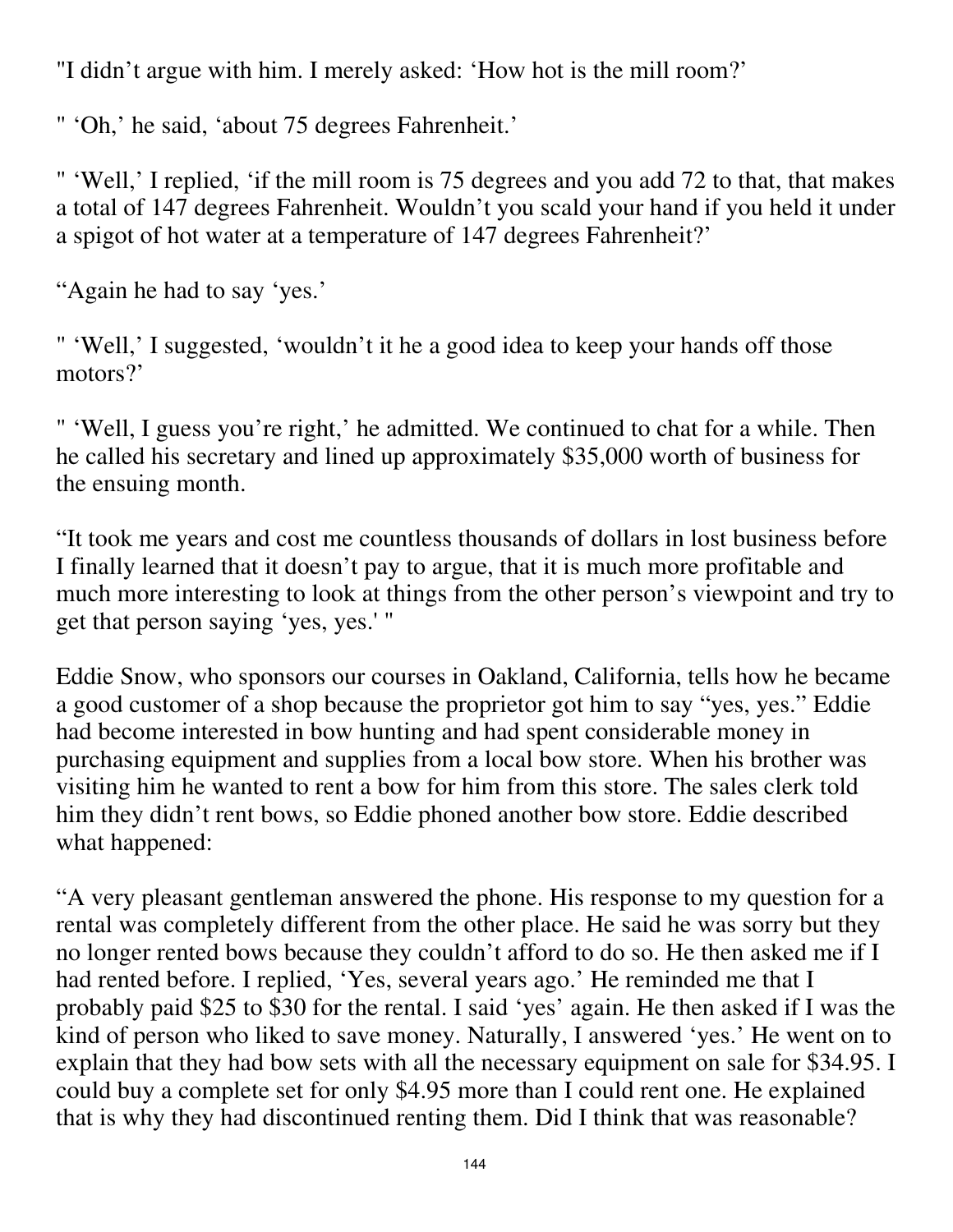My 'yes' response led to a purchase of the set, and when I picked it up I purchased several more items at this shop and have since become a regular customer."

Socrates, "the gadfly of Athens," was one of the greatest philosophers the world has ever known. He did something that only a handful of men in all history have been able to do: he sharply changed the whole course of human thought; and now, twenty-four centuries after his death, he is honored as one of the wisest persuaders who ever influenced this wrangling world.

His method? Did he tell people they were wrong? Oh, no, not Socrates. He was far too adroit for that. His whole technique, now called the "Socratic method," was based upon getting a "yes, yes" response. He asked questions with which his opponent would have to agree. He kept on winning one admission after another until he had an armful of yeses. He kept on asking questions until finally, almost without realizing it, his opponents found themselves embracing a conclusion they would have bitterly denied a few minutes previously.

The next time we are tempted to tell someone he or she is wrong, let's remember old Socrates and ask a gentle question - a question that will get the "yes, yes" response.

The Chinese have a proverb pregnant with the age-old wisdom of the Orient: "He who treads softly goes far."

They have spent five thousand years studying human nature, those cultured Chinese, and they have garnered a lot of perspicacity: "He who treads softly goes far."

PRINCIPLE 5 - Get the other person saying "yes, yes" immediately.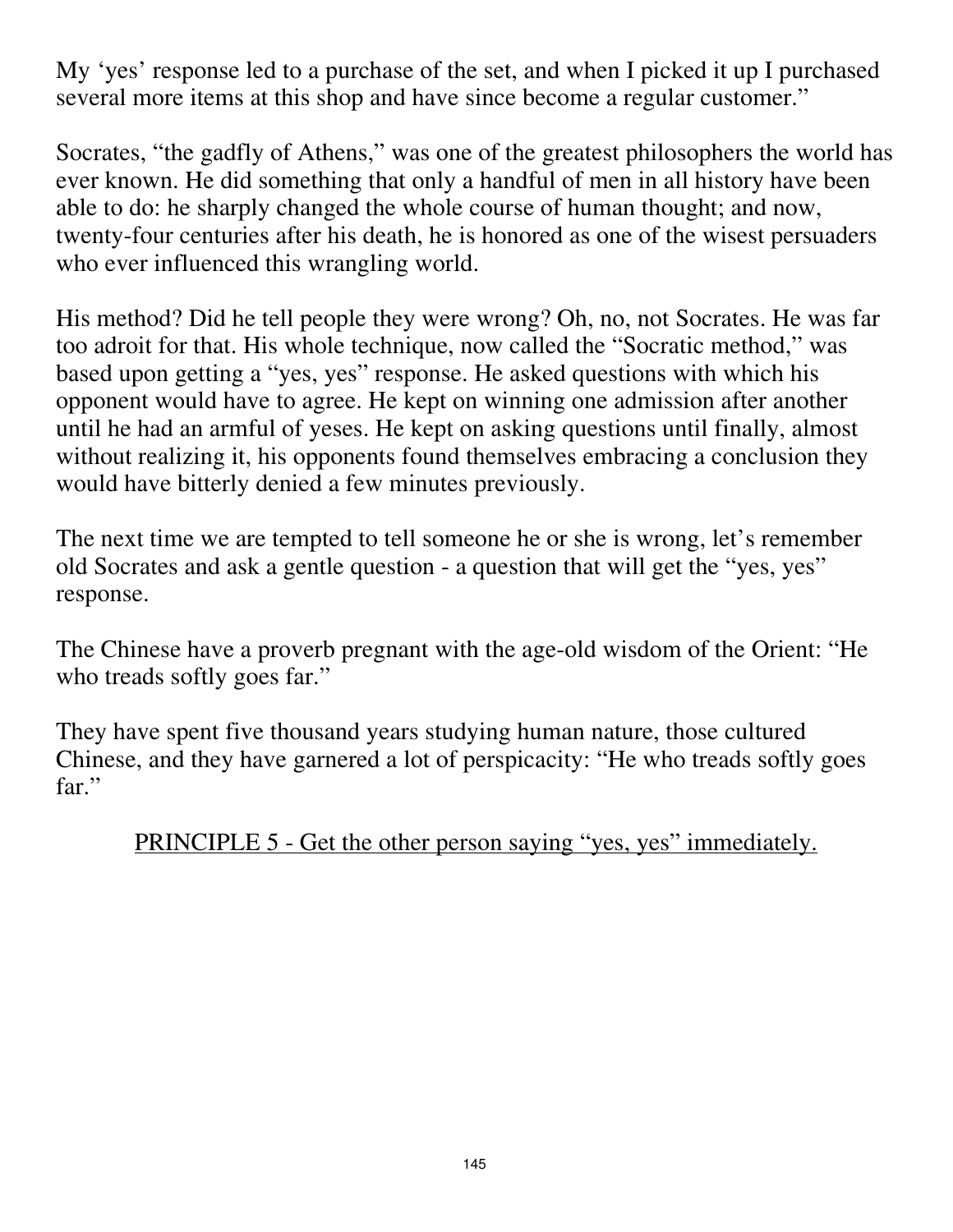## 6 - THE SAFETY VALVE IN HANDLING COMPLAINTS

Must people trying to win others to their way of thinking do too much talking themselves. Let the other people talk themselves out. They know more about their business and problems than you do. So ask them questions. Let them tell you a few things.

If you disagree with them you may be tempted to interrupt. But don't. It is dangerous. They won't pay attention to you while they still have a lot of ideas of their own crying for expression. So listen patiently and with an open mind. Be sincere about it. Encourage them to express their ideas fully.

Does this policy pay in business? Let's see. Here is the story of a sales representative who was forced to try it.

One of the largest automobile manufacturers in the United States was negotiating for a year's requirements of upholstery fabrics. Three important manufacturers had worked up fabrics in sample bodies. These had all been inspected by the executives of the motor company, and notice had been sent to each manufacturer saying that, on a certain day, a representative from each supplier would be given an opportunity to make a final plea for the contract.

G.B.R., a representative of one manufacturer, arrived in town with a severe attack of laryngitis. "When it came my turn to meet the executives in conference," Mr. R-- -- said as he related the story before one of my classes, "I had lost my voice. I could hardly whisper. I was ushered into a room and found myself face to face with the textile engineer, the purchasing agent, the director of sales and the president of the company. I stood up and made a valiant effort to speak, but I couldn't do anything more than squeak.

"They were all seated around a table, so I wrote on a pad of paper: 'Gentlemen, I have lost my voice. I am speechless.'

" 'I'll do the talking for you,' the president said. He did. He exhibited my samples and praised their good points. A lively discussion arose about the merits of my goods. And the president, since he was talking for me, took the position I would have had during the discussion My sole participation consisted of smiles, nods and a few gestures.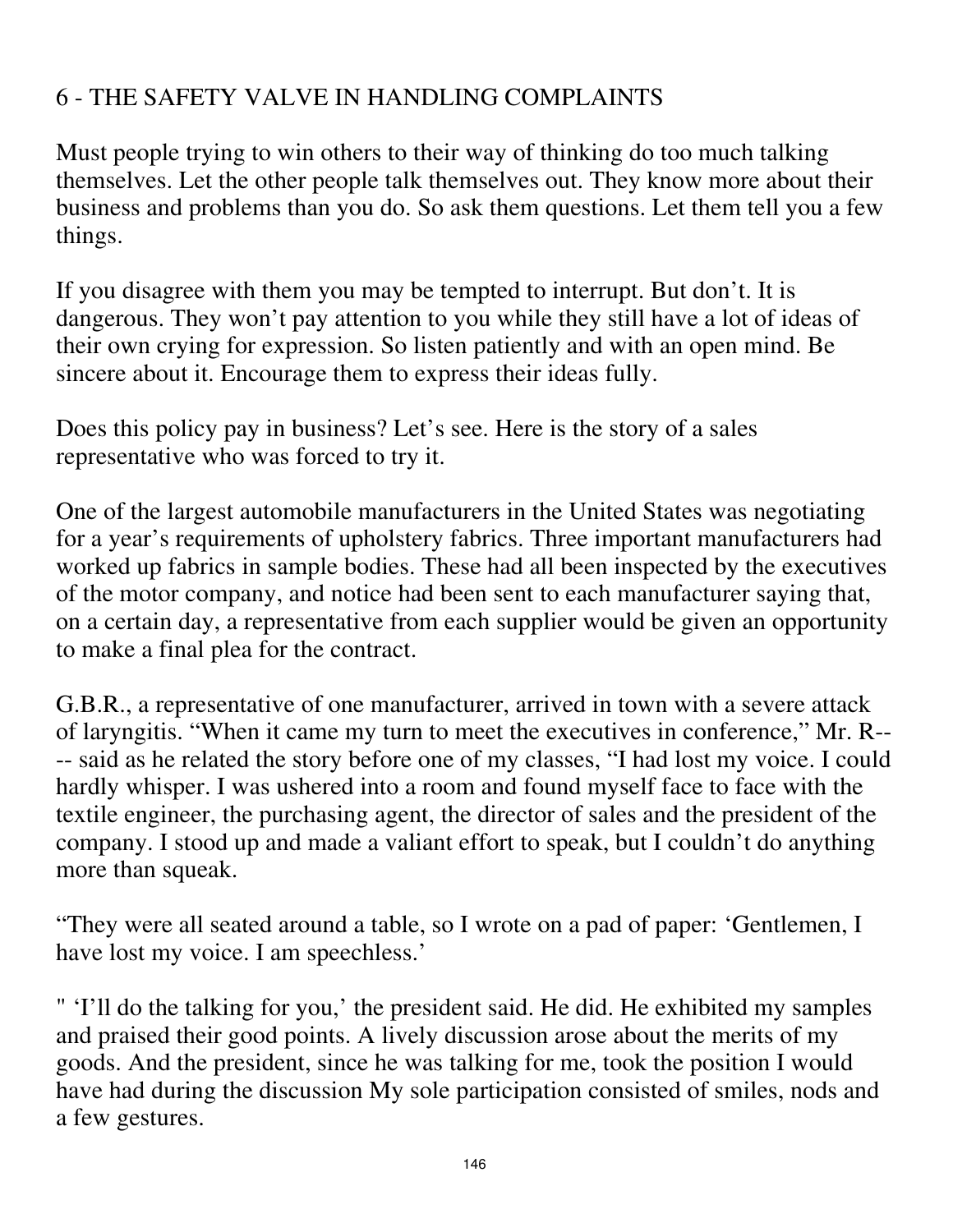"As a result of this unique conference, I was awarded the contract, which called for over half a million yards of upholstery fabrics at an aggregate value of \$1,600,000 the biggest order I had ever received.

"I know I would have lost the contract if I hadn't lost my voice, because I had the wrong idea about the whole proposition. I discovered, quite by accident, how richly it sometimes pays to let the other person do the talking.'

Letting the other person do the talking helps in family situations as well as in business. Barbara Wilson's relationship with her daughter, Laurie, was deteriorating rapidly. Laurie, who had been a quiet, complacent child, had grown into an uncooperative, sometimes belligerent teenager. Mrs. Wilson lectured her, threatened her and punished her, but all to no avail.

"One day," Mrs. Wilson told one of our classes, "I just gave up. Laurie had disobeyed me and had left the house to visit her girl friend before she had completed her chores. When she returned I was about to scream at her for the tenthousandth time, but I just didn't have the strength to do it. I just looked at her and said sadly, 'Why, Laurie, Why?'

"Laurie noted my condition and in a calm voice asked, 'Do you really want to know?' I nodded and Laurie told me, first hesitantly, and then it all flowed out. I had never listened to her. I was always telling her to do this or that. When she wanted to tell me her thoughts, feelings, ideas, I interrupted with more orders. I began to realize that she needed me - not as a bossy mother, but as a confidante, an outlet for all her confusion about growing up. And all I had been doing was talking when I should have been listening. I never heard her.

"From that time on I let her do all the talking she wanted. She tells me what is on her mind, and our relationship has improved immeasurably. She is again a cooperative person."

A large advertisement appeared on the financial page of a New York newspaper calling for a person with unusual ability and experience. Charles T. Cubellis answered the advertisement, sending his reply to a box number. A few days later, he was invited by letter to call for an interview. Before he called, he spent hours in Wall Street finding out everything possible about the person who had founded the business. During the interview, he remarked: "I should be mighty proud to be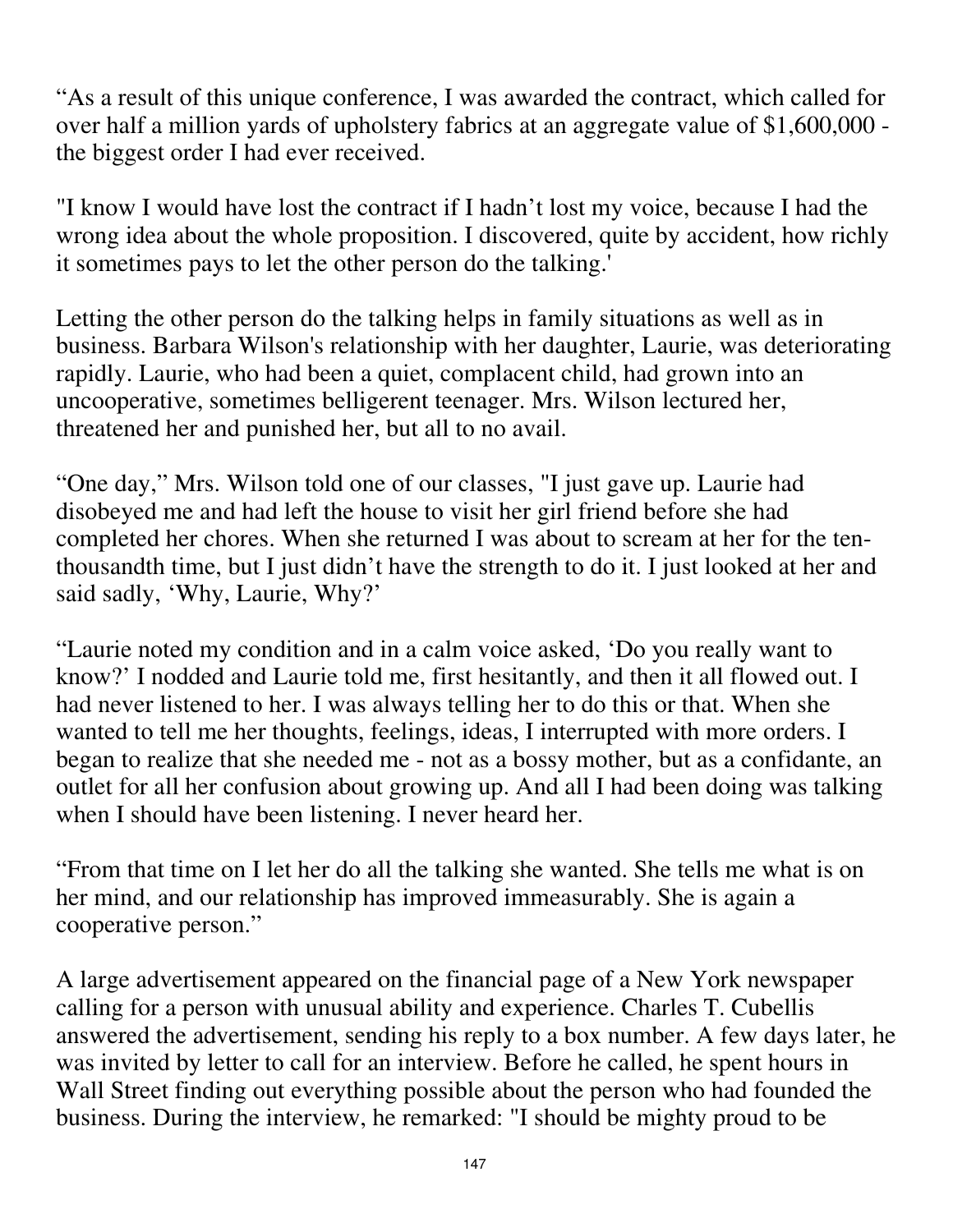associated with an organization with a record like yours. I understand you started twenty-eight years ago with nothing but desk room and one stenographer. Is that true?"

Almost every successful person likes to reminisce about his early struggles. This man was no exception. He talked for a long time about how he had started with \$450 in cash and an original idea. He told how he had fought against discouragement and battled against ridicule, working Sundays and holidays, twelve to sixteen hours a day; how he had finally won against all odds until now the most important executives on Wall Street were coming to him for information and guidance. He was proud of such a record. He had a right to be, and he had a splendid time telling about it. Finally, he questioned Mr. Cubellis briefly about his experience, then called in one of his vice presidents and said: "I think this is the person we are looking for."

Mr. Cubellis had taken the trouble to find out about the accomplishments of his prospective employer. He showed an interest in the other person and his problems. He encouraged the other person to do most of the talking - and made a favorable impression.

Roy G. Bradley of Sacramento, California, had the opposite problem. He listened as a good prospect for a sales position talked himself into a job with Bradley's firm, Roy reported:

"Being a small brokerage firm, we had no fringe benefits, such as hospitalization, medical insurance and pensions. Every representative is an independent agent. We don't even provide leads for prospects, as we cannot advertise for them as our larger competitors do.

"Richard Pryor had the type of experience we wanted for this position, and he was interviewed first by my assistant, who told him about all the negatives related to this job. He seemed slightly discouraged when he came into my office. I mentioned the one benefit of being associated with my firm, that of being an independent contractor and therefore virtually being self-employed.

"As he talked about these advantages to me, he talked himself out of each negative thought he had when he came in for the interview. Several times it seemed as though he was half talking to himself as he was thinking through each thought. At times I was tempted to add to his thoughts; however, as the interview came to a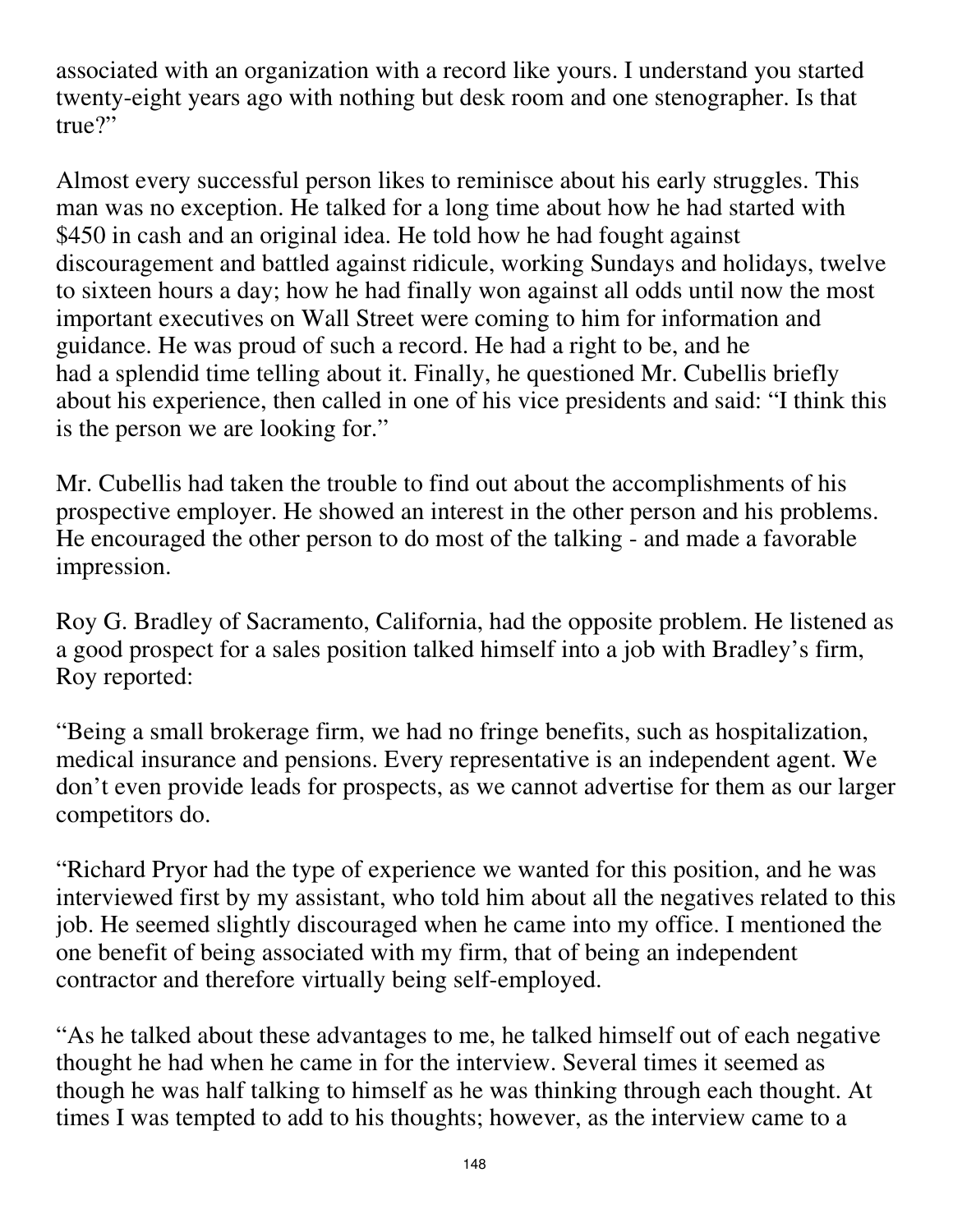close I felt he had convinced himself, very much on his own, that he would like to work for my firm.

"Because I had been a good listener and let Dick do most of the talking, he was able to weigh both sides fairly in his mind, and he came to the positive conclusion, which was a challenge he created for himself. We hired him and he has been an outstanding representative for our firm,"

Even our friends would much rather talk to us about their achievements than listen to us boast about ours. La Rochefoucauld, the French philosopher, said: "If you want enemies, excel your friends; but if you want friends, let your friends excel you."

Why is that true? Because when our friends excel us, they feel important; but when we excel them, they—or at least some of them—will feel inferior and envious.

By far the best-liked placement counselor in the Mid-town Personnel Agency in New York City was Henrietta G ---- It hadn't always been that way. During the first few months of her association with the agency, Henrietta didn't have a single friend among her colleagues. Why? Because every day she would brag about the placements she had made, the new accounts she had opened, and anything else she had accomplished.

"I was good at my work and proud of it," Henrietta told one of our classes. " But instead of my colleagues sharing my triumphs, they seemed to resent them. I wanted to be liked by these people. I really wanted them to be my friends. After listening to some of the suggestions made in this course, I started to talk about myself less and listen more to my associates. They also had things to boast about and were more excited about telling me about their accomplishments than about listening to my boasting. Now, when we have some time to chat, I ask them to share their joys with me, and I only mention my achievements when they ask."

PRINCIPLE 6 - Let the other person do a great deal of the talking.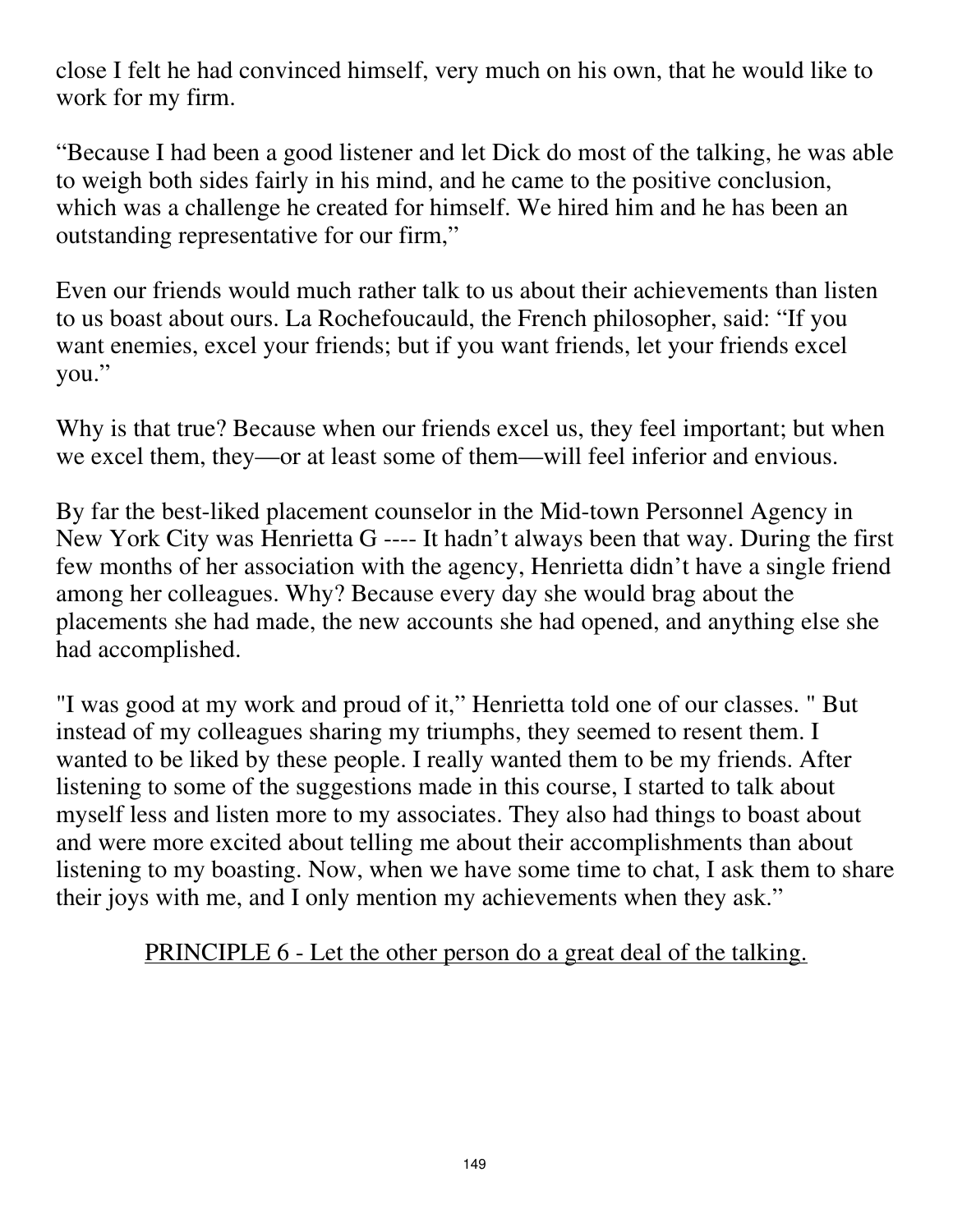## 7 - HOW TO GET COOPERATION

Don't you have much more faith in ideas that you discover for yourself than in ideas that are handed to you on a silver platter? If so, isn't it bad judgment to try to ram your opinions down the throats of other people? Isn't it wiser to make suggestions - and let the other person think out the conclusion?

Adolph Seltz of Philadelphia, sales manager in an automobile showroom and a student in one of my courses, suddenly found himself confronted with the necessity of injecting enthusiasm into a discouraged and disorganized group of automobile salespeople. Calling a sales meeting, he urged his people to tell him exactly what they expected from him. As they talked, he wrote their ideas on the blackboard. He then said: "I'll give you all these qualities you expect from me. Now I want you to tell me what I have a right to expect from you." The replies came quick and fast: loyalty, honesty, initiative, optimism, teamwork, eight hours a day of enthusiastic work, The meeting ended with a new courage, a new inspiration - one salesperson volunteered to work fourteen hours a day - and Mr. Seltz reported to me that the increase of sales was phenomenal.

"The people had made a sort of moral bargain with me, " said Mr. Seltz, "and as long as I lived up to my part in it, they were determined to live up to theirs. Consulting them about their wishes and desires was just the shot in the arm they needed."

No one likes to feel that he or she is being sold something or told to do a thing. We much prefer to feel that we are buying of our own accord or acting on our own ideas. We like to be consulted about our wishes, our wants, our thoughts.

Take the case of Eugene Wesson. He lost countless thousands of dollars in commissions before he learned this truth. Mr. Wesson sold sketches for a studio that created designs for stylists and textile manufacturers. Mr. Wesson had called on one of the leading stylists in New York once a week, every week for three years. "He never refused to see me," said Mr. Wesson, "but he never bought. He always looked over my sketches very carefully and then said: 'No, Wesson, I guess we don't get together today.' "

After 150 failures, Wesson realized he must be in a mental rut, so he resolved to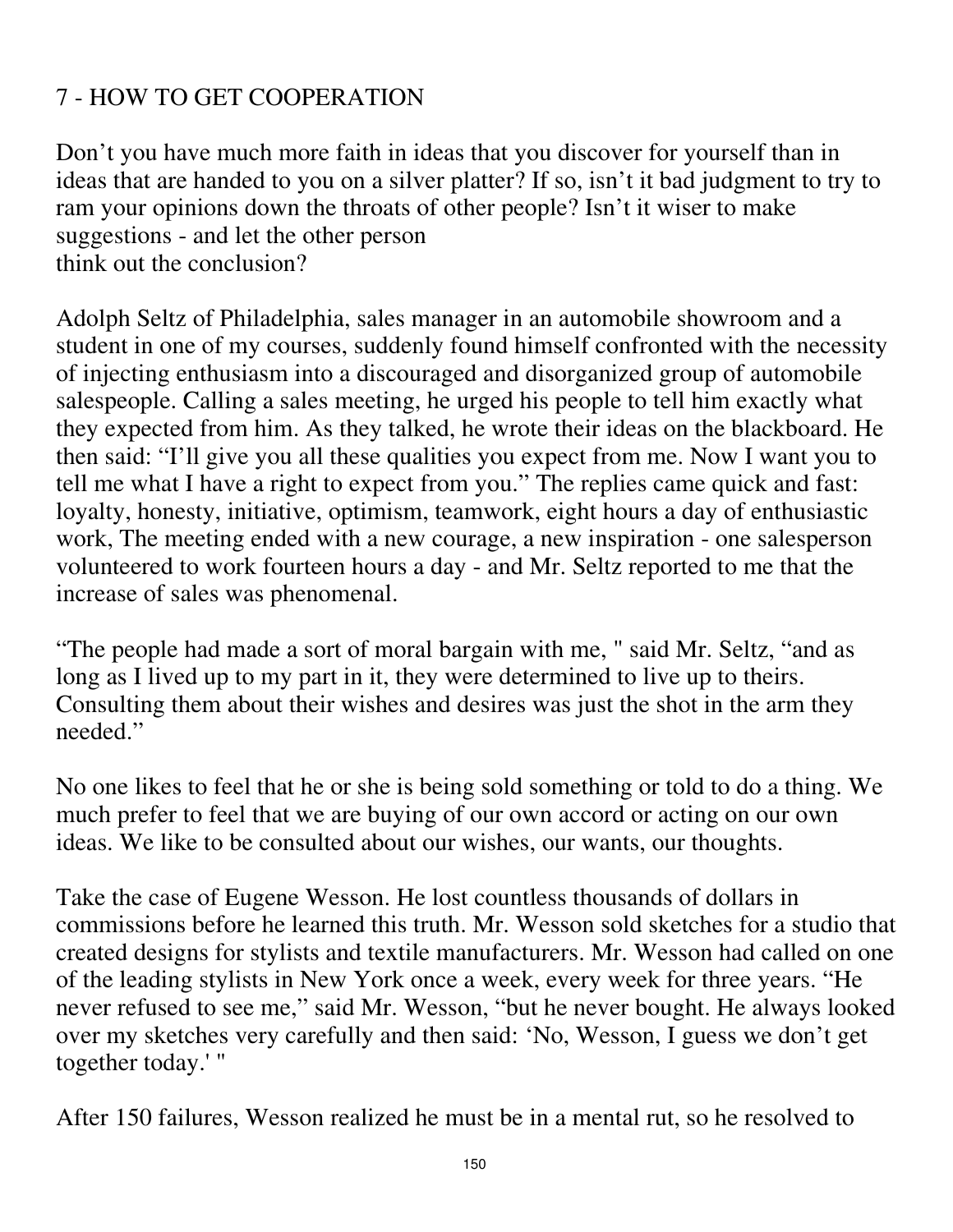devote one evening a week to the study of influencing human behavior, to help him develop new ideas and generate new enthusiasm.

He decided on this new approach. With half a dozen unfinished artists' sketches under his arm, he rushed over to the buyer's office. "I want you to do me a little favor, if you will," he said. "'Here are some uncompleted sketches. Won't you please tell me how we could finish them up in such a way that you could use them?"

The buyer looked at the sketches for a while without uttering a word. Finally he said: "Leave these with me for a few days, Wesson, and then come back and see me."

Wesson returned three davs later, got his suggestions, took the sketches back to the studio and had them finished according to the buyer's ideas. The result? All accepted.

After that, this buyer ordered scores of other sketches from Wesson, all drawn according to the buyer's ideas. "I realized why I had failed for years to sell him," said Mr. Wesson. " I had urged him to buy what I thought he ought to have. Then I changed my approach completely. I urged him to give me his ideas. This made him feel that he was creating the designs. And he was. I didn't have to sell him. He bought."

Letting the other person feel that the idea is his or hers not only works in business and politics, it works in family life as well. Paul M. Davis of Tulsa, Oklahoma, told his class how he applied this principle:

"My family and I enjoyed one of the most interesting sightseeing vacation trips we have ever taken. I had long dreamed of visiting such historic sites as the Civil War battlefield in Gettysburg, Independence Hall in Philadelphia, and our nation's capital. Valley Forge, James-town and the restored colonial village of Williamsburg were high on the list of things I wanted to see.

"In March my wife, Nancy, mentioned that she had ideas for our summer vacation which included a tour of the western states, visiting points of interest in New Mexico, Arizona, California and Nevada. She had wanted to make this trip for several years. But we couldn't obviously make both trips.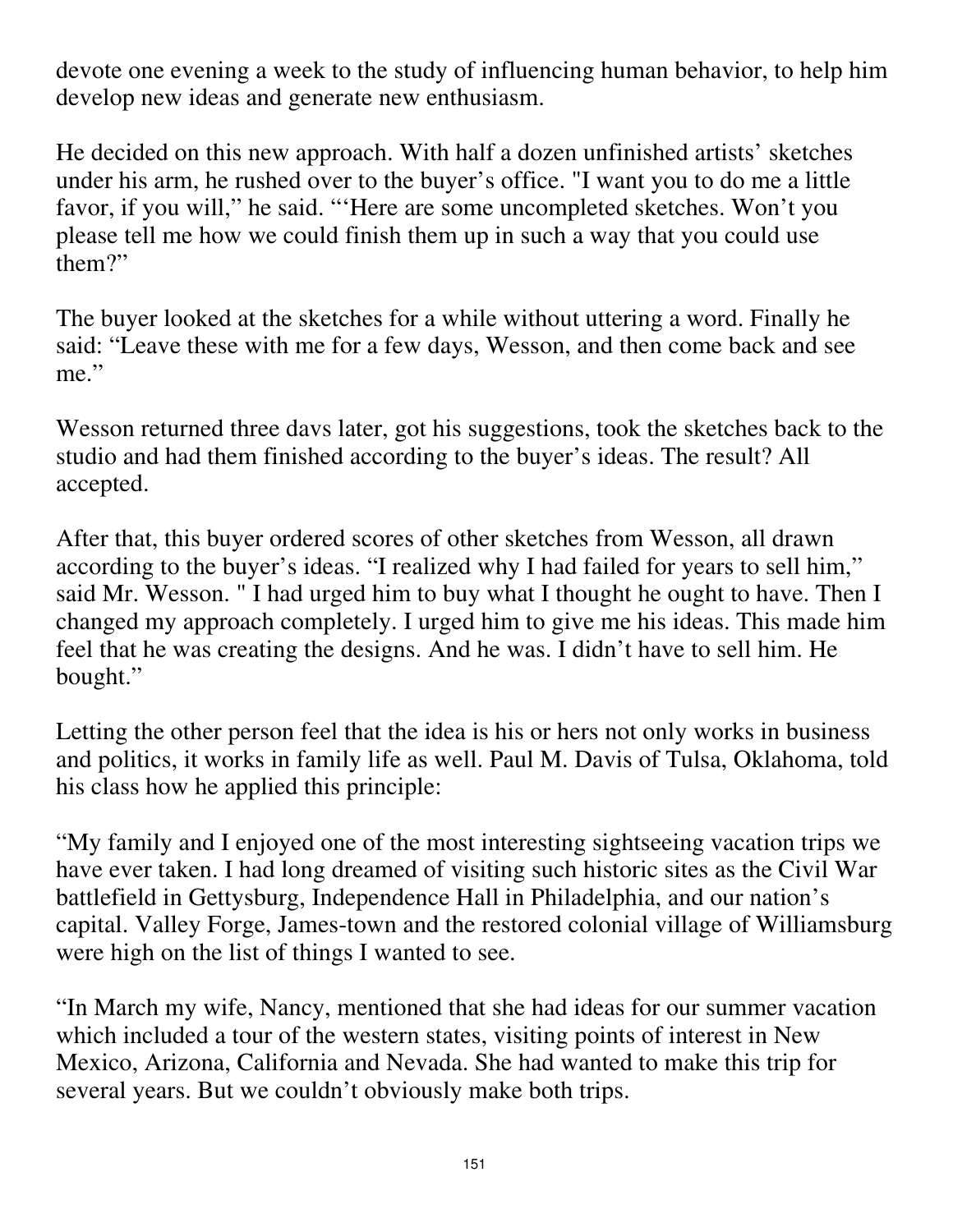"Our daughter, Anne, had just completed a course in U.S. history in junior high school and had become very interested in the events that had shaped our country's growth. I asked her how she would like to visit the places she had learned about on our next vacation. She said she would love to.

"Two evenings later as we sat around the dinner table, Nancy announced that if we all agreed, the summer's vacation would be to the eastern states, that it would he a great trip for Anne and thrilling for all of us. We all concurred."

This same psychology was used by an X-ray manufacturer to sell his equipment to one of the largest hospitals in Brooklyn This hospital was building an addition and preparing to equip it with the finest X-ray department in America. Dr. L----, who was in charge of the X-ray department, was overwhelmed with sales representatives, each caroling the praises of his own company's equipment.

One manufacturer, however, was more skillful. He knew far more about handling human nature than the others did. He wrote a letter something like this:

Our factory has recently completed a new line of X-ray equipment. The first shipment of these machines has just arrived at our office. They are not perfect. We know that, and we want to improve them. So we should be deeply obligated to you if you could find time to look them over and give us your ideas about how they can be made more serviceable to your profession. Knowing how occupied you are, I shall be glad to send my car for you at any hour you specify.

"I was surprised to get that letter," Dr. L ---- said as he related the incident before the class. "I was both surprised and complimented. I had never had an X-ray manufacturer seeking my advice before. It made me feel important. I was busy every night that week, but I canceled a dinner appointment in order to look over the equipment. The more I studied it, the more I discovered for myself how much I liked it.

"Nobody had tried to sell it to me. I felt that the idea of buying that equipment for the hospital was my own. I sold myself on its superior qualities and ordered it installed."

Ralph Waldo Emerson in his essay "Self-Reliance" stated: "In every work of genius we recognize our own rejected thoughts; they come back to us with a certain alienated majesty."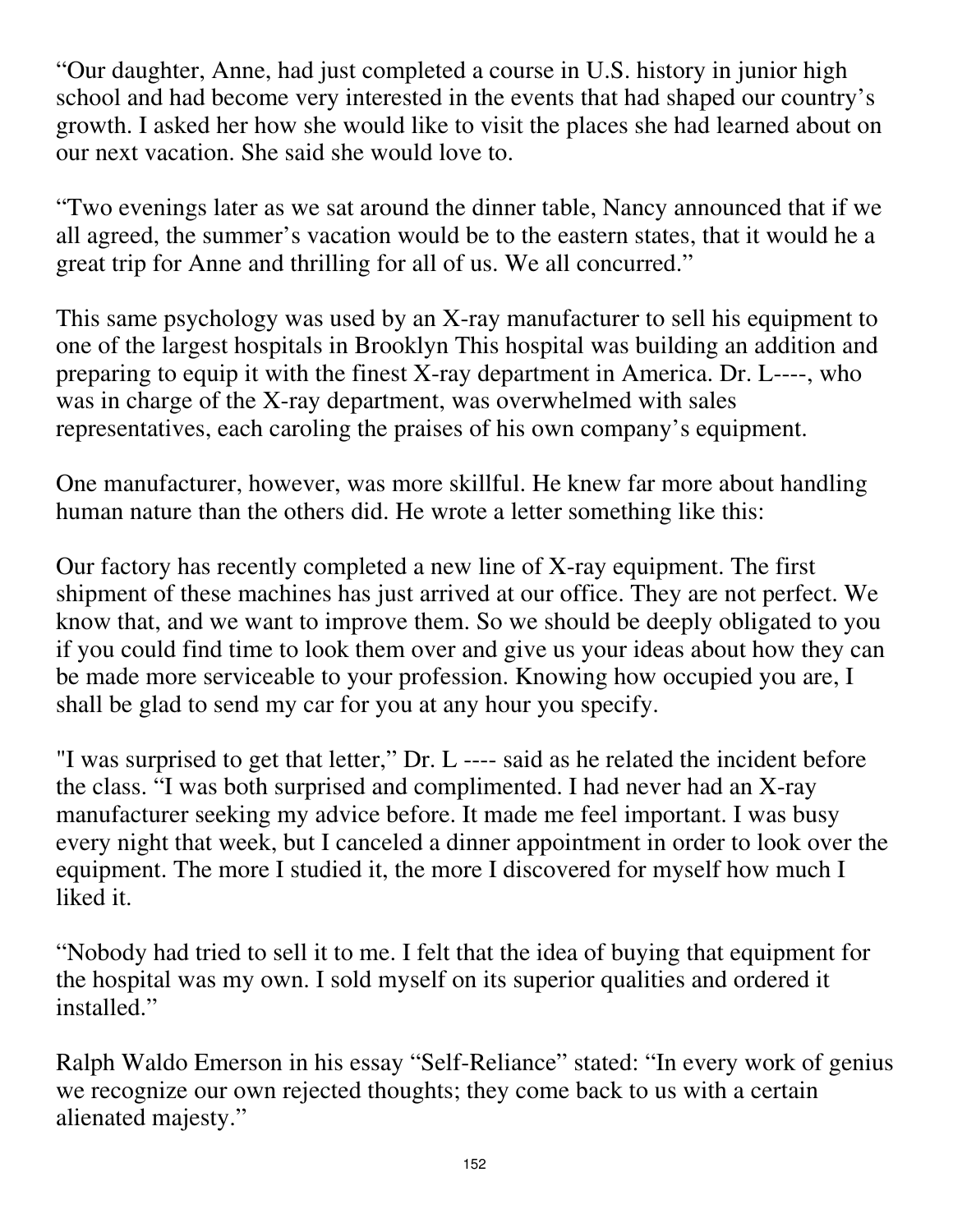Colonel Edward M. House wielded an enormous influence in national and international affairs while Woodrow Wilson occupied the White House. Wilson leaned upon Colonel House for secret counsel and advice more than he did upon even members of his own cabinet.

What method did the Colonel use in influencing the President? Fortunately, we know, for House himself revealed it to Arthur D. Howden Smith, and Smith quoted House in an article in The Saturday Evening Post.

" 'After I got to know the President,' House said, 'I learned the best way to convert him to an idea was to plant it in his mind casually, but so as to interest him in it - so as to get him thinking about it on his own account. The first time this worked it was an accident. I had been visiting him at the White House and urged a policy on him which he appeared to disapprove. But several days later, at the dinner table, I was amazed to hear him trot out my suggestion as his own.' "

Did House interrupt him and say, "That's not your idea. That's mine" ? Oh, no. Not House. He was too adroit for that. He didn't care about credit. He wanted results. So he let Wilson continue to feel that the idea was his. House did even more than that. He gave Wilson public credit for these ideas.

Let's remember that everyone we come in contact with is just as human as Woodrow Wilson. So let's use Colonel House's technique.

A man up in the beautiful Canadian province of New Brunswick used this technique on me and won my patronage. I was planning at the time to do some fishing and canoeing in New Brunswick. So I wrote the tourist bureau for information. Evidently my name and address were put on a mailing list, for I was immediately overwhelmed with scores of letters and booklets and printed testimonials from camps and guides. I was bewildered. I didn't know which to choose. Then one camp owner did a clever thing. He sent me the names and telephone numbers of several New York people who had stayed at his camp and he invited me to telephone them and discover for myself what he had to offer.

I found to my surprise that I knew one of the men on his list. I telephoned him, found out what his experience had been, and then wired the camp the date of my arrival.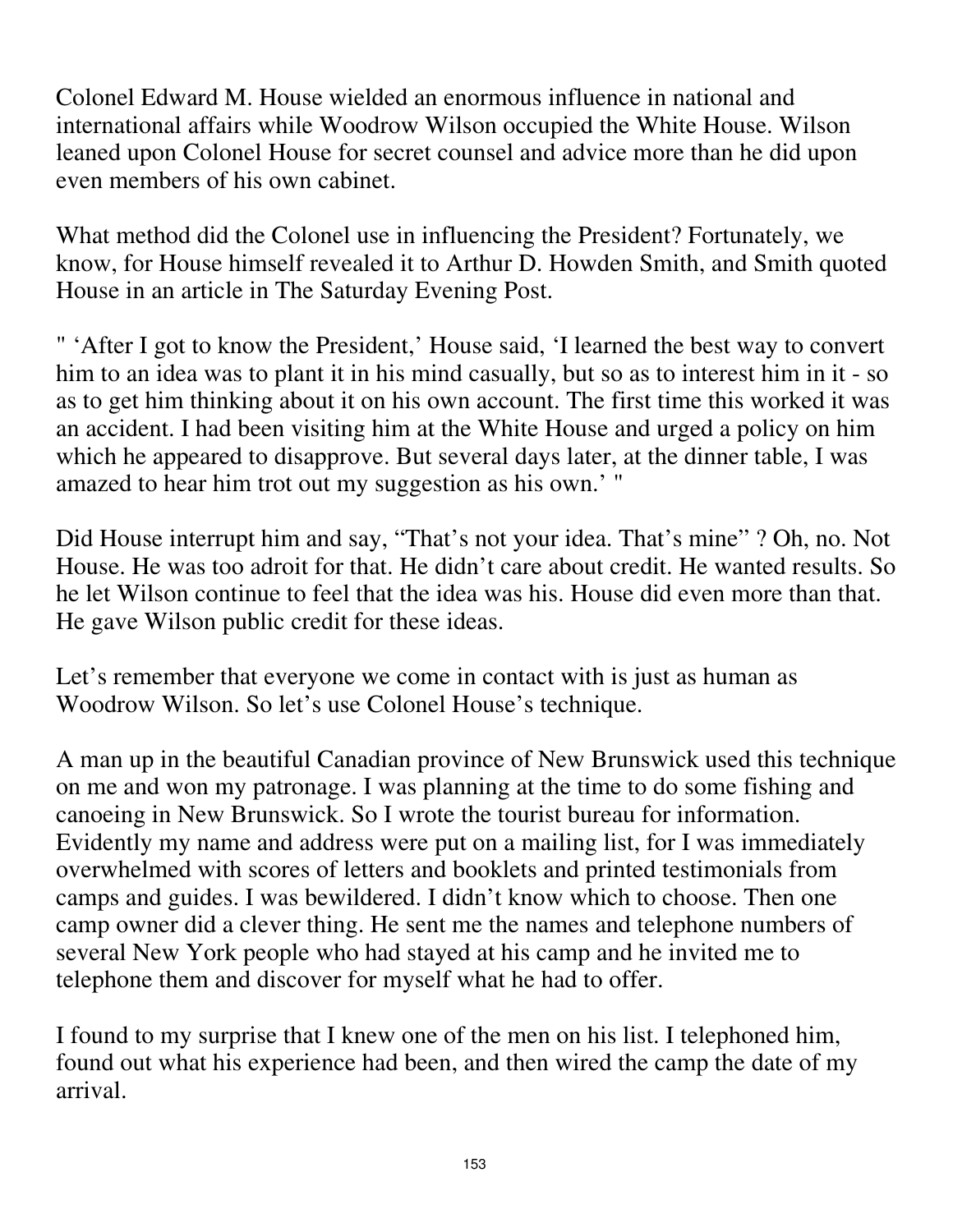The others had been trying to sell me on their service, but one let me sell myself. That organization won. Twenty-five centuries ago, Lao-tse, a Chinese sage, said some things that readers of this book might use today:

" The reason why rivers and seas receive the homage of a hundred mountain streams is that they keep below them. Thus they are able to reign over all the mountain streams. So the sage, wishing to be above men, putteth himself below them; wishing to be before them, he putteth himself behind them. Thus, though his place be above men, they do not feel his weight; though his place be before them, they do not count it an injury."

PRINCIPLE 7 - Let the other person feel that the idea is his or hers.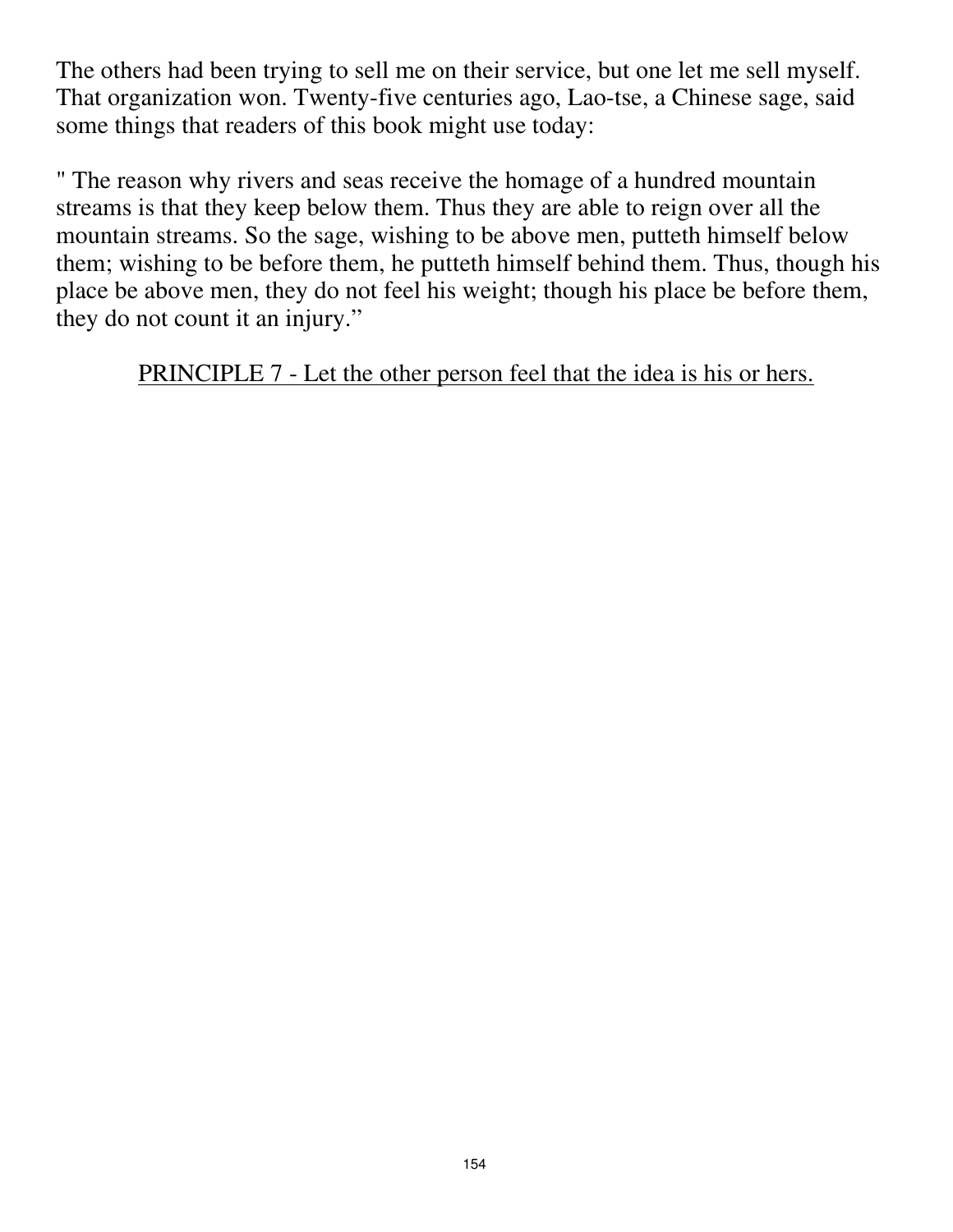## 8 - A FORMULA THAT WILL WORK WONDERS FOR YOU

Remember that other people may be totally wrong. But they don't think so. Don't condemn them. Any fool can do that. Try to understand them. Only wise, tolerant, exceptional people even try to do that.

There is a reason why the other man thinks and acts as he does. Ferret out that reason - and you have the key to his actions, perhaps to his personality

Try honestly to put yourself in his place.

If you say to yourself, "How would I feel, how would I react if I were in his shoes?" you will save yourself time and irritation, for "by becoming interested in the cause, we are less likely to dislike the effect." And, in addition, you will sharply increase your skill in human relationships.

"Stop a minute," says Kenneth M. Goode in his book How to Turn People Into Gold, "stop a minute to contrast your keen interest in your own affairs with your mild concern about anything else. Realize then, that everybody else in the world feels exactly the same way! Then, along with Lincoln and Roosevelt, you will have grasped the only solid foundation for interpersonal relationships; namely, that success in dealing with people depends on a sympathetic grasp of the other persons' viewpoint."

Sam Douglas of Hempstead, New York, used to tell his wife that she spent too much time working on their lawn, pulling weeds, fertilizing, cutting the grass twice a week when the lawn didn't look any better than it had when they moved into their home four years earlier. Naturally, she was distressed by his remarks, and each time he made such remarks the balance of the evening was ruined.

After taking our course, Mr. Douglas realized how foolish he had been all those years. It never occurred to him that she enjoyed doing that work and she might really appreciate a compliment on her diligence.

One evening after dinner, his wife said she wanted to pull some weeds and invited him to keep her company. He first declined, but then thought better of it and went out after her and began to help her pull weeds. She was visibly pleased, and together they spent an hour in hard work and pleasant conversation.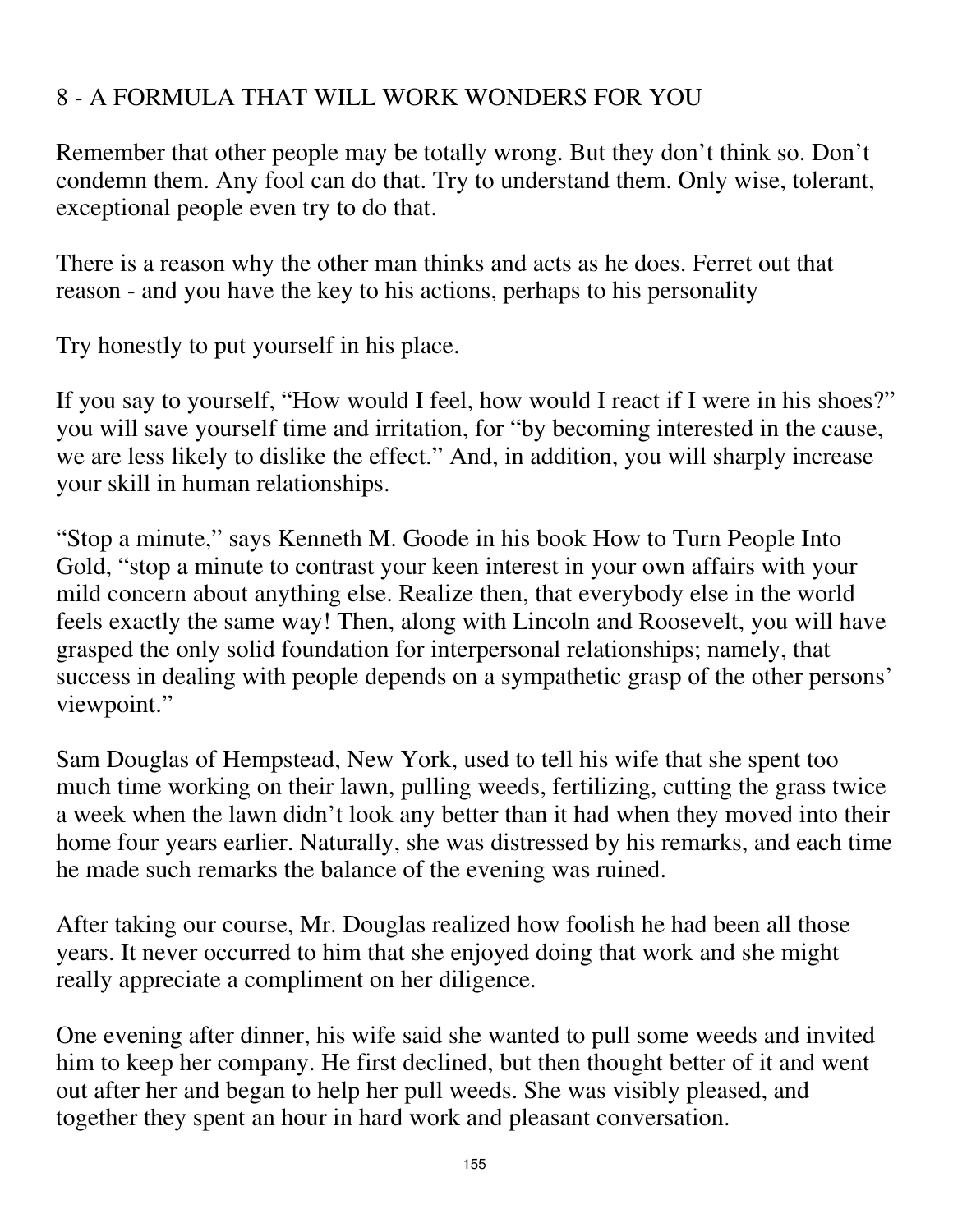After that he often helped her with the gardening and complimented her on how fine the lawn looked, what a fantastic job she was doing with a yard where the soil was like concrete. Result: a happier life for both because he had learned to look at things from her point of view - even if the subject was only weeds.

In his book Getting Through to People, Dr. Gerald S. Nirenberg commented: "Cooperativeeness in conversation is achieved when you show that you consider the other person's ideas and feelings as important as your own. Starting your conversation by giving the other person the purpose or direction of your conversation, governing what you say by what you would want to hear if you were the listener, and accepting his or her viewpoint will encourage the listener to have an open mind to your ideas."

I have always enjoyed walking and riding in a park near my home. Like the Druids of ancient Gaul, I all but worship an oak tree, so I was distressed season after season to see the young trees and shrubs killed off by needless fires. These fires weren't caused by careless smokers. They were almost all caused by youngsters who went out to the park to go native and cook a frankfurter or an egg under the trees. Sometimes, these fires raged so fiercely that the fire department had to be called out to fight the conflagration.

There was a sign on the edge of the park saying that anyone who started a fire was liable to fine and imprisonment, but the sign stood in an unfrequented part of the park, and few of the culprits ever saw it. A mounted policeman was supposed to look after the park; but he didn't take his duties too seriously, and the fires continued to spread season after season. On one occasion, I rushed up to a policeman and told him about a fire spreading rapidly through the park and wanted him to notify the fire department, and he nonchalantly replied that it was none of his business because it wasn't in his precinct! I was desperate, so after that when I went riding, I acted as a self-appointed committee of one to protect the public domain. In the beginning, I am afraid I didn't even attempt to see the other people's point of view. When I saw a fire blazing under the trees, I was so unhappy about it, so eager to do the right thing, that I did the wrong thing. I would ride up to the boys, warn them that they could be jailed for starting a fire, order with a tone of authority that it be put out; and, if they refused, I would threaten to have them arrested. I was merely unloading my feelings without thinking of their point of view.

The result? They obeyed - obeyed sullenly and with resentment. After I rode on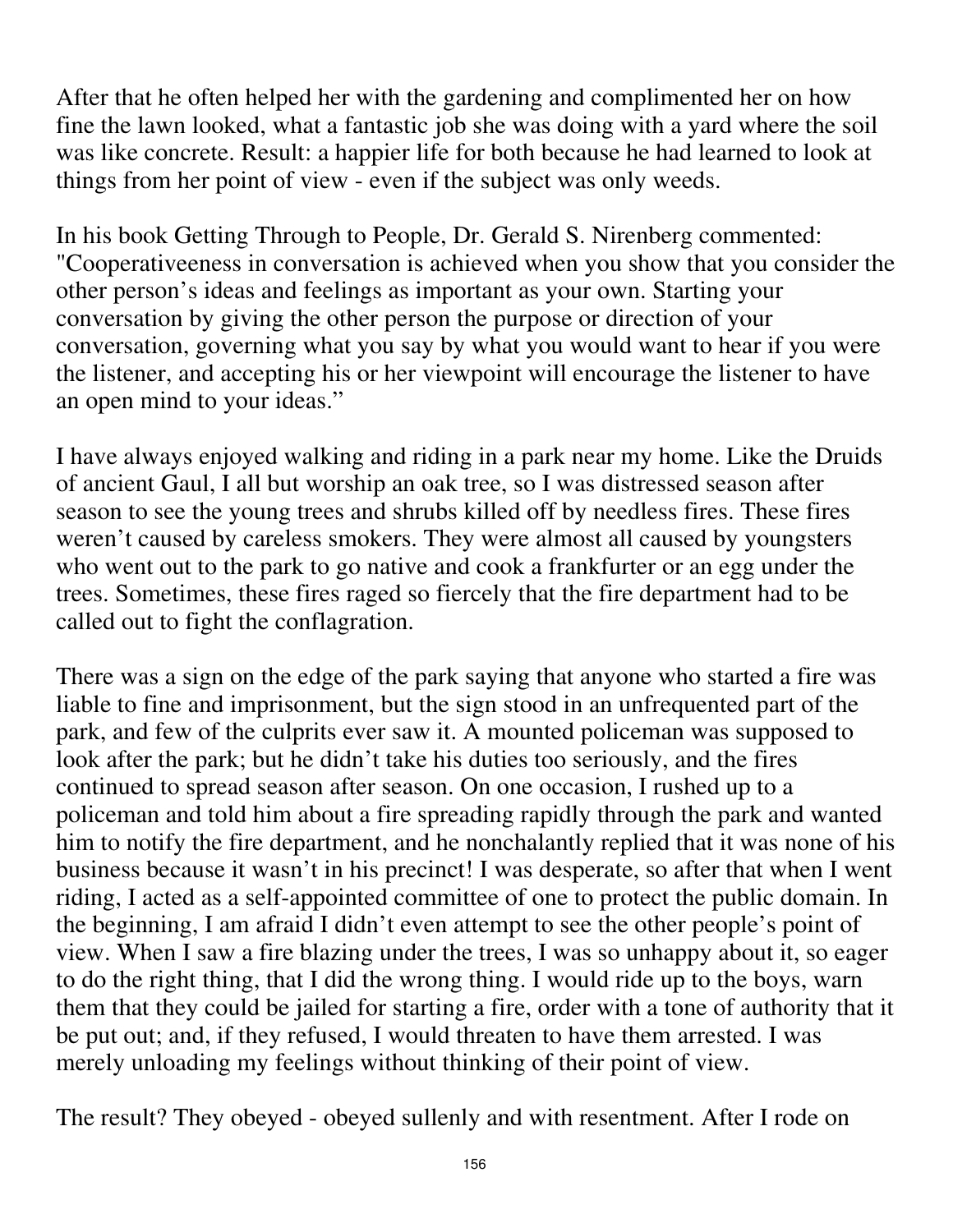over the hill, they probably rebuilt the fire and longed to burn up the whole park. With the passing of the years, I acquired a trifle more knowledge of human relations, a little more tact, a somewhat greater tendency to see things from the other person's standpoint. Then, instead of giving orders, I would ride up to a blazing fire and begin something like this:

"Having a good time, boys? What are you going to cook for supper? . . . I loved to build fires myself when I was a boy - and I still love to. But you know they are very dangerous here in the park. I know you boys don't mean to do any harm, but other boys aren't so careful. They come along and see that you have built a fire; so they build one and don't put it out when they go home and it spreads among the dry leaves and kills the trees. We won't have any trees here at all if we aren't more careful, You could be put in jail for building this fire. But I don't want to be bossy and interfere with your pleasure. I like to see you enjoy yourselves; but won't you please rake all the leaves away from the fire right now - and you'll be careful to cover it with dirt, a lot of dirt, before you leave, won't you? And the next time you want to have some fun, won't you please build your fire over the hill there in the sandpit? It can't do any harm there. . . . Thanks so much, boys. Have a good time."

What a difference that kind of talk made! It made the boys want to cooperate. No sullenness, no resentment. They hadn't been forced to obey orders. They had saved their faces. They felt better and I felt better because I had handled the situation with consideration for their point of view.

Seeing things through another person's eyes may ease tensions when personal problems become overwhelming. Elizabeth Novak of New South Wales, Australia, was six weeks late with her car payment. "On a Friday," she reported, "I received a nasty phone call from the man who was handling my account informing me if I did not come up with \$122 by Monday morning I could anticipate further action from the company. I had no way of raising the money over the weekend, so when I received his phone call first thing on Monday morning I expected the worst. Instead of becoming upset I looked at the situation from his point of view. I apologized most sincerely for causing him so much inconvenience and remarked that I must be his most troublesome customer as this was not the first time I was behind in my payments. His tone of voice changed immediately, and he reassured me that I was far from being one of his really troublesome customers. He went on to tell me several examples of how rude his customers sometimes were, how they lied to him and often tried to avoid talking to him at all. I said nothing. I listened and let him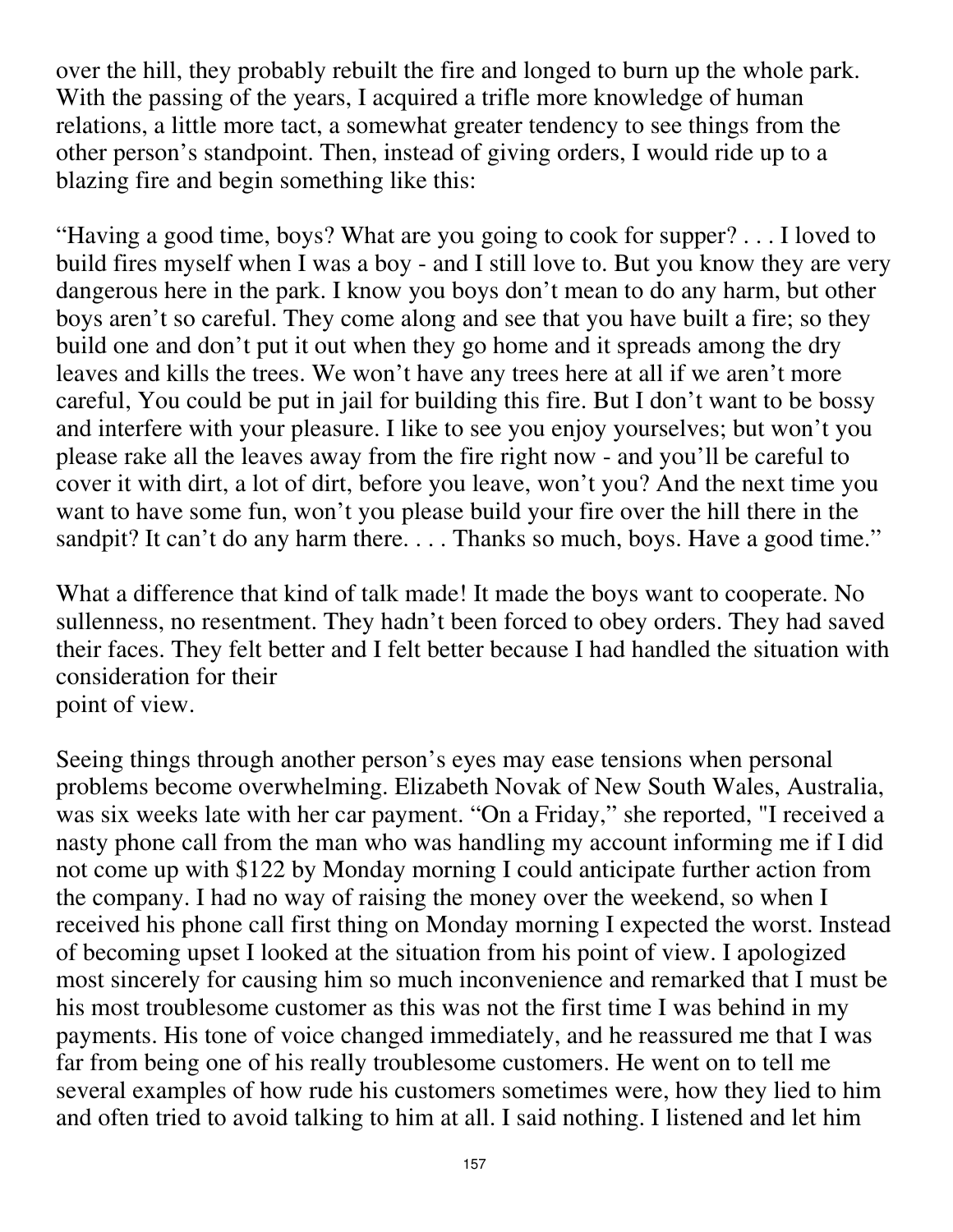pour out his troubles to me. Then, without any suggestion from me, he said it did not matter if I couldn't pay all the money immediately. It would be all right if I paid him \$20 by the end of the month and made up the balance whenever it was convenient for me to do so."

Tomorrow, before asking anyone to put out a fire or buy your product or contribute to your favorite charity, why not pause and close your eyes and try to think the whole thing through from another person's point of view? Ask yourself: "Why should he or she want to do it?" True, this will take time, but it will avoid making enemies and will get better results - and with less friction and less shoe leather.

"I would rather walk the sidewalk in front of a person's office for two hours before an interview," said Dean Donham of the Harvard business school, "than step into that office without a perfectly clear idea of what I was going to say and what that person - from my knowledge of his or her interests and motives - was likely to answer."

That is so important that I am going to repeat it in italics for the sake of emphasis.

I would rather walk the sidewalk in front of a person's office for two hours before an interview than step into that office without a perfectly clear idea of what I was going to say and what that person - from my knowledge of his or her interests and motives - was likely to answer.

If, as a result of reading this book, you get only one thing - an increased tendency to think always in terms of the other person's point of view, and see things from that person's angle as well as your own - if you get only that one thing from this book, it may easily prove to be one of the stepping - stones of your career.

PRINCIPLE 8 - Try honestly to see things from the other person's point of view.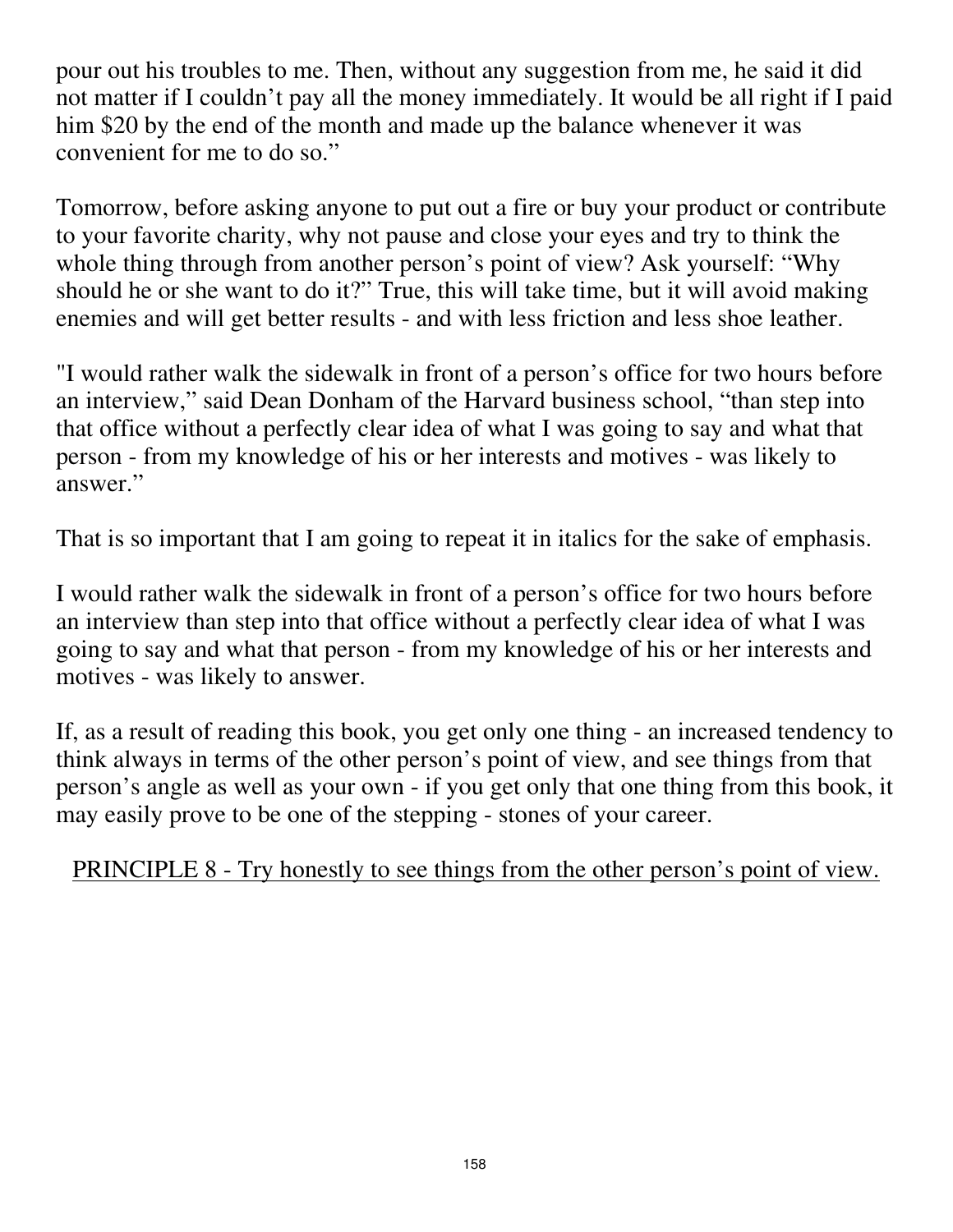### 9 - WHAT EVERYBODY WANTS

Wouldn't you like to have a magic phrase that would stop arguments, eliminate ill feeling, create good will, and make the other person listen attentively?

Yes? All right. Here it is: "I don't blame you one iota for feeling as you do. If I were you I would undoubtedly feel just as you do."

An answer like that will soften the most cantankerous old cuss alive. And you can say that and be 100 percent sincere, because if you were the other person you, of course, would feel just as he does. Take Al Capone, for example. Suppose you had inherited the same body and temperament and mind that Al Capone had. Suppose you had had his environment and experiences. You would then be precisely what he was—and where he was. For it is those things—and only those things—that made him what he was. The only reason, for example, that you are not a rattlesnake is that your mother and father weren't rattlesnakes.

You deserve very little credit for being what you are - and remember, the people who come to you irritated, bigoted, unreasoning, deserve very little discredit for being what they are. Feel sorry for the poor devils. Pity them. Sympathize with them. Say to yourself: "There, but for the grace of God, go I."

Three-fourths of the people you will ever meet are hungering and thirsting for sympathy. Give it to them, and they will love you.

I once gave a broadcast about the author of Little Women, Louisa May Alcott. Naturally, I knew she had lived and written her immortal books in Concord, Massachusetts. But, without thinking what I was saying, I spoke of visiting her old home in Concord. New Hampshire.

If I had said New Hampshire only once, it might have been forgiven. But, alas and alack! I said it twice, I was deluged with letters and telegrams, stinging messages that swirled around my defenseless head like a swarm of hornets. Many were indignant. A few insulting.

One Colonial Dame, who had been reared in Concord, Massachusetts, and who was then living in Philadelphia, vented her scorching wrath upon me. She couldn't have been much more bitter if I had accused Miss Alcott of being a cannibal from New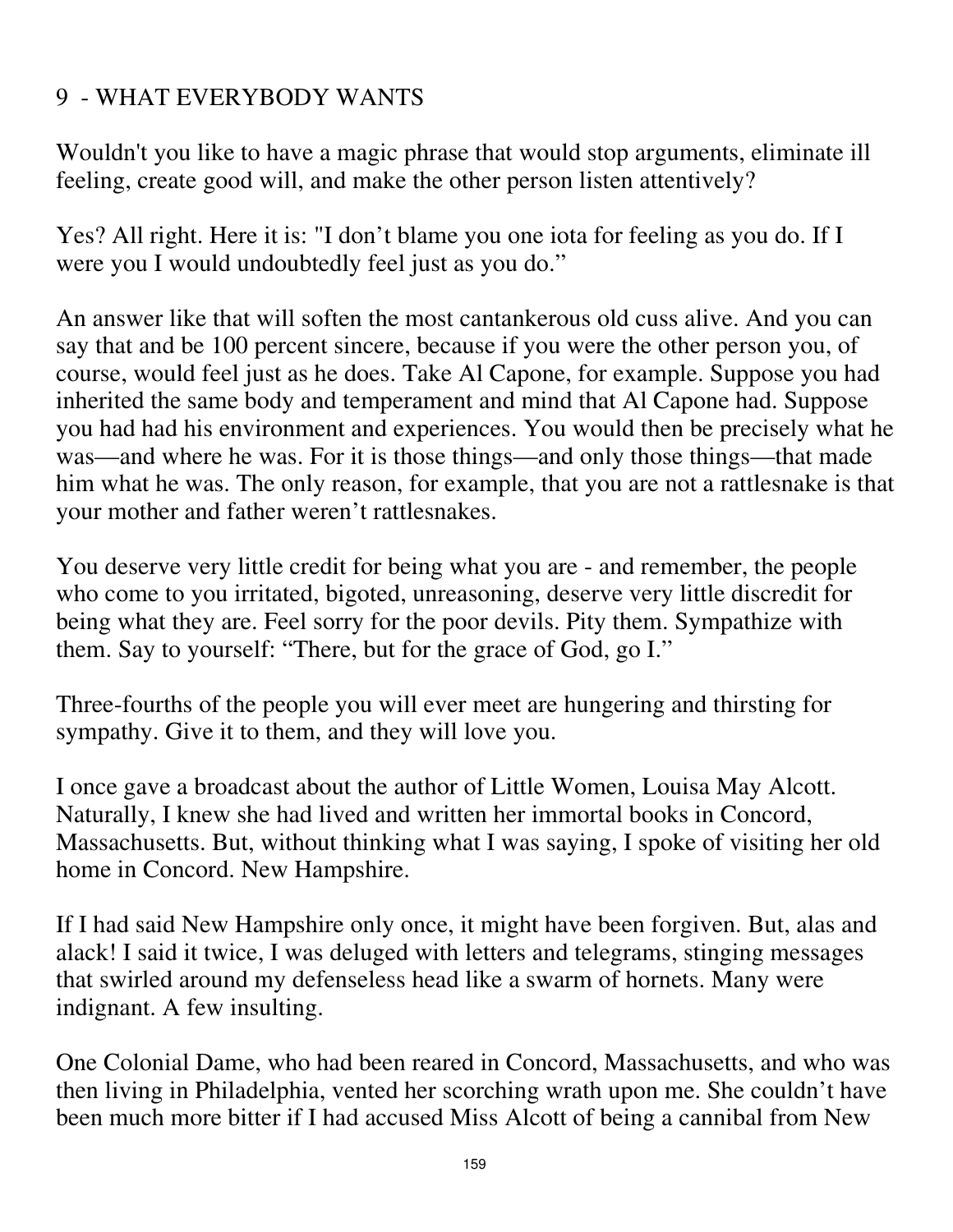Guinea. As I read the letter, I said to myself, "Thank God, I am not married to that woman." I felt like writing and telling her that although I had made a mistake in geography, she had made a far greater mistake in common courtesy. That was to be just my opening sentence. Then I was going to roll up my sleeves and tell her what I really thought. But I didn't. I controlled myself. I realized that any hotheaded fool could do that - and that most fools would do just that.

I wanted to be above fools. So I resolved to try to turn her hostility into friendliness. It would be a challenge, a sort of game I could play. I said to myself, "After all, if I were she, I would probably feel just as she does." So, I determined to sympathize with her viewpoint.

The next time I was in Philadelphia, I called her on the telephone. The conversation went something like this:

ME: Mrs. So-and-So, you wrote me a letter a few weeks ago, and I want to thank you for it.

SHE: (in incisive, cultured, well-bred tones): To whom have I the honor of speaking?

ME: I am a stranger to you. My name is Dale Carnegie. You listened to a broadcast I gave about Louisa May Alcott a few Sundays ago, and I made the unforgivable blunder of saying that she had lived in Concord, New Hampshire. It was a stupid blunder, and I want to apologize for it. It was so nice of you to take the time to write me.

SHE : I am sorry, Mr. Carnegie, that I wrote as I did. I lost my temper. I must apologize.

ME: No! No! You are not the one to apologize; I am. Any school child would have known better than to have said what I said. I apologized over the air the following Sunday, and I want to apologize to you personally now.

SHE : I was born in Concord, Massachusetts. My family centuries, and I am very proud of my native state. I was really quite distressed to hear you say that Miss Alcott had lived in New Hampshire. But I am really ashamed of that letter.

ME: I assure you that you were not one-tenth as distressed as I am. My error didn't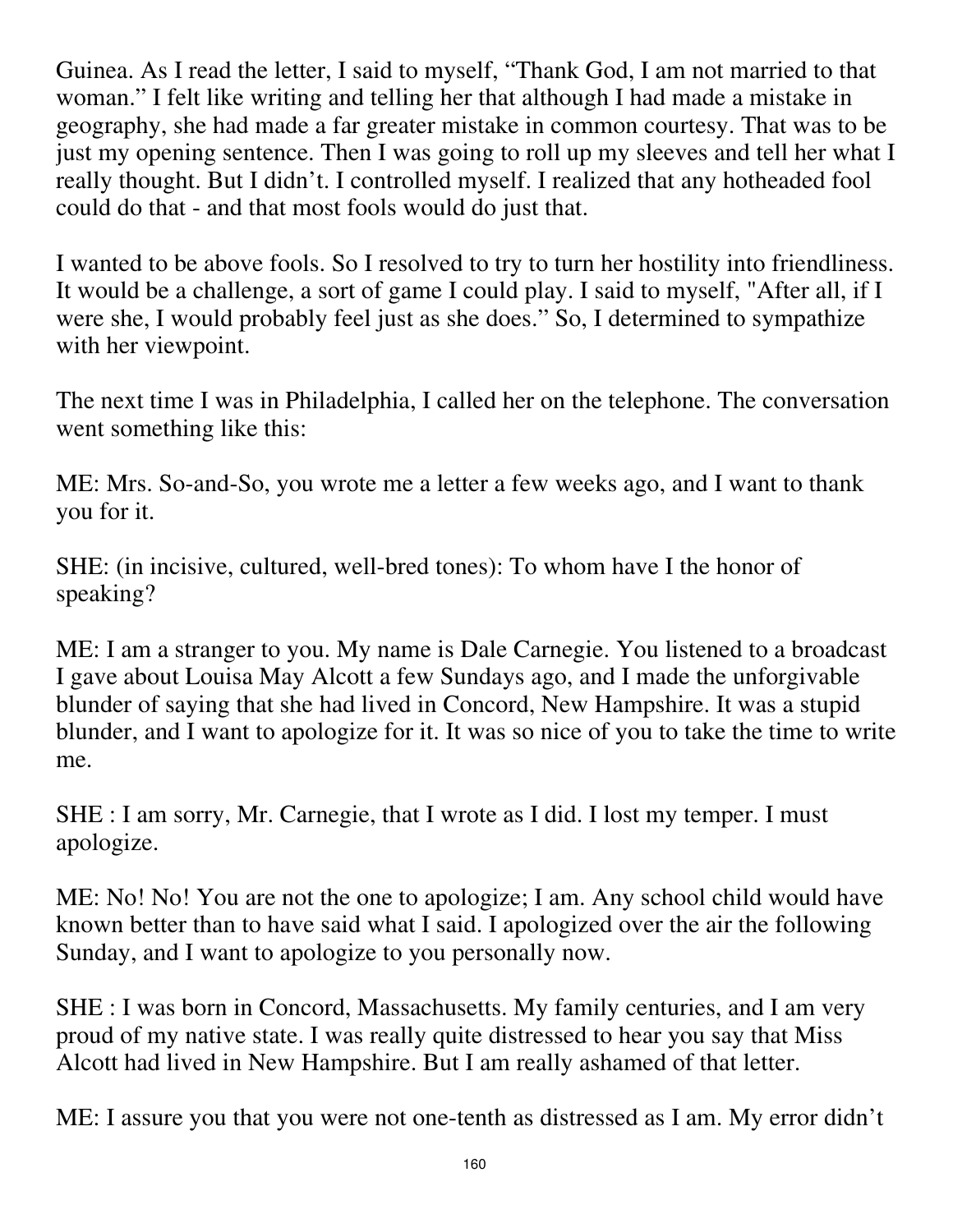hurt Massachusetts, but it did hurt me. It is so seldom that people of your standing and culture take the time to write people who speak on the radio, and I do hope you will write me again if you detect an error in my talks.

SHE: You know, I really like very much the way you have accepted my criticism. You must be a very nice person. I should like to know you better.

So, because I had apologized and sympathized with her point of view, she began apologizing and sympathizing with my point of view, I had the satisfaction of controlling my temper, the satisfaction of returning kindness for an insult. I got infinitely more real fun out of making her like me than I could ever have gotten out of telling her to go and take a jump in the Schuylkill River,

Every man who occupies the White House is faced almost daily with thorny problems in human relations. President Taft was no exception, and he learned from experience the enormous chemical value of sympathy in neutralizing the acid of hard feelings. In his book Ethics in Service, Taft gives rather an amusing illustration of how he softened the ire of a disappointed and ambitious mother.

"A lady in Washington," wrote Taft, "whose husband had some political influence, came and labored with me for six weeks or more to appoint her son to a position. She secured the aid of Senators and Congressmen in formidable number and came with them to see that they spoke with emphasis. The place was one requiring technical qualification, and following the recommendation of the head of the Bureau, I appointed somebody else. I then received a letter from the mother, saying that I was most ungrateful, since I declined to make her a happy woman as I could have done by a turn of my hand. She complained further that she had labored with her state delegation and got all the votes for an administration bill in which I was especially interested and this was the way I had rewarded her.

"When you get a letter like that, the first thing you do is to think how you can be severe with a person who has committed an impropriety, or even been a little impertinent. Then you may compose an answer. Then if you are wise, you will put the letter in a drawer and lock the drawer. Take it out in the course of two days such communications will always bear two days' delay in answering—and when you take it out after that interval, you will not send it. That is just the course I took. After that, I sat down and wrote her just as polite a letter as I could, telling her I realized a mother's disappointment under such circumstances, but that really the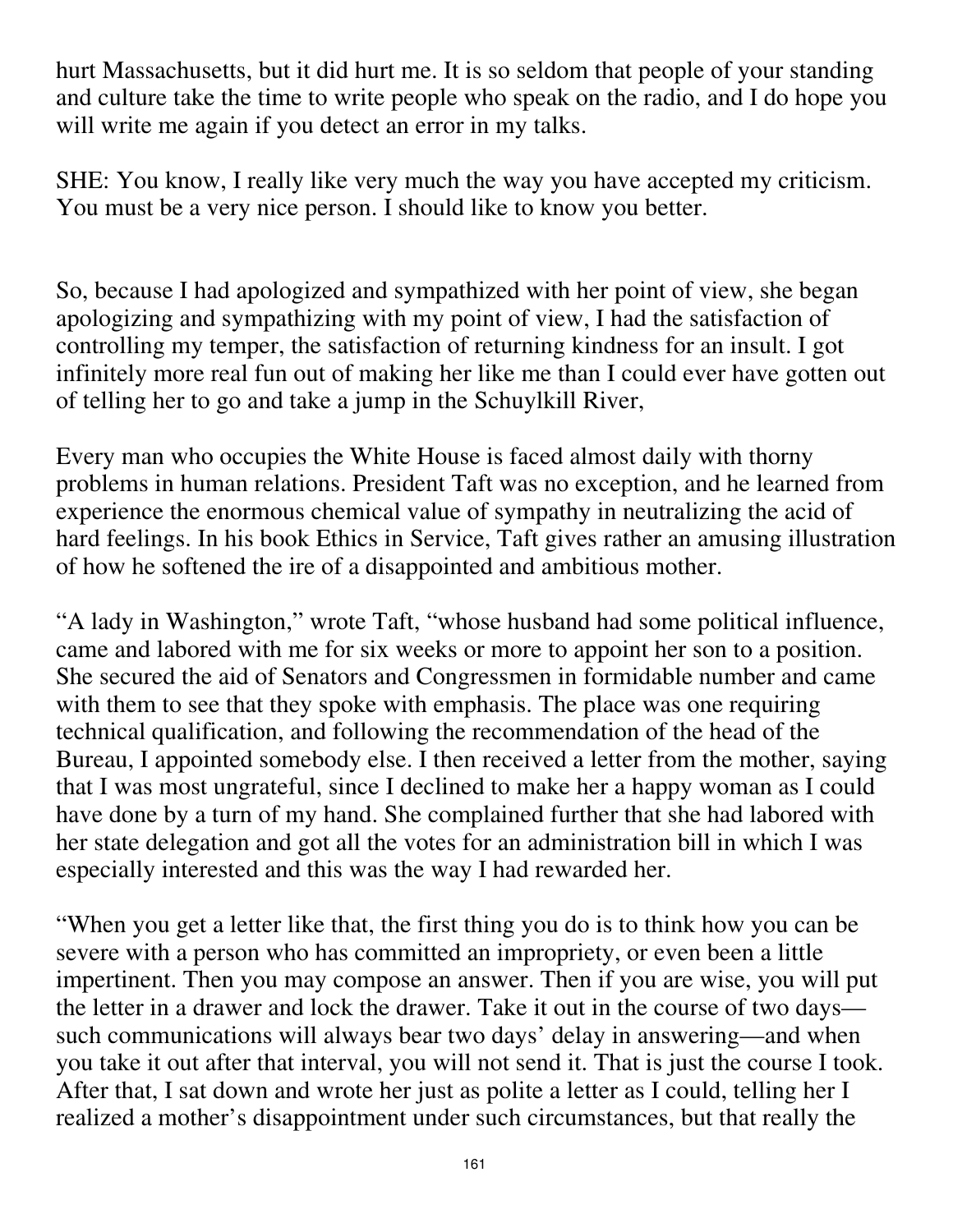appointment was

not left to my mere personal preference, that I had to select a man with technical qualifications, and had, therefore, to follow the recommendations of the head of the Bureau. I expressed the hope that her son would go on to accomplish what she had hoped for him in the position which he then had. That mollified her and she wrote me a note saying she was sorry she had written as she had.

"But the appointment I sent in was not confirmed at once, and after an interval I received a letter which purported to come from her husband, though it was in the the same handwriting as all the others. I was therein advised that, due to the nervous prostration that had followed her disappointment in this case, she had to take to her bed and had developed a most serious case of cancer of the stomach. Would I not restore her to health by withdrawing the first name and replacing it by her son's? I had to write another letter, this one to the husband, to say that I hoped the diagnosis would prove to be inaccurate, that I sympathized with him in the sorrow he must have in the serious illness of his wife, but that it was impossible to withdraw the name sent in. The man whom I appointed was confirmed, and within two days after I received that letter, we gave a musicale at the White House. The first two people to greet Mrs. Taft and me were this husband and wife, though the wife had so recently been in articulo mortis."

Jay Mangum represented an elevator-escalator main-tenance company in Tulsa, Oklahoma, which had the maintenance contract for the escalators in one of Tulsa's leading hotels. The hotel manager did not want to shut down the escalator for more than two hours at a time because he did not want to inconvenience the hotel's guests. The repair that had to be made would take at least eight hours, and his company did not always have a specially qualified mechanic available at the convenience of the hotel.

When Mr. Mangum was able to schedule a top-flight mechanic for this job, he telephoned the hotel manager and instead of arguing with him to give him the necessary time, he said:

"Rick, I know your hotel is quite busy and you would like to keep the escalator shutdown time to a minimum. I understand your concern about this, and we want to do everything possible to accommodate you. However, our diagnosis of the situation shows that if we do not do a complete job now, your escalator may suffer more serious damage and that would cause a much longer shutdown. I know you would not want to inconvenience your guests for several days."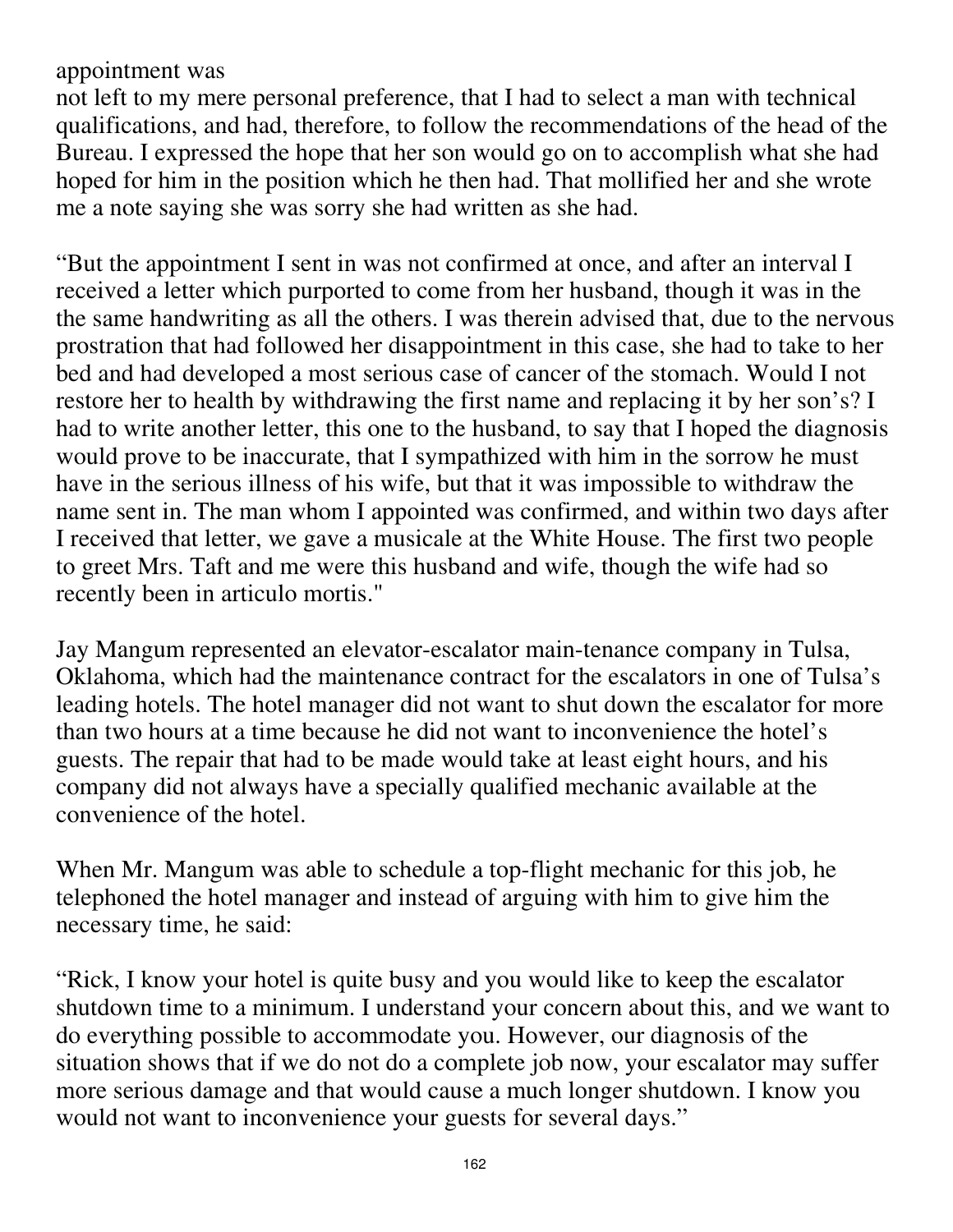The manager had to agree that an eight-hour shut down was more desirable than several days'. By sympathizing with the manager's desire to keep his patrons happy, Mr. Mangum was able to win the hotel manager to his way of thinking easily and without rancor.

Joyce Norris, a piano teacher in St, Louis, Missouri, told of how she had handled a problem piano teachers often have with teenage girls. Babette had exceptionally long fingernails. This is a serious handicap to anyone who wants to develop proper piano-playing habits.

Mrs. Norris reported: "I knew her long fingernails would be a barrier for her in her desire to play well. During our discussions prior to her starting her lessons with me, I did not mention anything to her about her nails. I didn't want to discourage her from taking lessons, and I also knew she would not want to lose that which she took so much pride in and such great care to make attractive.

"After her first lesson, when I felt the time was right, I said: 'Babette, you have attractive hands and beautiful fingernails. If you want to play the piano as well as you are capable of and as well as you would like to, you would be surprised how much quicker and easier it would be for you, if you would trim your nails shorter. Just think about it, Okay?' She made a face which was definitely negative. I also talked to her mother about this situation, again mentioning how lovely her nails were. Another negative reaction. It was obvious that Babette's beautifully manicured nails were important to her.

"The following week Babette returned for her second lesson. Much to my surprise, the fingernails had been trimmed. I complimented her and praised her for making such a sacrifice. I also thanked her mother for influencing Babette to cut her nails. Her reply was 'Oh, I had nothing to do with it. Babette decided to do it on her own, and this is the first time she has ever trimmed her nails for anyone.' "

Did Mrs. Norris threaten Babette? Did she say she would refuse to teach a student with long fingernails? No, she did not. She let Babette know that her finger-nails were a thing of beauty and it would be a sacrifice to cut them. She implied, "I sympathize with you - I know it won't be easy, but it will pay off in your better musical development."

Sol Hurok was probably America's number one impresario. For almost half a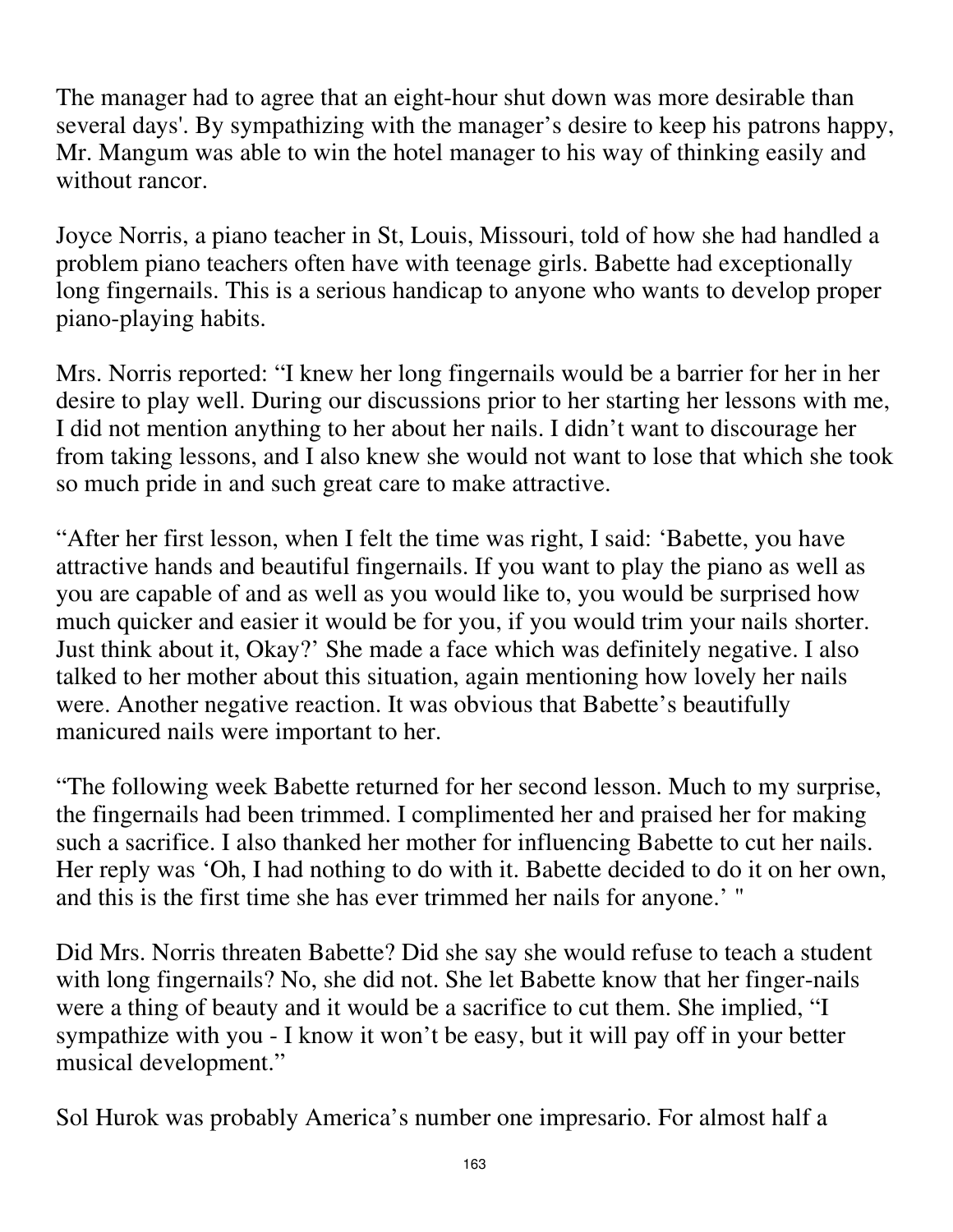century he handled artists - such world-famous artists as Chaliapin, Isadora Duncan, and Pavlova. Mr. Hurok told me that one of the first lessons he had learned in dealing with his temperamental stars was the' necessity for sympathy, sympathy and more sympathy with their idiosyncrasies.

For three years, he was impresario for Feodor Chaliapin - one of the greatest bassos who ever thrilled the ritzy boxholders at the Metropolitan, Yet Chaliapin was a constant problem. He carried on like a spoiled child. To put it in Mr. Hurok's own inimitable phrase: "He was a hell of a fellow in every way."

For example, Chaliapin would call up Mr. Hurok about noun of the day he was going to sing and say, "Sol, I feel terrible. My throat is like raw hamburger. It is impossible for me to sing tonight." Did Mr. Hurok argue with him? Oh, no. He knew that an entrepreneur couldn't handle artists that way. So he would rush over to Chaliapin's hotel, dripping with sympathy. "What a pity, " he would mourn. "What a pity! My poor fellow. Of course, you cannot sing. I will cancel the engagement at once. It will only cost you a couple of thousand dollars, but that is nothing in comparison to your reputation."

Then Chaliapin would sigh and say, "Perhaps you had better come over later in the day. Come at five and see how I feel then."

At five o'clock, Mr. Hurok would again rush to his hotel, dripping with sympathy. Again he would insist on canceling the engagement and again Chaliapin would sigh and say, "Well, maybe you had better come to see me later. I may be better then."

At seven-thirty the great basso would consent to sing, only with the understanding that Mr. Hurok would walk out on the stage of the Metropolitan and announce that Chaliapin had a very bad cold and was not in good voice. Mr. Hurok would lie and say he would do it, for he knew that was the only way to get the basso out on the stage.

Dr. Arthur I. Gates said in his splendid book Educational Psychology: "Sympathy the human species universally craves. The child eagerly displays his injury; or even inflicts a cut or bruise in order to reap abundant sympathy. For the same purpose adults . . . show their bruises, relate their accidents, illness, especially details of surgical operations. 'Self-pity' for misfortunes real or imaginary is in some measure, practically a universal practice."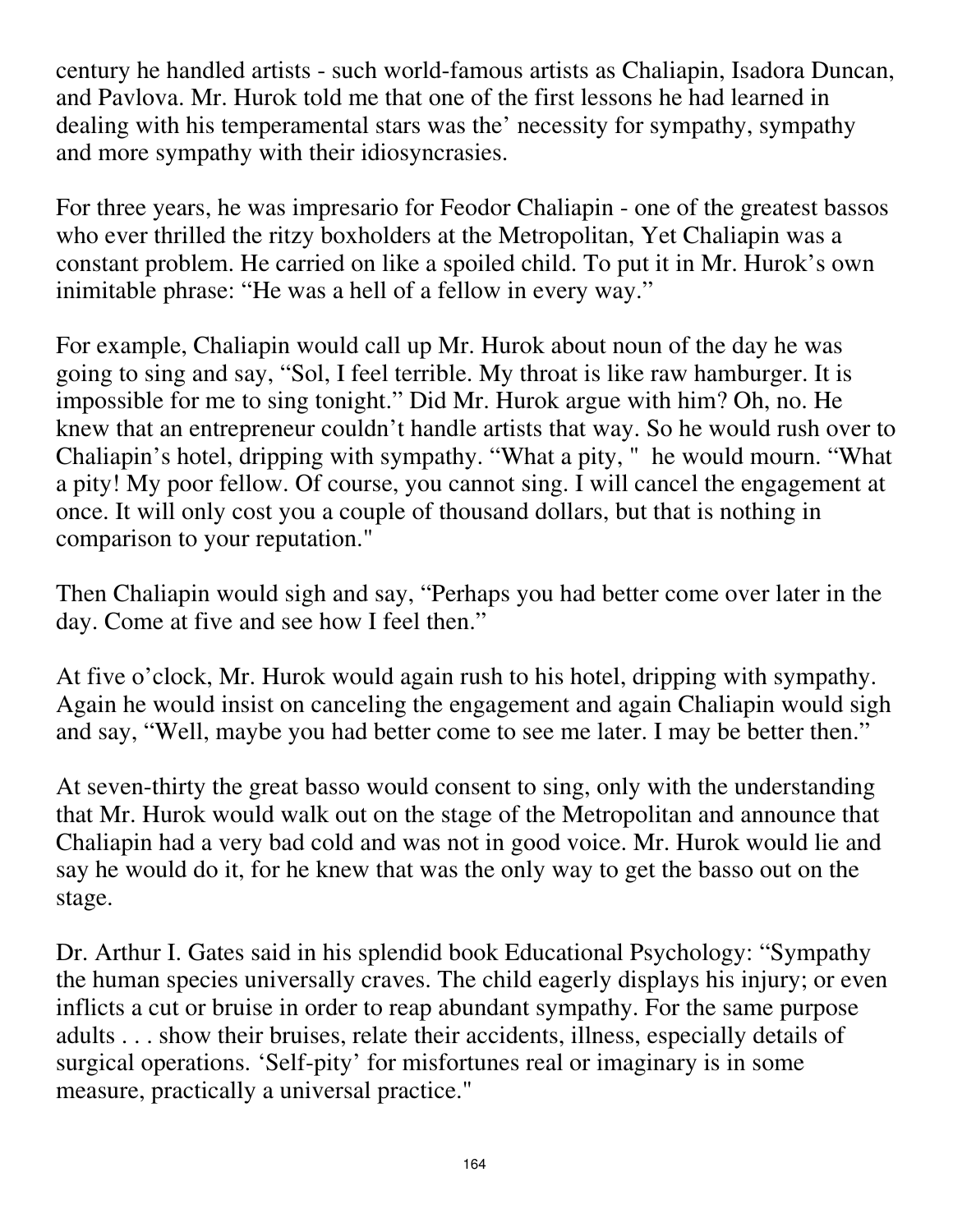So, if you want to win people to your way of thinking, put in practice . . .

PRINCIPLE 9 - Be sympathetic with the other person's ideas and desires.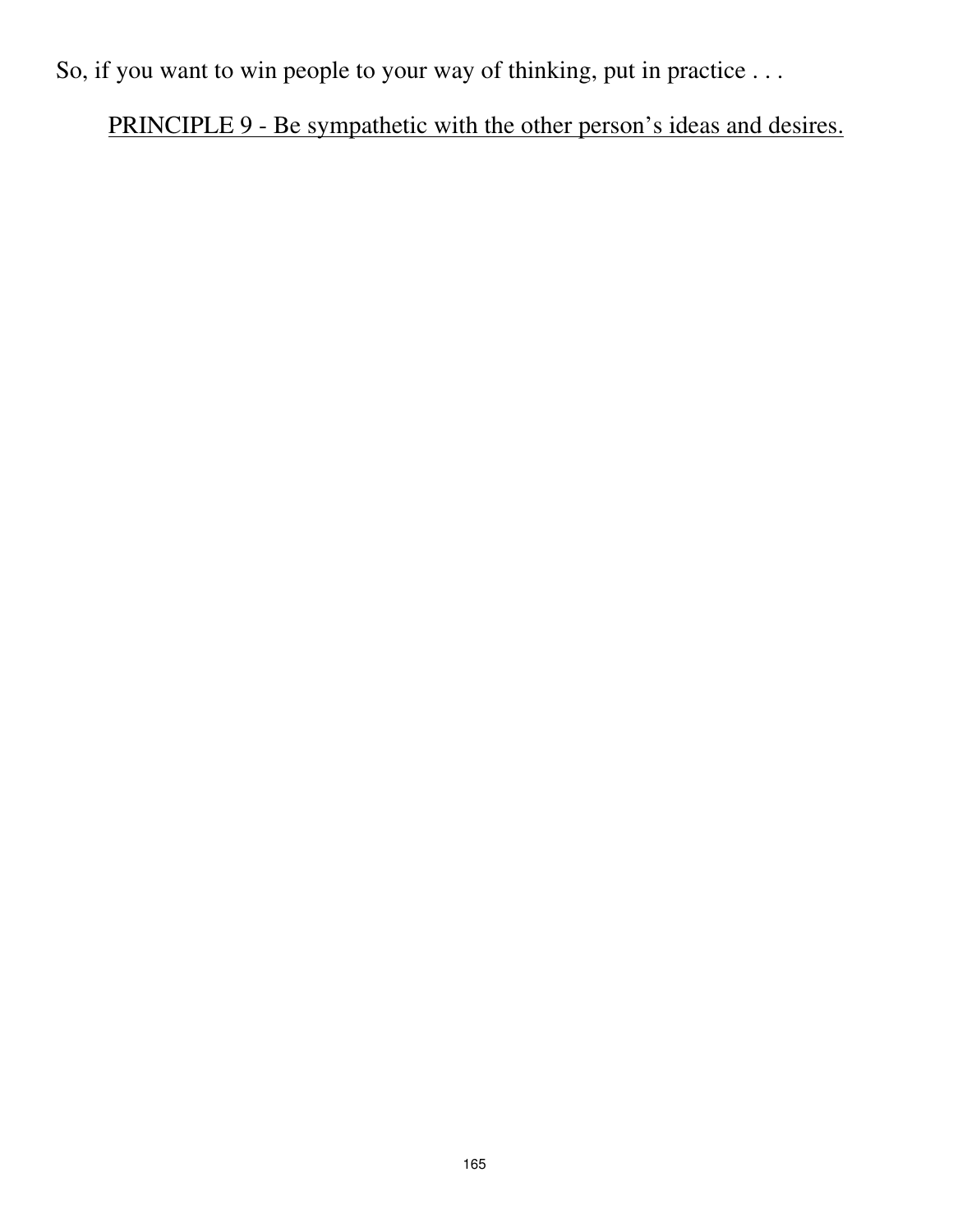# 10 - AN APPEAL THAT EVERYBODY LIKES

I was reared on the edge of the Jesse James country out in Missouri, and I visited the James farm at Kearney, Missouri, where the son of Jesse James was then living.

His wife told me stories of how Jesse robbed trains and held up banks and then gave money to the neighboring farmers to pay off their mortgages.

Jesse James probably regarded himself as an idealist at heart, just as Dutch Schultz, "Two Gun" Crowley, Al Capone and many other organized crime "godfathers" did generations later. The fact is that all people you meet have a high regard for themselves and like to be fine and unselfish in their own estimation.

J. Pierpont Morgan observed, in one of his analytical interludes, that a person usually has two reasons for doing a thing: one that sounds good and a real one.

The person himself will think of the real reason. You don't need to emphasize that. But all of us, being idealists at heart, like to think of motives that sound good. So, in order to change people, appeal to the nobler motives.

Is that too idealistic to work in business? Let's see. Let's take the case of Hamilton J. Farrell of the Farrell-Mitchell Company of Glenolden, Pennsylvania. Mr. Farrell had a disgruntled tenant who threatened to move. The tenant's lease still had four months to run; nevertheless, he served notice that he was vacating immediately, regardless of lease.

"These people had lived in my house all winter - the most expensive part of the year," Mr. Farrell said as he told the story to the class, "and I knew it would be difficult to rent the apartment again before fall. I could see all that rent income going over the hill and believe me, I saw red.

"Now, ordinarily, I would have waded into that tenant and advised him to read his lease again. I would have pointed out that if he moved, the full balance of his rent would fall due at once - and that I could, and would, move to collect.

"However, instead of flying off the handle and making a scene, I decided to try other tactics. So I started like this: 'Mr. Doe,' I said, 'I have listened to your story, and I still don't believe you intend to move. Years in the renting business have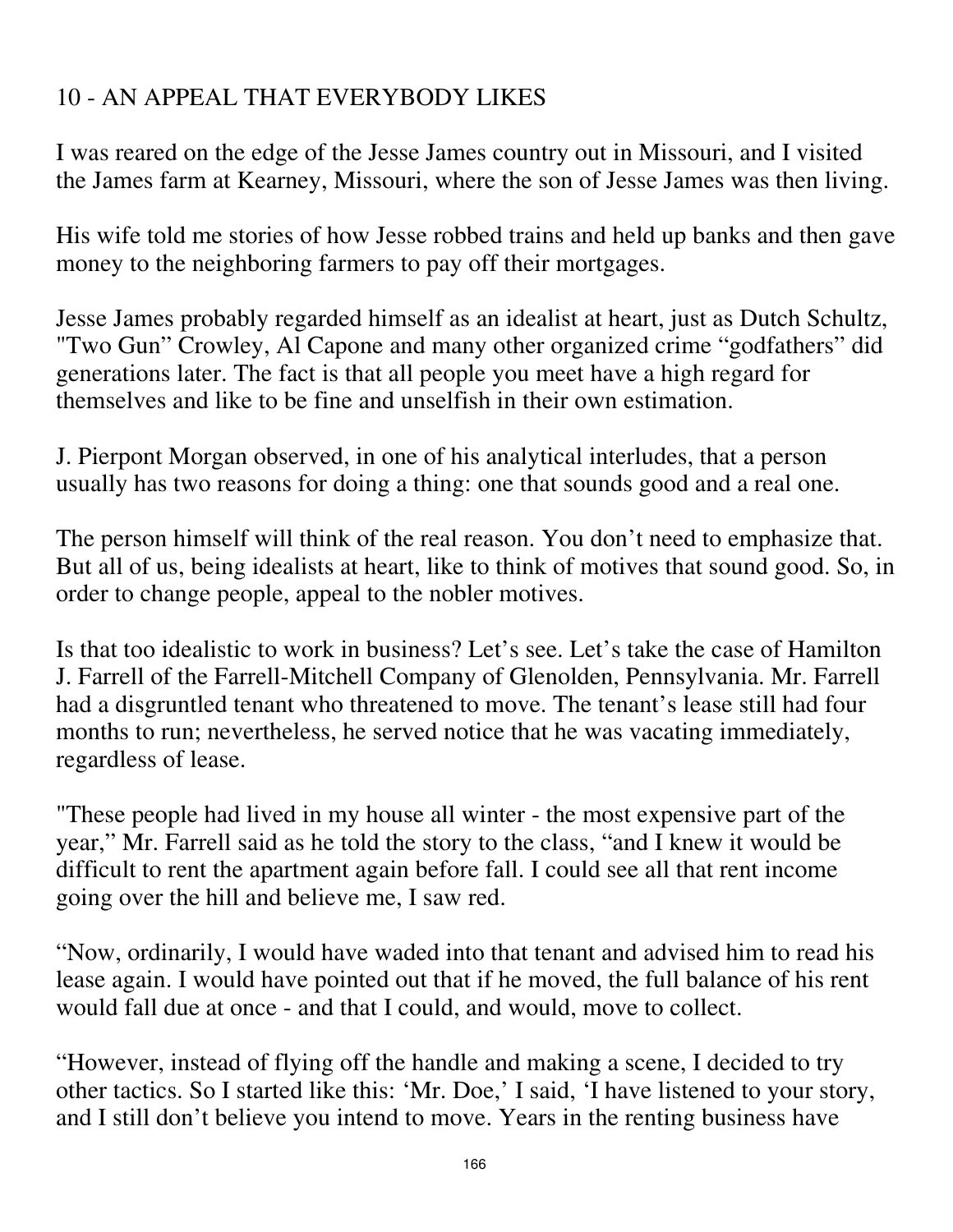taught me something about

human nature, and I sized you up in the first place as being a man of your word. In fact, I'm so sure of it that I'm willing to take a gamble.

" 'Now, here's my proposition. Lav your decision on the table for a few days and think it over. If you come back to me between now and the first of the month, when your rent is due, and tell me you still intend to move, I give you my word I will accept your decision as final. I will privilege you to move and admit to myself I've been wrong in my judgment. But I still believe you're a man of your word and will live up to your contract. For after all, we are either men or monkeys - and the choice usually lies with ourselves!'

"Well, when the new month came around, this gentleman came to see me and paid his rent in person. He and his wife had talked it over, he said - and decided to stay. They had concluded that the only honorable thing to do was to live up to their lease."

When the late Lord Northcliffe found a newspaper using a picture of him which he didn't want published, he wrote the editor a letter. But did he say, "Please do not publish that picture of me any more; I don't like it"? No, he appealed to a nobler motive. He appealed to the respect and love that all of us have for motherhood. He wrote, "Please do not publish that picture of me any more. My mother doesn't like it."

When John D. Rockefeller, Jr., wished to stop newspaper photographers from snapping pictures of his children, he too appealed to the nobler motives. He didn't, say: "I don't want their pictures published." No, he appealed to the desire, deep in all of us, to refrain from harming children. He said: "You know how it is, boys. You've got children yourselves, some of you. And you know it's not good for youngsters to get too much publicity."

When Cyrus H. K. Curtis, the poor boy from Maine, was starting on his meteoric career, which was destined to make him millions as owner of The Saturday Evening Post and the Ladies' Home Journal, he couldn't afford to pay his contributors the prices that other magazines paid. He couldn't afford to hire first-class authors to write for money alone. So he appealed to their nobler motives. For example, he persuaded even Louisa May Alcott, the immortal author of Little Women, to write for him when she was at the flood tide of her fame; and he did it by offering to send a check for a hundred dollars, not to her, but to her favorite charity.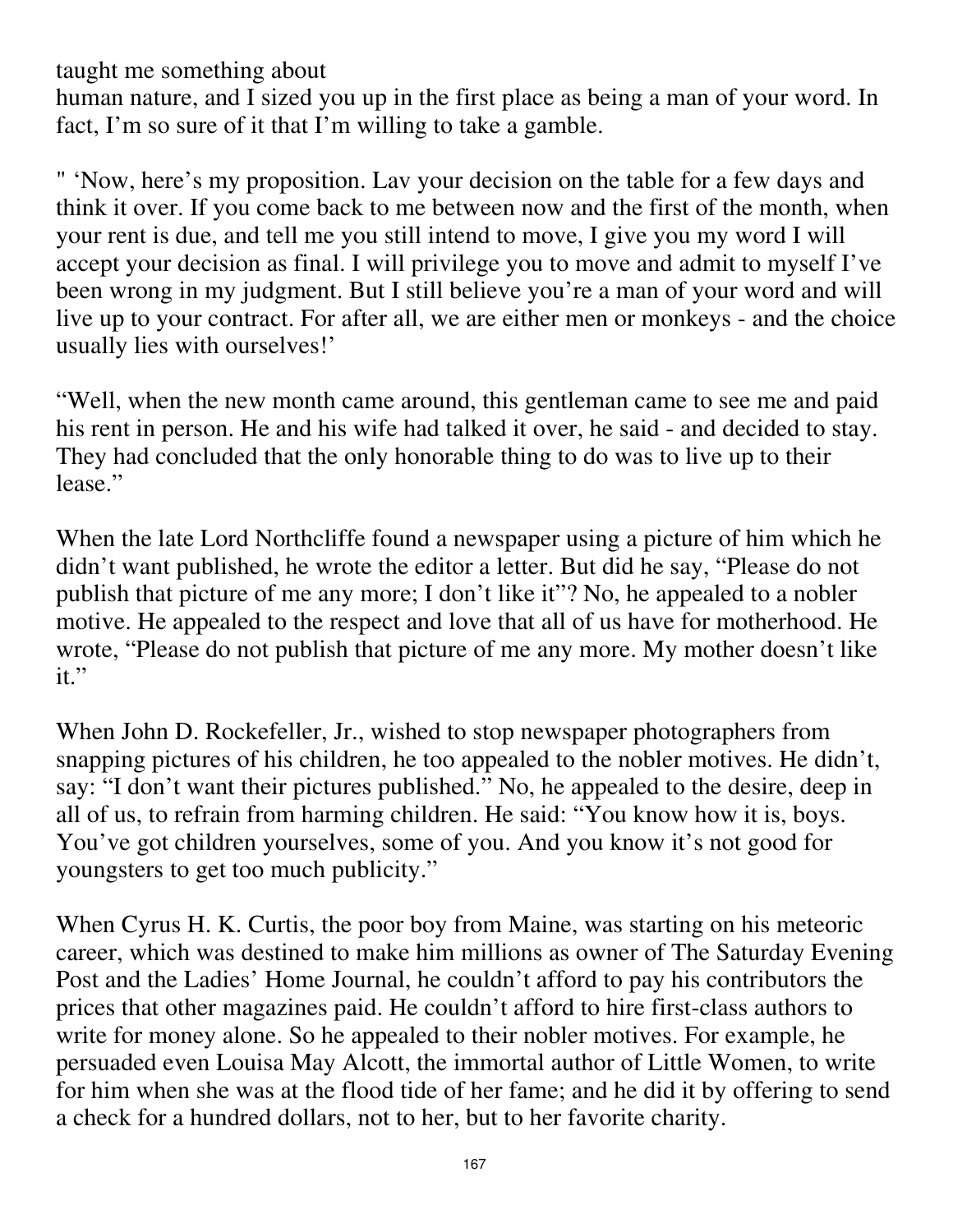Right here the skeptic may say: "Oh, that stuff is all right for Northcliffe and Rockefeller or a sentimental novelist. But, I'd like to see you make it work with the tough babies I have to collect bills from!"

You may be right. Nothing will work in all cases - and nothing will work with all people. If you are satisfied with the results you are now getting, why change? If you are not satisfied, why not experiment?

At any rate, I think you will enjoy reading this true story told by James L. Thomas, a former student of mine:

Six customers of a certain automobile company refused to pay their bills for servicing. None of the customers protested the entire bill, but each claimed that some one charge was wrong. In each case, the customer had signed for the work done, so the company knew it was right - and said so. That was the first mistake.

Here are the steps the men in the credit department took to collect these overdue bills. Do you suppose they succeeded?

1. They called on each customer and told him bluntly that they had come to collect a bill that was long past due.

2. They made it very plain that the company was absolutely and unconditionally right; therefore he, the customer, was absolutely and unconditionally wrong.

3. They intimated that they, the company, knew more about automobiles than he could ever hope to know. So what was the argument about?

4. Result: They argued.

Did any of these methods reconcile the customer and settle the account? You can answer that one yourself.

At this stage of affairs, the credit manager was about to open fire with a battery of legal talent, when fortunately the matter came to the attention of the general manager. The manager investigated these defaulting clients and discovered that they all had the reputation of paying their bills promptly, Something was wrong here something was drastically wrong about the method of collection. So he called in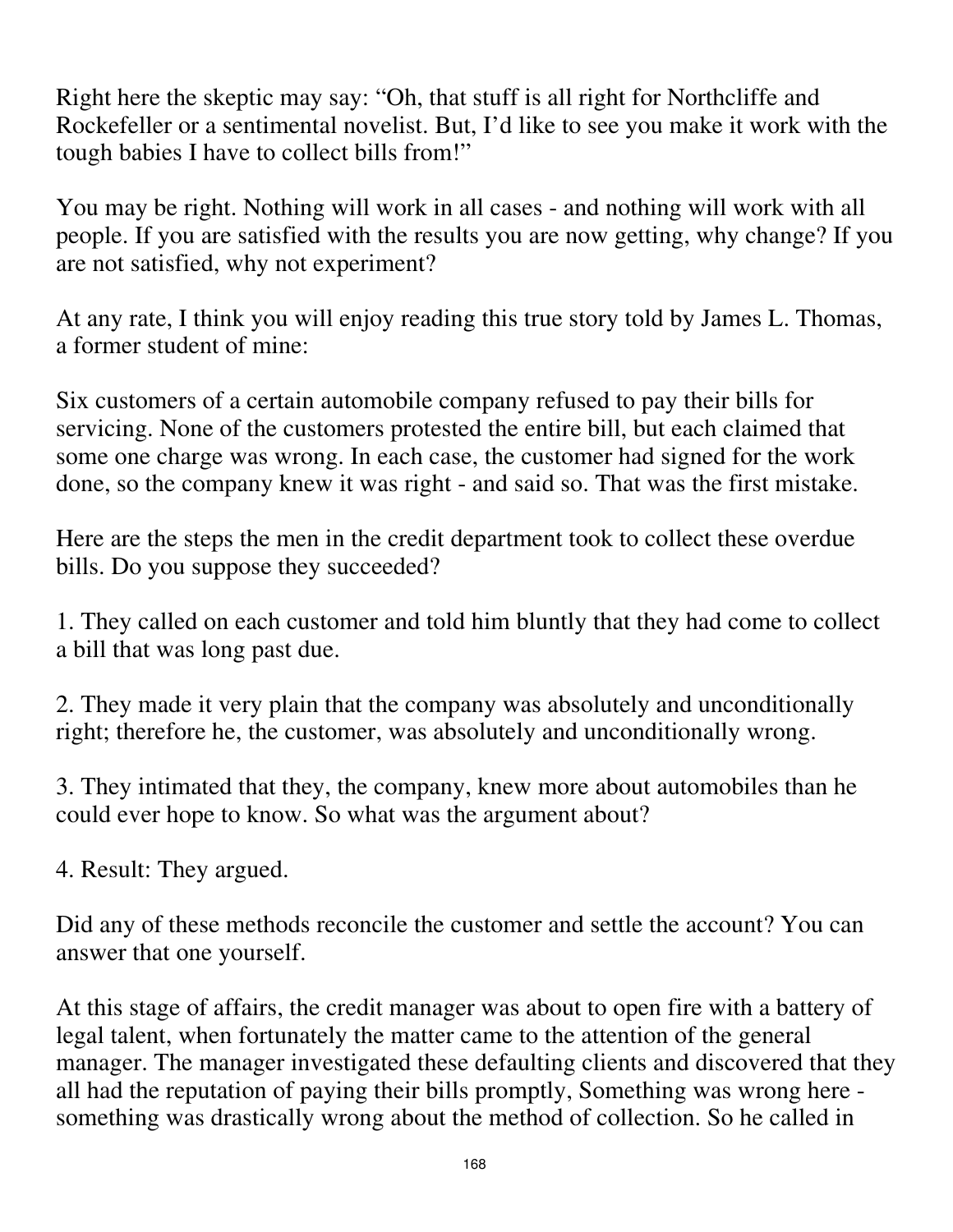James L. Thomas and told him to collect these "uncollectible" accounts.

Here, in his words, are the steps Mr. Thrrmas took:

1. My visit to each customer was likewise to collect a bill long past due - a bill that we knew was absolutely right. But I didn't say a word about that. I explained I had called to find out what it was the company had done, or failed to do.

2. I made it clear that, until I had heard the customer's story, I had no opinion to offer. I told him the company made no claims to being infallible.

3. I told him I was interested only in his car, and that he knew more about his car than anyone else in the world; that he was the authority on the subject.

4. I let him talk, and I listened to him with all the interest and sympathy that he wanted - and had expected.

5. Finally, when the customer was in a reasonable mood, I put the whole thing up to his sense of fair play. I appealed to the nobler motives. "First," I said, "I want you to know I also feel this matter has been badly mishandled. You've been inconvenienced and annoyed and irritated by one of our representatives. That should never have happened. I'm sorry and, as a representative of the company, I apologize. As I sat here and listened to your side of the story, I could not help being impressed by your fairness and patience. And now, because you are fair - minded and patient, I am going to ask you to do something for me. It's something that you can do better than anyone else, something you know more about than anyone else. Here is your bill; I know it is safe for me to ask you to adjust it, just as you would do if you were the president of my company. I am going to leave it all up to you. Whatever you say goes."

Did he adjust the bill? He certainly did, and got quite a kick out of it, The bills ranged from \$150 to \$400 - but did the customer give himself the best of it? Yes, one of them did! One of them refused to pay a penny of the disputed charge; but the other five all gave the company the best of it! And here's the cream of the whole thing: we delivered new cars to all six of these customers within the next two years!

"Experience has taught me," says Mr. Thomas, "that when no information can be secured about the customer, the only sound basis on which to proceed is to assume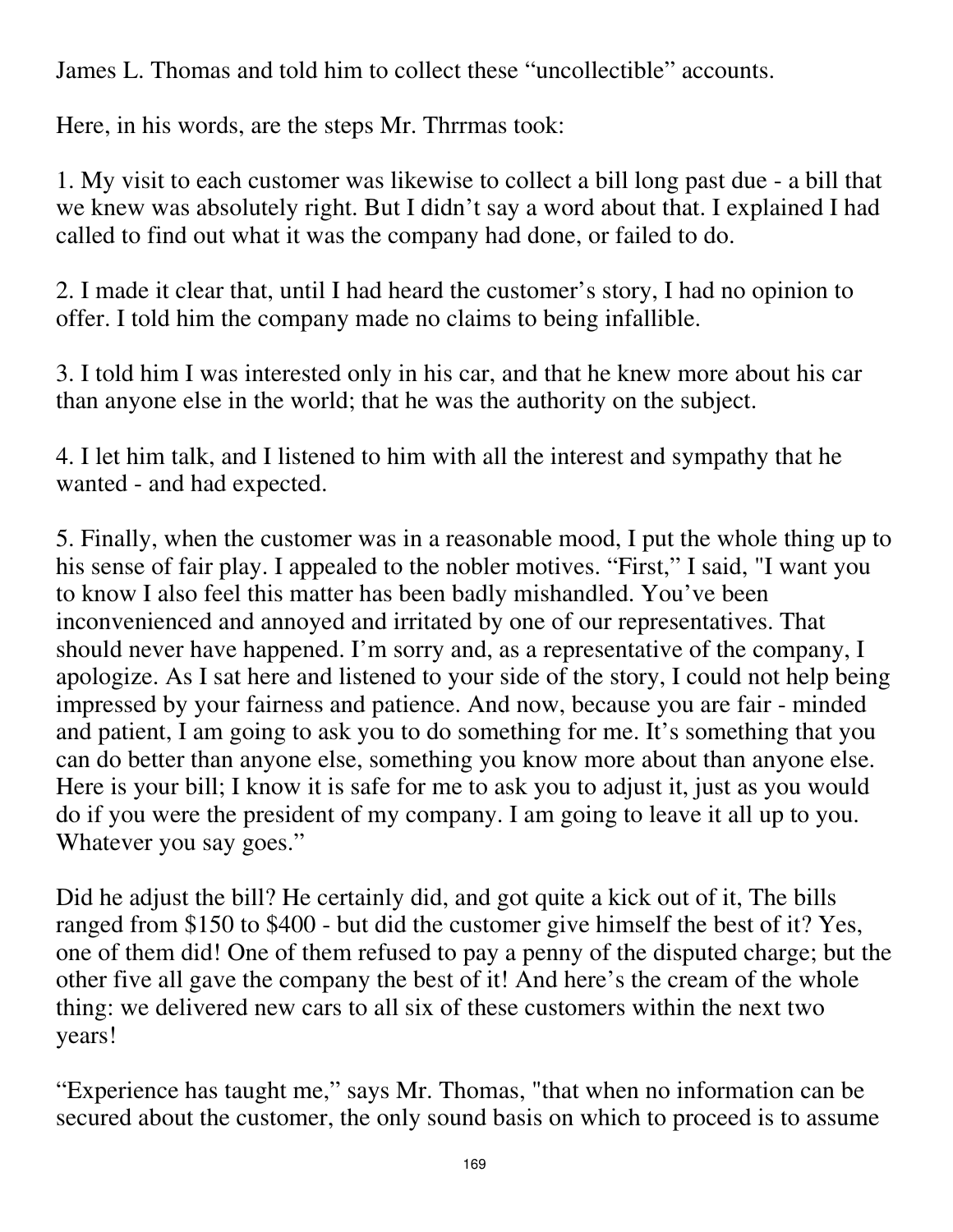that he or she is sincere, honest, truthful and willing and anxious to pay the charges, once convinced they are correct. To put it differently and perhaps mare clearly, people are honest and want to discharge their obligations. The exceptions to that rule are comparatively few, and I am convinced that the individuals who are inclined to chisel will in most cases react favorably if you make them feel that you consider them honest, upright and fair."

PRINCIPLE 10 - Appeal to the nobler motives.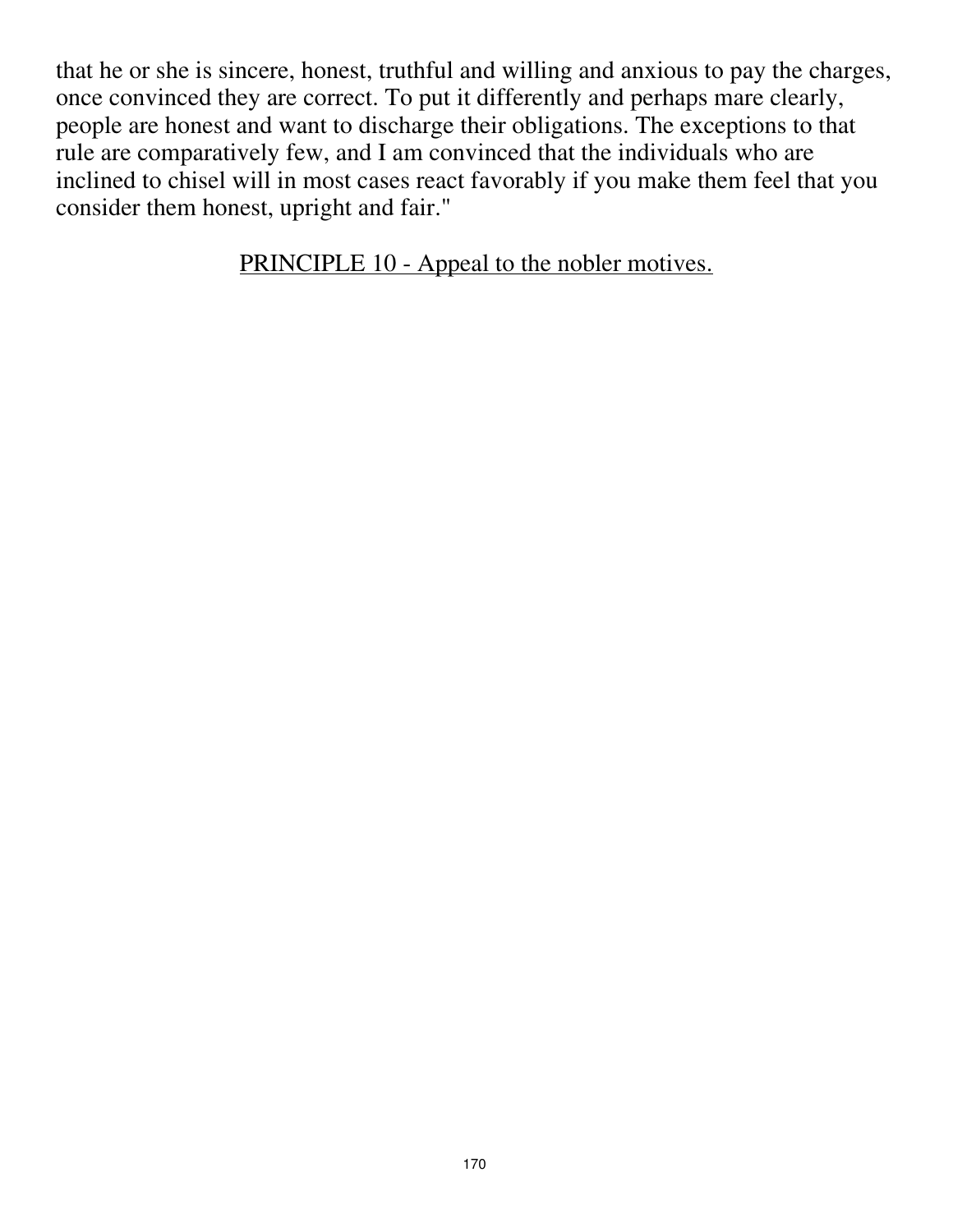## 11 - THE MOVIES DO IT. TV DOES IT....WHY DON'T YOU DO IT?

Many years ago, the Philadelphia Evening Bulletin was being maligned by a dangerous whispering campaign. A malicious rumor was being circulated. Advertisers were being told that the newspaper was no longer attractive to readers because it carried too much advertising and too little news. Immediate action was necessary. The gossip had to be squelched.

But how?

This is the way it was done.

The Bulletin clipped from its regular edition all reading matter of all kinds on one average day, classified it, and published it as a book. The book was called One Day. It contained 307 pages - as many as a hard-covered book; yet the Bulletin had printed all this news and feature material on one day and sold it, not for several dollars, but for a few cents.

The printing of that book dramatized the fact that the Bulletin carried an enormous amount of interesting reading matter. It conveyed the facts more vividly, more interestingly, more impressively, than pages of figures and mere talk could have done.

This is the day of dramatization. Merely stating a truth isn't enough. The truth has to be made vivid, interesting, dramatic. You have to use showmanship. The movies do it. Television does it. And you will have to do it if you want attention.

Experts in window display know the power of dramazation. For example, the manufacturers of a new rat poison gave dealers a window display that included two live rats. The week the rats were shown, sales zoomed to five times their normal rate.

Television commercials abound with examples of the use of dramatic techniques in selling products. Sit down one evening in front of your television set and analyze what the advertisers do in each of their presentations. You will note how an antacid medicine changes the color of the acid in a test tube while its competitor doesn't, how one brand of soap or detergent gets a greasy shirt clean when the other brand leaves it gray. You'll see a car maneuver around a series of turns and curves - far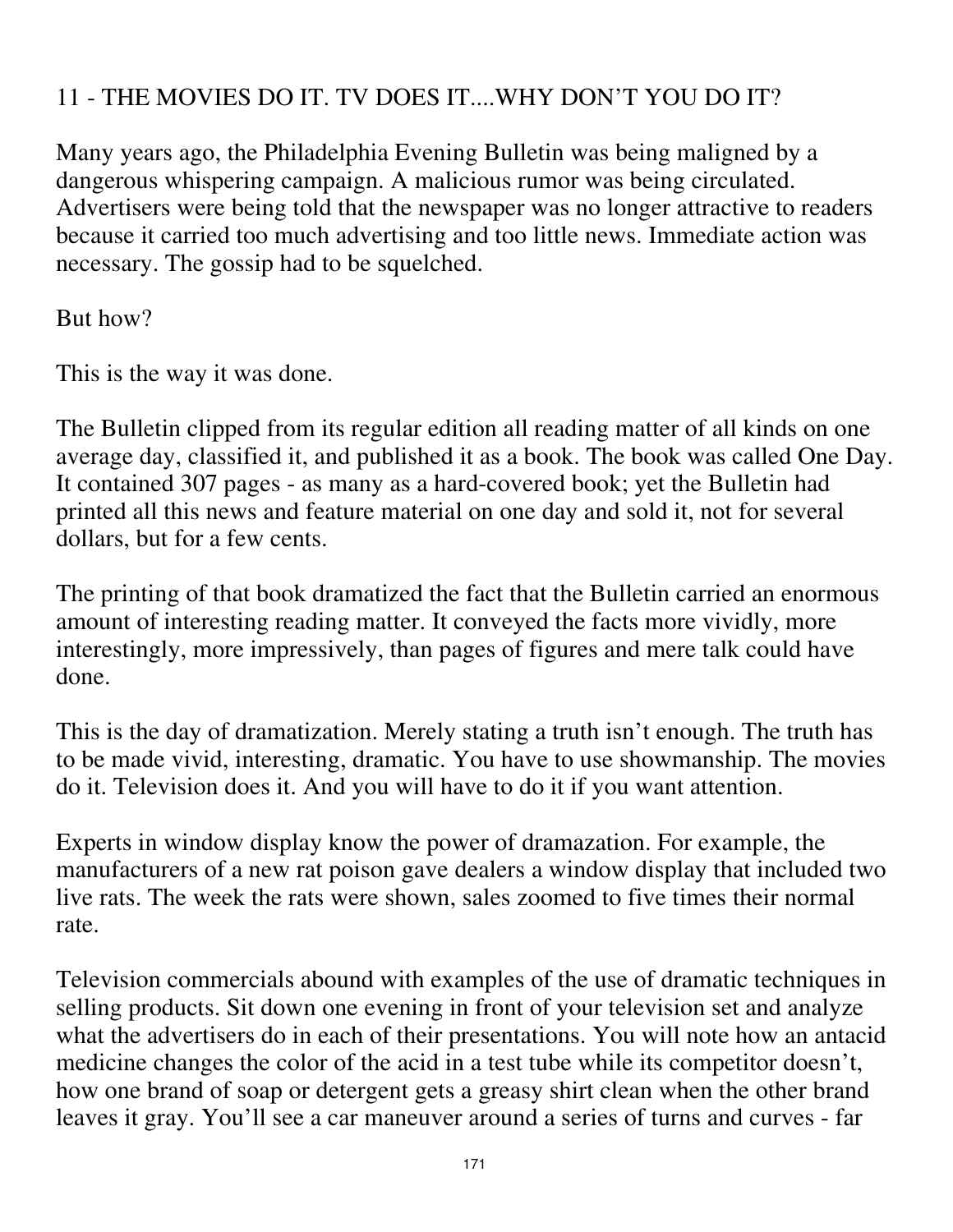better than just being told about it. Happy faces will show contentment with a variety of products. All of these dramatize for the viewer the advantages offered by whatever is being sold - and they do get people to buy them.

You can dramatize your ideas in business or in any other aspect of your life. It's easy. Jim Yeamans, who sells for the NCR company (National Cash Register) in Richmond, Virginia, told how he made a sale by dramatic demonstration.

"Last week I called on a neighborhood grocer and saw that the cash registers he was using at his checkout counters were very old-fashioned. I approached the owner and told him: 'You are literally throwing away pennies every time a customer goes through your line.' With that I threw a handful of pennies on the floor. He quickly became more attentive. The mere words should have been of interest to him, but the sound of Pennies hitting the floor really stopped him. I was able to get an order from him to replace all of his old machines."

It works in home life as well. When the old-time lover Proposed to his sweetheart, did he just use words of love? No! He went down on his knees. That really showed he meant what he said. We don't propose on our knees any more, but many suitors still set up a romantic atmosphere before they pop the question.

Dramatizing what you want works with children as well. Joe B. Fant, Jr., of Birmingham, Alabama, was having difficulty getting his five-year-old boy and three-year- old daughter to pick up their toys, so he invented a "train." Joey was the engineer (Captain Casey Jones) on his tricycle. Janet's wagon was attached, and in the evening she loaded all the "coal" on the caboose (her wagon) and then jumped in while her brother drove her around the room. In this way the room was cleaned up - without lectures, arguments or threats.

Mary Catherine Wolf of Mishawaka, Indiana, was having some problems at work and decided that she had to discuss them with the boss. On Monday morning she requested an appointment with him but was told he was very busy and she should arrange with his secretary for an appointment later in the week. The secretary indicated that his schedule was very tight, but she would try to fit her in.

Ms. Wolf described what happened:

"I did not get a reply from her all week long. Whenever I questioned her, she would give me a reason why the boss could not see me. Friday morning came and I had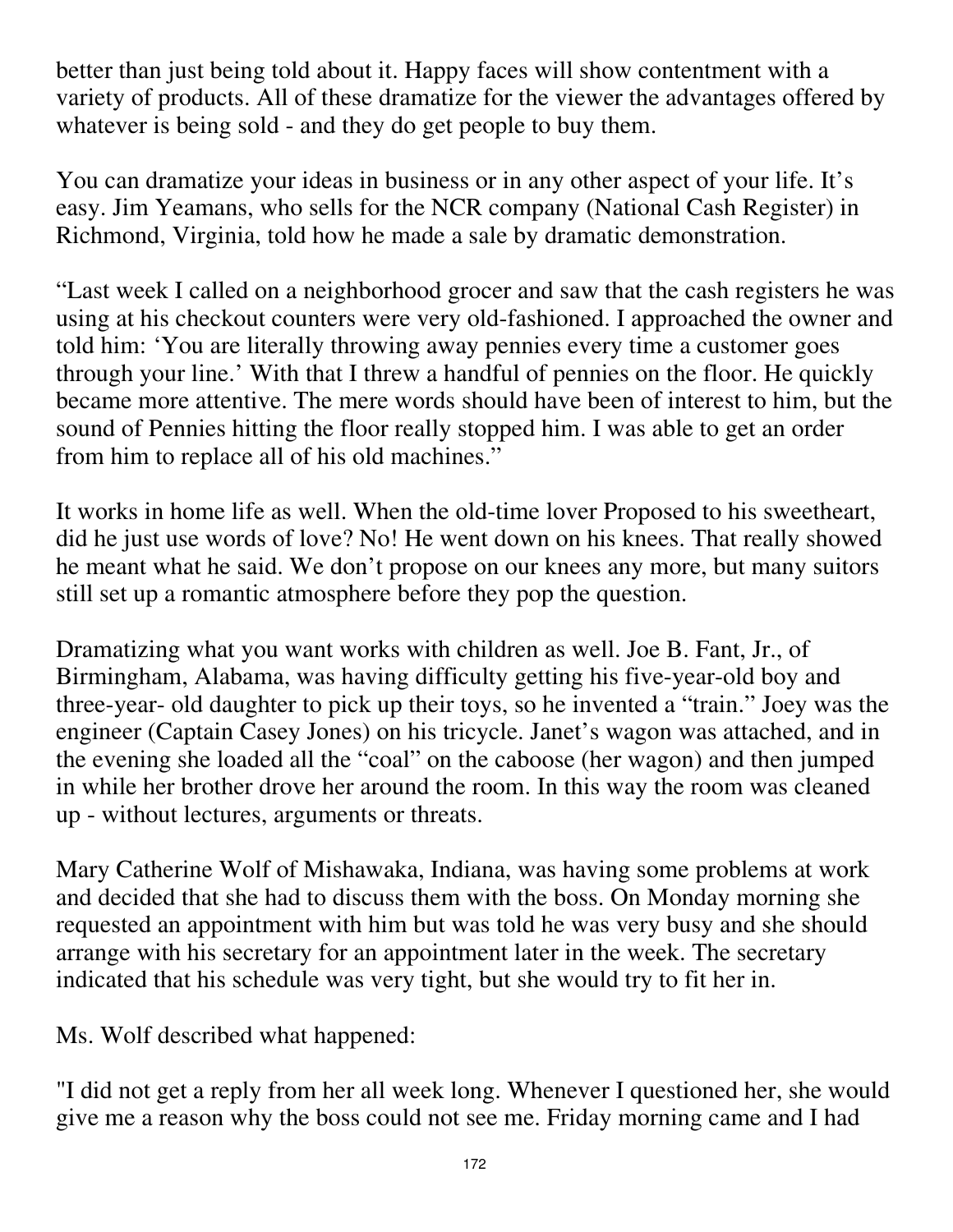heard nothing definite. I really wanted to see him and discuss my problems before the weekend, so I asked myself how I could get him to see me.

"What I finally did was this. I wrote him a formal letter. I indicated in the letter that I fully understood how extremely busy he was all week, but it was important that I speak with him. I enclosed a form letter and a self-addressed envelope and asked him to please fill it out or ask his secretary to do it and return it to me. The form letter read as follows:

Ms. Wolf - I will be able to see you on \_\_\_\_\_\_\_\_\_\_ a t\_\_\_\_\_\_\_\_\_\_A.M/P.M. I will give you \_\_\_\_\_minutes of my time.

"I put this letter in his in-basket at 11 A.M. At 2 P.M. I checked my mailbox. There was my self-addressed envelope. He had answered my form letter himself and indicated he could see me that afternoon and could give me ten minutes of his time. I met with him, and we talked for over an hour and resolved my problems.

"If I had not dramatized to him the fact that I really wanted to see him, I would probably be still waiting for an appointment."

James B. Boynton had to present a lengthy market report. His firm had just finished an exhaustive study for a leading brand of cold cream. Data were needed immediately about the competition in this market; the prospective customer was one of the biggest—and most formidable—men in the advertising business.

And his first approach failed almost before he began.

"The first time I went in," Mr. Boynton explains, "I found myself sidetracked into a futile discussion of the methods used in the investigation. He argued and I argued. He told me I was wrong, and I tried to prove that I was right.

"I finally won my point, to my own satisfaction - but my time was up, the interview was over, and I still hadn't produced results.

"The second time, I didn't bother with tabulations of figures and data, I went to see this man, I dramatized my facts I.

"As I entered his office, he was busy on the phone. While he finished his conversation, I opened a suitcase and dumped thirty-two jars of cold cream on top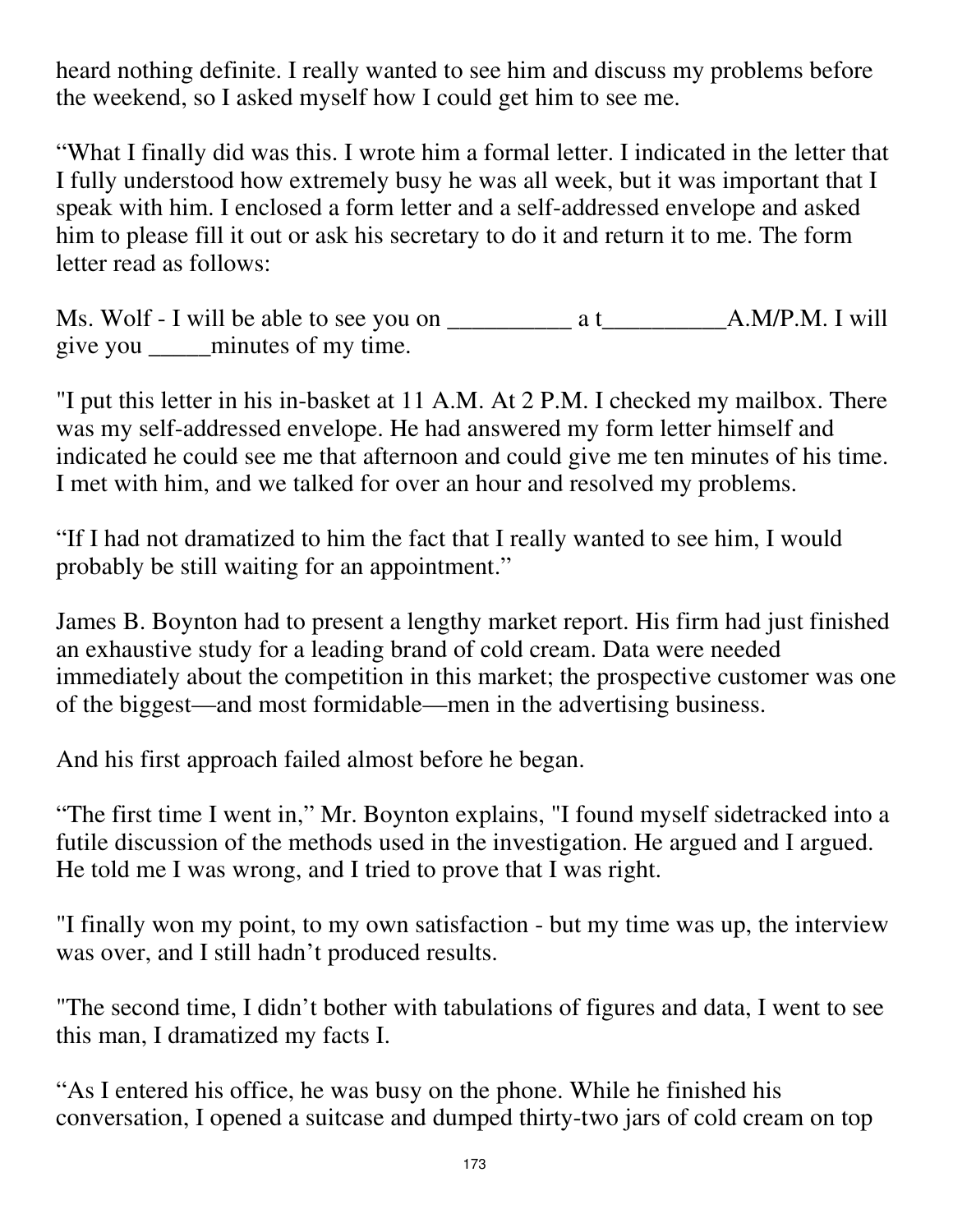of his desk—all products he knew—all competitors of his cream.

"On each jar, I had a tag itemizing the results of the trade investigation, And each tag told its story briefly, dramatically.

"What happened?

"There was no longer an argument. Here was something new, something different. He picked up first one and then another of the jars of cold cream and read the information on the tag. A friendly conversation developed. He asked additional questions. He was intensely interested. He had originally given me only ten minutes to present my facts, but ten minutes passed, twenty minutes, forty minutes, and at the end of an hour we were still talking.

"I was presenting the same facts this time that I had presented previously. But this time I was using dramatization, showmanship - and what a difference it made."

PRINCIPLE 11 - Dramatize your ideas.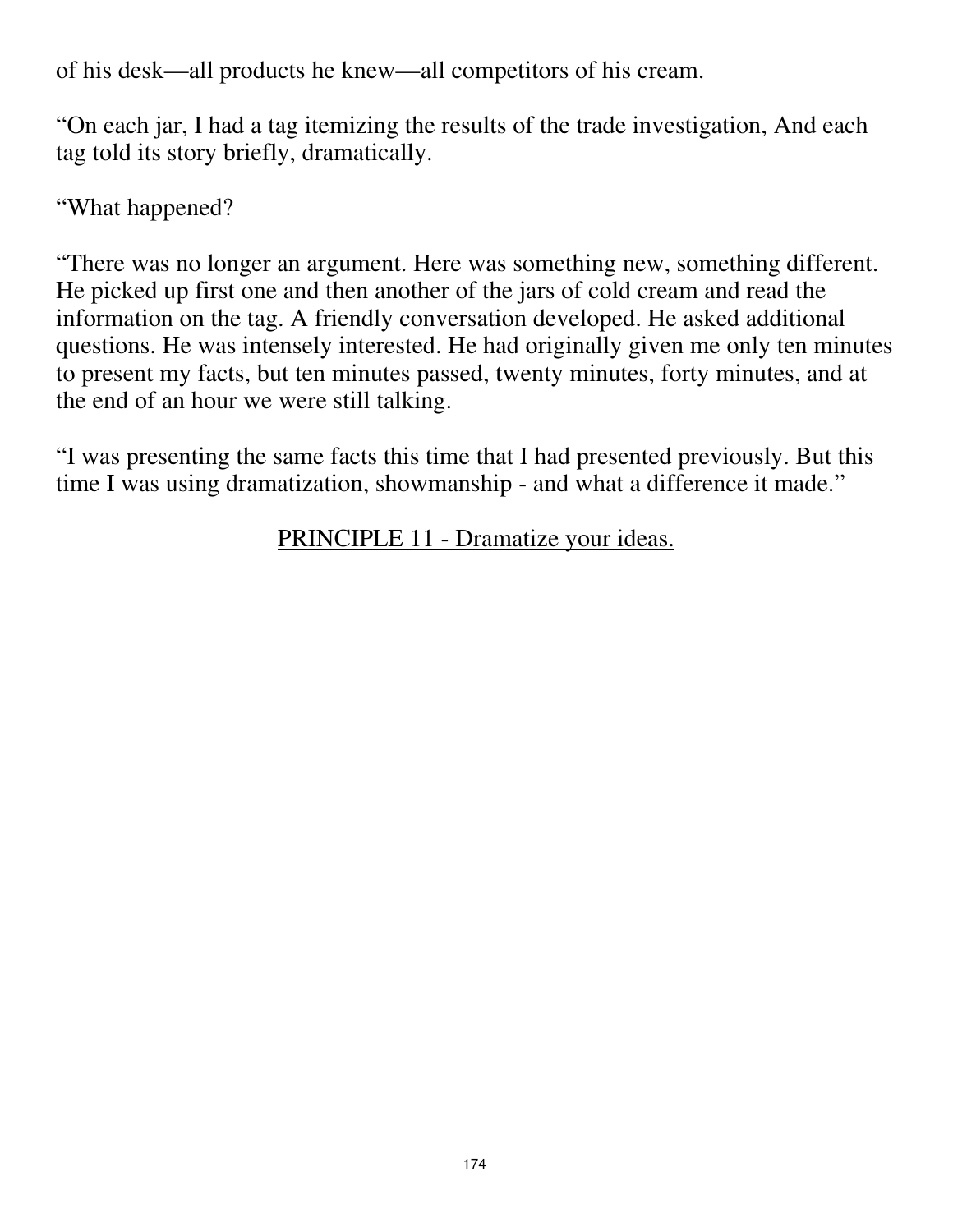# 12 - WHEN NOTHING ELSE WORKS, TRY THIS

Charles Schwab had a mill manager whose people weren't producing their quota of work.

"How is it," Schwab asked him, "that a manager as capable as you can't make this mill turn out what it should?"

"I don't know," the manager replied. "I've coaxed the men, I've pushed them, I've sworn and cussed, I've threatened them with damnation and being fired. But nothing works. They just won't produce."

This conversation took place at the end of the day, just before the night shift came on. Schwab asked the manager for a piece of chalk, then, turning to the nearest man, asked: "How many heats did your shift make today?"

"Six."

Without another word, Schwab chalked a big figure six on the floor, and walked away.

When the night shift came in, they saw the "6" and asked what it meant.

"The big boss was in here today," the day people said. "He asked us how many heats we made, and we told him six. He chalked it down on the floor."

The next morning Schwab walked through the mill again. The night shift had rubbed out "6" and replaced it with a big "7."

When the day shift reported for work the next morning, they saw a big "7" chalked on the floor. So the night shift thought they were better than the day shift did they? Well, they would show the night shift a thing or two. The crew pitched in with enthusiasm, and when they quit that night, they left behind them an enormous, swaggering "10." Things were stepping up.

Shortly this mill, which had been lagging way behind in production, was turning out more work than any other mill in the plant.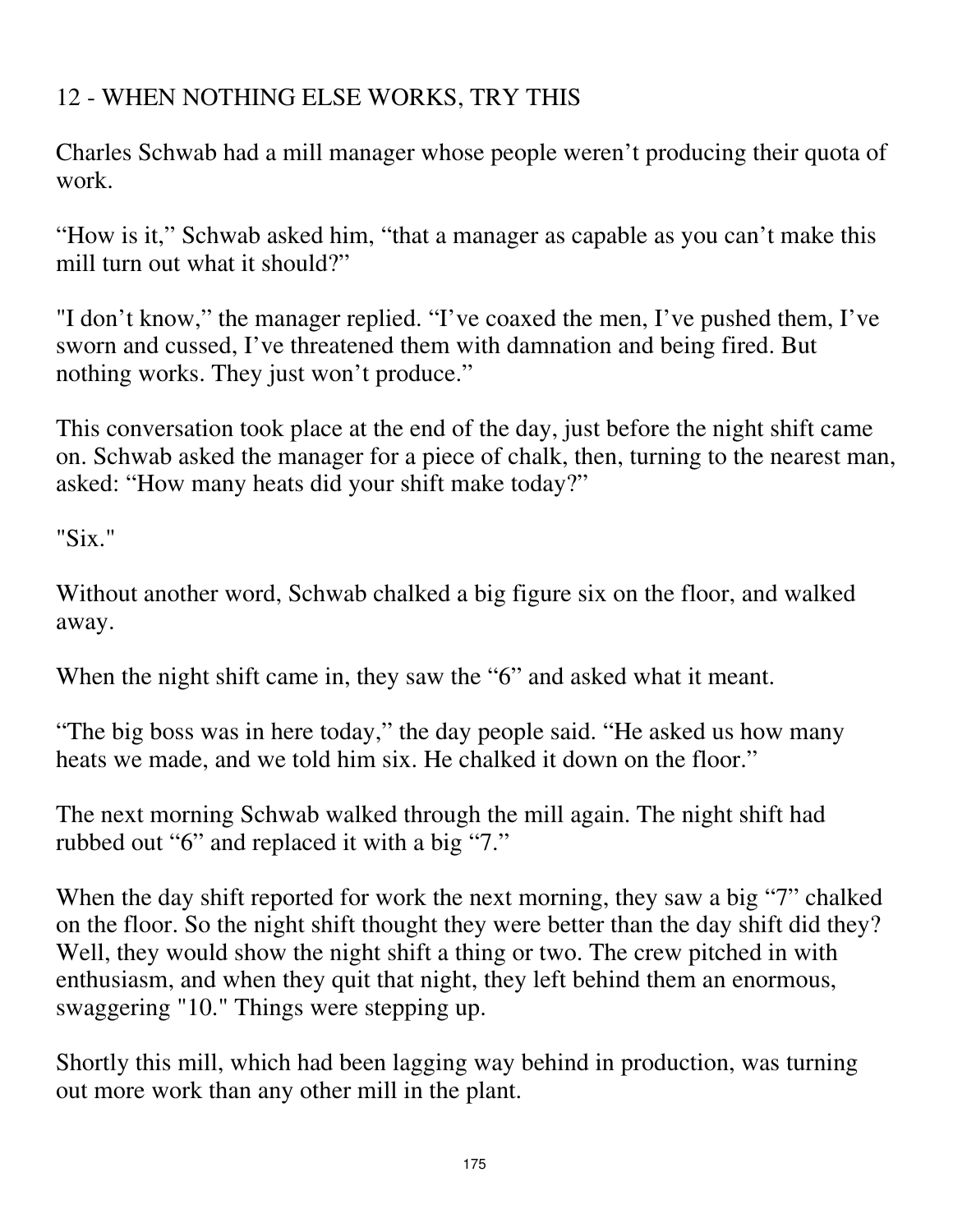The principle?

Let Charles Schwab say it in his own words: "The way to get things done," say Schwab, "is to stimulate competition. I do not mean in a sordid, money-getting way, but in the desire to excel."

The desire to excel! The challenge! Throwing down the gauntlet! An infallible way of appealing to people of spirit.

Without a challenge, Theodore Roosevelt would never have been President of the United States. The Rough Rider, just back from Cuba, was picked for governor of New York State. The opposition discovered he was no longer a legal resident of the state, and Roosevelt, frightened, wished to withdraw. Then Thomas Collier Platt, then U.S. Senator from New York, threw down the challenge. Turning suddenly on Theodore Roosevelt, he cried in a ringing voice: "Is the hero of San Juan Hill a coward?"

Roosevelt stayed in the fight - and the rest is history. A challenge not only changed his life; it had a real effect upon the future of his nation.

"All men have fears, but the brave put down their fears and go forward, sometimes to death, but always to victory" was the motto of the King's Guard in ancient Greece. What greater challenge can be offered than the opportunity to overcome those fears?

When Al Smith was governor of New York, he was up against it. Sing Sing, at the time the most notorious penitentiary west of Devil's Island, was without a warden. Scandals had been sweeping through the pristin walls, scandals and ugly rumors. Smith needed a strong man to rule Sing Sing - an iron man. But who? He sent for Lewis E. Lawes of New Hampton.

"How about going up to take charge of Sing Sing?" he said jovially when Lawes stood before him. "They need a man up there with experience."

Lawes was flabbergasted. He knew the dangers of Sing Sing. It was a political appointment, subject to the vagaries of political whims. Wardens had come and gone - one had lasted only three weeks. He had a career to consider. Was it worth the risk?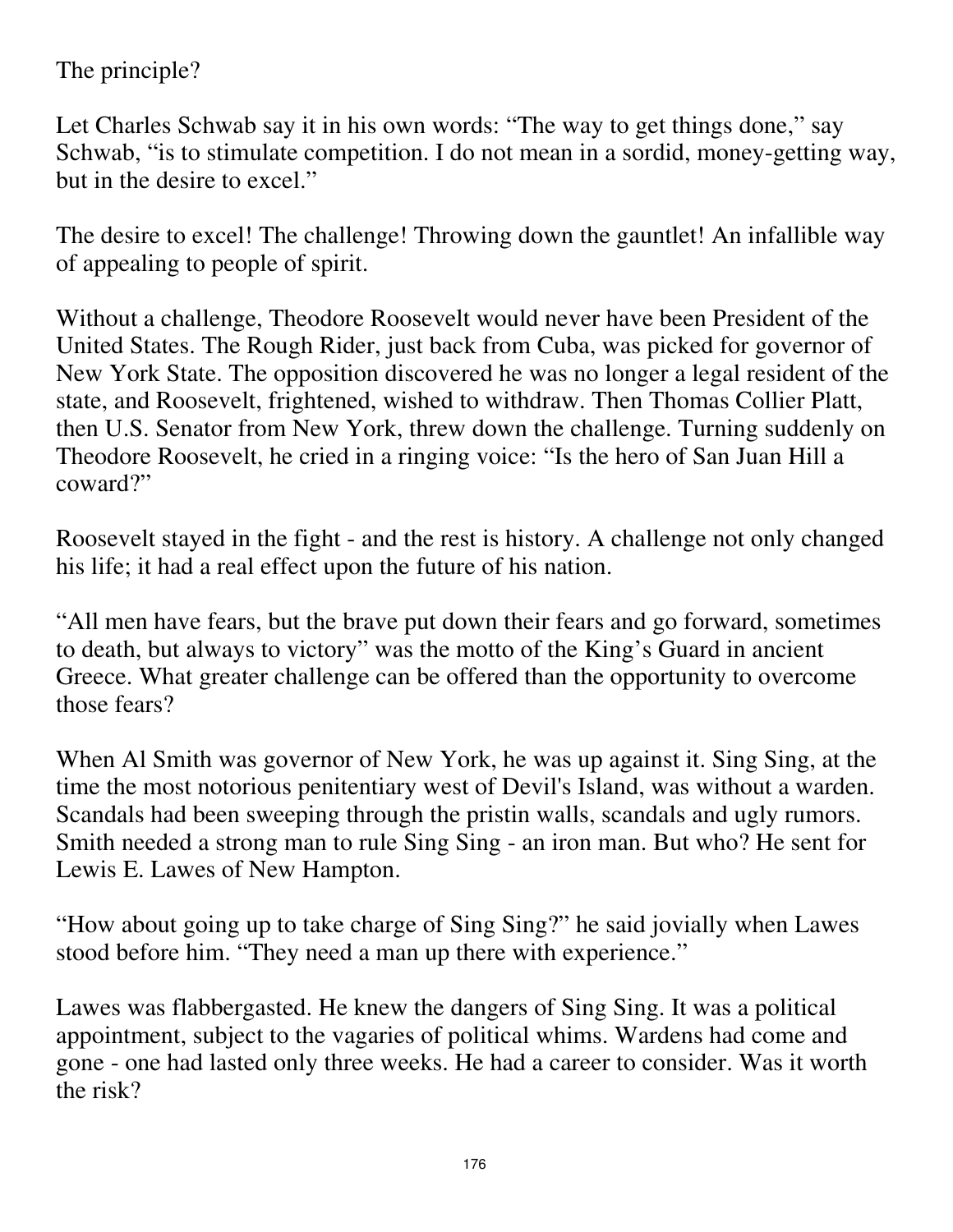Then Smith, who saw his hesitation, leaned back in his chair and smiled. "Young fellow," he said, "I don't blame you for being scared. It's a tough spot. It'll take a big person to go up there and stay."

So Smith was throwing down a challenge, was he? Lawes liked the idea of attempting a job that called for someone "big."

So he went. And he stayed. He stayed, to become the most famous warden of his time. His book 20,000 Years in Sing Sing sold into the hundred of thousands of copies. His broadcasts on the air and his stories of prison life have inspired dozens of movies. His "humanizing" of criminals wrought miracles in the way of prison reform.

"I have never found," said Harvey S. Firestone, founder of the great Firestone Tire and Rubber Company, "that pay and pay alone would either bring together or hold good people. I think it was the game itself."

Frederic Herzberg, one of the great behavorial scientists, concurred. He studied in depth the work attitudes of thousands of people ranging from factory workers to senior executives. What do you think he found to be the most motivating factor the one facet of the jobs that was most stimulating? Money? Good working conditions? Fringe benefits? No - not any of those. The one major factor that motivated people was the work itself. If the work was exciting and interesting, the worker looked forward to doing it and was motivated to do a good job.

That is what every successful person loves: the game. The chance for selfexpression. The chance to prove his or her worth, to excel, to win. That is what makes foot-races and hog-calling and pie-eating contests. The desire to excel. The desire for a feeling of importance.

#### PRINCIPLE 12 - Throw down a challenge.

## I n a N u t s h e 11

## WIN PEOPLE TO YOUR WAY OF THINKING

PRINCIPLE 1 - The only way to get the best of an argument is to avoid it.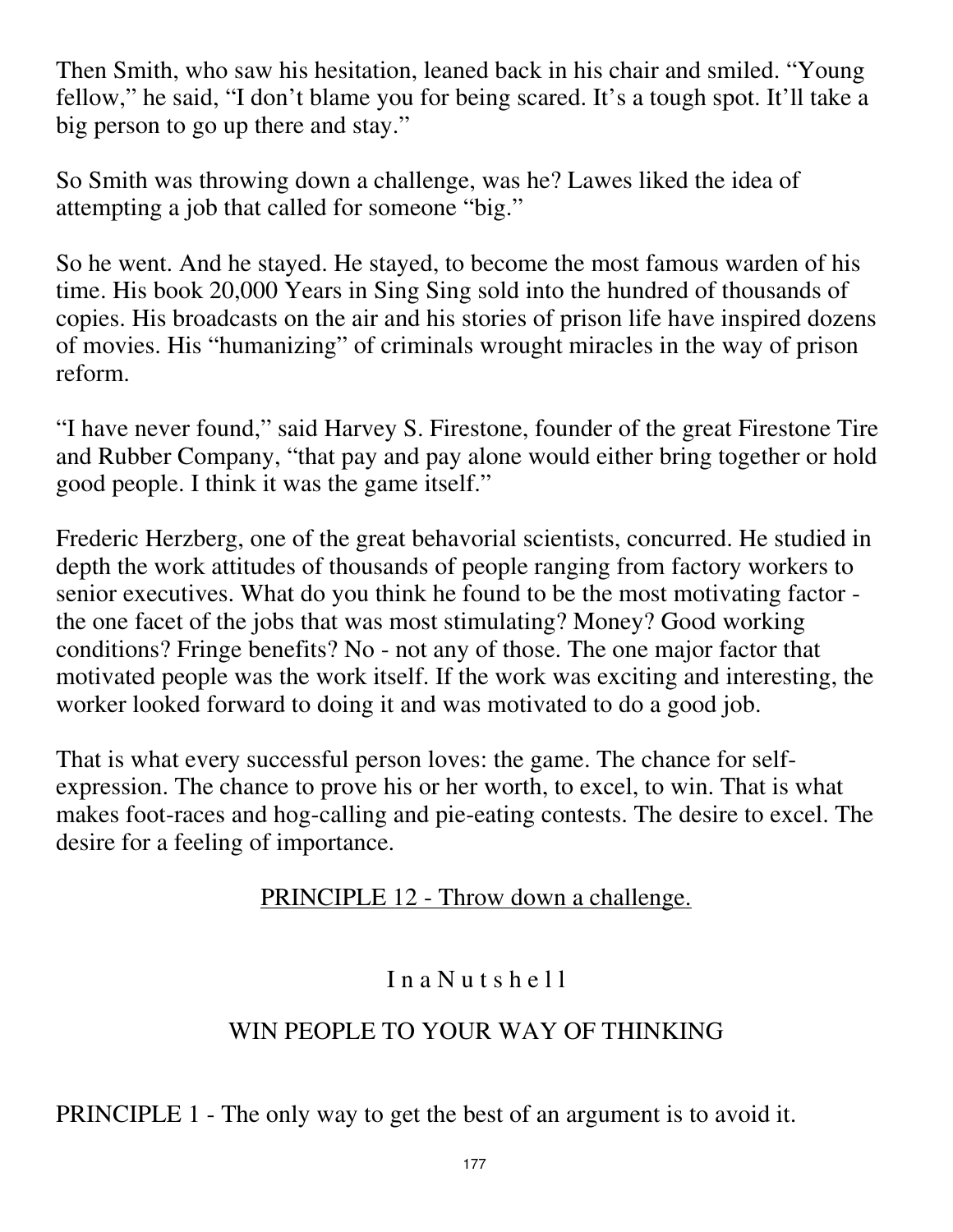- PRINCIPLE 2 Show respect for the other person's opinions. Never say, "You're wrong."
- PRINCIPLE 3 If you are wrong, admit it quickly and emphatically.
- PRINCIPLE 4 Begin in a friendly way.
- PRINCIPLE 5 Get the other person saying "yes, yes" immediately.
- PRINCIPLE 6 Let the other person do a great deal of the talking.
- PRINCIPLE 7 Let the other person feel that the idea is his or hers.
- PRINCIPLE 8 Try honestly to see things from the other person's point of view.
- PRINCIPLE 9 Be sympathetic with the other person's ideas and desires.
- PRINCIPLE 10 Appeal to the nobler motives.
- PRINCIPLE 11 Dramatize your ideas.
- PRINCIPLE 12 Throw down a challenge.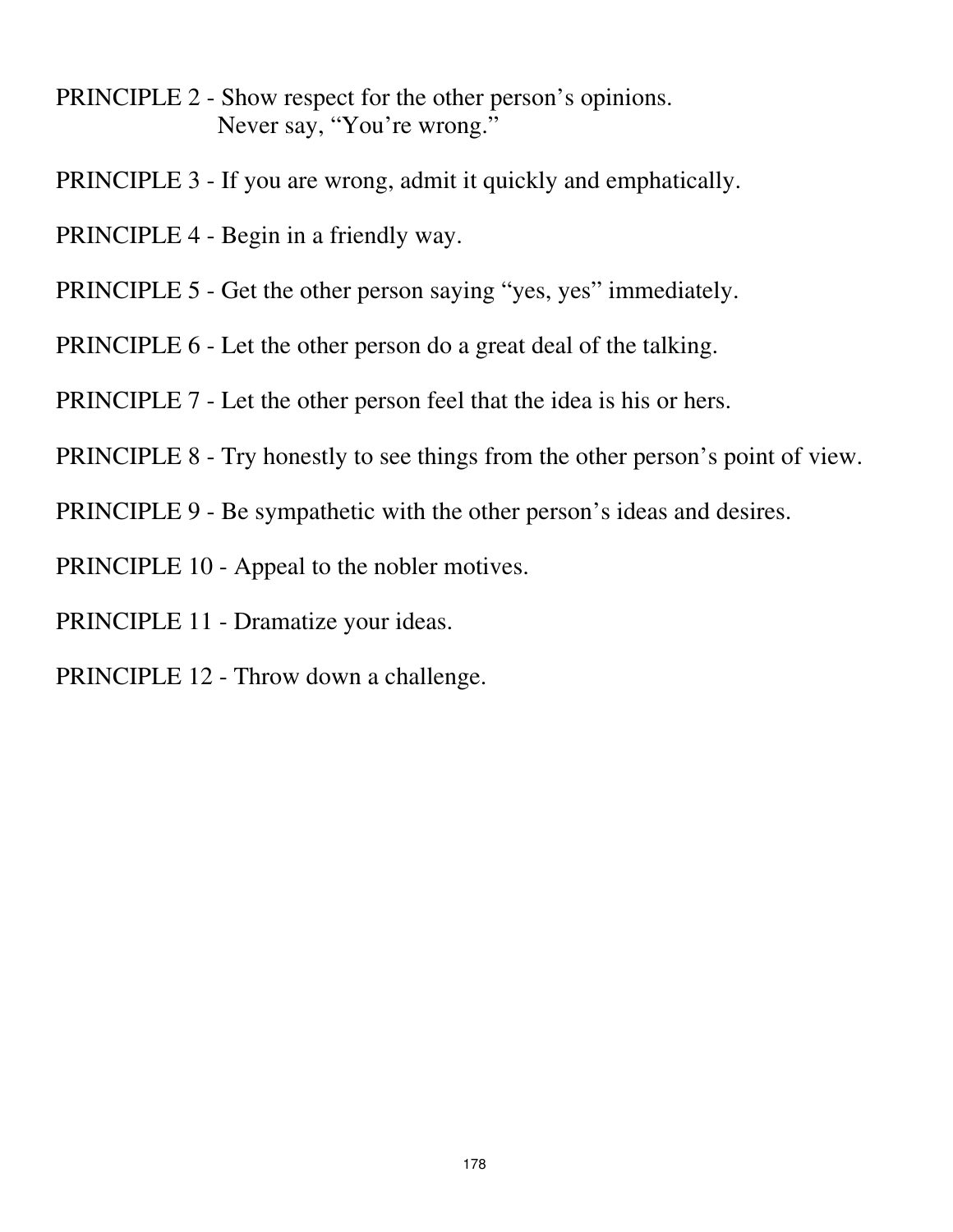### **PART FOUR**

### **Be a Leader: How to Change People Without Giving Offense or Arousing Resentment**

# 1 - IF YOU MUST FIND FAULT, THIS IS THE WAY TO BEGIN

A friend of mine was a guest at the White House for a weekend during the administration of Calvin Coolidge. Drifting into the President's private office, he heard Coolidge say to one of his secretaries, "That's a pretty dress you are wearing this morning, and you are a very attractive young woman."

That was probably the most effusive praise Silent Cal had ever bestowed upon a secretary in his life. It was so unusual, so unexpected, that the secretary blushed in confusion. Then Coolidge said, "Now, don't get stuck up. I just said that to make you feel good. From now on, I wish you would be a little bit more careful with your Punctuation."

His method was probably a bit obvious, but the psychology was superb. It is always easier to listen to unpleasant things after we have heard some praise of our good points.

A barber lathers a man before he shaves him; and that is precisely what McKinley did back in 1896, when he was running for President. One of the prominent Republicans of that day had written a campaign speech that he felt was just a trifle better than Cicero and Patrick Henry and Daniel Webster all rolled into one. With great glee, this chap read his immortal speech aloud to McKinley. The speech had its fine points, but it just wouldn't do. It would have raised a tornado of criticism. McKinley didn't want to hurt the man's feelings. He must not kill the man's splendid enthusiasm, and yet he had to say "no." Note how adroitly he did it.

"My friend, that is a splendid speech, a magnificent speech," McKinley said. "No one could have prepared a better one. There are many occasions on which it would be precisely the right thing to say, but is it quite suitable to this particular occasion? Sound and sober as it is from your standpoint, I must consider its effect from the party's standpoint. Now you go home and write a speech along the lines I indicate, and send me a copy of it."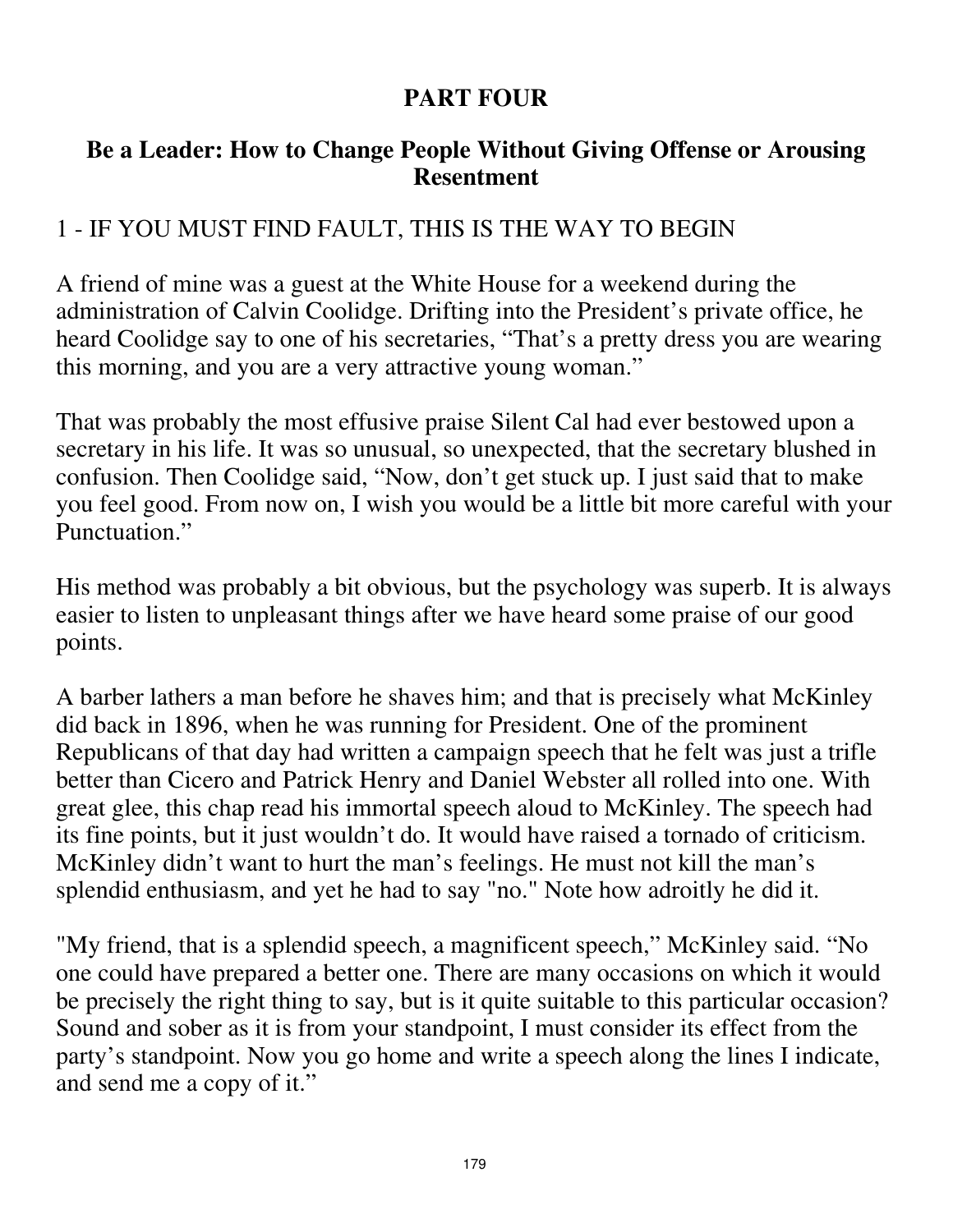He did just that. McKinley blue-penciled and helped him rewrite his second speech, and he became one of the effective speakers of the campaign.

Here is the second most famous letter that Abraham Lincoln ever wrote. (His most famous one was written to Mrs. Bixby, expressing his sorrow for the death of the five sons she had lost in battle.) Lincoln probably dashed this letter off in five minutes; yet it sold at public auction in 1926 for twelve thousand dollars, and that, by the way, was more money than Lincoln was able to save during half a century of hard work. The letter was written to General Joseph Hooker on April 26, 1863, during the darkest period of the Civil War. For eighteen months, Lincoln's generals had been leading the Union Army from one tragic defeat to another. Nothing but futile, stupid human butchery. The nation was appalled. Thousands of soldiers had deserted from the army, and even the Republican members of the Senate had revolted and wanted to force Lincoln out of the White House. "We are now on the brink of destruction," Lincoln said. It appears to me that even the Almighty is against us. I can hardly see a ray of hope." Such was the black sorrow and chaos out of which this letter came.

I am printing the letter here because it shows how Lincoln tried to change an obstreperous general when the very fate of the nation could have depended upon the general's action.

This is perhaps the sharpest letter Abe Lincoln wrote after he became President; yet you will note that he praised General Hooker before he spoke of his grave faults.

Yes, they were grave faults, but Lincoln didn't call them that. Lincoln was more conservative, more diplomatic. Lincoln wrote: "There are some things in regard to which I am not quite satisfied with you." Talk about tact! And diplomacy!

Here is the letter addressed to General Hooker:

I have placed you at the head of the Army of the Potomac. Of course, I have done this upon what appears to me to be sufficient reasons, and yet I think it best for you to know that there are some things in regard to which I am not quite satisfied with you.

I believe you to be a brave and skillful soldier, which, of course, I like. I also believe you do not mix politics with your profession, in which you are right. You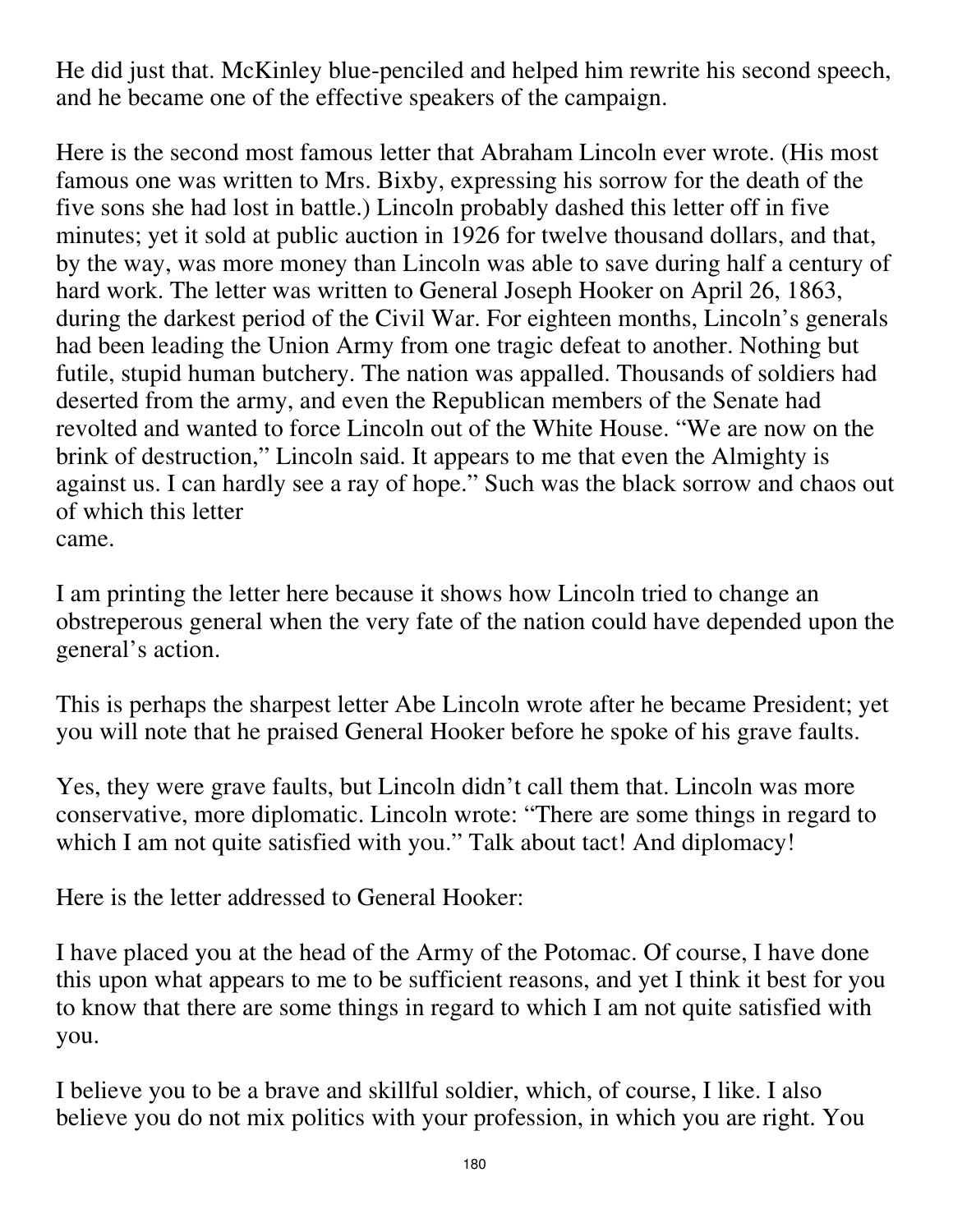have confidence in yourself, which is a valuable if not an indispensable quality.

You are ambitious, which, within reasonable bounds, does good rather than harm, But I think that during General Burnside's command of the army you have taken counsel of your ambition and thwarted him as much as you could, in which you did a great wrong to the country and to a most meritorious and honorable brother officer.

I have heard, in such a way as to believe it, of your recently saying that both the army and the Government needed a dictator. Of course, it was not for this, but in spite of it, that I have given you command.

Only those generals who gain successes can set up as dictators. What I now ask of you is military success and I will risk the dictatorship.

The Government will support you to the utmost of its ability, which is neither more nor less than it has done and will do for all commanders. I much fear that the spirit which you have aided to infuse into the army, of criticizing their commander and withholding confidence from him, will now turn upon you. I shall assist you, as far as I can, to put it down.

Neither you nor Napoleon, if he were alive again, could get any good out of an army while such spirit prevails in it, and now beware of rashness. Beware of rashness, but with energy and sleepless vigilance go forward and give us victories.

You are not a Coolidge, a McKinley or a Lincoln. You want to know whether this philosophy will operate for you in everyday business contacts. Will it? Let's see. Let's take the case of W. P. Gaw of the Wark Company, Philadelphia.

The Wark Company had contracted to build and complete a large office building in Philadelphia by a certain specified date. Everything was going along well; the building was almost finished, when suddenly the sub-contractor making the ornamental bronze work to go on the exterior of this building declared that he couldn't make delivery on schedule. What! An entire building held up! Heavy penalties! Distressing losses! All because of one man!

Long-distance telephone calls. Arguments! Heated conversations! All in vain. Then Mr. Gaw was sent to New York to beard the bronze lion in his den.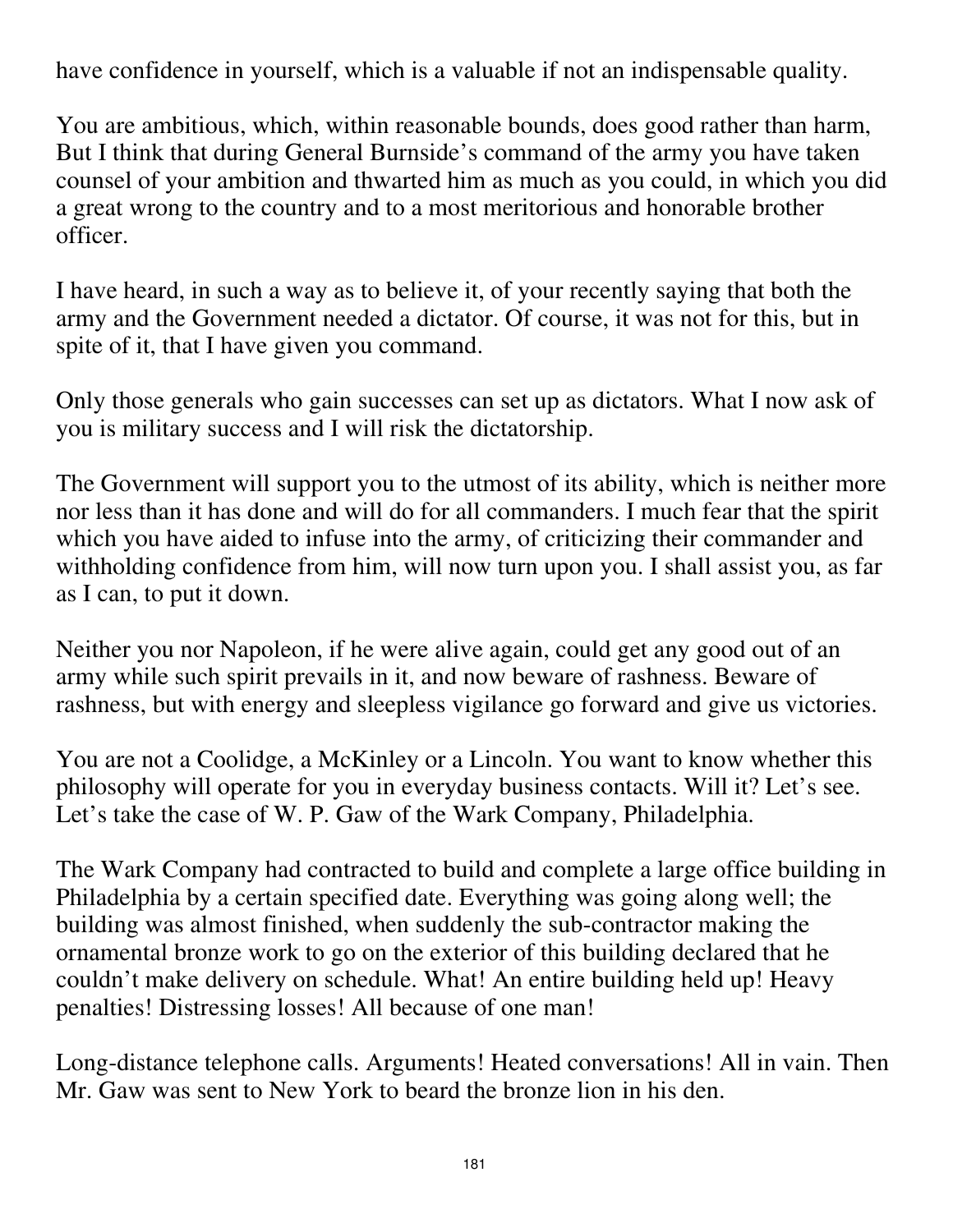"Do you know you are the only person in Brooklyn with your name,?" Mr Gaw asked the president of the subcontracting firm shortly after they were introduced. The president was surprised. "No, I didn't know that."

"Well," said Mr. Gaw, "when I got off the train this morning, I looked in the telephone book to get your address, and you're the only person in the Brooklyn phone book with your name."

"I never knew that," the subcontractor said. He checked the phone book with interest. "Well, it's an unusual name," he said proudly. "My family came from Holland and settled in New York almost two hundred years ago. " He continued to talk about his family and his ancestors for several minutes. When he finished that, Mr. Gaw complimented him on how large a plant he had and compared it favorably with a number of similar plants he had visited. "It is one of the cleanest and neatest bronze factories I ever saw," said Gaw.

"I've spent a lifetime building up this business," the subcontractor said, "and I am rather proud of it. Would you like to take a look around the factory?"

During this tour of inspection, Mr. Gaw complimented the other man on his system of fabrication and told him how and why it seemed superior to those of some of his competitors. Gaw commented on some unusual machines, and the subcontractor announced that he himself had invented those machines. He spent considerable time showing Gaw how they operated and the superior work they turned out. He insisted on taking his visitor to lunch. So far, mind you, not a word had been said about the real purpose of Gaw's visit.

After lunch, the subcontractor said, "Now, to get down to business. Naturally, I know why you're here. I didn't expect that our meeting would be so enjoyable. You can go back to Philadelphia with my promise that your material will be fabricated and shipped, even if other orders have to be delayed."

Mr. Gaw got everything that he wanted without even asking for it. The material arrived on time, and the building was completed on the day the completion contract specified.

Would this have happened had Mr. Gaw used the hammer-and-dynamite method generally employed on such occasions?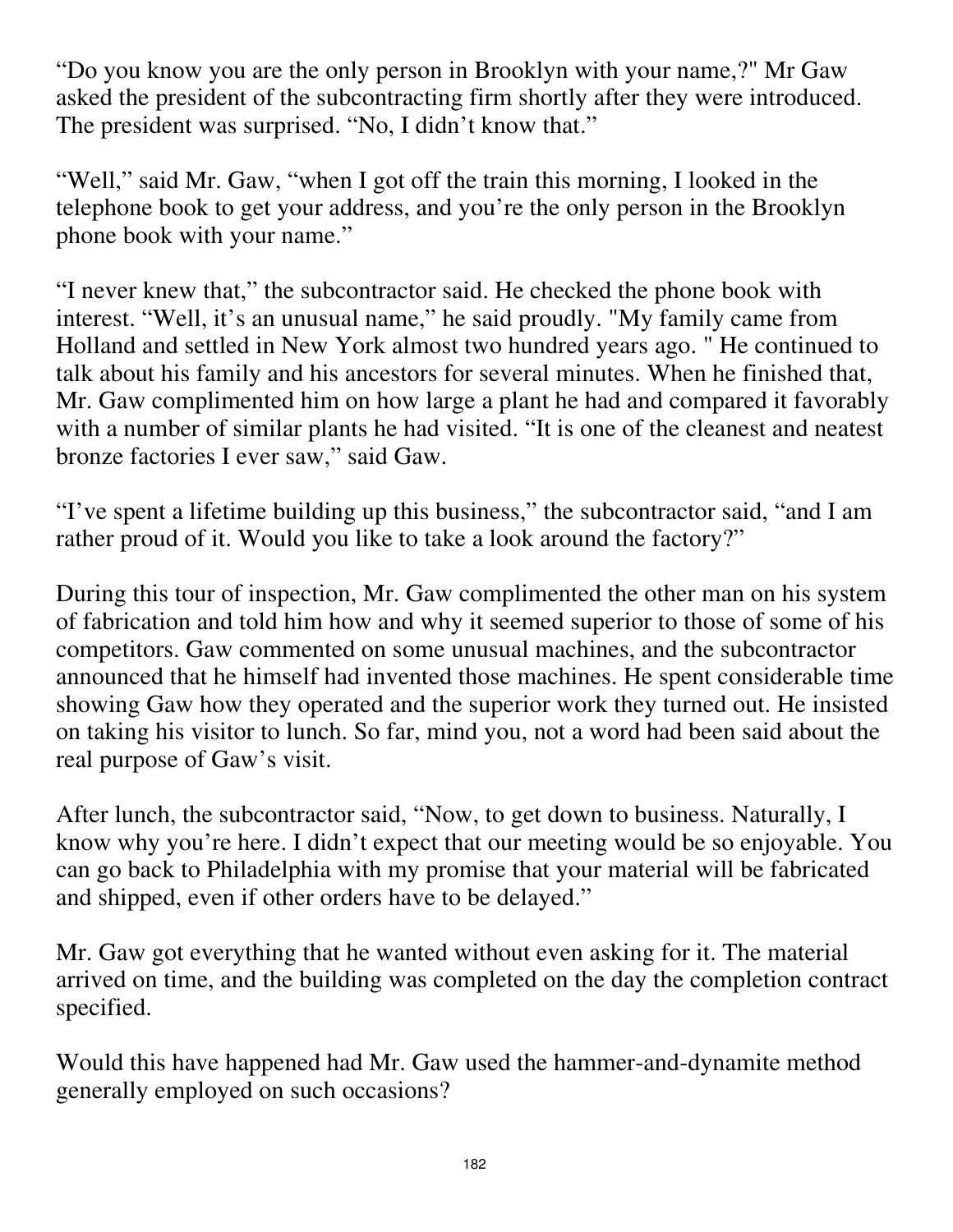Dorothy Wrublewski, a branch manager of the Fort Monmouth, New Jersey, Federal Credit Union, reported to one of our classes how she was able to help one of her employees become more productive.

"We recently hired a young lady as a teller trainee. Her contact with our customers was very good. She was accurate and efficient in handling individual transactions. The problem developed at the end of the day when it was time to balance out.

"The head teller came to me and strongly suggested that I fire this woman. 'She is holding up everyone else because she is so slow in balancing out. I've shown her over and over, but she can't get it. She's got to go.'

"The next day I observed her working quickly and accurately when handling the normal everyday transactions, and she was very pleasant with our customers.

"It didn't take long to discover why she had trouble balancing out. After the office closed, I went over to talk with her. She was obviously nervous and upset. I praised her for being so friendly and outgoing with the customers and complimented her for the accuracy and speed used in that work. I then suggested we review the procedure we use in balancing the cash drawer. Once she realized I had confidence in her, she easily followed my suggestions and soon mastered this function. We have had no problems with her since then."

Beginning with praise is like the dentist who begins his work with Novocain. The patient still gets a drilling, but the Novocain is pain-killing. A leader will use . . .

#### PRINCIPLE 1 - Begin with praise and honest appreciation.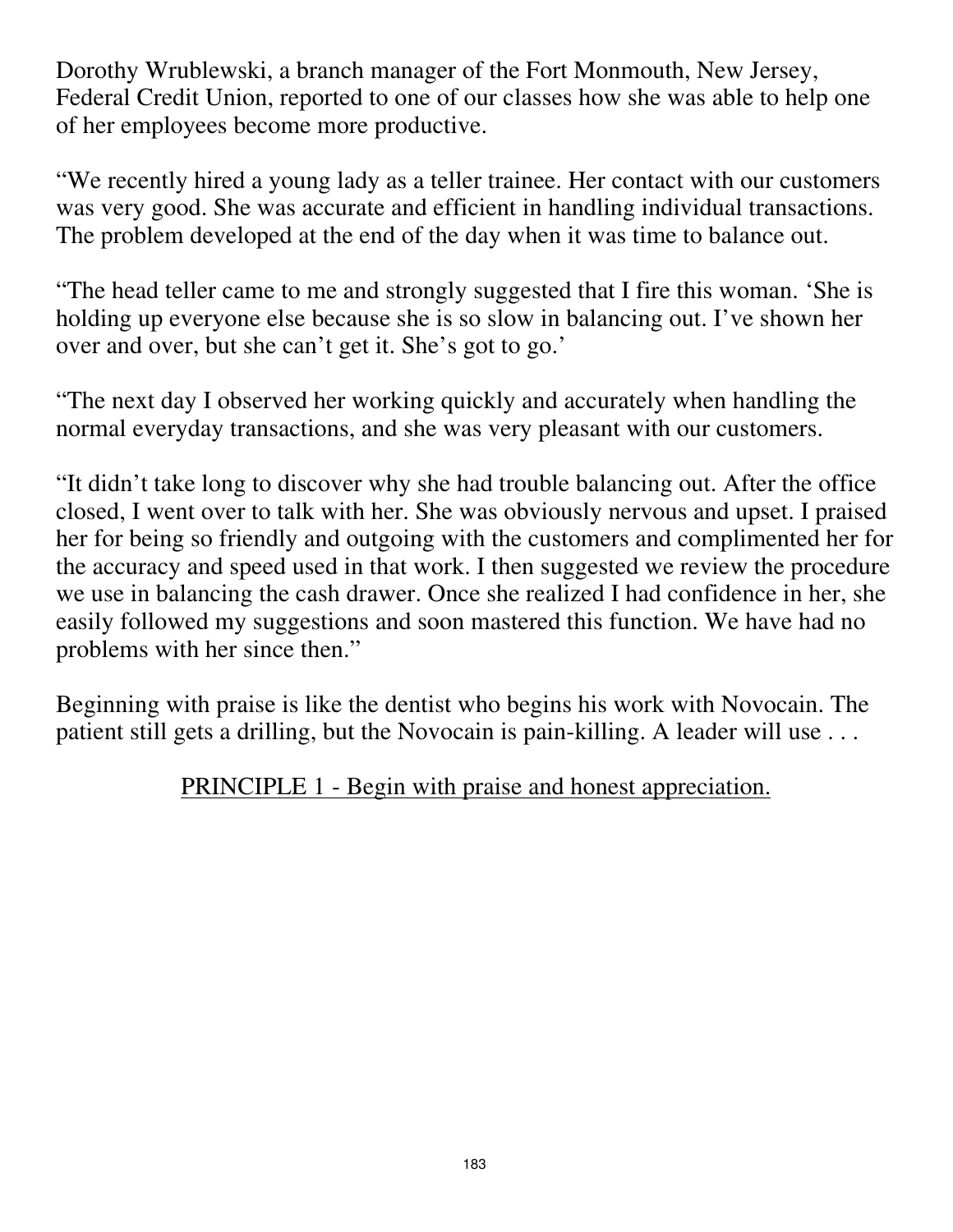## 2 - HOW TO CRITICIZE....AND NOT BE HATED FOR IT

Charles Schwab was passing through one of his steel mills one day at noon when he came across some of his employees smoking. Immediately above their heads was a sign that said "No Smoking." Did Schwab point to the sign and say, "Can't you read.? Oh, no not Schwab. He walked over to the men, handed each one a cigar, and said, "I'll appreciate it, boys, if you will smoke these on the outside." They knew that he knew that they had broken a rule - and they admired him because he said nothing about it and gave them a little present and made them feel important. Couldn't keep from loving a man like that, could you?

John Wanamaker used the same technique. Wanamaker used to make a tour of his great store in Philadelphia every day. Once he saw a customer waiting at a counter. No one was paying the slightest attention to her. The salespeople? Oh, they were in a huddle at the far end of the counter laughing and talking among themselves. Wanamaker didn't say a word. Quietly slipping behind the counter, he waited on the woman himself and then handed the purchase to the salespeople to be wrapped as he went on his way.

Public officials are often criticized for not being accessible to their constituents. They are busy people, and the fault sometimes lies in overprotective assistants who don't want to overburden their bosses with too many visitors. Carl Langford, who has been mayor of Orlando,

Florida, the home of Disney World, for many years, frequently admonished his staff to allow people to see him. clamed he had an "open-door" policy; yet the citizens of his community were blocked by secretaries and administrators when they called.

Finally the mayor found the solution. He removed the door from his office! His aides got the message, and the mayor has had a truly open administration since the day his door was symbolically thrown away.

Simply changing one three-letter word can often spell the difference between failure and success in changing people without giving offense or arousing resentment.

Many people begin their criticism with sincere praise followed by the word "but" and ending with a critical statement. For example, in trying to change a child's careless attitude toward studies, we might say, "We're really proud of you, Johnnie,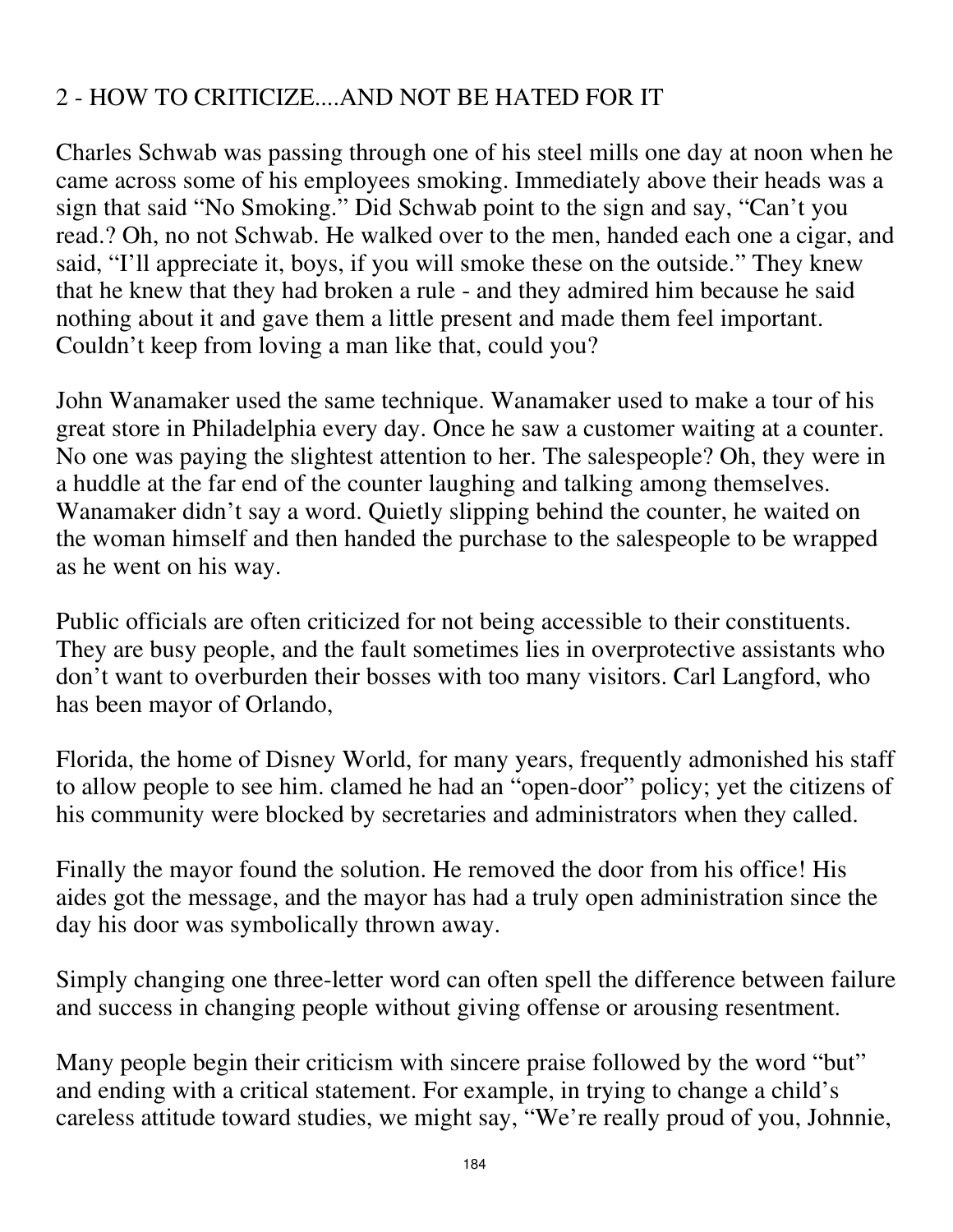for raising your grades this

term. But if you had worked harder on your algebra, the results would have been better."

In this case, Johnnie might feel encouraged until he heard the word "but." He might then question the sincerity of the original praise. To him, the praise seemed only to be a contrived lead-in to a critical inference of failure. Credibility would be strained, and we probably would not achieve our objectives of changing Johnnie's attitude toward his studies.

This could be easily overcome by changing the word "but" to "and." "We're really proud of you, Johnnie, for raising your grades this term, and by continuing the same conscientious efforts next term, your algebra grade can be up with all the others."

Now, Johnnie would accept the praise because there was no follow-up of an inference of failure. We have called his attention to the behavior we wished to change indirectly and the chances are he will try to live up to our expectations.

Calling attention to one's mistakes indirectly works wonders with sensitive people who may resent bitterly any direct criticism. Marge Jacob of Woonsocket, Rhode Island, told one of our classes how she convinced some sloppy construction workers to clean up after themselves when they were building additions to her house.

For the first few days of the work, when Mrs. Jacob returned from her job, she noticed that the yard was strewn with the cut ends of lumber. She didn't want to antagonize the builders, because they did excellent work. So after the workers had gone home, she and her children picked up and neatly piled all the lumber debris in a corner. The following morning she called the foreman to one side and said, "I'm really pleased with the way the front lawn was left last night; it is nice and clean and does not offend the neighbors." From that day forward the workers picked up and piled the debris to one side, and the foreman came in each day seeking approval of the condition the lawn was left in after a day's work.

One of the major areas of controversy between members of the army reserves and their regular army trainers is haircuts. The reservists consider themselves civilians (which they are most of the time) and resent having to cut their hair short.

Master Sergeant Harley Kaiser of the 542nd USAR School addressed himself to this problem when he was working with a group of reserve noncommissioned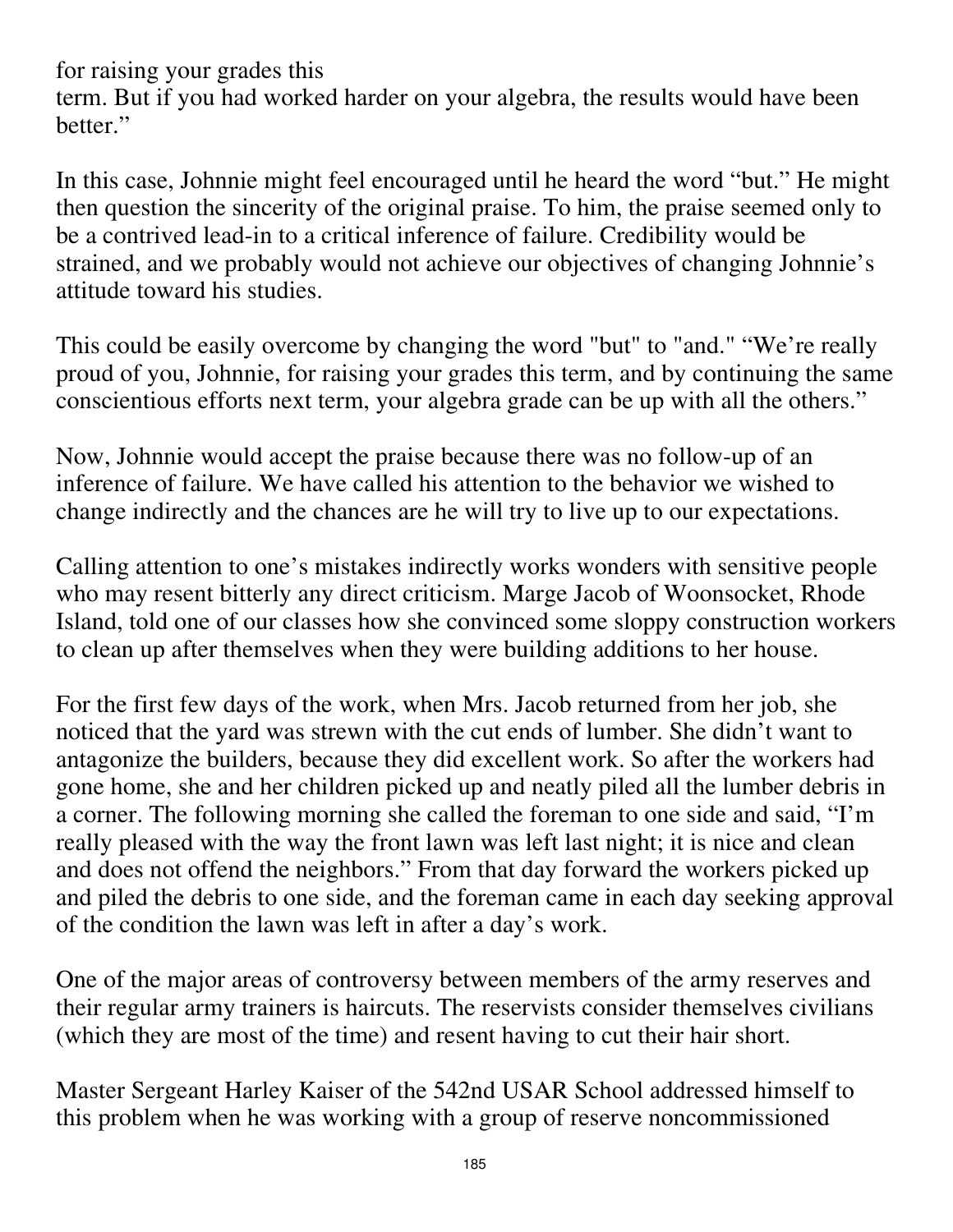officers. As an old-time regular-army master sergeant, he might have been expected to yell at his troops and threaten them. Instead he chose to make his point indirectly.

"Gentlemen," he started, "you are leaders. You will be most effective when you lead by example. You must be the example for your men to follow. You know what the army regulations say about haircuts. I am going to get my hair cut today, although it is still much shorter than some of yours. You look at yourself in the mirror, and if you feel you need a haircut to be a good example, we'll arrange time for you to visit the post barbership."

The result was predictable. Several of the candidates did look in the mirror and went to the barbershop that afternoon and received "regulation" haircuts. Sergeant Kaiser commented the next morning that he already could see the development of leadership qualities in some of the members of the squad.

On March 8, 1887, the eloquent Henry Ward Beecher died. The following Sunday, Lyman Abbott was invited to speak in the pulpit left silent by Beecher's passing. Eager to do his best, he wrote, rewrote and polished his sermon with the meticulous care of a Flaubert. Then he read it to his wife. It was poor - as most written speeches are. She might have said, if she had had less judgment, "Lyman, that is terrible. That'll never do. You'll put people to sleep. It reads like an encyclopedia. You ought to know better than that after all the years you have been preaching. For heaven's sake, why don't you talk like a human being? Why don't you act natural? You'll disgrace yourself if you ever read that stuff."

That's what she might have said. And, if she had, you know what would have happened. And she knew too. So, she merely remarked that it would make an excellent article for the North American Review. In other words, she praised it and at the same time subtly suggested that it wouldn't do as a speech. Lyman Abbott saw the point, tore up his carefully prepared manuscript and preached without even using notes.

An effective way to correct others' mistakes is . . .

#### PRINCIPLE 2 - Call attention to people's mistakes indirectly.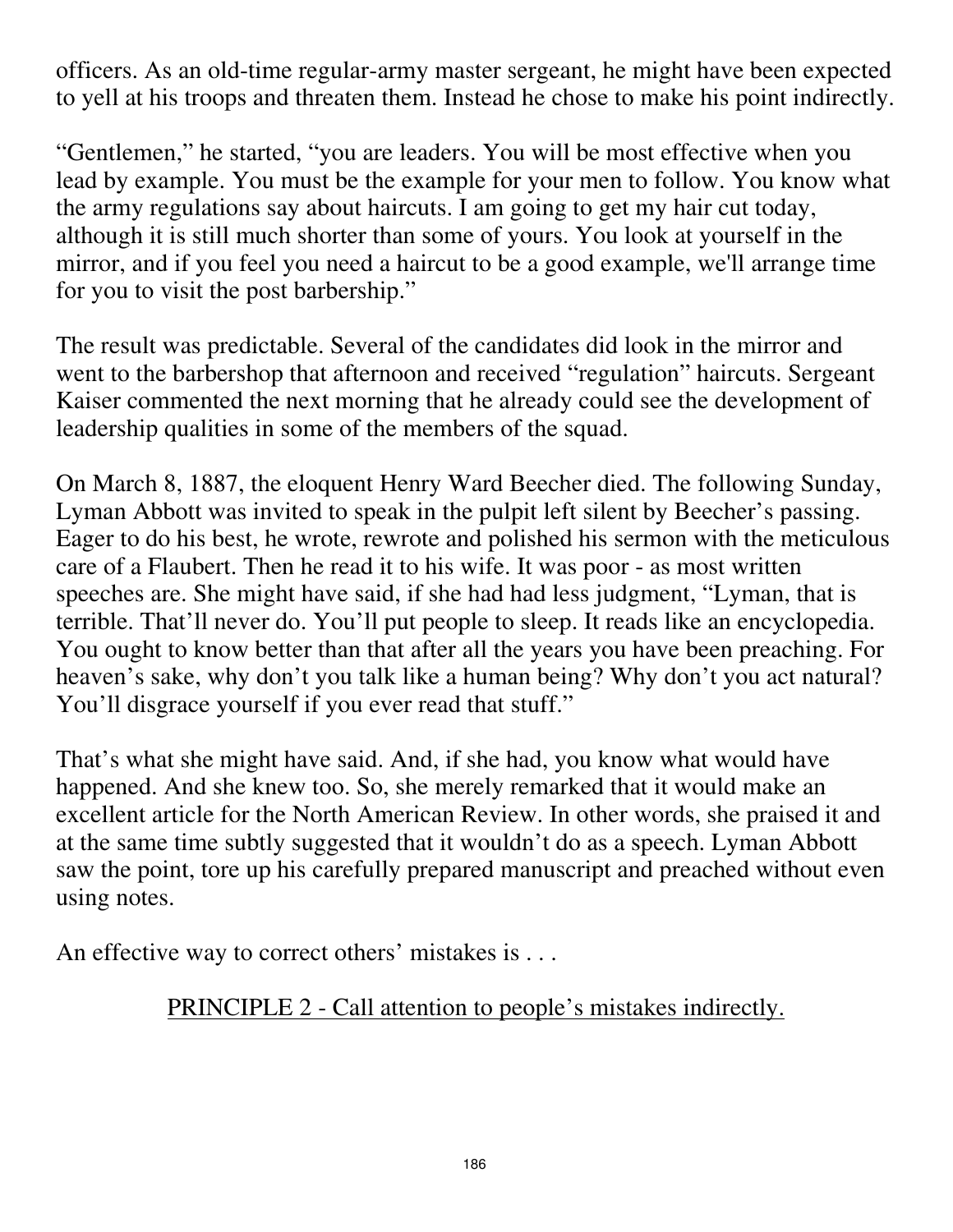## 3 - TALK ABOUT YOUR OWN MISTAKES FIRST

My niece, Josephine Carnegie, had come to New York to be my secretary. She was nineteen, had graduated from high school three years previously, and her business experience was a trifle more than zero. She became one of the most proficient secretaries west of Suez, but in the beginning, she was - well, susceptible to improvement. One day when I started to criticize her, I said to myself: "Just a minute, Dale Carnegie; just a minute. You are twice as old as Josephine. You have had ten thousand times as much business experience. How can you possibly expect her to have your viewpoint, your judgment, your initiative - mediocre though they may be? And just a minute, Dale, what were you doing at nineteen? Remember the asinine mistakes and blunders you made? Remember the time you did this . . . and that . . . ?"

After thinking the matter over, honestly and impartially, I concluded that Josephine's batting average at nineteen was better than mine had been - and that, I'm sorry to confess, isn't paying Josephine much of a compliment.

So after that, when I wanted to call Josephine's attention to a mistake, I used to begin by saying, "You have made a mistake, Josephine, but the Lord knows, it's no worse than many I have made. You were not born with judgment. That comes only with experience, and you are better than I was at your age. I have been guilty of so many stupid, silly things myself, I have very little incliion to criticize you or anyone. But don't you think it would have been wiser if you had done so and so?"

It isn't nearly so difficult to listen to a recital of your faults if the person criticizing begins by humbly admitting that he, too, is far from impeccable.

E. G. Dillistone, an engineer in Brandon, Manitoba, Canada, was having problems with his new secretary. Letters he dictated were coming to his desk for signature with two or three spelling mistakes per page. Mr. Dillistone reported how he handled this:

"Like many engineers, I have not been noted for my excellent English or spelling. For years I have kept a little black thumb - index book for words I had trouble spelling. When it became apparent that merely pointing out the errors was not going to cause my secretary to do more proofreading and dictionary work, I resolved to take another approach. When the next letter came to my attention that had errors in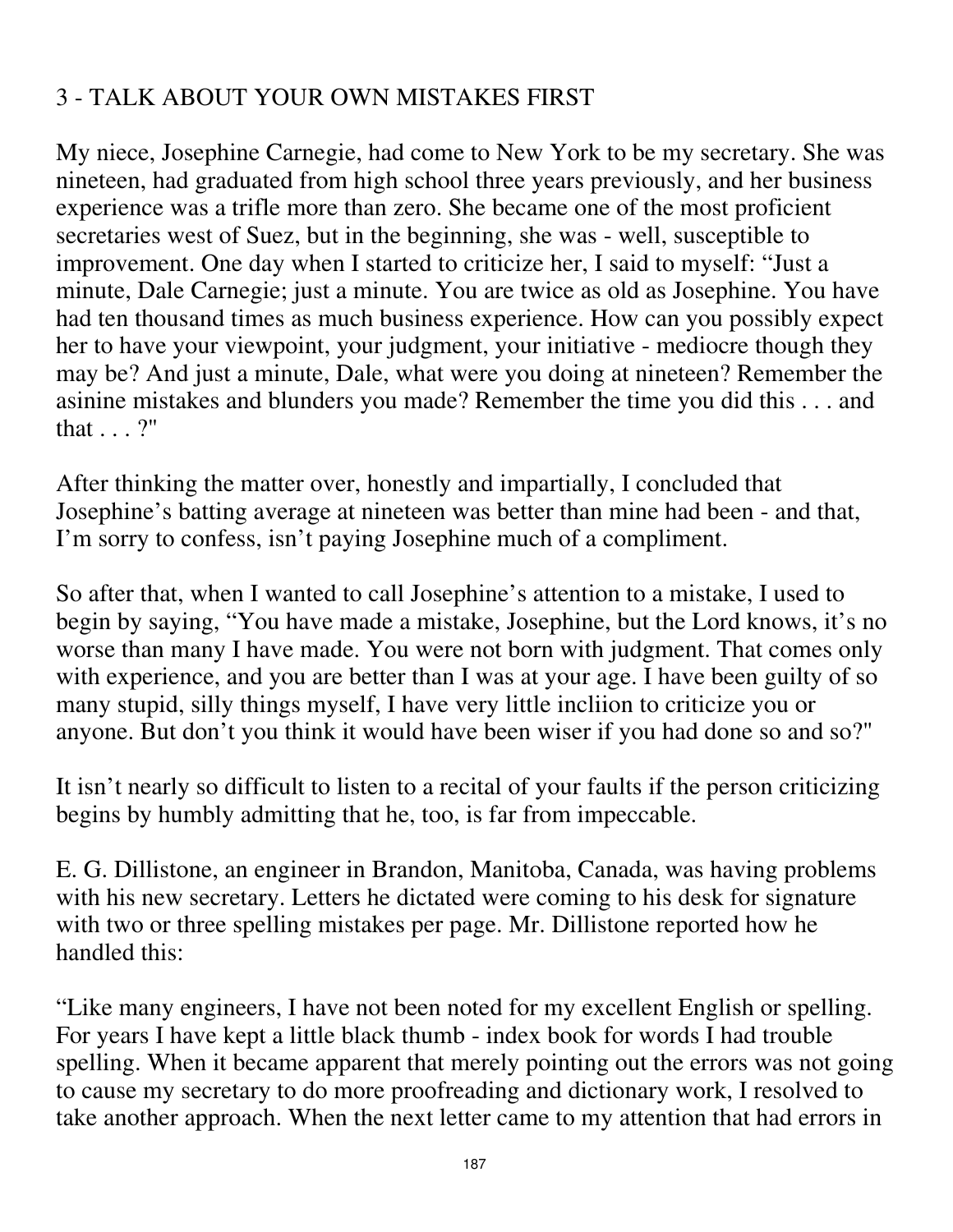it, I sat down with the typist and said:

" 'Somehow this word doesn't look right. It's one of the words I always have had trouble with. That's the reason I started this spelling book of mine. [I opened the book to the appropriate page.] Yes, here it is. I'm very conscious of my spelling now because people do judge us by our letters and misspellings make us look less professional.'

"I don't know whether she copied my system or not, but since that conversation, her frequency of spelling errors has been significantly reduced."

The polished Prince Bernhard von Bülow learned the sharp necessity of doing this back in 1909. Von Bülow was then the Imperial Chancellor of Germany, and on the throne sat Wilhelm II-Wilhelm, the haughty; Wilhelm the arrogant; Wilhelm, the last of the German Kaisers, building an army and navy that he boasted could whip their weight in wildcats

Then an astonishing thing happened. The Kaiser said things, incredible things, things that rocked the continent and started a series of explosions heard around the world. To make matters infinitely worse, the Kaiser made silly, egotistical, absurd announcements in public, he made them while he was a guest in England, and he gave his royal permission to have them printed in the Daily Telegraph. For example, he declared that he was the only German who felt friendly toward the English; that he was constructing a navy against the menace of Japan; that he, and he alone, had saved England from being humbled in the dust by Russia and France; that it had been his campaign plan that enabled England's Lord Roberts to defeat the Boers in South Africa; and so on and on.

No other such amazing words had ever fallen from the lips of a European king in peacetime within a hundred years. The entire continent buzzed with the fury of a hornet's nest. England was incensed. German statesmen were aghast. And in the midst of all this consternation, the Kaiser became panicky and suggested to Prince von Bülow, the Imperial Chancellor, that he take the blame. Yes, he wanted von Bülow to announce that it was all his responsibility, that he had advised his monarch to say these incredible things.

"But Your Majesty," von Bülow protested, "it seems to me utterly impossible that anybody either in Germany or England could suppose me capable of having advised Your Majesty to say any such thing."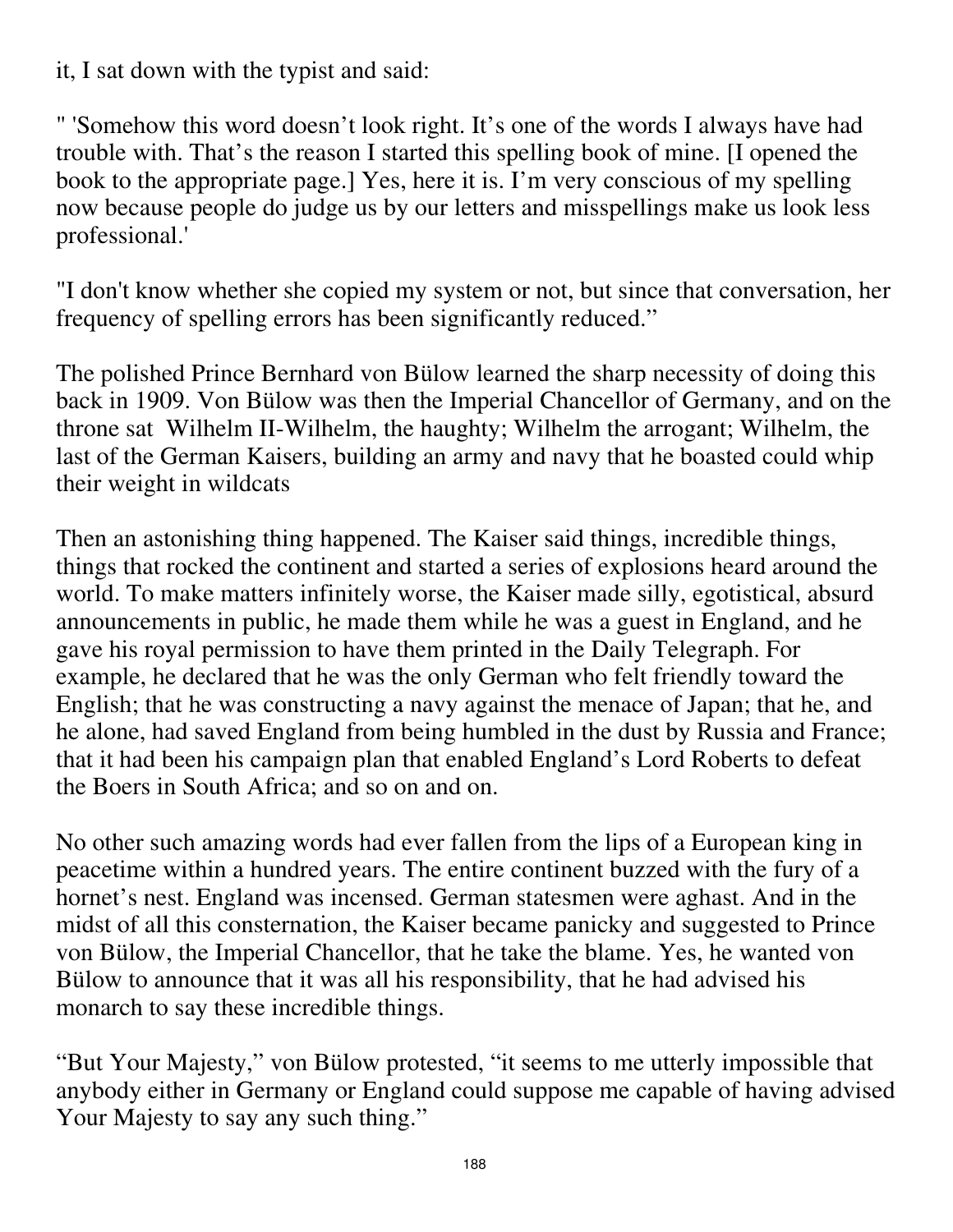The moment those words were out of von Bülow's mouth, he realized he had made a grave mistake. The Kaiser blew up.

"You consider me a donkey," he shouted, "capable of blunders you yourself could never have committed!"

Von Bülow's knew that he ought to have praised before he condemned; but since that was too late, he did the next best thing. He praised after he had criticized. And it worked a miracle.

"I'm far from suggesting that," he answered respectfully. "Your Majesty surpasses me in manv respects; not only of course, in naval and military knowledge but above all, in natural science. I have often listened in admiration when Your Majesty explained the barometer, or wireless telegraphy, or the Roentgen rays. I am shamefully ignorant of all branches of natural science, have no notion of chemistry or physics, and am quite incapable of explaining the simplest of natural phenomena. But," von Büllow continued, "in compensation, I possess some historical knowledge and perhaps certain qualities useful in politics, especially in diplomacy."

The Kaiser beamed. Von Bulow had praised him. Von Bülow had exalted him and humbled himself. The Kaiser could forgive anything after that. "Haven't I always told you," he exclaimed with enthusiasm, "that we complete one another famously? We should stick together, and we will!"

He shook hands with von Bülow, not once, but several times. And later in the day he waxed so enthusiastic that he exclaimed with doubled fists, "If anyone says anything to me against Prince von Bülow, I shall punch him in the nose."

Von Bülow saved himself in time - but, canny diplomat that he was, he nevertheless had made one error: he should have begun by talking about his own shortcomings and Wilhelm's superiority - not by intimating that the Kaiser was a half-wit in need of a guardian.

If a few sentences humbling oneself and praising the other party can turn a haughty, insulted Kaiser into a staunch friend, imagine what humility and praise can do for you and me in our daily contacts. Rightfully used, they will work veritable miracles in human relations.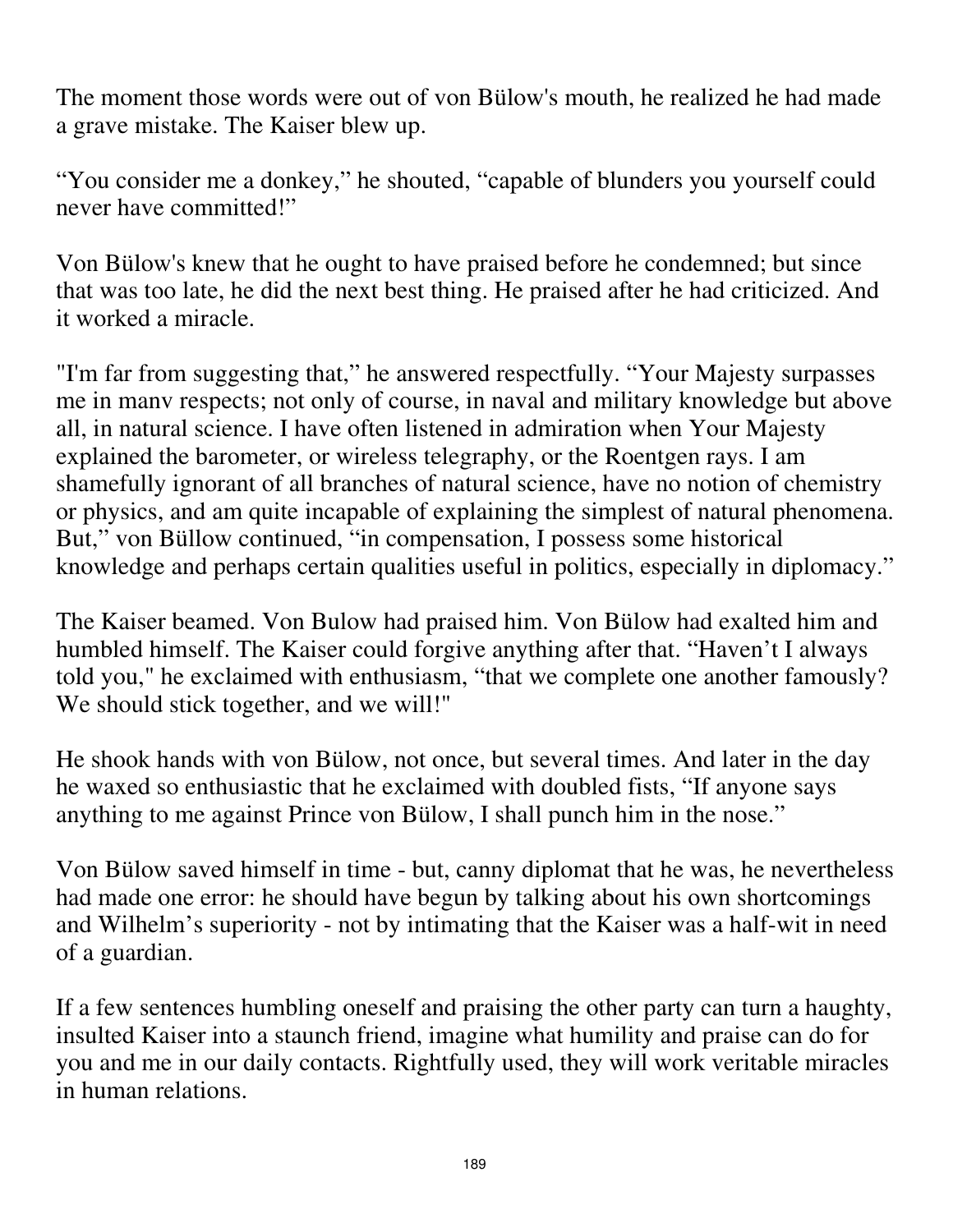Admitting one's own mistakes—even when one hasn't corrected them—can help convince somebody to change his behavior. This was illustrated more recently by Clarence Zerhusen of Timonium, Maryland, when he discovered his fifteen-yearold son was experimenting with cigarettes.

"Naturally, I didn't want David to smoke," Mr. Zerhusen told us, "but his mother and I smoked cigarettes; we were giving him a bad example all the time. I explained to Dave how I started smoking at about his age and how the nicotine had gotten the best of me and now it was nearly impossible for me to stop. I reminded him how irritating my cough was and how he had been after me to give up cigarettes not many years before.

"I didn't exhort him to stop or make threats or warn him about their dangers. All I did was point out how I was hooked on cigarettes and what it had meant to me.

"He thought about it for a while and decided he wouldn't smoke until he had graduated from high school. As the years went by David never did start smoking and has no intention of ever doing so.

"As a result of that conversation I made the decision to stop smoking cigarettes myself, and with the support of my family, I have succeeded."

A good leader follows this principle:

PRINCIPLE 3 - Talk about your own mistakes before criticizing the other person.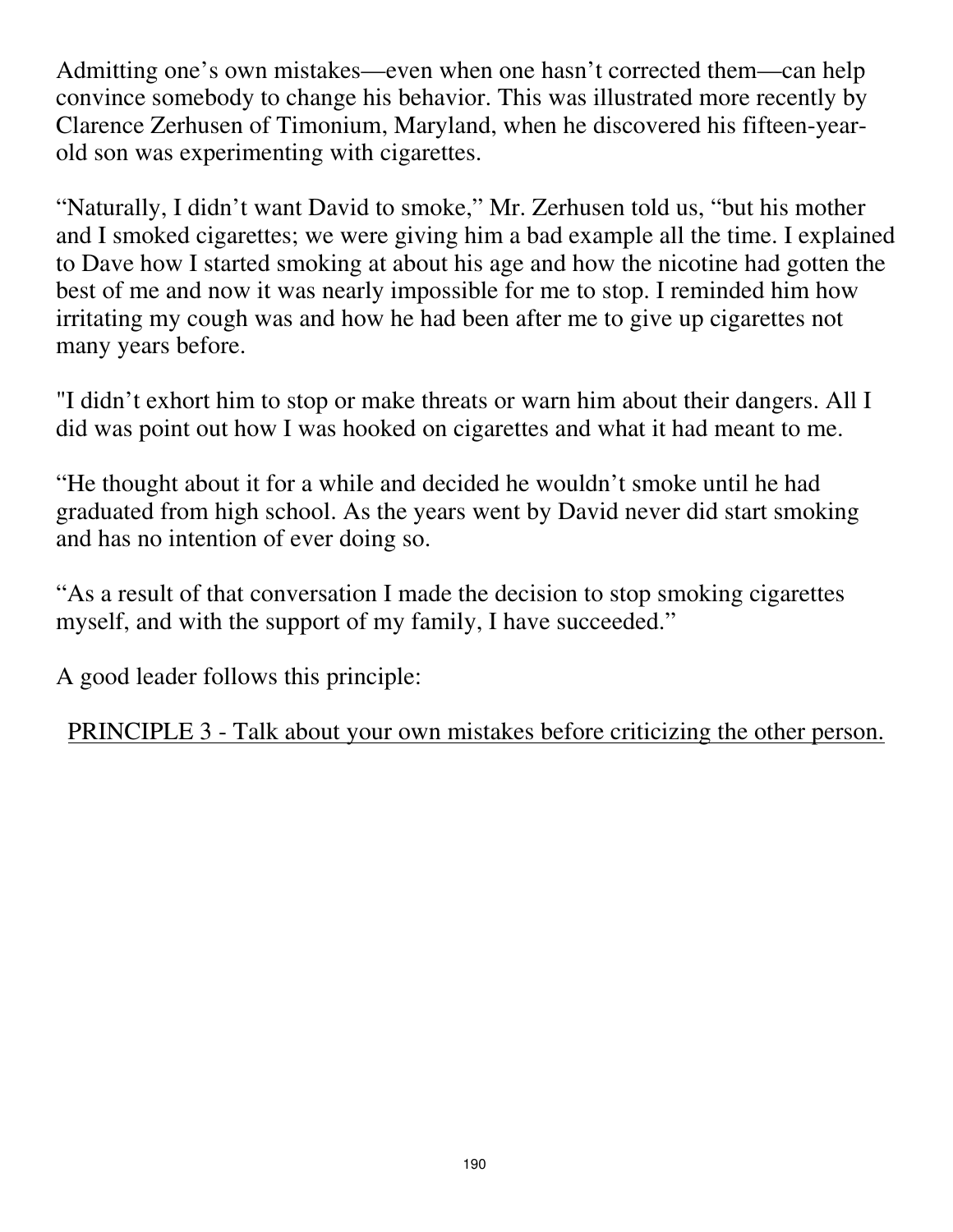#### 4 - NO ONE LIKES TO TAKE ORDERS

I once had the pleasure of dining with Miss Ida Tarbell, the dean of American biographers. When I told her I was writing this book, we began discussing this allimportant subject of getting along with people, and she told me that while she was writing her biography of Owen D. Young, she interviewed a man who had sat for three years in the same office with Mr. Young. This man declared that during all that time he had never heard Owen D. Young give a direct order to anyone. He always gave suggestions, not orders. Owen D. Young never said, for example, "Do this or do that," or "Don't do this or don't do that." He would say, "You might consider this," or "Do you think that would work?" Frequently he would say, after he had dictated a letter, "What do you think of this?" In looking over a letter of one of his assistants, he would say, "Maybe if we were to phrase it this way it would be better." He always gave people the opportunity to do things themselves; he never told his assistants to do things; he let them do them, let them learn from their mistakes.

A technique like that makes it easy for a person to correct errors. A technique like that saves a person's pride and gives him or her a feeling of importance. It encourages cooperation instead of rebellion.

Resentment caused by a brash order may last a long time - even if the order was given to correct an obviously bad situation. Dan Santarelli, a teacher at a vocational school in Wyoming, Pennsylvania, told one of our classes how one of his students had blocked the entrance way to one of the school's shops by illegally parking his car in it. One of the other instructors stormed into the classroom and asked in an arrogant tone, "Whose car is blocking the driveway?" When the student who owned the car responded, the instructor screamed: "Move that car and move it right now, or I'll wrap a chain around it and drag it out of there."

Now that student was wrong. The car should not have been parked there. But from that day on, not only did that student resent the instructor's action, but all the students in the class did everything they could to give the instructor a hard time and make his job unpleasant.

How could he have handled it differently? If he had asked in a friendly way, "Whose car is in the driveway?" and then suggested that if it were moved, other cars could get in and out, the student would have gladly moved it and neither he nor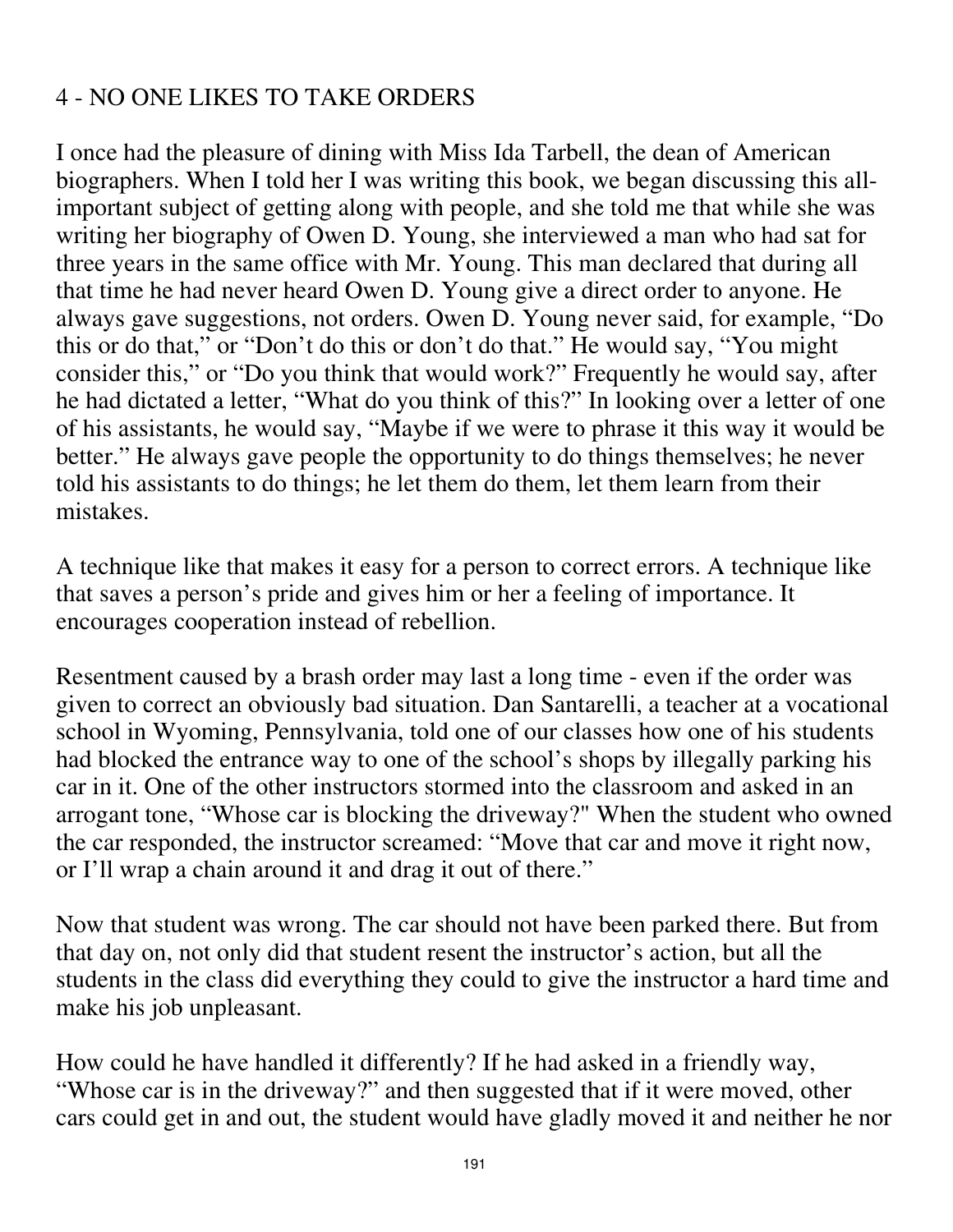his classmates would have been upset and resentful.

Asking questions not only makes an order more palatable; it often stimulates the creativity of the persons whom you ask. People are more likely to accept an order if they have had a part in the decision that caused the order to be issued.

When Ian Macdonald of Johannesburg, South Africa, the general manager of a small manufacturing plant specializing in precision machine parts, had the opportunity to accept a very large order, he was convinced that he would not meet the promised delivery date. The work already scheduled in the shop and the short completion time needed for this order made it seem impossible for him to accept the order.

Instead of pushing his people to accelerate their work and rush the order through, he called everybody together, explained the situation to them, and told them how much it would mean to the company and to them if they could make it possible to produce the order on time.

Then he started asking questions:

"Is there anything we can do to handle this order?"

"Can anyone think of different ways to process it through the shop that will make it possible to take the order?"

"Is there any way to adjust our hours or personnel assignments that would help?"

The employees came up with many ideas and insisted that he take the order. They approached it with a "We can do it" attitude, and the order was accepted, produced and delivered on time.

An effective leader will use . . .

### PRINCIPLE 4 - Ask questions instead of giving direct orders.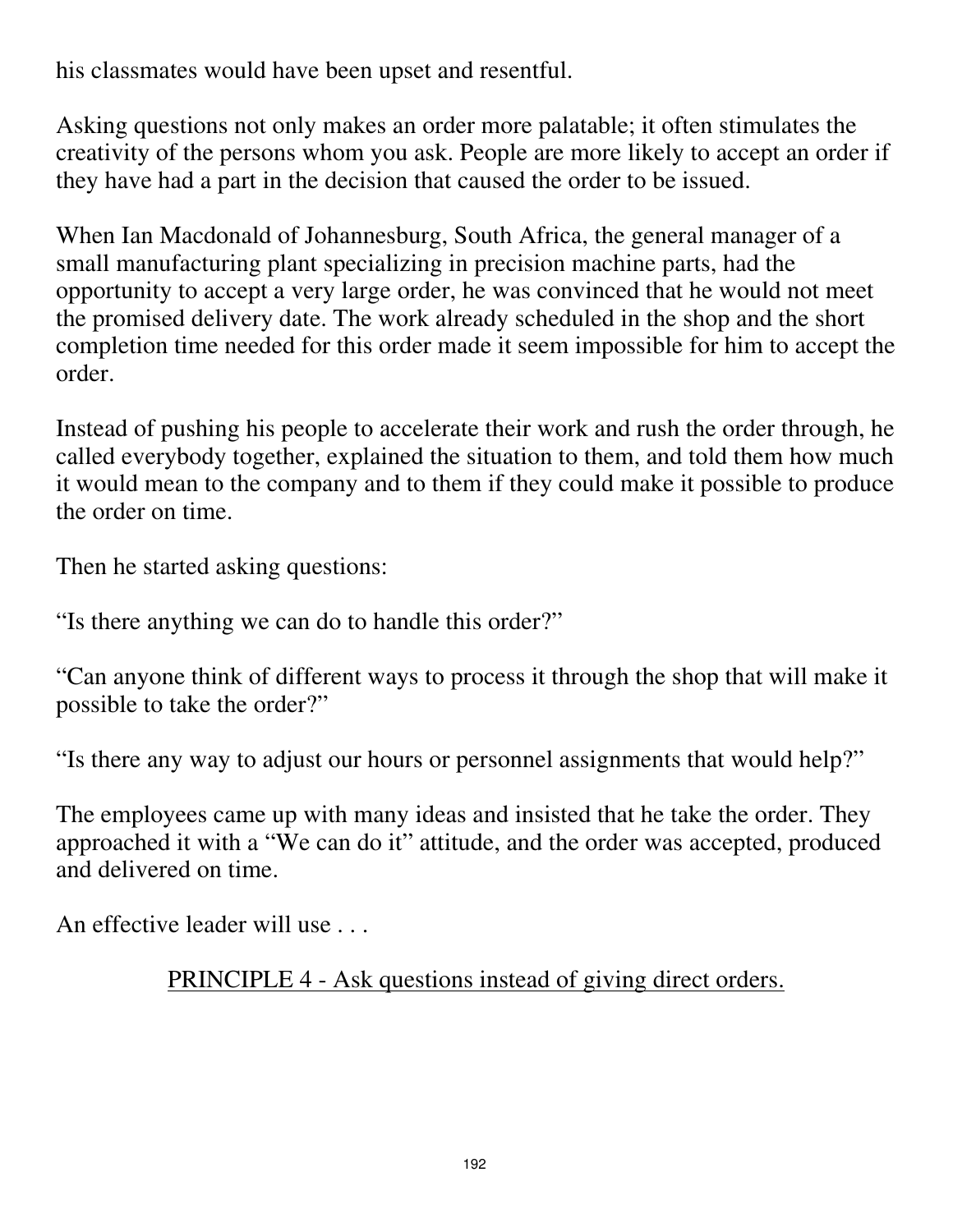# 5 - LET THE OTHER PERSON SAVE FACE

Years ago the General Electric Company was faced with the delicate task of removing Charles Steinmetz from the head of a department. Steinmetz, a genius of the first magnitude when it came to electricity, was a failure as the head of the calculating department. Yet the company didn't dare offend the man. He was indispensable - and highly sensitive. So they gave him a new title. They made him Consulting Engineer of the General Electric Company—a new title for work he was already doing—and let someone else head up the department.

Steinmetz was happy.

So were the officers of G.E. They had gently maneuvered their most temperamental star, and they had done it without a storm - by letting him save face.

Letting one save face! How important, how vitally important that is! And how few of us ever stop to think of it! We ride roughshod over the feelings of others, getting our own way, finding fault, issuing threats, criticizing a child or an employee in front of others, without even considering the hurt to the other person's pride. Whereas a few minutes' thought, a considerate word or two, a genuine understanding of the other person's attitude, would go so far toward alleviating the sting!

Let's remember that the next time we are faced with the distasteful necessity of discharging or reprimanding an employee.

"Firing employees is not much fun. Getting fired is even less fun." (I'm quoting now from a letter written me by Marshall A. Granger, a certified public accountant.) "Our business is mostly seasonal. Therefore we have to let a lot of people go after the income tax rush is over.

It's a byword in our profession that no one enjoys wielding the ax. Consequently, the custom has developed of getting it over as soon as possible, and usually in the following way: 'Sit down, Mr. Smith. The season's over, and we don't seem to see any more assignments for you. Of course, you understood you were only employed for the busy season anyhow, etc., etc.'

"The effect on these people is one of disappointment and a feeling of being 'let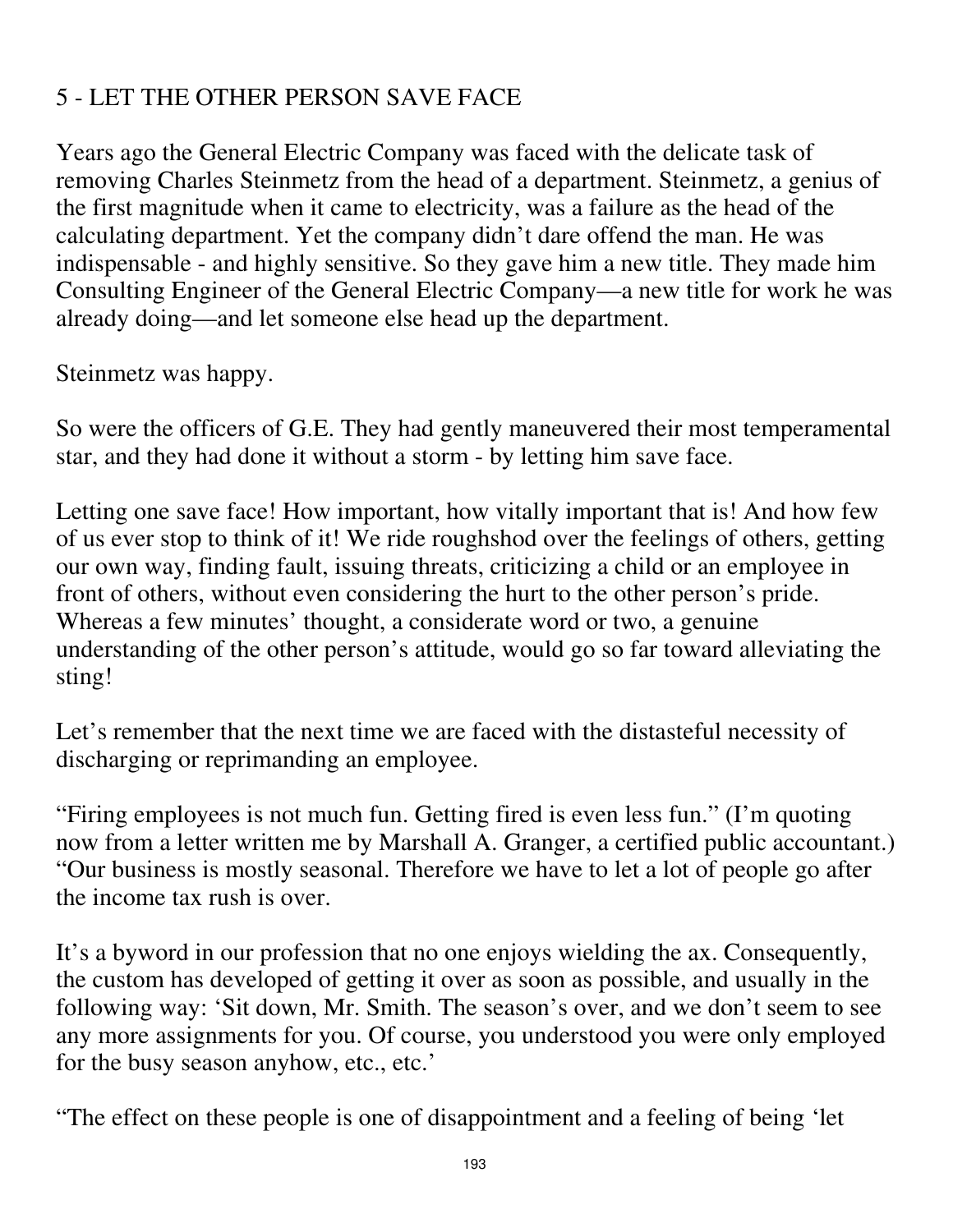down.' Most of them are in the accounting field for life, and they retain no particular love for the firm that drops them so casually.

"I recently decided to let our seasonal personnel go with a little more tact and consideration. So I call each one in only after carefully thinking over his or her work during the winter. And I've said something like this: 'Mr. Smith, you've done a fine job (if he has). That time we sent you to Newark, you had a tough assignment. You were on the spot, but you came through with flying colors, and we want you to know the firm is proud of you. You've got the stuff - you're going a long way, wherever you're working. This firm believes in you, and is rooting for you, and we don't want you to forget it.'

"Effect? The people go away feeling a lot better about being fired. They don't feel 'let down.' They know if we had work for them, we'd keep them on. And when we need them again, they come to us with a keen personal affection."

At one session of our course, two class members discussed the negative effects of faultfinding versus the positive effects of letting the other person save face.

Fred Clark of Harrisburg, Pennsylvania, told of an incident that occurred in his company: "At one of our production meetings, a vice president was asking very pointed questions of one of our production supervisors regarding a production process. His tone of voice was aggressive and aimed at pointing out faulty performance on the part of the supervisor. Not wanting to be embarrassed in front of his peers, the supervisor was evasive in his responses. This caused the vice president to lose his temper, berate the supervisor and accuse him of lying.

"Any working relationship that might have existed prior to this encounter was destroyed in a few brief moments. This supervisor, who was basically a good worker, was useless to our company from that time on. A few months later he left our firm and went to work for a competitor, where I understand he is doing a fine job."

Another class member, Anna Mazzone, related how a similar incident had occurred at her job—but what a difference in approach and results! Ms. Mazzone, a marketing specialist for a food packer, was given her first major assignment—the test-marketing of a new product. She told the class: "When the results of the test came in, I was devastated. I had made a serious error in my planning, and the entire test had to be done all over again. To make this worse, I had no time to discuss it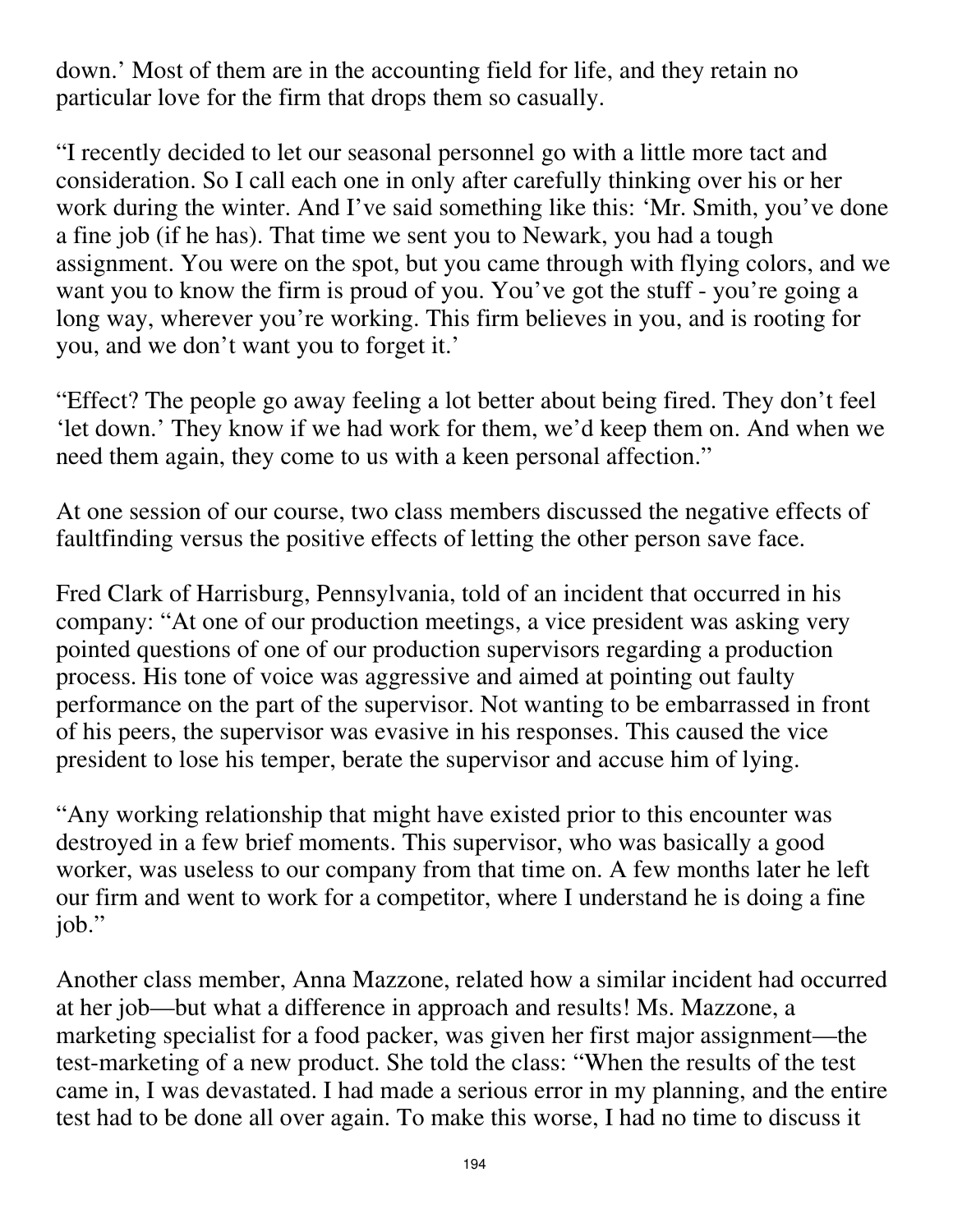with my boss before the meeting in which I was to make my report on the project. "When I was called on to give the report, I was shaking with fright. I had all I could do to keep from breaking down, but I resolved I would not cry and have all those men make remarks about women not being able to handle a management job because they are too emotional. I made my report briefly and stated that due to an error I would repeat the study before the next meeting. I sat down, expecting my boss to blow up.

"Instead, he thanked me for my work and remarked that it was not unusual for a person to make an error on a new project and that he had confidence that the repeat survey would be accurate and meaningful to the company. He Assured me, in front of all my colleagues, that he had faith in me and I knew I had done my best, and that my lack of experience, not my lack of ability, was the reason for the failure. I left that meeting with my head in the air and with the determination that I would never let that boss of mine down again."

Even if we are right and the other person is definitely wrong, we only destroy ego by causing someone to lose face. The legendary French aviation pioneer and author Antoine de Saint-Exupéry wrote: "I have no right to say or do anything that diminishes a man in his own eyes. What matters is not what I think of him, but what he thinks of himself. Hurting a man in his dignity is a crime."

A real leader will always follow . . .

PRINCIPLE 5 - Let the other person save face.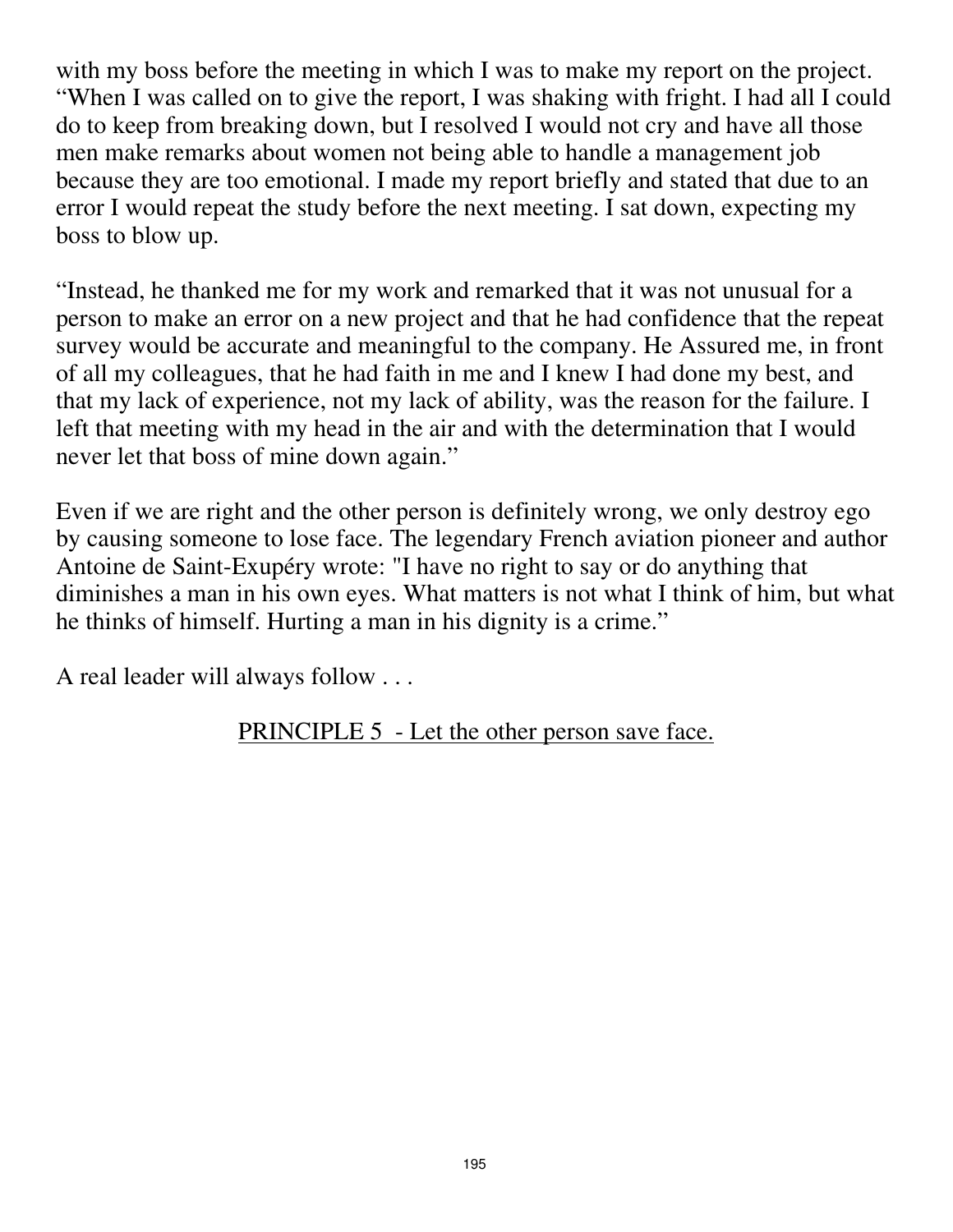## 6 - HOW TO SPUR PEOPLE ON TO SUCCESS

Pete Barlow was an old friend of mine. He had a dog-and-pony act and spent his life traveling with circuses and vaudeville shows. I loved to watch Pete train new dogs for his act. I noticed that the moment a dog showed the slightest improvement, Pete patted and praised him and gave him meat and made a great to-do about it.

That's nothing new. Animal trainers have been using that same technique for centuries.

Why, I wonder, don't we use the same common sense when trying to change people that we use when trying to change dogs? Why don't we use meat instead of a whip? Why don't we use praise instead of condemnation? Let us praise even the slightest improvement. That inspires the other person to keep on improving.

In his book *I Ain't Much, Baby-But I'm All I Got*, the psychologist Jess Lair comments: "Praise is like sunlight to the warm human spirit we cannot flower and grow without it. And yet, while most of us are only too ready to apply to others the cold wind of criticism, we are somehow reluctant to give our fellow the warm sunshine of praise."

I can look back at my own life and see where a few words of praise have sharply changed my entire future. Can't you say the same thing about your life? History is replete with striking illustrations of the sheer witchery raise.

For example, many years ago a boy of ten was working in a factory in Naples, He longed to be a singer, but his first teacher discouraged him. "You can't sing," he said. "You haven't any voice at all. It sounds like the wind in the shutters."

But his mother, a poor peasant woman, put her arms about him and praised him and told him she knew he could sing, she could already see an improvement, and she went barefoot in order to save money to pay for his music lessons. That peasant mother's praise and encouragement changed that boy's life. His name was Enrico Caruso, and he became the greatest and most famous opera singer of his age.

In the early nineteenth century, a young man in London aspired to be a writer. But everything seemed to be against him. He had never been able to attend school more than four years. His father had been flung in jail because he couldn't pay his debts,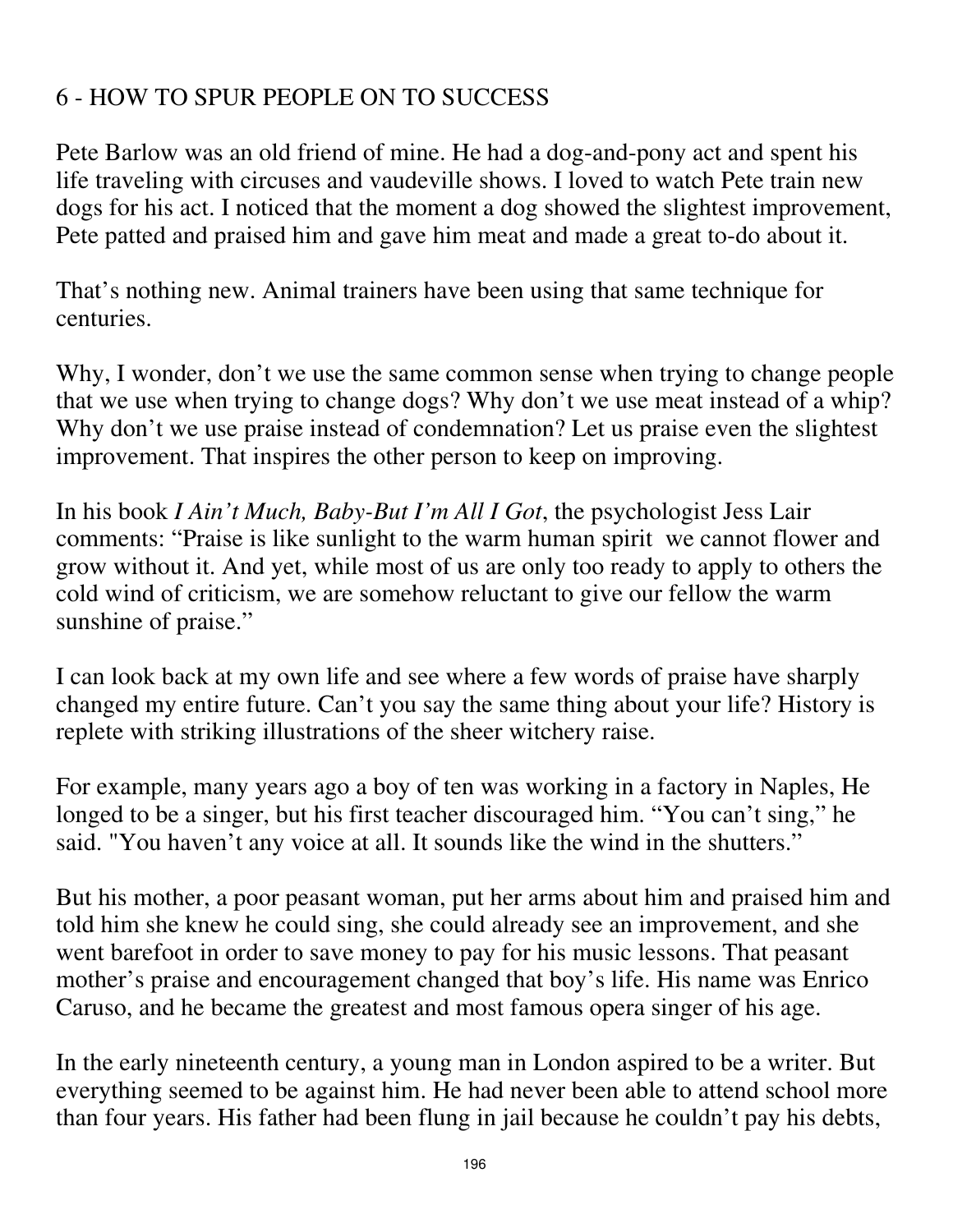and this young man often knew the pangs of hunger. Finally, he got a job pasting labels on bottles of blacking in a rat-infested warehouse, and he slept at night in a dismal attic room with two other boys - guttersnipes from the slums of London. He had so little confidence in his ability to write that he sneaked out and mailed his first manuscript in the dead of night so nobody would laugh at him. Story after story was refused. Finally the great day came when one was accepted. True, he wasn't paid a shilling for it, but one editor had praised him. One editor had given him recognition. He was so thrilled that he wandered aimlessly around the streets with tears rolling down his cheeks.

The praise, the recognition, that he received through getting one story in print, changed his whole life, for if it hadn't been for that encouragement, he might have spent his entire life working in rat-infested factories. You may have heard of that boy. His name was Charles Dickens.

Another boy in London made his living as a clerk in a dry-goods store. He had to get up at five o'clock, sweep out the store, and slave for fourteen hours a day. It was sheer drudgery and he despised it. After two years, he could stand it no longer, so he got up one morning and, without waiting for breakfast, tramped fifteen miles to talk to his mother, who was working as a housekeeper.

He was frantic. He pleaded with her. He wept. He swore he would kill himself if he had to remain in the shop any longer. Then he wrote a long, pathetic letter to his old schoolmaster, declaring that he was heartbroken, that he no longer wanted to live. His old schoolmaster gave him a little praise and assured him that he really was very intelligent and fitted for finer things and offered him a job as a teacher.

That praise changed the future of that boy and made a lasting impression on the history of English literature. For that boy went on to write innumerable best-selling books and made over a million dollars with his pen. You've probably heard of him. His name: H. G. Wells.

Use of praise instead of criticism is the basic concept of B. F. Skinner's teachings. This great contemporary psychologist has shown by experiments with animals and with humans that when criticism is minimized and praise emphasized, the good things people do will be reinforced and the poorer things will atrophy for lack of attention.

John Ringelspaugh of Rocky Mount, North Carolina, used this in dealing with his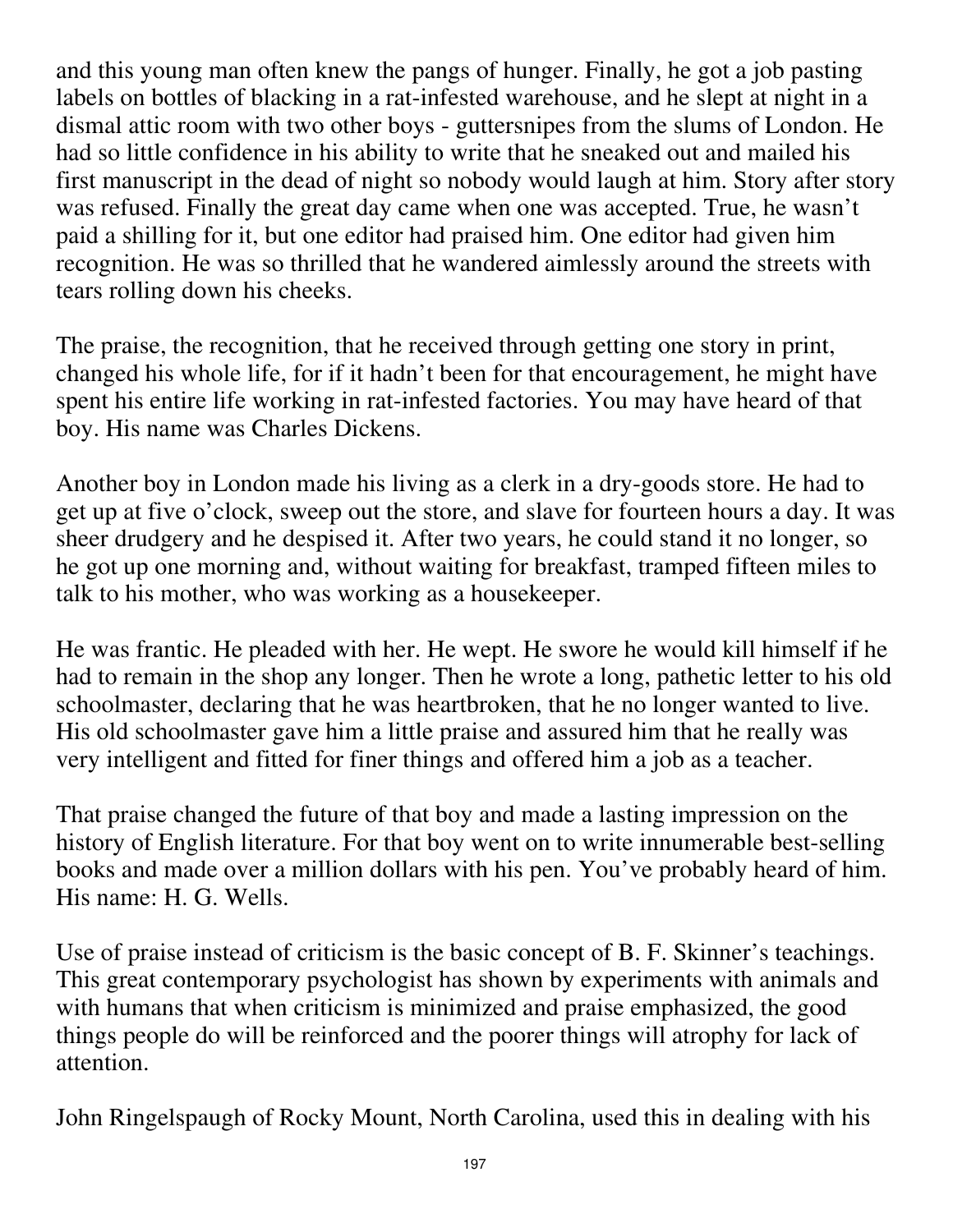children. It seemed that, as in so many families, mother and dad's chief form of communication with the children was yelling at them. And, as in so many cases, the children became a little worse rather than better after each such session - and so did the parents. There seemed to be no end in sight for this problem.

Mr. Ringelspaugh determined to use some of the principles he was learning in our course to solve this situation. He reported: "We decided to try praise instead of harping on their faults. It wasn't easy when all we could see were the negative things they were doing; it was really tough to find things to praise. We managed to find something, and within the first day or two some of the really upsetting things they were doing quit happening. Then some of their other faults began to disappear. They began capitalizing on the praise we were giving them. They even began going out of their way to do things right. Neither of us could believe it. Of course, it didn't last forever, but the norm reached after things leveled off was so much better. It was no longer necessary to react the way we used to. The children were doing far more right things than wrong ones." All of this was a result of praising the slightest improvement in the children rather than condemning everything they did wrong.

This works on the job too. Keith Roper of Woodland Hills, California, applied this principle to a situation in his company. Some material came to him in his print shop which was of exceptionally high quality. The printer who had done this job was a new employee who had been having difficulty adjusting to the job. His supervisor was upset about what he considered a negative attitude and was seriously thinking of terminating his services.

When Mr. Roper was informed of this situation, he personally went over to the print shop and had a talk with the young man. He told him how pleased he was with the work he had just received and pointed out it was the best work he had seen produced in that shop for some time. He pointed out exactly why it was superior and how important the young man's contribution was to the company,

Do you think this affected that young printer's attitude toward the company? Within days there was a complete turnabout. He told several of his co-workers about the conversation and how someone in the company really appreciated good work. And from that day on, he was a loyal and dedicated worker.

What Mr. Roper did was not just flatter the young printer and say "You're good." He specifically pointed out how his work was superior Because he had singled out a specific accomplishment, rather than just making general flattering remarks, his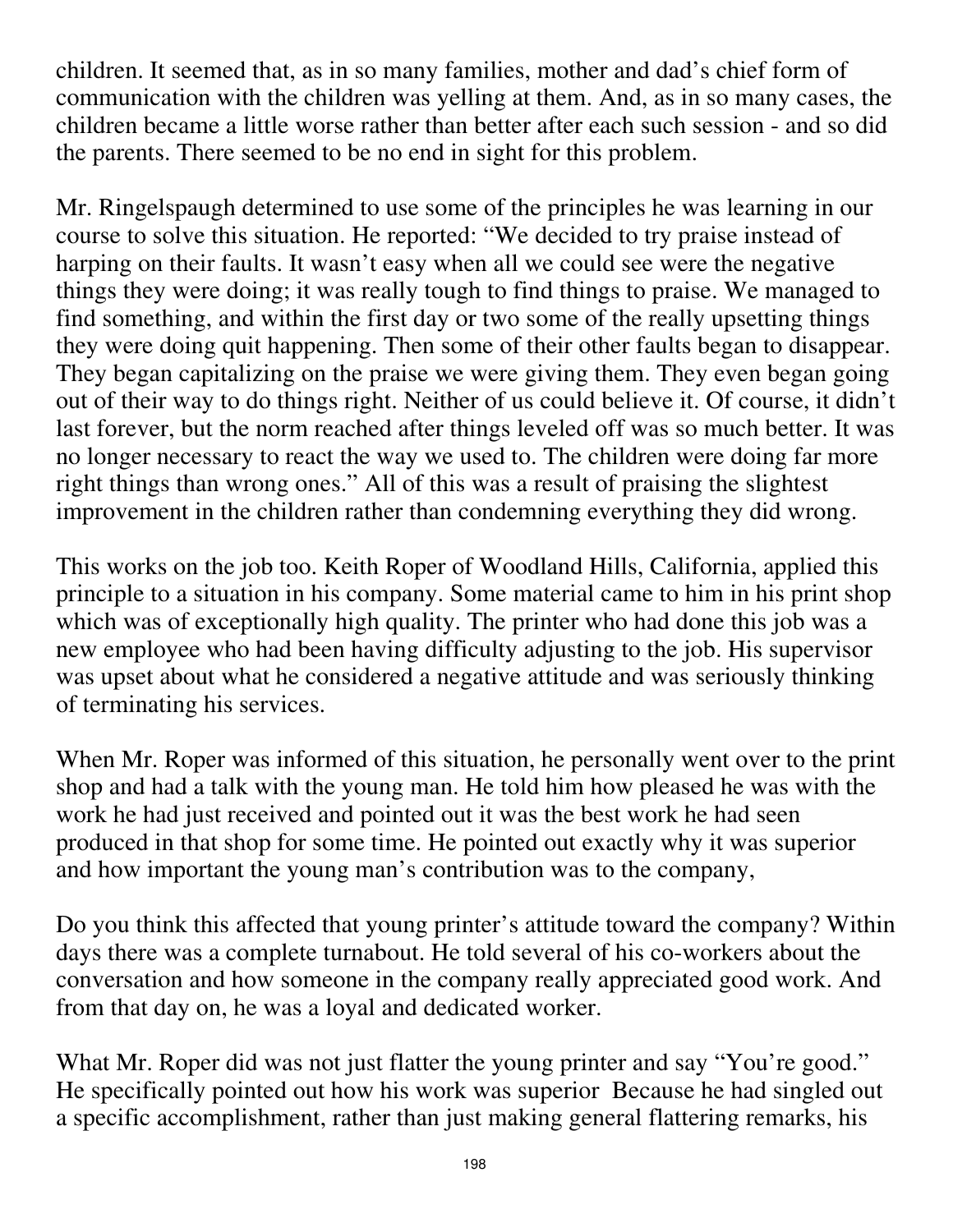praise became much more meaningful to the person to whom it was given. Everybody likes to be praised, but when praise is specific, it comes across as sincere - not something the other person may be saying just to make one feel good.

Remember, we all crave appreciation and recognition, and will do almost anything to get it. But nobody wants insincerity. Nobody wants flattery.

Let me repeat: The principles taught in this book will work only when they come from the heart. I am not advocating a bag of tricks. I am talking about a new way of life.

Talk about changing people. If you and I will inspire the people with whom we come in contact to a realization of the hidden treasures they possess, we can do far more than change people. We can literally transform them.

Exaggeration? Then listen to these sage words from William James, one of the most distinguished psychologists and philosophers America has ever produced:

Compared with what we ought to be, we are only half awake. We are making use of only a small part of our physical and mental resources. Stating the thing broadly, the human individual thus lives far within his limits. He possesses powers of various sorts which he habitually fails to use.

Yes, you who are reading these lines possess powers of various sorts which you habitually fail to use; and one of these powers you are probably not using to the fullest extent is your magic ability to praise people and inspire them with a realization of their latent possibilities.

Abilities wither under criticism; they blossom under encouragement. To become a more effective leader of people, apply . . .

PRINCIPLE 6 - Praise the slightest improvement and praise every improvement. Be "hearty in your approbation and lavish in your praise."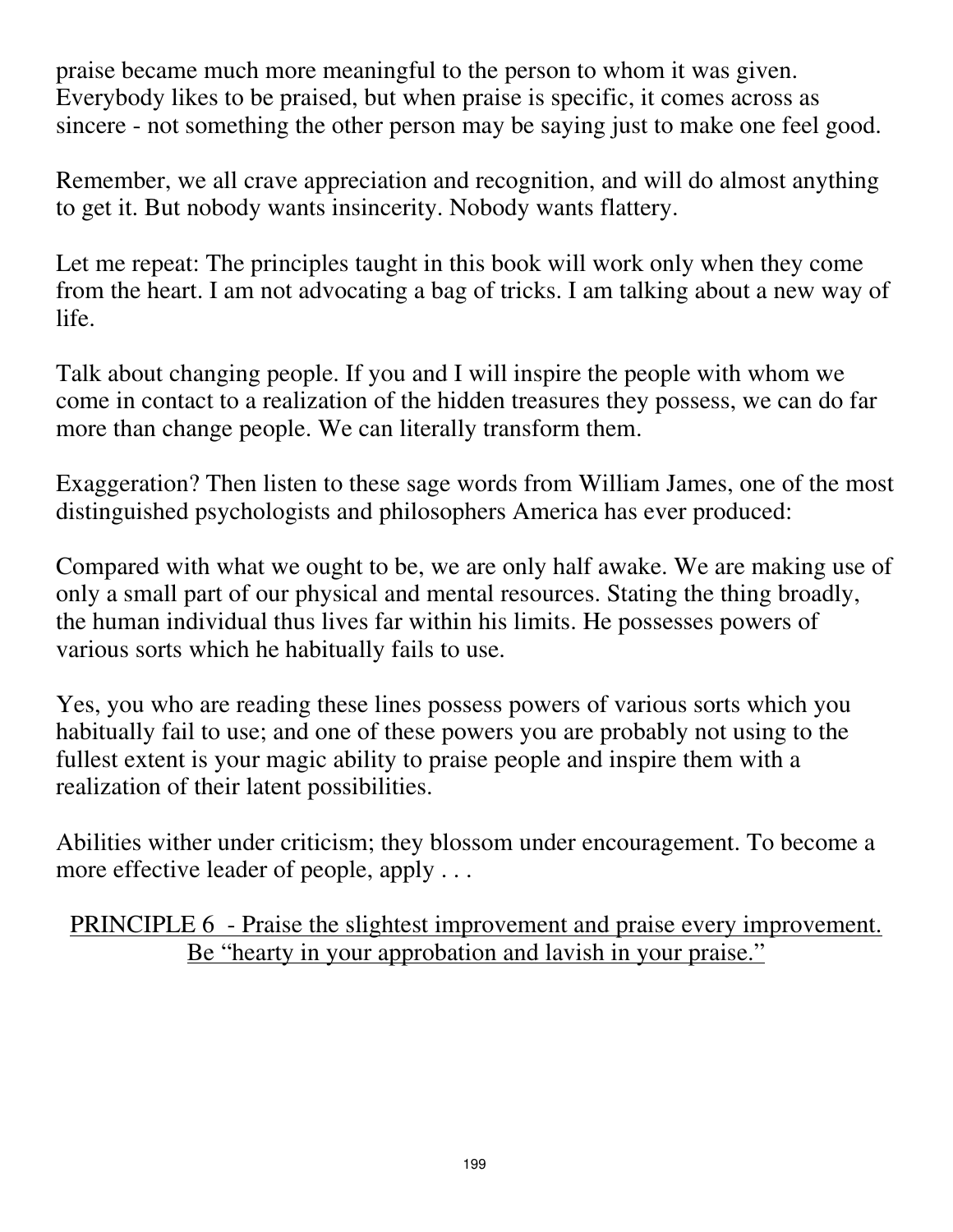### 7 - GIVE A DOG A GOOD NAME

What do you do when a person who has been a good worker begins to turn in shoddy work? You can fire him or her, but that really doesn't solve anything. You can berate the worker, but this usually causes resentment. Henry Henke, a service manager for a large truck dealership in Lowell, Indiana, had a mechanic whose work had become less than satisfactory. Instead of bawling him out or threatening him, Mr. Henke called him into his office and had a heart-to-heart talk with him.

"Bill," he said, "you are a fine mechanic. You have been in this line of work for a good number of years. You have repaired many vehicles to the customers' satisfaction. In fact, we've had a number of compliments about the good work you have done. Yet, of late, the time you take to complete each job has been increasing and your work has not been up to your own old standards. Because you have been such an outstanding mechanic in the past, I felt sure you would want to know that I am not happy with this situation, and perhaps jointly we could find some way to correct the problem."

Bill responded that he hadn't realized he had been falling down in his duties and assured his boss that the work he was getting was not out of his range of expertise and he would try to improve in the future.

Did he do it? You can be sure he did. He once again became a fast and thorough mechanic. With that reputation Mr. Henke had given him to live up to, how could he do anything else but turn out work comparable to that which he had done in the past.

"The average person," said Samuel Vauclain, then president of the Baldwin Locomotive Works, "can be led readily if you have his or her respect and if you show that you respect that person for some kind of ability."

In short, if you want to improve a person in a certain aspect, act as though that particular trait were already one of his or her outstanding characteristics. Shakespeare said "Assume a virtue, if you have it not." And it might be well to assume and state openly that other people have the virtue you want them to develop. Give them a fine reputation to live up to, and they will make prodigious efforts rather than see you disillusioned.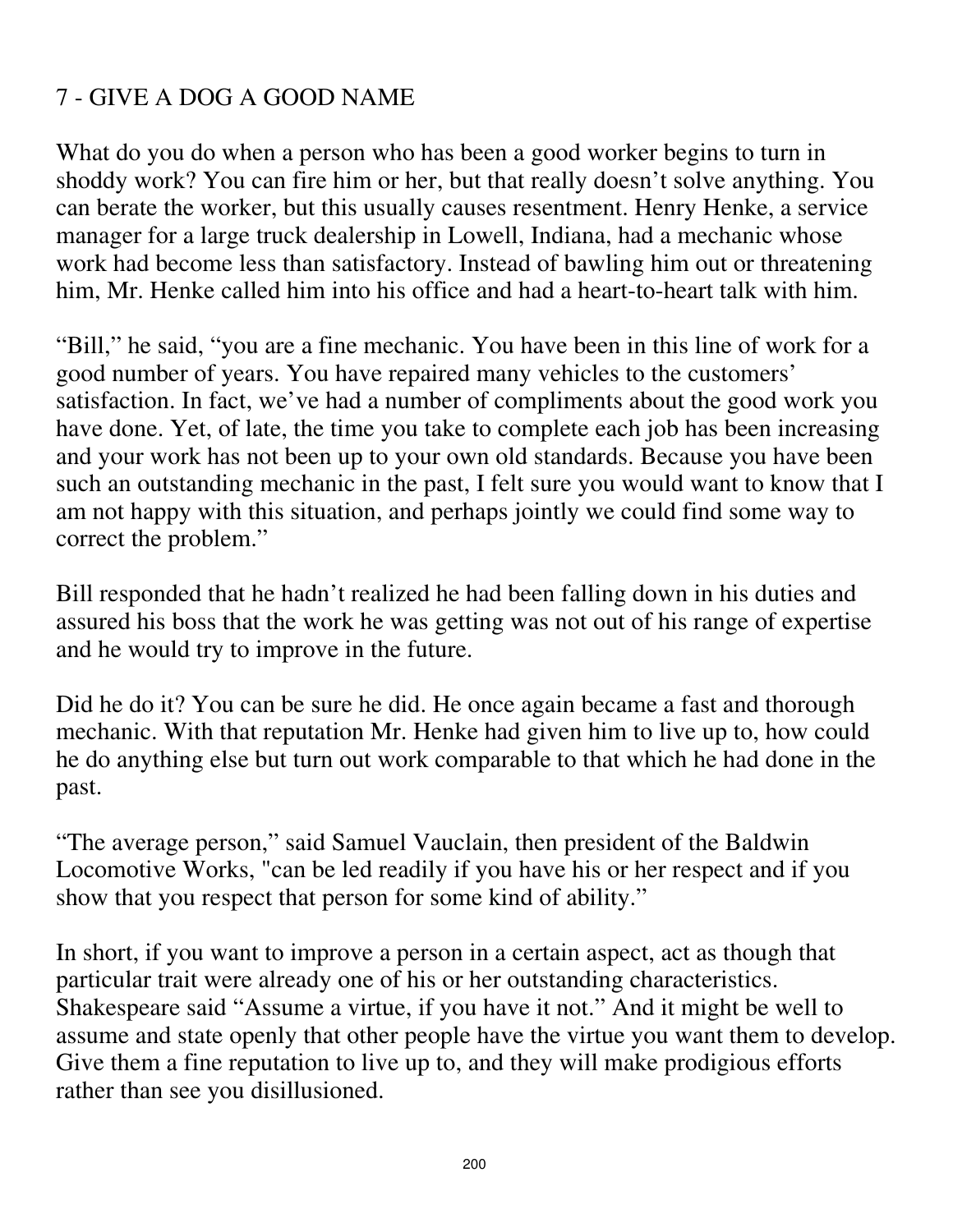Georgette Leblanc, in her book Souvenirs, My Life with Maeterlinck, describes the startling transformation of a humble Belgian Cinderella.

"A servant girl from a neighboring hotel brought my meals," she wrote. "She was called 'Marie the Dish washer' because she had starte her career as a scullery assistant. She was a kind of monster, cross-eyed, bandylegged, poor in flesh and spirit.

"One day, while she was holding my plate of macaroni in her red hand, I said to her point-blank, 'Marie, you do not know what treasures are within you.'

"Accustomed to holding back her emotion, Marie waited a few moments, not daring to risk the slightest gesture for fear of a castastrophe. Then she put the dish on the table, sighed and said ingenuously, 'Madame, I would never have believed it.' She did not doubt, she did not ask a question. She simply went back to the kitchen and repeated what I had said, and such is the force of faith that no one made fun of her. From that day on, she was even given a certain consideration. But the most curious change of all occurred in the humble Marie herself. Believing she was the tabernacle of unseen marvels, she began taking care of her face and body so carefully that her starved youth seemed to bloom and modestly hide her plainness.

"Two months later, she announced her coming marriage with the nephew of the chef. 'I'm going to be a lady,' she said, and thanked me. A small phrase had changed her entire life."

Georgette Leblanc had given "Marie the Dishwasher" a reputation to live up to and that reputation had transformed her.

Bill Parker, a sales representative for a food company in Daytona Beach, Florida, was very excited about the new line of products his company was introducing and was upset when the manager of a large independent food market turned down the opportunity to carry it in his store. Bill brooded all day over this rejection and decided to return to the store before he went home that evening and try again.

"Jack," he said, "since I left this morning I realized I hadn't given you the entire picture of our new line, and I would appreciate some of your time to tell you about the points I omitted. I have respected the fact that you are always willing to listen and are big enough to change your mind when the facts warrant a change."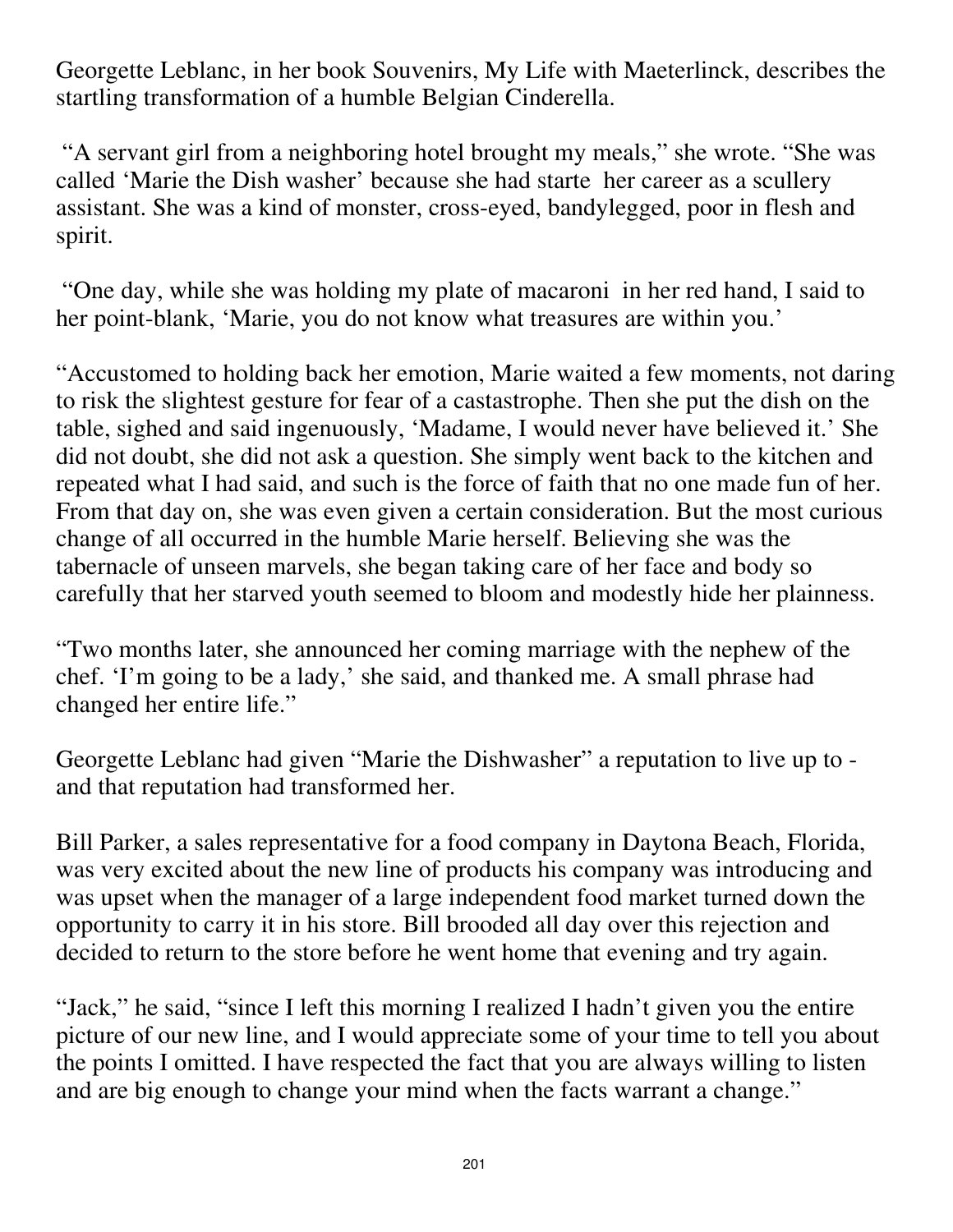Could Jack refuse to give him another hearing? Not with that reputation to live up to.

One morning Dr. Martin Fitzhugh, a dentist in Dublin, Ireland, was shocked when one of his patients pointed out to him that the metal cup holder which she was using to rinse her mouth was not very clean. True, the patient drank from the paper cup, not the holder, but it certainly was not professional to use tarnished equipment.

When the patient left, Dr. Fitzhugh retreated to his private office to write a note to Bridgit, the charwoman, who came twice a week to clean his office. He wrote:

My dear Bridgit,

I see you so seldom, I thought I'd take the time to thank you for the fine job of cleaning you've been doing. By the way, I thought I'd mention that since two hours, twice a week, is a very limited amount of time, please feel free to work an extra half hour from time to time if you feel you need to do those "once-in-a-while" things like polishing the cup holders and the like. I, of course, will pay you for the extra time.

"The next day, when I walked into my office," Dr. Fitzhugh reported, "My desk had been polished to a mirror-like finish, as had my chair, which I nearly slid out of. When I went into the treatment room I found the shiniest, cleanest chrome-plated cup holder I had ever seen nestled in its receptacle. I had given my char-woman a fine reputation to live up to, and because of this small gesture she outperformed all her past efforts. How much additional time did she spend on this? That's right-none at all ."

There is an old saying: "Give a dog a bad name and you may as well hang him." But give him a good name - and see what happens!

When Mrs. Ruth Hopkins, a fourth-grade teacher in Brooklyn, New York, looked at her class roster the first day of school, her excitement and joy of starting a new term was tinged with anxiety. In her class this year she would have Tommy T., the school's most notorious "bad boy." His third-grade teacher had constantly complained about Tommy to colleagues, the principal and anyone else who would listen. He was not just mischievous; he caused serious discipline problems in the class, picked fights with the boys, teased the girls, was fresh to the teacher, and seemed to get worse as he grew older. His only redeeming feature was his ability to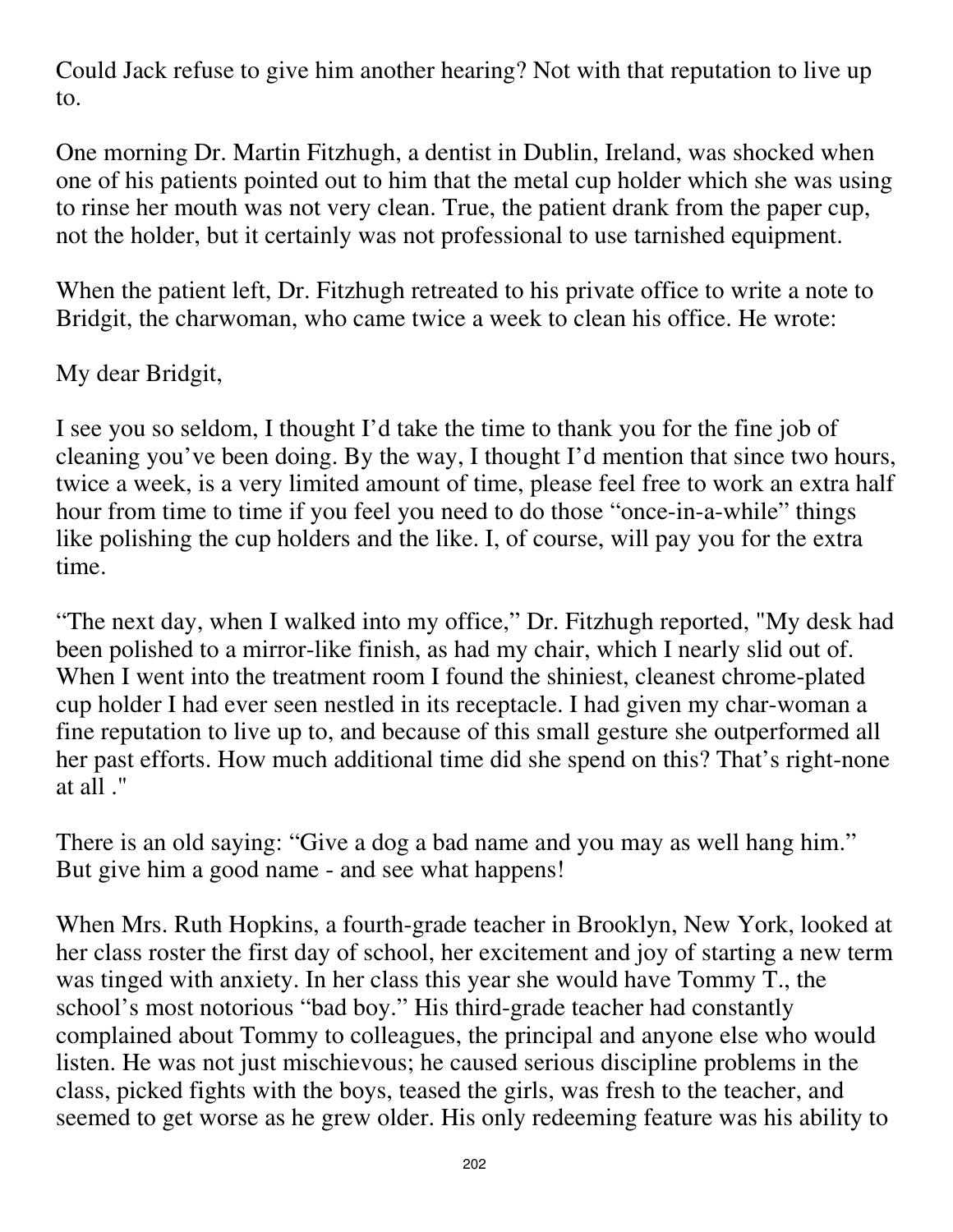learn rapidly and master the-school work easily.

Mrs. Hopkins decided to face the "Tommy problem" immediately. When she greeted her new students, she made little comments to each of them: "Rose, that's a pretty dress you are wearing," "Alicia, I hear you draw beautifully." When she came to Tommy, she looked him straight in the eyes and said, "Tommy, I understand you are a natural leader. I'm going to depend on you to help me make this class the best class in the fourth grade this year." She reinforced this over the first few days by complimenting Tommy on everything he did and commenting on how this showed what a good student he was. With that reputation to live up to, even a nine-year-old couldn't let her down - and he didn't.

If you want to excel in that difficult leadership role of changing the attitude or behavior of others, use . . .

PRINCIPLE 7 - Give the other person a fine reputation to live up to.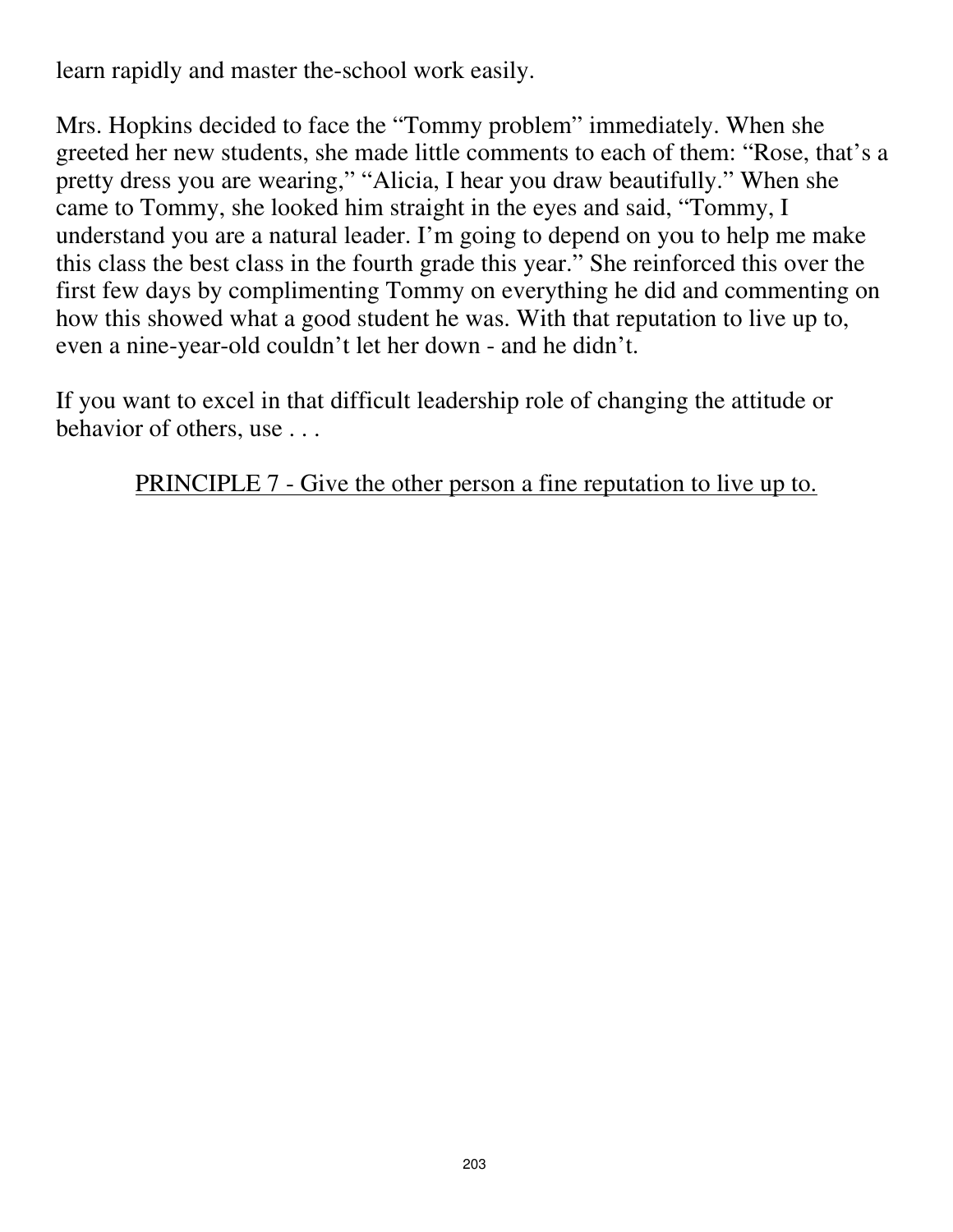## 8 - MAKE THE FAULT SEEM EASY TO CORRECT

A bachelor friend of mine, about forty years old, became engaged, and his fiancée persuaded him to take some belated dancing lessons. "The Lord knows I needed dancing lessons," he confessed as he told me the story, "for I danced just as I did when I first started twenty years ago. The first teacher I engaged probably told me the truth. She said I was all wrong; I would just have to forget everything and begin all over again. But that took the heart out of me. I had no incentive to go on. So I quit her.

"The next teacher may have been lying, but I liked it. She said nonchalantly that my dancing was a bit old-fashioned perhaps, but the fundamentals were all right, and she assured me I wouldn't have any trouble learning a few new steps. The first teacher had discouraged me by emphasizing my mistakes. This new teacher did the opposite. She kept praising the things I did right and minimizing my errors. 'You have a natural sense of rhythm,' she assured me. 'You really are a natural-born dancer.' Now my common sense tells me that I always have been and always will be a fourth-rate dancer; yet, deep in my heart, I still like to think that maybe she meant it. To be sure, I was paying her to say it; but why bring that up?

"At any rate, I know I am a better dancer than I would have been if she hadn't told me I had a natural sense of rhythm. That encouraged me. That gave me hope. That made me want to improve."

Tell your child, your spouse, or your employee that he or she is stupid or dumb at a certain thing, has no gift for it, and is doing it all wrong, and you have destroyed almost every incentive to try to improve. But use the opposite technique—be liberal with your encouragement, make the thing seem easy to do, let the other person know that you have faith in his ability to do it, that he has an undeveloped flair for it—and he will practice until the dawn comes in the window in order to excel.

Lowell Thomas, a superb artist in human relations, used this technique, He gave you confidence, inspired you with courage and faith. For example, I spent a weekend with Mr. and Mrs. Thomas; and on Saturday night, I was asked to sit in on a friendly bridge game before a roaring fire. Bridge? Oh, no! No! No! Not me. I knew nothing about it. The game had always been a black mystery to me, No! No! Impossible!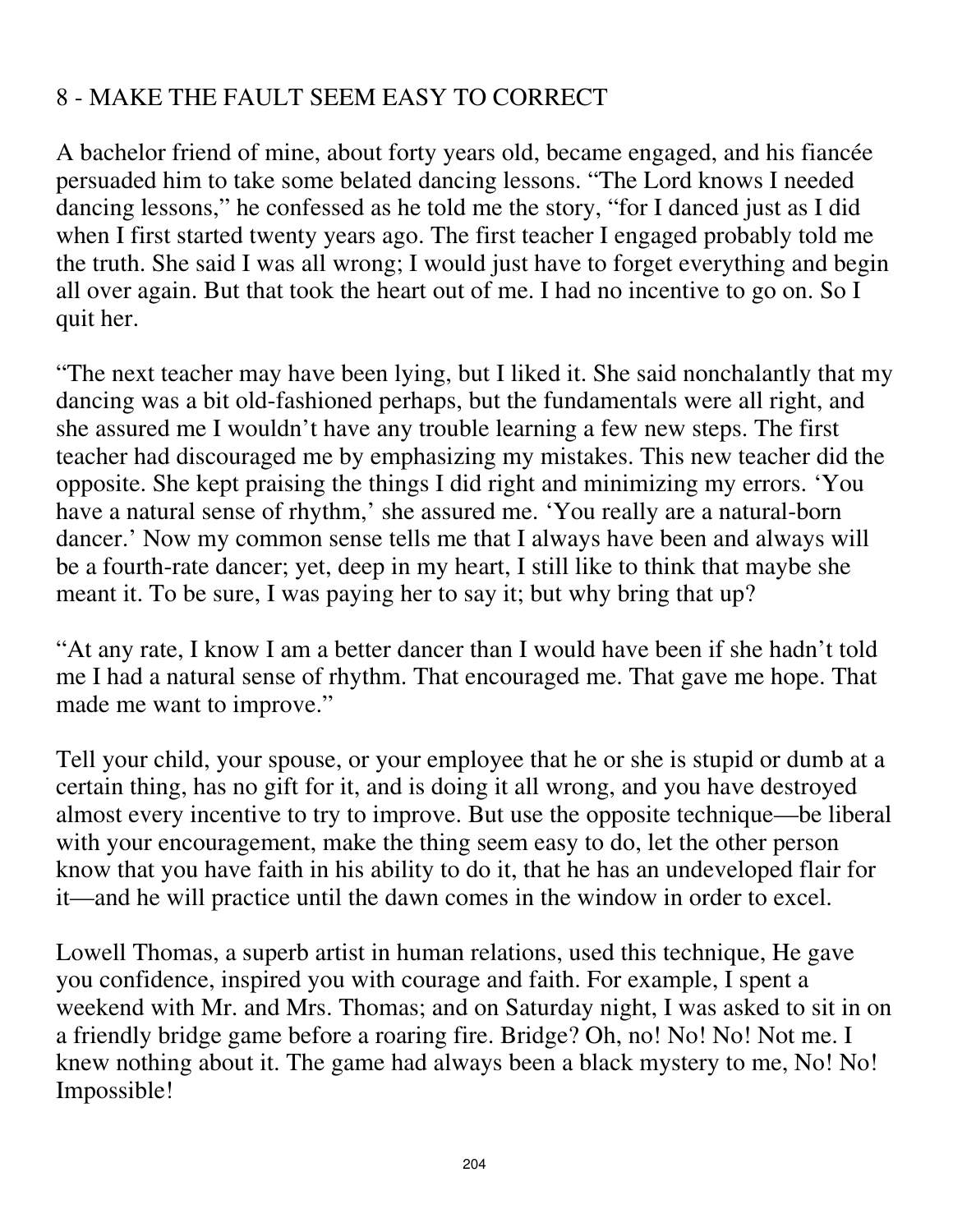"Why, Dale, it is no trick at all," Lowell replied. "There is nothing to bridge except memory and judgment. You've written articles on memory. Bridge will be a cinch for you. It's right up your alley."

And presto, almost before I realized what I was doing, I found myself for the first time at a bridge table. All because I was told I had a natural flair for it and the game was made to seem easy.

Speaking of bridge reminds me of Ely Culbertson, whose books on bridge have been translated into a dozen languages and have sold more than a million copies. Yet he told me he never would have made a profession out of the game if a certain young woman hadn't assured him he had a flair for it.

When he came to America in 1922, he tried to get a job teaching in philosophy and sociology, but he couldn't. Then he tried selling coal, and he failed at that

Then he tried selling coffee, and he failed at that, too.

He had played some bridge, but it had never occurred to him in those days that someday he would teach it. He was not only a poor card player, but he was also very stubborn. He asked so many questions and held so many post-mortem examinations that no one wanted to play with him.

Then he met a pretty bridge teacher, Josephine Dillon, fell in love and married her. She noticed how carefully he analyzed his cards and persuaded him that he was a potential genius at the card table. It was that encouragement and that alone, Culbertson told me, that caused him to make a profession of bridge.

Clarence M. Jones, one of the instructors of our course in Cincinnati, Ohio, told how encouragement and making faults seem easy to correct completely changed the life of his son.

"In 1970 my son David, who was then fifteen years old, came to live with me in Cincinnati. He had led a rough life. In 1958 his head was cut open in a car accident, leaving a very bad scar on his forehead. In 1960 his mother and I were divorced and he moved to Dallas, Texas, with his mother. Until he was fifteen he had spent most of his school years in special classes for slow learners in the Dallas school system. Possibly because of the scar, school administrators had decided he was braininjured and could not function at a normal level. He was two years behind his age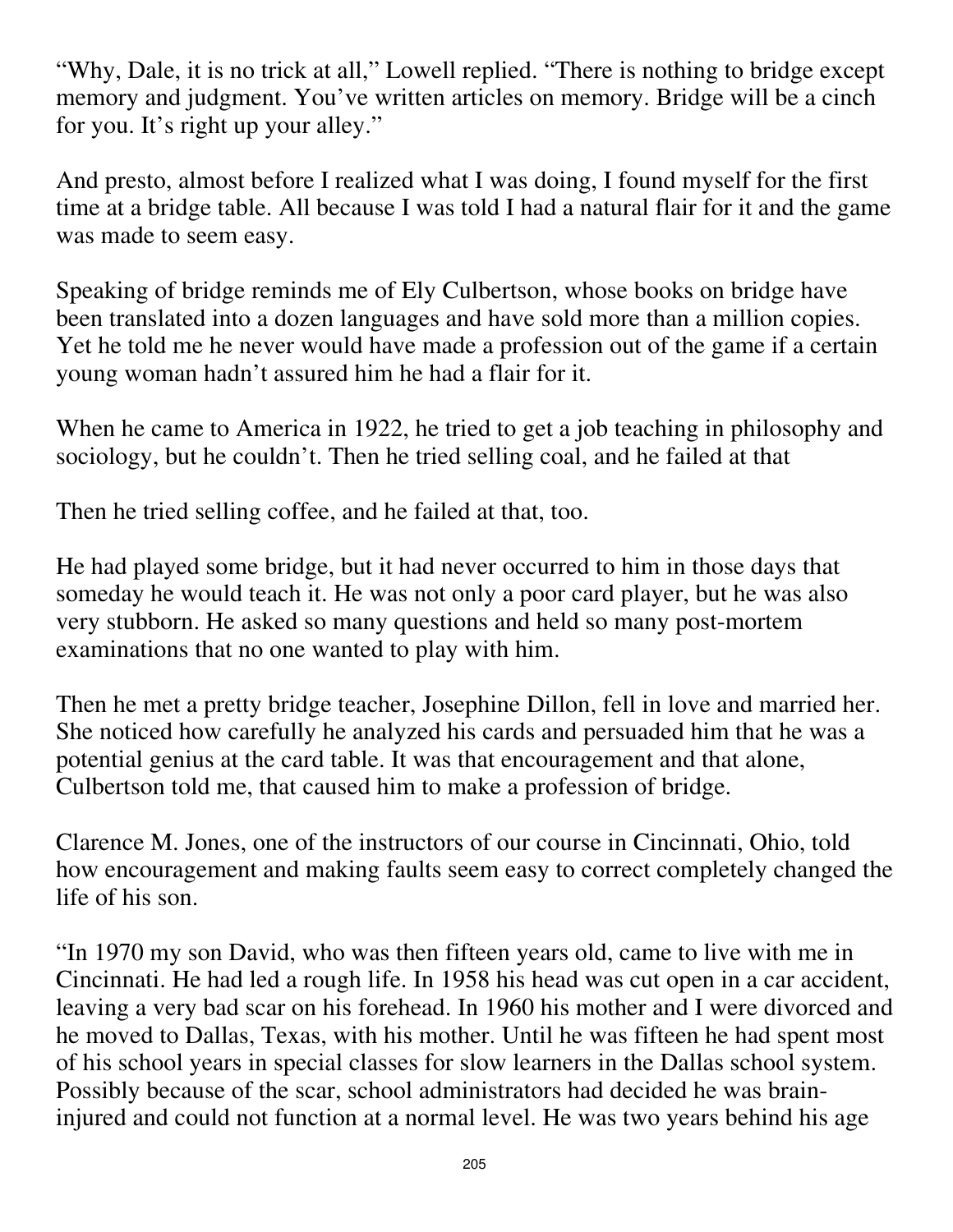group, so he was only in the seventh grade. Yet he did not know his multiplication tables, added on his fingers and could barely read.

"There was one positive point. He loved to work on radio and TV sets. He wanted to become a TV technician. I encouraged this and pointed out that he needed math to qualify for the training. I decided to help him become proficient in this subject. We obtained four sets of flash cards: multiplication, division, addition and subtraction. As we went through the cards, we put the correct answers in a discard stack. When David missed one, I gave him the correct answer and then put the card in the repeat stack until there were no cards left. I made a big deal out of each card he got right, particularly if he had missed it previously. Each night we would go through the repeat stack until there were no cards left.

"Each night we timed the exercise with a stop watch. I promised him that when he could get all the cards correct in eight minutes with no incorrect answers, we would quit doing it every night. This seemed an impossible goal to David. The first night it took 52 minutes, the second night, 48, then 45, 44, 41 then under 40 minutes. We celebrated each reduction. I'd call in my wife, and we would both hug him and we'd all dance a jig. At the end of the month he was doing all the cards perfectly in less than eight minutes. When he made a small improvement he would ask to do it again. He had made the fantastic discovery that learning was easy and fun.

"Naturally his grades in algebra took a jump. It is amazing how much easier algebra is when you can multiply. He astonished himself by bringing home a B in math. That had never happened before. Other changes came with almost unbelievable rapidity. His reading improved rapidly, and he began to use his natural talents in drawing. Later in the school year his science teacher assigned him to develop an exhibit. He chose to develop a highly complex series of models to demonstrate the effect of levers. It required skill not only in drawing and model making but in applied mathematics. The exhibit took first prize in his school's science fair and was entered in the city competition and won third prize for the entire city of Cincinnati.

"That did it. Here was a kid who had flunked two grades, who had been told he was 'brain-damaged,' who had been called 'Frankenstein' by his classmates and told his brains must have leaked out of the cut on his head. Suddenly he discovered he could really learn and accomplish things. The result? From the last quarter of the eighth grade all the way through high school, he never failed to make the honor roll; in high school he was elected to the national honor society. Once he found learning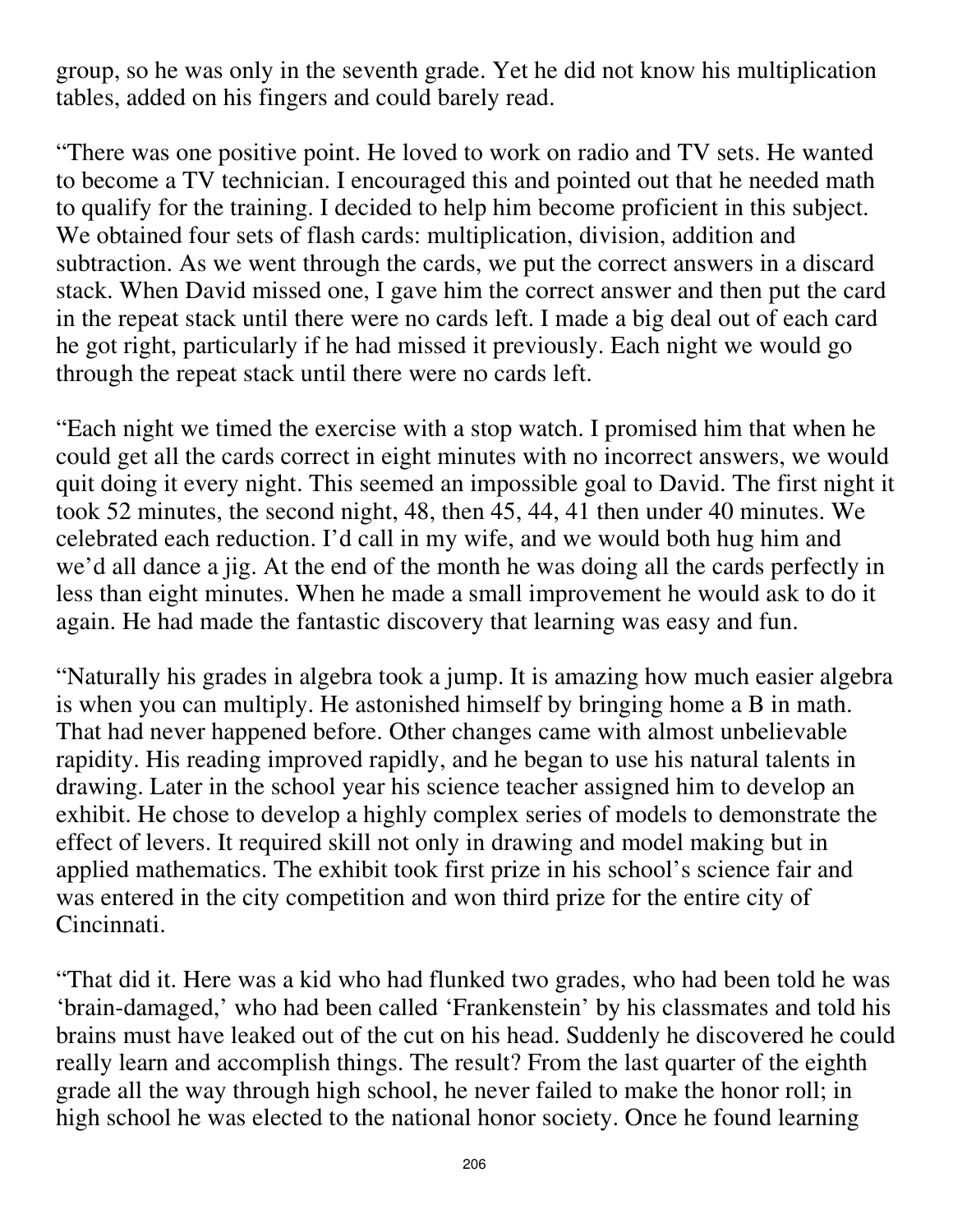was easy, his whole life changed."

If you want to help others to improve, remember . . .

PRINCIPLE 8 - Use encouragement. Make the fault seem easy to correct.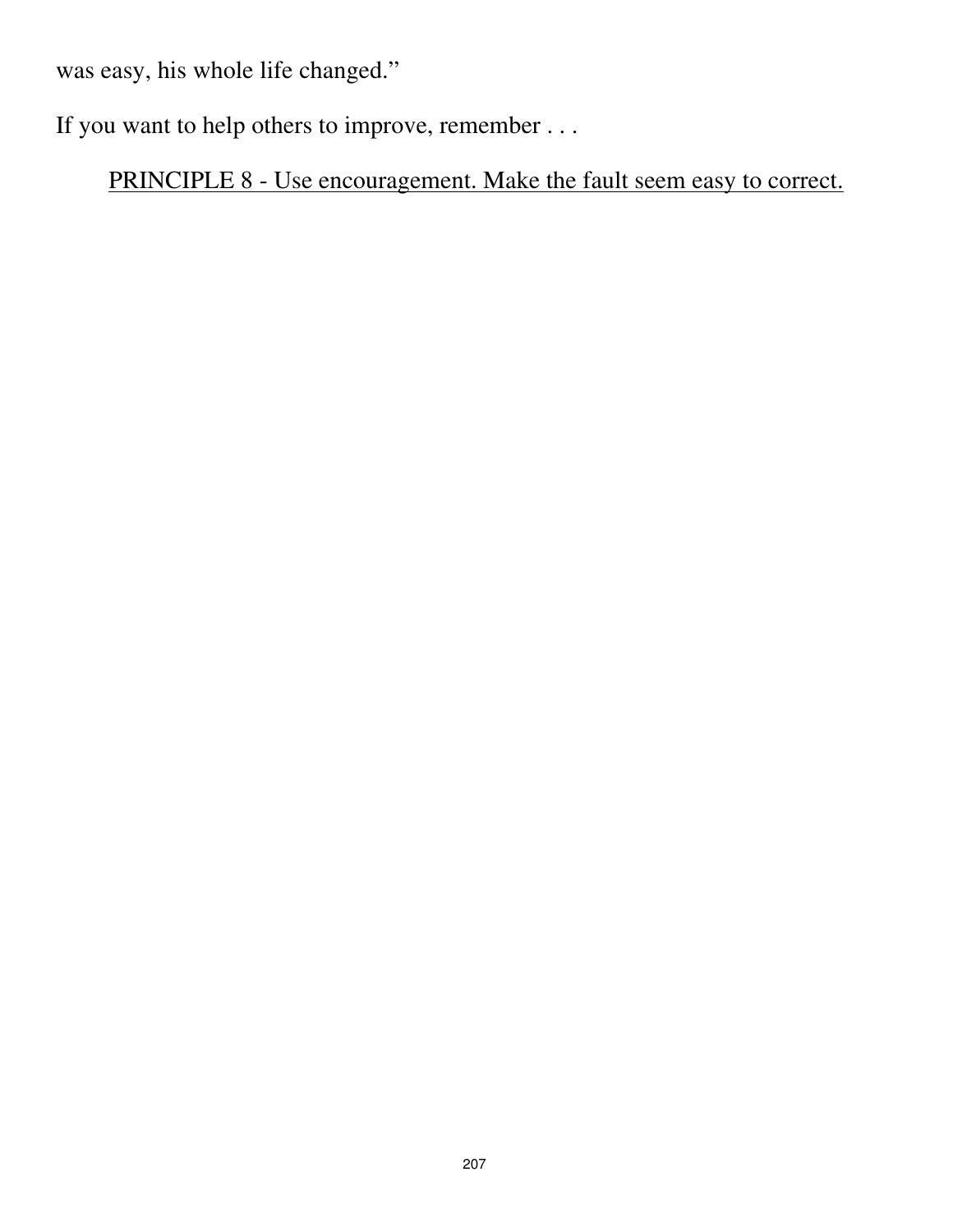## 9 - MAKING PEOPLE GLAD TO DO WHAT YOU WANT

Back in 1915, America was aghast. For more than a year, the nations of Europe had been slaughtering one another on a scale never before dreamed of in all the bloody annals of mankind. Could peace be brought about? No one knew. But Woodrow Wilson was determined to try. He would send a personal representative, a peace emissary, to counsel with the warlords of Europe.

William Jennings Bryan, secretary of state, Bryan, the peace advocate, longed to go. He saw a chance to perform a great service and make his name immortal. But Wilson appointed another man, his intimate friend and advisor Colonel Edward M. House; and it was House's thorny task to break the unwelcome news to Bryan without giving him offense.

"Bryan was distinctly disappointed when he heard I was to go to Europe as the peace emissary," Colonel House records in his diary. "He said he had planned to do this himself . . .

"I replied that the President thought it would be unwise for anyone to do this officially, and that his going would attract a great deal of attention and people would wonder why he was there. . . ."

You see the intimation? House practically told Bryan that he was too important for the job - and Bryan was satisfied.

Colonel House, adroit, experienced in the ways of the world, was following one of the important rules of human relations: Always make the other person happy about doing the thing you suggest.

Woodrow Wilson followed that policy even when inviting William Gibbs McAdoo to become a member of his cabinet. That was the highest honor he could confer upon anyone, and yet Wilson extended the invitation in such a way as to make McAdoo feel doubly important. Here is the story in McAdoo's own words: "He [Wilson] said that he was making up his cabinet and that he would be very glad if I would accept a place in it as Secretary of the Treasury. He had a delightful way of putting things; he created the impression that by accepting this great honor I would be doing him a favor."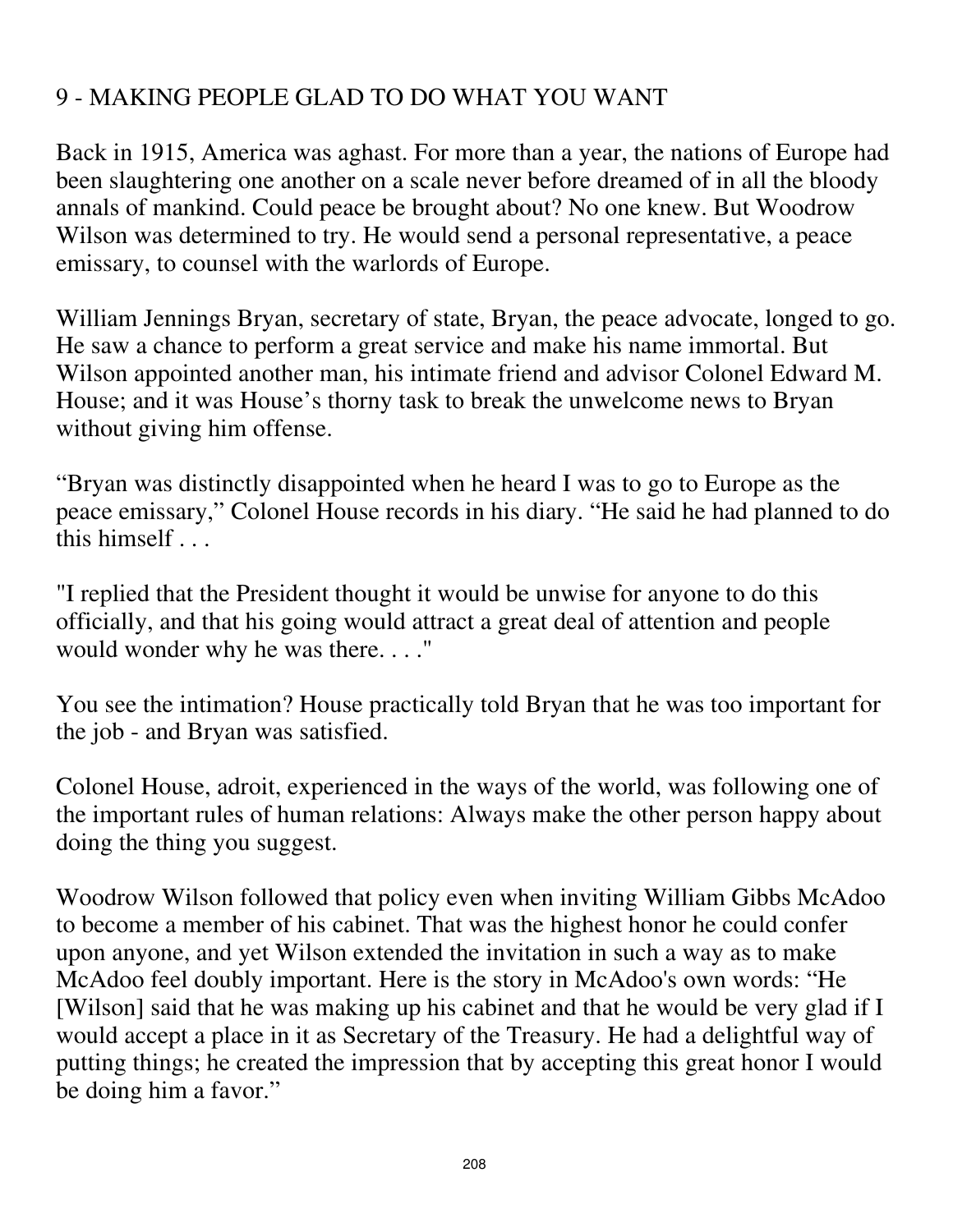Unfortunately, Wilson didn't always employ such taut. If he had, history might have been different. For example, Wilson didn't make the Senate and the Republican Party happy by entering the United States in the League of Nations. Wilson refused to take such prominent Republican leaders as Elihu Root or Charles Evans Hughes or Henry Cabot Lodge to the peace conference with him. Instead, he took along unknown men from his own party. He snubbed the Republicans, refused to let them feel that the League was their idea as well as his, refused to let them have a finger in the pie; and, as a result of this crude handling of human relations, wrecked his own career, ruined his health, shortened his life, caused America to stay out of the League, and altered the history of the world.

Statesmen and diplomats aren't the only ones who use this make-a-person-happyyo-do-things-you-want-them-to- do approach. Dale O. Ferrier of Fort Wayne, Indiana, told how he encouraged one of his young children to willingly do the chore he was assigned.

"One of Jeff's chores was to pick up pears from under the pear tree so the person who was mowing underneath wouldn't have to stop to pick them up. He didn't like this chore, and frequently it was either not done at all or it was done so poorly that the mower had to stop and pick up several pears that he had missed. Rather than have an eyeball-to-eyeball confrontation about it, one day I said to him: 'Jeff, I'll make a deal with you. For every bushel basket full of pears you pick up, I'll pay you one dollar. But after you are finished, for every pear I find left in the yard, I'll take away a dollar. How does that sound?' As you would expect, he not only picked up all of the pears, but I had to keep an eye on him to see that he didn't pull a few off the trees to fill up some of the baskets."

I knew a man who had to refuse many invitations to speak, invitations extended by friends, invitations coming from people to whom he was obligated; and yet he did it so adroitly that the other person was at least contented with his refusal. How did he do it? Not by merely talking about the fact that he was too busy and too-this and too-that. No, after expressing his appreciation of the invitation and regretting his inability to accept it, he suggested a substitute speaker. In other words, he didn't give the other person any time to feel unhappy about the refusal, He immediately changed the other person's thoughts to some other speaker who could accept the invitation.

Gunter Schmidt, who took our course in West Germany, told of an employee in the food store he managed who was negligent about putting the proper price tags on the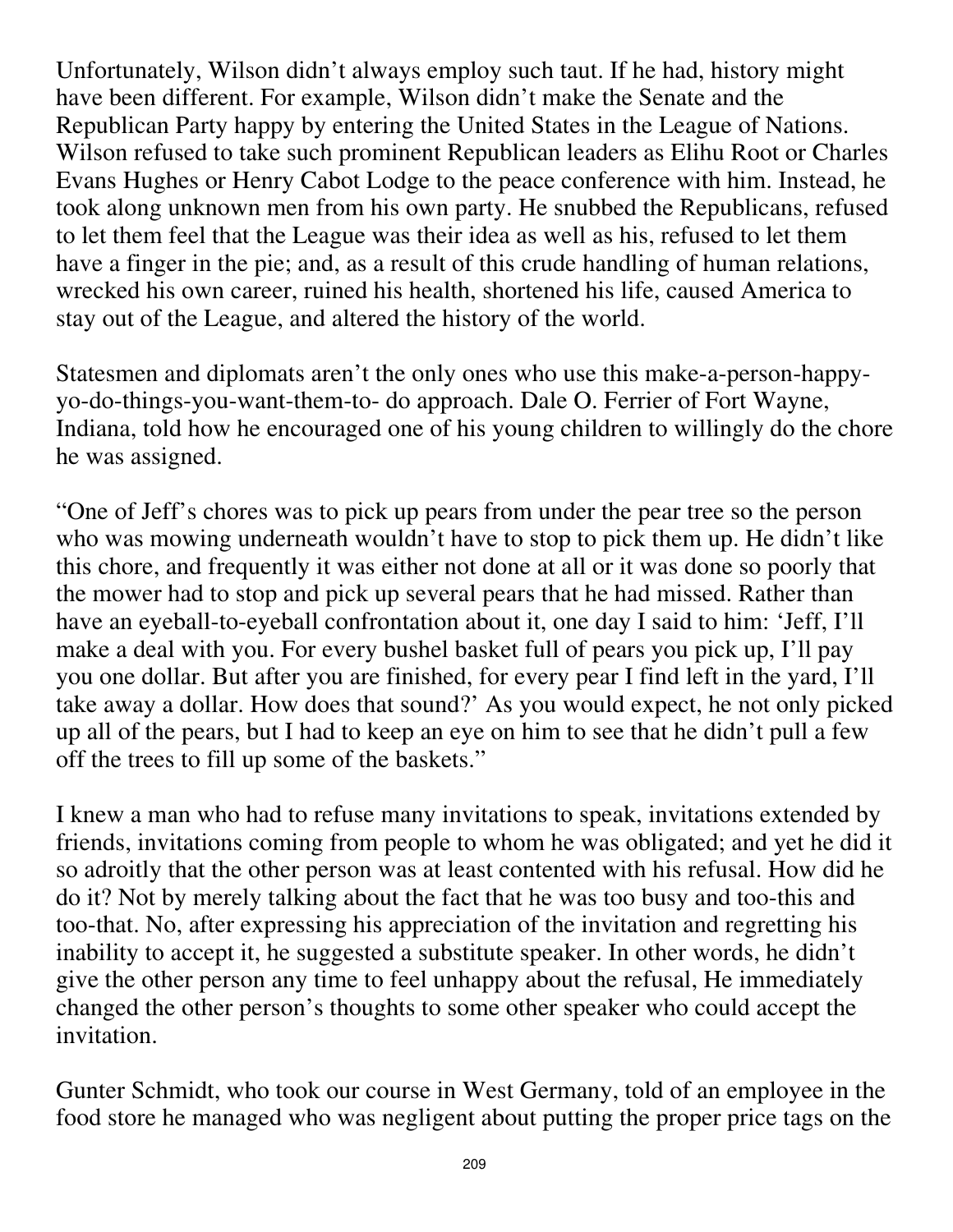shelves where the items were displayed. This caused confusion and customer complaints. Reminders, admonitions, confrontations, with her about this did not do much good. Finally, Mr. Schmidt called her into his office and told her he was appointing her Supervisor of Price Tag Posting for the entire store and she would be responsible for keeping all of the shelves properly tagged. This new responsibility and title changed her attitude completely, and she fulfiled her duties satisfactorily from then on.

Childish? Perhaps. But that is what they said to Napoleon when he created the Legion of Honor and distributed 15,000 crosses to his soldiers and made eighteen of his generals "Marshals of France" and called his troops the "Grand Army." Napoleon was criticized for giving "toys" to war-hardened veterans, and Napoleon replied, "Men are ruled by toys."

This technique of giving titles and authority worked for Napoleon and it will work for you. For example, a friend of mine, Mrs. Ernest Gent of Scarsdale, New York, was troubled by boys running across and destroying her lawn. She tried criticism. She tried coaxing. Neither worked. Then she tried giving the worst sinner in the gang a title and a feeling of authority. She made him her "detective" and put him in charge of keeping all trespassers off her lawn. That solved her problem. Her "detective" built a bonfire in the backyard, heated an iron red hot, and threatened to brand any boy who stepped on the lawn.

The effective leader should keep the following guidelines in mind when it is necessary to change attitudes or behavior:

1. Be sincere. Do not promise anything that you cannot deliver. Forget about the benefits to yourself and concentrate on the benefits to the other person.

2. Know exactly what it is you want the other person to do.

3. Be empathetic. Ask yourself what is it the other person really wants.

4. Consider the benefits that person will receive from doing what you suggest.

5. Match those benefits to the other person's wants.

6. When you make your request, put it in a form that will convey to the other person the idea that he personally will benefit. We could give a curt order like this: " John,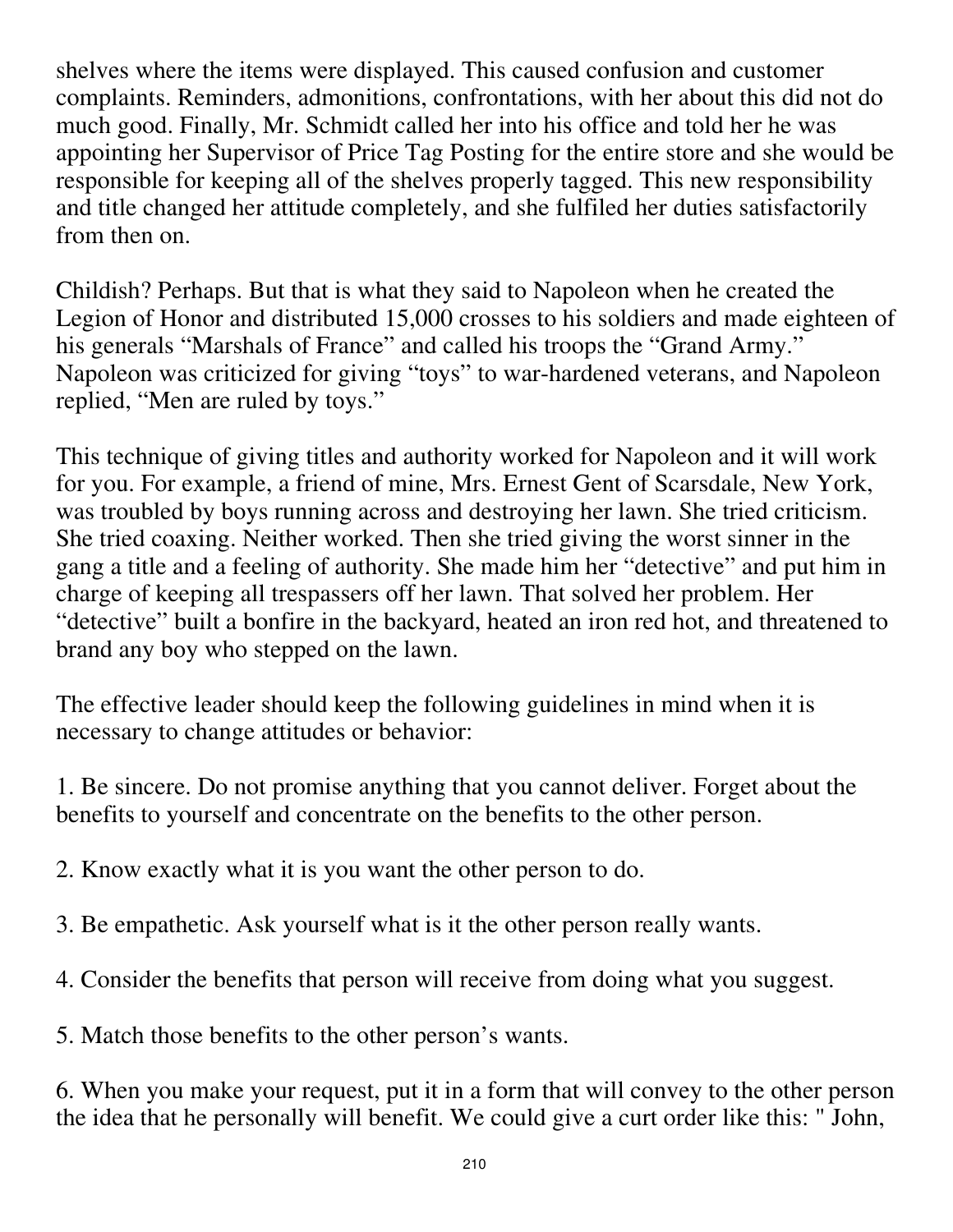we have customers coming in tomorrow and I need the stockroom cleaned out. So sweep it out, put the stock in neat piles on the shelves and polish the counter." Or we could express the same idea by showing John the benefits he will get from doing the task: "John, we have a job that should be completed right away. If it is done now, we won't be faced with it later. I am bringing some customers in tomorrow to show our facilities. I would like to show them the stockroom, but it is in poor shape. If you could sweep it out, put the stock in neat piles on the shelves, and polish the counter, it would make us look efficient and you will have done your part to provide a good company image."

Will John be happy about doing what you suggest? Probably not very happy, but happier than if you had not pointed out the benefits. Assuming you know that John has pride in the way his stockroom looks and is interested in contributing to the company image, he will be more likely to be cooperative. It also will have been pointed out to John that the job would have to be done eventually and by doing it now, he won't be faced with it later.

It is naïve to believe you will always get a favorable reaction from other persons when you use these approaches, but the experience of most people shows that you are more likely to change attitudes this way than by not using these principles - and if you increase your successes by even a mere 10 percent, you have become 10 percent more effective as a leader than you were before - and that is your benefit.

People are more likely to do what you would like them to do when you use . . .

### PRINCIPLE 9 - Make the other person happy about doing the thing you suggest.

#### In a Nutshell BE A LEADER

A leader's job often includes changing your people's attitudes and behavior. Some suggestions to accomplish this:

PRINCIPLE 1 - Begin with praise and honest appreciation.

PRINCIPLE 2 - Call attention to people's mistakes indirectly.

PRINCIPLE 3 - Talk about your own mistakes before criticizing the other person.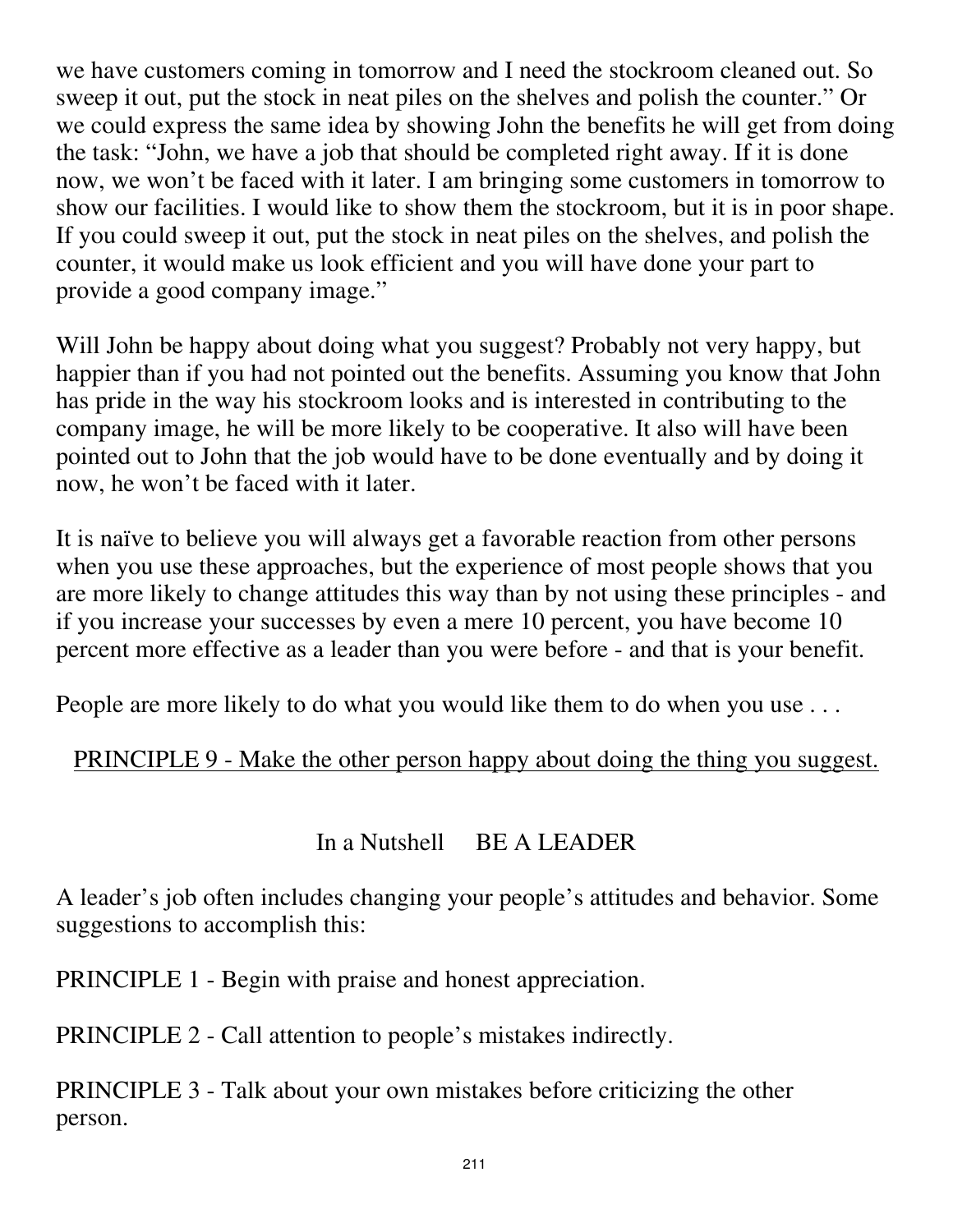PRINCIPLE 4 - Ask questions instead of giving direct orders.

PRINCIPLE 5 - Let the other person save face.

PRINCIPLE 6 - Praise the slightest improvement and praise every improvement. Be "hearty in your approbation and lavish in your praise."

PRINCIPLE 7 - Give the other person a fine reputation to live up to.

PRINCIPLE 8 - Use encouragement. Make the fault seem easy to correct.

PRINCIPLE 9 - Make the other person happy about doing the thing you suggest.

This ebook version Copyright ©2005 Cornerstone Publishing

All Rights Reserved